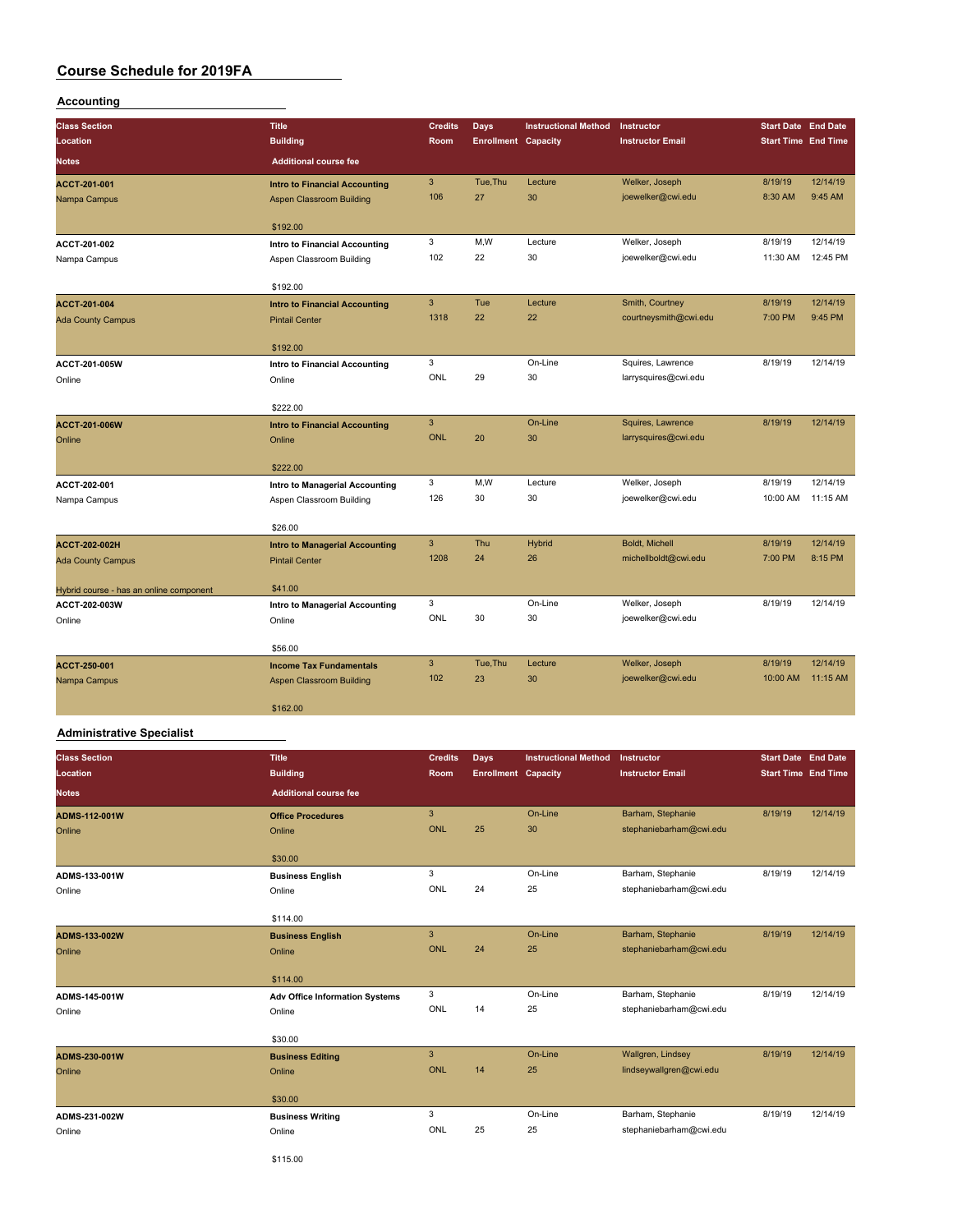| <b>Administrative Specialist</b> |                                    |                |                            |                             |                         |                            |          |
|----------------------------------|------------------------------------|----------------|----------------------------|-----------------------------|-------------------------|----------------------------|----------|
| <b>Class Section</b>             | <b>Title</b>                       | <b>Credits</b> | Days                       | <b>Instructional Method</b> | Instructor              | <b>Start Date End Date</b> |          |
| Location                         | <b>Building</b>                    | Room           | <b>Enrollment Capacity</b> |                             | <b>Instructor Email</b> | <b>Start Time End Time</b> |          |
| <b>Notes</b>                     | <b>Additional course fee</b>       |                |                            |                             |                         |                            |          |
| ADMS-293-003                     | <b>Admin Specialist Internship</b> | 3              |                            | Lab A                       | Wallgren, Lindsey       | 8/19/19                    | 12/14/19 |
| <b>Community Locations</b>       | <b>Community Location</b>          | <b>CMTY</b>    | $\mathbf{0}$               | 10                          | lindseywallgren@cwi.edu |                            |          |
|                                  | \$0.00                             |                |                            |                             |                         |                            |          |

#### **Adv Mechatronics Engineer Tech**

 $\overline{\phantom{a}}$ 

| <b>Class Section</b>                                                                                | <b>Title</b>                                                | <b>Credits</b> | Days                       | <b>Instructional Method</b> | Instructor                            | <b>Start Date End Date</b> |          |
|-----------------------------------------------------------------------------------------------------|-------------------------------------------------------------|----------------|----------------------------|-----------------------------|---------------------------------------|----------------------------|----------|
| Location                                                                                            | <b>Building</b>                                             | Room           | <b>Enrollment Capacity</b> |                             | <b>Instructor Email</b>               | <b>Start Time End Time</b> |          |
| <b>Notes</b>                                                                                        | <b>Additional course fee</b>                                |                |                            |                             |                                       |                            |          |
| AMET-120-001                                                                                        | <b>Basc Electrcty &amp; DC Electrncs</b>                    | 4              | M, Tue, W, Thu Lecture     |                             | Novak, Robert                         | 8/19/19                    | 10/12/19 |
| Nampa Campus                                                                                        | <b>Micron Education Center</b>                              | 2138           | 14                         | 18                          | robertnovak@cwi.edu                   | 8:00 AM                    | 9:50 AM  |
|                                                                                                     | \$93.50                                                     |                |                            |                             |                                       |                            |          |
| AMET-120-900                                                                                        | <b>Basc Electrcty &amp; DC Electrncs</b>                    | 4              | Thu,F                      | Lecture                     | Hewett, Douglas                       | 8/19/19                    | 12/14/19 |
| <b>Community Locations</b>                                                                          | Micron Technology - BOISE                                   | 127C           | 8                          | 12                          | doughewett@cwi.edu                    | 7:30 AM                    | 9:20 AM  |
| Class held at Micron Technology in Boise. Security<br>clearance is required. Contact Paula Smith at |                                                             |                |                            |                             |                                       |                            |          |
| paulasmith@micron.com.                                                                              | \$93.50                                                     |                |                            |                             |                                       |                            |          |
| AMET-120L-001                                                                                       | <b>Electrcty &amp; DC Electrncs Lab</b>                     | $\overline{2}$ | M,Tue,W                    | Lab B                       | Roethig, James                        | 8/19/19                    | 10/12/19 |
| Nampa Campus                                                                                        | <b>Micron Education Center</b>                              | 2138           | 14                         | 18                          | jdroethig@cwi.edu                     | 10:00 AM                   | 12:20 PM |
|                                                                                                     | \$200.00                                                    |                |                            |                             |                                       |                            |          |
| AMET-120L-900                                                                                       | <b>Electrcty &amp; DC Electrncs Lab</b>                     | 2              | Thu,F                      | Lab B                       | Hewett, Douglas                       | 8/19/19                    | 12/14/19 |
| Community Locations                                                                                 | Micron Technology - BOISE                                   | 127C           | 8                          | 12                          | doughewett@cwi.edu                    | 9:30 AM                    | 12:20 PM |
| Class held at Micron Technology in Boise. Security<br>clearance is required. Contact Paula Smith at |                                                             |                |                            |                             |                                       |                            |          |
| paulasmith@micron.com.                                                                              | \$200.00                                                    |                |                            |                             |                                       |                            |          |
| AMET-130-001                                                                                        | <b>AC Electronics</b>                                       | 4              | M, Tue, W, Thu Lecture     |                             | Novak, Robert                         | 10/14/19                   | 12/14/19 |
| Nampa Campus                                                                                        | <b>Micron Education Center</b>                              | 2138           | 15                         | 18                          | robertnovak@cwi.edu                   | 8:00 AM                    | 9:50 AM  |
|                                                                                                     | \$0.00                                                      |                |                            |                             |                                       |                            |          |
| AMET-130L-001                                                                                       | <b>AC Electronics Lab</b>                                   | 2              | M,Tue,W                    | Lab B                       | Roethig, James                        | 10/14/19                   | 12/14/19 |
| Nampa Campus                                                                                        | Micron Education Center                                     | 2138           | 14                         | 18                          | jdroethig@cwi.edu                     | 10:00 AM                   | 12:20 PM |
|                                                                                                     | \$105.00                                                    |                |                            |                             |                                       |                            |          |
| AMET-135-001                                                                                        | <b>Indstry Hnd Tool &amp; Wrkplc Sfty</b>                   | $\mathbf{1}$   | Thu                        | Lecture                     | Roethig, James                        | 8/19/19                    | 10/12/19 |
| Nampa Campus                                                                                        | <b>Micron Education Center</b>                              | 2138           | 15                         | 19                          | jdroethig@cwi.edu                     | 10:00 AM                   | 11:50 AM |
|                                                                                                     |                                                             |                |                            |                             |                                       |                            |          |
|                                                                                                     | \$20.00                                                     |                |                            |                             |                                       |                            |          |
| AMET-135-900                                                                                        | Indstry Hnd Tool & Wrkplc Sfty                              | 1              | Thu                        | Lecture                     | Hewett, Douglas                       | 8/19/19                    | 12/14/19 |
| <b>Community Locations</b><br>Class held at Micron Technology in Boise. Security                    | Micron Technology - BOISE                                   | 127C           | $\overline{7}$             | 12                          | doughewett@cwi.edu                    | 1:30 PM                    | 3:20 PM  |
| clearance is required. Contact Paula Smith at                                                       |                                                             |                |                            |                             |                                       |                            |          |
| paulasmith@micron.com.                                                                              | \$20.00                                                     | $\overline{3}$ | F                          | Lecture                     | Palagi, Vincent                       | 8/19/19                    | 10/12/19 |
| AMET-140-001<br>Nampa Campus                                                                        | <b>Analog Electronics</b><br><b>Micron Education Center</b> | 2132           | 9                          | 18                          | vincentpalagi@cwi.edu                 | 8:00 AM                    | 9:50 AM  |
|                                                                                                     |                                                             |                |                            |                             |                                       |                            |          |
|                                                                                                     | \$0.00                                                      |                |                            |                             |                                       |                            |          |
| AMET-140-001                                                                                        | <b>Analog Electronics</b>                                   | 3              | M, Tue, W, Thu Lecture     |                             | Palagi, Vincent                       | 8/19/19                    | 10/12/19 |
| Nampa Campus                                                                                        | Micron Education Center                                     | 2132           | 9                          | 18                          | vincentpalagi@cwi.edu                 | 8:00 AM                    | 8:50 AM  |
|                                                                                                     | \$0.00                                                      |                |                            |                             |                                       |                            |          |
| AMET-140-900                                                                                        |                                                             | 3              | M,Tue                      | Lecture                     | Hewett, Douglas                       | 8/19/19                    | 12/14/19 |
| <b>Community Locations</b>                                                                          | <b>Analog Electronics</b><br>Micron Technology - BOISE      | 127C           | 8                          | 12                          | doughewett@cwi.edu                    | 7:30 AM                    | 8:50 AM  |
| Class held at Micron Technology in Boise. Security                                                  |                                                             |                |                            |                             |                                       |                            |          |
| clearance is required. Contact Paula Smith at<br>paulasmith@micron.com                              | \$0.00                                                      |                |                            |                             |                                       |                            |          |
| AMET-140L-001                                                                                       | <b>Analog Electronics Lab</b>                               | $\overline{c}$ | M, Tue, W, Thu Lab B       |                             | Palagi, Vincent                       | 8/19/19                    | 10/12/19 |
| Nampa Campus                                                                                        | Micron Education Center                                     | 2132           | 9                          | 18                          | vincentpalagi@cwi.edu                 | 9:00 AM                    | 10:50 AM |
|                                                                                                     |                                                             |                |                            |                             |                                       |                            |          |
|                                                                                                     | \$150.00                                                    | $\overline{2}$ | M,Tue                      | Lab B                       |                                       |                            | 12/14/19 |
| AMET-140L-900                                                                                       | <b>Analog Electronics Lab</b><br>Micron Technology - BOISE  | <b>127C</b>    | 8                          | 12                          | Hewett, Douglas<br>doughewett@cwi.edu | 8/19/19<br>9:00 AM         | 11:50 AM |
| <b>Community Locations</b><br>Class held at Micron Technology in Boise. Security                    |                                                             |                |                            |                             |                                       |                            |          |
| clearance is required. Contact Paula Smith at<br>paulasmith@micron.com.                             | \$150.00                                                    |                |                            |                             |                                       |                            |          |
| AMET-150-001                                                                                        | <b>Digital Electronics</b>                                  | 3              | F                          | Lecture                     | Douglas, Mikel                        | 10/14/19                   | 12/14/19 |
| Nampa Campus                                                                                        | Micron Education Center                                     | 2133           | 9                          | 18                          | mikeldouglas@cwi.edu                  | 8:00 AM                    | 9:50 AM  |
|                                                                                                     |                                                             |                |                            |                             |                                       |                            |          |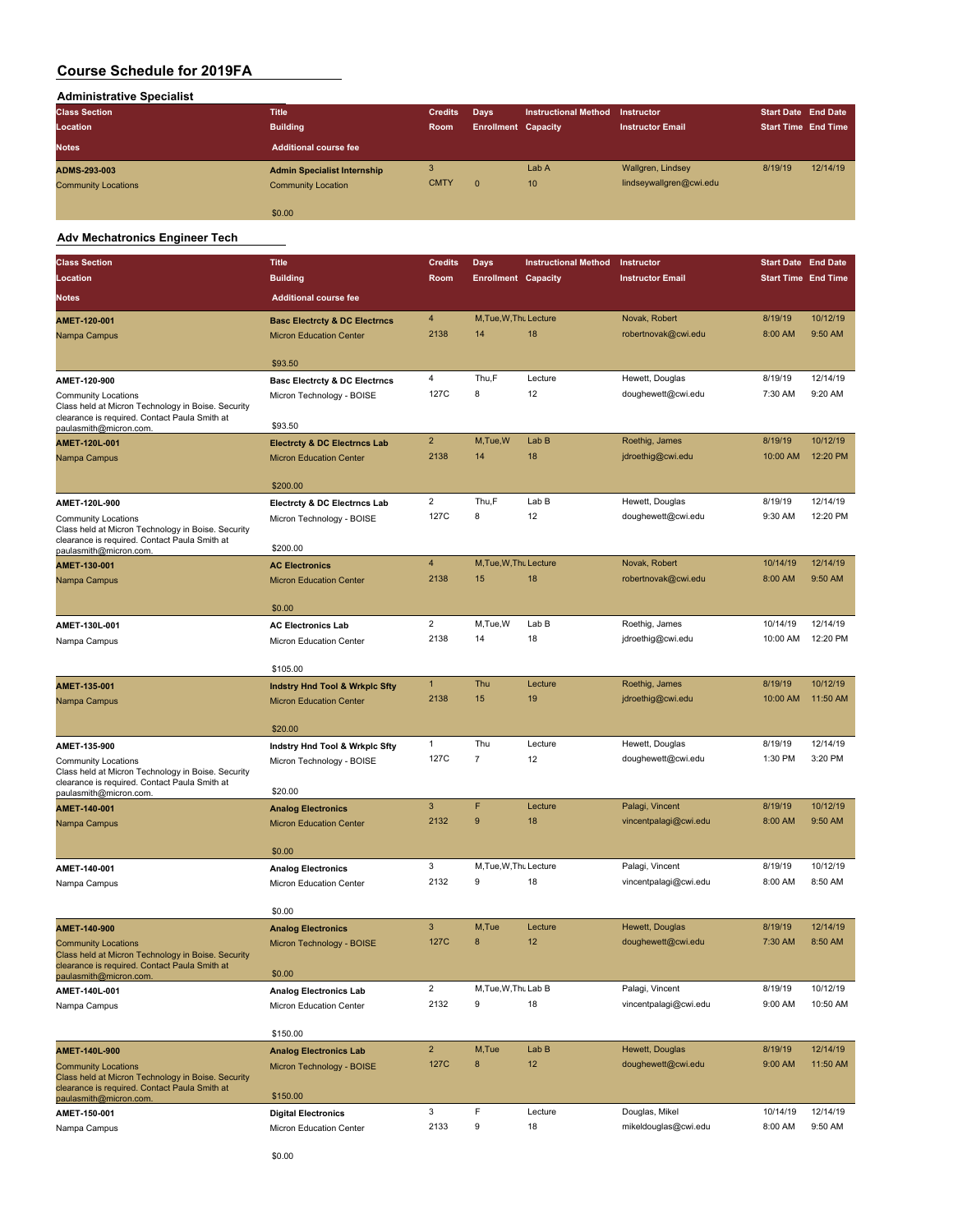## **Adv Mechatronics Engineer Tech**

| Aar moonaa omoo Enginoor<br><b>Class Section</b> | <b>Title</b>                                                 | <b>Credits</b>          | <b>Days</b>                | <b>Instructional Method</b> | Instructor              | <b>Start Date End Date</b> |          |
|--------------------------------------------------|--------------------------------------------------------------|-------------------------|----------------------------|-----------------------------|-------------------------|----------------------------|----------|
|                                                  |                                                              |                         |                            |                             |                         | <b>Start Time End Time</b> |          |
| Location                                         | <b>Building</b>                                              | Room                    | <b>Enrollment Capacity</b> |                             | <b>Instructor Email</b> |                            |          |
| Notes                                            | <b>Additional course fee</b>                                 |                         |                            |                             |                         |                            |          |
|                                                  |                                                              | $\mathbf{3}$            | M, Tue, W, Thu Lecture     |                             | Douglas, Mikel          | 10/14/19                   | 12/14/19 |
| AMET-150-001<br>Nampa Campus                     | <b>Digital Electronics</b><br><b>Micron Education Center</b> | 2133                    | 9                          | 18                          | mikeldouglas@cwi.edu    | 8:00 AM                    | 8:50 AM  |
|                                                  |                                                              |                         |                            |                             |                         |                            |          |
|                                                  | \$0.00                                                       |                         |                            |                             |                         |                            |          |
|                                                  |                                                              | $\overline{c}$          | M, Tue, W, Thu Lab B       |                             | Douglas, Mikel          | 10/14/19                   | 12/14/19 |
| AMET-150L-001                                    | <b>Digital Electronics Lab</b>                               | 2133                    |                            |                             |                         |                            | 10:50 AM |
| Nampa Campus                                     | Micron Education Center                                      |                         | 9                          | 18                          | mikeldouglas@cwi.edu    | 9:00 AM                    |          |
|                                                  |                                                              |                         |                            |                             |                         |                            |          |
|                                                  | \$60.00                                                      |                         |                            |                             |                         |                            |          |
| AMET-195-001                                     | <b>Comp Programming &amp; Networking</b>                     | $\overline{2}$          | Tue                        | Lecture                     | Palagi, Vincent         | 8/19/19                    | 12/14/19 |
| Nampa Campus                                     | <b>Micron Education Center</b>                               | 2132                    | 15                         | 19                          | vincentpalagi@cwi.edu   | 1:00 PM                    | 2:50 PM  |
|                                                  |                                                              |                         |                            |                             |                         |                            |          |
|                                                  | \$0.00                                                       |                         |                            |                             |                         |                            |          |
| AMET-200-001                                     | <b>Programmable Logic Controllers</b>                        | $\overline{\mathbf{c}}$ | M,Tue                      | Lecture                     | Douglas, Mikel          | 8/19/19                    | 10/12/19 |
| Nampa Campus                                     | Micron Education Center                                      | 2133                    | 14                         | 16                          | mikeldouglas@cwi.edu    | 8:00 AM                    | 9:50 AM  |
|                                                  |                                                              |                         |                            |                             |                         |                            |          |
|                                                  | \$0.00                                                       |                         |                            |                             |                         |                            |          |
| AMET-200L-001                                    | <b>Program Logic Controllers Lab</b>                         | $\mathbf{1}$            | M,Tue                      | Lab B                       | Douglas, Mikel          | 8/19/19                    | 10/12/19 |
| Nampa Campus                                     | <b>Micron Education Center</b>                               | 2133                    | 14                         | 16                          | mikeldouglas@cwi.edu    | 10:00 AM                   | 11:50 AM |
|                                                  |                                                              |                         |                            |                             |                         |                            |          |
|                                                  | \$20.00                                                      |                         |                            |                             |                         |                            |          |
| AMET-210-001                                     | Microprocessor-Based Contrilrs                               | $\overline{2}$          | M,Tue                      | Lecture                     | Palagi, Vincent         | 10/14/19                   | 12/14/19 |
| Nampa Campus                                     | Micron Education Center                                      | 2132                    | 16                         | 16                          | vincentpalagi@cwi.edu   | 8:00 AM                    | 9:50 AM  |
|                                                  |                                                              |                         |                            |                             |                         |                            |          |
|                                                  | \$0.00                                                       |                         |                            |                             |                         |                            |          |
| AMET-210L-001                                    |                                                              | $\mathbf{1}$            | M,Tue                      | Lab B                       | Palagi, Vincent         | 10/14/19                   | 12/14/19 |
|                                                  | <b>Microprocessor Controllrs Lab</b>                         | 2132                    | 16                         | 16                          | vincentpalagi@cwi.edu   | 10:00 AM                   | 11:50 AM |
| Nampa Campus                                     | <b>Micron Education Center</b>                               |                         |                            |                             |                         |                            |          |
|                                                  | \$200.00                                                     |                         |                            |                             |                         |                            |          |
|                                                  |                                                              | 3                       | Thu,F                      | Lecture                     | Sherrange, Andrew       | 8/19/19                    | 12/14/19 |
| AMET-220-001                                     | Auto Cntrols & Instrumentation                               | 2143                    |                            |                             |                         |                            |          |
| Nampa Campus                                     | Micron Education Center                                      |                         | 14                         | 18                          | andysherrange@cwi.edu   | 8:00 AM                    | 9:20 AM  |
|                                                  |                                                              |                         |                            |                             |                         |                            |          |
|                                                  | \$0.00                                                       |                         |                            |                             |                         |                            |          |
| AMET-220L-001                                    | <b>Auto Cntrls &amp; Instrmnttn Lab</b>                      | $\mathbf{1}$            | Thu,F                      | Lab B                       | Sherrange, Andrew       | 8/19/19                    | 12/14/19 |
| Nampa Campus                                     | <b>Micron Education Center</b>                               | 2143                    | 13                         | 18                          | andysherrange@cwi.edu   | 9:30 AM                    | 11:20 AM |
|                                                  |                                                              |                         |                            |                             |                         |                            |          |
|                                                  | \$20.00                                                      |                         |                            |                             |                         |                            |          |
| AMET-230-001                                     | <b>Industrial Robotics</b>                                   | $\overline{2}$          | Thu                        | Lecture                     | Palagi, Vincent         | 8/19/19                    | 12/14/19 |
| Nampa Campus                                     | Micron Education Center                                      | 2132                    | 16                         | 16                          | vincentpalagi@cwi.edu   | 1:00 PM                    | 2:50 PM  |
|                                                  |                                                              |                         |                            |                             |                         |                            |          |
|                                                  | \$0.00                                                       |                         |                            |                             |                         |                            |          |
| AMET-230L-001                                    | <b>Industrial Robotics Lab</b>                               | $\mathbf{1}$            | F                          | Lab B                       | Palagi, Vincent         | 8/19/19                    | 12/14/19 |
| Nampa Campus                                     | <b>Micron Education Center</b>                               | 2132                    | 16                         | 16                          | vincentpalagi@cwi.edu   | 1:00 PM                    | 2:50 PM  |
|                                                  |                                                              |                         |                            |                             |                         |                            |          |
|                                                  | \$150.00                                                     |                         |                            |                             |                         |                            |          |
| AMET-235-001                                     | <b>Fluid Power Systems</b>                                   | $\mathbf{1}$            | W                          | Lecture                     | Palagi, Vincent         | 10/14/19                   | 12/14/19 |
| Nampa Campus                                     | Micron Education Center                                      | 2132                    | 15                         | 16                          | vincentpalagi@cwi.edu   | 9:00 AM                    | 10:50 AM |
|                                                  |                                                              |                         |                            |                             |                         |                            |          |
|                                                  | \$50.00                                                      |                         |                            |                             |                         |                            |          |
| AMET-240-001                                     | <b>Modulation &amp; Transmission Tech</b>                    | $\overline{2}$          | M,Tue                      | Lecture                     | Sherrange, Andrew       | 8/19/19                    | 10/12/19 |
| Nampa Campus                                     | <b>Micron Education Center</b>                               | 2143                    | 10                         | 18                          | andysherrange@cwi.edu   | 8:00 AM                    | 9:50 AM  |
|                                                  |                                                              |                         |                            |                             |                         |                            |          |
|                                                  | \$0.00                                                       |                         |                            |                             |                         |                            |          |
| AMET-240L-001                                    | <b>Modulation and Trans Tech Lab</b>                         | $\mathbf{1}$            | M,Tue                      | Lab B                       | Sherrange, Andrew       | 8/19/19                    | 10/12/19 |
| Nampa Campus                                     | Micron Education Center                                      | 2143                    | 11                         | 18                          | andysherrange@cwi.edu   | 10:00 AM                   | 11:50 AM |
|                                                  |                                                              |                         |                            |                             |                         |                            |          |
|                                                  | \$45.00                                                      |                         |                            |                             |                         |                            |          |
|                                                  |                                                              |                         |                            |                             |                         |                            |          |
| AMET-245-001                                     | <b>Communication Systems Tech</b>                            | $\overline{2}$          | M,Tue                      | Lecture                     | Sherrange, Andrew       | 10/14/19                   | 12/14/19 |
| Nampa Campus                                     | <b>Micron Education Center</b>                               | 2143                    | 10                         | 18                          | andysherrange@cwi.edu   | 8:00 AM                    | 9:50 AM  |
|                                                  |                                                              |                         |                            |                             |                         |                            |          |
|                                                  | \$0.00                                                       |                         |                            |                             |                         |                            |          |
| AMET-245L-001                                    | <b>Communication Systems Tech</b><br>Lab                     | $\mathbf{1}$            | M,Tue                      | Lab B                       | Sherrange, Andrew       | 10/14/19                   | 12/14/19 |
| Nampa Campus                                     | Micron Education Center                                      | 2143                    | 11                         | 18                          | andysherrange@cwi.edu   | 10:00 AM                   | 11:50 AM |
|                                                  |                                                              |                         |                            |                             |                         |                            |          |
|                                                  | \$20.00                                                      |                         |                            |                             |                         |                            |          |
|                                                  |                                                              | $\mathbf{1}$            |                            | On-Line                     | Douglas, Mikel          | 8/19/19                    | 12/14/19 |
| AMET-250-001W                                    | <b>Industry Certifications</b>                               | <b>ONL</b>              | 11                         | 20                          | mikeldouglas@cwi.edu    |                            |          |
| Online                                           | Online                                                       |                         |                            |                             |                         |                            |          |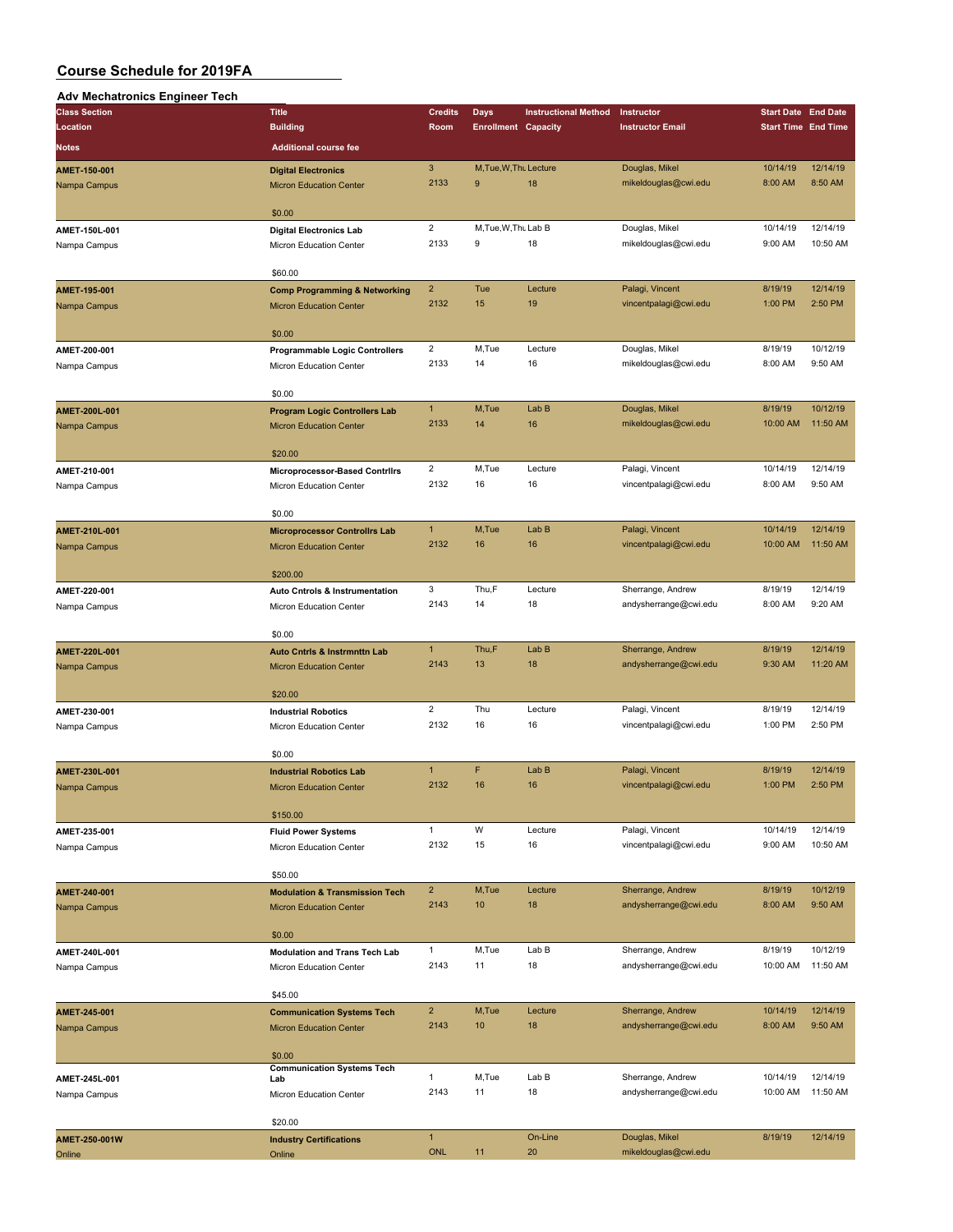## **Adv Mechatronics Engineer Tech**

| <b>Class Section</b> | <b>Title</b>                              | <b>Credits</b> | Days                       | <b>Instructional Method</b> | Instructor              | <b>Start Date End Date</b> |                            |
|----------------------|-------------------------------------------|----------------|----------------------------|-----------------------------|-------------------------|----------------------------|----------------------------|
| Location             | <b>Building</b>                           | Room           | <b>Enrollment Capacity</b> |                             | <b>Instructor Email</b> |                            | <b>Start Time End Time</b> |
| <b>Notes</b>         | <b>Additional course fee</b>              |                |                            |                             |                         |                            |                            |
|                      | \$170.00                                  |                |                            |                             |                         |                            |                            |
| AMET-280-001H        | Renewable & Tradtn Energy Tech            | 3              | Tue, W                     | Lecture                     | Douglas, Mikel          | 8/19/19                    | 10/12/19                   |
| Nampa Campus         | Micron Education Center                   | 2133           | 8                          | 18                          | mikeldouglas@cwi.edu    | 1:00 PM                    | 3:50 PM                    |
|                      | \$15.00                                   |                |                            |                             |                         |                            |                            |
| AMET-280L-001        | <b>Renewable &amp; Trad Enrgy Tch Lab</b> | $\mathbf{1}$   | Tue                        | Lab A                       | Douglas, Mikel          | 10/14/19                   | 12/14/19                   |
| Nampa Campus         | <b>Micron Education Center</b>            | 2133           | 9                          | 18                          | mikeldouglas@cwi.edu    | 1:00 PM                    | 3:50 PM                    |
|                      | \$20.00                                   |                |                            |                             |                         |                            |                            |
| AMET-290-001         | <b>Applied Mechatronics</b>               | 3              | W                          | Lecture                     | Sherrange, Andrew       | 8/19/19                    | 12/14/19                   |
| Nampa Campus         | Micron Education Center                   | 2143           | 9                          | 16                          | andysherrange@cwi.edu   | 9:00 AM                    | 11:50 AM                   |
|                      | \$300.00                                  |                |                            |                             |                         |                            |                            |

#### **Agriculture**

| <b>Class Section</b>                    | <b>Title</b>                        | <b>Credits</b> | <b>Days</b>                | <b>Instructional Method</b> | Instructor               | <b>Start Date End Date</b> |          |
|-----------------------------------------|-------------------------------------|----------------|----------------------------|-----------------------------|--------------------------|----------------------------|----------|
| Location                                | <b>Building</b>                     | <b>Room</b>    | <b>Enrollment Capacity</b> |                             | <b>Instructor Email</b>  | <b>Start Time End Time</b> |          |
| <b>Notes</b>                            | <b>Additional course fee</b>        |                |                            |                             |                          |                            |          |
| AGRI-109-001W                           | <b>Principles of Animal Science</b> | 3              |                            | On-Line                     | Schumaker, William       | 8/19/19                    | 12/14/19 |
| Online                                  | Online                              | <b>ONL</b>     | 30                         | 30                          | williamschumaker@cwi.edu |                            |          |
|                                         | \$30.00                             |                |                            |                             |                          |                            |          |
| AGRI-109-002W                           | <b>Principles of Animal Science</b> | 3              |                            | On-Line                     | Schumaker, William       | 8/19/19                    | 12/14/19 |
| Online                                  | Online                              | ONL            | 30                         | 30                          | williamschumaker@cwi.edu |                            |          |
|                                         | \$30.00                             |                |                            |                             |                          |                            |          |
| AGRI-109L-001W                          | <b>Princ of Animal Science Lab</b>  | $\mathbf{1}$   |                            | On-Line                     | Polinard, Taylor         | 8/19/19                    | 12/14/19 |
| Online                                  | Online                              | ONL            | 30                         | 30                          | taylorpolinard@cwi.edu   |                            |          |
|                                         | \$10.00                             |                |                            |                             |                          |                            |          |
| AGRI-109L-003                           | <b>Princ of Animal Science Lab</b>  | $\mathbf{1}$   | F                          | Lab A                       | Polinard, Taylor         | 8/19/19                    | 12/14/19 |
| Nampa Campus                            | Academic Building                   | 216            | 30                         | 30                          | taylorpolinard@cwi.edu   | 8:30 AM                    | 11:15 AM |
|                                         |                                     |                |                            |                             |                          |                            |          |
|                                         | \$12.00                             |                |                            |                             |                          |                            |          |
| AGRI-120-001H                           | <b>Global Food Perspectives</b>     | 3              | <b>Tue</b>                 | <b>Hybrid</b>               | Schumaker, Andrea        | 8/19/19                    | 12/14/19 |
| Nampa Campus                            | <b>Aspen Classroom Building</b>     | 106            | 30                         | 30                          | andreaschumaker@cwi.edu  | 10:00 AM                   | 11:15 AM |
| Hybrid course - has an online component | \$15.00                             |                |                            |                             |                          |                            |          |
| AGRI-120-002W                           | <b>Global Food Perspectives</b>     | 3              |                            | On-Line                     | Polinard, Taylor         | 8/19/19                    | 12/14/19 |
| Online                                  | Online                              | ONL            | 30                         | 30                          | taylorpolinard@cwi.edu   |                            |          |
|                                         |                                     |                |                            |                             |                          |                            |          |
|                                         | \$30.00                             |                |                            |                             |                          |                            |          |
| AGRI-120-003W                           | <b>Global Food Perspectives</b>     | 3              |                            | On-Line                     | Polinard, Taylor         | 8/19/19                    | 12/14/19 |
| Online                                  | Online                              | <b>ONL</b>     | 29                         | 30                          | taylorpolinard@cwi.edu   |                            |          |
|                                         | \$30.00                             |                |                            |                             |                          |                            |          |
| AGRI-278-001H                           | Farm & Agribusiness<br>Management   | 3              | Tue                        | Hybrid                      | Polinard, Taylor         | 8/19/19                    | 12/14/19 |
| Nampa Campus                            | Academic Building                   | 309            | 12                         | 30                          | taylorpolinard@cwi.edu   | 8:30 AM                    | 9:45 AM  |
|                                         | \$15.00                             |                |                            |                             |                          |                            |          |

## **Anthropology**

| <b>Class Section</b><br>Location | <b>Title</b><br><b>Building</b> | <b>Credits</b><br>Room | Days<br><b>Enrollment Capacity</b> | <b>Instructional Method</b> | Instructor<br><b>Instructor Email</b> | Start Date End Date<br><b>Start Time End Time</b> |          |
|----------------------------------|---------------------------------|------------------------|------------------------------------|-----------------------------|---------------------------------------|---------------------------------------------------|----------|
| <b>Notes</b>                     | <b>Additional course fee</b>    |                        |                                    |                             |                                       |                                                   |          |
| <b>ANTH-102-001</b>              | <b>Cultural Anthropology</b>    | 3                      | M,W                                | Lecture                     | Gorrell, Nicole                       | 8/19/19                                           | 12/14/19 |
| Nampa Campus                     | <b>Academic Building</b>        | 309                    | 20                                 | 40                          | nikkigorrell@cwi.edu                  | 2:30 PM                                           | 3:45 PM  |
|                                  | \$0.00                          |                        |                                    |                             |                                       |                                                   |          |
| ANTH-102-003W                    | <b>Cultural Anthropology</b>    |                        |                                    | On-Line                     | Gorrell, Nicole                       | 8/19/19                                           | 12/14/19 |
| Online                           | Online                          | ONL                    | 35                                 | 35                          | nikkigorrell@cwi.edu                  |                                                   |          |

\$30.00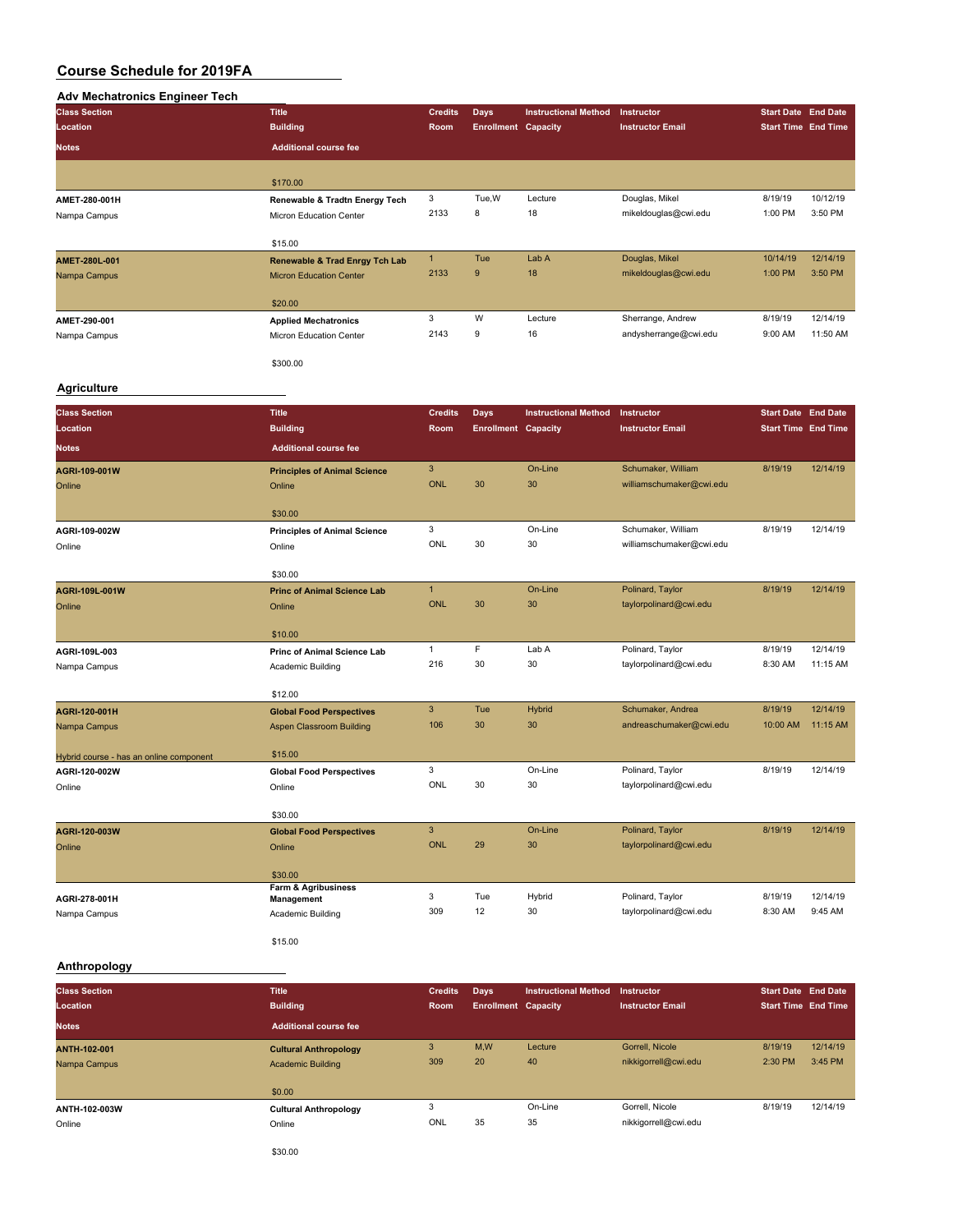| Anthropology<br><b>Title</b><br><b>Class Section</b><br><b>Credits</b><br><b>Instructional Method</b><br>Days<br>Instructor<br><b>Building</b><br>Location<br>Room<br><b>Enrollment Capacity</b><br><b>Instructor Email</b><br><b>Notes</b><br><b>Additional course fee</b><br>$\ensuremath{\mathsf{3}}$<br>On-Line<br>Eschenbrenner, James<br>ANTH-103-001W<br>Intro to Archaeology<br><b>ONL</b><br>12<br>35<br>jameseschenbrenner@cwi.edu<br>Online<br>Online<br>\$30.00<br>3<br>M,W<br>Gorrell, Nicole<br>Lecture<br>ANTH-104-001<br><b>Biological Anthropology</b><br>309<br>35<br>nikkigorrell@cwi.edu<br>14<br>Nampa Campus<br>Academic Building | <b>Start Date End Date</b> |                      |
|---------------------------------------------------------------------------------------------------------------------------------------------------------------------------------------------------------------------------------------------------------------------------------------------------------------------------------------------------------------------------------------------------------------------------------------------------------------------------------------------------------------------------------------------------------------------------------------------------------------------------------------------------------|----------------------------|----------------------|
|                                                                                                                                                                                                                                                                                                                                                                                                                                                                                                                                                                                                                                                         |                            |                      |
|                                                                                                                                                                                                                                                                                                                                                                                                                                                                                                                                                                                                                                                         | <b>Start Time End Time</b> |                      |
|                                                                                                                                                                                                                                                                                                                                                                                                                                                                                                                                                                                                                                                         |                            |                      |
|                                                                                                                                                                                                                                                                                                                                                                                                                                                                                                                                                                                                                                                         | 8/19/19                    | 12/14/19             |
|                                                                                                                                                                                                                                                                                                                                                                                                                                                                                                                                                                                                                                                         |                            |                      |
|                                                                                                                                                                                                                                                                                                                                                                                                                                                                                                                                                                                                                                                         |                            |                      |
|                                                                                                                                                                                                                                                                                                                                                                                                                                                                                                                                                                                                                                                         |                            |                      |
|                                                                                                                                                                                                                                                                                                                                                                                                                                                                                                                                                                                                                                                         | 8/19/19                    | 12/14/19             |
|                                                                                                                                                                                                                                                                                                                                                                                                                                                                                                                                                                                                                                                         | 11:30 AM                   | 12:45 PM             |
| \$0.00                                                                                                                                                                                                                                                                                                                                                                                                                                                                                                                                                                                                                                                  |                            |                      |
| $\mathbf{3}$<br>Gorrell, Nicole<br>On-Line<br>ANTH-104-003W<br><b>Biological Anthropology</b>                                                                                                                                                                                                                                                                                                                                                                                                                                                                                                                                                           | 8/19/19                    | 12/14/19             |
| <b>ONL</b><br>23<br>35<br>nikkigorrell@cwi.edu<br>Online<br>Online                                                                                                                                                                                                                                                                                                                                                                                                                                                                                                                                                                                      |                            |                      |
|                                                                                                                                                                                                                                                                                                                                                                                                                                                                                                                                                                                                                                                         |                            |                      |
| \$30.00                                                                                                                                                                                                                                                                                                                                                                                                                                                                                                                                                                                                                                                 |                            |                      |
| 3<br>M,W<br>Gorrell, Nicole<br>Lecture<br>ANTH-250-001<br>Indigenous Mythology & Rituals<br>309<br>9<br>30<br>nikkigorrell@cwi.edu                                                                                                                                                                                                                                                                                                                                                                                                                                                                                                                      | 8/19/19<br>4:00 PM         | 12/14/19<br>5:15 PM  |
| Nampa Campus<br>Academic Building                                                                                                                                                                                                                                                                                                                                                                                                                                                                                                                                                                                                                       |                            |                      |
| \$0.00                                                                                                                                                                                                                                                                                                                                                                                                                                                                                                                                                                                                                                                  |                            |                      |
| $\mathbf{1}$<br>Lab A<br>Gorrell, Nicole<br>ANTH-293-001<br><b>Anthropology Internship</b>                                                                                                                                                                                                                                                                                                                                                                                                                                                                                                                                                              | 8/19/19                    | 12/14/19             |
| <b>CMTY</b><br>1<br>nikkigorrell@cwi.edu<br>1<br><b>Community Locations</b><br><b>Community Location</b>                                                                                                                                                                                                                                                                                                                                                                                                                                                                                                                                                |                            |                      |
|                                                                                                                                                                                                                                                                                                                                                                                                                                                                                                                                                                                                                                                         |                            |                      |
| \$0.00                                                                                                                                                                                                                                                                                                                                                                                                                                                                                                                                                                                                                                                  |                            |                      |
| Art                                                                                                                                                                                                                                                                                                                                                                                                                                                                                                                                                                                                                                                     |                            |                      |
| <b>Class Section</b><br><b>Title</b><br><b>Instructional Method</b><br><b>Credits</b><br>Instructor                                                                                                                                                                                                                                                                                                                                                                                                                                                                                                                                                     | <b>Start Date End Date</b> |                      |
| Days<br><b>Building</b><br><b>Enrollment Capacity</b><br><b>Instructor Email</b><br>Location<br>Room                                                                                                                                                                                                                                                                                                                                                                                                                                                                                                                                                    | <b>Start Time End Time</b> |                      |
|                                                                                                                                                                                                                                                                                                                                                                                                                                                                                                                                                                                                                                                         |                            |                      |
| <b>Additional course fee</b><br>Notes                                                                                                                                                                                                                                                                                                                                                                                                                                                                                                                                                                                                                   |                            |                      |
| $\mathbf{3}$<br>Tue<br><b>Hybrid</b><br>Brown, Karen<br>ARTS-101-001H<br><b>Prehistoric to Medieval Art</b>                                                                                                                                                                                                                                                                                                                                                                                                                                                                                                                                             | 8/19/19                    | 12/14/19             |
| 105<br>15<br>35<br>karenbrown@cwi.edu<br>Nampa Campus<br><b>Academic Building</b>                                                                                                                                                                                                                                                                                                                                                                                                                                                                                                                                                                       | 10:00 AM                   | 11:15 AM             |
| \$15.00<br>Hybrid course - has an online component                                                                                                                                                                                                                                                                                                                                                                                                                                                                                                                                                                                                      |                            |                      |
| 3<br>On-Line<br>Brown, Karen<br>ARTS-101-003W<br><b>Prehistoric to Medieval Art</b>                                                                                                                                                                                                                                                                                                                                                                                                                                                                                                                                                                     | 8/19/19                    | 12/14/19             |
| ONL<br>35<br>35<br>karenbrown@cwi.edu<br>Online<br>Online                                                                                                                                                                                                                                                                                                                                                                                                                                                                                                                                                                                               |                            |                      |
|                                                                                                                                                                                                                                                                                                                                                                                                                                                                                                                                                                                                                                                         |                            |                      |
| \$30.00                                                                                                                                                                                                                                                                                                                                                                                                                                                                                                                                                                                                                                                 |                            |                      |
| $\overline{3}$<br>On-Line<br>Jones, Muffet<br><b>ARTS-101-004W</b><br><b>Prehistoric to Medieval Art</b><br><b>ONL</b><br>21<br>30<br>muffetjones@cwi.edu                                                                                                                                                                                                                                                                                                                                                                                                                                                                                               | 8/19/19                    | 12/14/19             |
| Online<br>Online                                                                                                                                                                                                                                                                                                                                                                                                                                                                                                                                                                                                                                        |                            |                      |
|                                                                                                                                                                                                                                                                                                                                                                                                                                                                                                                                                                                                                                                         |                            |                      |
| \$30.00                                                                                                                                                                                                                                                                                                                                                                                                                                                                                                                                                                                                                                                 |                            |                      |
| 3<br>M,W<br>Lecture<br>Brown, Karen<br>ARTS-101-005<br><b>Prehistoric to Medieval Art</b>                                                                                                                                                                                                                                                                                                                                                                                                                                                                                                                                                               | 8/19/19                    | 12/14/19             |
| 35<br>105<br>15<br>karenbrown@cwi.edu<br>Nampa Campus<br>Academic Building                                                                                                                                                                                                                                                                                                                                                                                                                                                                                                                                                                              | 2:30 PM                    | 3:45 PM              |
|                                                                                                                                                                                                                                                                                                                                                                                                                                                                                                                                                                                                                                                         |                            |                      |
| \$0.00                                                                                                                                                                                                                                                                                                                                                                                                                                                                                                                                                                                                                                                  |                            |                      |
| $\mathbf{3}$<br>Tue, Thu<br>Brown, Karen<br>Lecture<br>ARTS-102-001<br><b>Renaissnce to Modrn Art in Wst</b>                                                                                                                                                                                                                                                                                                                                                                                                                                                                                                                                            | 8/19/19                    | 12/14/19             |
| 105<br>28<br>40<br>karenbrown@cwi.edu<br>Nampa Campus<br><b>Academic Building</b>                                                                                                                                                                                                                                                                                                                                                                                                                                                                                                                                                                       | 2:30 PM                    | 3:45 PM              |
| \$0.00                                                                                                                                                                                                                                                                                                                                                                                                                                                                                                                                                                                                                                                  |                            |                      |
| 3<br>M, W<br>Brown, Karen<br>Lecture<br>ARTS-104-001<br>African, Oceanic & Pre-Clm Art                                                                                                                                                                                                                                                                                                                                                                                                                                                                                                                                                                  | 8/19/19                    | 12/14/19             |
| 1135<br>19<br>35<br>karenbrown@cwi.edu<br>Mallard Place Building<br>Ada County Campus                                                                                                                                                                                                                                                                                                                                                                                                                                                                                                                                                                   | 9:00 AM                    | 10:15 AM             |
|                                                                                                                                                                                                                                                                                                                                                                                                                                                                                                                                                                                                                                                         |                            |                      |
| \$0.00                                                                                                                                                                                                                                                                                                                                                                                                                                                                                                                                                                                                                                                  |                            |                      |
| $\ensuremath{\mathsf{3}}$<br>${\sf W}$<br><b>Hybrid</b><br>Fazil, Goran<br>ARTS-105-001H<br>Intro to 2-D Art Foundations<br>206<br>25<br>26                                                                                                                                                                                                                                                                                                                                                                                                                                                                                                             | 8/19/19<br>8:00 AM         | 12/14/19<br>10:20 AM |
| goranfazil@cwi.edu<br>Nampa Campus<br><b>Academic Building</b>                                                                                                                                                                                                                                                                                                                                                                                                                                                                                                                                                                                          |                            |                      |
| \$55.00<br>Hybrid course - has an online component                                                                                                                                                                                                                                                                                                                                                                                                                                                                                                                                                                                                      |                            |                      |
| 3<br>Tue<br>Hybrid<br>Fazil, Goran<br>ARTS-105-002H<br>Intro to 2-D Art Foundations                                                                                                                                                                                                                                                                                                                                                                                                                                                                                                                                                                     | 8/19/19                    | 12/14/19             |
| 206<br>25<br>26<br>goranfazil@cwi.edu<br>Nampa Campus<br>Academic Building                                                                                                                                                                                                                                                                                                                                                                                                                                                                                                                                                                              | 4:20 PM                    | 6:40 PM              |
|                                                                                                                                                                                                                                                                                                                                                                                                                                                                                                                                                                                                                                                         |                            |                      |
| \$55.00<br>Hybrid course - has an online component<br>$\mathbf{3}$<br>M,W<br>Fisher, Brenda<br>Lecture                                                                                                                                                                                                                                                                                                                                                                                                                                                                                                                                                  | 8/19/19                    | 12/14/19             |
| ARTS-109-001<br><b>Drawing I</b><br>206<br>26<br>26<br>brendafisher@cwi.edu<br>Nampa Campus<br><b>Academic Building</b>                                                                                                                                                                                                                                                                                                                                                                                                                                                                                                                                 | 10:50 AM                   | 1:10 PM              |
|                                                                                                                                                                                                                                                                                                                                                                                                                                                                                                                                                                                                                                                         |                            |                      |
| \$40.00                                                                                                                                                                                                                                                                                                                                                                                                                                                                                                                                                                                                                                                 |                            |                      |
| 3<br>Tue, Thu<br>Lecture<br>Fazil, Goran<br>ARTS-109-002<br>Drawing I                                                                                                                                                                                                                                                                                                                                                                                                                                                                                                                                                                                   | 8/19/19                    | 12/14/19             |
| 206<br>26<br>26<br>goranfazil@cwi.edu<br>Nampa Campus<br>Academic Building                                                                                                                                                                                                                                                                                                                                                                                                                                                                                                                                                                              | 1:40 PM                    | 4:00 PM              |
| \$40.00                                                                                                                                                                                                                                                                                                                                                                                                                                                                                                                                                                                                                                                 |                            |                      |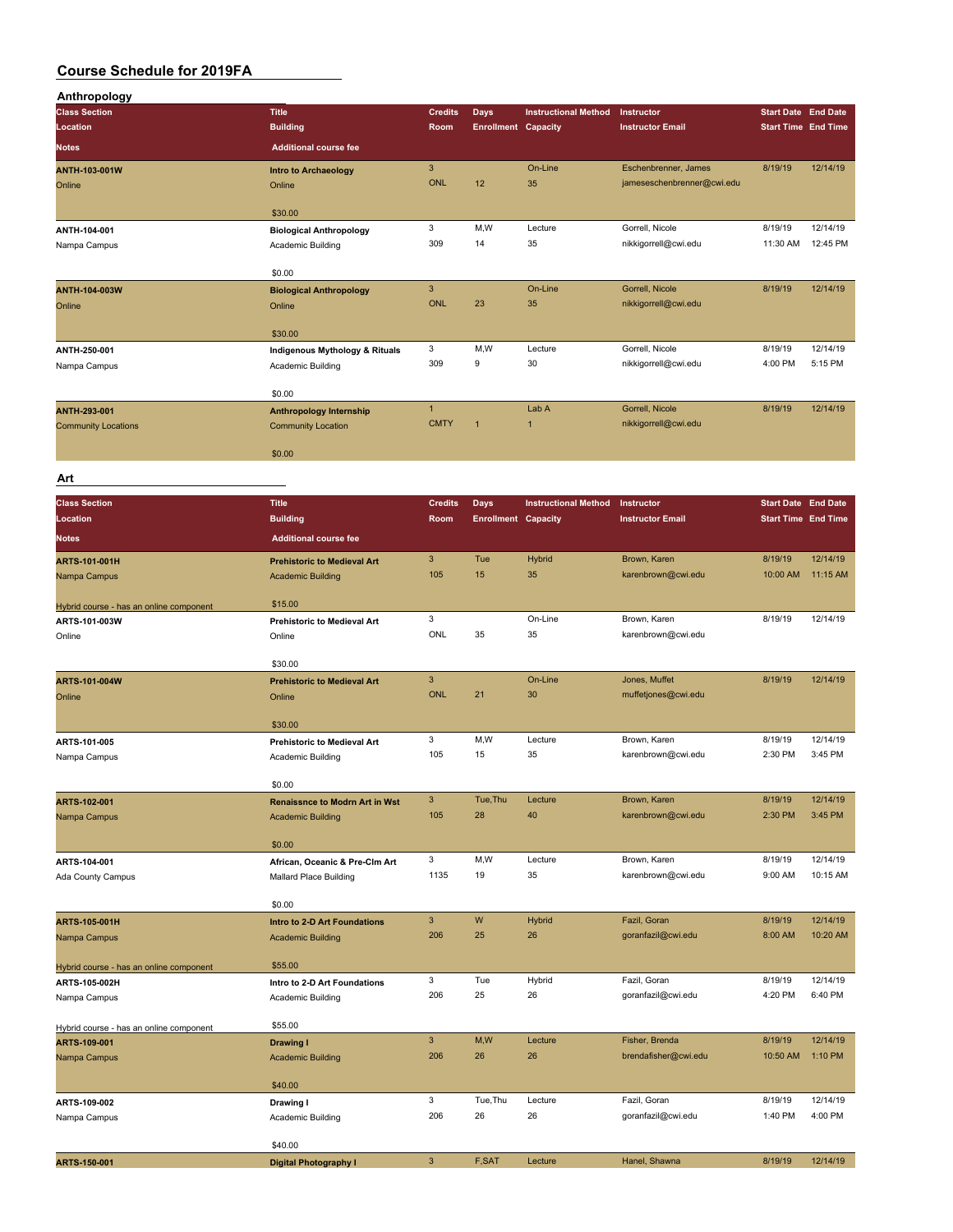| Art                         |                              |                |                            |                             |                         |                            |          |
|-----------------------------|------------------------------|----------------|----------------------------|-----------------------------|-------------------------|----------------------------|----------|
| <b>Class Section</b>        | <b>Title</b>                 | <b>Credits</b> | <b>Days</b>                | <b>Instructional Method</b> | <b>Instructor</b>       | <b>Start Date End Date</b> |          |
| Location                    | <b>Building</b>              | Room           | <b>Enrollment Capacity</b> |                             | <b>Instructor Email</b> | <b>Start Time End Time</b> |          |
| <b>Notes</b>                | <b>Additional course fee</b> |                |                            |                             |                         |                            |          |
| <b>Canyon County Center</b> | <b>Canyon County Center</b>  | 172            | 9                          | 13                          | shawnahanel@cwi.edu     | 10:00 AM                   | 12:20 PM |
|                             | \$50.00                      |                |                            |                             |                         |                            |          |
| ARTS-215-001                | Painting I                   | 3              | Tue, Thu                   | Lecture                     | VanDeGrift, April       | 8/19/19                    | 12/14/19 |
| Nampa Campus                | Academic Building            | 206            | 21                         | 26                          | aprilvandegrift@cwi.edu | 8:00 AM                    | 10:20 AM |
|                             | \$50.00                      |                |                            |                             |                         |                            |          |
| ARTS-231-001                | <b>Sculpture</b>             | 3              | M,W                        | Lecture                     | Mullis, Eric            | 8/19/19                    | 12/14/19 |
| Nampa Campus                | <b>Academic Building</b>     | 206            | 24                         | 26                          | ericmullis@cwi.edu      | 1:40 PM                    | 4:00 PM  |
|                             | \$50.00                      |                |                            |                             |                         |                            |          |
| ARTS-275-001                | <b>Painting II</b>           | 3              | Tue, Thu                   | Lecture                     | VanDeGrift, April       | 8/19/19                    | 12/14/19 |
| Nampa Campus                | Academic Building            | 206            | 8                          | 26                          | aprilvandegrift@cwi.edu | 10:50 AM                   | 1:10 PM  |
|                             | \$50.00                      |                |                            |                             |                         |                            |          |

#### **Auto Body Technology**

| <b>Class Section</b> | <b>Title</b>                          | <b>Credits</b> | <b>Days</b>                | <b>Instructional Method</b> | Instructor              | <b>Start Date End Date</b> |          |
|----------------------|---------------------------------------|----------------|----------------------------|-----------------------------|-------------------------|----------------------------|----------|
| Location             | <b>Building</b>                       | Room           | <b>Enrollment Capacity</b> |                             | <b>Instructor Email</b> | <b>Start Time End Time</b> |          |
| <b>Notes</b>         | <b>Additional course fee</b>          |                |                            |                             |                         |                            |          |
| ATBD-110-001         | <b>Collision Repair Safety</b>        | $\overline{2}$ | M, Tue, W, Thu Lecture     |                             | McDowell, Torry         | 8/19/19                    | 9/14/19  |
| Nampa Campus         | <b>Micron Education Center</b>        | 2202           | 15                         | 19                          | torrymcdowell@cwi.edu   | 7:30 AM                    | 8:40 AM  |
|                      | \$50.00                               |                |                            |                             |                         |                            |          |
| ATBD-115-001         | <b>Welding for Collision Repair</b>   | 4              |                            | Lab B                       | McDowell, Torry         | 8/19/19                    | 10/12/19 |
| Nampa Campus         |                                       |                | 15                         | 19                          | torrymcdowell@cwi.edu   |                            |          |
|                      | \$0.00                                |                |                            |                             |                         |                            |          |
| ATBD-115-001         | <b>Welding for Collision Repair</b>   | 4              | M, Tue, W, Thu Lab A       |                             | McDowell, Torry         | 8/19/19                    | 10/12/19 |
| Nampa Campus         | <b>Micron Education Center</b>        | 1401           | 15                         | 19                          | torrymcdowell@cwi.edu   | 9:00 AM                    | 3:20 PM  |
|                      | \$0.00                                |                |                            |                             |                         |                            |          |
| ATBD-115-001         | <b>Welding for Collision Repair</b>   | 4              | M, Tue, W, Thu Lecture     |                             | McDowell, Torry         | 8/19/19                    | 10/12/19 |
| Nampa Campus         | Micron Education Center               | 2202           | 15                         | 19                          | torrymcdowell@cwi.edu   | 9:00 AM                    | 3:20 PM  |
|                      | \$0.00                                |                |                            |                             |                         |                            |          |
| ATBD-125-001         | <b>Basic Collision Repair</b>         | $\bf 8$        |                            | Lab B                       | McDowell, Torry         | 10/14/19                   | 12/14/19 |
| Nampa Campus         |                                       |                | 15                         | 19                          | torrymcdowell@cwi.edu   |                            |          |
|                      | \$0.00                                |                |                            |                             |                         |                            |          |
| ATBD-125-001         | <b>Basic Collision Repair</b>         | 8              | M, Tue, W, Thu Lab A       |                             | McDowell, Torry         | 10/14/19                   | 12/14/19 |
| Nampa Campus         | Micron Education Center               | 1401           | 15                         | 19                          | torrymcdowell@cwi.edu   | 7:30 AM                    | 2:00 PM  |
|                      | \$0.00                                |                |                            |                             |                         |                            |          |
| ATBD-125-001         | <b>Basic Collision Repair</b>         | 8              | M, Tue, W, Thu Lecture     |                             | McDowell, Torry         | 10/14/19                   | 12/14/19 |
| Nampa Campus         | <b>Micron Education Center</b>        | 2202           | 15                         | 19                          | torrymcdowell@cwi.edu   | 7:30 AM                    | 2:00 PM  |
|                      | \$0.00                                |                |                            |                             |                         |                            |          |
| ATBD-215-001         | <b>Refinishing - Collision Repair</b> | $\overline{7}$ |                            | Lab B                       | McConnachie, Sean       | 8/19/19                    | 10/12/19 |
| Nampa Campus         |                                       |                | 6                          | 18                          | seanmcconnachie@cwi.edu |                            |          |
|                      | \$0.00                                |                |                            |                             |                         |                            |          |
| ATBD-215-001         | <b>Refinishing - Collision Repair</b> | $\overline{7}$ | M, Tue, W, Thu Lab A       |                             | McConnachie, Sean       | 8/19/19                    | 10/12/19 |
| Nampa Campus         | <b>Micron Education Center</b>        | 1401           | 6                          | 18                          | seanmcconnachie@cwi.edu | 7:30 AM                    | 2:00 PM  |
|                      | \$0.00                                |                |                            |                             |                         |                            |          |
| ATBD-215-001         | Refinishing - Collision Repair        | $\overline{7}$ | M, Tue, W, Thu Lecture     |                             | McConnachie, Sean       | 8/19/19                    | 10/12/19 |
| Nampa Campus         | Micron Education Center               | 2210           | 6                          | 18                          | seanmcconnachie@cwi.edu | 7:30 AM                    | 2:00 PM  |
|                      | \$0.00                                |                |                            |                             |                         |                            |          |
| ATBD-235-001         | <b>Adv Collision Repair/Refinish</b>  | $\overline{7}$ |                            | Lab B                       | McConnachie, Sean       | 10/14/19                   | 12/14/19 |
| Nampa Campus         |                                       |                | $6\phantom{1}$             | 18                          | seanmcconnachie@cwi.edu |                            |          |
|                      | \$0.00                                |                |                            |                             |                         |                            |          |
| ATBD-235-001         | <b>Adv Collision Repair/Refinish</b>  | $\overline{7}$ | M, Tue, W, Thu Lab A       |                             | McConnachie, Sean       | 10/14/19                   | 12/14/19 |
| Nampa Campus         | Micron Education Center               | 1401           | 6                          | 18                          | seanmcconnachie@cwi.edu | 7:30 AM                    | 2:00 PM  |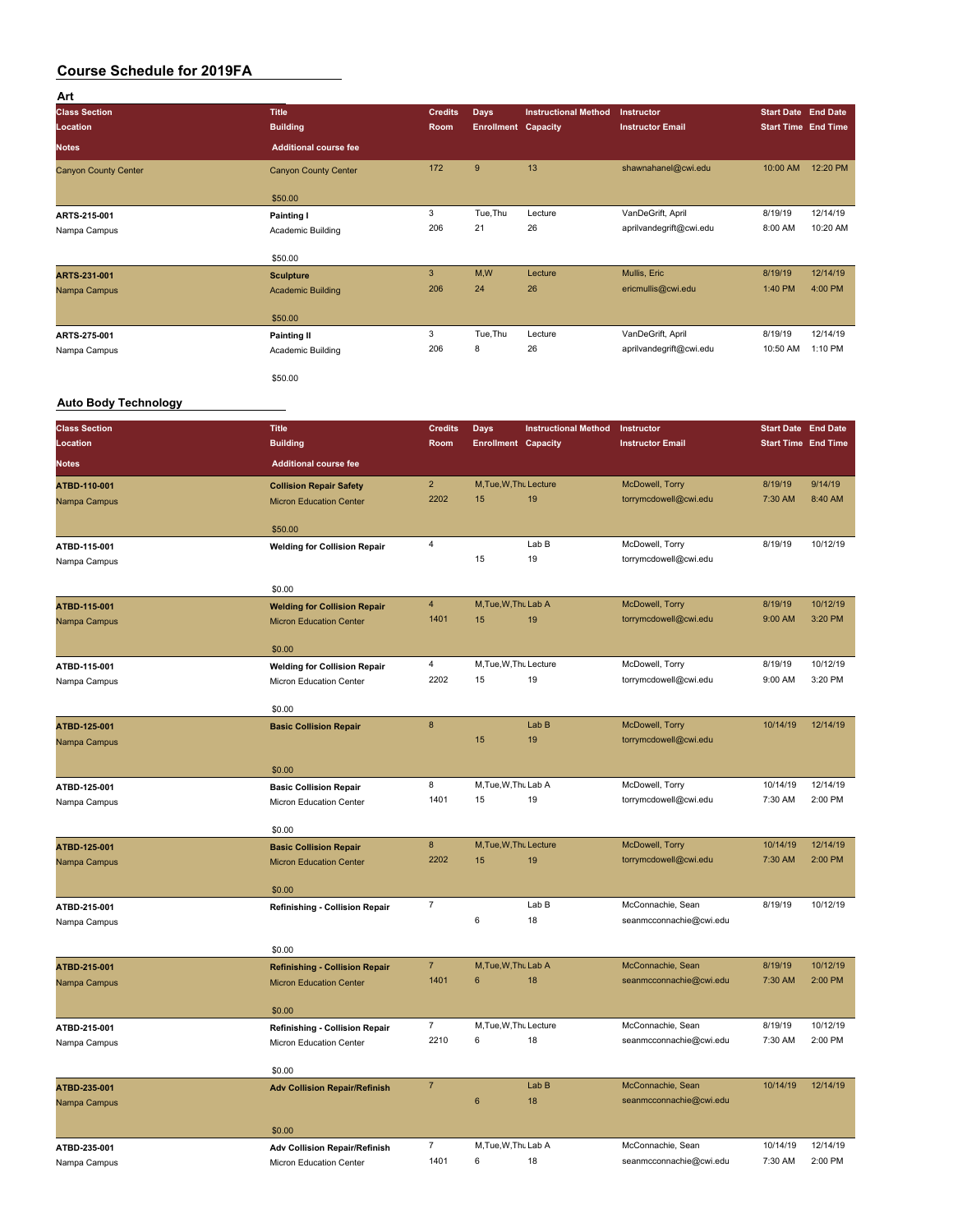| <b>Auto Body Technology</b>  |                                           |                 |                            |                             |                         |                            |                            |
|------------------------------|-------------------------------------------|-----------------|----------------------------|-----------------------------|-------------------------|----------------------------|----------------------------|
| <b>Class Section</b>         | <b>Title</b>                              | <b>Credits</b>  | Days                       | <b>Instructional Method</b> | Instructor              | <b>Start Date End Date</b> |                            |
| Location                     | <b>Building</b>                           | Room            | <b>Enrollment Capacity</b> |                             | <b>Instructor Email</b> |                            | <b>Start Time End Time</b> |
|                              |                                           |                 |                            |                             |                         |                            |                            |
| Notes                        | <b>Additional course fee</b>              |                 |                            |                             |                         |                            |                            |
|                              |                                           |                 |                            |                             |                         |                            |                            |
|                              | \$0.00                                    |                 |                            |                             |                         |                            |                            |
| ATBD-235-001                 | <b>Adv Collision Repair/Refinish</b>      | $\overline{7}$  | M, Tue, W, Thu Lecture     |                             | McConnachie, Sean       | 10/14/19                   | 12/14/19                   |
| Nampa Campus                 | <b>Micron Education Center</b>            | 2210            | 6                          | 18                          | seanmcconnachie@cwi.edu | 7:30 AM                    | 2:00 PM                    |
|                              |                                           |                 |                            |                             |                         |                            |                            |
|                              | \$0.00                                    |                 |                            |                             |                         |                            |                            |
|                              |                                           |                 |                            |                             |                         |                            |                            |
| <b>Automotive Technology</b> |                                           |                 |                            |                             |                         |                            |                            |
| <b>Class Section</b>         |                                           | <b>Credits</b>  |                            |                             |                         | <b>Start Date End Date</b> |                            |
|                              | <b>Title</b>                              |                 | <b>Days</b>                | <b>Instructional Method</b> | Instructor              |                            |                            |
| Location                     | <b>Building</b>                           | Room            | <b>Enrollment Capacity</b> |                             | <b>Instructor Email</b> |                            | <b>Start Time End Time</b> |
| <b>Notes</b>                 | <b>Additional course fee</b>              |                 |                            |                             |                         |                            |                            |
|                              |                                           | $\overline{2}$  | M, Tue, W, Thu Lecture     |                             | Anderson, Eric          | 8/19/19                    | 10/12/19                   |
| AUTO-111-001                 | <b>Auto Tech Fundamentls &amp; Safety</b> | 1201            | 19                         | 20                          | ericanderson@cwi.edu    | 7:00 AM                    | 7:50 AM                    |
| Nampa Campus                 | <b>Micron Education Center</b>            |                 |                            |                             |                         |                            |                            |
|                              | \$0.00                                    |                 |                            |                             |                         |                            |                            |
|                              |                                           |                 |                            |                             |                         |                            |                            |
| AUTO-111-001                 | Auto Tech Fundamentls & Safety            | $\overline{2}$  | M, Tue, W, Thu Lecture     |                             | Anderson, Eric          | 8/19/19                    | 10/12/19                   |
| Nampa Campus                 | <b>Micron Education Center</b>            | 1206            | 19                         | 20                          | ericanderson@cwi.edu    | 7:00 AM                    | 7:50 AM                    |
|                              |                                           |                 |                            |                             |                         |                            |                            |
|                              | \$0.00                                    |                 |                            |                             |                         |                            |                            |
| AUTO-111-002                 | <b>Auto Tech Fundamentls &amp; Safety</b> | $\overline{2}$  | M, Tue, W, Thu Lecture     |                             | Thompson, JohnD         | 8/19/19                    | 10/12/19                   |
| Nampa Campus                 | <b>Micron Education Center</b>            | 1201            | 20                         | 20                          | johndthompson@cwi.edu   | 5:00 PM                    | 5:50 PM                    |
|                              |                                           |                 |                            |                             |                         |                            |                            |
|                              | \$0.00                                    |                 |                            |                             |                         |                            |                            |
| AUTO-111-002                 | Auto Tech Fundamentls & Safety            | $\overline{2}$  | M, Tue, W, Thu Lecture     |                             | Thompson, JohnD         | 8/19/19                    | 10/12/19                   |
| Nampa Campus                 | Micron Education Center                   | 1206            | 20                         | 20                          | johndthompson@cwi.edu   | 5:00 PM                    | 5:50 PM                    |
|                              |                                           |                 |                            |                             |                         |                            |                            |
|                              | \$0.00                                    |                 |                            |                             |                         |                            |                            |
| AUTO-114-001                 | <b>Maintenance &amp; Lght Repair Fund</b> | $6\phantom{1}6$ | M.Tue, W, Thu Lecture      |                             | Anderson, Eric          | 8/19/19                    | 10/12/19                   |
|                              | <b>Micron Education Center</b>            | 1201            | 19                         | 20                          | ericanderson@cwi.edu    | 8:00 AM                    | 9:30 AM                    |
| Nampa Campus                 |                                           |                 |                            |                             |                         |                            |                            |
|                              | \$200.00                                  |                 |                            |                             |                         |                            |                            |
|                              |                                           | 6               | M, Tue, W, Thu Lecture     |                             |                         | 8/19/19                    | 10/12/19                   |
| AUTO-114-001                 | Maintenance & Lght Repair Fund            |                 |                            |                             | Anderson, Eric          |                            |                            |
| Nampa Campus                 | Micron Education Center                   | 1206            | 19                         | 20                          | ericanderson@cwi.edu    | 9:35 AM                    | 11:55 AM                   |
|                              |                                           |                 |                            |                             |                         |                            |                            |
|                              | \$200.00                                  |                 |                            |                             |                         |                            |                            |
| AUTO-114-002                 | <b>Maintenance &amp; Lght Repair Fund</b> | $6\phantom{1}6$ | M, Tue, W, Thu Lecture     |                             | Thompson, JohnD         | 8/19/19                    | 10/12/19                   |
| Nampa Campus                 | <b>Micron Education Center</b>            | 1201            | 20                         | 20                          | johndthompson@cwi.edu   | 6:00 PM                    | 7:30 PM                    |
|                              |                                           |                 |                            |                             |                         |                            |                            |
|                              | \$200.00                                  |                 |                            |                             |                         |                            |                            |
| AUTO-114-002                 | Maintenance & Lght Repair Fund            | 6               | M, Tue, W, Thu Lecture     |                             | Thompson, JohnD         | 8/19/19                    | 10/12/19                   |
| Nampa Campus                 | Micron Education Center                   | 1206            | 20                         | 20                          | johndthompson@cwi.edu   | 7:35 PM                    | 9:55 PM                    |
|                              |                                           |                 |                            |                             |                         |                            |                            |
|                              | \$200.00                                  |                 |                            |                             |                         |                            |                            |
| AUTO-121-001                 | <b>Electrical Systems</b>                 | $\mathbf{3}$    | M, Tue, W, Thu Lecture     |                             | Law, Scott              | 11/11/19                   | 12/14/19                   |
| Nampa Campus                 | <b>Micron Education Center</b>            | 1208            | 19                         | 20                          | scottlaw@cwi.edu        | 7:00 AM                    | 11:30 AM                   |
|                              |                                           |                 |                            |                             |                         |                            |                            |
|                              | \$50.00                                   |                 |                            |                             |                         |                            |                            |
| AUTO-121-002                 | <b>Electrical Systems</b>                 | 3               | M, Tue, W, Thu Lecture     |                             | Weaver, Gary            | 10/14/19                   | 11/9/19                    |
|                              | Micron Education Center                   | 1201            | 21                         | 20                          | garyweaver@cwi.edu      | 5:00 PM                    | 6:40 PM                    |
| Nampa Campus                 |                                           |                 |                            |                             |                         |                            |                            |
|                              | \$50.00                                   |                 |                            |                             |                         |                            |                            |
|                              |                                           | $\mathbf{3}$    | M, Tue, W, Thu Lecture     |                             | Weaver, Gary            |                            | 11/9/19                    |
| AUTO-121-002                 | <b>Electrical Systems</b>                 | 1208            |                            |                             |                         | 10/14/19<br>5:00 PM        | 9:30 PM                    |
| Nampa Campus                 | <b>Micron Education Center</b>            |                 | 21                         | 20                          | garyweaver@cwi.edu      |                            |                            |
|                              |                                           |                 |                            |                             |                         |                            |                            |
|                              | \$50.00                                   |                 |                            |                             |                         |                            |                            |
| AUTO-125-001                 | <b>Automotive Elec Systems 2</b>          | 3               | M, Tue, W, Thu Lecture     |                             | Law, Scott              | 8/19/19                    | 9/14/19                    |
| Nampa Campus                 | Micron Education Center                   | 1208            | 12                         | 18                          | scottlaw@cwi.edu        | 7:00 AM                    | 11:30 AM                   |
|                              |                                           |                 |                            |                             |                         |                            |                            |
|                              | \$200.00                                  |                 |                            |                             |                         |                            |                            |
| AUTO-131-001                 | <b>Brakes</b>                             | $\mathbf{3}$    | M, Tue, W, Thu Lecture     |                             | Anderson, Eric          | 10/14/19                   | 11/9/19                    |
| Nampa Campus                 | <b>Micron Education Center</b>            | 1201            | 12                         | 18                          | ericanderson@cwi.edu    | 7:00 AM                    | 8:40 AM                    |
|                              |                                           |                 |                            |                             |                         |                            |                            |
|                              | \$45.00                                   |                 |                            |                             |                         |                            |                            |
| AUTO-131-001                 | <b>Brakes</b>                             | 3               | M, Tue, W, Thu Lecture     |                             | Anderson, Eric          | 10/14/19                   | 11/9/19                    |
| Nampa Campus                 | Micron Education Center                   | 1206            | 12                         | 18                          | ericanderson@cwi.edu    | 7:00 AM                    | 11:30 AM                   |
|                              |                                           |                 |                            |                             |                         |                            |                            |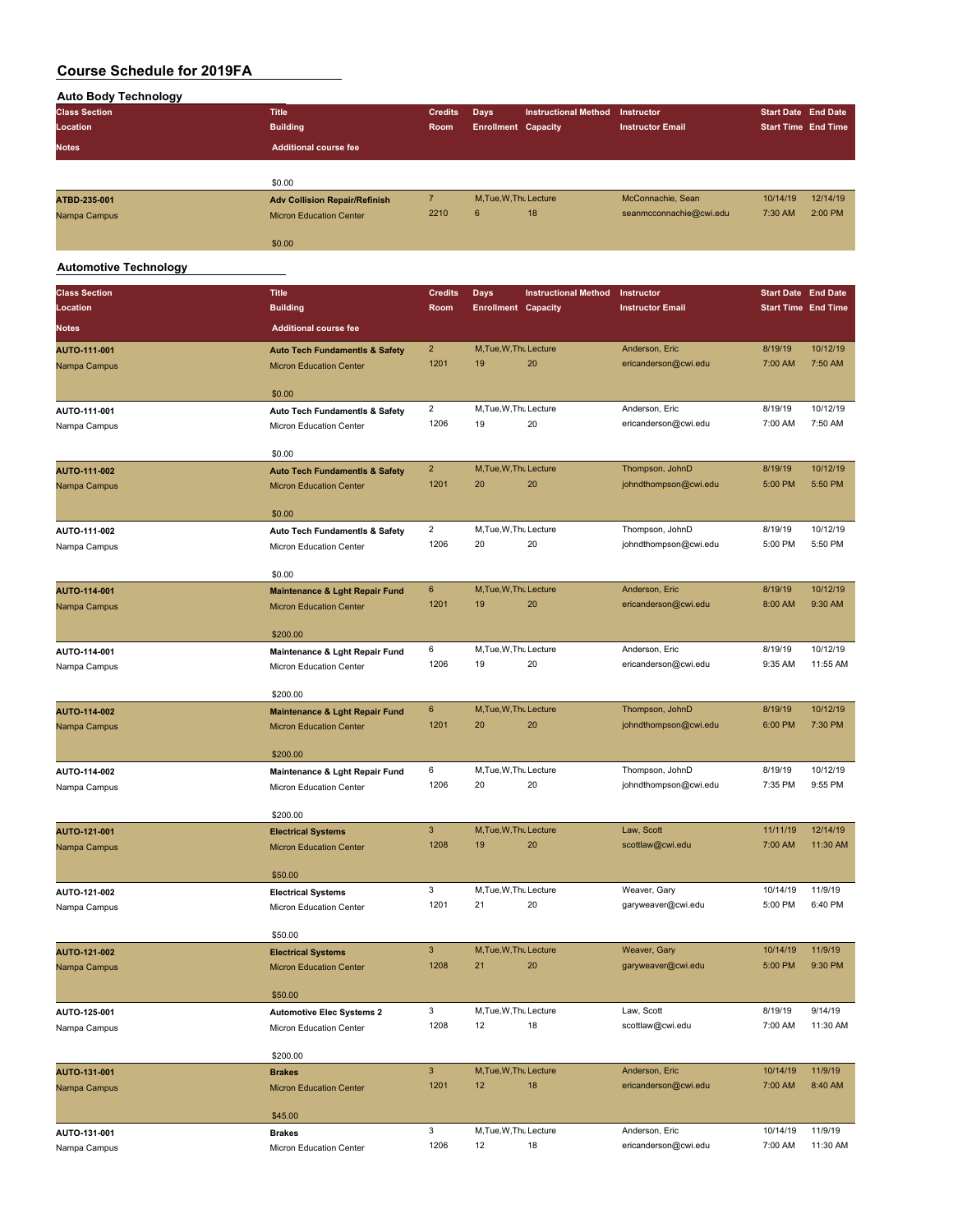| <b>Automotive Technology</b> |                                       |                      |                            |                             |                                      |                                                                                                                                                                                                                                                                                                                                                                                                                |                      |
|------------------------------|---------------------------------------|----------------------|----------------------------|-----------------------------|--------------------------------------|----------------------------------------------------------------------------------------------------------------------------------------------------------------------------------------------------------------------------------------------------------------------------------------------------------------------------------------------------------------------------------------------------------------|----------------------|
| <b>Class Section</b>         | <b>Title</b>                          | <b>Credits</b>       | <b>Days</b>                | <b>Instructional Method</b> | Instructor                           |                                                                                                                                                                                                                                                                                                                                                                                                                |                      |
| Location                     | <b>Building</b>                       | Room                 | <b>Enrollment Capacity</b> |                             | <b>Instructor Email</b>              |                                                                                                                                                                                                                                                                                                                                                                                                                |                      |
| Notes                        | <b>Additional course fee</b>          |                      |                            |                             |                                      |                                                                                                                                                                                                                                                                                                                                                                                                                |                      |
|                              |                                       |                      |                            |                             |                                      |                                                                                                                                                                                                                                                                                                                                                                                                                |                      |
|                              |                                       |                      |                            |                             |                                      | <b>Start Date End Date</b><br><b>Start Time End Time</b><br>11/11/19<br>7:00 AM<br>11/11/19<br>7:00 AM<br>10/14/19<br>7:00 AM<br>10/14/19<br>7:00 AM<br>11/11/19<br>5:00 PM<br>11/11/19<br>5:00 PM<br>9/16/19<br>7:00 AM<br>9/16/19<br>7:00 AM<br>9/16/19<br>7:00 AM<br>10/14/19<br>2:00 PM<br>10/14/19<br>2:00 PM<br>10/14/19<br>7:00 AM<br>11/11/19<br>2:00 PM<br>11/11/19<br>2:00 PM<br>11/11/19<br>7:00 AM |                      |
|                              | \$45.00                               |                      |                            |                             |                                      |                                                                                                                                                                                                                                                                                                                                                                                                                |                      |
| AUTO-135-001                 | <b>Suspension and Steering</b>        | $\mathbf{3}$         | M, Tue, W, Thu Lecture     |                             | Anderson, Eric                       |                                                                                                                                                                                                                                                                                                                                                                                                                | 12/14/19             |
| Nampa Campus                 | <b>Micron Education Center</b>        | 1201                 | 12                         | 18                          | ericanderson@cwi.edu                 |                                                                                                                                                                                                                                                                                                                                                                                                                | 8:40 AM              |
|                              |                                       |                      |                            |                             |                                      |                                                                                                                                                                                                                                                                                                                                                                                                                |                      |
|                              | \$45.00                               | 3                    | M, Tue, W, Thu Lecture     |                             | Anderson, Eric                       |                                                                                                                                                                                                                                                                                                                                                                                                                | 12/14/19             |
| AUTO-135-001                 | <b>Suspension and Steering</b>        | 1206                 | 12                         | 18                          | ericanderson@cwi.edu                 |                                                                                                                                                                                                                                                                                                                                                                                                                | 11:30 AM             |
| Nampa Campus                 | Micron Education Center               |                      |                            |                             |                                      |                                                                                                                                                                                                                                                                                                                                                                                                                |                      |
|                              | \$45.00                               |                      |                            |                             |                                      |                                                                                                                                                                                                                                                                                                                                                                                                                |                      |
|                              |                                       | $\mathbf{3}$         | M, Tue, W, Thu Lab A       |                             | Starkey, Brik                        |                                                                                                                                                                                                                                                                                                                                                                                                                | 11/9/19              |
| AUTO-141-001                 | <b>Engine Repair</b>                  | 1207                 | 19                         | 20                          | brikstarkey@cwi.edu                  |                                                                                                                                                                                                                                                                                                                                                                                                                | 11:30 AM             |
| Nampa Campus                 | <b>Micron Education Center</b>        |                      |                            |                             |                                      |                                                                                                                                                                                                                                                                                                                                                                                                                |                      |
|                              | \$100.00                              |                      |                            |                             |                                      |                                                                                                                                                                                                                                                                                                                                                                                                                |                      |
| AUTO-141-001                 | <b>Engine Repair</b>                  | 3                    | M, Tue, W, Thu Lecture     |                             | Starkey, Brik                        |                                                                                                                                                                                                                                                                                                                                                                                                                | 11/9/19              |
| Nampa Campus                 | Micron Education Center               | 1210                 | 19                         | 20                          | brikstarkey@cwi.edu                  |                                                                                                                                                                                                                                                                                                                                                                                                                | 8:40 AM              |
|                              |                                       |                      |                            |                             |                                      |                                                                                                                                                                                                                                                                                                                                                                                                                |                      |
|                              | \$100.00                              |                      |                            |                             |                                      |                                                                                                                                                                                                                                                                                                                                                                                                                |                      |
| AUTO-141-002                 | <b>Engine Repair</b>                  | $\mathbf{3}$         | M, Tue, W, Thu Lecture     |                             | Weaver, Gary                         |                                                                                                                                                                                                                                                                                                                                                                                                                | 12/14/19             |
| Nampa Campus                 | <b>Micron Education Center</b>        | 1207                 | 21                         | 20                          | garyweaver@cwi.edu                   |                                                                                                                                                                                                                                                                                                                                                                                                                | 9:30 PM              |
|                              |                                       |                      |                            |                             |                                      |                                                                                                                                                                                                                                                                                                                                                                                                                |                      |
|                              | \$100.00                              |                      |                            |                             |                                      |                                                                                                                                                                                                                                                                                                                                                                                                                |                      |
| AUTO-141-002                 | <b>Engine Repair</b>                  | 3                    | M, Tue, W, Thu Lecture     |                             | Weaver, Gary                         |                                                                                                                                                                                                                                                                                                                                                                                                                | 12/14/19             |
| Nampa Campus                 | Micron Education Center               | 1210                 | 21                         | 20                          | garyweaver@cwi.edu                   |                                                                                                                                                                                                                                                                                                                                                                                                                | 6:40 PM              |
|                              |                                       |                      |                            |                             |                                      |                                                                                                                                                                                                                                                                                                                                                                                                                |                      |
|                              | \$100.00                              |                      |                            |                             |                                      |                                                                                                                                                                                                                                                                                                                                                                                                                |                      |
| AUTO-145-001                 | <b>Manual Drivetrain and Axles</b>    | $\mathbf{3}$         | M.Tue.W.Thu Lecture        |                             | Starkey, Brik                        |                                                                                                                                                                                                                                                                                                                                                                                                                | 10/12/19             |
| Nampa Campus                 | <b>Micron Education Center</b>        | 1207                 | 12                         | 18                          | brikstarkey@cwi.edu                  |                                                                                                                                                                                                                                                                                                                                                                                                                | 11:30 AM             |
|                              |                                       |                      |                            |                             |                                      |                                                                                                                                                                                                                                                                                                                                                                                                                |                      |
|                              | \$100.00                              |                      |                            |                             |                                      |                                                                                                                                                                                                                                                                                                                                                                                                                |                      |
| AUTO-145-001                 | <b>Manual Drivetrain and Axles</b>    | 3                    | M, Tue, W, Thu Lecture     |                             | Starkey, Brik                        |                                                                                                                                                                                                                                                                                                                                                                                                                | 10/12/19             |
| Nampa Campus                 | Micron Education Center               | 1210                 | 12                         | 18                          | brikstarkey@cwi.edu                  |                                                                                                                                                                                                                                                                                                                                                                                                                | 8:40 AM              |
|                              |                                       |                      |                            |                             |                                      |                                                                                                                                                                                                                                                                                                                                                                                                                |                      |
|                              | \$100.00                              |                      |                            |                             |                                      |                                                                                                                                                                                                                                                                                                                                                                                                                |                      |
| AUTO-250-001                 | <b>Engine Management Systems 1</b>    | $\mathbf{3}$         | M, Tue, W, Thu Lab A       |                             | Law, Scott                           |                                                                                                                                                                                                                                                                                                                                                                                                                | 10/12/19             |
| Nampa Campus                 | <b>Micron Education Center</b>        | 1208                 | 12                         | 18                          | scottlaw@cwi.edu                     |                                                                                                                                                                                                                                                                                                                                                                                                                | 11:30 AM             |
|                              |                                       |                      |                            |                             |                                      |                                                                                                                                                                                                                                                                                                                                                                                                                |                      |
|                              | \$45.00                               |                      |                            |                             |                                      |                                                                                                                                                                                                                                                                                                                                                                                                                |                      |
| AUTO-250-002                 | <b>Engine Management Systems 1</b>    | 3                    | M, Tue, W, Thu Lecture     |                             | Thompson, JohnD                      |                                                                                                                                                                                                                                                                                                                                                                                                                | 11/9/19              |
| Nampa Campus                 | Micron Education Center               | 1201                 | 9                          | 16                          | johndthompson@cwi.edu                |                                                                                                                                                                                                                                                                                                                                                                                                                | 3:40 PM              |
|                              |                                       |                      |                            |                             |                                      |                                                                                                                                                                                                                                                                                                                                                                                                                |                      |
|                              | \$45.00                               |                      |                            |                             |                                      |                                                                                                                                                                                                                                                                                                                                                                                                                |                      |
| AUTO-250-002                 | <b>Engine Management Systems 1</b>    | 3                    | M, Tue, W, Thu Lecture     |                             | Thompson, JohnD                      |                                                                                                                                                                                                                                                                                                                                                                                                                | 11/9/19              |
| Nampa Campus                 | <b>Micron Education Center</b>        | 1208                 | $9$                        | 16                          | johndthompson@cwi.edu                |                                                                                                                                                                                                                                                                                                                                                                                                                | 6:30 PM              |
|                              |                                       |                      |                            |                             |                                      |                                                                                                                                                                                                                                                                                                                                                                                                                |                      |
|                              | \$45.00                               |                      |                            |                             |                                      |                                                                                                                                                                                                                                                                                                                                                                                                                |                      |
| AUTO-255-001                 | <b>Engine Management Systems 2</b>    | 3                    | M, Tue, W, Thu Lecture     |                             | Law, Scott                           |                                                                                                                                                                                                                                                                                                                                                                                                                | 11/9/19              |
| Nampa Campus                 | Micron Education Center               | 1208                 | 12                         | 16                          | scottlaw@cwi.edu                     |                                                                                                                                                                                                                                                                                                                                                                                                                | 11:30 AM             |
|                              |                                       |                      |                            |                             |                                      |                                                                                                                                                                                                                                                                                                                                                                                                                |                      |
|                              | \$45.00                               |                      |                            |                             |                                      |                                                                                                                                                                                                                                                                                                                                                                                                                |                      |
| AUTO-255-002                 | <b>Engine Management Systems 2</b>    | $\mathbf{3}$         | M, Tue, W, Thu Lecture     |                             | Thompson, JohnD                      |                                                                                                                                                                                                                                                                                                                                                                                                                | 12/14/19             |
| Nampa Campus                 | <b>Micron Education Center</b>        | 1201                 | 9                          | 16                          | johndthompson@cwi.edu                |                                                                                                                                                                                                                                                                                                                                                                                                                | 3:40 PM              |
|                              |                                       |                      |                            |                             |                                      | 11/11/19<br>7:00 AM<br>9/16/19                                                                                                                                                                                                                                                                                                                                                                                 |                      |
|                              | \$45.00                               |                      |                            |                             |                                      |                                                                                                                                                                                                                                                                                                                                                                                                                |                      |
| AUTO-255-002                 | <b>Engine Management Systems 2</b>    | 3                    | M, Tue, W, Thu Lecture     |                             | Thompson, JohnD                      |                                                                                                                                                                                                                                                                                                                                                                                                                | 12/14/19             |
| Nampa Campus                 | Micron Education Center               | 1208                 | 9                          | 16                          | johndthompson@cwi.edu                |                                                                                                                                                                                                                                                                                                                                                                                                                | 6:30 PM              |
|                              |                                       |                      |                            |                             |                                      |                                                                                                                                                                                                                                                                                                                                                                                                                |                      |
|                              | \$45.00                               |                      |                            |                             |                                      |                                                                                                                                                                                                                                                                                                                                                                                                                |                      |
| AUTO-260-001                 | <b>Automtc Transmission/Transaxle</b> | $\mathbf{3}$<br>1207 | M, Tue, W, Thu Lecture     | 16                          | Starkey, Brik                        |                                                                                                                                                                                                                                                                                                                                                                                                                | 12/14/19<br>11:30 AM |
| Nampa Campus                 | <b>Micron Education Center</b>        |                      | 13                         |                             | brikstarkey@cwi.edu                  |                                                                                                                                                                                                                                                                                                                                                                                                                |                      |
|                              | \$100.00                              |                      |                            |                             |                                      |                                                                                                                                                                                                                                                                                                                                                                                                                |                      |
|                              |                                       |                      | M, Tue, W, Thu Lecture     |                             |                                      |                                                                                                                                                                                                                                                                                                                                                                                                                | 12/14/19             |
| AUTO-260-001                 | <b>Automtc Transmission/Transaxle</b> | 3<br>1210            | 13                         | 16                          | Starkey, Brik<br>brikstarkey@cwi.edu |                                                                                                                                                                                                                                                                                                                                                                                                                | 8:40 AM              |
| Nampa Campus                 | Micron Education Center               |                      |                            |                             |                                      |                                                                                                                                                                                                                                                                                                                                                                                                                |                      |
|                              | \$100.00                              |                      |                            |                             |                                      |                                                                                                                                                                                                                                                                                                                                                                                                                |                      |
| AUTO-260-002                 | <b>Automtc Transmission/Transaxle</b> | $\mathbf{3}$         | M, Tue, W, Thu Lecture     |                             | Weaver, Gary                         |                                                                                                                                                                                                                                                                                                                                                                                                                | 10/12/19             |
|                              |                                       |                      |                            |                             |                                      |                                                                                                                                                                                                                                                                                                                                                                                                                |                      |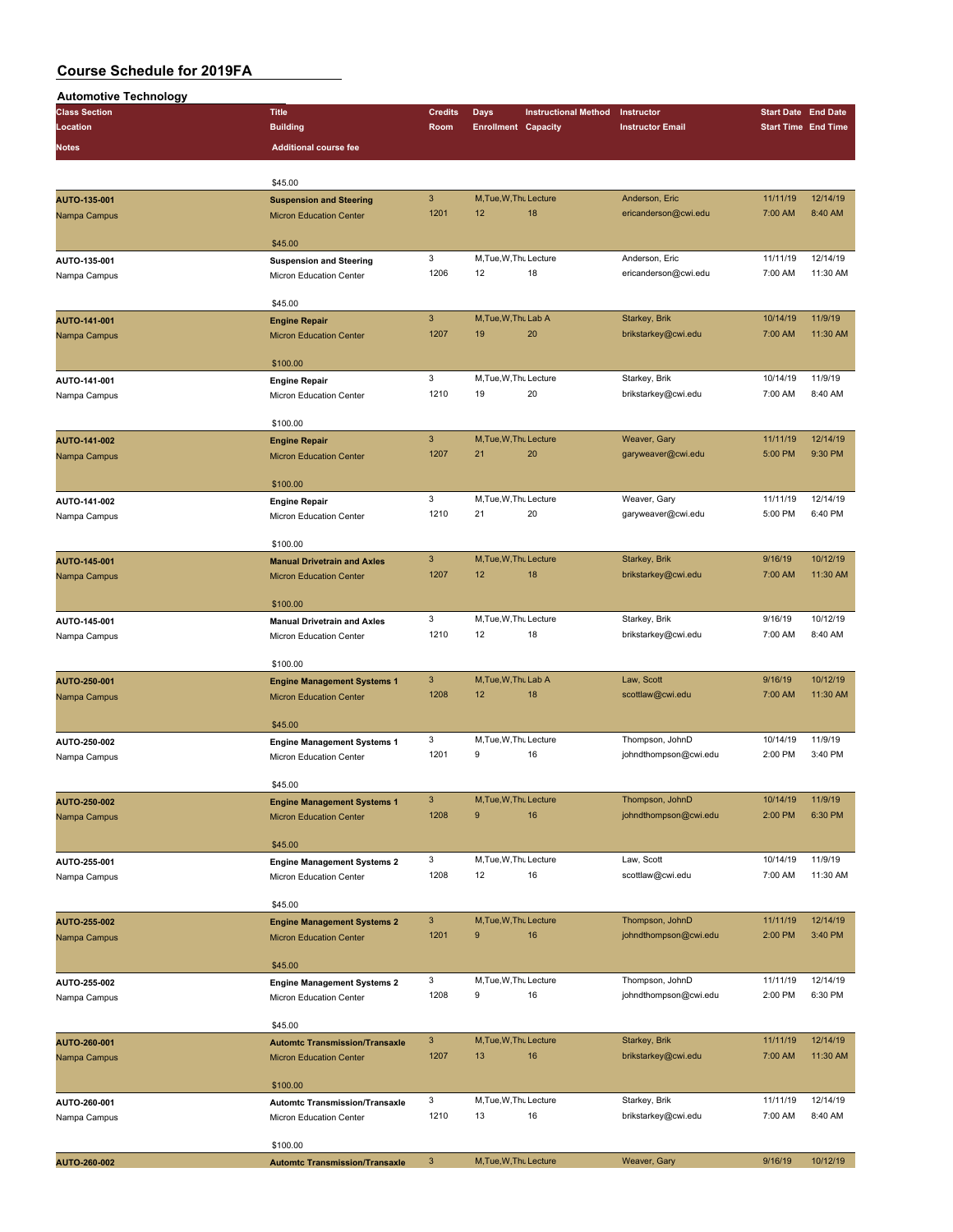| <b>Automotive Technology</b> |                                       |                |                            |                             |                         |           |                            |
|------------------------------|---------------------------------------|----------------|----------------------------|-----------------------------|-------------------------|-----------|----------------------------|
| <b>Class Section</b>         | Title                                 | <b>Credits</b> | Days                       | <b>Instructional Method</b> | Instructor              |           | <b>Start Date End Date</b> |
| Location                     | <b>Building</b>                       | Room           | <b>Enrollment Capacity</b> |                             | <b>Instructor Email</b> |           | <b>Start Time End Time</b> |
| <b>Notes</b>                 | <b>Additional course fee</b>          |                |                            |                             |                         |           |                            |
| Nampa Campus                 | <b>Micron Education Center</b>        | 1207           | $\mathbf{8}$               | 16                          | garyweaver@cwi.edu      | $2:00$ PM | 6:30 PM                    |
|                              | \$100.00                              |                |                            |                             |                         |           |                            |
| AUTO-260-002                 | <b>Automtc Transmission/Transaxle</b> | 3              | M, Tue, W, Thu Lecture     |                             | Weaver, Gary            | 9/16/19   | 10/12/19                   |
| Nampa Campus                 | Micron Education Center               | 1210           | 8                          | 16                          | garyweaver@cwi.edu      | 2:00 PM   | 3:40 PM                    |
|                              | \$100.00                              |                |                            |                             |                         |           |                            |
| AUTO-265-001                 | <b>Heating &amp; Air Conditioning</b> | $\overline{3}$ | M.Tue.W.Thu Lecture        |                             | Starkey, Brik           | 8/19/19   | 9/14/19                    |
| Nampa Campus                 | <b>Micron Education Center</b>        | 1207           | 13                         | 18                          | brikstarkey@cwi.edu     | 7:00 AM   | 11:30 AM                   |
|                              | \$65.00                               |                |                            |                             |                         |           |                            |
| AUTO-265-001                 | <b>Heating &amp; Air Conditioning</b> | 3              | M.Tue, W.Thu Lecture       |                             | Starkey, Brik           | 8/19/19   | 9/14/19                    |
| Nampa Campus                 | Micron Education Center               | 1210           | 13                         | 18                          | brikstarkey@cwi.edu     | 7:00 AM   | 8:40 AM                    |
|                              | \$65.00                               |                |                            |                             |                         |           |                            |
| <b>AUTO-265-002</b>          | <b>Heating &amp; Air Conditioning</b> | 3              | M, Tue, W, Thu Lecture     |                             | Weaver, Gary            | 8/19/19   | 9/14/19                    |
| Nampa Campus                 | <b>Micron Education Center</b>        | 1207           | 8                          | 16                          | garyweaver@cwi.edu      | 2:00 PM   | 6:30 PM                    |
|                              | \$65.00                               |                |                            |                             |                         |           |                            |
| AUTO-265-002                 | <b>Heating &amp; Air Conditioning</b> | 3              | M, Tue, W, Thu Lecture     |                             | Weaver, Gary            | 8/19/19   | 9/14/19                    |
| Nampa Campus                 | Micron Education Center               | 1210           | 8                          | 16                          | garyweaver@cwi.edu      | 2:00 PM   | 3:40 PM                    |
|                              | \$65.00                               |                |                            |                             |                         |           |                            |
| AUTO-276-001                 | <b>Automotive Technology Capstone</b> | 12             | M, Tue, W, Thu Lab A       |                             | Beal, Alex              | 8/19/19   | 12/14/19                   |
| Nampa Campus                 | <b>Micron Education Center</b>        | 1206           | 11                         | 18                          | alexbeal@cwi.edu        | 7:00 AM   | 3:00 PM                    |
|                              | \$40.00                               |                |                            |                             |                         |           |                            |
|                              |                                       |                |                            |                             |                         |           |                            |

#### **Biology**

| <b>Class Section</b>     | <b>Title</b>                   | <b>Credits</b>            | Days                       | <b>Instructional Method</b> | Instructor              | <b>Start Date End Date</b> |          |
|--------------------------|--------------------------------|---------------------------|----------------------------|-----------------------------|-------------------------|----------------------------|----------|
| Location                 | <b>Building</b>                | <b>Room</b>               | <b>Enrollment Capacity</b> |                             | <b>Instructor Email</b> | <b>Start Time End Time</b> |          |
| <b>Notes</b>             | <b>Additional course fee</b>   |                           |                            |                             |                         |                            |          |
| BIOL-100-001W            | <b>Concepts of Biology</b>     | $\ensuremath{\mathsf{3}}$ |                            | On-Line                     | Vargas, Micaela         | 8/19/19                    | 12/14/19 |
| Online                   | Online                         | <b>ONL</b>                | 35                         | 35                          | micaelavargas@cwi.edu   |                            |          |
|                          | \$40.00                        |                           |                            |                             |                         |                            |          |
| BIOL-100-002W            | <b>Concepts of Biology</b>     | 3                         |                            | On-Line                     | Vargas, Micaela         | 8/19/19                    | 12/14/19 |
| Online                   | Online                         | ONL                       | 34                         | 35                          | micaelavargas@cwi.edu   |                            |          |
|                          | \$40.00                        |                           |                            |                             |                         |                            |          |
| <b>BIOL-100-006</b>      | <b>Concepts of Biology</b>     | $\ensuremath{\mathsf{3}}$ | M,W                        | Lecture                     | Perkins, Dusty          | 8/19/19                    | 12/14/19 |
| Nampa Campus             | <b>Academic Building</b>       | 102E                      | 45                         | 45                          | dustyperkins@cwi.edu    | 8:30 AM                    | 9:45 AM  |
|                          | \$10.00                        |                           |                            |                             |                         |                            |          |
| BIOL-100-007             | <b>Concepts of Biology</b>     | 3                         | M,W                        | Lecture                     | Trapp, James            | 8/19/19                    | 12/14/19 |
| Ada County Campus        | <b>Pintail Center</b>          | 1210                      | $\overline{7}$             | 45                          | jimtrapp@cwi.edu        | 2:30 PM                    | 3:45 PM  |
|                          | \$10.00                        |                           |                            |                             |                         |                            |          |
| <b>BIOL-100L-003W</b>    | <b>Concepts of Biology Lab</b> | $\mathbf{1}$              |                            | Lab B                       | Moore, Christina        | 8/19/19                    | 12/14/19 |
| Online                   | Online                         | <b>ONL</b>                | 34                         | 35                          | christinamoore2@cwi.edu |                            |          |
|                          | \$10.00                        |                           |                            |                             |                         |                            |          |
| BIOL-100L-004W           | <b>Concepts of Biology Lab</b> | $\mathbf{1}$              |                            | On-Line                     | Moore, Christina        | 8/19/19                    | 12/14/19 |
| Online                   | Online                         | ONL                       | 31                         | 35                          | christinamoore2@cwi.edu |                            |          |
| Corequisite: BIOL 100    | \$10.00                        |                           |                            |                             |                         |                            |          |
| <b>BIOL-100L-006H</b>    | <b>Concepts of Biology Lab</b> | $\mathbf{1}$              | Tue                        | Lab B                       | Trapp, James            | 8/19/19                    | 12/14/19 |
| <b>Ada County Campus</b> | <b>Mallard Place Building</b>  | 1109                      | 16                         | 16                          | jimtrapp@cwi.edu        | 1:00 PM                    | 3:00 PM  |
|                          | \$54.50                        |                           |                            |                             |                         |                            |          |
| BIOL-100L-008H           | <b>Concepts of Biology Lab</b> | $\mathbf{1}$              | Thu                        | Lab B                       | Trapp, James            | 8/19/19                    | 12/14/19 |
| Ada County Campus        | Mallard Place Building         | 1109                      | $\mathbf{1}$               | 16                          | jimtrapp@cwi.edu        | 5:00 PM                    | 6:15 PM  |
|                          | \$54.50                        |                           |                            |                             |                         |                            |          |
| <b>BIOL-104-001</b>      | <b>Professions in Biology</b>  | $\mathbf{3}$              | M,W                        | Lecture                     | Heller, Gary            | 8/19/19                    | 12/14/19 |
| Nampa Campus             | <b>Academic Building</b>       | 106                       | 16                         | 30                          | garyheller@cwi.edu      | 2:30 PM                    | 3:45 PM  |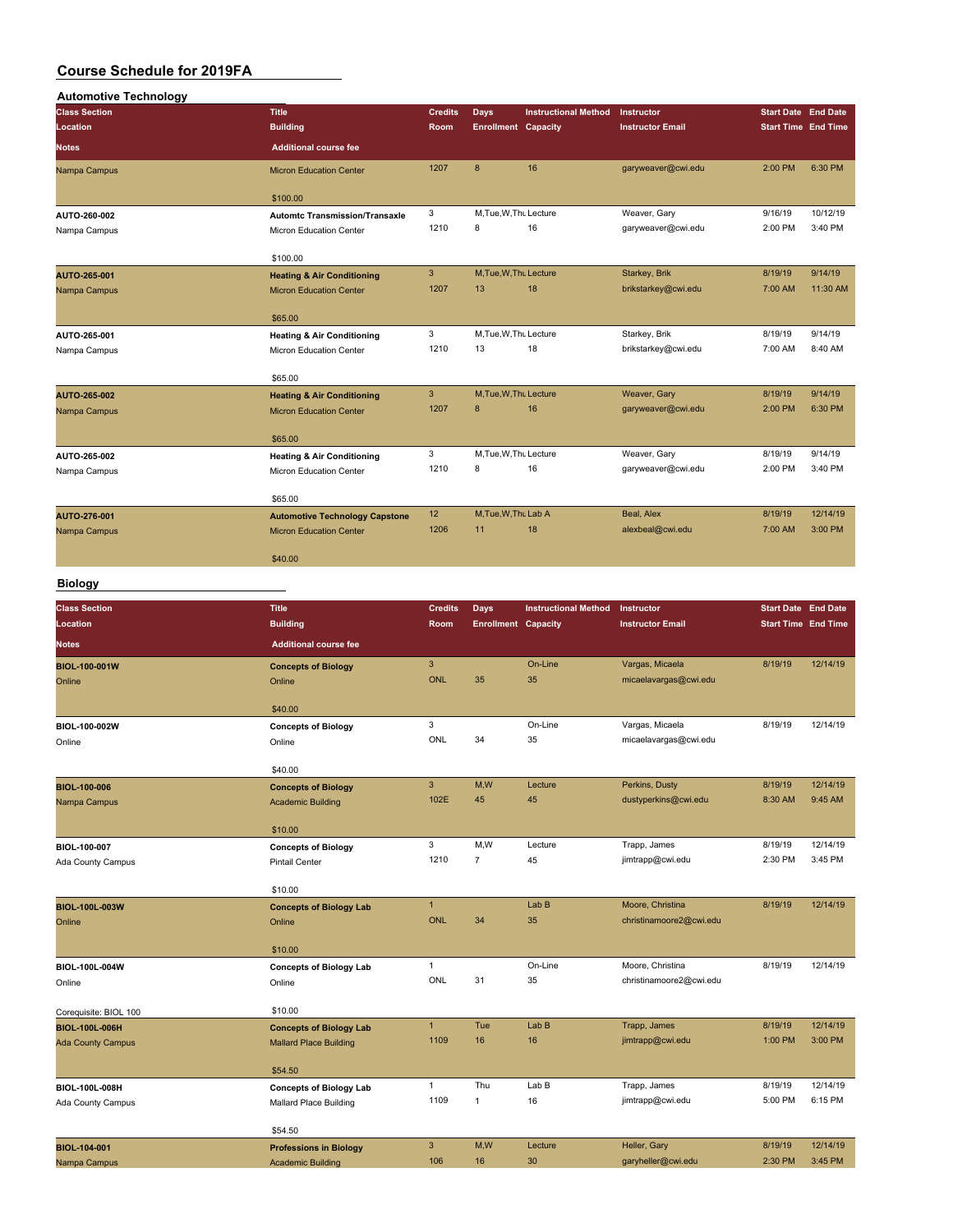| <b>Biology</b>                                                                                      |                                                                      |                                  |                            |                             |                                          |                            |                     |
|-----------------------------------------------------------------------------------------------------|----------------------------------------------------------------------|----------------------------------|----------------------------|-----------------------------|------------------------------------------|----------------------------|---------------------|
| <b>Class Section</b>                                                                                | <b>Title</b>                                                         | <b>Credits</b>                   | <b>Days</b>                | <b>Instructional Method</b> | Instructor                               | <b>Start Date End Date</b> |                     |
| Location                                                                                            | <b>Building</b>                                                      | Room                             | <b>Enrollment Capacity</b> |                             | <b>Instructor Email</b>                  | <b>Start Time End Time</b> |                     |
| Notes                                                                                               | <b>Additional course fee</b>                                         |                                  |                            |                             |                                          |                            |                     |
|                                                                                                     | \$0.00                                                               |                                  |                            |                             |                                          |                            |                     |
| BIOL-111-001                                                                                        | <b>Biology I</b>                                                     | 3                                | M,W                        | Lecture                     | Heller, Gary                             | 8/19/19                    | 12/14/19            |
| Nampa Campus                                                                                        | Aspen Classroom Building                                             | 108                              | 38                         | 40                          | garyheller@cwi.edu                       | 10:00 AM                   | 11:15 AM            |
|                                                                                                     |                                                                      |                                  |                            |                             |                                          |                            |                     |
| BIOL-111-002H                                                                                       | \$0.00<br><b>Biology I</b>                                           | $\mathbf{3}$                     | W                          | Hybrid                      | Beckman, Daniel                          | 8/19/19                    | 12/14/19            |
| Nampa Campus                                                                                        | <b>Academic Building</b>                                             | 320                              | 32                         | 35                          | danielbeckman@cwi.edu                    | 5:30 PM                    | 6:45 PM             |
|                                                                                                     |                                                                      |                                  |                            |                             |                                          |                            |                     |
|                                                                                                     | \$15.00                                                              | 3                                | Tue, Thu                   | Lecture                     | Beckman, Daniel                          | 8/19/19                    | 12/14/19            |
| BIOL-111-003<br>Ada County Campus                                                                   | <b>Biology I</b><br>Mallard Place Building                           | 1135                             | 45                         | 45                          | danielbeckman@cwi.edu                    | 11:30 AM                   | 12:45 PM            |
|                                                                                                     |                                                                      |                                  |                            |                             |                                          |                            |                     |
|                                                                                                     | \$0.00                                                               |                                  |                            |                             |                                          |                            |                     |
| <b>BIOL-111-004</b>                                                                                 | <b>Biology I</b>                                                     | $\ensuremath{\mathsf{3}}$<br>105 | F<br>45                    | Lecture<br>45               | Beckman, Daniel<br>danielbeckman@cwi.edu | 8/19/19<br>11:00 AM        | 12/14/19<br>1:30 PM |
| Nampa Campus                                                                                        | <b>Academic Building</b>                                             |                                  |                            |                             |                                          |                            |                     |
|                                                                                                     | \$0.00                                                               |                                  |                            |                             |                                          |                            |                     |
| BIOL-111-005W                                                                                       | <b>Biology I</b>                                                     | 3                                |                            | On-Line                     | Lysne, Steven                            | 8/19/19                    | 12/14/19            |
| Online                                                                                              | Online                                                               | ONL                              | 35                         | 35                          | stevelysne@cwi.edu                       |                            |                     |
|                                                                                                     | \$30.00                                                              |                                  |                            |                             |                                          |                            |                     |
| BIOL-111-006W                                                                                       | <b>Biology I</b>                                                     | $\mathbf{3}$                     |                            | On-Line                     | Lysne, Steven                            | 8/19/19                    | 12/14/19            |
| Online                                                                                              | Online                                                               | <b>ONL</b>                       | 32                         | 35                          | stevelysne@cwi.edu                       |                            |                     |
|                                                                                                     | \$30.00                                                              |                                  |                            |                             |                                          |                            |                     |
| BIOL-111-007W                                                                                       | <b>Biology I</b>                                                     | 3                                |                            | On-Line                     | Lysne, Steven                            | 8/19/19                    | 12/14/19            |
| Online                                                                                              | Online                                                               | ONL                              | 31                         | 35                          | stevelysne@cwi.edu                       |                            |                     |
|                                                                                                     | \$30.00                                                              |                                  |                            |                             |                                          |                            |                     |
| BIOL-111-009                                                                                        | <b>Biology I</b>                                                     | $\mathbf{3}$                     | M,W                        | Lecture                     | Alba, Danielle                           | 8/19/19                    | 12/14/19            |
| Nampa Campus                                                                                        | <b>Academic Building</b>                                             | 106                              | 35                         | 45                          | daniellealba@cwi.edu                     | 1:00 PM                    | 2:15 PM             |
|                                                                                                     | \$0.00                                                               |                                  |                            |                             |                                          |                            |                     |
| BIOL-111-010                                                                                        | <b>Biology I</b>                                                     | 3                                | M, W                       | Lecture                     | Lysne, Steven                            | 8/19/19                    | 12/14/19            |
| Nampa Campus                                                                                        | Academic Building                                                    | 320                              | 39                         | 45                          | stevelysne@cwi.edu                       | 4:00 PM                    | 5:15 PM             |
|                                                                                                     |                                                                      |                                  |                            |                             |                                          |                            |                     |
|                                                                                                     | \$0.00                                                               | $\mathbf{1}$                     |                            | Lab A                       | Barber, Jessica                          | 8/19/19                    | 12/14/19            |
| <b>BIOL-111L-001H</b><br>Nampa Campus                                                               | <b>Biology I Lab</b><br><b>Academic Building</b>                     | 325                              | 289                        | 299                         | jessicabarber@cwi.edu                    |                            |                     |
| Questions regarding this course can be emailed to<br>biology@cwidaho.cc. For additional details and |                                                                      |                                  |                            |                             |                                          |                            |                     |
| TENTATIVE schedule please see our website:                                                          |                                                                      |                                  |                            |                             |                                          |                            |                     |
| http://cwidaho.cc/current-students/flexible-science-<br>lab                                         | \$71.00                                                              |                                  |                            |                             |                                          |                            |                     |
| BIOL-112-001                                                                                        | <b>Biology II</b>                                                    | 3                                | M,W                        | Lecture                     | Lysne, Steven                            | 8/19/19                    | 12/14/19            |
| Nampa Campus                                                                                        | Aspen Classroom Building                                             | 108                              | 31                         | 42                          | stevelysne@cwi.edu                       | 11:30 AM                   | 12:45 PM            |
|                                                                                                     | \$0.00                                                               |                                  |                            |                             |                                          |                            |                     |
| BIOL-112-002W                                                                                       | <b>Biology II</b>                                                    | $\mathsf 3$                      |                            | On-Line                     | Strickler, Karen                         | 8/19/19                    | 12/14/19            |
| Online                                                                                              | Online                                                               | <b>ONL</b>                       | 27                         | 35                          | karenstrickler@cwi.edu                   |                            |                     |
|                                                                                                     | \$30.00                                                              |                                  |                            |                             |                                          |                            |                     |
| BIOL-112L-001                                                                                       | <b>Biology II Lab</b>                                                | $\mathbf{1}$                     | W                          | Lab A                       | Beckman, Daniel                          | 8/19/19                    | 12/14/19            |
| Nampa Campus                                                                                        | Academic Building                                                    | 217                              | 22                         | 24                          | danielbeckman@cwi.edu                    | 7:00 AM                    | 9:45 AM             |
|                                                                                                     | \$5.00                                                               |                                  |                            |                             |                                          |                            |                     |
| BIOL-112L-002                                                                                       | <b>Biology II Lab</b>                                                | $\mathbf{1}$                     | M                          | Lab A                       | Strickler, Karen                         | 8/19/19                    | 12/14/19            |
| Nampa Campus                                                                                        | <b>Academic Building</b>                                             | 217                              | 20                         | 24                          | karenstrickler@cwi.edu                   | 1:00 PM                    | 3:45 PM             |
|                                                                                                     | \$5.00                                                               |                                  |                            |                             |                                          |                            |                     |
| BIOL-112L-004                                                                                       | <b>Biology II Lab</b>                                                | $\mathbf{1}$                     | M                          | Lab A                       | Strickler, Karen                         | 8/19/19                    | 12/14/19            |
| Nampa Campus                                                                                        | Academic Building                                                    | 217                              | 14                         | 24                          | karenstrickler@cwi.edu                   | 4:00 PM                    | 6:45 PM             |
|                                                                                                     |                                                                      |                                  |                            |                             |                                          |                            |                     |
|                                                                                                     | \$5.00                                                               | $\mathbf{3}$                     | Tue, Thu                   | Lecture                     | Oppenheimer, Suzanne                     | 8/19/19                    | 12/14/19            |
| BIOL-127-001<br><b>Ada County Campus</b>                                                            | <b>Human Structure and Function</b><br><b>Mallard Place Building</b> | 1111                             | 32                         | 32                          | suzanneoppenheimer@cwi.edu               | 1:00 PM                    | 2:15 PM             |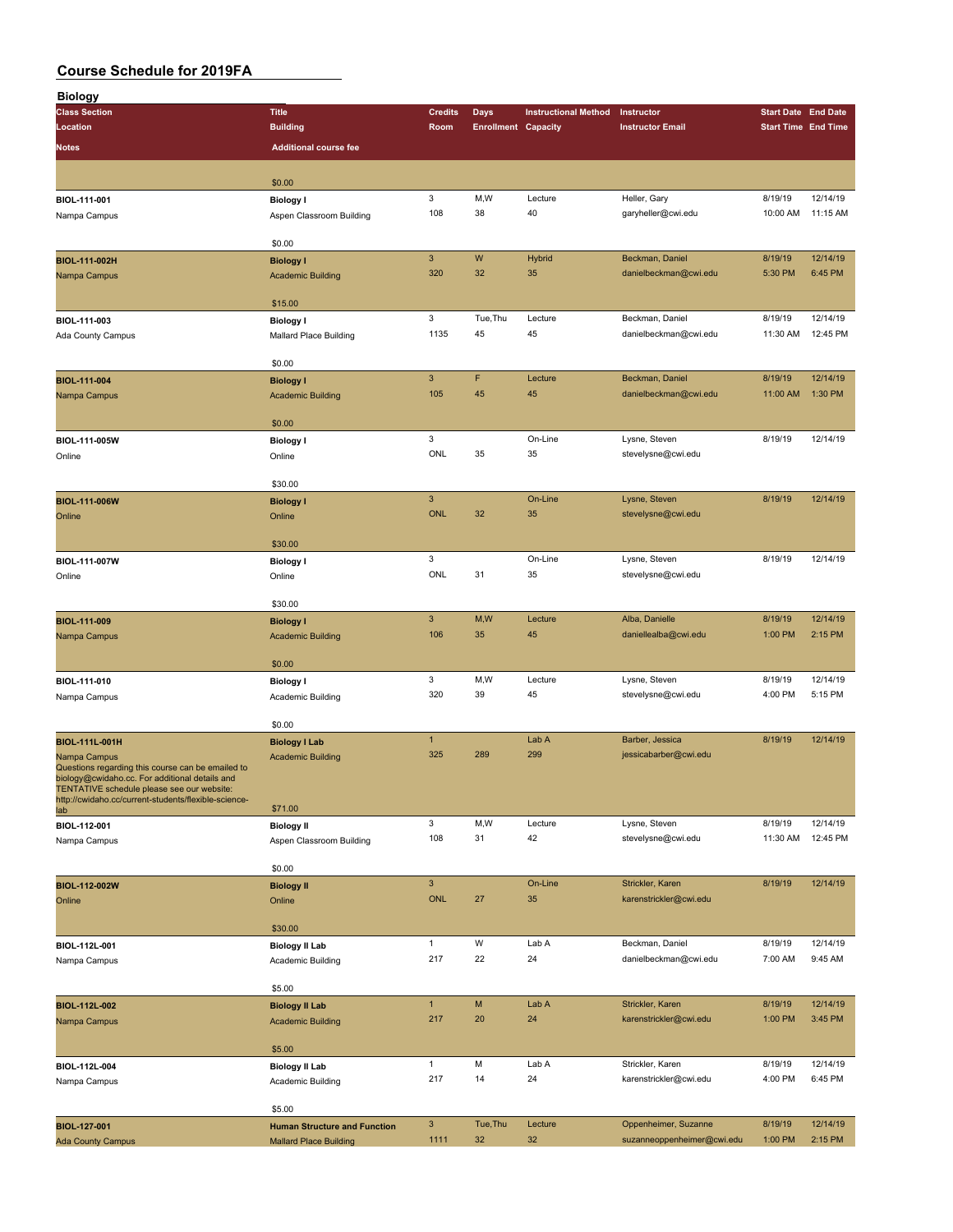| <b>Biology</b>                                                                                      |                                           |                |                            |                             |                            |                            |                            |
|-----------------------------------------------------------------------------------------------------|-------------------------------------------|----------------|----------------------------|-----------------------------|----------------------------|----------------------------|----------------------------|
| <b>Class Section</b>                                                                                | <b>Title</b>                              | <b>Credits</b> | <b>Days</b>                | <b>Instructional Method</b> | Instructor                 | <b>Start Date End Date</b> |                            |
| Location                                                                                            | <b>Building</b>                           | Room           | <b>Enrollment Capacity</b> |                             | <b>Instructor Email</b>    |                            | <b>Start Time End Time</b> |
|                                                                                                     |                                           |                |                            |                             |                            |                            |                            |
| <b>Notes</b>                                                                                        | <b>Additional course fee</b>              |                |                            |                             |                            |                            |                            |
|                                                                                                     |                                           |                |                            |                             |                            |                            |                            |
|                                                                                                     | \$84.50                                   |                |                            |                             |                            |                            |                            |
| BIOL-127-002W                                                                                       | Human Structure and Function              | 3              |                            | On-Line                     | Moore, Christina           | 8/19/19                    | 12/14/19                   |
| Online                                                                                              | Online                                    | ONL            | 35                         | 35                          | christinamoore2@cwi.edu    |                            |                            |
|                                                                                                     |                                           |                |                            |                             |                            |                            |                            |
|                                                                                                     | \$114.50                                  |                |                            |                             |                            |                            |                            |
| <b>BIOL-127-003W</b>                                                                                | <b>Human Structure and Function</b>       | $\mathbf{3}$   |                            | On-Line                     | Moore, Christina           | 8/19/19                    | 12/14/19                   |
| Online                                                                                              | Online                                    | <b>ONL</b>     | 35                         | 35                          | christinamoore2@cwi.edu    |                            |                            |
|                                                                                                     |                                           |                |                            |                             |                            |                            |                            |
|                                                                                                     | \$114.50                                  |                |                            |                             |                            |                            |                            |
| BIOL-127L-001                                                                                       | Human Structure & Function Lab            | $\mathbf{1}$   | Tue                        | Lab A                       | Oppenheimer, Suzanne       | 8/19/19                    | 12/14/19                   |
|                                                                                                     |                                           | 1109           | 16                         | 16                          | suzanneoppenheimer@cwi.edu | 10:00 AM                   | 12:45 PM                   |
| Ada County Campus                                                                                   | Mallard Place Building                    |                |                            |                             |                            |                            |                            |
|                                                                                                     | \$15.00                                   |                |                            |                             |                            |                            |                            |
|                                                                                                     |                                           | $\mathbf{1}$   | Thu                        | Lab A                       |                            | 8/19/19                    | 12/14/19                   |
| <b>BIOL-127L-002</b>                                                                                | <b>Human Structure &amp; Function Lab</b> |                |                            |                             | Oppenheimer, Suzanne       |                            |                            |
| <b>Ada County Campus</b>                                                                            | <b>Mallard Place Building</b>             | 1109           | 15                         | 16                          | suzanneoppenheimer@cwi.edu | 10:00 AM                   | 12:45 PM                   |
|                                                                                                     |                                           |                |                            |                             |                            |                            |                            |
|                                                                                                     | \$15.00                                   |                |                            |                             |                            |                            |                            |
| BIOL-127L-003W                                                                                      | Human Structure & Function Lab            | $\mathbf{1}$   |                            | On-Line                     | Nelson, Marianne           | 8/19/19                    | 12/14/19                   |
| Online                                                                                              | Online                                    | ONL            | 35                         | 35                          | mariannenelson@cwi.edu     |                            |                            |
|                                                                                                     |                                           |                |                            |                             |                            |                            |                            |
|                                                                                                     | \$10.00                                   |                |                            |                             |                            |                            |                            |
| <b>BIOL-127L-004W</b>                                                                               | <b>Human Structure &amp; Function Lab</b> | $\mathbf{1}$   |                            | On-Line                     | Nelson, Marianne           | 8/19/19                    | 12/14/19                   |
| Online                                                                                              | Online                                    | <b>ONL</b>     | 32                         | 35                          | mariannenelson@cwi.edu     |                            |                            |
|                                                                                                     |                                           |                |                            |                             |                            |                            |                            |
|                                                                                                     | \$10.00                                   |                |                            |                             |                            |                            |                            |
| BIOL-227-001                                                                                        | Human Anat and Phys I                     | 3              | M,W                        | Lecture                     | Oppenheimer, Suzanne       | 8/19/19                    | 12/14/19                   |
| Ada County Campus                                                                                   | Mallard Place Building                    | 1135           | 40                         | 40                          | suzanneoppenheimer@cwi.edu | 1:00 PM                    | 2:15 PM                    |
|                                                                                                     |                                           |                |                            |                             |                            |                            |                            |
|                                                                                                     | \$141.00                                  |                |                            |                             |                            |                            |                            |
| <b>BIOL-227-002</b>                                                                                 | <b>Human Anat and Phys I</b>              | $\mathbf{3}$   | Tue, Thu                   | Lecture                     | Dahl, N                    | 8/19/19                    | 12/14/19                   |
|                                                                                                     |                                           | <b>220AB</b>   | 36                         | 40                          | ericdahl@cwi.edu           | 1:00 PM                    | 2:15 PM                    |
| <b>Canyon County Center</b>                                                                         | <b>Canyon County Center</b>               |                |                            |                             |                            |                            |                            |
|                                                                                                     | \$141.00                                  |                |                            |                             |                            |                            |                            |
|                                                                                                     |                                           |                |                            |                             |                            |                            |                            |
| BIOL-227-003W                                                                                       | Human Anat and Phys I                     | 3              |                            | On-Line                     | Leavitt, Hollie            | 8/19/19                    | 12/14/19                   |
| Online                                                                                              | Online                                    | ONL            | 38                         | 40                          | hollieleavitt6@cwi.edu     |                            |                            |
|                                                                                                     |                                           |                |                            |                             |                            |                            |                            |
|                                                                                                     | \$171.00                                  |                |                            |                             |                            |                            |                            |
| <b>BIOL-227-004H</b>                                                                                | <b>Human Anat and Phys I</b>              | $\mathbf{3}$   | Tue                        | Hybrid                      | Leavitt, Hollie            | 8/19/19                    | 12/14/19                   |
| <b>Canyon County Center</b>                                                                         | <b>Canyon County Center</b>               | <b>220AB</b>   | 39                         | 40                          | hollieleavitt6@cwi.edu     | 2:30 PM                    | 3:45 PM                    |
|                                                                                                     |                                           |                |                            |                             |                            |                            |                            |
|                                                                                                     | \$156.00                                  |                |                            |                             |                            |                            |                            |
| BIOL-227-005H                                                                                       | Human Anat and Phys I                     | 3              | Thu                        | Hybrid                      | Leavitt, Hollie            | 8/19/19                    | 12/14/19                   |
| Canyon County Center                                                                                | Canyon County Center                      | 220AB          | 40                         | 40                          | hollieleavitt6@cwi.edu     | 10:00 AM                   | 11:15 AM                   |
|                                                                                                     |                                           |                |                            |                             |                            |                            |                            |
|                                                                                                     | \$156.00                                  |                |                            |                             |                            |                            |                            |
| BIOL-227-006W                                                                                       | <b>Human Anat and Phys I</b>              | $\mathbf{3}$   |                            | On-Line                     | Leavitt, Hollie            | 8/19/19                    | 12/14/19                   |
| Online                                                                                              | Online                                    | <b>ONL</b>     | 39                         | 40                          | hollieleavitt6@cwi.edu     |                            |                            |
|                                                                                                     |                                           |                |                            |                             |                            |                            |                            |
|                                                                                                     | \$171.00                                  |                |                            |                             |                            |                            |                            |
|                                                                                                     |                                           | 3              | M,W                        | Lecture                     | Alba, Danielle             | 8/19/19                    | 12/14/19                   |
| BIOL-227-007                                                                                        | Human Anat and Phys I                     | 220AB          | 39                         | 40                          | daniellealba@cwi.edu       | 5:30 PM                    | 6:45 PM                    |
| Canyon County Center                                                                                | Canyon County Center                      |                |                            |                             |                            |                            |                            |
|                                                                                                     |                                           |                |                            |                             |                            |                            |                            |
|                                                                                                     | \$141.00                                  |                |                            |                             |                            |                            |                            |
| BIOL-227L-001H                                                                                      | Human Anat and Phys I Lab                 | $\mathbf{1}$   |                            | <b>Hybrid</b>               | Nelson, Marianne           | 8/19/19                    | 12/14/19                   |
| <b>Canyon County Center</b>                                                                         | <b>Canyon County Center</b>               | 226            | 271                        | 276                         | mariannenelson@cwi.edu     |                            |                            |
| For additional details and TENTATIVE schedule<br>please see our website: http://cwidaho.cc/current- |                                           |                |                            |                             |                            |                            |                            |
| students/flexible-science-lab                                                                       | \$62.00                                   |                |                            |                             |                            |                            |                            |
| BIOL-228-001                                                                                        | Human Anat and Phys II                    | 3              | W,F                        | Lecture                     | Jensen, Andrew             | 8/19/19                    | 12/14/19                   |
| Canyon County Center                                                                                | Canyon County Center                      | 220AB          | 35                         | 40                          | andyjensen@cwi.edu         | 8:30 AM                    | 9:45 AM                    |
|                                                                                                     |                                           |                |                            |                             |                            |                            |                            |
|                                                                                                     | \$0.00                                    |                |                            |                             |                            |                            |                            |
| BIOL-228-002                                                                                        | <b>Human Anat and Phys II</b>             | $\mathbf{3}$   | W,F                        | Lecture                     | Jensen, Andrew             | 8/19/19                    | 12/14/19                   |
| <b>Canyon County Center</b>                                                                         | <b>Canyon County Center</b>               | 220AB          | 37                         | 40                          | andyjensen@cwi.edu         | 4:00 PM                    | 5:15 PM                    |
|                                                                                                     |                                           |                |                            |                             |                            |                            |                            |
|                                                                                                     | \$0.00                                    |                |                            |                             |                            |                            |                            |
| BIOL-228-003H                                                                                       |                                           | 3              | Tue                        | Hybrid                      | Leavitt, Hollie            | 8/19/19                    | 12/14/19                   |
|                                                                                                     | Human Anat and Phys II                    |                |                            |                             |                            |                            |                            |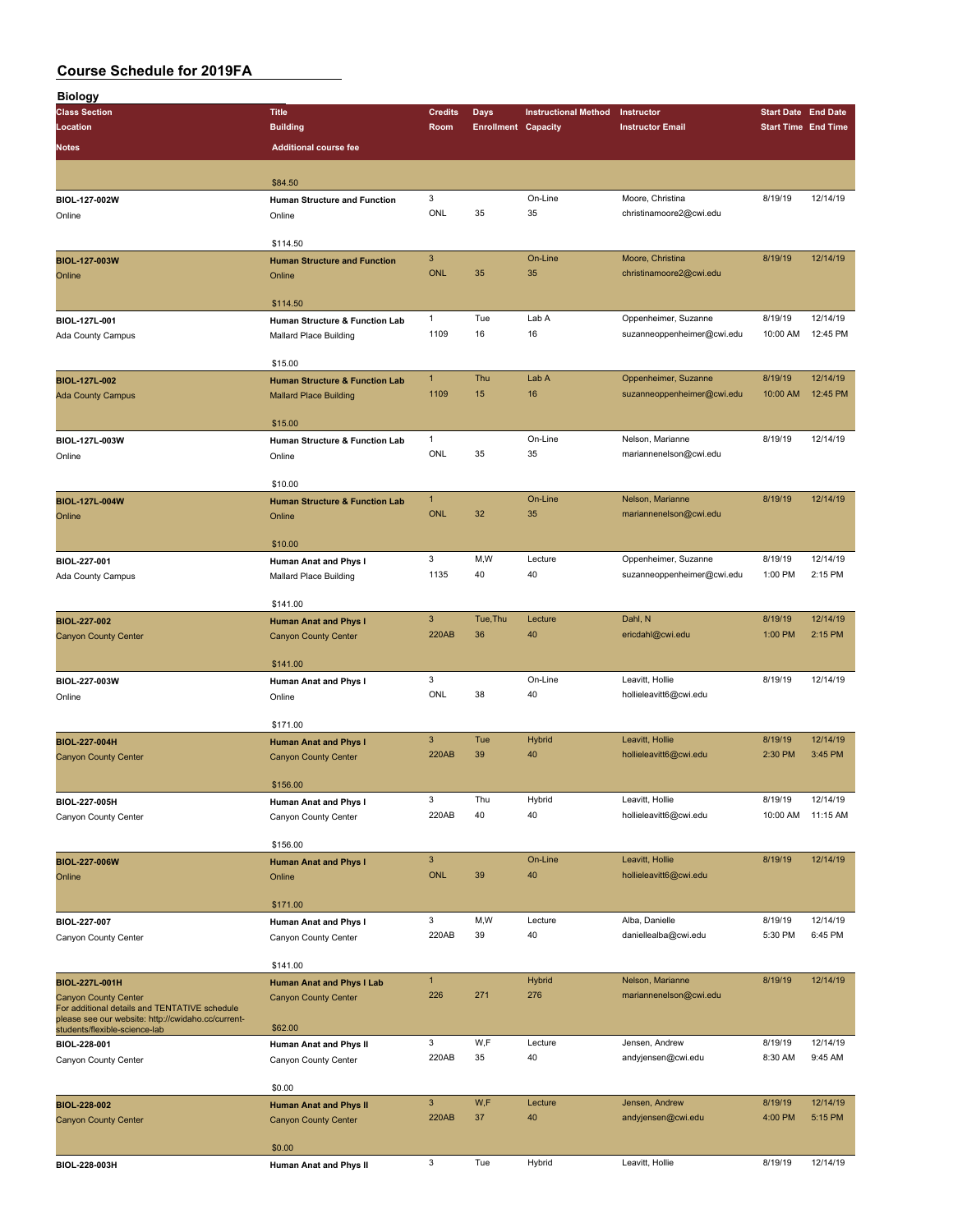| <b>Biology</b>                                                                                                              |                                          |                |                            |                             |                            |                            |                   |
|-----------------------------------------------------------------------------------------------------------------------------|------------------------------------------|----------------|----------------------------|-----------------------------|----------------------------|----------------------------|-------------------|
| <b>Class Section</b>                                                                                                        | <b>Title</b>                             | <b>Credits</b> | <b>Days</b>                | <b>Instructional Method</b> | Instructor                 | <b>Start Date End Date</b> |                   |
| Location                                                                                                                    | <b>Building</b>                          | <b>Room</b>    | <b>Enrollment Capacity</b> |                             | <b>Instructor Email</b>    | <b>Start Time End Time</b> |                   |
| <b>Notes</b>                                                                                                                | <b>Additional course fee</b>             |                |                            |                             |                            |                            |                   |
| Canyon County Center                                                                                                        | Canyon County Center                     | 220AB          | 40                         | 40                          | hollieleavitt6@cwi.edu     |                            | 10:00 AM 11:15 AM |
|                                                                                                                             | \$15.00                                  |                |                            |                             |                            |                            |                   |
| <b>BIOL-228-004H</b>                                                                                                        | <b>Human Anat and Phys II</b>            | $\mathbf{3}$   | Tue                        | <b>Hybrid</b>               | Alba, Danielle             | 8/19/19                    | 12/14/19          |
| <b>Ada County Campus</b>                                                                                                    | <b>Pintail Center</b>                    | 1210           | 31                         | 40                          | daniellealba@cwi.edu       | 8:30 AM                    | 9:45 AM           |
|                                                                                                                             | \$15.00                                  |                |                            |                             |                            |                            |                   |
| BIOL-228-005W                                                                                                               | Human Anat and Phys II                   | 3              |                            | On-Line                     | Koob, Marilyn              | 8/19/19                    | 12/14/19          |
| Online                                                                                                                      | Online                                   | ONL            | 39                         | 40                          | melkoob@cwi.edu            |                            |                   |
|                                                                                                                             | \$30.00                                  |                |                            |                             |                            |                            |                   |
| BIOL-228-006W                                                                                                               | <b>Human Anat and Phys II</b>            | $\mathbf{3}$   |                            | On-Line                     | Koob, Marilyn              | 8/19/19                    | 12/14/19          |
| Online                                                                                                                      | Online                                   | <b>ONL</b>     | 40                         | 40                          | melkoob@cwi.edu            |                            |                   |
|                                                                                                                             |                                          |                |                            |                             |                            |                            |                   |
|                                                                                                                             | \$30.00                                  | $\mathbf{1}$   |                            |                             | Moore, Christina           | 8/19/19                    | 12/14/19          |
| BIOL-228L-001H                                                                                                              | Human Anat and Phys II Lab               | 229            | 227                        | Hybrid<br>253               | christinamoore2@cwi.edu    |                            |                   |
| Canyon County Center<br>For additional details and TENTATIVE schedule<br>please see our website: http://cwidaho.cc/current- | Canyon County Center<br>\$62.00          |                |                            |                             |                            |                            |                   |
| students/flexible-science-lab                                                                                               |                                          | $\overline{4}$ | F                          | Lecture                     | Oppenheimer, Suzanne       | 8/19/19                    | 12/14/19          |
| <b>BIOL-280-001</b><br><b>Ada County Campus</b>                                                                             | Pathophysiology<br><b>Pintail Center</b> | 1210           | 25                         | 35                          | suzanneoppenheimer@cwi.edu | 11:00 AM                   | 3:00 PM           |
|                                                                                                                             |                                          |                |                            |                             |                            |                            |                   |
|                                                                                                                             | \$0.00                                   |                |                            |                             |                            |                            |                   |
| BIOL-280-002W                                                                                                               | Pathophysiology                          | 4              |                            | On-Line                     | Jensen, Andrew             | 8/19/19                    | 12/14/19          |
| Online                                                                                                                      | Online                                   | ONL            | 35                         | 35                          | andyjensen@cwi.edu         |                            |                   |
|                                                                                                                             | \$40.00                                  |                |                            |                             |                            |                            |                   |
| BIOL-280-003W                                                                                                               | Pathophysiology                          | $\overline{4}$ |                            | On-Line                     | Jensen, Andrew             | 8/19/19                    | 12/14/19          |
| Online                                                                                                                      | Online                                   | <b>ONL</b>     | 24                         | 35                          | andyjensen@cwi.edu         |                            |                   |
|                                                                                                                             |                                          |                |                            |                             |                            |                            |                   |
|                                                                                                                             | \$40.00                                  |                |                            |                             |                            |                            |                   |
| BIOL-293-002                                                                                                                | <b>Biology Internship</b>                | $\overline{2}$ |                            | Lab A                       | Oppenheimer, Suzanne       | 8/19/19                    | 12/14/19          |
| <b>Community Locations</b>                                                                                                  | Community Location                       | <b>CMTY</b>    | $\mathbf{1}$               | 1                           | suzanneoppenheimer@cwi.edu |                            |                   |
|                                                                                                                             | \$0.00                                   |                |                            |                             |                            |                            |                   |

#### **Bookkeeping and Accounting**

| <b>Class Section</b>     | <b>Title</b>                                    | <b>Credits</b> | <b>Days</b>                | <b>Instructional Method</b> | Instructor              | <b>Start Date End Date</b> |          |
|--------------------------|-------------------------------------------------|----------------|----------------------------|-----------------------------|-------------------------|----------------------------|----------|
| Location                 | <b>Building</b>                                 | Room           | <b>Enrollment Capacity</b> |                             | <b>Instructor Email</b> | <b>Start Time End Time</b> |          |
| <b>Notes</b>             | <b>Additional course fee</b>                    |                |                            |                             |                         |                            |          |
| BOOK-151-001H            | <b>Fundamental Accountng</b><br><b>Concepts</b> | 3              | W                          | Hybrid                      | <b>Boldt, Michell</b>   | 8/19/19                    | 12/14/19 |
| <b>Ada County Campus</b> | <b>Pintail Center</b>                           | 1204           | 14                         | 30                          | michellboldt@cwi.edu    | 11:30 AM                   | 12:45 PM |
|                          | \$157.50                                        |                |                            |                             |                         |                            |          |
| BOOK-151-002W            | <b>Fundamental Accountng</b>                    | 3              |                            | On-Line                     | Boldt, Michell          | 8/19/19                    | 12/14/19 |
| Online                   | Concepts<br>Online                              | ONL            | 27                         | 30                          | michellboldt@cwi.edu    |                            |          |
|                          | \$172.50                                        |                |                            |                             |                         |                            |          |
| BOOK-252-001             | <b>Applied Accounting 1</b>                     | 3              | Tue, Thu                   | Lecture                     | Boldt, Michell          | 8/19/19                    | 12/14/19 |
| <b>Ada County Campus</b> | <b>Pintail Center</b>                           | 1320           | 10                         | 30                          | michellboldt@cwi.edu    | 4:00 PM                    | 5:15 PM  |
|                          | \$132.50                                        |                |                            |                             |                         |                            |          |
| BOOK-255-001H            | <b>Computerized Accounting</b>                  | 3              | M                          | Hybrid                      | Boldt, Michell          | 8/19/19                    | 12/14/19 |
| Ada County Campus        | <b>Pintail Center</b>                           | 1203           | 13                         | 20                          | michellboldt@cwi.edu    | 11:30 AM                   | 12:45 PM |
|                          | \$81.00                                         |                |                            |                             |                         |                            |          |

#### **Business**

| <b>Class Section</b><br>Location<br><b>Notes</b> | <b>Title</b><br><b>Building</b><br><b>Additional course fee</b> | <b>Credits</b><br><b>Room</b> | Davs<br><b>Enrollment Capacity</b> | <b>Instructional Method</b> | Instructor<br><b>Instructor Email</b> | <b>Start Date End Date</b><br><b>Start Time End Time</b> |          |
|--------------------------------------------------|-----------------------------------------------------------------|-------------------------------|------------------------------------|-----------------------------|---------------------------------------|----------------------------------------------------------|----------|
| <b>BUSA-101-001</b>                              | <b>Introduction to Business</b>                                 |                               | M.W                                | Lecture                     | Wallgren, Lindsey                     | 8/19/19                                                  | 12/14/19 |
| Nampa Campus                                     | Aspen Classroom Building                                        | 106                           | 40                                 | 40                          | lindseywallgren@cwi.edu               | 8:30 AM                                                  | 9:45 AM  |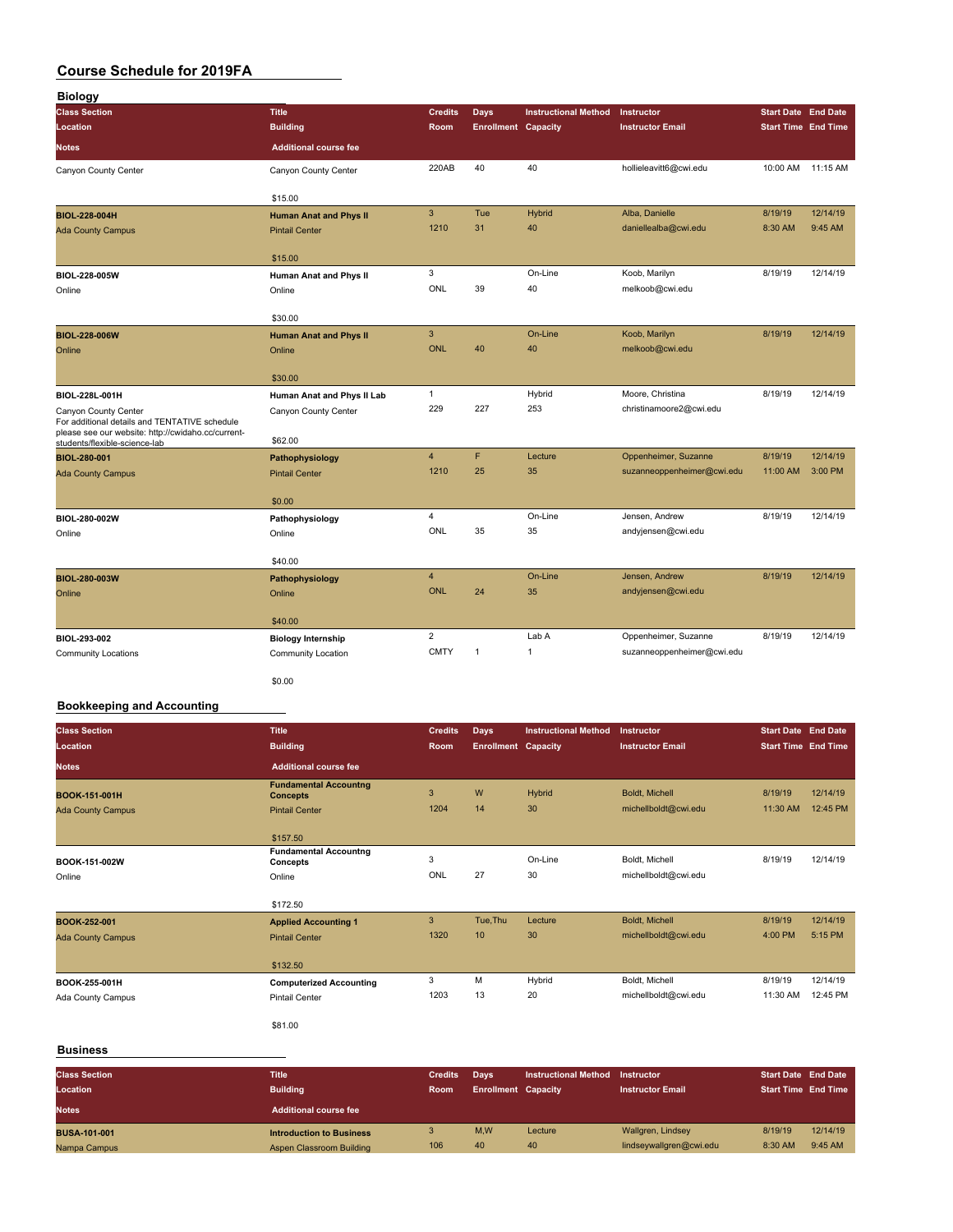| <b>Business</b>                                          |                                           |                |                            |                             |                                     |                            |          |
|----------------------------------------------------------|-------------------------------------------|----------------|----------------------------|-----------------------------|-------------------------------------|----------------------------|----------|
| <b>Class Section</b>                                     | <b>Title</b>                              | <b>Credits</b> | <b>Days</b>                | <b>Instructional Method</b> | Instructor                          | <b>Start Date End Date</b> |          |
| Location                                                 | <b>Building</b>                           | Room           | <b>Enrollment Capacity</b> |                             | <b>Instructor Email</b>             | <b>Start Time End Time</b> |          |
| <b>Notes</b>                                             | <b>Additional course fee</b>              |                |                            |                             |                                     |                            |          |
|                                                          |                                           |                |                            |                             |                                     |                            |          |
|                                                          | \$142.00                                  |                |                            |                             |                                     |                            |          |
| BUSA-101-002                                             | <b>Introduction to Business</b>           | 3              | Tue, Thu                   | Lecture                     | Wallgren, Lindsey                   | 8/19/19                    | 12/14/19 |
| Nampa Campus                                             | Aspen Classroom Building                  | 101            | 36                         | 36                          | lindseywallgren@cwi.edu             | 11:30 AM                   | 12:45 PM |
|                                                          |                                           |                |                            |                             |                                     |                            |          |
|                                                          | \$142.00                                  |                |                            |                             |                                     |                            |          |
| <b>BUSA-101-004</b>                                      | <b>Introduction to Business</b>           | $\overline{3}$ | Tue, Thu                   | Lecture                     | Pack, Edward                        | 8/19/19                    | 12/14/19 |
| <b>Ada County Campus</b>                                 | <b>Pintail Center</b>                     | 1320           | 29                         | 30                          | edpack@cwi.edu                      | 11:30 AM                   | 12:45 PM |
|                                                          |                                           |                |                            |                             |                                     |                            |          |
|                                                          | \$142.00                                  |                |                            |                             |                                     |                            |          |
| BUSA-101-005W                                            | <b>Introduction to Business</b>           | 3              |                            | On-Line                     | Russell-Simmons, Kimber             | 8/19/19                    | 12/14/19 |
| Online                                                   | Online                                    | ONL            | 29                         | 30                          | kimberrussell@cwi.edu               |                            |          |
|                                                          | \$172.00                                  |                |                            |                             |                                     |                            |          |
| <b>BUSA-101-006W</b>                                     |                                           | $\mathbf{3}$   |                            | On-Line                     | Russell-Simmons, Kimber             | 8/19/19                    | 12/14/19 |
| Online                                                   | <b>Introduction to Business</b><br>Online | <b>ONL</b>     | 29                         | 30                          | kimberrussell@cwi.edu               |                            |          |
|                                                          |                                           |                |                            |                             |                                     |                            |          |
|                                                          | \$172.00                                  |                |                            |                             |                                     |                            |          |
| <b>BUSA-101-007W</b>                                     | <b>Introduction to Business</b>           | 3              |                            | On-Line                     | Randall, Gary                       | 8/19/19                    | 12/14/19 |
| Online                                                   | Online                                    | ONL            | 30                         | 30                          | craigrandall@cwi.edu                |                            |          |
|                                                          |                                           |                |                            |                             |                                     |                            |          |
|                                                          | \$172.00                                  |                |                            |                             |                                     |                            |          |
| <b>BUSA-101-008H</b>                                     | <b>Introduction to Business</b>           | $\mathbf{3}$   | Tue                        | Hybrid                      | Pack, Edward                        | 8/19/19                    | 12/14/19 |
| <b>Ada County Campus</b>                                 | <b>Pintail Center</b>                     | 1204           | 30                         | 30                          | edpack@cwi.edu                      | 4:00 PM                    | 5:15 PM  |
|                                                          |                                           |                |                            |                             |                                     |                            |          |
|                                                          | \$157.00                                  |                |                            |                             |                                     |                            |          |
| BUSA-101-009W                                            | <b>Introduction to Business</b>           | 3<br>ONL       | 29                         | On-Line<br>30               | Welker, Joseph<br>joewelker@cwi.edu | 8/19/19                    | 12/14/19 |
| Online                                                   | Online                                    |                |                            |                             |                                     |                            |          |
|                                                          | \$172.00                                  |                |                            |                             |                                     |                            |          |
| BUSA-101-011W                                            | <b>Introduction to Business</b>           | $\mathbf{3}$   |                            | On-Line                     | McCarver, Debra                     | 8/19/19                    | 12/14/19 |
| Online                                                   | Online                                    | <b>ONL</b>     | 30                         | 30                          | debramccarver@cwi.edu               |                            |          |
|                                                          |                                           |                |                            |                             |                                     |                            |          |
|                                                          | \$172.00                                  |                |                            |                             |                                     |                            |          |
| BUSA-120-001                                             | <b>Business Software Applications</b>     | 3              | M,W                        | Lecture                     | Wallgren, Lindsey                   | 8/19/19                    | 12/14/19 |
| Nampa Campus                                             | Aspen Classroom Building                  | 126            | 32                         | 32                          | lindseywallgren@cwi.edu             | 2:30 PM                    | 3:45 PM  |
|                                                          |                                           |                |                            |                             |                                     |                            |          |
|                                                          | \$136.00                                  |                |                            |                             |                                     |                            |          |
| <b>BUSA-120-002H</b>                                     | <b>Business Software Applications</b>     | $\mathbf{3}$   | Thu                        | Hybrid                      | Duley, Alanna                       | 8/19/19                    | 12/14/19 |
| <b>Ada County Campus</b>                                 | <b>Pintail Center</b>                     | 1205           | 20                         | 20                          | lanaduley@cwi.edu                   | 4:00 PM                    | 5:15 PM  |
|                                                          | \$151.00                                  |                |                            |                             |                                     |                            |          |
| Hybrid course - has an online component<br>BUSA-120-003H | <b>Business Software Applications</b>     | 3              | W                          | Hybrid                      | Duley, Alanna                       | 8/19/19                    | 12/14/19 |
| Ada County Campus                                        | <b>Pintail Center</b>                     | 1207           | 20                         | 20                          | lanaduley@cwi.edu                   | 7:00 PM                    | 8:15 PM  |
|                                                          |                                           |                |                            |                             |                                     |                            |          |
|                                                          | \$151.00                                  |                |                            |                             |                                     |                            |          |
| <b>BUSA-120-004W</b>                                     | <b>Business Software Applications</b>     | $\mathbf{3}$   |                            | On-Line                     | Wallgren, Lindsey                   | 8/19/19                    | 12/14/19 |
| Online                                                   | Online                                    | <b>ONL</b>     | 30                         | 30                          | lindseywallgren@cwi.edu             |                            |          |
|                                                          |                                           |                |                            |                             |                                     |                            |          |
|                                                          | \$166.00                                  |                |                            |                             |                                     |                            |          |
| BUSA-120-005W                                            | <b>Business Software Applications</b>     | 3              |                            | On-Line                     | Duley, Alanna                       | 8/19/19                    | 12/14/19 |
| Online                                                   | Online                                    | ONL            | 30                         | 30                          | lanaduley@cwi.edu                   |                            |          |
|                                                          | \$166.00                                  |                |                            |                             |                                     |                            |          |
|                                                          |                                           | $\mathbf{3}$   |                            | On-Line                     | Daugharthy, Marianne                | 8/19/19                    | 12/14/19 |
| <b>BUSA-120-006W</b>                                     | <b>Business Software Applications</b>     | <b>ONL</b>     | 29                         | 30                          | mariannedaugharthy@cwi.edu          |                            |          |
| Online                                                   | Online                                    |                |                            |                             |                                     |                            |          |
|                                                          | \$166.00                                  |                |                            |                             |                                     |                            |          |
| BUSA-120-007W                                            | <b>Business Software Applications</b>     | 3              |                            | On-Line                     | Moore, Michelle                     | 8/19/19                    | 12/14/19 |
| Online                                                   | Online                                    | ONL            | 28                         | 30                          | shellymoore@cwi.edu                 |                            |          |
|                                                          |                                           |                |                            |                             |                                     |                            |          |
|                                                          | \$166.00                                  |                |                            |                             |                                     |                            |          |
| <b>BUSA-120-008</b>                                      | <b>Business Software Applications</b>     | $\mathbf{3}$   | Tue, Thu                   | Lecture                     | Barham, Stephanie                   | 8/19/19                    | 12/14/19 |
| <b>Ada County Campus</b>                                 | <b>Pintail Center</b>                     | 1205           | 20                         | 20                          | stephaniebarham@cwi.edu             | 1:00 PM                    | 2:15 PM  |
|                                                          |                                           |                |                            |                             |                                     |                            |          |
|                                                          | \$136.00                                  |                |                            |                             |                                     |                            |          |
| BUSA-120-009W                                            | <b>Business Software Applications</b>     | 3              |                            | On-Line                     | Wallgren, Lindsey                   | 8/19/19                    | 12/14/19 |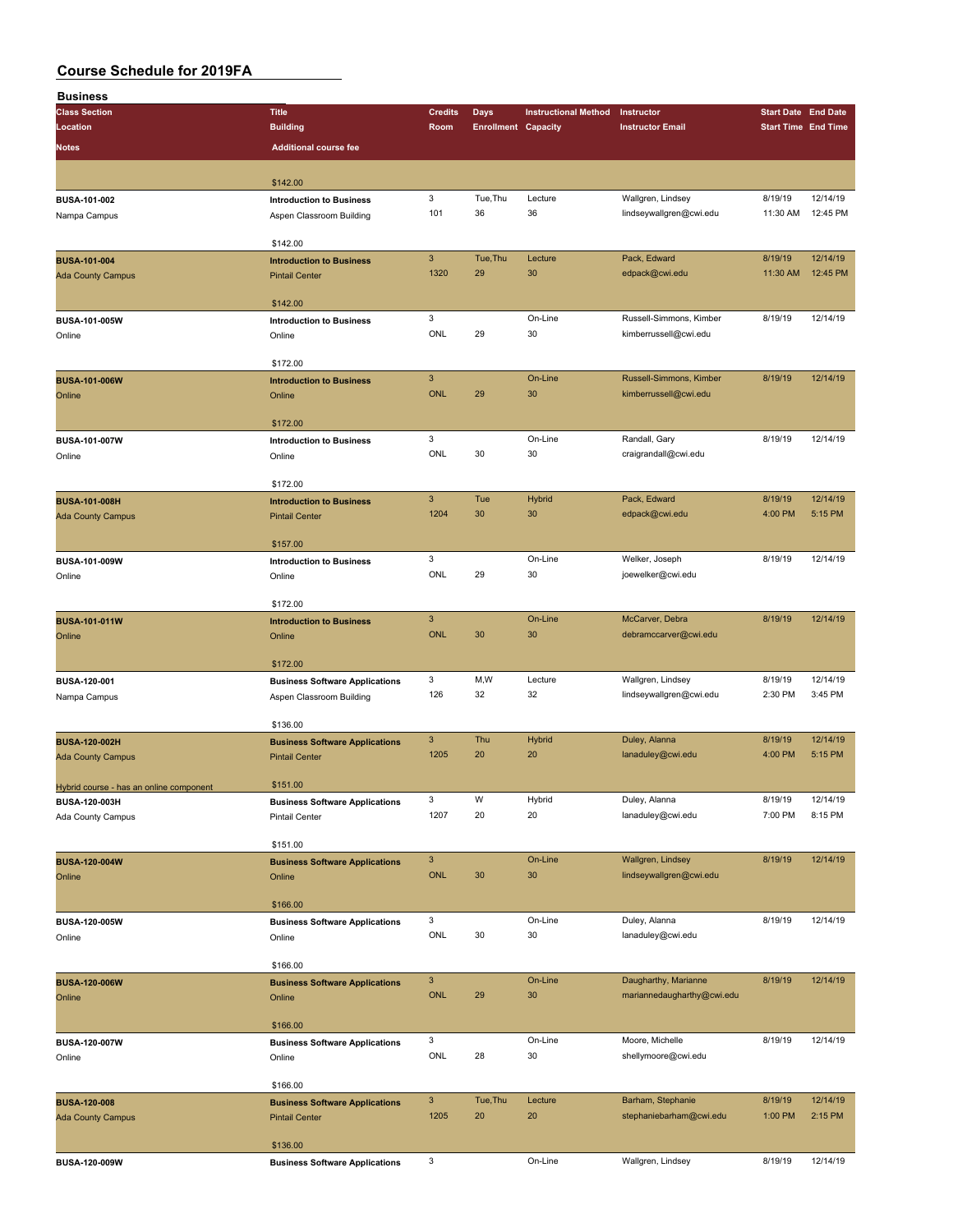| <b>Business</b>          |                                              |                           |                            |                             |                         |                            |                   |
|--------------------------|----------------------------------------------|---------------------------|----------------------------|-----------------------------|-------------------------|----------------------------|-------------------|
| <b>Class Section</b>     | <b>Title</b>                                 | <b>Credits</b>            | Days                       | <b>Instructional Method</b> | Instructor              | <b>Start Date End Date</b> |                   |
| Location                 | <b>Building</b>                              | Room                      | <b>Enrollment Capacity</b> |                             | <b>Instructor Email</b> | <b>Start Time End Time</b> |                   |
|                          |                                              |                           |                            |                             |                         |                            |                   |
| Notes                    | <b>Additional course fee</b>                 |                           |                            |                             |                         |                            |                   |
| Online                   | Online                                       | ONL                       | 30                         | 30                          | lindseywallgren@cwi.edu |                            |                   |
|                          |                                              |                           |                            |                             |                         |                            |                   |
|                          | \$166.00                                     |                           |                            |                             |                         |                            |                   |
| <b>BUSA-120-010W</b>     | <b>Business Software Applications</b>        | $\mathbf{3}$              |                            | On-Line                     | Randall, Gary           | 8/19/19                    | 12/14/19          |
| Online                   | Online                                       | <b>ONL</b>                | 20                         | 20                          | craigrandall@cwi.edu    |                            |                   |
|                          |                                              |                           |                            |                             |                         |                            |                   |
|                          | \$166.00                                     |                           |                            |                             |                         |                            |                   |
| BUSA-120-011W            | <b>Business Software Applications</b>        | 3                         |                            | On-Line                     | Russell-Simmons, Kimber | 8/19/19                    | 12/14/19          |
| Online                   | Online                                       | ONL                       | 11                         | 30                          | kimberrussell@cwi.edu   |                            |                   |
|                          |                                              |                           |                            |                             |                         |                            |                   |
|                          | \$166.00                                     |                           |                            |                             |                         |                            |                   |
| <b>BUSA-120-012W</b>     | <b>Business Software Applications</b>        | $\mathbf{3}$              |                            | On-Line                     | Moore, Michelle         | 8/19/19                    | 12/14/19          |
| Online                   | Online                                       | <b>ONL</b>                | 8                          | 30                          | shellymoore@cwi.edu     |                            |                   |
|                          |                                              |                           |                            |                             |                         |                            |                   |
|                          | \$166.00                                     |                           |                            |                             |                         |                            |                   |
|                          | <b>Business Comm &amp;</b>                   |                           |                            |                             |                         |                            |                   |
| BUSA-201-001             | Professionalsm                               | $\mathbf 3$               | Tue, Thu                   | Lecture                     | Hanson, Ryan            | 8/19/19                    | 12/14/19          |
| Nampa Campus             | Aspen Classroom Building                     | 106                       | 25                         | 25                          | ryanhanson@cwi.edu      | 1:00 PM                    | 2:15 PM           |
|                          |                                              |                           |                            |                             |                         |                            |                   |
|                          | \$100.00                                     |                           |                            |                             |                         |                            |                   |
| <b>BUSA-201-002</b>      | <b>Business Comm &amp;</b><br>Professionalsm | $\mathbf{3}$              | Tue, Thu                   | Lecture                     | Rensink, Kevin          | 8/19/19                    | 12/14/19          |
| <b>Ada County Campus</b> | <b>Pintail Center</b>                        | 1211                      | 24                         | 24                          | kevinrensink@cwi.edu    | 5:30 PM                    | 6:45 PM           |
|                          |                                              |                           |                            |                             |                         |                            |                   |
|                          | \$100.00                                     |                           |                            |                             |                         |                            |                   |
|                          | <b>Business Comm &amp;</b>                   |                           |                            |                             |                         |                            |                   |
| BUSA-201-003W            | Professionalsm                               | 3                         |                            | On-Line                     | Smith, Kristy           | 8/19/19                    | 12/14/19          |
| Online                   | Online                                       | ONL                       | 25                         | 25                          | brookesmith@cwi.edu     |                            |                   |
|                          |                                              |                           |                            |                             |                         |                            |                   |
|                          | \$130.00                                     |                           |                            |                             |                         |                            |                   |
|                          | <b>Business Comm &amp;</b>                   | $\mathbf{3}$              |                            | On-Line                     | Smith, Kristy           | 8/19/19                    | 12/14/19          |
| <b>BUSA-201-004W</b>     | Professionalsm                               | <b>ONL</b>                | 25                         | 25                          | brookesmith@cwi.edu     |                            |                   |
| Online                   | Online                                       |                           |                            |                             |                         |                            |                   |
|                          |                                              |                           |                            |                             |                         |                            |                   |
|                          | \$130.00<br><b>Business Comm &amp;</b>       |                           |                            |                             |                         |                            |                   |
| <b>BUSA-201-005W</b>     | Professionalsm                               | 3                         |                            | On-Line                     | Smith, Kristy           | 8/19/19                    | 12/14/19          |
| Online                   | Online                                       | ONL                       | 9                          | 25                          | brookesmith@cwi.edu     |                            |                   |
|                          |                                              |                           |                            |                             |                         |                            |                   |
|                          | \$130.00                                     |                           |                            |                             |                         |                            |                   |
| <b>BUSA-207-001</b>      | <b>Bus Stats - Decision Making I</b>         | $\ensuremath{\mathsf{3}}$ | M, W                       | Lecture                     | Hanson, Ryan            | 8/19/19                    | 12/14/19          |
| Nampa Campus             | Aspen Classroom Building                     | 126                       | 20                         | 30                          | ryanhanson@cwi.edu      | 1:00 PM                    | 2:15 PM           |
|                          |                                              |                           |                            |                             |                         |                            |                   |
|                          | \$137.00                                     |                           |                            |                             |                         |                            |                   |
| <b>BUSA-207-002</b>      | <b>Bus Stats - Decision Making I</b>         | 3                         | Tue, Thu                   | Lecture                     | Hanson, Ryan            | 8/19/19                    | 12/14/19          |
| Nampa Campus             | Aspen Classroom Building                     | 126                       | 23                         | 30                          | ryanhanson@cwi.edu      |                            | 10:00 AM 11:15 AM |
|                          |                                              |                           |                            |                             |                         |                            |                   |
|                          | \$137.00                                     |                           |                            |                             |                         |                            |                   |
| <b>BUSA-207-003</b>      | <b>Bus Stats - Decision Making I</b>         | $\mathbf{3}$              | Tue, Thu                   | Lecture                     | Valk, Joshua            | 8/19/19                    | 12/14/19          |
| <b>Ada County Campus</b> | <b>Pintail Center</b>                        | 1203                      | 15                         | 20                          | joshvalk@cwi.edu        | 5:30 PM                    | 6:45 PM           |
|                          |                                              |                           |                            |                             |                         |                            |                   |
|                          | \$137.00                                     |                           |                            |                             |                         |                            |                   |
| <b>BUSA-207-004W</b>     |                                              | 3                         |                            | On-Line                     | Hanson, Ryan            | 8/19/19                    | 12/14/19          |
|                          | <b>Bus Stats - Decision Making I</b>         | ONL                       | 25                         | 25                          | ryanhanson@cwi.edu      |                            |                   |
| Online                   | Online                                       |                           |                            |                             |                         |                            |                   |
|                          | \$167.00                                     |                           |                            |                             |                         |                            |                   |
|                          |                                              | $\ensuremath{\mathsf{3}}$ |                            | On-Line                     |                         | 8/19/19                    | 12/14/19          |
| <b>BUSA-207-005W</b>     | <b>Bus Stats - Decision Making I</b>         |                           |                            |                             | Hanson, Ryan            |                            |                   |
| Online                   | Online                                       | ONL                       | 18                         | 25                          | ryanhanson@cwi.edu      |                            |                   |
|                          |                                              |                           |                            |                             |                         |                            |                   |
|                          | \$167.00                                     |                           |                            |                             |                         |                            |                   |
| <b>BUSA-208-001</b>      | <b>Bus Stats - Decision Making II</b>        | 3                         | M, W                       | Lecture                     | Moore, Michelle         | 8/19/19                    | 12/14/19          |
| Nampa Campus             | Aspen Classroom Building                     | 126                       | 18                         | 30                          | shellymoore@cwi.edu     | 11:30 AM                   | 12:45 PM          |
|                          |                                              |                           |                            |                             |                         |                            |                   |
|                          | \$0.00                                       |                           |                            |                             |                         |                            |                   |
| <b>BUSA-208-005W</b>     | <b>Bus Stats - Decision Making II</b>        | $\mathbf{3}$              |                            | On-Line                     | Hanson, Ryan            | 8/19/19                    | 12/14/19          |
| Online                   | Online                                       | <b>ONL</b>                | 22                         | 30                          | ryanhanson@cwi.edu      |                            |                   |
|                          |                                              |                           |                            |                             |                         |                            |                   |
|                          | \$30.00                                      |                           |                            |                             |                         |                            |                   |
| BUSA-220-001H            | <b>Entrepreneurial Strategy</b>              | 3                         | Tue                        | Hybrid                      | Valk, Joshua            | 8/19/19                    | 12/14/19          |
| Ada County Campus        | Pintail Center                               | 1204                      | 10                         | 30                          | joshvalk@cwi.edu        | 7:00 PM                    | 9:00 PM           |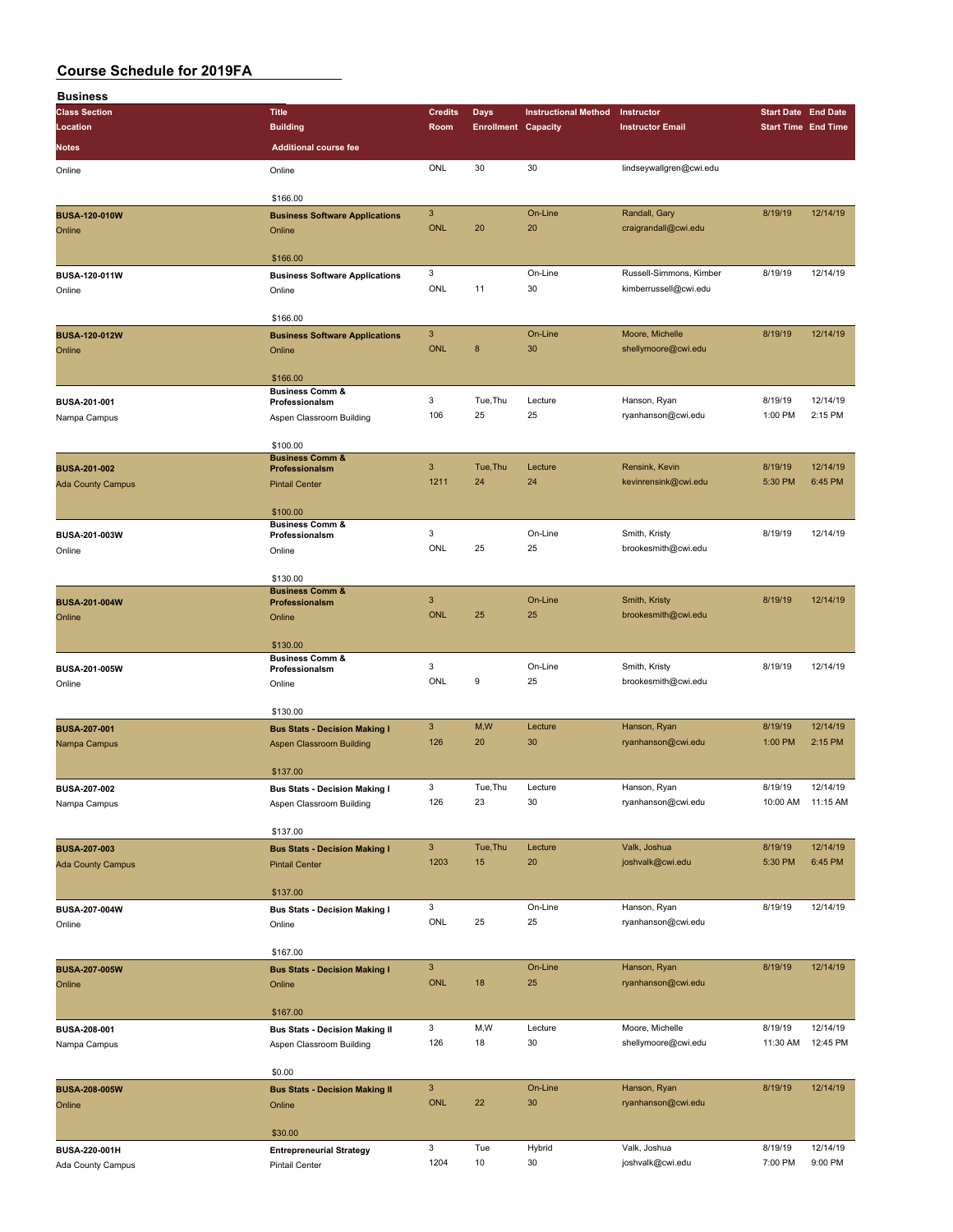| <b>Business</b>                  |                                      |                           |                                           |                             |                                        |                                                          |          |
|----------------------------------|--------------------------------------|---------------------------|-------------------------------------------|-----------------------------|----------------------------------------|----------------------------------------------------------|----------|
| <b>Class Section</b>             | <b>Title</b>                         | <b>Credits</b>            | <b>Days</b>                               | <b>Instructional Method</b> | Instructor                             | <b>Start Date End Date</b>                               |          |
| Location                         | <b>Building</b>                      | Room                      | <b>Enrollment Capacity</b>                |                             | <b>Instructor Email</b>                | <b>Start Time End Time</b>                               |          |
| <b>Notes</b>                     | <b>Additional course fee</b>         |                           |                                           |                             |                                        |                                                          |          |
|                                  |                                      |                           |                                           |                             |                                        |                                                          |          |
|                                  | \$15.00                              |                           |                                           |                             |                                        |                                                          |          |
| <b>BUSA-220-002W</b>             | <b>Entrepreneurial Strategy</b>      | $\mathbf{3}$              |                                           | On-Line                     | McCarver, Debra                        | 8/19/19                                                  | 12/14/19 |
| Online                           | Online                               | <b>ONL</b>                | 18                                        | 30                          | debramccarver@cwi.edu                  |                                                          |          |
|                                  |                                      |                           |                                           |                             |                                        |                                                          |          |
|                                  | \$30.00                              |                           |                                           |                             |                                        |                                                          |          |
| BUSA-250-002W                    | <b>Principles of Marketing</b>       | 3                         |                                           | On-Line                     | Harvey, John                           | 8/19/19                                                  | 12/14/19 |
| Online                           | Online                               | ONL                       | 15                                        | 30                          | johnharvey@cwi.edu                     |                                                          |          |
|                                  |                                      |                           |                                           |                             |                                        |                                                          |          |
|                                  | \$132.00                             |                           |                                           |                             |                                        |                                                          |          |
| <b>BUSA-255-001W</b>             | <b>Leadership Development Skills</b> | $\ensuremath{\mathsf{3}}$ |                                           | On-Line                     | Harvey, John                           | 8/19/19                                                  | 12/14/19 |
| Online                           | Online                               | <b>ONL</b>                | 18                                        | 30                          | johnharvey@cwi.edu                     |                                                          |          |
|                                  |                                      |                           |                                           |                             |                                        |                                                          |          |
|                                  | \$125.00                             | 3                         |                                           | On-Line                     | Rensink, Kevin                         | 8/19/19                                                  | 12/14/19 |
| BUSA-256-001W                    | Intro to Int'l Business              | ONL                       | 29                                        | 30                          | kevinrensink@cwi.edu                   |                                                          |          |
| Online                           | Online                               |                           |                                           |                             |                                        |                                                          |          |
|                                  | \$172.00                             |                           |                                           |                             |                                        |                                                          |          |
| <b>BUSA-256-003</b>              | <b>Intro to Int'l Business</b>       | $\mathbf{3}$              | M                                         | Lecture                     | Rensink, Kevin                         | 8/19/19                                                  | 12/14/19 |
| <b>Ada County Campus</b>         | <b>Pintail Center</b>                | 1204                      | 18                                        | 30                          | kevinrensink@cwi.edu                   | 7:00 PM                                                  | 9:45 PM  |
|                                  |                                      |                           |                                           |                             |                                        |                                                          |          |
|                                  | \$142.00                             |                           |                                           |                             |                                        |                                                          |          |
| BUSA-265-001                     | <b>Business Law</b>                  | 3                         | Tue, Thu                                  | Lecture                     | Welker, Joseph                         | 8/19/19                                                  | 12/14/19 |
| Nampa Campus                     | Aspen Classroom Building             | 102                       | 32                                        | 32                          | joewelker@cwi.edu                      | 11:30 AM                                                 | 12:45 PM |
|                                  |                                      |                           |                                           |                             |                                        |                                                          |          |
|                                  | \$0.00                               |                           |                                           |                             |                                        |                                                          |          |
| <b>BUSA-265-003</b>              | <b>Business Law</b>                  | $\overline{3}$            | M,W                                       | Lecture                     | Michaelson, Kerry                      | 8/19/19                                                  | 12/14/19 |
| <b>Ada County Campus</b>         | <b>Pintail Center</b>                | 1302                      | 22                                        | 30                          | kerrymichaelson@cwi.edu                | 5:30 PM                                                  | 6:45 PM  |
|                                  |                                      |                           |                                           |                             |                                        |                                                          |          |
|                                  | \$0.00                               | 3                         |                                           | On-Line                     |                                        | 8/19/19                                                  | 12/14/19 |
| BUSA-265-004W                    | <b>Business Law</b>                  | ONL                       | 30                                        | 30                          | Harvey, John<br>johnharvey@cwi.edu     |                                                          |          |
| Online                           | Online                               |                           |                                           |                             |                                        |                                                          |          |
|                                  | \$30.00                              |                           |                                           |                             |                                        |                                                          |          |
| <b>BUSA-265-005W</b>             | <b>Business Law</b>                  | $\mathbf{3}$              |                                           | On-Line                     | Harvey, John                           | 8/19/19                                                  | 12/14/19 |
| Online                           | Online                               | <b>ONL</b>                | 30                                        | 30                          | johnharvey@cwi.edu                     |                                                          |          |
|                                  |                                      |                           |                                           |                             |                                        |                                                          |          |
|                                  | \$30.00                              |                           |                                           |                             |                                        |                                                          |          |
| BUSA-290-001W                    | <b>Business Major Capstone</b>       | $\mathbf{1}$              |                                           | On-Line                     | Moore, Michelle                        | 8/19/19                                                  | 12/14/19 |
| Online                           | Online                               | ONL                       | 20                                        | 20                          | shellymoore@cwi.edu                    |                                                          |          |
|                                  |                                      |                           |                                           |                             |                                        |                                                          |          |
|                                  | \$30.00                              |                           |                                           |                             |                                        |                                                          |          |
| BUSA-290-002W                    | <b>Business Major Capstone</b>       | $\mathbf{1}$              |                                           | On-Line                     | Nordstrom, John                        | 8/19/19                                                  | 12/14/19 |
| Online                           | Online                               | ONL                       | 12                                        | 20                          | johnnordstrom@cwi.edu                  |                                                          |          |
|                                  |                                      |                           |                                           |                             |                                        |                                                          |          |
|                                  | \$30.00                              |                           |                                           |                             |                                        |                                                          |          |
| Chemistry                        |                                      |                           |                                           |                             |                                        |                                                          |          |
|                                  |                                      |                           |                                           |                             |                                        |                                                          |          |
| <b>Class Section</b><br>Location | <b>Title</b><br><b>Building</b>      | <b>Credits</b><br>Room    | <b>Days</b><br><b>Enrollment Capacity</b> | <b>Instructional Method</b> | Instructor<br><b>Instructor Email</b>  | <b>Start Date End Date</b><br><b>Start Time End Time</b> |          |
|                                  |                                      |                           |                                           |                             |                                        |                                                          |          |
| <b>Notes</b>                     | <b>Additional course fee</b>         |                           |                                           |                             |                                        |                                                          |          |
| CHEM-100-001W                    | <b>Concepts of Chemistry</b>         | $\ensuremath{\mathsf{3}}$ |                                           | On-Line                     | Cox, Carole                            | 8/19/19                                                  | 12/14/19 |
| Online                           | Online                               | <b>ONL</b>                | 22                                        | 35                          | carolecox@cwi.edu                      |                                                          |          |
|                                  |                                      |                           |                                           |                             |                                        |                                                          |          |
|                                  | \$30.00                              |                           |                                           |                             |                                        |                                                          |          |
| CHEM-100L-001W                   | <b>Concepts of Chemistry Lab</b>     | $\mathbf{1}$              |                                           | On-Line                     | Cox, Carole                            | 8/19/19                                                  | 12/14/19 |
| Online                           | Online                               | ONL                       | 22                                        | 35                          | carolecox@cwi.edu                      |                                                          |          |
|                                  |                                      |                           |                                           |                             |                                        |                                                          |          |
|                                  | \$10.00                              | $\mathbf{3}$              | Tue, Thu                                  | Lecture                     |                                        | 8/19/19                                                  | 12/14/19 |
| CHEM-101-001                     | <b>Intro to Chemistry</b>            | 106                       | 48                                        | 48                          | Flock, Rebecca<br>rebeccaflock@cwi.edu | 11:30 AM                                                 | 12:45 PM |
| Nampa Campus                     | <b>Academic Building</b>             |                           |                                           |                             |                                        |                                                          |          |
|                                  | \$0.00                               |                           |                                           |                             |                                        |                                                          |          |
| CHEM-101-002                     | Intro to Chemistry                   | 3                         | <b>SAT</b>                                | Lecture                     | Shaskus, John                          | 8/19/19                                                  | 12/14/19 |
| Nampa Campus                     | Academic Building                    | 102E                      | 31                                        | 48                          | johnshaskus@cwi.edu                    | 9:00 AM                                                  | 11:45 AM |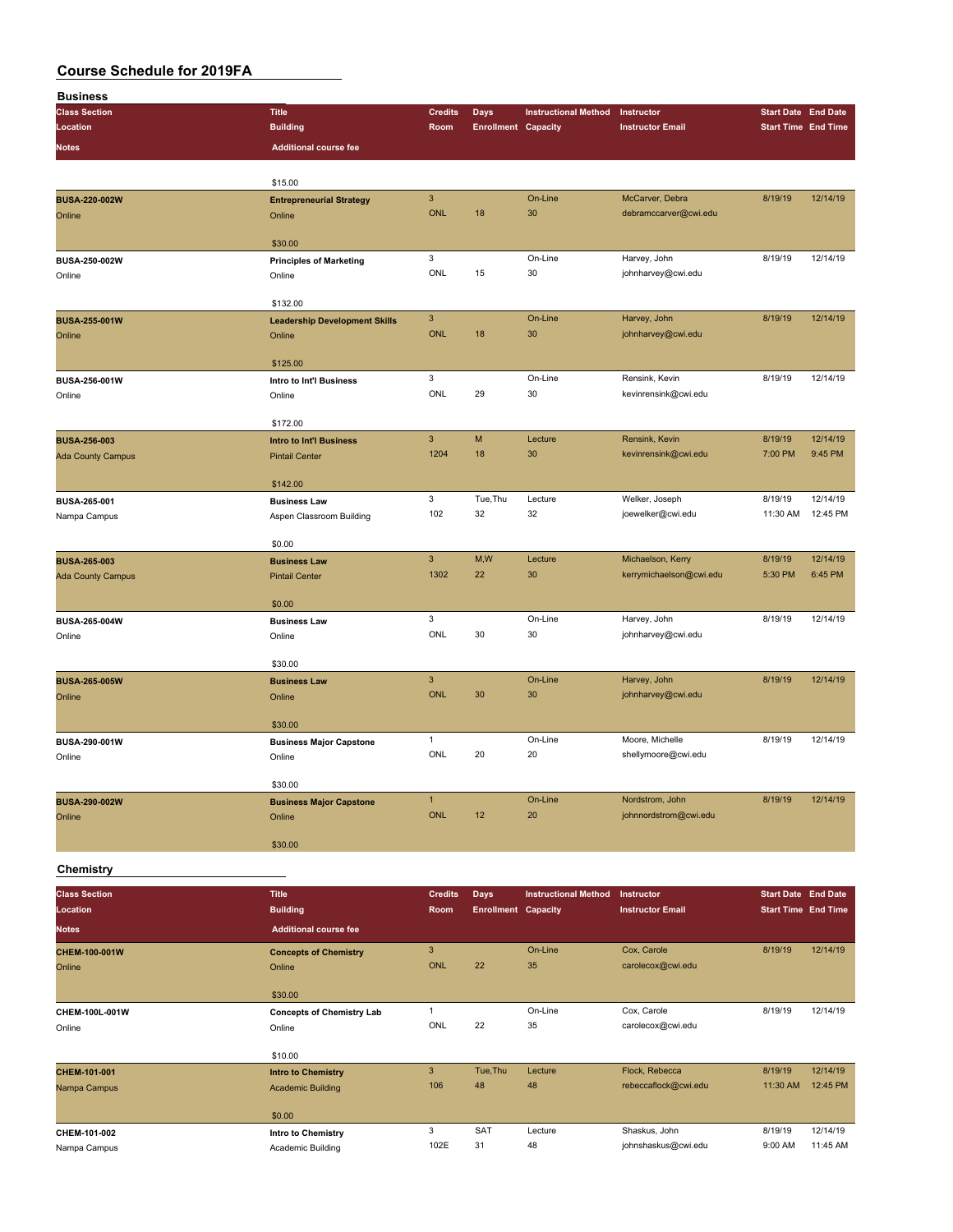| Chemistry              |                                     |                           |                            |                             |                         |                            |          |
|------------------------|-------------------------------------|---------------------------|----------------------------|-----------------------------|-------------------------|----------------------------|----------|
| <b>Class Section</b>   | <b>Title</b>                        | <b>Credits</b>            | <b>Days</b>                | <b>Instructional Method</b> | Instructor              | <b>Start Date End Date</b> |          |
| Location               | <b>Building</b>                     | Room                      | <b>Enrollment Capacity</b> |                             | <b>Instructor Email</b> | <b>Start Time End Time</b> |          |
|                        |                                     |                           |                            |                             |                         |                            |          |
| Notes                  | <b>Additional course fee</b>        |                           |                            |                             |                         |                            |          |
|                        |                                     |                           |                            |                             |                         |                            |          |
| Corequisite: CHEM 101L | \$0.00                              |                           |                            |                             |                         |                            |          |
| CHEM-101-003           | <b>Intro to Chemistry</b>           | $\ensuremath{\mathsf{3}}$ | M,W                        | Lecture                     | Shaskus, John           | 8/19/19                    | 12/14/19 |
|                        |                                     | 102E                      | 48                         | 48                          | johnshaskus@cwi.edu     | 10:00 AM                   | 11:15 AM |
| Nampa Campus           | <b>Academic Building</b>            |                           |                            |                             |                         |                            |          |
|                        |                                     |                           |                            |                             |                         |                            |          |
| Corequisite: CHEM 101L | \$0.00                              |                           |                            |                             |                         |                            |          |
| CHEM-101-004           | <b>Intro to Chemistry</b>           | 3                         | Tue                        | Lecture                     | Kusterer, James         | 8/19/19                    | 12/14/19 |
| Nampa Campus           | Academic Building                   | 102E                      | 44                         | 48                          | jimkusterer@cwi.edu     | 7:00 PM                    | 9:45 PM  |
|                        |                                     |                           |                            |                             |                         |                            |          |
| Corequisite: CHEM 101L | \$0.00                              |                           |                            |                             |                         |                            |          |
| CHEM-101-005W          | <b>Intro to Chemistry</b>           | $\ensuremath{\mathsf{3}}$ |                            | On-Line                     | Flock, Rebecca          | 8/19/19                    | 12/14/19 |
| Online                 | Online                              | <b>ONL</b>                | 35                         | 35                          | rebeccaflock@cwi.edu    |                            |          |
|                        |                                     |                           |                            |                             |                         |                            |          |
|                        | \$30.00                             |                           |                            |                             |                         |                            |          |
|                        |                                     | $\mathbf{1}$              | F                          | Lab A                       | McClain, Brian          | 8/19/19                    | 12/14/19 |
| CHEM-101L-001          | Intro to Chemistry Lab              | 216                       | 23                         | 24                          |                         | 11:30 AM                   | 2:15 PM  |
| Nampa Campus           | Academic Building                   |                           |                            |                             | brianmcclain@cwi.edu    |                            |          |
|                        |                                     |                           |                            |                             |                         |                            |          |
|                        | \$15.00                             |                           |                            |                             |                         |                            |          |
| CHEM-101L-002          | <b>Intro to Chemistry Lab</b>       | $\mathbf{1}$              | <b>SAT</b>                 | Lab A                       | Shaskus, John           | 8/19/19                    | 12/14/19 |
| Nampa Campus           | <b>Academic Building</b>            | 216                       | 24                         | 24                          | johnshaskus@cwi.edu     | 12:30 PM                   | 3:15 PM  |
|                        |                                     |                           |                            |                             |                         |                            |          |
| Corequisite: CHEM 101  | \$15.00                             |                           |                            |                             |                         |                            |          |
| CHEM-101L-003          | Intro to Chemistry Lab              | $\mathbf{1}$              | Tue                        | Lab A                       | McClain, Brian          | 8/19/19                    | 12/14/19 |
| Nampa Campus           | Academic Building                   | 216                       | 24                         | 24                          | brianmcclain@cwi.edu    | 1:00 PM                    | 3:45 PM  |
|                        |                                     |                           |                            |                             |                         |                            |          |
|                        | \$15.00                             |                           |                            |                             |                         |                            |          |
| Corequisite: CHEM 101  |                                     |                           |                            |                             |                         |                            |          |
| CHEM-101L-004          | <b>Intro to Chemistry Lab</b>       | $\mathbf{1}$              | W                          | Lab A                       | Fisher, Michael         | 8/19/19                    | 12/14/19 |
| Nampa Campus           | <b>Academic Building</b>            | 216                       | 24                         | 24                          | mikefisher@cwi.edu      | 1:00 PM                    | 3:45 PM  |
|                        |                                     |                           |                            |                             |                         |                            |          |
| Corequisite: CHEM 101  | \$15.00                             |                           |                            |                             |                         |                            |          |
| CHEM-101L-005          | Intro to Chemistry Lab              | $\mathbf{1}$              | Thu                        | Lab A                       | Walling, Kory           | 8/19/19                    | 12/14/19 |
| Nampa Campus           | Academic Building                   | 216                       | 24                         | 24                          | korywalling@cwi.edu     | 1:00 PM                    | 3:45 PM  |
|                        |                                     |                           |                            |                             |                         |                            |          |
| Corequisite: CHEM 101  | \$15.00                             |                           |                            |                             |                         |                            |          |
| CHEM-101L-009          |                                     | $\mathbf{1}$              | Thu                        | Lab A                       | Kusterer, James         | 8/19/19                    | 12/14/19 |
|                        | Intro to Chemistry Lab              | 216                       | 24                         | 24                          |                         |                            | 9:45 PM  |
| Nampa Campus           | <b>Academic Building</b>            |                           |                            |                             | jimkusterer@cwi.edu     | 7:00 PM                    |          |
|                        |                                     |                           |                            |                             |                         |                            |          |
| Corequisite: CHEM 101  | \$15.00                             |                           |                            |                             |                         |                            |          |
| CHEM-101L-011          | Intro to Chemistry Lab              | $\mathbf{1}$              | Tue                        | Lab A                       | Walling, Kory           | 8/19/19                    | 12/14/19 |
| Nampa Campus           | Academic Building                   | 216                       | 24                         | 24                          | korywalling@cwi.edu     | 4:00 PM                    | 6:45 PM  |
|                        |                                     |                           |                            |                             |                         |                            |          |
| Corequisite: CHEM 101  | \$15.00                             |                           |                            |                             |                         |                            |          |
| CHEM-101L-012          | <b>Intro to Chemistry Lab</b>       | $\mathbf{1}$              | W                          | Lab A                       | Walling, Kory           | 8/19/19                    | 12/14/19 |
| Nampa Campus           | <b>Academic Building</b>            | 216                       | 22                         | 24                          | korywalling@cwi.edu     | 4:00 PM                    | 6:45 PM  |
|                        |                                     |                           |                            |                             |                         |                            |          |
| Corequisite: CHEM 101  | \$15.00                             |                           |                            |                             |                         |                            |          |
|                        |                                     | $\mathbf{1}$              | W                          | Lab A                       | McClain, Brian          | 8/19/19                    | 12/14/19 |
| CHEM-101L-013          | Intro to Chemistry Lab              |                           |                            |                             |                         |                            |          |
| Nampa Campus           | Academic Building                   | 216                       | 17                         | 24                          | brianmcclain@cwi.edu    | 9:00 AM                    | 11:45 AM |
|                        |                                     |                           |                            |                             |                         |                            |          |
|                        | \$15.00                             |                           |                            |                             |                         |                            |          |
| CHEM-102-001           | <b>Organic &amp; Biochemistry</b>   | $\overline{4}$            | M,W                        | Lecture                     | Flock, Rebecca          | 8/19/19                    | 12/14/19 |
| Nampa Campus           | <b>Academic Building</b>            | 322                       | 12                         | 48                          | rebeccaflock@cwi.edu    | 10:00 AM                   | 11:50 AM |
|                        |                                     |                           |                            |                             |                         |                            |          |
| Corequisite: CHEM 102L | \$0.00                              |                           |                            |                             |                         |                            |          |
| CHEM-102-002W          | <b>Organic &amp; Biochemistry</b>   | $\overline{4}$            |                            | On-Line                     | Flock, Rebecca          | 8/19/19                    | 12/14/19 |
|                        |                                     | ONL                       | 12                         | 35                          | rebeccaflock@cwi.edu    |                            |          |
| Online                 | Online                              |                           |                            |                             |                         |                            |          |
|                        |                                     |                           |                            |                             |                         |                            |          |
| Corequisite: CHEM 102L | \$40.00                             |                           |                            |                             |                         |                            |          |
| CHEM-102L-002          | <b>Organic and Biochemistry Lab</b> | $\mathbf{1}$              | W                          | Lab A                       | Flock, Rebecca          | 8/19/19                    | 12/14/19 |
| Nampa Campus           | <b>Academic Building</b>            | 319                       | 24                         | 24                          | rebeccaflock@cwi.edu    | 1:00 PM                    | 3:45 PM  |
|                        |                                     |                           |                            |                             |                         |                            |          |
| Corequisite: CHEM 102  | \$20.00                             |                           |                            |                             |                         |                            |          |
| CHEM-111-001           | <b>General Chemistry I</b>          | 3                         | W,F                        | Lecture                     | McClain, Brian          | 8/19/19                    | 12/14/19 |
|                        |                                     | 102E                      | 38                         | 48                          | brianmcclain@cwi.edu    | 2:30 PM                    | 3:45 PM  |
| Nampa Campus           | Academic Building                   |                           |                            |                             |                         |                            |          |
|                        |                                     |                           |                            |                             |                         |                            |          |
| Corequisite: CHEM 111L | \$0.00                              |                           |                            |                             |                         |                            |          |
| CHEM-111-002           | <b>General Chemistry I</b>          | $\mathsf 3$               | Tue, Thu                   | Lecture                     | Fisher, Michael         | 8/19/19                    | 12/14/19 |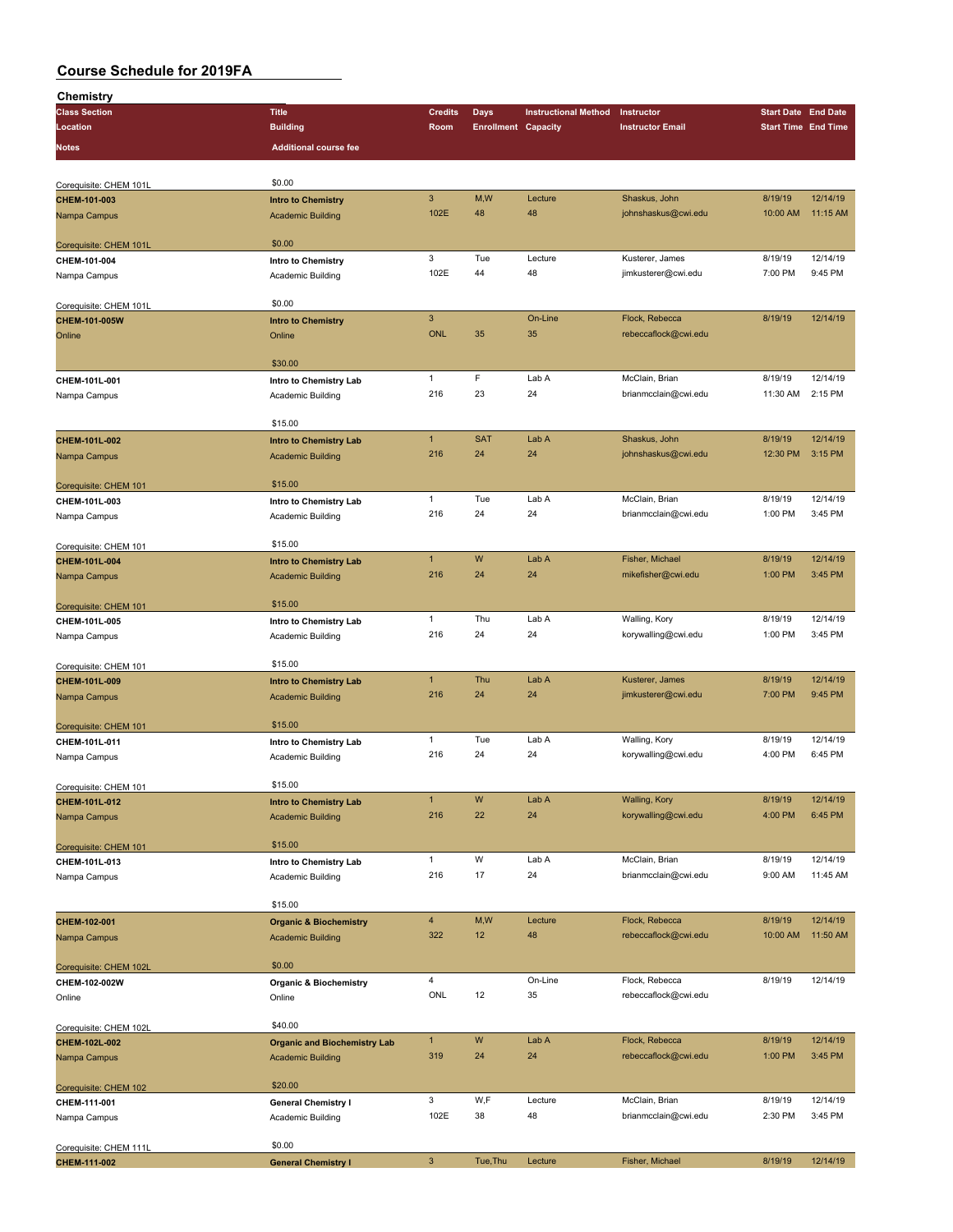| Chemistry              |                                  |                |                            |                             |                         |                            |          |
|------------------------|----------------------------------|----------------|----------------------------|-----------------------------|-------------------------|----------------------------|----------|
| <b>Class Section</b>   | <b>Title</b>                     | <b>Credits</b> | <b>Days</b>                | <b>Instructional Method</b> | Instructor              | <b>Start Date End Date</b> |          |
| Location               | <b>Building</b>                  | Room           | <b>Enrollment Capacity</b> |                             | <b>Instructor Email</b> | <b>Start Time End Time</b> |          |
| <b>Notes</b>           | <b>Additional course fee</b>     |                |                            |                             |                         |                            |          |
| Nampa Campus           | <b>Academic Building</b>         | 106            | 33                         | 48                          | mikefisher@cwi.edu      | 5:30 PM                    | 6:45 PM  |
| Corequisite: CHEM 111L | \$0.00                           |                |                            |                             |                         |                            |          |
| CHEM-111L-001          | <b>General Chemistry I Lab</b>   | $\mathbf{1}$   | W                          | Lab A                       | Fisher, Michael         | 8/19/19                    | 12/14/19 |
| Nampa Campus           | Academic Building                | 319            | 24                         | 24                          | mikefisher@cwi.edu      | 10:00 AM                   | 12:45 PM |
| Corequisite: CHEM 111  | \$20.00                          |                |                            |                             |                         |                            |          |
| CHEM-111L-002          | <b>General Chemistry I Lab</b>   | $\overline{1}$ | W                          | Lab A                       | Lenn, Nancy             | 8/19/19                    | 12/14/19 |
| Nampa Campus           | <b>Academic Building</b>         | 319            | 23                         | 24                          | nancylenn@cwi.edu       | 4:00 PM                    | 6:45 PM  |
| Corequisite: CHEM 111  | \$20.00                          |                |                            |                             |                         |                            |          |
| CHEM-111L-004          | <b>General Chemistry I Lab</b>   | $\mathbf{1}$   | Thu                        | Lab A                       | Fisher, Michael         | 8/19/19                    | 12/14/19 |
| Nampa Campus           | Academic Building                | 319            | 24                         | 24                          | mikefisher@cwi.edu      | 7:00 PM                    | 9:45 PM  |
| Corequisite: CHEM 111  | \$20.00                          |                |                            |                             |                         |                            |          |
| CHEM-112-001           | <b>General Chemistry II</b>      | 3              | Tue, Thu                   | Lecture                     | McClain, Brian          | 8/19/19                    | 12/14/19 |
| Nampa Campus           | <b>Academic Building</b>         | 102E           | 35                         | 48                          | brianmcclain@cwi.edu    | 8:30 AM                    | 9:45 AM  |
| Corequisite: CHEM 112L | \$0.00                           |                |                            |                             |                         |                            |          |
| CHEM-112L-001          | <b>General Chemistry II Lab</b>  | $\overline{2}$ | Tue, Thu                   | Lab A                       | Fisher, Michael         | 8/19/19                    | 12/14/19 |
| Nampa Campus           | <b>Academic Building</b>         | 319            | 24                         | 24                          | mikefisher@cwi.edu      | 10:00 AM                   | 12:45 PM |
| Corequisite: CHEM 112  | \$30.00                          |                |                            |                             |                         |                            |          |
| CHEM-112L-002          | <b>General Chemistry II Lab</b>  | $\overline{2}$ | Tue, Thu                   | Lab A                       | Watt, Devan             | 8/19/19                    | 12/14/19 |
| Nampa Campus           | <b>Academic Building</b>         | 319            | 11                         | 24                          | devanwatt@cwi.edu       | 4:00 PM                    | 6:45 PM  |
| Corequisite: CHEM 112  | \$30.00                          |                |                            |                             |                         |                            |          |
| CHEM-190-001           | <b>Math Skills for Chemistry</b> | 1              | F                          | Lecture                     | Shaskus, John           | 8/19/19                    | 10/12/19 |
| Nampa Campus           | Academic Building                | 218            | $\overline{2}$             | 30                          | johnshaskus@cwi.edu     | 12:30 PM                   | 2:15 PM  |
|                        | \$0.00                           |                |                            |                             |                         |                            |          |
| CHEM-298-001           | <b>Organic Chemistry I</b>       | 3              | Tue, Thu                   | Lecture                     | Shaskus, John           | 8/19/19                    | 12/14/19 |
| Nampa Campus           | <b>Academic Building</b>         | 102E           | 16                         | 24                          | johnshaskus@cwi.edu     | 5:30 PM                    | 6:45 PM  |
| Corequisite: CHEM 298L | \$0.00                           |                |                            |                             |                         |                            |          |
| CHEM-298L-001          | <b>Organic Chemistry I Lab</b>   | $\mathbf{1}$   | Tue                        | Lab A                       | Shaskus, John           | 8/19/19                    | 12/14/19 |
| Nampa Campus           | <b>Academic Building</b>         | 319            | 16                         | 24                          | johnshaskus@cwi.edu     | 7:00 PM                    | 9:45 PM  |
| Corequisite: CHEM 298  | \$35.00                          |                |                            |                             |                         |                            |          |

#### **Cisco Network & Security Tech**

| <b>Class Section</b><br>Location                                                         | <b>Title</b><br><b>Building</b>      | <b>Credits</b><br><b>Room</b> | Days<br><b>Enrollment Capacity</b> | <b>Instructional Method</b> | Instructor<br><b>Instructor Email</b> | <b>Start Date End Date</b><br><b>Start Time End Time</b> |           |
|------------------------------------------------------------------------------------------|--------------------------------------|-------------------------------|------------------------------------|-----------------------------|---------------------------------------|----------------------------------------------------------|-----------|
| <b>Notes</b>                                                                             | <b>Additional course fee</b>         |                               |                                    |                             |                                       |                                                          |           |
| <b>CNST-122-001</b>                                                                      | <b>Windows Client and PC Support</b> | $\overline{4}$                | F                                  | Lecture                     | Snodgrass, Nathen                     | 8/19/19                                                  | 9/21/19   |
| <b>Ada County Campus</b>                                                                 | <b>Pintail Center</b>                | 1332                          | 16                                 | 21                          | nathensnodgrass@cwi.edu               | 9:00 AM                                                  | 11:00 AM  |
|                                                                                          | \$0.00                               |                               |                                    |                             |                                       |                                                          |           |
| CNST-122-001                                                                             | <b>Windows Client and PC Support</b> | 4                             | M.Tue, W.Thu Lecture               |                             | Snodgrass, Nathen                     | 8/19/19                                                  | 9/21/19   |
| Ada County Campus                                                                        | <b>Pintail Center</b>                | 1332                          | 16                                 | 21                          | nathensnodgrass@cwi.edu               | 9:00 AM                                                  | 1:00 PM   |
|                                                                                          | \$0.00                               |                               |                                    |                             |                                       |                                                          |           |
| <b>CNST-123-001</b>                                                                      | <b>Network Fundamentals</b>          | $\overline{4}$                | F                                  | Lecture                     | Snodgrass, Nathen                     | 9/23/19                                                  | 10/26/19  |
| <b>Ada County Campus</b>                                                                 | <b>Pintail Center</b>                | 1332                          | 16                                 | 21                          | nathensnodgrass@cwi.edu               | 9:00 AM                                                  | 11:00 AM  |
| For Cisco Networking and Security Technologies<br>students only. COREQUISITE: CNST 125   | \$20.00                              |                               |                                    |                             |                                       |                                                          |           |
| CNST-123-001                                                                             | <b>Network Fundamentals</b>          | 4                             | M, Tue, W, Thu Lecture             |                             | Snodgrass, Nathen                     | 9/23/19                                                  | 10/26/19  |
| Ada County Campus                                                                        | <b>Pintail Center</b>                | 1332                          | 16                                 | 21                          | nathensnodgrass@cwi.edu               | 9:00 AM                                                  | 1:00 PM   |
| For Cisco Networking and Security Technologies<br>students only. COREQUISITE: CNST 125   | \$20.00                              |                               |                                    |                             |                                       |                                                          |           |
| <b>CNST-125-001</b>                                                                      | <b>Basic Routing &amp; Switching</b> | $\overline{4}$                | F                                  | Lecture                     | Snodgrass, Nathen                     | 10/28/19                                                 | 12/7/19   |
| <b>Ada County Campus</b>                                                                 | <b>Pintail Center</b>                | 1332                          | 16                                 | 22                          | nathensnodgrass@cwi.edu               | 9:00 AM                                                  | 11:00 AM  |
| For Cisco Networking and Securities Technologies<br>students only. COREQUISITE: CNST 123 | \$0.00                               |                               |                                    |                             |                                       |                                                          |           |
| CNST-125-001                                                                             | <b>Basic Routing &amp; Switching</b> | 4                             | M.Tue, W.Thu Lecture               |                             | Snodgrass, Nathen                     | 10/28/19                                                 | 12/7/19   |
| Ada County Campus                                                                        | <b>Pintail Center</b>                | 1332                          | 16                                 | 22                          | nathensnodgrass@cwi.edu               | 9:00 AM                                                  | $1:00$ PM |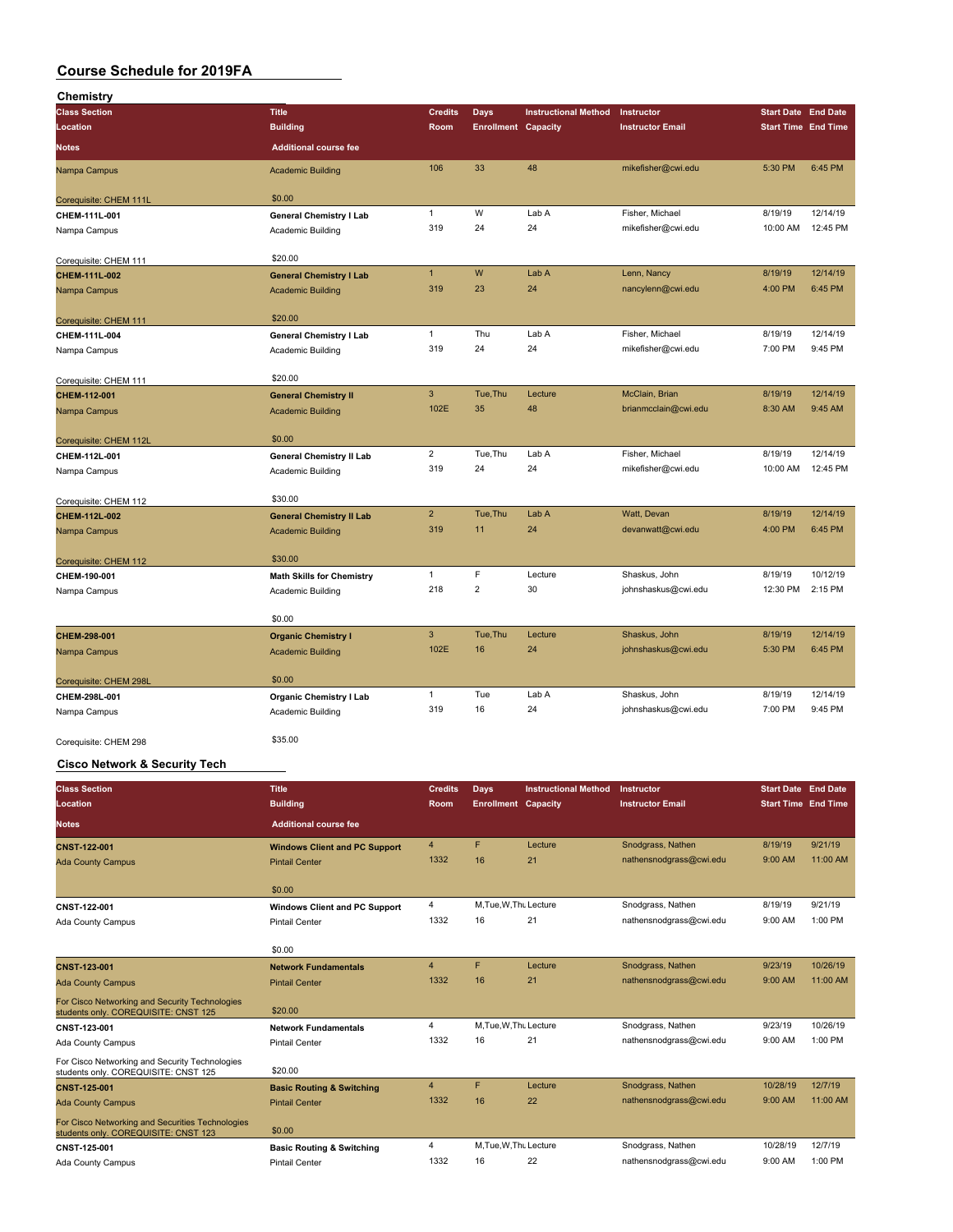#### **Cisco Network & Security Tech**

| <b>Class Section</b>                                                                     | <b>Title</b>                 | <b>Credits</b> | <b>Days</b>                | <b>Instructional Method</b> | Instructor              | <b>Start Date End Date</b> |          |
|------------------------------------------------------------------------------------------|------------------------------|----------------|----------------------------|-----------------------------|-------------------------|----------------------------|----------|
| Location                                                                                 | <b>Building</b>              | Room           | <b>Enrollment Capacity</b> |                             | <b>Instructor Email</b> | <b>Start Time End Time</b> |          |
| <b>Notes</b>                                                                             | <b>Additional course fee</b> |                |                            |                             |                         |                            |          |
| For Cisco Networking and Securities Technologies<br>students only. COREQUISITE: CNST 123 | \$0.00                       |                |                            |                             |                         |                            |          |
| <b>CNST-230-001</b>                                                                      | <b>Linux Essentials</b>      | $\overline{4}$ | Tue                        | Lecture                     | Alworth, William        | 8/19/19                    | 12/14/19 |
| <b>Ada County Campus</b>                                                                 | <b>Pintail Center</b>        | 1332           | 11                         | 20                          | williamalworth@cwi.edu  | 3:00 PM                    | 6:50 PM  |
| For Cisco Networking and Securities Technology<br>students only                          | \$20.00                      |                |                            |                             |                         |                            |          |
| CNST-231-001                                                                             | <b>Network Security</b>      | 4              | W                          | Lecture                     | Griffin, Michael        | 8/19/19                    | 12/14/19 |
| Ada County Campus                                                                        | <b>Pintail Center</b>        | 1332           | 11                         | 20                          | michaelgriffin@cwi.edu  | 4:00 PM                    | 7:50 PM  |
| For Cisco Networking and Security Technologies<br>students only                          | \$20.00                      |                |                            |                             |                         |                            |          |
| <b>CNST-233-001</b>                                                                      | <b>Wireless Technology</b>   | $\overline{4}$ | Thu                        | Lecture                     | Faculty, General        | 8/19/19                    | 12/14/19 |
| <b>Ada County Campus</b>                                                                 | <b>Pintail Center</b>        | 1332           | 11                         | 20                          |                         | 3:00 PM                    | 6:50 PM  |
|                                                                                          | \$0.00                       |                |                            |                             |                         |                            |          |
|                                                                                          |                              |                |                            |                             |                         |                            |          |

#### **Communication**

| <b>Class Section</b>     | <b>Title</b>                            | <b>Credits</b> | <b>Days</b>                | <b>Instructional Method</b> | Instructor                           | <b>Start Date End Date</b> |                     |
|--------------------------|-----------------------------------------|----------------|----------------------------|-----------------------------|--------------------------------------|----------------------------|---------------------|
| Location                 | <b>Building</b>                         | Room           | <b>Enrollment Capacity</b> |                             | <b>Instructor Email</b>              | <b>Start Time End Time</b> |                     |
|                          |                                         |                |                            |                             |                                      |                            |                     |
| <b>Notes</b>             | <b>Additional course fee</b>            |                |                            |                             |                                      |                            |                     |
| COMM-100-001             | <b>Communication Matters</b>            | $\overline{2}$ | Tue, Thu                   | Lecture                     | Batten, Nicole                       | 8/19/19                    | 12/14/19            |
| Nampa Campus             | <b>Micron Education Center</b>          | 1303           | 22                         | 26                          | nicolebatten@cwi.edu                 | 5:30 PM                    | 6:20 PM             |
|                          |                                         |                |                            |                             |                                      |                            |                     |
|                          | \$60.00                                 |                |                            |                             |                                      |                            |                     |
| COMM-100-002H            | <b>Communication Matters</b>            | $\overline{2}$ | Thu                        | Hybrid                      | Woozley, L                           | 8/19/19                    | 12/14/19            |
| Ada County Campus        | <b>Pintail Center</b>                   | 1208           | 23                         | 30                          | theresewoozley@cwi.edu               | 10:00 AM                   | 10:50 AM            |
|                          | \$70.00                                 |                |                            |                             |                                      |                            |                     |
| COMM-100-003             | <b>Communication Matters</b>            | $\overline{2}$ | Tue, Thu                   | Lecture                     | Batten, Nicole                       | 8/19/19                    | 12/14/19            |
| Nampa Campus             | <b>Academic Building</b>                | 301            | 9                          | 30                          | nicolebatten@cwi.edu                 | 7:00 PM                    | 7:50 PM             |
|                          |                                         |                |                            |                             |                                      |                            |                     |
|                          | \$60.00                                 |                |                            |                             |                                      |                            |                     |
| COMM-100-005W            | <b>Communication Matters</b>            | $\overline{2}$ |                            | On-Line                     | Woozley, L                           | 8/19/19                    | 12/14/19            |
| Online                   | Online                                  | ONL            | 33                         | 33                          | theresewoozley@cwi.edu               |                            |                     |
|                          |                                         |                |                            |                             |                                      |                            |                     |
| COMM-100-006W            | \$80.00<br><b>Communication Matters</b> | $\overline{2}$ |                            | On-Line                     | Woozley, L                           | 8/19/19                    | 12/14/19            |
| Online                   | Online                                  | <b>ONL</b>     | 28                         | 33                          | theresewoozley@cwi.edu               |                            |                     |
|                          |                                         |                |                            |                             |                                      |                            |                     |
|                          | \$80.00                                 |                |                            |                             |                                      |                            |                     |
| COMM-101-001H            | <b>Fund of Oral Communication</b>       | 3              | Thu                        | Hybrid                      | Rowing, Johnny                       | 8/19/19                    | 12/14/19            |
| Nampa Campus             | Academic Building                       | 105            | 29                         | 30                          | johnnyrowing@cwi.edu                 | 10:00 AM                   | 11:15 AM            |
|                          |                                         |                |                            |                             |                                      |                            |                     |
|                          | \$91.00                                 | $\mathsf 3$    | M,W                        | Lecture                     |                                      | 8/19/19                    | 12/14/19            |
| COMM-101-002             | <b>Fund of Oral Communication</b>       | 105            | 29                         | 30                          | Woozley, L<br>theresewoozley@cwi.edu | 1:00 PM                    | 2:15 PM             |
| Nampa Campus             | <b>Academic Building</b>                |                |                            |                             |                                      |                            |                     |
|                          | \$76.00                                 |                |                            |                             |                                      |                            |                     |
| COMM-101-003             | <b>Fund of Oral Communication</b>       | 3              | M, W                       | Lecture                     | Poston, James                        | 8/19/19                    | 12/14/19            |
| Ada County Campus        | <b>Pintail Center</b>                   | 1302           | 30                         | 30                          | jimposton@cwi.edu                    | 1:00 PM                    | 2:15 PM             |
|                          |                                         |                |                            |                             |                                      |                            |                     |
|                          | \$76.00                                 |                |                            |                             |                                      |                            |                     |
| COMM-101-004             | <b>Fund of Oral Communication</b>       | $\mathbf{3}$   | Tue, Thu                   | Lecture                     | Bennett, Julia                       | 8/19/19                    | 12/14/19            |
| <b>Ada County Campus</b> | <b>Pintail Center</b>                   | 1302           | 30                         | 30                          | juliabennett@cwi.edu                 | 8:30 AM                    | 9:45 AM             |
|                          | \$76.00                                 |                |                            |                             |                                      |                            |                     |
| COMM-101-005             | <b>Fund of Oral Communication</b>       | 3              | M,W                        | Lecture                     | Woozley, L                           | 8/19/19                    | 12/14/19            |
| Nampa Campus             | Academic Building                       | 105            | 29                         | 30                          | theresewoozley@cwi.edu               | 11:30 AM                   | 12:45 PM            |
|                          |                                         |                |                            |                             |                                      |                            |                     |
|                          | \$76.00                                 |                |                            |                             |                                      |                            |                     |
| COMM-101-006H            | <b>Fund of Oral Communication</b>       | $\overline{3}$ | Tue                        | Hybrid                      | Rowing, Johnny                       | 8/19/19                    | 12/14/19            |
| Nampa Campus             | <b>Academic Building</b>                | 320            | 30                         | 30                          | johnnyrowing@cwi.edu                 | 11:30 AM                   | 12:45 PM            |
|                          |                                         |                |                            |                             |                                      |                            |                     |
|                          | \$91.00                                 |                |                            |                             |                                      |                            |                     |
| COMM-101-007H            | <b>Fund of Oral Communication</b>       | 3<br>301       | SAT<br>30                  | Hybrid                      | Camp, Roya                           | 8/19/19<br>1:00 PM         | 12/14/19<br>2:15 PM |
| Nampa Campus             | Academic Building                       |                |                            | 30                          | royacamp@cwi.edu                     |                            |                     |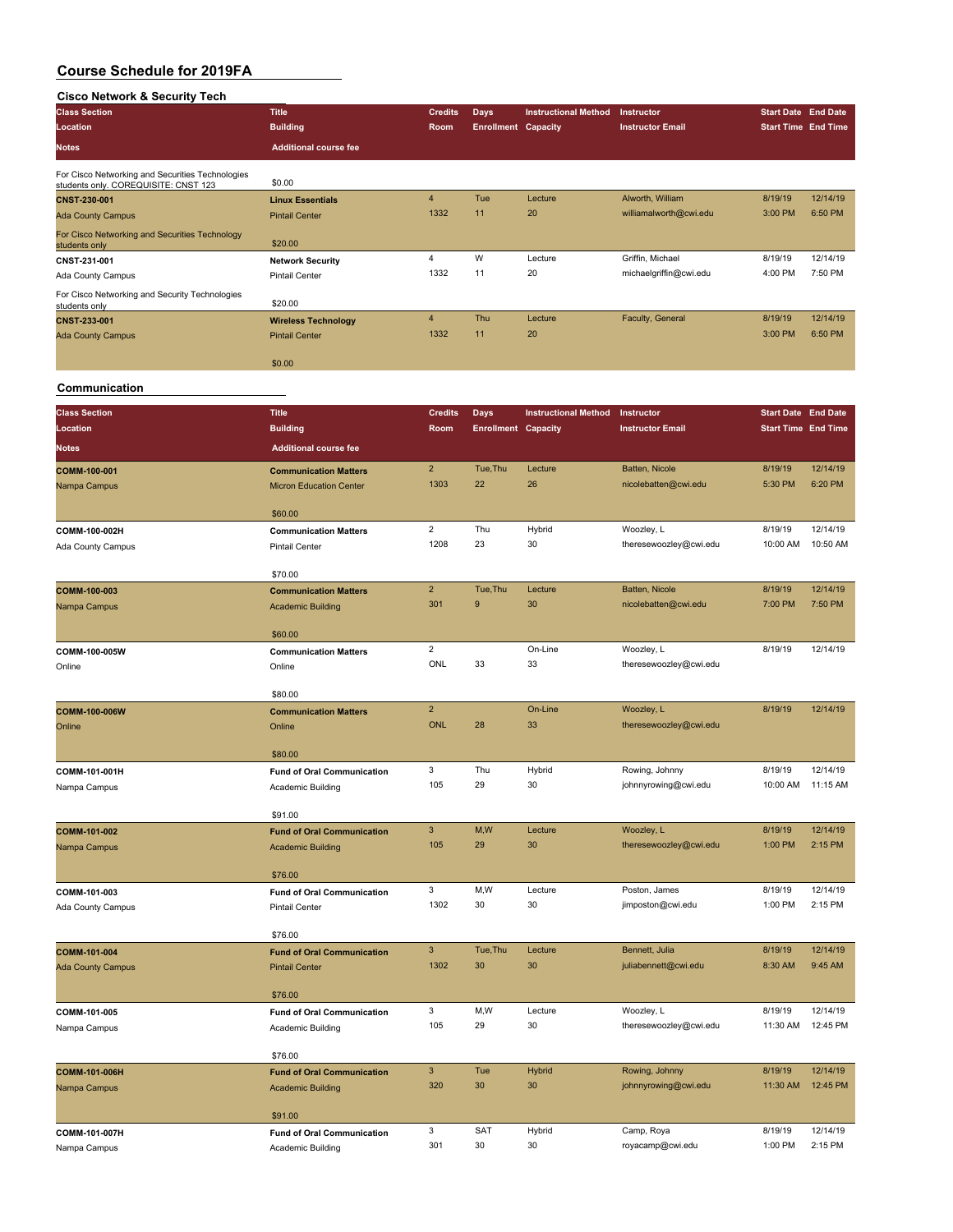| Communication               |                                   |                           |                            |                             |                          |                            |          |
|-----------------------------|-----------------------------------|---------------------------|----------------------------|-----------------------------|--------------------------|----------------------------|----------|
| <b>Class Section</b>        | <b>Title</b>                      | <b>Credits</b>            | <b>Days</b>                | <b>Instructional Method</b> | Instructor               | <b>Start Date End Date</b> |          |
| Location                    | <b>Building</b>                   | Room                      | <b>Enrollment Capacity</b> |                             | <b>Instructor Email</b>  | <b>Start Time End Time</b> |          |
| <b>Notes</b>                | <b>Additional course fee</b>      |                           |                            |                             |                          |                            |          |
|                             |                                   |                           |                            |                             |                          |                            |          |
|                             |                                   |                           |                            |                             |                          |                            |          |
|                             | \$91.00                           |                           |                            |                             |                          |                            |          |
| COMM-101-008H               | <b>Fund of Oral Communication</b> | $\mathbf{3}$              | Thu                        | Lecture                     | Rowing, Johnny           | 8/19/19                    | 12/14/19 |
| Nampa Campus                | <b>Academic Building</b>          | 320                       | 30                         | 30                          | johnnyrowing@cwi.edu     | 11:30 AM                   | 12:45 PM |
|                             |                                   |                           |                            |                             |                          |                            |          |
|                             | \$91.00                           |                           |                            |                             |                          |                            |          |
| COMM-101-009                | <b>Fund of Oral Communication</b> | 3                         | Tue, Thu                   | Lecture                     | Vanderboegh, Matthew     | 8/19/19                    | 12/14/19 |
| Ada County Campus           | <b>Pintail Center</b>             | 1206                      | 30                         | 30                          | mattvanderboegh@cwi.edu  | 10:00 AM                   | 11:15 AM |
|                             |                                   |                           |                            |                             |                          |                            |          |
|                             | \$76.00                           |                           |                            |                             |                          |                            |          |
| COMM-101-010                | <b>Fund of Oral Communication</b> | $\mathbf{3}$              | M,W                        | Lecture                     | Gamboa, Anna             | 8/19/19                    | 12/14/19 |
| <b>Canyon County Center</b> | <b>Canyon County Center</b>       | 230                       | 27                         | 30                          | annagamboa@cwi.edu       | 4:00 PM                    | 5:15 PM  |
|                             |                                   |                           |                            |                             |                          |                            |          |
|                             | \$76.00                           |                           |                            |                             |                          |                            |          |
| COMM-101-011W               | <b>Fund of Oral Communication</b> | 3                         |                            | On-Line                     | Broadhead, Kay           | 8/19/19                    | 12/14/19 |
| Online                      | Online                            | ONL                       | 33                         | 33                          | kaylynnbroadhead@cwi.edu |                            |          |
|                             |                                   |                           |                            |                             |                          |                            |          |
|                             | \$106.00                          |                           |                            |                             |                          |                            |          |
| COMM-101-012                | <b>Fund of Oral Communication</b> | $\mathbf{3}$              | M,W                        | Lecture                     | Yeates, Luke             | 8/19/19                    | 12/14/19 |
| <b>Ada County Campus</b>    | <b>Pintail Center</b>             | 1302                      | 30                         | 30                          | lukeyeates@cwi.edu       | 2:30 PM                    | 3:45 PM  |
|                             |                                   |                           |                            |                             |                          |                            |          |
|                             | \$76.00                           |                           |                            |                             |                          |                            |          |
| COMM-101-013W               | <b>Fund of Oral Communication</b> | 3                         |                            | On-Line                     | Gatfield, James          | 8/19/19                    | 12/14/19 |
| Online                      | Online                            | ONL                       | 33                         | 33                          | jimgatfield@cwi.edu      |                            |          |
|                             |                                   |                           |                            |                             |                          |                            |          |
|                             | \$106.00                          |                           |                            |                             |                          |                            |          |
| COMM-101-014                | <b>Fund of Oral Communication</b> | $\mathbf{3}$              | M,W                        | Lecture                     | Gamboa, Anna             | 8/19/19                    | 12/14/19 |
| <b>Canyon County Center</b> | <b>Canyon County Center</b>       | 230                       | 30                         | 30                          | annagamboa@cwi.edu       | 2:30 PM                    | 3:45 PM  |
|                             |                                   |                           |                            |                             |                          |                            |          |
|                             | \$76.00                           |                           |                            |                             |                          |                            |          |
| COMM-101-015W               | <b>Fund of Oral Communication</b> | 3                         |                            | On-Line                     | Etter, Jennifer          | 8/19/19                    | 12/14/19 |
| Online                      | Online                            | ONL                       | 31                         | 33                          | jenniferetter@cwi.edu    |                            |          |
|                             |                                   |                           |                            |                             |                          |                            |          |
|                             | \$106.00                          |                           |                            |                             |                          |                            |          |
| COMM-101-016W               | <b>Fund of Oral Communication</b> | $\mathbf{3}$              |                            | On-Line                     | Bennett, Michelle        | 8/19/19                    | 12/14/19 |
| Online                      | Online                            | <b>ONL</b>                | 32                         | 33                          | michellebennett@cwi.edu  |                            |          |
|                             |                                   |                           |                            |                             |                          |                            |          |
|                             | \$106.00                          |                           |                            |                             |                          |                            |          |
| COMM-101-017W               | <b>Fund of Oral Communication</b> | 3                         |                            | On-Line                     | Bennett, Michelle        | 8/19/19                    | 12/14/19 |
| Online                      | Online                            | ONL                       | 33                         | 33                          | michellebennett@cwi.edu  |                            |          |
|                             |                                   |                           |                            |                             |                          |                            |          |
|                             | \$106.00                          |                           |                            |                             |                          |                            |          |
| COMM-101-018H               | <b>Fund of Oral Communication</b> | $\ensuremath{\mathsf{3}}$ | M                          | <b>Hybrid</b>               | Rowing, Johnny           | 8/19/19                    | 12/14/19 |
|                             |                                   | 320                       | 30                         | 30                          | johnnyrowing@cwi.edu     | 11:30 AM                   | 12:45 PM |
| Nampa Campus                | <b>Academic Building</b>          |                           |                            |                             |                          |                            |          |
|                             | \$91.00                           |                           |                            |                             |                          |                            |          |
|                             |                                   | 3                         | M, W                       | Lecture                     | Broadhead, Kay           | 8/19/19                    | 12/14/19 |
| COMM-101-019                | <b>Fund of Oral Communication</b> | 1303                      | 26                         | 26                          |                          | 5:30 PM                    | 6:45 PM  |
| Nampa Campus                | Micron Education Center           |                           |                            |                             | kaylynnbroadhead@cwi.edu |                            |          |
|                             | \$76.00                           |                           |                            |                             |                          |                            |          |
|                             |                                   | $\mathbf{3}$              |                            |                             |                          |                            | 12/14/19 |
| COMM-101-020                | <b>Fund of Oral Communication</b> |                           | Tue                        | Lecture                     | Broadhead, Kay           | 8/19/19                    |          |
| <b>Ada County Campus</b>    | <b>Pintail Center</b>             | 1302                      | $\overline{7}$             | 30                          | kaylynnbroadhead@cwi.edu | 7:00 PM                    | 9:45 PM  |
|                             |                                   |                           |                            |                             |                          |                            |          |
|                             | \$76.00                           |                           |                            |                             |                          |                            |          |
| COMM-101-021                | <b>Fund of Oral Communication</b> | 3                         | Tue, Thu                   | Lecture                     | Vanderboegh, Matthew     | 8/19/19                    | 12/14/19 |
| Ada County Campus           | <b>Pintail Center</b>             | 1302                      | 30                         | 30                          | mattvanderboegh@cwi.edu  | 11:30 AM                   | 12:45 PM |
|                             |                                   |                           |                            |                             |                          |                            |          |
|                             | \$76.00                           |                           |                            |                             |                          |                            |          |
| COMM-101-022                | <b>Fund of Oral Communication</b> | $\mathbf{3}$              | M,W                        | Lecture                     | Poston, James            | 8/19/19                    | 12/14/19 |
| <b>Ada County Campus</b>    | <b>Pintail Center</b>             | 1211                      | 16                         | 24                          | jimposton@cwi.edu        | 4:00 PM                    | 5:15 PM  |
|                             |                                   |                           |                            |                             |                          |                            |          |
|                             | \$76.00                           |                           |                            |                             |                          |                            |          |
| COMM-101-023H               | <b>Fund of Oral Communication</b> | 3                         | W                          | Lecture                     | Garrity, Daniel          | 8/19/19                    | 12/14/19 |
| Nampa Campus                | Academic Building                 | 320                       | 30                         | 30                          | dangarrity@cwi.edu       | 11:30 AM                   | 12:45 PM |
|                             |                                   |                           |                            |                             |                          |                            |          |
|                             | \$91.00                           |                           |                            |                             |                          |                            |          |
| COMM-101-024                | <b>Fund of Oral Communication</b> | $\mathsf 3$               | M,W                        | Lecture                     | Gamboa, Anna             | 8/19/19                    | 12/14/19 |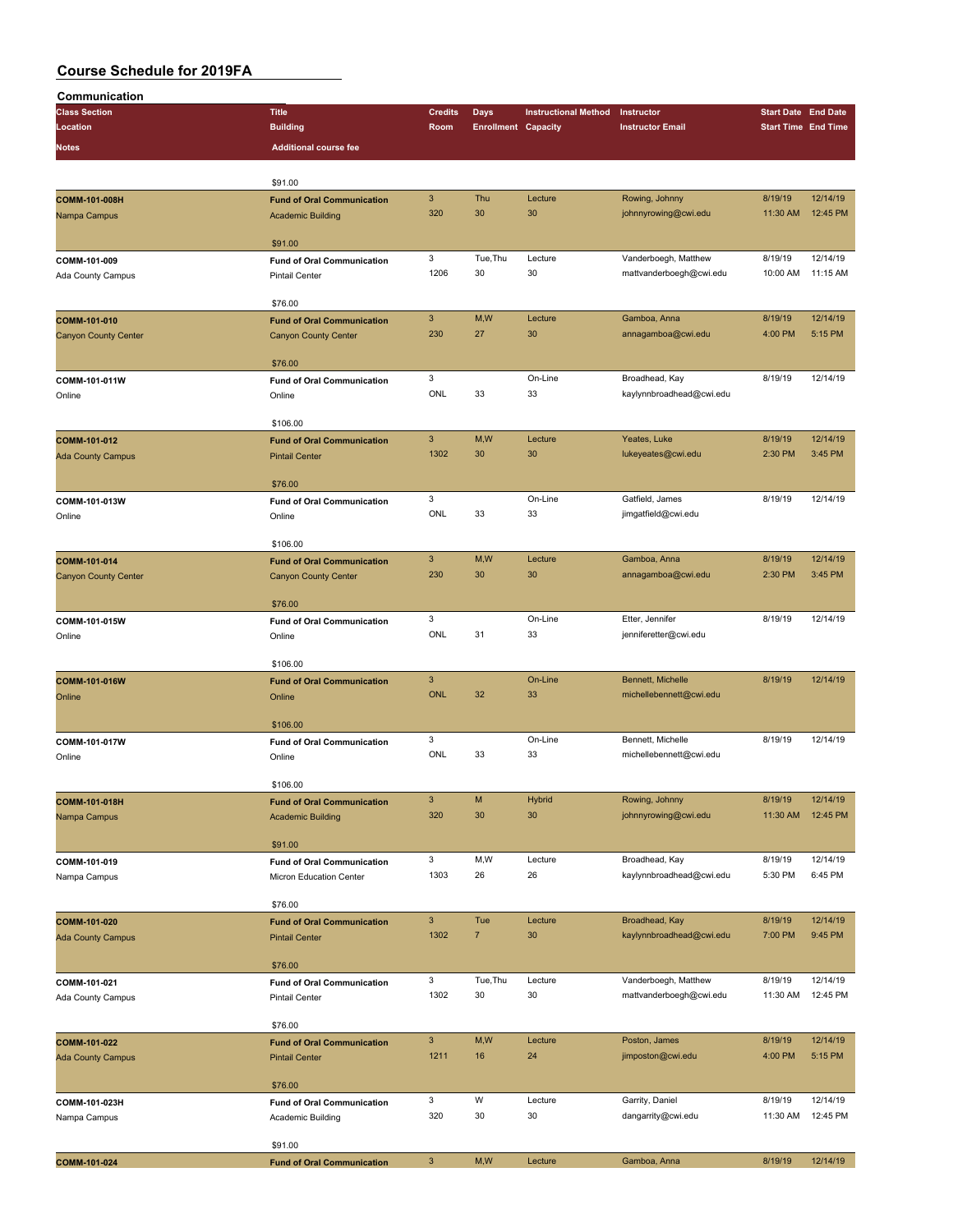| Communication                           |                                                               |                           |                            |                             |                                         |                            |                      |
|-----------------------------------------|---------------------------------------------------------------|---------------------------|----------------------------|-----------------------------|-----------------------------------------|----------------------------|----------------------|
| <b>Class Section</b>                    | <b>Title</b>                                                  | <b>Credits</b>            | <b>Days</b>                | <b>Instructional Method</b> | Instructor                              | <b>Start Date End Date</b> |                      |
| Location                                | <b>Building</b>                                               | Room                      | <b>Enrollment Capacity</b> |                             | <b>Instructor Email</b>                 | <b>Start Time End Time</b> |                      |
| <b>Notes</b>                            | <b>Additional course fee</b>                                  |                           |                            |                             |                                         |                            |                      |
| <b>Ada County Campus</b>                | <b>Pintail Center</b>                                         | 1302                      | 29                         | 30                          | annagamboa@cwi.edu                      | 7:00 AM                    | 8:15 AM              |
|                                         | \$76.00                                                       |                           |                            |                             |                                         |                            |                      |
| COMM-101-025W                           | <b>Fund of Oral Communication</b>                             | 3                         |                            | On-Line                     | Cremer, Christie                        | 8/19/19                    | 12/14/19             |
| Online                                  | Online                                                        | ONL                       | 33                         | 33                          | christiecremer@cwi.edu                  |                            |                      |
|                                         | \$106.00                                                      |                           |                            |                             |                                         |                            |                      |
| COMM-101-026W                           | <b>Fund of Oral Communication</b>                             | $\ensuremath{\mathsf{3}}$ |                            | On-Line                     | Cremer, Christie                        | 8/19/19                    | 12/14/19             |
| Online                                  | Online                                                        | <b>ONL</b>                | 33                         | 33                          | christiecremer@cwi.edu                  |                            |                      |
|                                         | \$106.00                                                      |                           |                            |                             |                                         |                            |                      |
| COMM-101-027                            | <b>Fund of Oral Communication</b>                             | 3                         | Tue, Thu                   | Lecture                     | Vanderboegh, Matthew                    | 8/19/19                    | 12/14/19             |
| Ada County Campus                       | <b>Pintail Center</b>                                         | 1302                      | 30                         | 30                          | mattvanderboegh@cwi.edu                 | 1:00 PM                    | 2:15 PM              |
|                                         | \$76.00                                                       |                           |                            |                             |                                         |                            |                      |
| COMM-101-028                            | <b>Fund of Oral Communication</b>                             | $\mathbf{3}$              | M,W                        | Lecture                     | Poston, James                           | 8/19/19                    | 12/14/19             |
| <b>Ada County Campus</b>                | <b>Pintail Center</b>                                         | 1302                      | 29                         | 30                          | jimposton@cwi.edu                       | 11:30 AM                   | 12:45 PM             |
|                                         | \$76.00                                                       |                           |                            |                             |                                         |                            |                      |
| COMM-101-029                            | <b>Fund of Oral Communication</b>                             | 3                         | Tue, Thu                   | Lecture                     | Garrity, Daniel                         | 8/19/19                    | 12/14/19             |
| Nampa Campus                            | Academic Building                                             | 320                       | 30                         | 30                          | dangarrity@cwi.edu                      | 1:00 PM                    | 2:15 PM              |
|                                         | \$76.00                                                       |                           |                            |                             |                                         |                            |                      |
| COMM-101-030W                           | <b>Fund of Oral Communication</b>                             | $\mathbf{3}$              |                            | On-Line                     | Daniel, Gary                            | 8/19/19                    | 12/14/19             |
| Online                                  | Online                                                        | <b>ONL</b>                | 31                         | 33                          | garydaniel@cwi.edu                      |                            |                      |
|                                         |                                                               |                           |                            |                             |                                         |                            |                      |
| COMM-101-031W                           | \$106.00<br><b>Fund of Oral Communication</b>                 | 3                         |                            | On-Line                     | Broadhead, Kay                          | 8/19/19                    | 12/14/19             |
| Online                                  | Online                                                        | ONL                       | 33                         | 33                          | kaylynnbroadhead@cwi.edu                |                            |                      |
|                                         |                                                               |                           |                            |                             |                                         |                            |                      |
| COMM-101-032W                           | \$106.00<br><b>Fund of Oral Communication</b>                 | $\mathbf{3}$              |                            | On-Line                     | Etter, Jennifer                         | 8/19/19                    | 12/14/19             |
| Online                                  | Online                                                        | <b>ONL</b>                | 33                         | 33                          | jenniferetter@cwi.edu                   |                            |                      |
|                                         |                                                               |                           |                            |                             |                                         |                            |                      |
|                                         | \$106.00                                                      | 3                         |                            | On-Line                     | Griffin, Kayla                          | 8/19/19                    | 12/14/19             |
| COMM-101-033W<br>Online                 | <b>Fund of Oral Communication</b><br>Online                   | ONL                       | 33                         | 33                          | kaylagriffin1@cwi.edu                   |                            |                      |
|                                         |                                                               |                           |                            |                             |                                         |                            |                      |
|                                         | \$106.00                                                      | $\mathbf{3}$              |                            | On-Line                     | Poston, James                           | 8/19/19                    | 12/14/19             |
| COMM-101-034W<br>Online                 | <b>Fund of Oral Communication</b><br>Online                   | <b>ONL</b>                | 18                         | 33                          | jimposton@cwi.edu                       |                            |                      |
|                                         |                                                               |                           |                            |                             |                                         |                            |                      |
|                                         | \$106.00                                                      |                           |                            |                             |                                         |                            |                      |
| COMM-101-038W<br>Online                 | <b>Fund of Oral Communication</b><br>Online                   | 3<br>ONL                  | 4                          | On-Line<br>33               | Griffin, Kayla<br>kaylagriffin1@cwi.edu | 8/19/19                    | 12/14/19             |
|                                         |                                                               |                           |                            |                             |                                         |                            |                      |
|                                         | \$106.00                                                      |                           |                            |                             |                                         |                            |                      |
| COMM-101-501H                           | <b>Fund of Oral Communication</b><br><b>Academic Building</b> | $\mathbf{3}$<br>106       | Tue<br>24                  | <b>Hybrid</b><br>24         | Kunz, Teresa<br>teresakunz@cwi.edu      | 8/19/19<br>8:30 AM         | 12/14/19<br>9:45 AM  |
| Nampa Campus                            |                                                               |                           |                            |                             |                                         |                            |                      |
| Hybrid course - has an online component | \$91.00                                                       |                           |                            |                             |                                         |                            |                      |
| COMM-101-502H                           | <b>Fund of Oral Communication</b>                             | 3<br>1204                 | Thu<br>24                  | Hybrid<br>24                | Bennett, Julia<br>juliabennett@cwi.edu  | 8/19/19<br>10:00 AM        | 12/14/19<br>11:15 AM |
| Ada County Campus                       | <b>Pintail Center</b>                                         |                           |                            |                             |                                         |                            |                      |
| Hybrid course - has an online component | \$91.00                                                       |                           |                            |                             |                                         |                            |                      |
| COMM-101-503H                           | <b>Fund of Oral Communication</b>                             | $\mathbf{3}$              | Thu                        | <b>Hybrid</b>               | Rowing, Johnny                          | 8/19/19                    | 12/14/19             |
| Nampa Campus                            | <b>Academic Building</b>                                      | 106                       | 24                         | 24                          | johnnyrowing@cwi.edu                    | 8:30 AM                    | 9:45 AM              |
| Hybrid course - has an online component | \$91.00                                                       |                           |                            |                             |                                         |                            |                      |
| COMM-101-504H                           | <b>Fund of Oral Communication</b>                             | $\mathbf 3$               | Tue                        | Hybrid                      | Bennett, Julia                          | 8/19/19                    | 12/14/19             |
| Ada County Campus                       | <b>Pintail Center</b>                                         | 1208                      | 24                         | 24                          | juliabennett@cwi.edu                    | 10:00 AM                   | 11:15 AM             |
| Hybrid course - has an online component | \$91.00                                                       |                           |                            |                             |                                         |                            |                      |
| COMM-112-001                            | <b>Argumentation and Debate</b>                               | $\mathbf{3}$              | M,W                        | Lecture                     | Rowing, Johnny                          | 8/19/19                    | 12/14/19             |
| Nampa Campus                            | <b>Academic Building</b>                                      | 320                       | 32                         | 32                          | johnnyrowing@cwi.edu                    | 1:00 PM                    | 2:15 PM              |
|                                         | \$0.00                                                        |                           |                            |                             |                                         |                            |                      |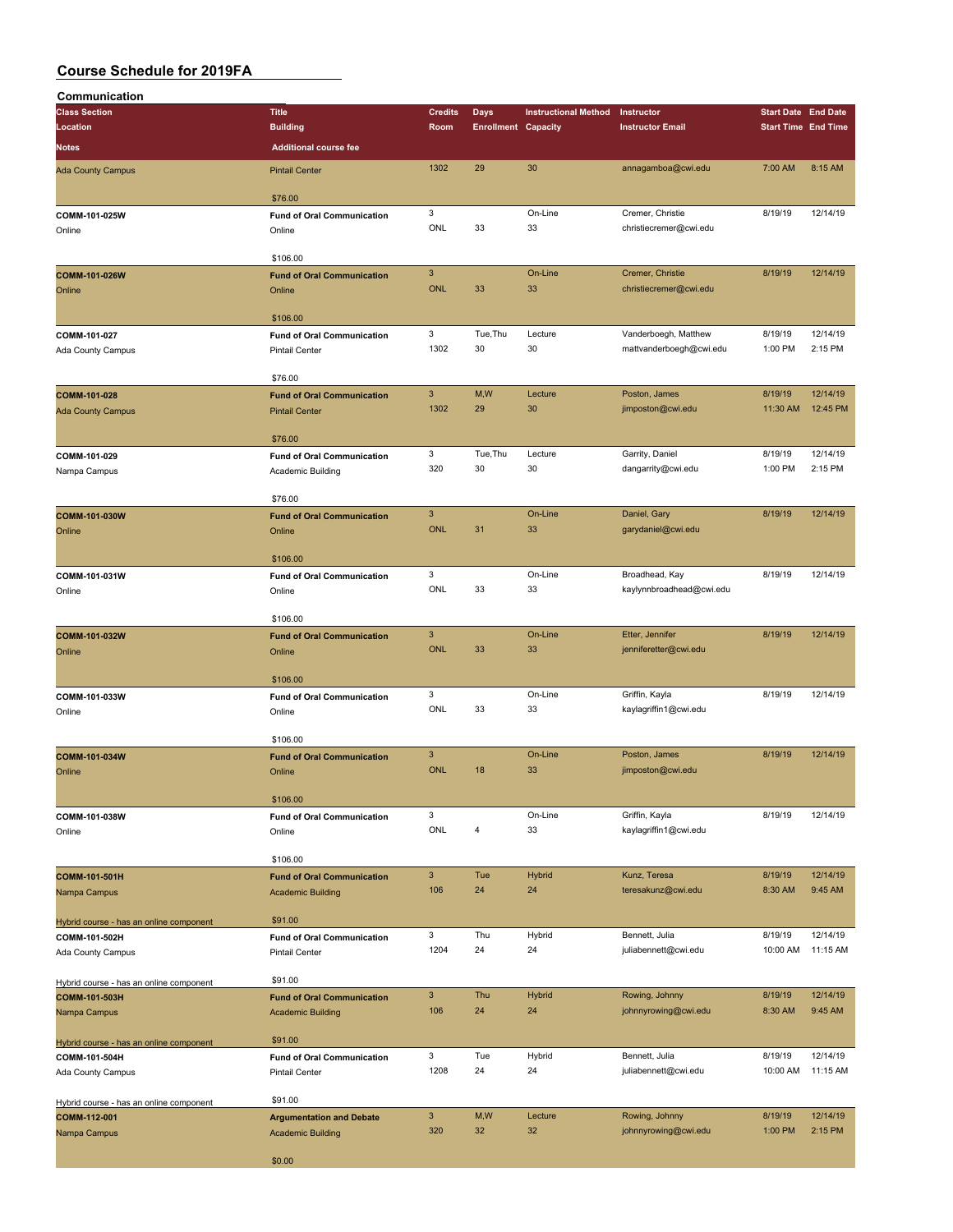| Communication               |                                                            |                           |                            |                             |                                        |                            |                     |
|-----------------------------|------------------------------------------------------------|---------------------------|----------------------------|-----------------------------|----------------------------------------|----------------------------|---------------------|
| <b>Class Section</b>        | <b>Title</b>                                               | <b>Credits</b>            | Days                       | <b>Instructional Method</b> | Instructor                             | <b>Start Date End Date</b> |                     |
| Location                    | <b>Building</b>                                            | Room                      | <b>Enrollment Capacity</b> |                             | <b>Instructor Email</b>                | <b>Start Time End Time</b> |                     |
| Notes                       | <b>Additional course fee</b>                               |                           |                            |                             |                                        |                            |                     |
|                             |                                                            |                           |                            |                             |                                        |                            |                     |
| COMM-112-002                | <b>Argumentation and Debate</b>                            | 3<br>1302                 | W<br>24                    | Lecture<br>32               | Yeates, Luke<br>lukeyeates@cwi.edu     | 8/19/19<br>7:00 PM         | 12/14/19<br>9:45 PM |
| Ada County Campus           | <b>Pintail Center</b>                                      |                           |                            |                             |                                        |                            |                     |
|                             | \$0.00                                                     |                           |                            |                             |                                        |                            |                     |
| COMM-114-001                |                                                            | $\ensuremath{\mathsf{3}}$ | F                          | Lecture                     | Yeates, Luke                           | 8/19/19                    | 12/14/19            |
| Nampa Campus                | Intrcollegiate Speech & Debate<br><b>Academic Building</b> | 320                       | 5                          | 14                          | lukeyeates@cwi.edu                     | 11:00 AM                   | 5:00 PM             |
|                             |                                                            |                           |                            |                             |                                        |                            |                     |
|                             | \$100.00                                                   |                           |                            |                             |                                        |                            |                     |
| COMM-114-002                | Intrcollegiate Speech & Debate                             | 3                         | F                          | Lecture                     | Bennett, Julia                         | 8/19/19                    | 12/14/19            |
| Nampa Campus                | Academic Building                                          | 322                       | 5                          | 14                          | juliabennett@cwi.edu                   | 11:00 AM                   | 5:00 PM             |
|                             |                                                            |                           |                            |                             |                                        |                            |                     |
|                             | \$100.00                                                   |                           |                            |                             |                                        |                            |                     |
| COMM-150-001                | <b>Digital Photography I</b>                               | $\mathbf{3}$              | F,SAT                      | Lecture                     | Hanel, Shawna                          | 8/19/19                    | 12/14/19            |
| <b>Canyon County Center</b> | <b>Canyon County Center</b>                                | 172                       | 9                          | 10                          | shawnahanel@cwi.edu                    | 10:00 AM                   | 12:20 PM            |
|                             |                                                            |                           |                            |                             |                                        |                            |                     |
|                             | \$50.00                                                    |                           |                            |                             |                                        |                            |                     |
| COMM-160-001                | <b>Communication and Culture</b>                           | 3                         | M,W                        | Lecture                     | Gatfield, James                        | 8/19/19                    | 12/14/19            |
| Nampa Campus                | Academic Building                                          | 320                       | 12                         | 40                          | jimgatfield@cwi.edu                    | 2:30 PM                    | 3:45 PM             |
|                             |                                                            |                           |                            |                             |                                        |                            |                     |
|                             | \$0.00                                                     |                           |                            |                             |                                        |                            |                     |
| COMM-160-002                | <b>Communication and Culture</b>                           | $\ensuremath{\mathsf{3}}$ | Tue, Thu                   | Lecture                     | Gatfield, James                        | 8/19/19                    | 12/14/19            |
| <b>Ada County Campus</b>    | <b>Pintail Center</b>                                      | 1318                      | 12                         | 40                          | jimgatfield@cwi.edu                    | 4:00 PM                    | 5:15 PM             |
|                             |                                                            |                           |                            |                             |                                        |                            |                     |
|                             | \$0.00                                                     |                           |                            |                             |                                        |                            |                     |
| COMM-221-001H               | <b>Interpersonal Communication</b>                         | 3<br>105                  | Tue<br>25                  | Hybrid<br>35                | Bennett, Julia<br>juliabennett@cwi.edu | 8/19/19<br>5:30 PM         | 12/14/19<br>6:45 PM |
| Nampa Campus                | Academic Building                                          |                           |                            |                             |                                        |                            |                     |
|                             | \$140.00                                                   |                           |                            |                             |                                        |                            |                     |
| COMM-231-001                |                                                            | $\mathbf{3}$              | Tue                        | Lecture                     | Yeates, Luke                           | 8/19/19                    | 12/14/19            |
|                             | <b>Public Speaking</b>                                     | 320                       | 22                         | 35                          | lukeyeates@cwi.edu                     | 7:00 PM                    | 9:45 PM             |
| Nampa Campus                | <b>Academic Building</b>                                   |                           |                            |                             |                                        |                            |                     |
|                             | \$93.00                                                    |                           |                            |                             |                                        |                            |                     |
| COMM-259-001W               | <b>Communicating Thru Web Design</b>                       | 3                         |                            | On-Line                     | Wallgren, Lindsey                      | 8/19/19                    | 12/14/19            |
| Online                      | Online                                                     | ONL                       | 30                         | 35                          | lindseywallgren@cwi.edu                |                            |                     |
|                             |                                                            |                           |                            |                             |                                        |                            |                     |
|                             | \$80.00                                                    |                           |                            |                             |                                        |                            |                     |
| COMM-261-001H               | <b>Multimedia Storytelling</b>                             | $\mathsf 3$               | Tue                        | <b>Hybrid</b>               | Bates, J                               | 8/19/19                    | 12/14/19            |
| <b>Canyon County Center</b> | <b>Canyon County Center</b>                                | 172                       | 28                         | 28                          | jbates@cwi.edu                         | 5:30 PM                    | 6:45 PM             |
|                             |                                                            |                           |                            |                             |                                        |                            |                     |
|                             | \$15.00                                                    |                           |                            |                             |                                        |                            |                     |
| COMM-268-001                | Intro to Video Production                                  | 3                         | Tue                        | Lecture                     | Garrity, Daniel                        | 8/19/19                    | 12/14/19            |
| Canyon County Center        | Canyon County Center                                       | 172                       | 28                         | 28                          | dangarrity@cwi.edu                     | 7:00 PM                    | 9:45 PM             |
|                             |                                                            |                           |                            |                             |                                        |                            |                     |
|                             | \$125.00                                                   |                           |                            |                             |                                        |                            |                     |
| COMM-269-001                | <b>Intro to Audio Production</b>                           | $\mathbf{3}$              | W                          | Lecture                     | Rowing, Johnny                         | 8/19/19                    | 12/14/19            |
| <b>Canyon County Center</b> | <b>Canyon County Center</b>                                | 184                       | 19                         | 28                          | johnnyrowing@cwi.edu                   | 7:00 PM                    | 9:45 PM             |
|                             |                                                            |                           |                            |                             |                                        |                            |                     |
|                             | \$0.00                                                     |                           |                            | On-Line                     |                                        |                            | 12/14/19            |
| COMM-271-001W               | <b>Introduction to Mass Media</b>                          | 3<br>ONL                  | 33                         | 33                          | Gamboa, Anna<br>annagamboa@cwi.edu     | 8/19/19                    |                     |
| Online                      | Online                                                     |                           |                            |                             |                                        |                            |                     |
|                             | \$71.25                                                    |                           |                            |                             |                                        |                            |                     |
| COMM-273-001                | <b>Media News Writing &amp; Reporting</b>                  | $\mathbf{3}$              | Thu                        | Lecture                     | Gamboa, Anna                           | 8/19/19                    | 12/14/19            |
| <b>Canyon County Center</b> | <b>Canyon County Center</b>                                | 172                       | 16                         | 26                          | annagamboa@cwi.edu                     | 7:00 PM                    | 9:45 PM             |
|                             |                                                            |                           |                            |                             |                                        |                            |                     |
|                             | \$0.00                                                     |                           |                            |                             |                                        |                            |                     |
| COMM-275-002W               | <b>Digital Design and Publishing</b>                       | 3                         |                            | On-Line                     | Wallgren, Lindsey                      | 8/19/19                    | 12/14/19            |
| Online                      | Online                                                     | ONL                       | 35                         | 40                          | lindseywallgren@cwi.edu                |                            |                     |
|                             |                                                            |                           |                            |                             |                                        |                            |                     |
|                             | \$80.00                                                    |                           |                            |                             |                                        |                            |                     |
| COMM-278-001H               | <b>Principles of Public Relations</b>                      | $\mathbf{3}$              | W                          | <b>Hybrid</b>               | Mahoney, Michelle                      | 8/19/19                    | 12/14/19            |
| <b>Canyon County Center</b> | <b>Canyon County Center</b>                                | 172                       | 28                         | 28                          | michellemahoney@cwi.edu                | 5:30 PM                    | 6:45 PM             |
|                             |                                                            |                           |                            |                             |                                        |                            |                     |
|                             | \$15.00                                                    |                           |                            |                             |                                        |                            |                     |
|                             |                                                            |                           |                            |                             |                                        |                            |                     |
| COMM-290-001W               | <b>Communication Capstone</b>                              | $\overline{2}$<br>ONL     | 9                          | On-Line<br>30               | Gatfield, James<br>jimgatfield@cwi.edu | 8/19/19                    | 12/14/19            |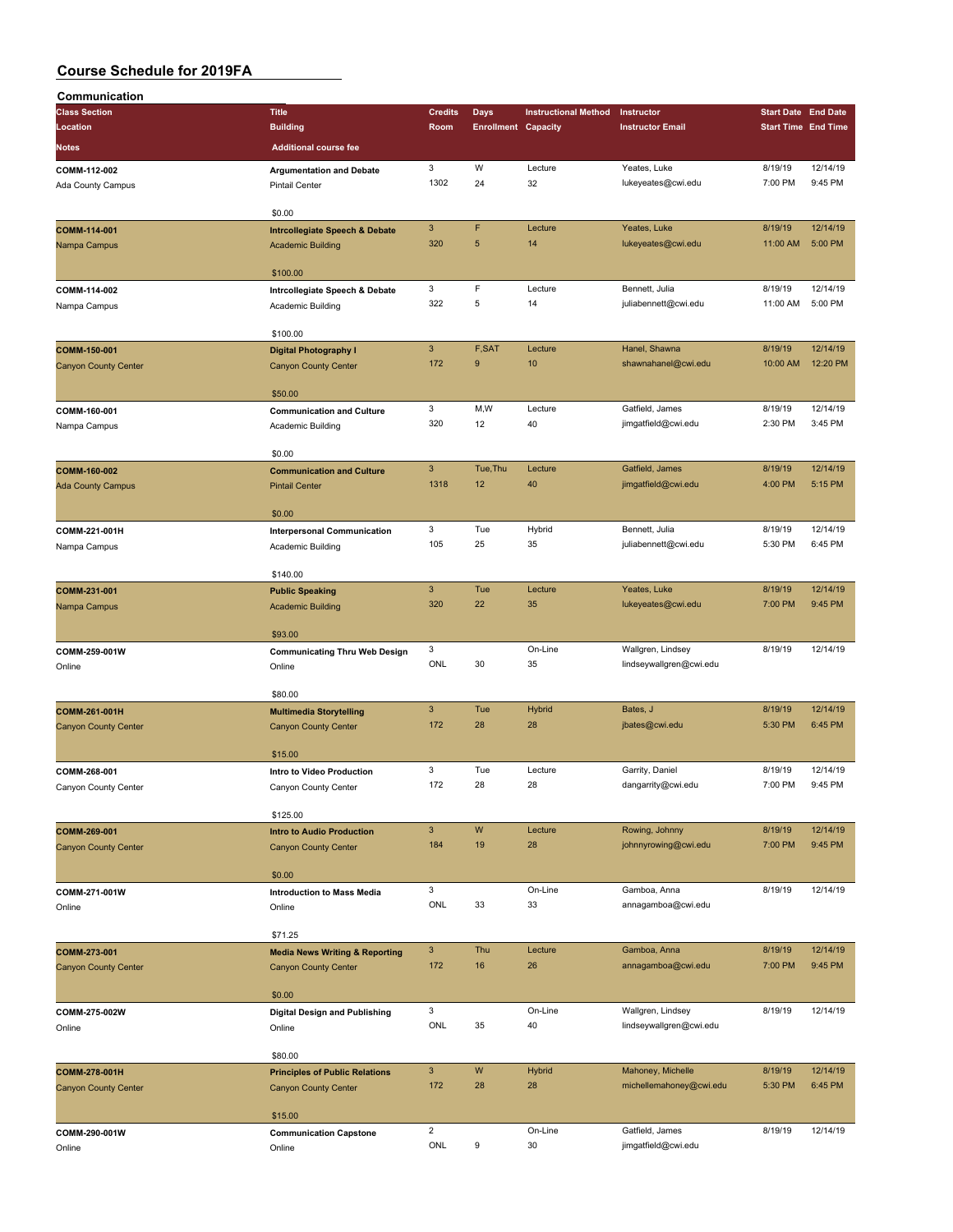| Communication              |                                 |                |                            |                             |                         |                            |                            |
|----------------------------|---------------------------------|----------------|----------------------------|-----------------------------|-------------------------|----------------------------|----------------------------|
| <b>Class Section</b>       | <b>Title</b>                    | <b>Credits</b> | Days                       | <b>Instructional Method</b> | Instructor              | <b>Start Date End Date</b> |                            |
| Location                   | <b>Building</b>                 | Room           | <b>Enrollment Capacity</b> |                             | <b>Instructor Email</b> |                            | <b>Start Time End Time</b> |
| <b>Notes</b>               | <b>Additional course fee</b>    |                |                            |                             |                         |                            |                            |
|                            |                                 |                |                            |                             |                         |                            |                            |
|                            | \$20.00                         |                |                            |                             |                         |                            |                            |
| COMM-293-001               | <b>Communication Internship</b> |                |                            | Lab A                       | Mahoney, Michelle       | 8/19/19                    | 12/14/19                   |
| <b>Community Locations</b> | <b>Community Location</b>       | <b>CMTY</b>    | $\mathbf{0}$               | 5                           | michellemahoney@cwi.edu |                            |                            |
|                            | \$0.00                          |                |                            |                             |                         |                            |                            |

#### **Computer Science**

| <b>Class Section</b><br>Location | <b>Title</b><br><b>Building</b> | <b>Credits</b><br>Room | Days<br><b>Enrollment Capacity</b> | <b>Instructional Method</b> | <b>Instructor</b><br><b>Instructor Email</b> | <b>Start Date End Date</b><br><b>Start Time End Time</b> |          |
|----------------------------------|---------------------------------|------------------------|------------------------------------|-----------------------------|----------------------------------------------|----------------------------------------------------------|----------|
| <b>Notes</b>                     | <b>Additional course fee</b>    |                        |                                    |                             |                                              |                                                          |          |
| <b>CPSC-121-001</b>              | <b>Computer Science I</b>       | 4                      | M,W                                | Lecture                     | Sevigny, Lawrence                            | 8/19/19                                                  | 12/14/19 |
| <b>Ada County Campus</b>         | <b>Pintail Center</b>           | 1406                   | 18                                 | 18                          | lawrencesevigny@cwi.edu                      | 1:00 PM                                                  | 3:00 PM  |
|                                  | \$0.00                          |                        |                                    |                             |                                              |                                                          |          |
| CPSC-221-001                     | <b>Computer Science II</b>      | 3                      | Tue, Thu                           | Lecture                     | Sevigny, Lawrence                            | 8/19/19                                                  | 12/14/19 |
| Ada County Campus                | <b>Pintail Center</b>           | 1406                   | 8                                  | 18                          | lawrencesevigny@cwi.edu                      | 1:00 PM                                                  | 2:30 PM  |
|                                  | \$0.00                          |                        |                                    |                             |                                              |                                                          |          |

#### **Computer Support Specialist**

| <b>Class Section</b>                                                            | <b>Title</b>                          | <b>Credits</b> | <b>Days</b>            | <b>Instructional Method</b> | Instructor              | <b>Start Date End Date</b> |          |
|---------------------------------------------------------------------------------|---------------------------------------|----------------|------------------------|-----------------------------|-------------------------|----------------------------|----------|
| Location                                                                        | <b>Building</b>                       | Room           | <b>Enrollment</b>      | Capacity                    | <b>Instructor Email</b> | <b>Start Time End Time</b> |          |
| Notes                                                                           | <b>Additional course fee</b>          |                |                        |                             |                         |                            |          |
| CSSP-103-001                                                                    | <b>Customer Service for Help Desk</b> | $\overline{2}$ | F                      | Lecture                     | Wohlford, Shane         | 8/19/19                    | 12/14/19 |
| <b>Ada County Campus</b>                                                        | <b>Pintail Center</b>                 | 1425           | 18                     | 18                          | shanewohlford@cwi.edu   | 10:00 AM                   | 12:00 PM |
| For Computer Support Specialist Majors only.<br>COREQUISITE: CSSP 104, 106, 108 | \$0.00                                |                |                        |                             |                         |                            |          |
| CSSP-104-001                                                                    | <b>Technical Fundamentals</b>         | $\overline{4}$ | F                      | Lecture                     | Wohlford, Shane         | 8/19/19                    | 9/21/19  |
| Ada County Campus                                                               | <b>Pintail Center</b>                 | 1425           | 18                     | 18                          | shanewohlford@cwi.edu   | 8:00 AM                    | 9:50 AM  |
| For Computer Support Specialist Majors only.<br>COREQUISITE: CSSP 103, 106, 108 | \$298.00                              |                |                        |                             |                         |                            |          |
| <b>CSSP-104-001</b>                                                             | <b>Technical Fundamentals</b>         | $\overline{4}$ | M, Tue, W, Thu Lecture |                             | Wohlford, Shane         | 8/19/19                    | 9/21/19  |
| <b>Ada County Campus</b>                                                        | <b>Pintail Center</b>                 | 1425           | 18                     | 18                          | shanewohlford@cwi.edu   | 8:00 AM                    | 12:00 PM |
| For Computer Support Specialist Majors only.<br>COREQUISITE: CSSP 103, 106, 108 | \$298.00                              |                |                        |                             |                         |                            |          |
| CSSP-106-001                                                                    | <b>Surv Peripheral Technologies</b>   | $\overline{4}$ | F                      | Lecture                     | Wohlford, Shane         | 9/23/19                    | 10/26/19 |
| Ada County Campus                                                               | <b>Pintail Center</b>                 | 1425           | 18                     | 18                          | shanewohlford@cwi.edu   | 8:00 AM                    | 9:50 AM  |
| For Computer Support Specialist Majors only.<br>COREQUISITE: CNST 103, 104, 108 | \$15.00                               |                |                        |                             |                         |                            |          |
| <b>CSSP-106-001</b>                                                             | <b>Surv Peripheral Technologies</b>   | $\overline{4}$ | M, Tue, W, Thu Lecture |                             | Wohlford, Shane         | 9/23/19                    | 10/26/19 |
| <b>Ada County Campus</b>                                                        | <b>Pintail Center</b>                 | 1425           | 18                     | 18                          | shanewohlford@cwi.edu   | 8:00 AM                    | 12:00 PM |
| For Computer Support Specialist Majors only.<br>COREQUISITE: CNST 103, 104, 108 | \$15.00                               |                |                        |                             |                         |                            |          |
| CSSP-108-001                                                                    | <b>Adv Peripheral Technologies</b>    | 4              | F                      | Lecture                     | Wohlford, Shane         | 10/28/19                   | 12/7/19  |
| Ada County Campus                                                               | <b>Pintail Center</b>                 | 1425           | 18                     | 18                          | shanewohlford@cwi.edu   | 8:00 AM                    | 9:50 AM  |
| For Computer Support Specialist Majors only.<br>COREQUISITE: CNST 103, 104, 106 | \$0.00                                |                |                        |                             |                         |                            |          |
| CSSP-108-001                                                                    | <b>Adv Peripheral Technologies</b>    | $\overline{4}$ | M, Tue, W, Thu Lecture |                             | Wohlford, Shane         | 10/28/19                   | 12/7/19  |
| <b>Ada County Campus</b>                                                        | <b>Pintail Center</b>                 | 1425           | 18                     | 18                          | shanewohlford@cwi.edu   | 8:00 AM                    | 12:00 PM |
| For Computer Support Specialist Majors only.<br>COREQUISITE: CNST 103, 104, 106 | \$0.00                                |                |                        |                             |                         |                            |          |
| CSSP-210-001                                                                    | <b>Principles of Networking</b>       | 4              | F                      | Lecture                     | Anderson, Bartt         | 8/19/19                    | 9/22/19  |
| Ada County Campus                                                               | <b>Pintail Center</b>                 | 1406           | 16                     | 18                          | barttanderson@cwi.edu   | 8:00 AM                    | 10:00 AM |
|                                                                                 | \$117.00                              |                |                        |                             |                         |                            |          |
| CSSP-210-001                                                                    | <b>Principles of Networking</b>       | $\overline{4}$ | M, Tue, W, Thu Lecture |                             | Anderson, Bartt         | 8/19/19                    | 9/22/19  |
| <b>Ada County Campus</b>                                                        | <b>Pintail Center</b>                 | 1406           | 16                     | 18                          | barttanderson@cwi.edu   | 8:00 AM                    | 12:00 PM |
|                                                                                 | \$117.00                              |                |                        |                             |                         |                            |          |
| CSSP-212-001                                                                    | <b>Advanced Networking</b>            | 4              | F                      | Lecture                     | Anderson, Bartt         | 9/23/19                    | 10/26/19 |
| Ada County Campus                                                               | <b>Pintail Center</b>                 | 1406           | 16                     | 18                          | barttanderson@cwi.edu   | 8:00 AM                    | 10:00 AM |
|                                                                                 | \$0.00                                |                |                        |                             |                         |                            |          |
| CSSP-212-001                                                                    | <b>Advanced Networking</b>            | $\overline{4}$ | M, Tue, W, Thu Lecture |                             | Anderson, Bartt         | 9/23/19                    | 10/26/19 |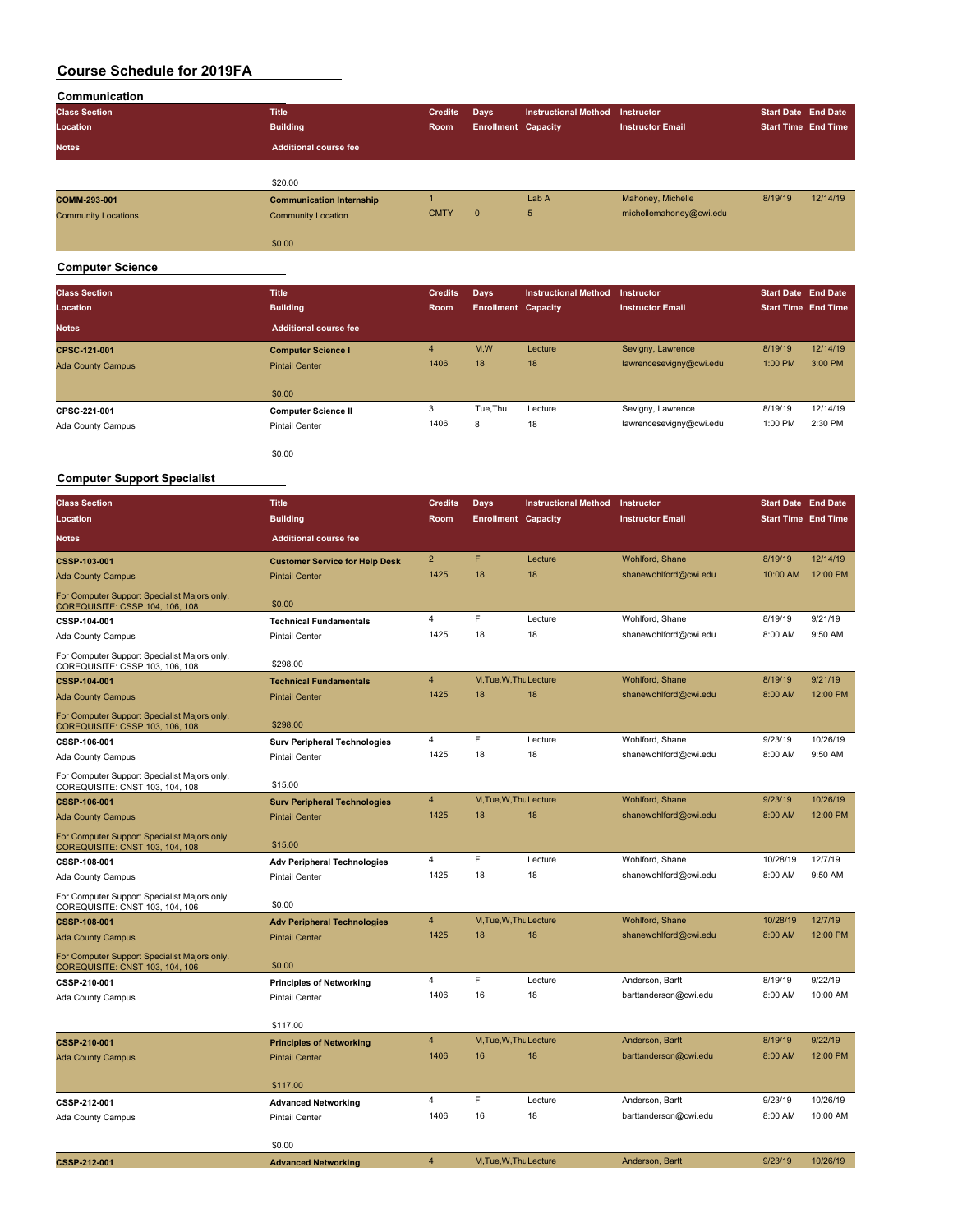## **Computer Support Specialist**

| <b>Class Section</b>     | <b>Title</b>                   | <b>Credits</b> | <b>Days</b>                | <b>Instructional Method</b> | <b>Instructor</b>       | <b>Start Date End Date</b> |          |
|--------------------------|--------------------------------|----------------|----------------------------|-----------------------------|-------------------------|----------------------------|----------|
| Location                 | <b>Building</b>                | Room           | <b>Enrollment Capacity</b> |                             | <b>Instructor Email</b> | <b>Start Time End Time</b> |          |
| <b>Notes</b>             | <b>Additional course fee</b>   |                |                            |                             |                         |                            |          |
| <b>Ada County Campus</b> | <b>Pintail Center</b>          | 1406           | 16                         | 18                          | barttanderson@cwi.edu   | 8:00 AM                    | 12:00 PM |
|                          | \$0.00                         |                |                            |                             |                         |                            |          |
| CSSP-214-001             | <b>Network Troubleshooting</b> | 4              | F                          | Lecture                     | Anderson, Bartt         | 10/28/19                   | 12/7/19  |
| Ada County Campus        | <b>Pintail Center</b>          | 1406           | 16                         | 18                          | barttanderson@cwi.edu   | 8:00 AM                    | 10:00 AM |
|                          | \$16.00                        |                |                            |                             |                         |                            |          |
| CSSP-214-001             | <b>Network Troubleshooting</b> | $\overline{4}$ | M.Tue.W.Tht Lecture        |                             | Anderson, Bartt         | 10/28/19                   | 12/7/19  |
| <b>Ada County Campus</b> | <b>Pintail Center</b>          | 1406           | 16                         | 18                          | barttanderson@cwi.edu   | 8:00 AM                    | 12:00 PM |
|                          | \$16,00                        |                |                            |                             |                         |                            |          |

| <b>Class Section</b>                                                                                                                                                                                                                                                                                                                                                                                                                                                                                                                                                                                                                                                                                                                                                                                                                    | <b>Title</b>                        | <b>Credits</b> | <b>Days</b>                | <b>Instructional Method</b> | Instructor              | <b>Start Date End Date</b> |          |
|-----------------------------------------------------------------------------------------------------------------------------------------------------------------------------------------------------------------------------------------------------------------------------------------------------------------------------------------------------------------------------------------------------------------------------------------------------------------------------------------------------------------------------------------------------------------------------------------------------------------------------------------------------------------------------------------------------------------------------------------------------------------------------------------------------------------------------------------|-------------------------------------|----------------|----------------------------|-----------------------------|-------------------------|----------------------------|----------|
| Location                                                                                                                                                                                                                                                                                                                                                                                                                                                                                                                                                                                                                                                                                                                                                                                                                                | <b>Building</b>                     | Room           | <b>Enrollment Capacity</b> |                             | <b>Instructor Email</b> | <b>Start Time End Time</b> |          |
| <b>Notes</b>                                                                                                                                                                                                                                                                                                                                                                                                                                                                                                                                                                                                                                                                                                                                                                                                                            | <b>Additional course fee</b>        |                |                            |                             |                         |                            |          |
| CWID-101-001H                                                                                                                                                                                                                                                                                                                                                                                                                                                                                                                                                                                                                                                                                                                                                                                                                           | <b>CWID: Cryptography</b>           | $\mathbf{3}$   | M                          | Hybrid                      | Kelley, Maia            | 8/19/19                    | 12/14/19 |
| <b>Ada County Campus</b><br>Cryptography: Secret and Not-So-Secret Codes<br>Throughout history, cryptography has evolved from<br>messages written on the shaved heads of servants<br>to highly robust computer encryption. In this<br>course, we will examine the history of<br>cryptography, study several cryptosystems, and<br>practice techniques for cracking those<br>cryptosystems. In addition, we will be examining<br>our current level of dependence on cryptography,<br>for instance, in our banking systems and cell<br>phones. The mathematics required to understand<br>and implement these cryptosystems is the<br>equivalent of four years of high school<br>mathematics. This class is designed to appeal to<br>both history and math/science buffs alike! Hybrid<br>course - has an online component                 | <b>Pintail Center</b><br>\$15.00    | 1203           | 20                         | 20                          | maiakelley@cwi.edu      | 2:30 PM                    | 3:45 PM  |
| CWID-101-002H                                                                                                                                                                                                                                                                                                                                                                                                                                                                                                                                                                                                                                                                                                                                                                                                                           | CWID: Build a Life You Love         | 3              | Thu                        | Hybrid                      | Fisher, Brenda          | 8/19/19                    | 12/14/19 |
| Nampa Campus<br>Using Design Thinking to Build a Life You Love<br>Many of us want to be creative and often work to<br>find creative outlets, but most people have yet to<br>examine how to use the creative process<br>purposefully. This course will focus on applying<br>design thinking to harness our creativity and make<br>it part of a process we can use to achieve<br>important things and tackle challenges. Design<br>thinking is-as discussed in the book Designing<br>Your Life: How to Live a Well-Lived, Joyful Life-a<br>method of solving difficult and complex problems<br>through thinking creatively and testing ideas. We<br>will focus on how to use design thinking to build<br>possibilities for your future education, career, and<br>life. [Build A Life You Love] Hybrid course - has<br>an online component | Academic Building<br>\$15.00        | 309            | 27                         | 27                          | brendafisher@cwi.edu    | 11:30 AM                   | 12:45 PM |
| CWID-101-003H                                                                                                                                                                                                                                                                                                                                                                                                                                                                                                                                                                                                                                                                                                                                                                                                                           | <b>CWID: Build a Life You Love</b>  | $\overline{3}$ | W                          | Hybrid                      | Palmer, Cynthia         | 8/19/19                    | 12/14/19 |
| Nampa Campus<br>Using Design Thinking to Build a Life You Love<br>Many of us want to be creative and often work to<br>find creative outlets, but most people have yet to<br>examine how to use the creative process<br>purposefully. This course will focus on applying<br>design thinking to harness our creativity and make<br>it part of a process we can use to achieve<br>important things and tackle challenges. Design<br>thinking is-as discussed in the book Designing<br>Your Life: How to Live a Well-Lived, Joyful Life-a<br>method of solving difficult and complex problems<br>through thinking creatively and testing ideas. We<br>will focus on how to use design thinking to build<br>possibilities for your future education, career, and<br>life. [Build A Life You Love] Hybrid course - has<br>an online component | Aspen Classroom Building<br>\$15.00 | 101            | 27                         | 27                          | joypalmer@cwi.edu       | 10:00 AM                   | 11:15 AM |
| CWID-101-004H                                                                                                                                                                                                                                                                                                                                                                                                                                                                                                                                                                                                                                                                                                                                                                                                                           | CWID: You Are What You Eat          | 3              | Tue                        | Hybrid                      | Schumaker, Andrea       | 8/19/19                    | 12/14/19 |
| Nampa Campus                                                                                                                                                                                                                                                                                                                                                                                                                                                                                                                                                                                                                                                                                                                                                                                                                            | Academic Building                   | 105            | 27                         | 27                          | andreaschumaker@cwi.edu | 11:30 AM                   | 12:45 PM |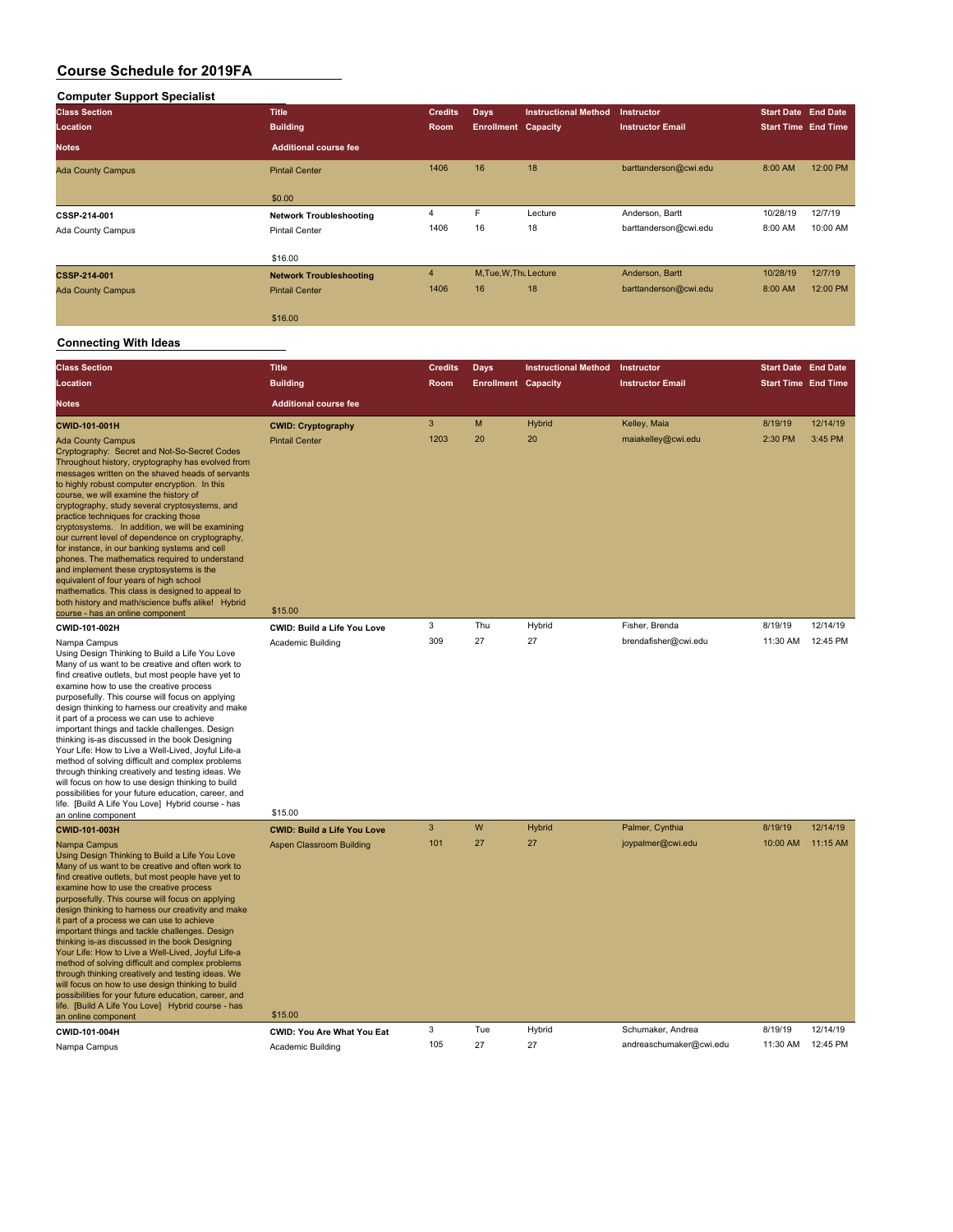## **Connecting With Ideas**

| Connecting with ideas                                                                                                                                                                                                                                                                                                                                                                                                                                                                                                                                                                                                                                                                                                                                                                                                                                                                                                                                                                                                           |                                                                          |                |                            |                             |                            |                            |          |
|---------------------------------------------------------------------------------------------------------------------------------------------------------------------------------------------------------------------------------------------------------------------------------------------------------------------------------------------------------------------------------------------------------------------------------------------------------------------------------------------------------------------------------------------------------------------------------------------------------------------------------------------------------------------------------------------------------------------------------------------------------------------------------------------------------------------------------------------------------------------------------------------------------------------------------------------------------------------------------------------------------------------------------|--------------------------------------------------------------------------|----------------|----------------------------|-----------------------------|----------------------------|----------------------------|----------|
| <b>Class Section</b>                                                                                                                                                                                                                                                                                                                                                                                                                                                                                                                                                                                                                                                                                                                                                                                                                                                                                                                                                                                                            | <b>Title</b>                                                             | <b>Credits</b> | <b>Days</b>                | <b>Instructional Method</b> | Instructor                 | <b>Start Date End Date</b> |          |
| Location                                                                                                                                                                                                                                                                                                                                                                                                                                                                                                                                                                                                                                                                                                                                                                                                                                                                                                                                                                                                                        | <b>Building</b>                                                          | Room           | <b>Enrollment Capacity</b> |                             | <b>Instructor Email</b>    | <b>Start Time End Time</b> |          |
|                                                                                                                                                                                                                                                                                                                                                                                                                                                                                                                                                                                                                                                                                                                                                                                                                                                                                                                                                                                                                                 |                                                                          |                |                            |                             |                            |                            |          |
| Notes                                                                                                                                                                                                                                                                                                                                                                                                                                                                                                                                                                                                                                                                                                                                                                                                                                                                                                                                                                                                                           | <b>Additional course fee</b>                                             |                |                            |                             |                            |                            |          |
| You Are What You Eat: Exploring Our<br>Relationships with Food This course explores the<br>complicated relationship between humans and<br>their diet, using Michael Pollan's The Omnivore's<br>Dilemma as a guide. In 21st century America, we<br>have nearly limitless choices about what to eat. But<br>those choices come with hidden costs. What we<br>choose to eat affects everything from our personal<br>physical and mental health to our communities to<br>the global environment. Our diet may reflect deeply<br>held ethical or religious beliefs. It may indicate our<br>economic status or our cultural background. Or it<br>may represent a mindful choice designed to fuel a<br>healthy lifestyle. In this course, we will learn where<br>our food comes from, how diet impacts our health,<br>and what our individual diet choices mean within a<br>global context. We will also learn practical tools<br>and strategies to promote success in college and in<br>life. Hybrid course - has an online component | \$15.00                                                                  |                |                            |                             |                            |                            |          |
| CWID-101-005H                                                                                                                                                                                                                                                                                                                                                                                                                                                                                                                                                                                                                                                                                                                                                                                                                                                                                                                                                                                                                   | <b>CWID: Myths/Legends Span Wrld</b>                                     | 3              | Tue                        | Hybrid                      | Hart, Brent                | 8/19/19                    | 12/14/19 |
| Nampa Campus<br>Myths and Legends of the Spanish World In this<br>class we will discuss a variety of Spanish Myths<br>and Legends. Does La Llorona live in the water<br>ready to gobble up unsuspecting children? Will the<br>Chupacabra ever be caught? What are the origins<br>of these and other legends and what can we learn<br>about the cultural/historical context in which they<br>originated? How do they compare with other<br>legends we are familiar with? In this course we will<br>investigate legends and the countries where they<br>first appeared, and develop a variety of academic<br>skills to allow us to think critically about the<br>connection between history, culture, and literature.<br>Format will include reading, writing, discussion,<br>and presentations. Hybrid course - has an online<br>component                                                                                                                                                                                       | <b>Academic Building</b><br>\$15.00                                      | 309            | 27                         | 27                          | brenthart@cwi.edu          | 2:30 PM                    | 3:45 PM  |
|                                                                                                                                                                                                                                                                                                                                                                                                                                                                                                                                                                                                                                                                                                                                                                                                                                                                                                                                                                                                                                 |                                                                          | 3              | M                          | Hybrid                      | Daugharthy, Marianne       | 8/19/19                    | 12/14/19 |
| CWID-101-006H<br>Nampa Campus<br>Media and the Art of Lying Media and advertising<br>companies pour millions of dollars into video<br>content designed to engage and entice viewers.<br>Are the designers' tactics sincere and honest? Or<br>is there another side to this explosion of video<br>content? What is the real effect of media on our<br>thoughts and decisions? This course will take a<br>look at the methods used to sell the individual and<br>society products and ideas. Students will learn to<br>analyze and evaluate various types of media and<br>become more conscious viewers. Ultimately<br>participants will learn how to make more-educated<br>decisions and to use those same analytical skills to<br>be more successful in college. Hybrid course - has                                                                                                                                                                                                                                            | <b>CWID: Media/Art of Lying</b><br>Academic Building<br>\$15.00          | 309            | 26                         | 27                          | mariannedaugharthy@cwi.edu | 7:00 PM                    | 8:15 PM  |
| an online component.                                                                                                                                                                                                                                                                                                                                                                                                                                                                                                                                                                                                                                                                                                                                                                                                                                                                                                                                                                                                            |                                                                          | 3              | W                          | <b>Hybrid</b>               | Fazil, Goran               | 8/19/19                    | 12/14/19 |
| <b>CWID-101-007H</b><br>Nampa Campus<br>History of Animation Animation is a popular<br>medium in our contemporary world and it has been<br>for hundreds of years. During this time animated<br>movies have made a huge impact on our popular<br>culture. This course will explore the origins of<br>animation and its history. We will look into various<br>different genres, styles, media, and techniques in<br>regards to animated movies and their evolution<br>over time. Animation is an international global<br>medium, and therefore in this class we will<br>examine various different leading practitioners from<br>all over the world. Through the examination of<br>animated movies we will gain an insight into<br>various social and cultural contexts in which these<br>movies were created. Hybrid course - has an<br>online component                                                                                                                                                                          | <b>CWID: History of Animation</b><br><b>Academic Building</b><br>\$15.00 | 218            | 27                         | 27                          | goranfazil@cwi.edu         | 2:30 PM                    | 3:45 PM  |

**CWID-101-008W CWID: TED Talks** 3 On-Line Scheffer, Kimberly 8/19/19 12/14/19 Online Online ONL 27 27 kimscheffer@cwi.edu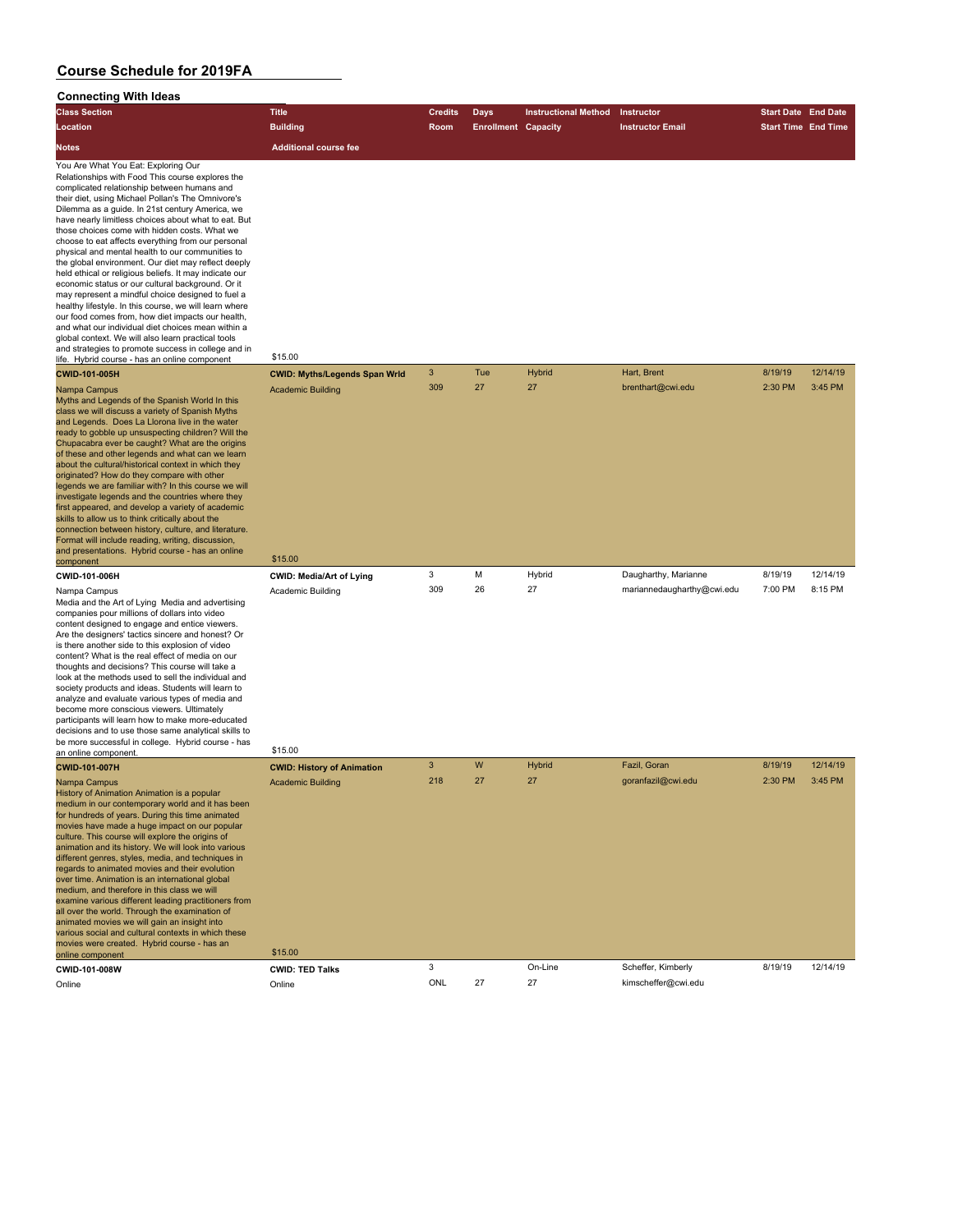| oonnoomiy<br><b>THEF INCHS</b><br><b>Class Section</b>                                                        | Title                                | <b>Credits</b> | Days                       | <b>Instructional Method</b> | Instructor               | <b>Start Date End Date</b> |          |
|---------------------------------------------------------------------------------------------------------------|--------------------------------------|----------------|----------------------------|-----------------------------|--------------------------|----------------------------|----------|
| Location                                                                                                      | <b>Building</b>                      | Room           | <b>Enrollment Capacity</b> |                             | <b>Instructor Email</b>  | <b>Start Time End Time</b> |          |
|                                                                                                               |                                      |                |                            |                             |                          |                            |          |
| <b>Notes</b>                                                                                                  | <b>Additional course fee</b>         |                |                            |                             |                          |                            |          |
| TED-CWI: Lessons Worth Learning TED, which<br>stands for Technology, Entertainment, and Design,               |                                      |                |                            |                             |                          |                            |          |
| is an organization famous for its "ideas worth<br>sharing" in the form of 20-minute video                     |                                      |                |                            |                             |                          |                            |          |
| presentations. Many are familiar with TED Talks                                                               |                                      |                |                            |                             |                          |                            |          |
| and have probably watched a few, such as Simon<br>Sinek's "How Great Leaders Inspire Action". TED             |                                      |                |                            |                             |                          |                            |          |
| uses ideas to inspire change in attitudes, lives, and                                                         |                                      |                |                            |                             |                          |                            |          |
| ultimately, the world. Using Ted Talks and Ted-Ed                                                             |                                      |                |                            |                             |                          |                            |          |
| (ucation) as our platform, this course will provide<br>strategies to be successful in college while           |                                      |                |                            |                             |                          |                            |          |
| simultaneously sparking and celebrating your own                                                              |                                      |                |                            |                             |                          |                            |          |
| ideas about learning and how to apply those ideas                                                             |                                      |                |                            |                             |                          |                            |          |
| to your education. The final project of this course<br>will allow you to showcase your innovation and         |                                      |                |                            |                             |                          |                            |          |
| skills through the creation of your own TED-Ed                                                                |                                      |                |                            |                             |                          |                            |          |
| Lesson on student success skills. NOTE: Online<br>sections of CWID are designed for students in fully         |                                      |                |                            |                             |                          |                            |          |
| online degrees. Students who are taking any face-                                                             |                                      |                |                            |                             |                          |                            |          |
| to-face classes should select a face-to-face or                                                               | \$30.00                              |                |                            |                             |                          |                            |          |
| hybrid section of CWID.<br><b>CWID-101-010W</b>                                                               | <b>CWID: Build a Life You Love</b>   | 3              |                            | On-Line                     | Purvis Aldrich, Jennifer | 8/19/19                    | 12/14/19 |
|                                                                                                               |                                      | <b>ONL</b>     | 27                         | 27                          | christianaldrich@cwi.edu |                            |          |
| Online<br>Using Design Thinking to Build a Life You Love                                                      | Online                               |                |                            |                             |                          |                            |          |
| Many of us want to be creative and often work to                                                              |                                      |                |                            |                             |                          |                            |          |
| find creative outlets, but most people have yet to<br>examine how to use the creative process                 |                                      |                |                            |                             |                          |                            |          |
| purposefully. This course will focus on applying                                                              |                                      |                |                            |                             |                          |                            |          |
| design thinking to harness our creativity and make<br>it part of a process we can use to achieve              |                                      |                |                            |                             |                          |                            |          |
| important things and tackle challenges. Design                                                                |                                      |                |                            |                             |                          |                            |          |
| thinking is-as discussed in the book Designing                                                                |                                      |                |                            |                             |                          |                            |          |
| Your Life: How to Live a Well-Lived, Joyful Life-a<br>method of solving difficult and complex problems        |                                      |                |                            |                             |                          |                            |          |
| through thinking creatively and testing ideas. We                                                             |                                      |                |                            |                             |                          |                            |          |
| will focus on how to use design thinking to build<br>possibilities for your future education, career, and     |                                      |                |                            |                             |                          |                            |          |
| life. NOTE: Online sections of CWID are designed                                                              |                                      |                |                            |                             |                          |                            |          |
| for students in fully online degrees. Students who                                                            |                                      |                |                            |                             |                          |                            |          |
| are taking any face-to-face classes should select a<br>face-to-face or hybrid section of CWID.                | \$30.00                              |                |                            |                             |                          |                            |          |
| CWID-101-011H                                                                                                 | <b>CWID: The Dead and the Undead</b> | 3              | Thu                        | Hybrid                      | Wolford, Abigail         | 8/19/19                    | 12/14/19 |
| Nampa Campus                                                                                                  | Academic Building                    | 309            | 27                         | 27                          | abbywolford@cwi.edu      | 8:30 AM                    | 9:45 AM  |
| The Dead and the Undead Do you love The                                                                       |                                      |                |                            |                             |                          |                            |          |
| Walking Dead? Do you know how you would<br>survive a zombie apocalypse? Are you obsessed                      |                                      |                |                            |                             |                          |                            |          |
| with Dracula or Twilight? Have you ever thought                                                               |                                      |                |                            |                             |                          |                            |          |
| about why we love zombies and vampires? This<br>course will examine our fascination with zombies              |                                      |                |                            |                             |                          |                            |          |
| and vampires and what that reveals about our                                                                  |                                      |                |                            |                             |                          |                            |          |
| culture and ourselves. We will also look at                                                                   |                                      |                |                            |                             |                          |                            |          |
| traditions and beliefs surrounding death,<br>particularly in American culture, but also                       |                                      |                |                            |                             |                          |                            |          |
| throughout the world. Examining our cultural                                                                  |                                      |                |                            |                             |                          |                            |          |
| beliefs about death and our fascination with the                                                              |                                      |                |                            |                             |                          |                            |          |
| undead will lead to examining other parts of our<br>culture through a more critical lens, which will          |                                      |                |                            |                             |                          |                            |          |
| benefit students in all parts of their education,                                                             |                                      |                |                            |                             |                          |                            |          |
| regardless of their primary area of study. This<br>course will culminate in students showcasing               |                                      |                |                            |                             |                          |                            |          |
| analysis and research on a zombie specific area of                                                            |                                      |                |                            |                             |                          |                            |          |
| interest. Hybrid course - has an online<br>component                                                          | \$15.00                              |                |                            |                             |                          |                            |          |
| CWID-101-012H                                                                                                 | <b>CWID: ID Rivers: Whitewater</b>   | $\mathbf{3}$   | Tue                        | <b>Hybrid</b>               | Hudson, Megan            | 8/19/19                    | 12/14/19 |
| <b>Ada County Campus</b>                                                                                      | <b>Pintail Center</b>                | 1320           | 27                         | 27                          | meganhudson@cwi.edu      | 7:00 PM                    | 8:15 PM  |
| Reading and Navigating through Idaho Whitewater                                                               |                                      |                |                            |                             |                          |                            |          |
| Idaho is considered the "whitewater playground"<br>for river enthusiasts. The state boasts numerous           |                                      |                |                            |                             |                          |                            |          |
| whitewater rivers that are easily accessible for day                                                          |                                      |                |                            |                             |                          |                            |          |
| or multi-day trips. Rafting in whitewater will create                                                         |                                      |                |                            |                             |                          |                            |          |
| an experience one will never forget. In addition to<br>the thrill of whitewater adventures, students will     |                                      |                |                            |                             |                          |                            |          |
| explore other river recreational activities such as                                                           |                                      |                |                            |                             |                          |                            |          |
| fishing, hiking, and camping on Idaho's waters.                                                               |                                      |                |                            |                             |                          |                            |          |
| Students will also understand the importance of<br>river conservation and stewardship. Just like              |                                      |                |                            |                             |                          |                            |          |
| choosing which river to run and how to prepare for                                                            |                                      |                |                            |                             |                          |                            |          |
| a day of fun, it is important for students to research<br>which educational path will help them achieve their |                                      |                |                            |                             |                          |                            |          |
| personal and professional goals. Hybrid course -                                                              |                                      |                |                            |                             |                          |                            |          |
| has an online component                                                                                       | \$15.00                              |                |                            |                             |                          |                            |          |
| CWID-101-013H                                                                                                 | <b>CWID: Media and Self</b>          | 3              | Thu                        | Hybrid<br>27                | Shue, Aaron              | 8/19/19                    | 12/14/19 |
| Nampa Campus                                                                                                  | <b>Academic Building</b>             | 320            | 27                         |                             | maxshue@cwi.edu          | 2:30 PM                    | 3:45 PM  |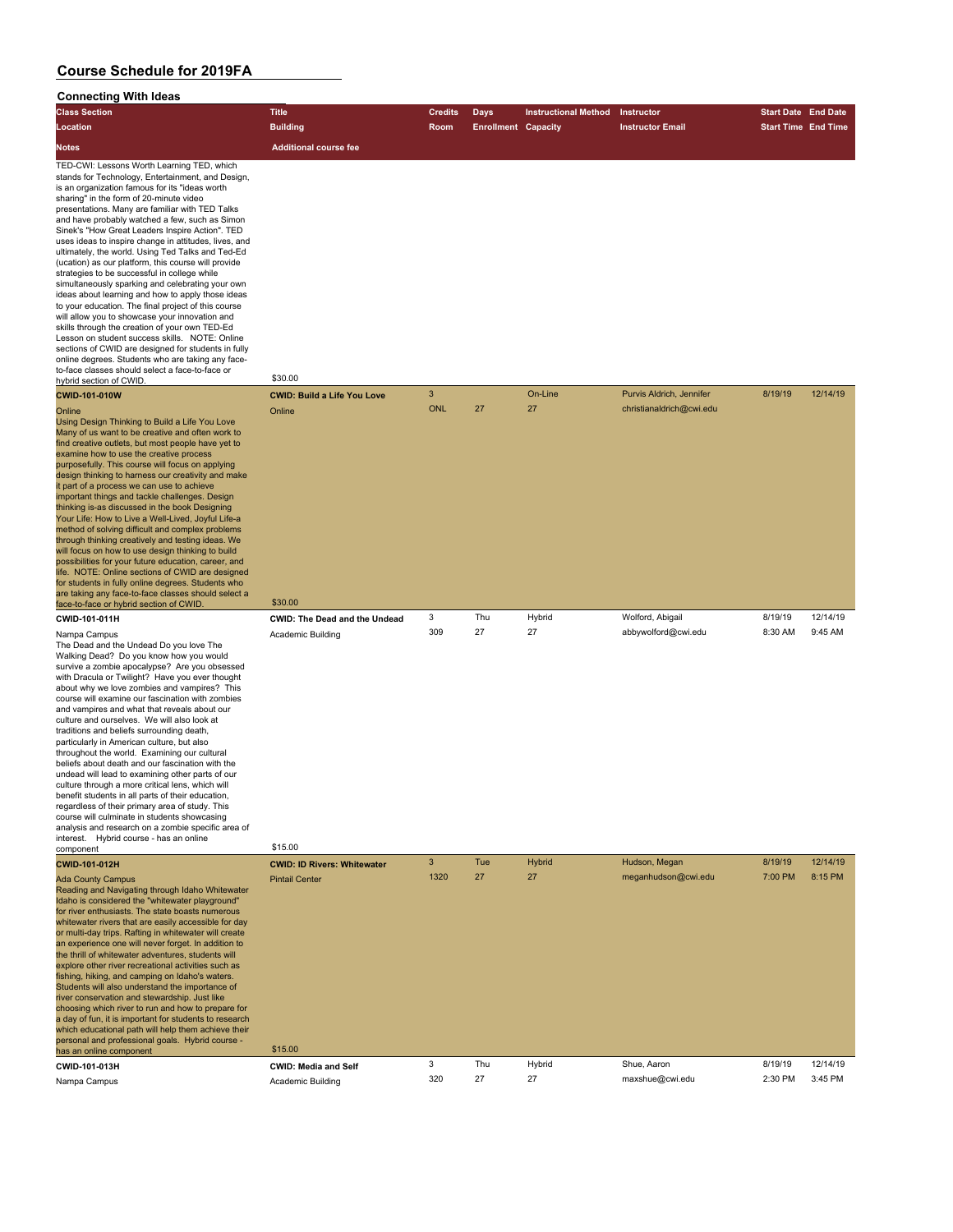| <b>Connecting With Ideas</b>                                                                                                                                                                                                                                                                                                                                                                                                                                                                                                                                                                                                                                                                                                                                                                                                                                                                                                                                                                                                                                                                                                                                                                                                                                                                                                                                                                                                                                                                                                                                                                                                                                           |                                                               |                     |                            |                             |                                            |                            |                     |
|------------------------------------------------------------------------------------------------------------------------------------------------------------------------------------------------------------------------------------------------------------------------------------------------------------------------------------------------------------------------------------------------------------------------------------------------------------------------------------------------------------------------------------------------------------------------------------------------------------------------------------------------------------------------------------------------------------------------------------------------------------------------------------------------------------------------------------------------------------------------------------------------------------------------------------------------------------------------------------------------------------------------------------------------------------------------------------------------------------------------------------------------------------------------------------------------------------------------------------------------------------------------------------------------------------------------------------------------------------------------------------------------------------------------------------------------------------------------------------------------------------------------------------------------------------------------------------------------------------------------------------------------------------------------|---------------------------------------------------------------|---------------------|----------------------------|-----------------------------|--------------------------------------------|----------------------------|---------------------|
| <b>Class Section</b>                                                                                                                                                                                                                                                                                                                                                                                                                                                                                                                                                                                                                                                                                                                                                                                                                                                                                                                                                                                                                                                                                                                                                                                                                                                                                                                                                                                                                                                                                                                                                                                                                                                   | <b>Title</b>                                                  | <b>Credits</b>      | <b>Days</b>                | <b>Instructional Method</b> | Instructor                                 | <b>Start Date End Date</b> |                     |
| Location                                                                                                                                                                                                                                                                                                                                                                                                                                                                                                                                                                                                                                                                                                                                                                                                                                                                                                                                                                                                                                                                                                                                                                                                                                                                                                                                                                                                                                                                                                                                                                                                                                                               | <b>Building</b>                                               | Room                | <b>Enrollment Capacity</b> |                             | <b>Instructor Email</b>                    | <b>Start Time End Time</b> |                     |
| Notes                                                                                                                                                                                                                                                                                                                                                                                                                                                                                                                                                                                                                                                                                                                                                                                                                                                                                                                                                                                                                                                                                                                                                                                                                                                                                                                                                                                                                                                                                                                                                                                                                                                                  | <b>Additional course fee</b>                                  |                     |                            |                             |                                            |                            |                     |
| Media and Self: Shaping Our Beliefs Media are<br>central to culture and contribute daily to our<br>communication, socialization, and core beliefs. The<br>"ubiquitous assimilation" of information<br>characterizes the 21st Century. Our beliefs about<br>gender, race, and the consumption of good from<br>food to clothing to dwellings are influenced by a<br>constant stream of media messages, oftentimes<br>without our conscious awareness. In this course,<br>we will explore these messages and their desired<br>effects and develop ways to discern truth from<br>propaganda, to effectively analyze media<br>messages for function, intent and bias, and<br>understand how this information contributes<br>meaning to the lives of individuals and to society as<br>a whole. Hybrid course - has an online<br>component.<br>CWID-101-014W<br>Online<br>YOLO: Existing in the Modern World You only live<br>once is a popular tag line of our modern society.<br>While some say it just started with a rap song,<br>Soren Kierkegaard, a dusty old Dane who lived<br>more than 150 years ago, had some ideas that<br>look remarkably like the phrase we use today.<br>Through a study of some of his main themes of<br>philosophy such as 'passionate inwardness',<br>'subjectivity', 'the individual', and 'the leap of faith',<br>we will go on a cultural treasure hunt to see these<br>very popular themes reflected in the movies,<br>music, and short stories that are all around us. By<br>the time you have finished this course, you will be<br>able to decide for yourself if Kierkegaard is indeed<br>the first one with the hashtag YOLO. NOTE: | \$15.00<br><b>CWID: YOLO: Exist/Mod World</b><br>Online       | 3<br><b>ONL</b>     | 26                         | On-Line<br>27               | Wilson, Harold<br>gregwilson@cwi.edu       | 8/19/19                    | 12/14/19            |
| Online sections of CWID are designed for students                                                                                                                                                                                                                                                                                                                                                                                                                                                                                                                                                                                                                                                                                                                                                                                                                                                                                                                                                                                                                                                                                                                                                                                                                                                                                                                                                                                                                                                                                                                                                                                                                      |                                                               |                     |                            |                             |                                            |                            |                     |
| in fully online degrees. Students who are taking<br>any face-to-face classes should select a face-to-                                                                                                                                                                                                                                                                                                                                                                                                                                                                                                                                                                                                                                                                                                                                                                                                                                                                                                                                                                                                                                                                                                                                                                                                                                                                                                                                                                                                                                                                                                                                                                  |                                                               |                     |                            |                             |                                            |                            |                     |
| face or hybrid section of CWID                                                                                                                                                                                                                                                                                                                                                                                                                                                                                                                                                                                                                                                                                                                                                                                                                                                                                                                                                                                                                                                                                                                                                                                                                                                                                                                                                                                                                                                                                                                                                                                                                                         | \$30.00                                                       |                     |                            |                             |                                            |                            |                     |
| CWID-101-015H                                                                                                                                                                                                                                                                                                                                                                                                                                                                                                                                                                                                                                                                                                                                                                                                                                                                                                                                                                                                                                                                                                                                                                                                                                                                                                                                                                                                                                                                                                                                                                                                                                                          | CWID: What Am I Worth                                         | 3<br>218            | W<br>27                    | Hybrid<br>27                | Batali, Jorene<br>jorenebatali@cwi.edu     | 8/19/19<br>4:00 PM         | 12/14/19<br>5:15 PM |
| Nampa Campus<br>What Am I Worth? You have worked hard to get an<br>education (or you are working hard to get an<br>education) and it's time to exchange your<br>knowledge for a paycheck. A paycheck is just a<br>bunch of dollars until you use them. Are these<br>dollars a tool or a convenience? Will you tell your<br>money where it will go? Or will you wonder where it<br>went? You will gain tools in this course to manage<br>your personal financial cash flow in addition to<br>gaining tools to help you navigate through your<br>CWI experience. Hybrid course - has an online                                                                                                                                                                                                                                                                                                                                                                                                                                                                                                                                                                                                                                                                                                                                                                                                                                                                                                                                                                                                                                                                           | Academic Building                                             |                     |                            |                             |                                            |                            |                     |
| component                                                                                                                                                                                                                                                                                                                                                                                                                                                                                                                                                                                                                                                                                                                                                                                                                                                                                                                                                                                                                                                                                                                                                                                                                                                                                                                                                                                                                                                                                                                                                                                                                                                              | \$15.00                                                       | $\overline{3}$      | F.                         |                             | Mullis, Eric                               |                            | 12/14/19            |
| CWID-101-016H<br><b>Ada County Campus</b><br>Harnessing Our Creativity, Designing Our Future<br>Many of us want to be creative and often work to<br>find creative outlets, but most people have yet to<br>examine what creativity really is and how to use it<br>purposefully. This course will focus on design<br>thinking to harness our creativity and make is part<br>of a process we can use to achieve important<br>things. Design thinking is-as discussed in the book<br>Designing Your Life: How to Live a Well-Lived,                                                                                                                                                                                                                                                                                                                                                                                                                                                                                                                                                                                                                                                                                                                                                                                                                                                                                                                                                                                                                                                                                                                                        | <b>CWID: Harness our Creativity</b><br><b>Pintail Center</b>  | 1302                | 27                         | <b>Hybrid</b><br>27         | ericmullis@cwi.edu                         | 8/19/19<br>2:30 PM         | 3:45 PM             |
| Joyful Life-a method of solving difficult and<br>complex problems through thinking creatively and<br>testing ideas. We will focus on how to use design<br>thinking to build possibilities for your future<br>education, career, and life. Hybrid course - has an<br>online component                                                                                                                                                                                                                                                                                                                                                                                                                                                                                                                                                                                                                                                                                                                                                                                                                                                                                                                                                                                                                                                                                                                                                                                                                                                                                                                                                                                   | \$15.00                                                       |                     |                            |                             |                                            |                            |                     |
| CWID-101-017H                                                                                                                                                                                                                                                                                                                                                                                                                                                                                                                                                                                                                                                                                                                                                                                                                                                                                                                                                                                                                                                                                                                                                                                                                                                                                                                                                                                                                                                                                                                                                                                                                                                          | <b>CWID: Determined Destination</b>                           | 3                   | W                          | Hybrid                      | Rensink, Kevin                             | 8/19/19                    | 12/14/19            |
| Nampa Campus<br>Determined Destination This course will provide<br>guidance in career choice and job-searching skills.<br>Students will use career planning tools to find an<br>answer to the question, "What do I do now?" We<br>will learn to avoid roadblocks on the path to a well-<br>chosen career, increase motivation, and build self-<br>awareness, self-confidence, and patience. We will<br>also discuss how to turn rejections into successes,<br>write resumes and cover letters, and how to plan<br>an education to best match a future career.<br>Students will also learn to navigate Microsoft Office<br>and goal-setting tools. Hybrid course - has an                                                                                                                                                                                                                                                                                                                                                                                                                                                                                                                                                                                                                                                                                                                                                                                                                                                                                                                                                                                               | Academic Building                                             | 320                 | 25                         | 27                          | kevinrensink@cwi.edu                       | 7:00 PM                    | 8:15 PM             |
| online component                                                                                                                                                                                                                                                                                                                                                                                                                                                                                                                                                                                                                                                                                                                                                                                                                                                                                                                                                                                                                                                                                                                                                                                                                                                                                                                                                                                                                                                                                                                                                                                                                                                       | \$15.00                                                       |                     |                            |                             |                                            |                            |                     |
| CWID-101-019H<br>Nampa Campus                                                                                                                                                                                                                                                                                                                                                                                                                                                                                                                                                                                                                                                                                                                                                                                                                                                                                                                                                                                                                                                                                                                                                                                                                                                                                                                                                                                                                                                                                                                                                                                                                                          | <b>CWID: Movies &amp; Culture</b><br><b>Academic Building</b> | $\mathbf{3}$<br>320 | W<br>27                    | <b>Hybrid</b><br>27         | McMorrow, Sharon<br>sharonmcmorrow@cwi.edu | 8/19/19<br>8:30 AM         | 12/14/19<br>9:45 AM |
|                                                                                                                                                                                                                                                                                                                                                                                                                                                                                                                                                                                                                                                                                                                                                                                                                                                                                                                                                                                                                                                                                                                                                                                                                                                                                                                                                                                                                                                                                                                                                                                                                                                                        |                                                               |                     |                            |                             |                                            |                            |                     |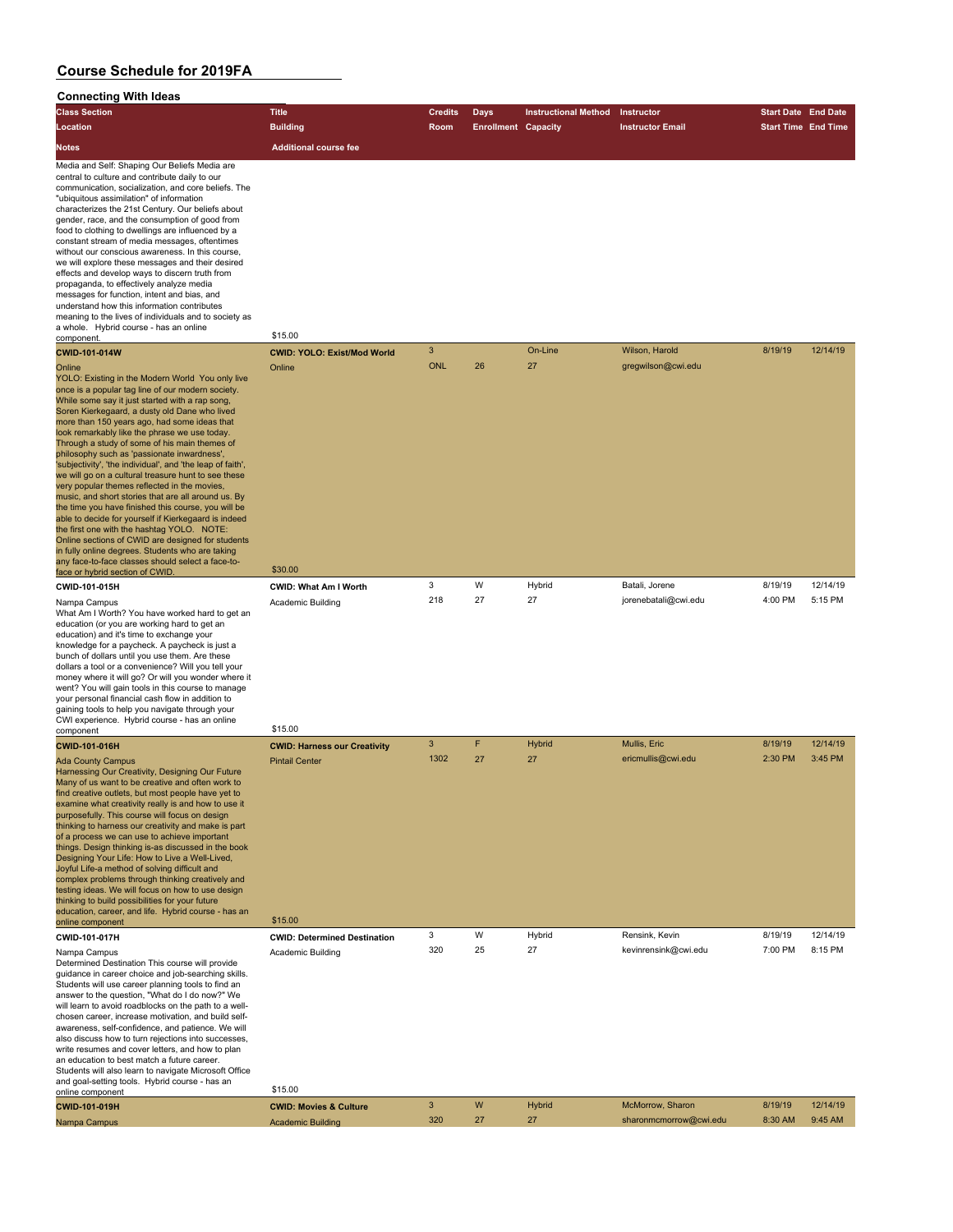| <b>Class Section</b>                                                                                                                                                                                                                                                                                                                                                                                                                                                                                                                                                                                                                                                                                                                                                                                                                                                                                                                                                                                                                                                                                                                                                                | <b>Title</b>                                  | <b>Credits</b> | Days                       | <b>Instructional Method</b> | Instructor              | <b>Start Date End Date</b> |          |
|-------------------------------------------------------------------------------------------------------------------------------------------------------------------------------------------------------------------------------------------------------------------------------------------------------------------------------------------------------------------------------------------------------------------------------------------------------------------------------------------------------------------------------------------------------------------------------------------------------------------------------------------------------------------------------------------------------------------------------------------------------------------------------------------------------------------------------------------------------------------------------------------------------------------------------------------------------------------------------------------------------------------------------------------------------------------------------------------------------------------------------------------------------------------------------------|-----------------------------------------------|----------------|----------------------------|-----------------------------|-------------------------|----------------------------|----------|
| Location                                                                                                                                                                                                                                                                                                                                                                                                                                                                                                                                                                                                                                                                                                                                                                                                                                                                                                                                                                                                                                                                                                                                                                            | <b>Building</b>                               | Room           | <b>Enrollment Capacity</b> |                             | <b>Instructor Email</b> | <b>Start Time End Time</b> |          |
| <b>Notes</b>                                                                                                                                                                                                                                                                                                                                                                                                                                                                                                                                                                                                                                                                                                                                                                                                                                                                                                                                                                                                                                                                                                                                                                        | <b>Additional course fee</b>                  |                |                            |                             |                         |                            |          |
| Beyond the Academy Awards: Movies and Culture<br>Most Americans, by the time they're eighteen, have<br>watched more than a thousand movies. They can<br>quote lines from Batman Returns and sing the<br>entire sound track from Frozen. But do movies<br>simply reflect our culture, or are they much more<br>powerful, influencing the way we think, the choices<br>we make, and how other people treat us? The<br>purpose of this class is to examine these questions<br>using a variety of contemporary American films,<br>both narrative and documentary, as records of<br>social attitudes and as a means for self-reflection<br>and decision-making. Hybrid course - has an<br>online component<br>CWID-101-020H                                                                                                                                                                                                                                                                                                                                                                                                                                                              | \$15.00<br><b>CWID: ID Rivers: Whitewater</b> | 3              | Thu                        | Hybrid                      | Hudson, Megan           | 8/19/19                    | 12/14/19 |
| Ada County Campus                                                                                                                                                                                                                                                                                                                                                                                                                                                                                                                                                                                                                                                                                                                                                                                                                                                                                                                                                                                                                                                                                                                                                                   | <b>Pintail Center</b>                         | 1230           | 22                         | 22                          | meganhudson@cwi.edu     | 7:00 PM                    | 8:15 PM  |
| Reading and Navigating through Idaho Whitewater<br>Idaho is considered the "whitewater playground"<br>for river enthusiasts. The state boasts numerous<br>whitewater rivers that are easily accessible for day<br>or multi-day trips. Rafting in whitewater will create<br>an experience one will never forget. In addition to<br>the thrill of whitewater adventures, students will<br>explore other river recreational activities such as<br>fishing, hiking, and camping on Idaho's waters.<br>Students will also understand the importance of<br>river conservation and stewardship. Just like<br>choosing which river to run and how to prepare for<br>a day of fun, it is important for students to research<br>which educational path will help them achieve their<br>personal and professional goals. Hybrid course -                                                                                                                                                                                                                                                                                                                                                       |                                               |                |                            |                             |                         |                            |          |
| has an online component<br>CWID-101-021H                                                                                                                                                                                                                                                                                                                                                                                                                                                                                                                                                                                                                                                                                                                                                                                                                                                                                                                                                                                                                                                                                                                                            | \$15.00<br><b>CWID: Designing my CWI Life</b> | 3              | M                          | Hybrid                      | Heald, Denise           | 8/19/19                    | 12/14/19 |
| Nampa Campus<br>Designing My CWI Life: Solving Sticky and Wicked<br>Problems Based upon design theory (specifically<br>upon the thinking of Stanford professors Bill<br>Burnett and Dave Evans in their book Designing<br>Your Life: How to Live a Well-Lived, Joyful Life-this<br>course explores how to create a student life at CWI<br>and a career life beyond college that confronts and<br>works through "sticky" and "wicked" (Burnett and<br>Evan's terminology) problems-such as choosing a<br>major or deciding which degree to pursue. Utilizing<br>design theory tools such as curiosity, bias to<br>action, reframing, awareness, and radical<br>collaboration, we study how design theory<br>translates and applies to designing effective<br>approaches to sticky (college and career life<br>problems) we all encounter (xxvi-xxviii). Keeping a<br>"design" log of your research and explorations of<br>your own sticky, wicked, or gravity problem builds<br>toward the final project-a personal reflective essay<br>that examines and analyzes your learning and<br>design thinking progress throughout the semester.<br>Hybrid course - has an online component | Aspen Classroom Building<br>\$15.00           | 101            | 27                         | 27                          | deniseheald@cwi.edu     | 10:00 AM                   | 11:15 AM |
| CWID-101-022W                                                                                                                                                                                                                                                                                                                                                                                                                                                                                                                                                                                                                                                                                                                                                                                                                                                                                                                                                                                                                                                                                                                                                                       | <b>CWID: Poison and Murder</b>                | 3              |                            | On-Line                     | Rich, Teresa            | 8/19/19                    | 12/14/19 |
| Online<br>Poison and Murder: Toxicology in the Age of<br>Prohibition "Dosis facit venenum" or "The dose<br>makes the poison." - Paracelsus The course will<br>use case studies from the text The Poisoner's<br>Handbook: Murder and the Birth of Forensic<br>Medicine in the Jazz Age to both humanize<br>scientists and to show real world applications of<br>scientific research. Two projects during the class<br>will reinforce these ideals by recreating simulated<br>murder investigations. The focus of this course is<br>to learn the beginnings of the scientific method,<br>critical thinking, quantitative reasoning, and<br>interdisciplinary science by studying accounts of<br>poisoners and the scientists who caught them.<br>Students will explore success strategies for the<br>class through group work and research using<br>online and real world tools provided by the college.<br>NOTE: Online sections of CWID are designed for<br>students in fully online degrees. Students who are<br>taking any face-to-face classes should select a<br>face-to-face or hybrid section of CWID.                                                                        | Online<br>\$30.00                             | ONL            |                            |                             | teresarich@cwi.edu      |                            |          |
| CWID-101-023W                                                                                                                                                                                                                                                                                                                                                                                                                                                                                                                                                                                                                                                                                                                                                                                                                                                                                                                                                                                                                                                                                                                                                                       | <b>CWID: How Not to Die</b>                   | 3              |                            | On-Line                     | Nelson, Marianne        | 8/19/19                    | 12/14/19 |
| Online                                                                                                                                                                                                                                                                                                                                                                                                                                                                                                                                                                                                                                                                                                                                                                                                                                                                                                                                                                                                                                                                                                                                                                              | Online                                        | <b>ONL</b>     | 27                         | 27                          | mariannenelson@cwi.edu  |                            |          |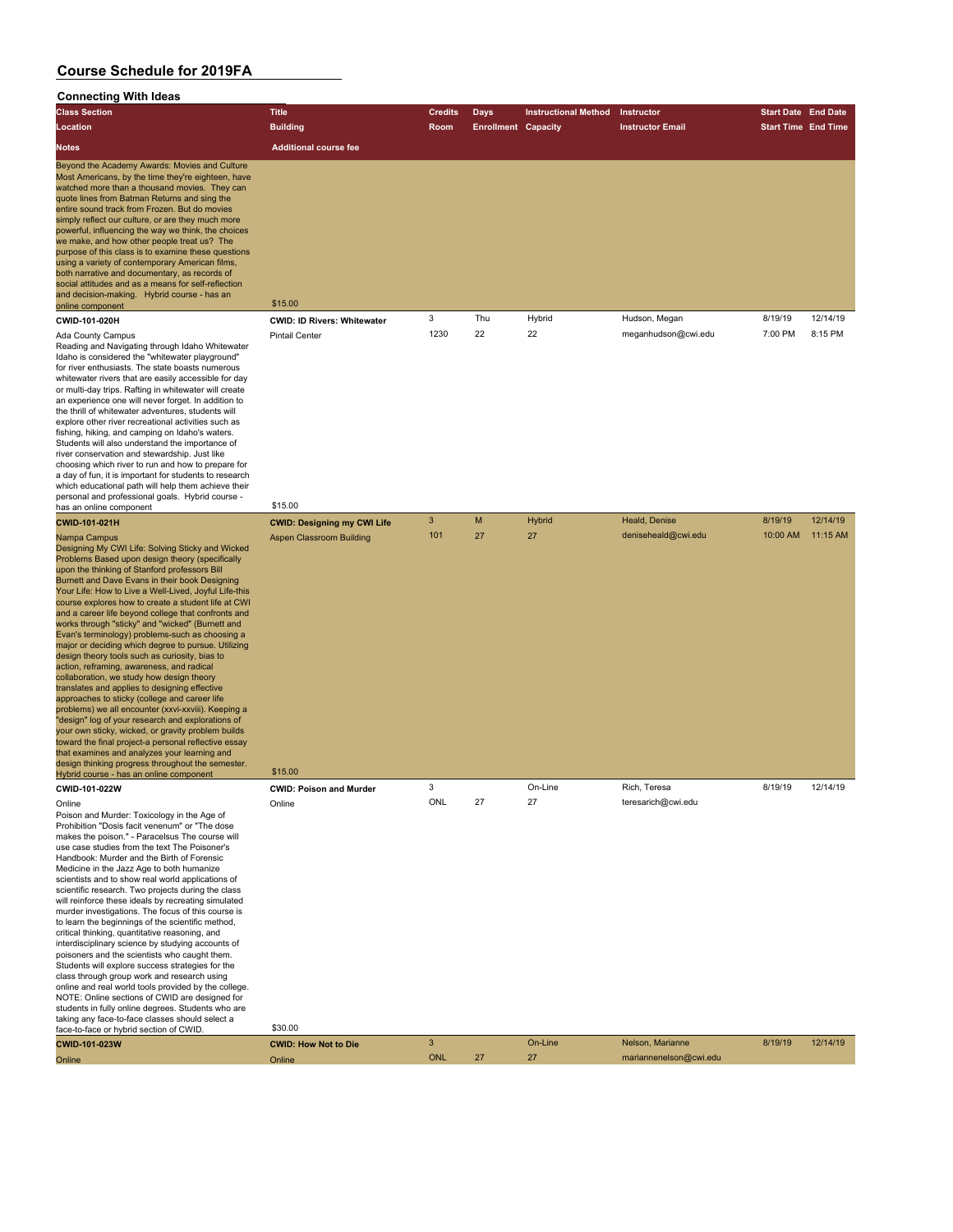#### **Connecting With Ideas**

| <b>Class Section</b>                                                                                                                                                                                                                                                                                                                                                                                                                                                                                                                                                                                                                                                                                                                                                                                   | <b>Title</b>                      | <b>Credits</b> | Days                       | <b>Instructional Method</b> | <b>Instructor</b>       | <b>Start Date End Date</b> |          |
|--------------------------------------------------------------------------------------------------------------------------------------------------------------------------------------------------------------------------------------------------------------------------------------------------------------------------------------------------------------------------------------------------------------------------------------------------------------------------------------------------------------------------------------------------------------------------------------------------------------------------------------------------------------------------------------------------------------------------------------------------------------------------------------------------------|-----------------------------------|----------------|----------------------------|-----------------------------|-------------------------|----------------------------|----------|
| Location                                                                                                                                                                                                                                                                                                                                                                                                                                                                                                                                                                                                                                                                                                                                                                                               | <b>Building</b>                   | Room           | <b>Enrollment Capacity</b> |                             | <b>Instructor Email</b> | <b>Start Time End Time</b> |          |
| <b>Notes</b>                                                                                                                                                                                                                                                                                                                                                                                                                                                                                                                                                                                                                                                                                                                                                                                           | <b>Additional course fee</b>      |                |                            |                             |                         |                            |          |
| How Not to Die; Surviving the Extremes Why is it<br>so hard to breathe at the top of Mt. Everest and<br>why can't a scuba diver race to the surface from 90<br>feet underwater? We will explore those topics as<br>well as the extreme survival conditions in the<br>desert and out at sea. How does the human body<br>adapt physiologically to maintain homeostasis<br>when we are challenged to survive? Similarly, how<br>can you survive and thrive as a college student?<br>Let's explore all the ways to make smart decisions<br>in conditions you will face in and out of a<br>classroom. NOTE: Online sections of CWID are<br>designed for students in fully online degrees.<br>Students who are taking any face-to-face classes<br>should select a face-to-face or hybrid section of<br>CWID. | \$30.00                           |                |                            |                             |                         |                            |          |
| CWID-101-024H                                                                                                                                                                                                                                                                                                                                                                                                                                                                                                                                                                                                                                                                                                                                                                                          | <b>CWID: You Are What You Eat</b> | 3              | Thu                        | Hybrid                      | Schumaker, Andrea       | 8/19/19                    | 12/14/19 |
| Nampa Campus<br>$\mathcal{L}$ and $\mathcal{L}$ and $\mathcal{L}$ and $\mathcal{L}$ and $\mathcal{L}$ and $\mathcal{L}$ and $\mathcal{L}$                                                                                                                                                                                                                                                                                                                                                                                                                                                                                                                                                                                                                                                              | Aspen Classroom Building          | 101            | 27                         | 27                          | andreaschumaker@cwi.edu | 1:00 PM                    | 2:15 PM  |

You Are What You Eat: Exploring Our Relationships with Food This course explores the complicated relationship between humans and their diet, using Michael Pollan's The Omnivore's Dilemma as a guide. In 21st century America, we have nearly limitless choices about what to eat. But those choices come with hidden costs. What we choose to eat affects everything from our personal physical and mental health to our communities to the global environment. Our diet may reflect deeply held ethical or religious beliefs. It may indicate our economic status or our cultural background. Or it may represent a mindful choice designed to fuel a healthy lifestyle. In this course, we will learn where our food comes from, how diet impacts our health, and what our individual diet choices mean within a global context. We will also learn practical tools and strategies to promote success in college and in life. Hybrid course - has an online component \$15.00

**CWID-101-025H CWID: Understanding Wealth** 3 SAT Hybrid Camp, Roya 8/19/19 12/14/19 Nampa Campus Academic Building 301 26 27 royacamp@cwi.edu 11:30 AM 12:45 PM ميدا 11:30 AM 12:45 PM Making Millions: Understanding Wealth This course equips students for college through the history, context, and modern reference points of capital as it moves through their lives. The origins of money, modern myths about wealth, disparities etween and among groups, genders, ages, and cultures, taboos, vices, principles, manias, and more will be explored, allowing students to begin to build a values structure and personal concepts around worth, priorities, and reliance on self and others. Students will come away having participated in robust dialogue around money and will have an opportunity to explore realistic dimensions of wealth and value, and the chance to construct a perspective on assets that can serve them reliably throughout their lives. Hybrid course - has an online component \$15.00 **CWID-101-026H CWID: What are the Chances?** 3 M Hybrid Thomas, Gary 8/19/19 12/14/19 Ada County Campus **Ada County Campus Pintail Center** What Are the Chances? Newspapers love to splash big headlines about death by shark, but did you realize that you are more likely to be killed by a statistician than by a shark? This topic will take a light-hearted but rigorous approach to probability, giving you the opportunity to exercise some fairly simple mathematical operations while thinking about some fairly complex ideas. The theme will be approached from a variety of disciplines, looking not only at the mathematical concepts of probability, but also at its historical and philosophical underpinnings. Don't be afraid to sign up just because your math background is shaky! All calculations will be done with calculators, and nothing is more complex than simple addition, subtraction, multiplication, and division. About twothirds of the material in this course is not covered<br>in any other math source of CWL

| in any other math course at CWI. | \$15.00                           |            |         |                         |         |          |
|----------------------------------|-----------------------------------|------------|---------|-------------------------|---------|----------|
| <b>CWID-101-027W</b>             | <b>CWID: Really Good Bad Guys</b> |            | On-Line | Petersen, Jeffrey       | 8/19/19 | 12/14/19 |
| Online                           | Online                            | <b>ONL</b> | ົ       | jeffreypetersen@cwi.edu |         |          |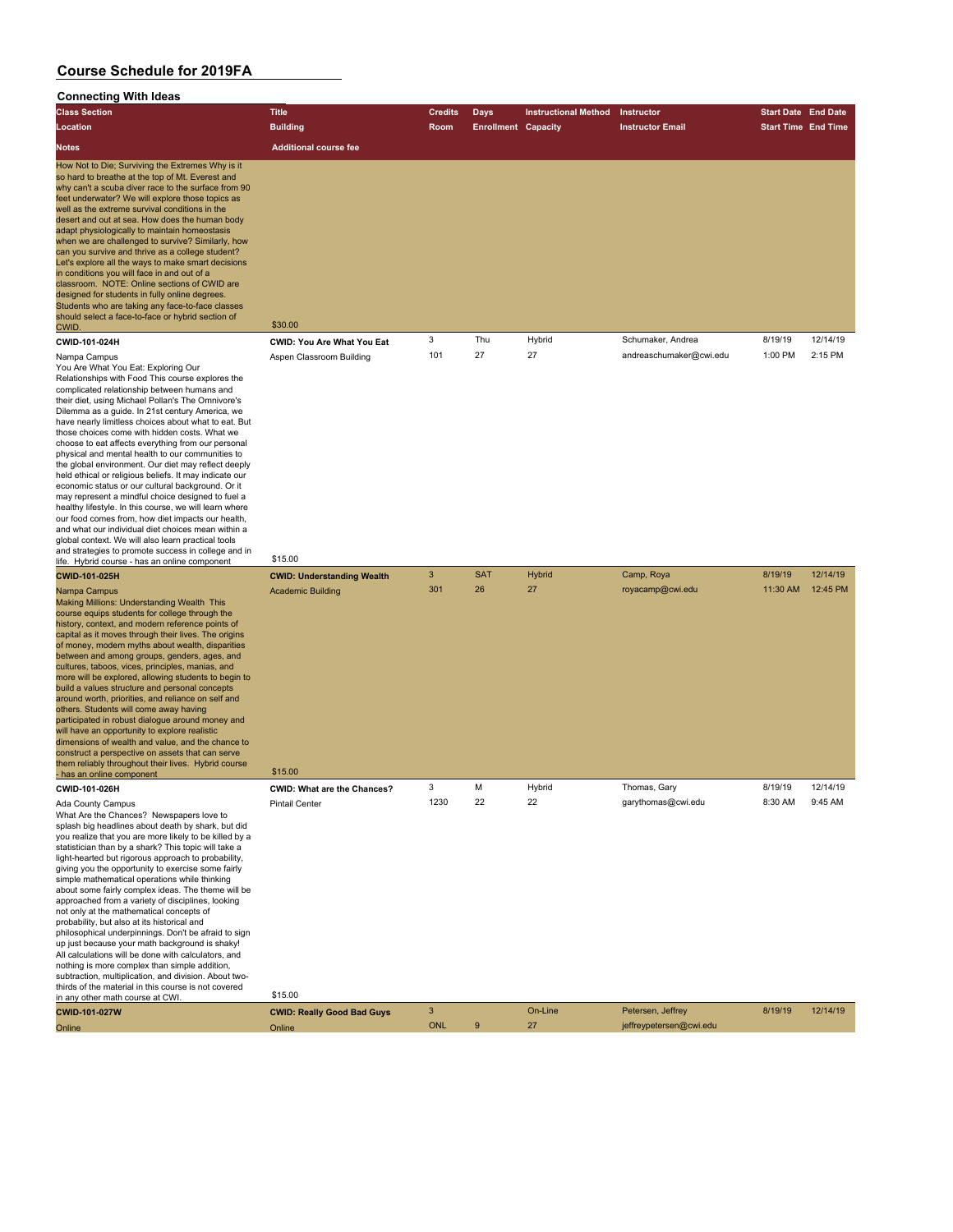written and verbal communication skills used in

#### **Connecting With Ideas**

| <b>Class Section</b>                                                                                                                                                                                                                                                                                                                                                                                                                                                                                                                                                                                                                                                                                                                                                                                                                                                                                                                                                                                              | Title                             | <b>Credits</b> | Days                       | <b>Instructional Method</b> | Instructor              | <b>Start Date End Date</b> |          |
|-------------------------------------------------------------------------------------------------------------------------------------------------------------------------------------------------------------------------------------------------------------------------------------------------------------------------------------------------------------------------------------------------------------------------------------------------------------------------------------------------------------------------------------------------------------------------------------------------------------------------------------------------------------------------------------------------------------------------------------------------------------------------------------------------------------------------------------------------------------------------------------------------------------------------------------------------------------------------------------------------------------------|-----------------------------------|----------------|----------------------------|-----------------------------|-------------------------|----------------------------|----------|
| Location                                                                                                                                                                                                                                                                                                                                                                                                                                                                                                                                                                                                                                                                                                                                                                                                                                                                                                                                                                                                          | <b>Building</b>                   | <b>Room</b>    | <b>Enrollment Capacity</b> |                             | <b>Instructor Email</b> | <b>Start Time End Time</b> |          |
| <b>Notes</b>                                                                                                                                                                                                                                                                                                                                                                                                                                                                                                                                                                                                                                                                                                                                                                                                                                                                                                                                                                                                      | <b>Additional course fee</b>      |                |                            |                             |                         |                            |          |
| Really Good Bad Guys From the beginning of<br>western theatre, we see characters who think they<br>are doing the right thing, but as an audience we<br>can see their actions as evil or treacherous. In this<br>CWID class students will look at plays and<br>literature showcasing protagonists with fatal, tragic<br>flaws that turn "good guys" into "bad guys." We will<br>be exploring how the ideas of a hero/antihero in<br>theatre and in modern entertainment has shifted<br>and how our own perceptions of what a protagonist<br>should be has changed drastically in the last one<br>hundred years. While learning about how the role<br>and expectations of a hero have changed over<br>time, students will also be learning strategies for<br>being successful learners in college and beyond.<br>NOTE: Online sections of CWID are designed for<br>students in fully online degrees. Students who are<br>taking any face-to-face classes should select a<br>face-to-face or hybrid section of CWID. | \$30.00                           |                |                            |                             |                         |                            |          |
| CWID-101-028H                                                                                                                                                                                                                                                                                                                                                                                                                                                                                                                                                                                                                                                                                                                                                                                                                                                                                                                                                                                                     | <b>CWID: The Art of Influence</b> | 3              | M                          | Hybrid                      | Colby Bond, Courtney    | 8/19/19                    | 12/14/19 |
| Ada County Campus<br>The Art of Influence "I haven't the slightest idea<br>how to change people, but still I keep a long list of<br>prospective candidates just in case I should ever<br>figure it out." ? David Sedaris, Naked. This course<br>will assess the elements necessary to create<br>lasting and meaningful change in yourself and the<br>world around you. We will delve into the topic of<br>what makes change happen and how the world<br>around us is uniquely designed to influence our<br>behaviors. Using this knowledge, you will create<br>unique projects of influence and change intended<br>to make a positive difference in your life. Hybrid                                                                                                                                                                                                                                                                                                                                             | <b>Pintail Center</b>             | 1208           | 25                         | 27                          | courtneybond@cwi.edu    | 5:30 PM                    | 6:45 PM  |

course - has an online component \$15.00 **CWID-101-029W CWID: Fake News/Real World** 3 On-Line Reed, Kimberly 8/19/19 12/14/19 Online Online ONL 22 27 kimreed@cwi.edu Fake News in the Real World Is your news fake? When information is available on demand in every imaginable format, how can you tell what's credible and what's made up to influence, mislead, or make a buck? In this class we will apply a critical thinking lens to the way we evaluate and share information as a foundation for how we understand the world around us. From fake news to satire, biased reporting, editorial, and fact-based journalism, we will learn about the different types of news sources and their roles in informing or misinforming readers. We will further explore the way human psychology, social media, and the "echo chamber fect contribute to the fake news phenomenon This is an interdisciplinary course drawing primarily from information science, media studies, and psychology. You will learn practical strategies for assessing and evaluating everyday information, whether to write a paper, buy a car, understand a medical condition, or decide how to vote in the next election. NOTE: Online sections of CWID are esigned for students in fully online degrees. Students who are taking any face-to-face classes should select a face-to-face or hybrid section of CWID. \$30.00 **CWID-101-030H CWID: Modern Romance** 3 Thu Hybrid Long, Howard 8/19/19 12/14/19 Ada County Campus **Mallard Place Building** 1108 27 27 howielong@cwi.edu 4:00 PM 5:15 PM Modern Romance Find love and happiness in this class! In our modern world you need to have skills with mobile technology and the internet along with the communication tools to find your true love and win their heart. In this class we will develop the

romance. In this course, we will learn to learn from current research and your personal experiences to explore how to search for love and keep building true love from your continued learning that will last after the in-love experience has run its course. Moreover, we will learn how to "fight fair" making cultural connections in relationship and how to solve the problem of getting over someone without losing your cool. The college years are when many people meet their significant other. Additionally, there is a necessity in college to make and develop relationships that will use the same type of tools (yet not so intense) as do romantic relationships. With this class you'll better understand all relationships in general and specifically LOVE. You will come away with a game plan for success! Hybrid course - has an Statistic plant of success. Trybitd course - has all \$15.00 **CWID-101-032W CWID: TED Talks** 3 On-Line Olson, Daren 8/19/19 12/14/19 Online Online ONL 9 27 darenolson@cwi.edu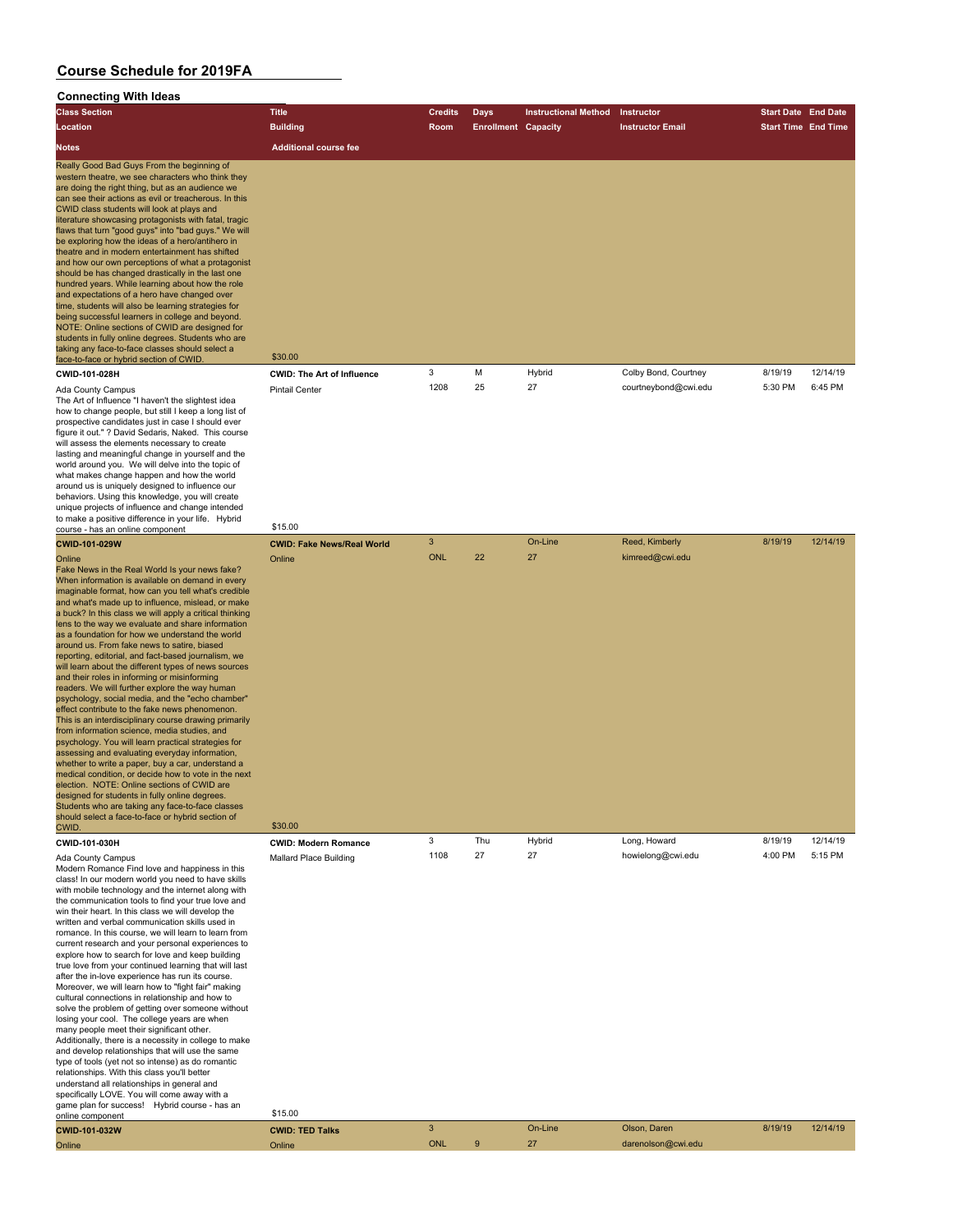| <b>Class Section</b>                                                                                                                                                                                                                                                                                                                                                                                                                                                                                                                                                                                                                                                                                                                                                                                                                                                                                                                                                                                                                                                                                       | <b>Title</b>                           | <b>Credits</b> | <b>Days</b>                | <b>Instructional Method</b> | Instructor              | <b>Start Date End Date</b> |          |
|------------------------------------------------------------------------------------------------------------------------------------------------------------------------------------------------------------------------------------------------------------------------------------------------------------------------------------------------------------------------------------------------------------------------------------------------------------------------------------------------------------------------------------------------------------------------------------------------------------------------------------------------------------------------------------------------------------------------------------------------------------------------------------------------------------------------------------------------------------------------------------------------------------------------------------------------------------------------------------------------------------------------------------------------------------------------------------------------------------|----------------------------------------|----------------|----------------------------|-----------------------------|-------------------------|----------------------------|----------|
| Location                                                                                                                                                                                                                                                                                                                                                                                                                                                                                                                                                                                                                                                                                                                                                                                                                                                                                                                                                                                                                                                                                                   | <b>Building</b>                        | Room           | <b>Enrollment Capacity</b> |                             | <b>Instructor Email</b> | <b>Start Time End Time</b> |          |
| Notes                                                                                                                                                                                                                                                                                                                                                                                                                                                                                                                                                                                                                                                                                                                                                                                                                                                                                                                                                                                                                                                                                                      | <b>Additional course fee</b>           |                |                            |                             |                         |                            |          |
| TED-CWI: Lessons Worth Learning TED, which<br>stands for Technology, Entertainment, and Design,<br>is an organization famous for its "ideas worth<br>sharing" in the form of 20-minute video<br>presentations. Many are familiar with TED Talks<br>and have probably watched a few, such as Simon<br>Sinek's "How Great Leaders Inspire Action". TED<br>uses ideas to inspire change in attitudes, lives, and<br>ultimately, the world. Using Ted Talks and Ted-Ed<br>(ucation) as our platform, this course will provide<br>strategies to be successful in college while<br>simultaneously sparking and celebrating your own<br>ideas about learning and how to apply those ideas<br>to your education. The final project of this course<br>will allow you to showcase your innovation and<br>skills through the creation of your own TED-Ed<br>Lesson on student success skills. NOTE: Online<br>sections of CWID are designed for students in fully<br>online degrees. Students who are taking any face-<br>to-face classes should select a face-to-face or<br>hybrid section of CWID.<br>CWID-101-033H | \$30.00<br>CWID: Build a Life You Love | 3              | Tue                        | Hybrid                      | Fisher, Brenda          | 8/19/19                    | 12/14/19 |
| Nampa Campus<br>Using Design Thinking to Build a Life You Love<br>Many of us want to be creative and often work to<br>find creative outlets, but most people have yet to<br>examine how to use the creative process<br>purposefully. This course will focus on applying<br>design thinking to harness our creativity and make<br>it part of a process we can use to achieve<br>important things and tackle challenges. Design<br>thinking is-as discussed in the book Designing<br>Your Life: How to Live a Well-Lived, Joyful Life-a<br>method of solving difficult and complex problems<br>through thinking creatively and testing ideas. We<br>will focus on how to use design thinking to build<br>possibilities for your future education, career, and                                                                                                                                                                                                                                                                                                                                                | Aspen Classroom Building<br>\$15.00    | 101            | 27                         | 27                          | brendafisher@cwi.edu    | 1:00 PM                    | 2:15 PM  |
| life. Hybrid course - has an online component<br>CWID-101-034H                                                                                                                                                                                                                                                                                                                                                                                                                                                                                                                                                                                                                                                                                                                                                                                                                                                                                                                                                                                                                                             | <b>CWID: Build a Life You Love</b>     | 3              | M                          | <b>Hybrid</b>               | Newberry, Christina     | 8/19/19                    | 12/14/19 |
| Nampa Campus<br>Using Design Thinking to Build a Life You Love<br>Many of us want to be creative and often work to<br>find creative outlets, but most people have yet to<br>examine how to use the creative process<br>purposefully. This course will focus on applying<br>design thinking to harness our creativity and make<br>it part of a process we can use to achieve<br>important things and tackle challenges. Design<br>thinking is-as discussed in the book Designing<br>Your Life: How to Live a Well-Lived, Joyful Life-a<br>method of solving difficult and complex problems<br>through thinking creatively and testing ideas. We<br>will focus on how to use design thinking to build<br>possibilities for your future education, career, and<br>life. Hybrid course - has an online component                                                                                                                                                                                                                                                                                               | <b>Academic Building</b><br>\$15.00    | 218            | 24                         | 27                          | meagannewberry@cwi.edu  | 2:30 PM                    | 3:45 PM  |
| CWID-101-035H                                                                                                                                                                                                                                                                                                                                                                                                                                                                                                                                                                                                                                                                                                                                                                                                                                                                                                                                                                                                                                                                                              | <b>CWID: Cryptography</b>              | 3              | W                          | Hybrid                      | Kelley, Maia            | 8/19/19                    | 12/14/19 |
| Ada County Campus<br>Cryptography: Secret and Not-So-Secret Codes<br>Throughout history, cryptography has evolved from<br>messages written on the shaved heads of servants<br>to highly robust computer encryption. In this<br>course, we will examine the history of<br>cryptography, study several cryptosystems, and<br>practice techniques for cracking those<br>cryptosystems. In addition, we will be examining<br>our current level of dependence on cryptography,<br>for instance, in our banking systems and cell<br>phones. The mathematics required to understand<br>and implement these cryptosystems is the<br>equivalent of four years of high school<br>mathematics. This class is designed to appeal to<br>both history and math/science buffs alike! Hybrid<br>course - has an online component                                                                                                                                                                                                                                                                                           | <b>Pintail Center</b><br>\$15.00       | 1203           | 20                         | 20                          | maiakelley@cwi.edu      | 2:30 PM                    | 3:45 PM  |
| CWID-101-036H                                                                                                                                                                                                                                                                                                                                                                                                                                                                                                                                                                                                                                                                                                                                                                                                                                                                                                                                                                                                                                                                                              | <b>CWID: Modern Romance</b>            | 3              | Tue                        | <b>Hybrid</b>               | Long, Howard            | 8/19/19                    | 12/14/19 |
| <b>Ada County Campus</b>                                                                                                                                                                                                                                                                                                                                                                                                                                                                                                                                                                                                                                                                                                                                                                                                                                                                                                                                                                                                                                                                                   | <b>Pintail Center</b>                  | 1318           | 27                         | 27                          | howielong@cwi.edu       | 11:30 AM                   | 12:45 PM |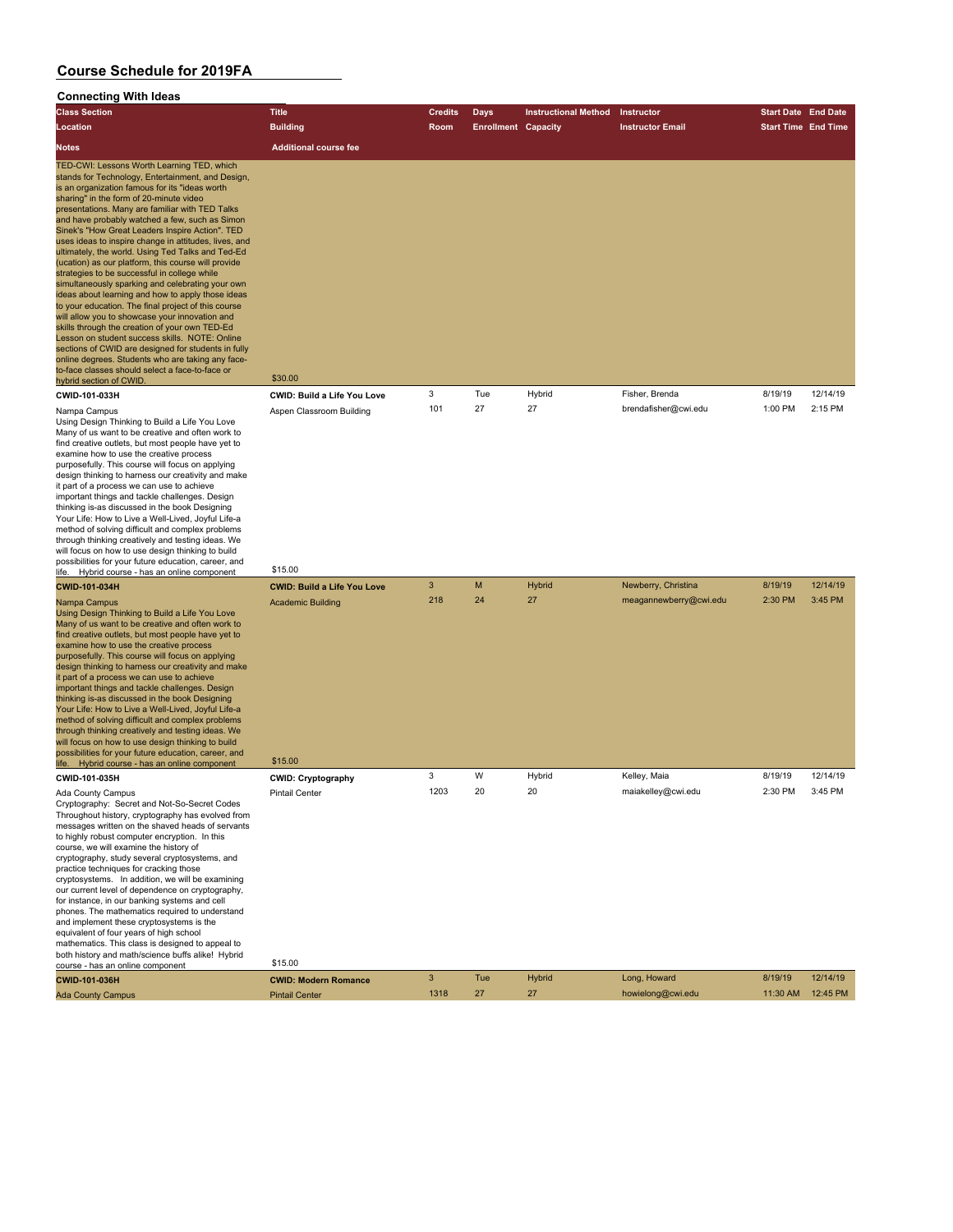| ,,,,,,,,,,,,,,<br><b>Class Section</b>                                                                                                                                                                                                                                                                                                                                                                                                                                                                                                                                                                                                                                                                                                                                                                                                                                                                                                                                                                                                                                                                                                                                                                                                                   | <b>Title</b>                       | <b>Credits</b> | <b>Days</b>                | <b>Instructional Method</b> | Instructor               | <b>Start Date End Date</b> |          |
|----------------------------------------------------------------------------------------------------------------------------------------------------------------------------------------------------------------------------------------------------------------------------------------------------------------------------------------------------------------------------------------------------------------------------------------------------------------------------------------------------------------------------------------------------------------------------------------------------------------------------------------------------------------------------------------------------------------------------------------------------------------------------------------------------------------------------------------------------------------------------------------------------------------------------------------------------------------------------------------------------------------------------------------------------------------------------------------------------------------------------------------------------------------------------------------------------------------------------------------------------------|------------------------------------|----------------|----------------------------|-----------------------------|--------------------------|----------------------------|----------|
| Location                                                                                                                                                                                                                                                                                                                                                                                                                                                                                                                                                                                                                                                                                                                                                                                                                                                                                                                                                                                                                                                                                                                                                                                                                                                 | <b>Building</b>                    | Room           | <b>Enrollment Capacity</b> |                             | <b>Instructor Email</b>  | <b>Start Time End Time</b> |          |
| <b>Notes</b>                                                                                                                                                                                                                                                                                                                                                                                                                                                                                                                                                                                                                                                                                                                                                                                                                                                                                                                                                                                                                                                                                                                                                                                                                                             | <b>Additional course fee</b>       |                |                            |                             |                          |                            |          |
| Modern Romance Find love and happiness in this<br>class! In our modern world you need to have skills<br>with mobile technology and the internet along with<br>the communication tools to find your true love and<br>win their heart. In this class we will develop the<br>written and verbal communication skills used in<br>romance. In this course, we will learn to learn from<br>current research and your personal experiences to<br>explore how to search for love and keep building<br>true love from your continued learning that will last<br>after the in-love experience has run its course.<br>Moreover, we will learn how to "fight fair" making<br>cultural connections in relationship and how to<br>solve the problem of getting over someone without<br>losing your cool. The college years are when<br>many people meet their significant other.<br>Additionally, there is a necessity in college to make<br>and develop relationships that will use the same<br>type of tools (yet not so intense) as do romantic<br>relationships. With this class you'll better<br>understand all relationships in general and<br>specifically LOVE. You will come away with a<br>game plan for success! Hybrid course - has an<br>online component | \$15.00                            |                |                            |                             |                          |                            |          |
| CWID-101-037H                                                                                                                                                                                                                                                                                                                                                                                                                                                                                                                                                                                                                                                                                                                                                                                                                                                                                                                                                                                                                                                                                                                                                                                                                                            | <b>CWID: Welcome to X-Men</b>      | 3              | Thu                        | Hybrid                      | Gatfield, James          | 8/19/19                    | 12/14/19 |
| Ada County Campus<br>Welcome to The X-Men: Diversity & Discrimination<br>as Explored by Marvel's "Mutants" One of the most<br>popular imprints in the history of Marvel Comics,<br>the "X-Men" serve to allow readers the ability to<br>explore the complicated nature of diversity and<br>discrimination in modern society. As intolerance<br>based on race, religion, gender, sexuality and a<br>variety of other factors permeate our news and<br>social media, the "X-Men" present a popular<br>cultural lens to consider the consequences of an<br>"us vs. them" battle. This course will consider the<br>role that diversity plays in our modern world, using<br>the X-Men as a discussion focus as we explore<br>common themes present in global diversity.<br>Discussions will move through the history of the<br>imprint, exploring themes of race, gender, and<br>sexuality as modeled through the lens of the X-<br>Men. The course will culminate with an assignment<br>in which students will explore diversity and<br>discrimination through the viewpoint of individual<br>characters in the X-Men mythos. Hybrid course -<br>has an online component                                                                                     | <b>Pintail Center</b><br>\$15.00   | 1230           | 22                         | 22                          | jimgatfield@cwi.edu      | 11:30 AM                   | 12:45 PM |
| <b>CWID-101-038W</b>                                                                                                                                                                                                                                                                                                                                                                                                                                                                                                                                                                                                                                                                                                                                                                                                                                                                                                                                                                                                                                                                                                                                                                                                                                     | <b>CWID: Build a Life You Love</b> | 3              |                            | On-Line                     | Purvis Aldrich, Jennifer | 8/19/19                    | 12/14/19 |
| Online<br>Using Design Thinking to Build a Life You Love<br>Many of us want to be creative and often work to<br>find creative outlets, but most people have yet to<br>examine how to use the creative process<br>purposefully. This course will focus on applying<br>design thinking to harness our creativity and make<br>it part of a process we can use to achieve<br>important things and tackle challenges. Design<br>thinking is-as discussed in the book Designing<br>Your Life: How to Live a Well-Lived, Joyful Life-a<br>method of solving difficult and complex problems<br>through thinking creatively and testing ideas. We<br>will focus on how to use design thinking to build<br>possibilities for your future education, career, and<br>life. NOTE: Online sections of CWID are<br>designed for students in fully online degrees.<br>Students who are taking any face-to-face classes<br>should select a face-to-face or hybrid section of                                                                                                                                                                                                                                                                                              | Online<br>\$30.00                  | <b>ONL</b>     | 27                         | 27                          | christianaldrich@cwi.edu |                            |          |
| CWID.<br>CWID-101-040W                                                                                                                                                                                                                                                                                                                                                                                                                                                                                                                                                                                                                                                                                                                                                                                                                                                                                                                                                                                                                                                                                                                                                                                                                                   | <b>CWID: Idaho Authors</b>         | 3              |                            | On-Line                     | Nicholas, David          | 8/19/19                    | 12/14/19 |
| Online                                                                                                                                                                                                                                                                                                                                                                                                                                                                                                                                                                                                                                                                                                                                                                                                                                                                                                                                                                                                                                                                                                                                                                                                                                                   | Online                             | ONL            | 15                         | 27                          | davenicholas@cwi.edu     |                            |          |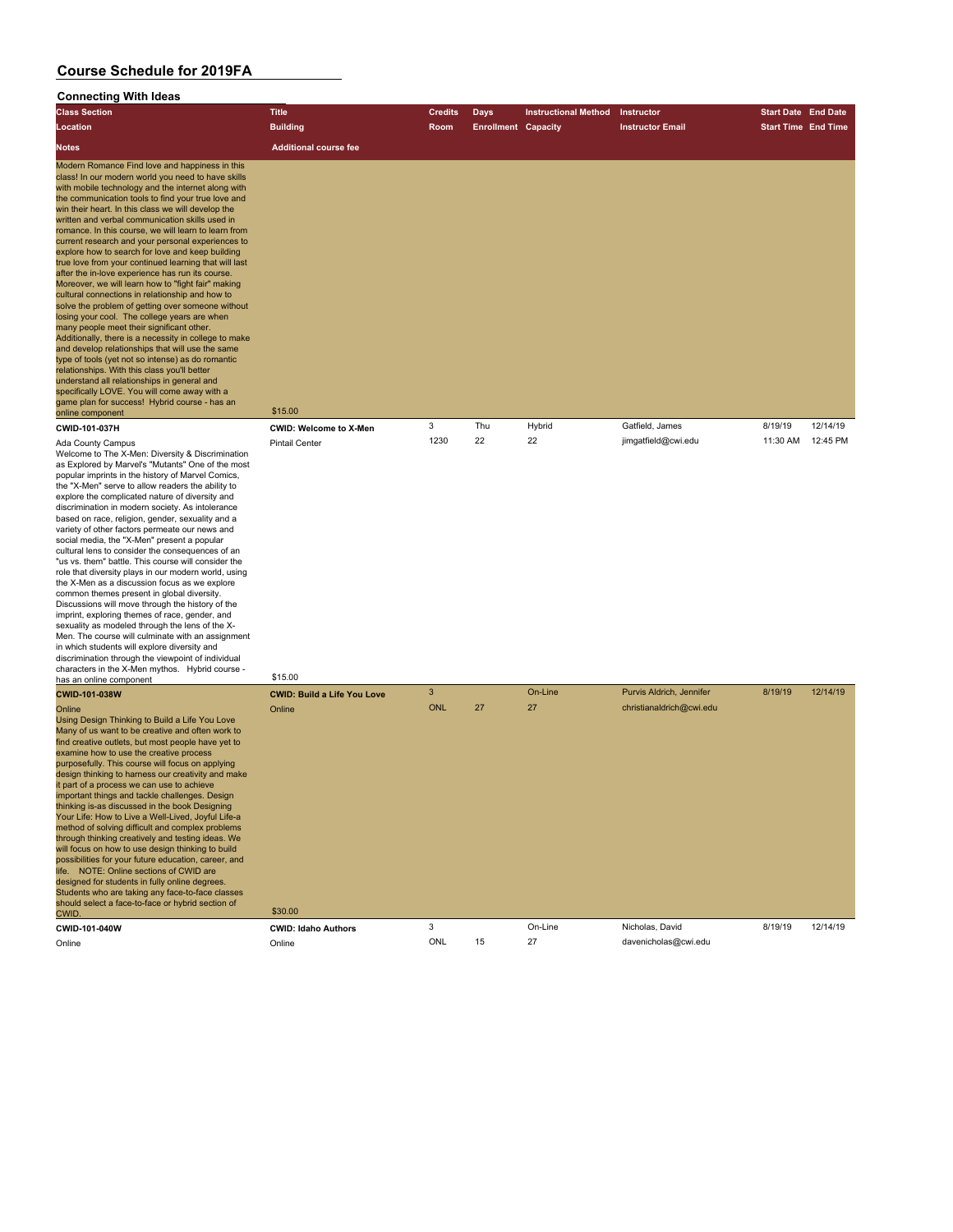| <b>Connecting With Ideas</b>                                                                                                                                                                                                                                                                                                                                                                                                                                                                                                                                                                                                                                                                                                                                                                                                                                                                                                                                                                                                                                                                                                                                                                                                                                                                                   |                                  |                |                            |                             |                         |                            |          |
|----------------------------------------------------------------------------------------------------------------------------------------------------------------------------------------------------------------------------------------------------------------------------------------------------------------------------------------------------------------------------------------------------------------------------------------------------------------------------------------------------------------------------------------------------------------------------------------------------------------------------------------------------------------------------------------------------------------------------------------------------------------------------------------------------------------------------------------------------------------------------------------------------------------------------------------------------------------------------------------------------------------------------------------------------------------------------------------------------------------------------------------------------------------------------------------------------------------------------------------------------------------------------------------------------------------|----------------------------------|----------------|----------------------------|-----------------------------|-------------------------|----------------------------|----------|
| <b>Class Section</b>                                                                                                                                                                                                                                                                                                                                                                                                                                                                                                                                                                                                                                                                                                                                                                                                                                                                                                                                                                                                                                                                                                                                                                                                                                                                                           | <b>Title</b>                     | <b>Credits</b> | <b>Days</b>                | <b>Instructional Method</b> | Instructor              | <b>Start Date End Date</b> |          |
| Location                                                                                                                                                                                                                                                                                                                                                                                                                                                                                                                                                                                                                                                                                                                                                                                                                                                                                                                                                                                                                                                                                                                                                                                                                                                                                                       | <b>Building</b>                  | Room           | <b>Enrollment Capacity</b> |                             | <b>Instructor Email</b> | <b>Start Time End Time</b> |          |
| <b>Notes</b>                                                                                                                                                                                                                                                                                                                                                                                                                                                                                                                                                                                                                                                                                                                                                                                                                                                                                                                                                                                                                                                                                                                                                                                                                                                                                                   | <b>Additional course fee</b>     |                |                            |                             |                         |                            |          |
| Idaho Authors and the West Our course content<br>will deal with the American West. The American<br>West conjures images of cowboys and outlaws,<br>gold mines and uncharted wilderness, Wild West<br>shows and Hollywood, vast, empty spaces and<br>suburban sprawl. It has long been viewed as<br>rugged territory where the hearty, the visionary,<br>and the brave can claim fortune, freedom, and<br>fame. It is a land as much myth as reality, full of<br>contradiction and complexity. Literature has played<br>its role creating, perpetuating, and debunking these<br>myths. This course will introduce you to various<br>Idaho writers and their writings. Through their<br>fiction, non-fiction, and poetry-much of it set in the<br>state of Idaho, we will explore the ever-changing<br>West and analyze its many meanings. How do<br>these writers and writings envision the West, and<br>how do these visions fit with your own, as a<br>College of Western Idaho student? Inspired by<br>what we read, we will use our own Western<br>experiences as material for the newest wave of<br>Idaho-authored stories, memoirs, and poems.<br>NOTE: Online sections of CWID are designed for<br>students in fully online degrees. Students who are<br>taking any face-to-face classes should select a | \$30.00                          |                |                            |                             |                         |                            |          |
| face-to-face or hybrid section of CWID.                                                                                                                                                                                                                                                                                                                                                                                                                                                                                                                                                                                                                                                                                                                                                                                                                                                                                                                                                                                                                                                                                                                                                                                                                                                                        |                                  | 3              |                            | On-Line                     | Bennett, Michelle       | 8/19/19                    | 12/14/19 |
| CWID-101-041W                                                                                                                                                                                                                                                                                                                                                                                                                                                                                                                                                                                                                                                                                                                                                                                                                                                                                                                                                                                                                                                                                                                                                                                                                                                                                                  | <b>CWID: Heroes and Villains</b> | <b>ONL</b>     | 24                         | 27                          | michellebennett@cwi.edu |                            |          |
| Online<br>Heroes and Villains What does it mean to be a<br>hero or a villain? We will consider both famous and<br>obscure examples of unique individuals and their<br>circumstances. Heroic stories can inspire us to be<br>persistent and resilient in the face of trials, whereas<br>stories of villains can serve as a warning and<br>strengthen our resolve. What factors lead to an<br>individual's success or failure? Various case<br>studies will be examined relating to topics such as<br>culture, opportunity, personality, genius,<br>persistence, and achievement. This is an<br>interdisciplinary course, primarily drawing from<br>sociology, psychology and history. You will be able<br>to develop practical tools to define your own<br>personal and professional goals and determine<br>how you can overcome obstacles to achieve your<br>goals. NOTE: Online sections of CWID are<br>designed for students in fully online degrees.<br>Students who are taking any face-to-face classes<br>should select a face-to-face or hybrid section of<br>CWID.                                                                                                                                                                                                                                      | Online<br>\$30.00                |                |                            |                             |                         |                            |          |
| CWID-101-043H                                                                                                                                                                                                                                                                                                                                                                                                                                                                                                                                                                                                                                                                                                                                                                                                                                                                                                                                                                                                                                                                                                                                                                                                                                                                                                  | <b>CWID: Modern Romance</b>      | 3              | M                          | Hybrid                      | Long, Howard            | 8/19/19                    | 12/14/19 |
| Ada County Campus<br>Modern Romance Find love and happiness in this<br>class! In our modern world you need to have skills<br>with mobile technology and the internet along with<br>the communication tools to find your true love and<br>win their heart. In this class we will develop the<br>written and verbal communication skills used in<br>romance. In this course, we will learn to learn from<br>current research and your personal experiences to<br>explore how to search for love and keep building                                                                                                                                                                                                                                                                                                                                                                                                                                                                                                                                                                                                                                                                                                                                                                                                | <b>Pintail Center</b>            | 1211           | 24                         | 24                          | howielong@cwi.edu       | 1:00 PM                    | 2:15 PM  |

and develop relationships that will use the same type of tools (yet not so intense) as do romantic relationships. With this class you'll better understand all relationships in general and specifically LOVE. You will come away with a game plan for success! Hybrid course - has an online component \$15.00 **CWID-101-045H CWID: Fantastical Futures** 3 W Hybrid Tucker, Lynne 8/19/19 12/14/19 Nampa Campus Academic Building 218 25 27 lynnetucker@cwi.edu 1:00 PM 2:15 PM Fantastical Futures and What They Teach Us Science fiction is a genre that explores not only a fantastical future or alternative present, but it also plays a pivotal role in critically examining our current societies. Through literature and film, we will investigate the larger questions of what it means to exist on earth today. How are science and technology shaping our societies? What are humanity's greatest challenges? What role can science fiction play in helping us understand our own communities and ourselves, and ultimately, what it means to be human? Hybrid course - has an online component \$15.00 **CWID-101-046H CWID: You Are What You Eat** 3 Tue Hybrid Long, Elizabeth 8/19/19 12/14/19

true love from your continued learning that will last after the in-love experience has run its course. Moreover, we will learn how to "fight fair" making cultural connections in relationship and how to solve the problem of getting over someone without losing your cool. The college years are when many people meet their significant other. Additionally, there is a necessity in college to make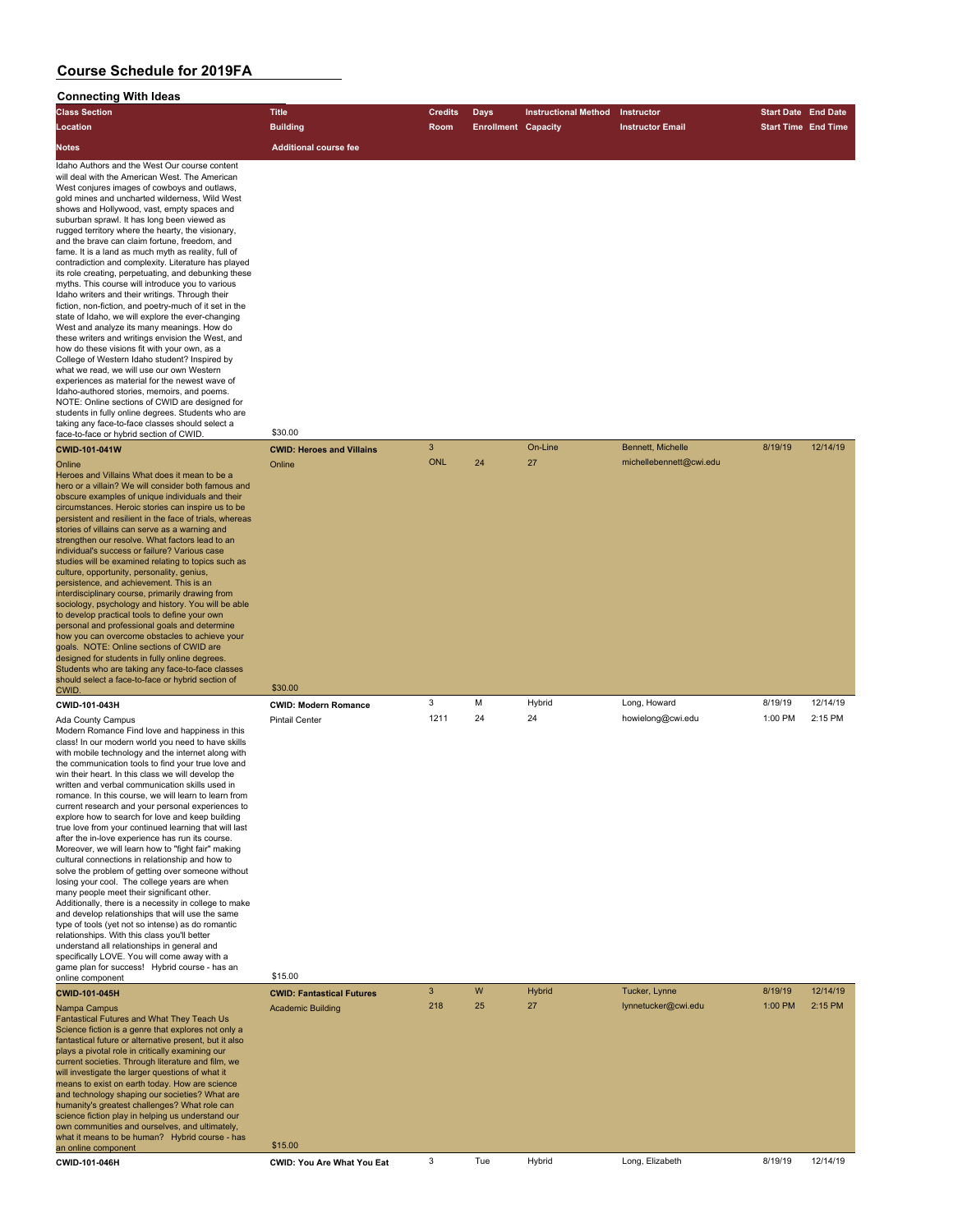# **Connecting With Ideas**

| <b>Connecting With Ideas</b>                                                                                                                                                                                                                                                                                                                                                                                                                                                                                                                                                                                                                                                                                                                                                                                                                                                                                                                                                                                                                                                                                       |                                      |                |                            |                             |                         |                            |          |
|--------------------------------------------------------------------------------------------------------------------------------------------------------------------------------------------------------------------------------------------------------------------------------------------------------------------------------------------------------------------------------------------------------------------------------------------------------------------------------------------------------------------------------------------------------------------------------------------------------------------------------------------------------------------------------------------------------------------------------------------------------------------------------------------------------------------------------------------------------------------------------------------------------------------------------------------------------------------------------------------------------------------------------------------------------------------------------------------------------------------|--------------------------------------|----------------|----------------------------|-----------------------------|-------------------------|----------------------------|----------|
| <b>Class Section</b>                                                                                                                                                                                                                                                                                                                                                                                                                                                                                                                                                                                                                                                                                                                                                                                                                                                                                                                                                                                                                                                                                               | <b>Title</b>                         | Credits        | <b>Days</b>                | <b>Instructional Method</b> | Instructor              | <b>Start Date End Date</b> |          |
| Location                                                                                                                                                                                                                                                                                                                                                                                                                                                                                                                                                                                                                                                                                                                                                                                                                                                                                                                                                                                                                                                                                                           | <b>Building</b>                      | Room           | <b>Enrollment Capacity</b> |                             | <b>Instructor Email</b> | <b>Start Time End Time</b> |          |
| <b>Notes</b>                                                                                                                                                                                                                                                                                                                                                                                                                                                                                                                                                                                                                                                                                                                                                                                                                                                                                                                                                                                                                                                                                                       | <b>Additional course fee</b>         |                |                            |                             |                         |                            |          |
| Ada County Campus<br>You Are What You Eat: Exploring Our<br>Relationships with Food This course explores the<br>complicated relationship between humans and<br>their diet, using Michael Pollan's The Omnivore's<br>Dilemma as a guide. In 21st century America, we<br>have nearly limitless choices about what to eat. But<br>those choices come with hidden costs. What we<br>choose to eat affects everything from our personal<br>physical and mental health to our communities to<br>the global environment. Our diet may reflect deeply<br>held ethical or religious beliefs. It may indicate our<br>economic status or our cultural background. Or it<br>may represent a mindful choice designed to fuel a<br>healthy lifestyle. In this course, we will learn where<br>our food comes from, how diet impacts our health,<br>and what our individual diet choices mean within a<br>global context. We will also learn practical tools<br>and strategies to promote success in college and in                                                                                                                | <b>Pintail Center</b>                | 1302           | 27                         | 27                          | lizalong@cwi.edu        | 10:00 AM                   | 11:15 AM |
| life. Hybrid coursee - has an online component                                                                                                                                                                                                                                                                                                                                                                                                                                                                                                                                                                                                                                                                                                                                                                                                                                                                                                                                                                                                                                                                     | \$15.00                              |                |                            |                             |                         |                            |          |
| CWID-101-047H                                                                                                                                                                                                                                                                                                                                                                                                                                                                                                                                                                                                                                                                                                                                                                                                                                                                                                                                                                                                                                                                                                      | <b>CWID: Backpackers Guide/Live</b>  | $\mathbf{3}$   | W                          | <b>Hybrid</b>               | Pack, Edward            | 8/19/19                    | 12/14/19 |
| Nampa Campus<br>The Backpacker's Guide to Life: Reaching Your<br>School, Career, and Life Goals With the ultimate<br>backpacking adventure, a climb of Mount Everest<br>as its theme, this course explores the complicated<br>relationship between humans and their interactions<br>with nature and each other. How do setting our<br>goals, sometimes too high (literally and figuratively)<br>help or hinder our work and life relationships. We<br>will research and discuss the dynamics of<br>teamwork and working with others, recognizing the<br>strengths and weaknesses of ourselves and those<br>we are with. We will also define and apply critical<br>and creative thinking skills, realizing that is<br>sometimes acceptable to modify goals and actions<br>that can change with our personal situation and life<br>circumstances. Hybrid course - has an online                                                                                                                                                                                                                                      | <b>Academic Building</b>             | 201            | 26                         | 27                          | edpack@cwi.edu          | 10:00 AM                   | 11:15 AM |
| component                                                                                                                                                                                                                                                                                                                                                                                                                                                                                                                                                                                                                                                                                                                                                                                                                                                                                                                                                                                                                                                                                                          | \$15.00                              |                |                            |                             |                         |                            |          |
| CWID-101-048W                                                                                                                                                                                                                                                                                                                                                                                                                                                                                                                                                                                                                                                                                                                                                                                                                                                                                                                                                                                                                                                                                                      | <b>CWID: Movies that Move Us</b>     | 3<br>ONL       |                            | On-Line<br>27               | Straub, Scott           | 8/19/19                    | 12/14/19 |
| Online<br>Movies that Move Us Do you like films that are<br>inspiring, uplifting, and intriguing? Do you wonder<br>whether movies can move people to action? The<br>classroom, with all its inherent drama, conflict, and<br>diversity, has provided the perfect setting for many<br>books and movies in our culture. In this course<br>we'll explore how education portrayed in cinema<br>and literature compares to the real world, and we'll<br>have some fun along the way. Additionally, we'll<br>discuss how adults learn, in both a traditional and<br>online environment. Students completing this<br>course will be better prepared to succeed in<br>college, and in life. Whether you are you are just<br>curious about how movies influence our lives or<br>perhaps you are considering a career in teaching,<br>join us to uncover the tips and tricks to<br>achievement in school, and beyond. NOTE:<br>Online sections of CWID are designed for students<br>in fully online degrees. Students who are taking<br>any face-to-face classes should select a face-to-<br>face or hybrid section of CWID. | Online<br>\$30.00                    |                | 25                         |                             | scottstraub@cwi.edu     |                            |          |
| CWID-101-049W                                                                                                                                                                                                                                                                                                                                                                                                                                                                                                                                                                                                                                                                                                                                                                                                                                                                                                                                                                                                                                                                                                      | <b>CWID: The Dead and the Undead</b> | 3 <sup>2</sup> |                            | On-Line                     | Wolford, Abigail        | 8/19/19                    | 12/14/19 |
| Online<br>The Dead and the Undead Do you love The<br>Walking Dead? Do you know how you would<br>survive a zombie apocalypse? Are you obsessed<br>with Dracula or Twilight? Have you ever thought<br>about why we love zombies and vampires? This<br>course will examine our fascination with zombies<br>and vampires and what that reveals about our<br>culture and ourselves. We will also look at<br>traditions and heliefs surrounding death                                                                                                                                                                                                                                                                                                                                                                                                                                                                                                                                                                                                                                                                    | Online                               | <b>ONL</b>     | 26                         | 27                          | abbywolford@cwi.edu     |                            |          |

Ada County Campus

| <b>CWID-101-049W</b>                                                                                                                                                                                                                                                                                                                                                                                                                                                                                                                                                                                                                                                                                                                                                                                                                                                                                                                                                                                                                                                                                                                        | <b>CWID: The Dead and the Undead</b> | 3    |     | On-Line | Wolford, Abigail      | 8/19/19 | 12/14/19 |
|---------------------------------------------------------------------------------------------------------------------------------------------------------------------------------------------------------------------------------------------------------------------------------------------------------------------------------------------------------------------------------------------------------------------------------------------------------------------------------------------------------------------------------------------------------------------------------------------------------------------------------------------------------------------------------------------------------------------------------------------------------------------------------------------------------------------------------------------------------------------------------------------------------------------------------------------------------------------------------------------------------------------------------------------------------------------------------------------------------------------------------------------|--------------------------------------|------|-----|---------|-----------------------|---------|----------|
| Online<br>The Dead and the Undead Do you love The<br>Walking Dead? Do you know how you would<br>survive a zombie apocalypse? Are you obsessed<br>with Dracula or Twilight? Have you ever thought<br>about why we love zombies and vampires? This<br>course will examine our fascination with zombies<br>and vampires and what that reveals about our<br>culture and ourselves. We will also look at<br>traditions and beliefs surrounding death,<br>particularly in American culture, but also<br>throughout the world. Examining our cultural<br>beliefs about death and our fascination with the<br>undead will lead to examining other parts of our<br>culture through a more critical lens, which will<br>benefit students in all parts of their education,<br>regardless of their primary area of study. This<br>course will culminate in students showcasing<br>analysis and research on a zombie specific area of<br>interest. NOTE: Online sections of CWID are<br>designed for students in fully online degrees.<br>Students who are taking any face-to-face classes<br>should select a face-to-face or hybrid section of<br>CWID. | Online<br>\$30.00                    | ONL  | 26  | 27      | abbywolford@cwi.edu   |         |          |
| CWID-101-050H                                                                                                                                                                                                                                                                                                                                                                                                                                                                                                                                                                                                                                                                                                                                                                                                                                                                                                                                                                                                                                                                                                                               | <b>CWID: You Are What You Eat</b>    | 3    | SAT | Hybrid  | Cook, Elizabeth       | 8/19/19 | 12/14/19 |
| Ada County Campus                                                                                                                                                                                                                                                                                                                                                                                                                                                                                                                                                                                                                                                                                                                                                                                                                                                                                                                                                                                                                                                                                                                           | <b>Pintail Center</b>                | 1208 | 27  | 27      | elizabethcook@cwi.edu | 8:30 AM | 9:45 AM  |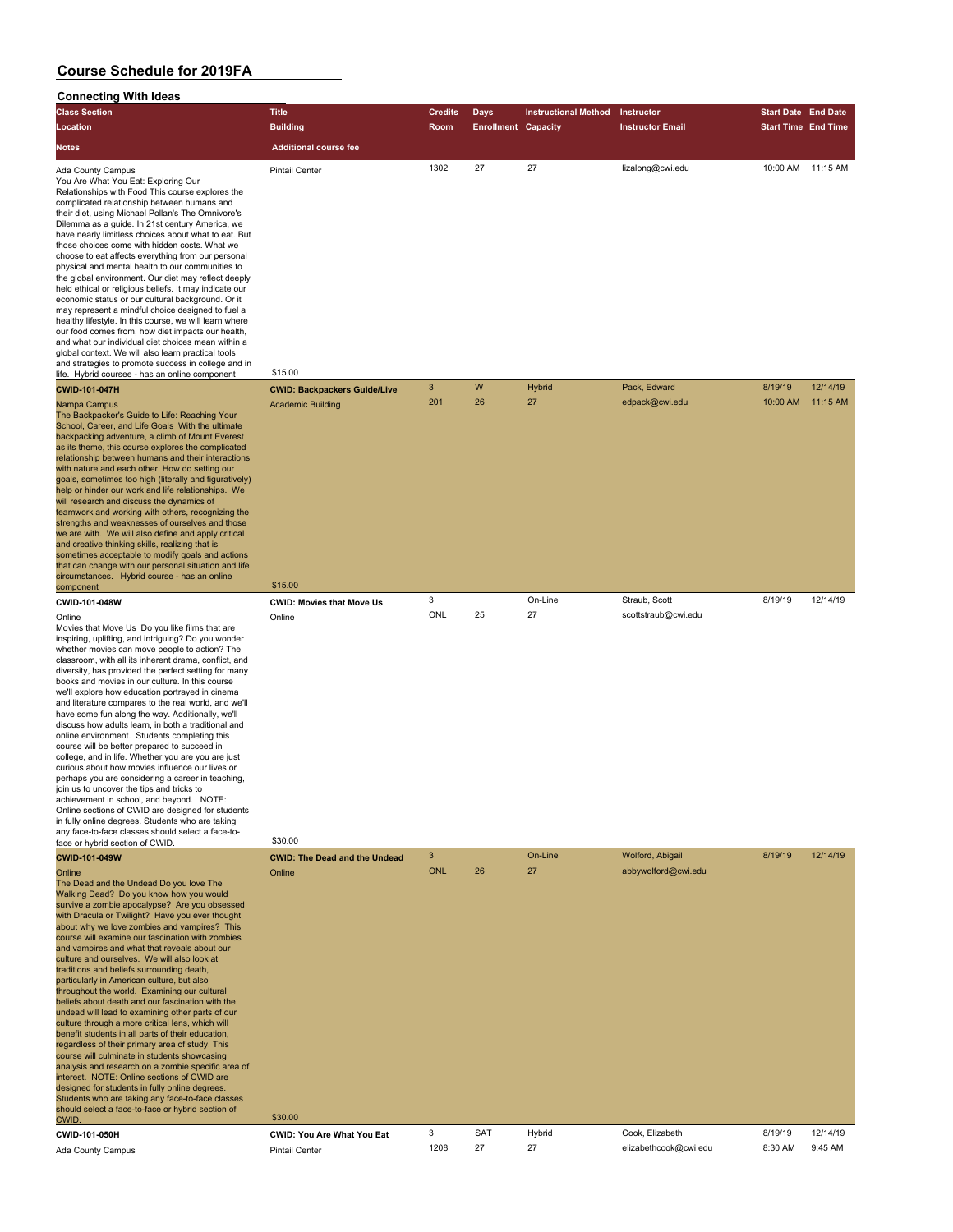| <b>Connecting With Ideas</b>                                                                                                                                                                                                                                                                                                                                                                                                                                                                                                                                                                                                                                                                                                                                                                                                                                                                                                                                                                                                                                                                                                                                                                                                                                                                                                                                                                                                                                                                                                                                                                                                                                                                                                                                                                                                                                                                                                                                                                                                                               |                                                                    |                |                            |                             |                                   |                            |                     |
|------------------------------------------------------------------------------------------------------------------------------------------------------------------------------------------------------------------------------------------------------------------------------------------------------------------------------------------------------------------------------------------------------------------------------------------------------------------------------------------------------------------------------------------------------------------------------------------------------------------------------------------------------------------------------------------------------------------------------------------------------------------------------------------------------------------------------------------------------------------------------------------------------------------------------------------------------------------------------------------------------------------------------------------------------------------------------------------------------------------------------------------------------------------------------------------------------------------------------------------------------------------------------------------------------------------------------------------------------------------------------------------------------------------------------------------------------------------------------------------------------------------------------------------------------------------------------------------------------------------------------------------------------------------------------------------------------------------------------------------------------------------------------------------------------------------------------------------------------------------------------------------------------------------------------------------------------------------------------------------------------------------------------------------------------------|--------------------------------------------------------------------|----------------|----------------------------|-----------------------------|-----------------------------------|----------------------------|---------------------|
| <b>Class Section</b>                                                                                                                                                                                                                                                                                                                                                                                                                                                                                                                                                                                                                                                                                                                                                                                                                                                                                                                                                                                                                                                                                                                                                                                                                                                                                                                                                                                                                                                                                                                                                                                                                                                                                                                                                                                                                                                                                                                                                                                                                                       | <b>Title</b>                                                       | <b>Credits</b> | <b>Days</b>                | <b>Instructional Method</b> | Instructor                        | <b>Start Date End Date</b> |                     |
| Location                                                                                                                                                                                                                                                                                                                                                                                                                                                                                                                                                                                                                                                                                                                                                                                                                                                                                                                                                                                                                                                                                                                                                                                                                                                                                                                                                                                                                                                                                                                                                                                                                                                                                                                                                                                                                                                                                                                                                                                                                                                   | <b>Building</b>                                                    | Room           | <b>Enrollment Capacity</b> |                             | <b>Instructor Email</b>           | <b>Start Time End Time</b> |                     |
| Notes                                                                                                                                                                                                                                                                                                                                                                                                                                                                                                                                                                                                                                                                                                                                                                                                                                                                                                                                                                                                                                                                                                                                                                                                                                                                                                                                                                                                                                                                                                                                                                                                                                                                                                                                                                                                                                                                                                                                                                                                                                                      | <b>Additional course fee</b>                                       |                |                            |                             |                                   |                            |                     |
| You Are What You Eat: Exploring Our<br>Relationships with Food This course explores the<br>complicated relationship between humans and<br>their diet, using Michael Pollan's The Omnivore's<br>Dilemma as a guide. In 21st century America, we<br>have nearly limitless choices about what to eat. But<br>those choices come with hidden costs. What we<br>choose to eat affects everything from our personal<br>physical and mental health to our communities to<br>the global environment. Our diet may reflect deeply<br>held ethical or religious beliefs. It may indicate our<br>economic status or our cultural background. Or it<br>may represent a mindful choice designed to fuel a<br>healthy lifestyle. In this course, we will learn where<br>our food comes from, how diet impacts our health,<br>and what our individual diet choices mean within a<br>global context. We will also learn practical tools<br>and strategies to promote success in college and in<br>life. Hybrid course - has an online component<br><b>CWID-101-051H</b><br>Nampa Campus<br>Modern Romance Find love and happiness in this<br>class! In our modern world you need to have skills<br>with mobile technology and the internet along with<br>the communication tools to find your true love and<br>win their heart. In this class we will develop the<br>written and verbal communication skills used in<br>romance. In this course, we will learn to learn from<br>current research and your personal experiences to<br>explore how to search for love and keep building<br>true love from your continued learning that will last<br>after the in-love experience has run its course.<br>Moreover, we will learn how to "fight fair" making<br>cultural connections in relationship and how to<br>solve the problem of getting over someone without<br>losing your cool. The college years are when<br>many people meet their significant other.<br>Additionally, there is a necessity in college to make<br>and develop relationships that will use the same | \$15.00<br><b>CWID: Modern Romance</b><br><b>Academic Building</b> | 3<br>320       | M<br>23                    | <b>Hybrid</b><br>27         | Long, Howard<br>howielong@cwi.edu | 8/19/19<br>5:30 PM         | 12/14/19<br>6:45 PM |
| type of tools (yet not so intense) as do romantic<br>relationships. With this class you'll better<br>understand all relationships in general and<br>specifically LOVE. You will come away with a<br>game plan for success! Hybrid course - has an                                                                                                                                                                                                                                                                                                                                                                                                                                                                                                                                                                                                                                                                                                                                                                                                                                                                                                                                                                                                                                                                                                                                                                                                                                                                                                                                                                                                                                                                                                                                                                                                                                                                                                                                                                                                          |                                                                    |                |                            |                             |                                   |                            |                     |
| online component                                                                                                                                                                                                                                                                                                                                                                                                                                                                                                                                                                                                                                                                                                                                                                                                                                                                                                                                                                                                                                                                                                                                                                                                                                                                                                                                                                                                                                                                                                                                                                                                                                                                                                                                                                                                                                                                                                                                                                                                                                           | \$15.00                                                            |                |                            |                             |                                   |                            |                     |
| CWID-101-052H                                                                                                                                                                                                                                                                                                                                                                                                                                                                                                                                                                                                                                                                                                                                                                                                                                                                                                                                                                                                                                                                                                                                                                                                                                                                                                                                                                                                                                                                                                                                                                                                                                                                                                                                                                                                                                                                                                                                                                                                                                              | <b>CWID: Your Life Story</b>                                       | 3              | W                          | Hybrid                      | Miner, Eric                       | 8/19/19                    | 12/14/19            |
| Ada County Campus<br>Be the Author of Your Life Story Do you love<br>stories? If you do, you're in good company! Stories<br>have fascinated humans for thousands of years;<br>guidance, enlightenment, and inspiration await us<br>there. But what about the most important story you<br>will ever encounter the story of your own life? Is<br>your life story one of power and accomplishment or<br>one of confusion and impotence? Is that story<br>soundly plotted or does it muddle along unguided?<br>Is it written well, so that you and others can benefit<br>from it? Most importantly, who is the author of your<br>life story? Are you its plot master or is someone<br>else penning the words while you just try to keep<br>up? In this class, we will explore what story is, how<br>stories are constructed, and what makes a story<br>good. By sharing a few great stories we will<br>buttress our understanding. And you will write a<br>story of your own life - both the past you have<br>already lived and the potential you want to fulfill.<br>Join us, pick up the pen, enhance your literary and<br>academic skills, and become the author of your<br>own success at CWI and beyond! Hybrid course -<br>has an online component                                                                                                                                                                                                                                                                                                                                                                                                                                                                                                                                                                                                                                                                                                                                                                                                       | <b>Pintail Center</b><br>\$15.00                                   | 1230           | 21                         | 22                          | ericminer@cwi.edu                 | 11:30 AM                   | 12:45 PM            |
| <b>CWID-101-053H</b>                                                                                                                                                                                                                                                                                                                                                                                                                                                                                                                                                                                                                                                                                                                                                                                                                                                                                                                                                                                                                                                                                                                                                                                                                                                                                                                                                                                                                                                                                                                                                                                                                                                                                                                                                                                                                                                                                                                                                                                                                                       | <b>CWID: What Are The Chances?</b>                                 | 3              | Tue                        | <b>Hybrid</b>               | Thomas, Gary                      | 8/19/19                    | 12/14/19            |
| <b>Ada County Campus</b><br>What Are the Chances? Newspapers love to<br>splash big headlines about death by shark, but did<br>you realize that you are more likely to be killed by a<br>statistician than by a shark? This topic will take a<br>light-hearted but rigorous approach to probability,<br>giving you the opportunity to exercise some fairly<br>simple mathematical operations while thinking<br>about some fairly complex ideas. The theme will be<br>approached from a variety of disciplines, looking<br>not only at the mathematical concepts of<br>probability, but also at its historical and<br>philosophical underpinnings. Don't be afraid to sign<br>up just because your math background is shaky!<br>All calculations will be done with calculators, and<br>nothing is more complex than simple addition,<br>subtraction, multiplication, and division. About two-<br>thirds of the material in this course is not covered                                                                                                                                                                                                                                                                                                                                                                                                                                                                                                                                                                                                                                                                                                                                                                                                                                                                                                                                                                                                                                                                                                        | <b>Pintail Center</b>                                              | 1204           | 25                         | 27                          | garythomas@cwi.edu                | 10:00 AM                   | 11:15 AM            |
| in any other math course at CWI.                                                                                                                                                                                                                                                                                                                                                                                                                                                                                                                                                                                                                                                                                                                                                                                                                                                                                                                                                                                                                                                                                                                                                                                                                                                                                                                                                                                                                                                                                                                                                                                                                                                                                                                                                                                                                                                                                                                                                                                                                           | \$15.00                                                            |                |                            |                             |                                   |                            |                     |
| CWID-101-055H                                                                                                                                                                                                                                                                                                                                                                                                                                                                                                                                                                                                                                                                                                                                                                                                                                                                                                                                                                                                                                                                                                                                                                                                                                                                                                                                                                                                                                                                                                                                                                                                                                                                                                                                                                                                                                                                                                                                                                                                                                              | CWID: What Am I Worth?                                             | 3              | Tue                        | Lecture                     | Batali, Jorene                    | 8/19/19                    | 12/14/19            |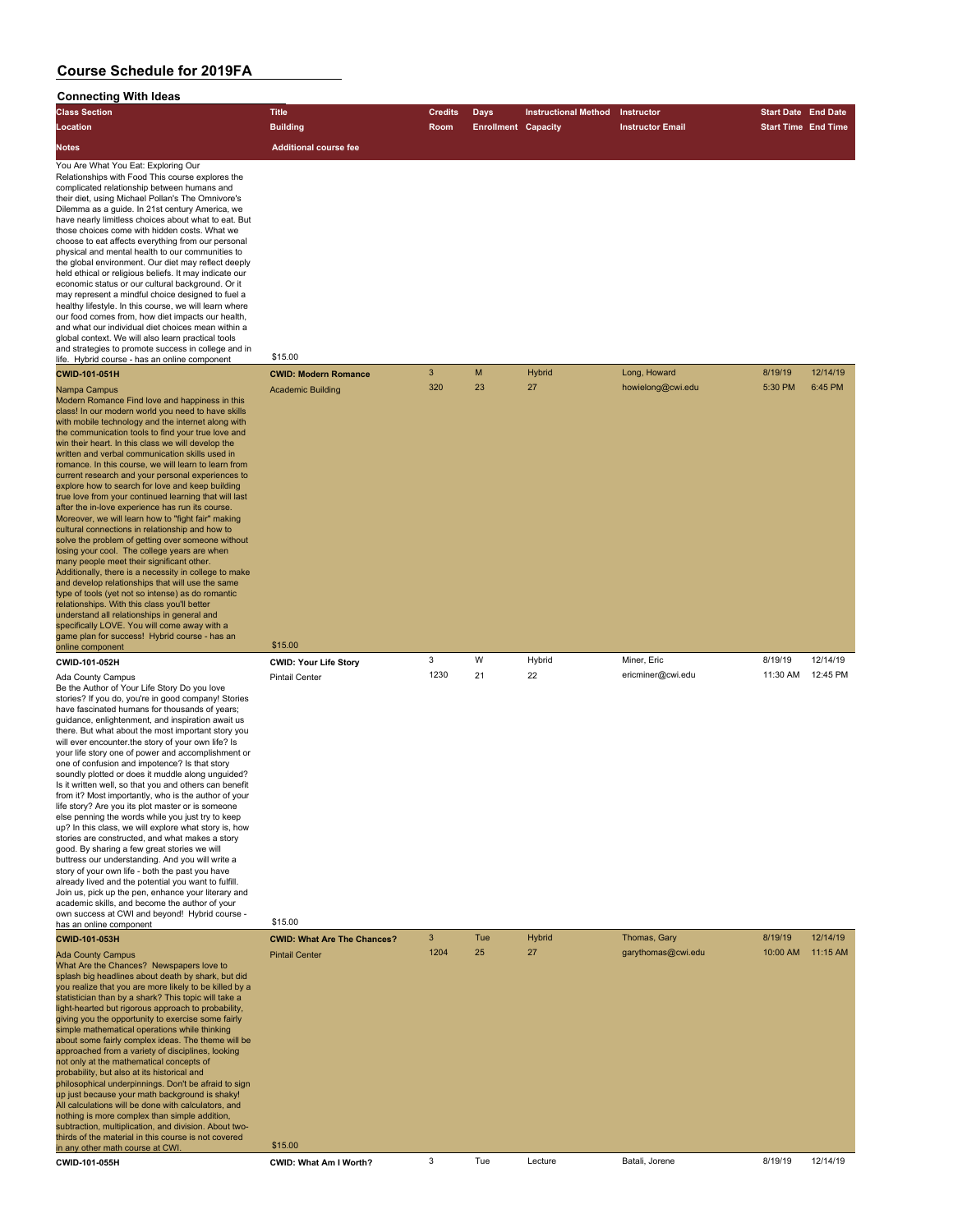| <b>Class Section</b>                                                                                                                                                                                                                                                                                                                                                                                                                                                                                                                                                                                                                                                                                                                                                                                                                                                                                                                                                                                                                                                       | <b>Title</b>                         | <b>Credits</b> | <b>Days</b>                | <b>Instructional Method</b> | Instructor                     | <b>Start Date End Date</b> |                     |
|----------------------------------------------------------------------------------------------------------------------------------------------------------------------------------------------------------------------------------------------------------------------------------------------------------------------------------------------------------------------------------------------------------------------------------------------------------------------------------------------------------------------------------------------------------------------------------------------------------------------------------------------------------------------------------------------------------------------------------------------------------------------------------------------------------------------------------------------------------------------------------------------------------------------------------------------------------------------------------------------------------------------------------------------------------------------------|--------------------------------------|----------------|----------------------------|-----------------------------|--------------------------------|----------------------------|---------------------|
| Location                                                                                                                                                                                                                                                                                                                                                                                                                                                                                                                                                                                                                                                                                                                                                                                                                                                                                                                                                                                                                                                                   | <b>Building</b>                      | Room           | <b>Enrollment Capacity</b> |                             | <b>Instructor Email</b>        | <b>Start Time End Time</b> |                     |
| <b>Notes</b>                                                                                                                                                                                                                                                                                                                                                                                                                                                                                                                                                                                                                                                                                                                                                                                                                                                                                                                                                                                                                                                               | <b>Additional course fee</b>         |                |                            |                             |                                |                            |                     |
| Nampa Campus<br>What Am I Worth? You have worked hard to get an<br>education (or you are working hard to get an<br>education) and it's time to exchange your<br>knowledge with a paycheck. A paycheck is just a<br>bunch of dollars until you use them. Are these<br>dollars a tool or a convenience? Will you tell your<br>money where it will go? Or will you wonder where it<br>went? You will gain tools in this course to manage<br>your personal financial cash flow in addition to<br>gaining tools to help you navigate through your<br>CWI experience. NOTE: Section reserved for<br>Kuna and Nampa school district staff.                                                                                                                                                                                                                                                                                                                                                                                                                                        | Aspen Classroom Building<br>\$15.00  | 101            | $\overline{7}$             | 27                          | jorenebatali@cwi.edu           | 4:00 PM                    | 5:15 PM             |
| <b>CWID-101-056H</b>                                                                                                                                                                                                                                                                                                                                                                                                                                                                                                                                                                                                                                                                                                                                                                                                                                                                                                                                                                                                                                                       | <b>CWID: Backpacker's Guide/Life</b> | 3<br>1208      | Thu<br>27                  | Lecture<br>27               | Pack, Edward<br>edpack@cwi.edu | 8/19/19<br>5:30 PM         | 12/14/19<br>6:45 PM |
| <b>Ada County Campus</b><br>The Backpacker's Guide to Life: Reaching Your<br>School, Career, and Life Goals With the ultimate<br>backpacking adventure, a climb of Mount Everest<br>as its theme, this course explores the complicated<br>relationship between humans and their interactions<br>with nature and each other. How do setting our<br>goals, sometimes too high (literally and figuratively)<br>help or hinder our work and life relationships. We<br>will research and discuss the dynamics of<br>teamwork and working with others, recognizing the<br>strengths and weaknesses of ourselves and those<br>we are with. We will also define and apply critical<br>and creative thinking skills, realizing that is<br>sometimes acceptable to modify goals and actions<br>that can change with our personal situation and life<br>circumstances. Hybrid course - has an online<br>component                                                                                                                                                                     | <b>Pintail Center</b><br>\$15.00     |                |                            |                             |                                |                            |                     |
| CWID-101-057H                                                                                                                                                                                                                                                                                                                                                                                                                                                                                                                                                                                                                                                                                                                                                                                                                                                                                                                                                                                                                                                              | <b>CWID: You Are What You Eat</b>    | 3              | Tue                        | Hybrid                      | Long, Elizabeth                | 8/19/19                    | 12/14/19            |
| Ada County Campus<br>You Are What You Eat: Exploring Our<br>Relationships with Food This course explores the<br>complicated relationship between humans and<br>their diet, using Michael Pollan's The Omnivore's<br>Dilemma as a guide. In 21st century America, we<br>have nearly limitless choices about what to eat. But<br>those choices come with hidden costs. What we<br>choose to eat affects everything from our personal<br>physical and mental health to our communities to<br>the global environment. Our diet may reflect deeply<br>held ethical or religious beliefs. It may indicate our<br>economic status or our cultural background. Or it<br>may represent a mindful choice designed to fuel a<br>healthy lifestyle. In this course, we will learn where<br>our food comes from, how diet impacts our health,<br>and what our individual diet choices mean within a<br>global context. We will also learn practical tools<br>and strategies to promote success in college and in<br>life. Hybrid course - has an online component                       | <b>Pintail Center</b><br>\$15.00     | 1204           | 27                         | 27                          | lizalong@cwi.edu               | 11:30 AM                   | 12:45 PM            |
| <b>CWID-101-058W</b>                                                                                                                                                                                                                                                                                                                                                                                                                                                                                                                                                                                                                                                                                                                                                                                                                                                                                                                                                                                                                                                       | <b>CWID: Heroes and Villains</b>     | 3              |                            | On-Line                     | Molitor, Allison               | 8/19/19                    | 12/14/19            |
| Online<br>Heroes and Villains What does it mean to be a<br>hero or a villain? We will consider both famous and<br>obscure examples of unique individuals and their<br>circumstances. Heroic stories can inspire us to be<br>persistent and resilient in the face of trials, whereas<br>stories of villains can serve as a warning and<br>strengthen our resolve. What factors lead to an<br>individual's success or failure? Various case<br>studies will be examined relating to topics such as<br>culture, opportunity, personality, genius,<br>persistence, and achievement. This is an<br>interdisciplinary course, primarily drawing from<br>sociology, psychology, and history. You will be able<br>to develop practical tools to define your own<br>personal and professional goals and determine<br>how you can overcome obstacles to achieve your<br>goals. NOTE: Online sections of CWID are<br>designed for students in fully online degrees.<br>Students who are taking any face-to-face classes<br>should select a face-to-face or hybrid section of<br>CWID. | Online<br>\$30.00                    | <b>ONL</b>     | 23                         | 27                          | allisonmolitor@cwi.edu         |                            |                     |
| CWID-101-059H                                                                                                                                                                                                                                                                                                                                                                                                                                                                                                                                                                                                                                                                                                                                                                                                                                                                                                                                                                                                                                                              | <b>CWID: Your Life Story</b>         | 3              | Tue                        | Hybrid                      | Miner, Eric                    | 8/19/19                    | 12/14/19            |
| Nampa Campus                                                                                                                                                                                                                                                                                                                                                                                                                                                                                                                                                                                                                                                                                                                                                                                                                                                                                                                                                                                                                                                               | Aspen Classroom Building             | 102            | 25                         | 27                          | ericminer@cwi.edu              | 4:00 PM                    | 5:15 PM             |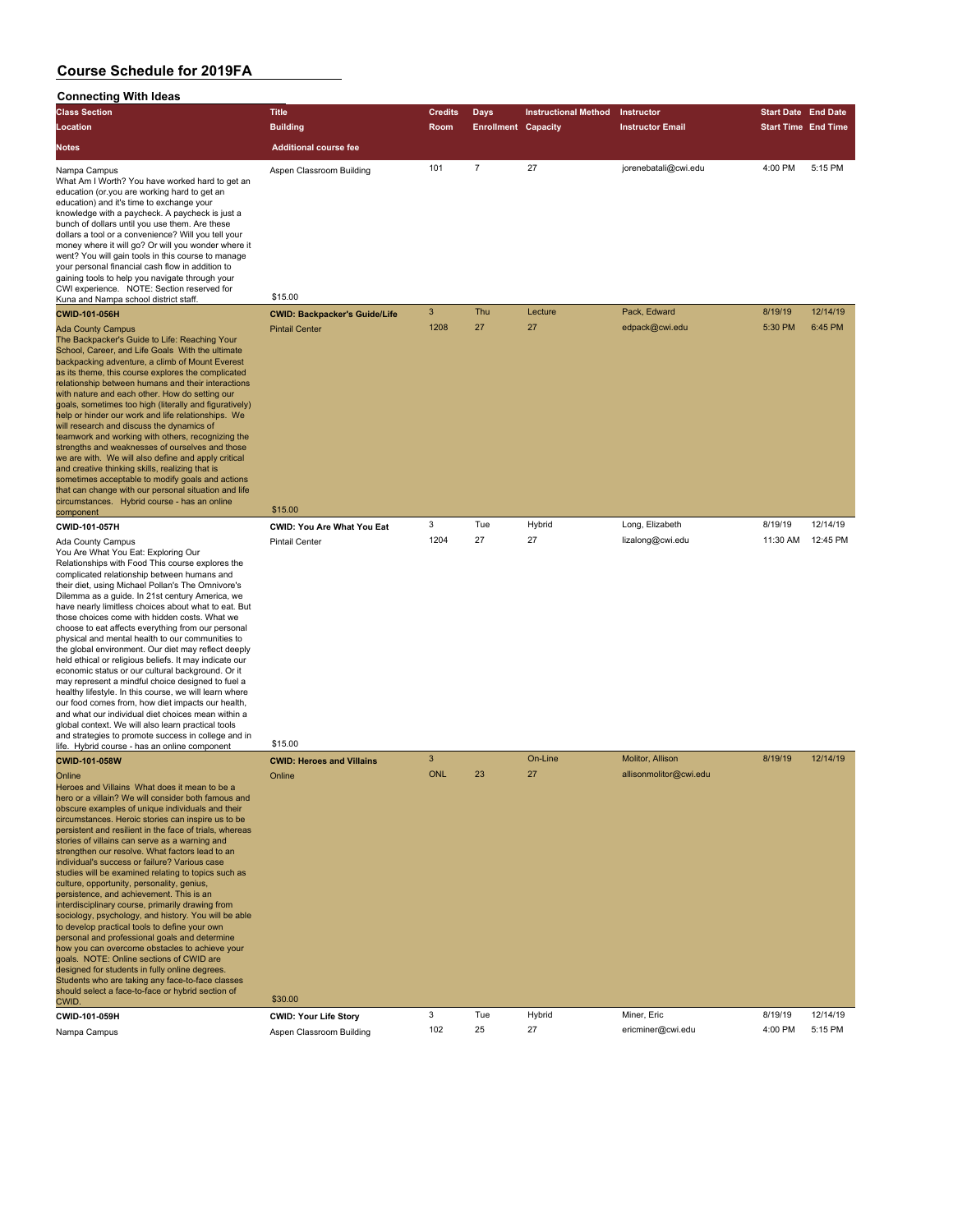| <b>Class Section</b>                                                                                                                                                                                                                                                                                                                                                                                                                                                                                                                                                                                                                                                                                                                                                                                                                                                                                                                                                                                                                                                                                                                                                                                                            | <b>Title</b>                                                      | <b>Credits</b> | <b>Days</b>                | <b>Instructional Method</b> | Instructor                             | <b>Start Date End Date</b> |                      |
|---------------------------------------------------------------------------------------------------------------------------------------------------------------------------------------------------------------------------------------------------------------------------------------------------------------------------------------------------------------------------------------------------------------------------------------------------------------------------------------------------------------------------------------------------------------------------------------------------------------------------------------------------------------------------------------------------------------------------------------------------------------------------------------------------------------------------------------------------------------------------------------------------------------------------------------------------------------------------------------------------------------------------------------------------------------------------------------------------------------------------------------------------------------------------------------------------------------------------------|-------------------------------------------------------------------|----------------|----------------------------|-----------------------------|----------------------------------------|----------------------------|----------------------|
| Location                                                                                                                                                                                                                                                                                                                                                                                                                                                                                                                                                                                                                                                                                                                                                                                                                                                                                                                                                                                                                                                                                                                                                                                                                        | <b>Building</b>                                                   | Room           | <b>Enrollment Capacity</b> |                             | <b>Instructor Email</b>                | <b>Start Time End Time</b> |                      |
| Notes                                                                                                                                                                                                                                                                                                                                                                                                                                                                                                                                                                                                                                                                                                                                                                                                                                                                                                                                                                                                                                                                                                                                                                                                                           | <b>Additional course fee</b>                                      |                |                            |                             |                                        |                            |                      |
| Be the Author of Your Life Story Do you love<br>stories? If you do, you're in good company! Stories<br>have fascinated humans for thousands of years;<br>guidance, enlightenment, and inspiration await us<br>there. But what about the most important story you<br>will ever encounter the story of your own life? Is<br>your life story one of power and accomplishment or<br>one of confusion and impotence? Is that story<br>soundly plotted or does it muddle along unguided?<br>Is it written well, so that you and others can benefit<br>from it? Most importantly, who is the author of your<br>life story? Are you its plot master or is someone<br>else penning the words while you just try to keep<br>up? In this class, we will explore what story is, how<br>stories are constructed, and what makes a story<br>good. By sharing a few great stories we will<br>buttress our understanding. And you will write a<br>story of your own life - both the past you have<br>already lived and the potential you want to fulfill.<br>Join us, pick up the pen, enhance your literary and<br>academic skills, and become the author of your<br>own success at CWI and beyond! Hybrid course -<br>has an online component | \$15.00                                                           |                |                            |                             |                                        |                            |                      |
| CWID-101-060H                                                                                                                                                                                                                                                                                                                                                                                                                                                                                                                                                                                                                                                                                                                                                                                                                                                                                                                                                                                                                                                                                                                                                                                                                   | <b>CWID: You Are What You Eat</b>                                 | $\mathbf{3}$   | W                          | <b>Hybrid</b>               | Cook, Elizabeth                        | 8/19/19                    | 12/14/19             |
| Nampa Campus<br>You Are What You Eat: Exploring Our<br>Relationships with Food This course explores the<br>complicated relationship between humans and<br>their diet, using Michael Pollan's The Omnivore's<br>Dilemma as a guide. In 21st century America, we<br>have nearly limitless choices about what to eat. But<br>those choices come with hidden costs. What we<br>choose to eat affects everything from our personal<br>physical and mental health to our communities to<br>the global environment. Our diet may reflect deeply<br>held ethical or religious beliefs. It may indicate our<br>economic status or our cultural background. Or it<br>may represent a mindful choice designed to fuel a<br>healthy lifestyle. In this course, we will learn where<br>our food comes from, how diet impacts our health,<br>and what our individual diet choices mean within a<br>global context. We will also learn practical tools<br>and strategies to promote success in college and in                                                                                                                                                                                                                                  | <b>Academic Building</b>                                          | 218            | 25                         | 27                          | elizabethcook@cwi.edu                  | 8:30 AM                    | 9:45 AM              |
| life. Hybrid course - has an online component                                                                                                                                                                                                                                                                                                                                                                                                                                                                                                                                                                                                                                                                                                                                                                                                                                                                                                                                                                                                                                                                                                                                                                                   | \$15.00                                                           |                |                            |                             |                                        |                            |                      |
| CWID-101-062H<br>Nampa Campus<br>Beyond Downton Abbey It's fun to speculate how<br>the other half lived, and none lived more lavishly<br>and more fully than the British aristocracy.<br>Downton Abbey shows us the lives of one family<br>living before and through the interwar period. The<br>family represents a class of people that was poor in<br>cash but rich in power, property, and peerage. This<br>course will look at the people that made up this<br>class, analyzing what levels of power and control<br>they had after WWI and through the interwar<br>period; what ideals, thoughts, and structures made<br>up the aristocratic sensibilities; and how their<br>power declined after WWII. We'll not only look at<br>the mainstream aristocrats but at radical political<br>rebels and empowered women. Hybrid course -<br>has an online component                                                                                                                                                                                                                                                                                                                                                            | <b>CWID: Beyond Downton Abbey</b><br>Academic Building<br>\$15.00 | 3<br>301       | F<br>25                    | Hybrid<br>27                | Yadlin, Michal<br>michalyadlin@cwi.edu | 8/19/19<br>9:30 AM         | 12/14/19<br>10:45 AM |
| CWID-101-064W                                                                                                                                                                                                                                                                                                                                                                                                                                                                                                                                                                                                                                                                                                                                                                                                                                                                                                                                                                                                                                                                                                                                                                                                                   | <b>CWID: Movies That Move Us</b>                                  | $\mathbf{3}$   |                            | On-Line                     | Straub, Scott                          | 8/19/19                    | 12/14/19             |
| Online<br>Movies That Move Us Do you like films that are<br>inspiring, uplifting, and intriguing? Do you wonder<br>whether movies can move people to action? The<br>classroom, with all its inherent drama, conflict, and<br>diversity, has provided the perfect setting for many<br>books and movies in our culture. In this course<br>we'll explore how education portrayed in cinema<br>and literature compares to the real world, and we'll<br>have some fun along the way. Additionally, we'll<br>discuss how adults learn, in both a traditional and<br>online environment. Students completing this<br>course will be better prepared to succeed in<br>college, and in life. Whether you are you are just<br>curious about how movies influence our lives or<br>perhaps you are considering a career in teaching,<br>join us to uncover the tips and tricks to<br>achievement in school, and beyond. NOTE: Online<br>sections of CWID are designed for students in fully<br>online degrees. Students who are taking any face-<br>to-face classes should select a face-to-face or<br>hybrid section of CWID.                                                                                                              | Online<br>\$30.00                                                 | <b>ONL</b>     | 24                         | 27                          | scottstraub@cwi.edu                    |                            |                      |
| CWID-101-065H                                                                                                                                                                                                                                                                                                                                                                                                                                                                                                                                                                                                                                                                                                                                                                                                                                                                                                                                                                                                                                                                                                                                                                                                                   | <b>CWID: Media/Art of Lying</b>                                   | 3              | Thu                        | Hybrid                      | Daugharthy, Marianne                   | 8/19/19                    | 12/14/19             |
| Nampa Campus                                                                                                                                                                                                                                                                                                                                                                                                                                                                                                                                                                                                                                                                                                                                                                                                                                                                                                                                                                                                                                                                                                                                                                                                                    | Multipurpose Classroom Bldg                                       | 205            | $\overline{2}$             | 27                          | mariannedaugharthy@cwi.edu             | 7:00 PM                    | 8:15 PM              |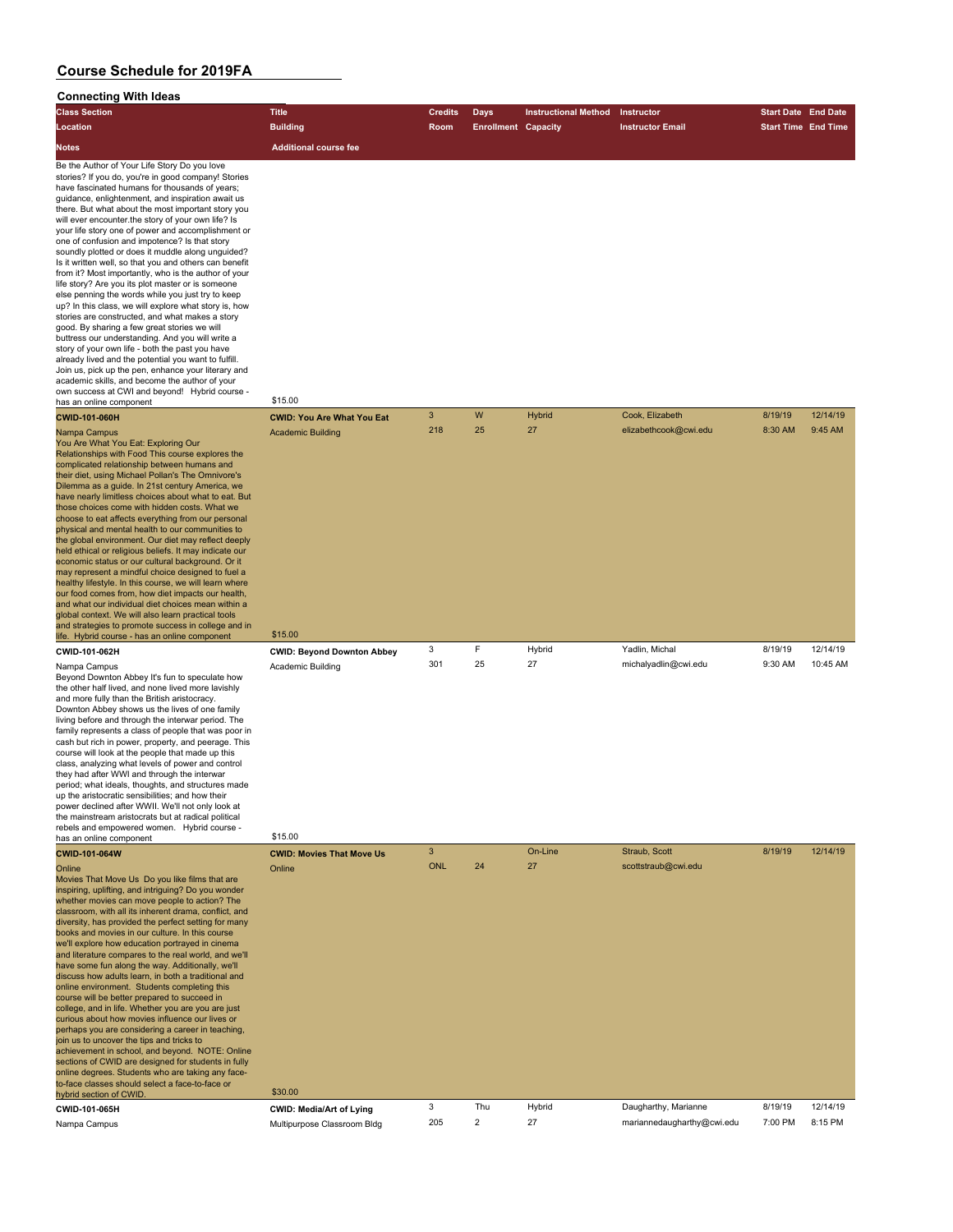| Connecting With Ideas                                                                                                                                                                                                                                                                                                                                                                                                                                                                                                                                                                                                                                                                                                                                                                                                                                                                                                                                                                                                                                                                                                                                                                                                                                                                                                              |                                             |                     |                            |                             |                                   |                            |          |
|------------------------------------------------------------------------------------------------------------------------------------------------------------------------------------------------------------------------------------------------------------------------------------------------------------------------------------------------------------------------------------------------------------------------------------------------------------------------------------------------------------------------------------------------------------------------------------------------------------------------------------------------------------------------------------------------------------------------------------------------------------------------------------------------------------------------------------------------------------------------------------------------------------------------------------------------------------------------------------------------------------------------------------------------------------------------------------------------------------------------------------------------------------------------------------------------------------------------------------------------------------------------------------------------------------------------------------|---------------------------------------------|---------------------|----------------------------|-----------------------------|-----------------------------------|----------------------------|----------|
| <b>Class Section</b>                                                                                                                                                                                                                                                                                                                                                                                                                                                                                                                                                                                                                                                                                                                                                                                                                                                                                                                                                                                                                                                                                                                                                                                                                                                                                                               | <b>Title</b>                                | <b>Credits</b>      | <b>Days</b>                | <b>Instructional Method</b> | Instructor                        | <b>Start Date End Date</b> |          |
| Location                                                                                                                                                                                                                                                                                                                                                                                                                                                                                                                                                                                                                                                                                                                                                                                                                                                                                                                                                                                                                                                                                                                                                                                                                                                                                                                           | <b>Building</b>                             | Room                | <b>Enrollment Capacity</b> |                             | <b>Instructor Email</b>           | <b>Start Time End Time</b> |          |
| Notes                                                                                                                                                                                                                                                                                                                                                                                                                                                                                                                                                                                                                                                                                                                                                                                                                                                                                                                                                                                                                                                                                                                                                                                                                                                                                                                              | <b>Additional course fee</b>                |                     |                            |                             |                                   |                            |          |
| Media and the Art of Lying Media and advertising<br>companies pour millions of dollars into video<br>content designed to engage and entice viewers.<br>Are the designers' tactics sincere and honest? Or<br>is there another side to this explosion of video<br>content? What is the real effect of media on our<br>thoughts and decisions? This course will take a<br>look at the methods used to sell the individual and<br>society products and ideas. Students will learn to<br>analyze and evaluate various types of media and<br>become more conscious viewers. Ultimately<br>participants will learn how to make more-educated<br>decisions and to use those same analytical skills to<br>be more successful in college. Hybrid course - has<br>an online component                                                                                                                                                                                                                                                                                                                                                                                                                                                                                                                                                         | \$15.00                                     |                     |                            |                             |                                   |                            |          |
| <b>CWID-101-067W</b>                                                                                                                                                                                                                                                                                                                                                                                                                                                                                                                                                                                                                                                                                                                                                                                                                                                                                                                                                                                                                                                                                                                                                                                                                                                                                                               | <b>CWID: Movies that Move Us</b>            | $\mathbf{3}$        |                            | On-Line                     | Straub, Scott                     | 8/19/19                    | 12/14/19 |
| Online<br>Movies that Move Us Do you like films that are<br>inspiring, uplifting, and intriguing? Do you wonder<br>whether movies can move people to action? The<br>classroom, with all its inherent drama, conflict, and<br>diversity, has provided the perfect setting for many<br>books and movies in our culture. In this course<br>we'll explore how education portrayed in cinema<br>and literature compares to the real world, and we'll<br>have some fun along the way. Additionally, we'll<br>discuss how adults learn, in both a traditional and<br>online environment. Students completing this<br>course will be better prepared to succeed in<br>college and in life. Whether you are just curious<br>about how movies influence our lives or perhaps<br>you are considering a career in teaching, join us to<br>uncover the tips and tricks to achievement in<br>school, and beyond. NOTE: Online sections of<br>CWID are designed for students in fully online<br>degrees. Students who are taking any face-to-face<br>classes should select a face-to-face or hybrid<br>section of CWID.                                                                                                                                                                                                                           | Online<br>\$30.00                           | <b>ONL</b>          | 24                         | 27                          | scottstraub@cwi.edu               |                            |          |
| CWID-101-068H                                                                                                                                                                                                                                                                                                                                                                                                                                                                                                                                                                                                                                                                                                                                                                                                                                                                                                                                                                                                                                                                                                                                                                                                                                                                                                                      | <b>CWID: Beyond Downton Abbey</b>           | 3                   | Thu                        | Hybrid                      | Yadlin, Michal                    | 8/19/19                    | 12/14/19 |
| Nampa Campus<br>Beyond Downton Abbey It's fun to speculate how<br>the other half lived, and none lived more lavishly<br>and more fully than the British aristocracy.<br>Downton Abbey shows us the lives of one family<br>living before and through the interwar period. The<br>family represents a class of people that was poor in<br>cash but rich in power, property, and peerage. This<br>course will look at the people that made up this<br>class, analyzing what levels of power and control<br>they had after WWI and through the interwar<br>period; what ideals, thoughts, and structures made<br>up the aristocratic sensibilities; and how their<br>power declined after WWII. We'll not only look at<br>the mainstream aristocrats but at radical political                                                                                                                                                                                                                                                                                                                                                                                                                                                                                                                                                          | Academic Building                           | 106                 | 18                         | 27                          | michalyadlin@cwi.edu              | 1:00 PM                    | 2:15 PM  |
| rebels and empowered women.                                                                                                                                                                                                                                                                                                                                                                                                                                                                                                                                                                                                                                                                                                                                                                                                                                                                                                                                                                                                                                                                                                                                                                                                                                                                                                        | \$15.00                                     |                     |                            |                             |                                   |                            |          |
| <b>CWID-101-069W</b><br>Online<br>Fake News in the Real World Is your news fake?<br>When information is available on demand in every<br>imaginable format, how can you tell what's credible<br>and what's made up to influence, mislead, or make<br>a buck? In this class we will apply a critical thinking<br>lens to the way we evaluate and share information<br>as a foundation for how we understand the world<br>around us. From fake news to satire, biased<br>reporting, editorial, and fact-based journalism, we<br>will learn about the different types of news sources<br>and their roles in informing or misinforming<br>readers. We will further explore the way human<br>psychology, social media, and the "echo chamber"<br>effect contribute to the fake news phenomenon.<br>This is an interdisciplinary course drawing primarily<br>from information science, media studies, and<br>psychology. You will learn practical strategies for<br>assessing and evaluating everyday information,<br>whether to write a paper, buy a car, understand a<br>medical condition, or decide how to vote in the next<br>election. NOTE: Online sections of CWID are<br>designed for students in fully online degrees.<br>Students who are taking any face-to-face classes<br>should select a face-to-face or hybrid section of | <b>CWID: Fake News/Real World</b><br>Online | $\mathbf{3}$<br>ONL | $\Omega$                   | On-Line<br>27               | Reed, Kimberly<br>kimreed@cwi.edu | 8/19/19                    | 12/14/19 |
| CWID.                                                                                                                                                                                                                                                                                                                                                                                                                                                                                                                                                                                                                                                                                                                                                                                                                                                                                                                                                                                                                                                                                                                                                                                                                                                                                                                              | \$30.00                                     |                     |                            |                             |                                   |                            |          |
| CWID-101-070W                                                                                                                                                                                                                                                                                                                                                                                                                                                                                                                                                                                                                                                                                                                                                                                                                                                                                                                                                                                                                                                                                                                                                                                                                                                                                                                      | <b>CWID: Health Shenanigans</b>             | 3                   |                            | On-Line                     | Stauffer, Kelly                   | 8/19/19                    | 12/14/19 |

Online **Online** Online Online ONL 2 27 kellystauffer@cwi.edu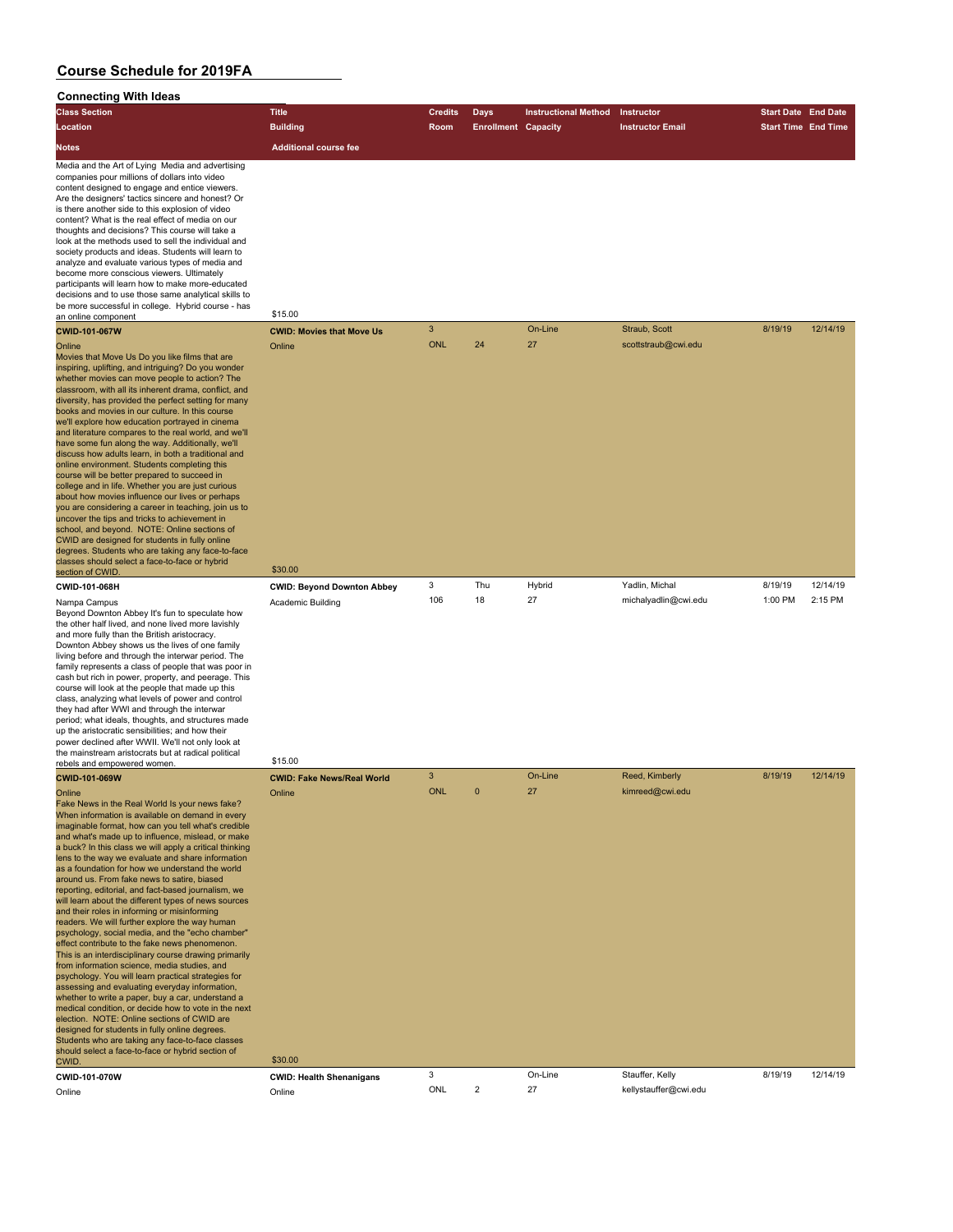#### **Connecting With Ideas**

| <b>Class Section</b>                                                                                                                                                                                                                                                                                                                                                                                                                                                                                                                                                                                                                                                                                                                                                                                                                                                                                                                                                                                                                                                                                                                                                                                       | <b>Title</b>                        | Credits    | Days                       | <b>Instructional Method</b> | Instructor                       | <b>Start Date End Date</b> |                     |
|------------------------------------------------------------------------------------------------------------------------------------------------------------------------------------------------------------------------------------------------------------------------------------------------------------------------------------------------------------------------------------------------------------------------------------------------------------------------------------------------------------------------------------------------------------------------------------------------------------------------------------------------------------------------------------------------------------------------------------------------------------------------------------------------------------------------------------------------------------------------------------------------------------------------------------------------------------------------------------------------------------------------------------------------------------------------------------------------------------------------------------------------------------------------------------------------------------|-------------------------------------|------------|----------------------------|-----------------------------|----------------------------------|----------------------------|---------------------|
| Location                                                                                                                                                                                                                                                                                                                                                                                                                                                                                                                                                                                                                                                                                                                                                                                                                                                                                                                                                                                                                                                                                                                                                                                                   | <b>Building</b>                     | Room       | <b>Enrollment Capacity</b> |                             | <b>Instructor Email</b>          | <b>Start Time End Time</b> |                     |
| Notes                                                                                                                                                                                                                                                                                                                                                                                                                                                                                                                                                                                                                                                                                                                                                                                                                                                                                                                                                                                                                                                                                                                                                                                                      | <b>Additional course fee</b>        |            |                            |                             |                                  |                            |                     |
| Health Shenanigans This course will explore<br>current fallacies related to being in a state of "good<br>health." Students will learn how to scrutinize<br>health information to identify fraudulent or ill-<br>informed advertisements that claims to alter the<br>human condition (often for financial gain). People<br>might be awed by fanciful research studies or<br>unreasonable promises. These tactics may<br>promote fear and devalue legitimate science. At<br>the end of this course, students will have learned to<br>be educated consumers, adopting skills that will<br>lead to academic success, and improved ability to<br>decipher the information that surrounds us.<br>NOTE: Online sections of CWID are designed for<br>students in fully online degrees. Students who are<br>taking any face-to-face classes should select a<br>face-to-face or hybrid section of CWID.                                                                                                                                                                                                                                                                                                              | \$30.00                             |            |                            |                             |                                  |                            |                     |
| CWID-101-072W                                                                                                                                                                                                                                                                                                                                                                                                                                                                                                                                                                                                                                                                                                                                                                                                                                                                                                                                                                                                                                                                                                                                                                                              | <b>CWID: Media and Self</b>         | 3          |                            | On-Line                     | Holt, Janel                      | 8/19/19                    | 12/14/19            |
| Online<br>Media and Self: Shaping Our Beliefs Media are<br>central to culture and contribute daily to our<br>communication, socialization, and core beliefs. The<br>"ubiquitous assimilation" of information<br>characterizes the 21st Century. Our beliefs about<br>gender, race, and the consumption of good from<br>food to clothing to dwellings are influenced by a<br>constant stream of media messages, oftentimes<br>without our conscious awareness. In this course,<br>we will explore these messages and their desired<br>effects and develop ways to discern truth from<br>propaganda, to effectively analyze media<br>messages for function, intent and bias, and<br>understand how this information contributes<br>meaning to the lives of individuals and to society as<br>a whole. NOTE: Online sections of CWID are<br>designed for students in fully online degrees.<br>Students who are taking any face-to-face classes<br>should select a face-to-face or hybrid section of                                                                                                                                                                                                            | Online<br>\$30.00                   | <b>ONL</b> | 23                         | 27                          | janelholt@cwi.edu                |                            |                     |
| CWID.<br>CWID-101-073H                                                                                                                                                                                                                                                                                                                                                                                                                                                                                                                                                                                                                                                                                                                                                                                                                                                                                                                                                                                                                                                                                                                                                                                     | <b>CWID: Your Life Story</b>        | 3          | W                          | Hybrid                      | Miner, Eric                      | 8/19/19                    | 12/14/19            |
| Ada County Campus<br>Be the Author of Your Life Story Do you love<br>stories? If you do, you're in good company! Stories<br>have fascinated humans for thousands of years;<br>guidance, enlightenment, and inspiration await us<br>there. But what about the most important story you<br>will ever encounter? The story of your own life? Is<br>your life story one of power and accomplishment or<br>one of confusion and impotence? Is that story<br>soundly plotted or does it muddle along unguided?<br>Is it written well, so that you and others can benefit<br>from it? Most importantly, who is the author of your<br>life story? Are you its plot master or is someone<br>else penning the words while you just try to keep<br>up? In this class, we will explore what story is, how<br>stories are constructed, and what makes a story<br>good. By sharing a few great stories we will<br>buttress our understanding. And you will write a<br>story of your own life - both the past you have<br>already lived and the potential you want to fulfill.<br>Join us, pick up the pen, enhance your literary and<br>academic skills, and become the author of your<br>own success at CWI and beyond! | <b>Pintail Center</b><br>\$15.00    | 1208<br>3  | 26<br>Thu                  | 27                          | ericminer@cwi.edu                | 7:00 AM                    | 8:15 AM<br>12/14/19 |
| <b>CWID-101-075H</b>                                                                                                                                                                                                                                                                                                                                                                                                                                                                                                                                                                                                                                                                                                                                                                                                                                                                                                                                                                                                                                                                                                                                                                                       | <b>CWID: Language and Identity</b>  | 105        | 24                         | <b>Hybrid</b><br>27         | Vassar, Amy<br>amyvassar@cwi.edu | 8/19/19<br>11:30 AM        | 12:45 PM            |
| Nampa Campus<br>Language and Identity Is French really the<br>language of love? German the language of war?<br>Does the way you speak or write affect the way<br>others perceive you? Does your lexicon determine<br>whether or not you get a job? Should it? These<br>questions and more will be addressed through<br>movies, social media and literature. We will explore<br>how the basic building blocks of language affect<br>communication and how a person's native<br>language impacts their identity and their<br>perspective of the world. Students will learn how an<br>awareness of language and identity can help them<br>to better navigate and participate in a multilingual<br>world. Hybrid course-Has an online component                                                                                                                                                                                                                                                                                                                                                                                                                                                                | <b>Academic Building</b><br>\$15.00 |            |                            |                             |                                  |                            |                     |
| Hybrid course - has an online component<br>CWID-101-077W                                                                                                                                                                                                                                                                                                                                                                                                                                                                                                                                                                                                                                                                                                                                                                                                                                                                                                                                                                                                                                                                                                                                                   | <b>CWID: Movies that Move Us</b>    | 3          |                            | On-Line                     | Straub, Scott                    | 8/19/19                    | 12/14/19            |
| Online                                                                                                                                                                                                                                                                                                                                                                                                                                                                                                                                                                                                                                                                                                                                                                                                                                                                                                                                                                                                                                                                                                                                                                                                     | Online                              | <b>ONL</b> | 0                          | 24                          | scottstraub@cwi.edu              |                            |                     |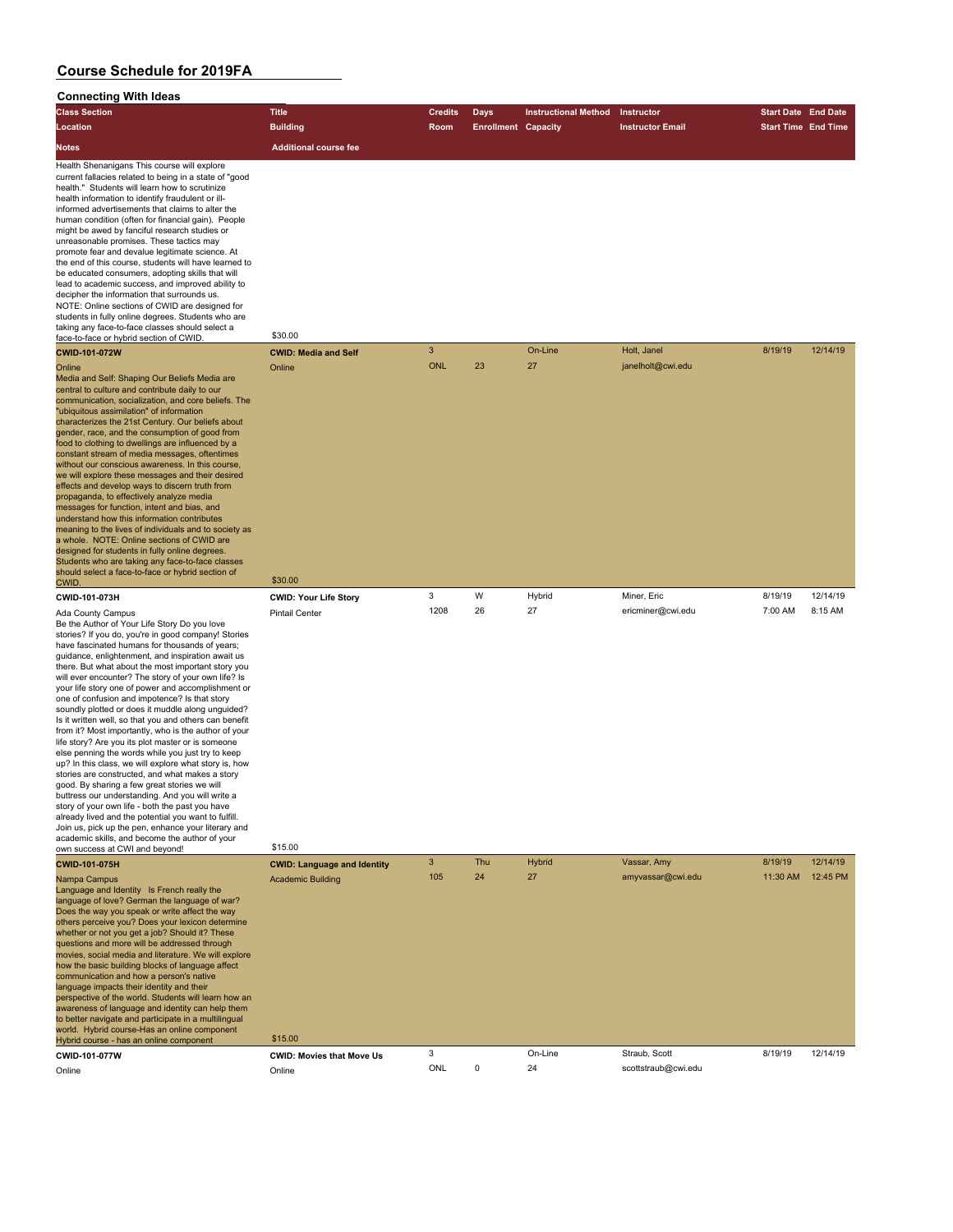#### **Connecting With Ideas**

| Connecting With Ideas                                                                                                                                                                                                                                                                                                                                                                                                                                                                                                                                                                                                                                                                                                                                                                                                                                                                                                                                                                                                                                                                                                                                  |                                    |                |                            |                             |                         |                            |          |
|--------------------------------------------------------------------------------------------------------------------------------------------------------------------------------------------------------------------------------------------------------------------------------------------------------------------------------------------------------------------------------------------------------------------------------------------------------------------------------------------------------------------------------------------------------------------------------------------------------------------------------------------------------------------------------------------------------------------------------------------------------------------------------------------------------------------------------------------------------------------------------------------------------------------------------------------------------------------------------------------------------------------------------------------------------------------------------------------------------------------------------------------------------|------------------------------------|----------------|----------------------------|-----------------------------|-------------------------|----------------------------|----------|
| <b>Class Section</b>                                                                                                                                                                                                                                                                                                                                                                                                                                                                                                                                                                                                                                                                                                                                                                                                                                                                                                                                                                                                                                                                                                                                   | <b>Title</b>                       | <b>Credits</b> | <b>Days</b>                | <b>Instructional Method</b> | Instructor              | <b>Start Date End Date</b> |          |
| Location                                                                                                                                                                                                                                                                                                                                                                                                                                                                                                                                                                                                                                                                                                                                                                                                                                                                                                                                                                                                                                                                                                                                               | <b>Building</b>                    | Room           | <b>Enrollment Capacity</b> |                             | <b>Instructor Email</b> | <b>Start Time End Time</b> |          |
| Notes                                                                                                                                                                                                                                                                                                                                                                                                                                                                                                                                                                                                                                                                                                                                                                                                                                                                                                                                                                                                                                                                                                                                                  | <b>Additional course fee</b>       |                |                            |                             |                         |                            |          |
| Movies and Documentaries that Move Us Do you<br>like films and documentaries that are inspiring,<br>uplifting, and intriguing? Do you wonder whether<br>they can move people to action? The classroom,<br>with all its inherent drama, conflict, and diversity,<br>has provided the perfect setting for many books<br>and movies in our culture. In this course we'll<br>explore how education portrayed in cinema and<br>literature compares to the real world, and we'll<br>have some fun along the way. Additionally, we'll<br>discuss how adults learn, in both a traditional and<br>online environment. Students completing this<br>course will be better prepared to succeed in<br>college and in life. Whether you are just curious<br>about how movies and documentaries influence<br>our lives or perhaps you are considering a career<br>in teaching, join us to uncover the tips and tricks to<br>achievement in school, and beyond. NOTE: Online<br>sections of CWID are designed for students in fully<br>online degrees. Students who are taking any face-<br>to-face classes should select a face-to-face or<br>hybrid section of CWID. | \$30.00                            |                |                            |                             |                         |                            |          |
| <b>CWID-101-078W</b>                                                                                                                                                                                                                                                                                                                                                                                                                                                                                                                                                                                                                                                                                                                                                                                                                                                                                                                                                                                                                                                                                                                                   | <b>CWID: The American Story</b>    | 3              |                            | On-Line                     | Compton, Erica          | 8/19/19                    | 12/14/19 |
| Online<br>The American Story The United States is a nation<br>from various backgrounds including those of early<br>colonizers, immigrants, Native Americans,<br>refugees, and those brought to our shores in<br>bondage. This interdisciplinary course will give<br>students an opportunity to explore the themes that<br>have resulted in The American Story: culture,<br>heritage, and historical context. This course will<br>provide you with both practical successful student<br>strategies and better awareness and<br>understanding of America's rich diversity. NOTE:<br>Online sections of CWID are designed for students<br>in fully online degrees. Students who are taking                                                                                                                                                                                                                                                                                                                                                                                                                                                                | Online                             | <b>ONL</b>     | 26                         | 27                          | ericacompton@cwi.edu    |                            |          |
| any face-to-face classes should select a face-to-<br>face or hybrid section of CWID                                                                                                                                                                                                                                                                                                                                                                                                                                                                                                                                                                                                                                                                                                                                                                                                                                                                                                                                                                                                                                                                    | \$30.00                            |                |                            |                             |                         |                            |          |
| CWID-101-081H                                                                                                                                                                                                                                                                                                                                                                                                                                                                                                                                                                                                                                                                                                                                                                                                                                                                                                                                                                                                                                                                                                                                          | <b>CWID: Science of Speed</b>      | 3              | W                          | Hybrid                      | Heller, Ashley          | 8/19/19                    | 12/14/19 |
| <b>Ada County Campus</b><br>The Science of Speed Have you ever wondered<br>what makes Usain Bolt the fastest man on Earth?<br>How did Chris Johnson run a 4.24 second 40 yard<br>dash? Why and how did Lance Armstrong cheat?<br>What goes into creating an elite athlete or being<br>the best team in the world? Science and lots of it!!<br>Science plays a key role in how athletes train, how<br>they compete, what they eat, and, unfortunately,<br>how they cheat. Throughout the term this course<br>explores a range of topics in the world of science in<br>sports including, sports nutrition, sports<br>performance, sport injury and doping in sport. In<br>addition to all these topics students will be able to<br>have several first hand experiences in the CWI<br>Human Performance and Health Lab to perform<br>certain sport specific tests to see where they stand<br>when compared to the best athletes in the world.<br>Hybrid course - has an online component                                                                                                                                                                  | <b>Pintail Center</b><br>\$15.00   | 1211           | 6                          | 24                          | ashleyheller@cwi.edu    | 1:00 PM                    | 2:15 PM  |
| CWID-101-501H                                                                                                                                                                                                                                                                                                                                                                                                                                                                                                                                                                                                                                                                                                                                                                                                                                                                                                                                                                                                                                                                                                                                          | <b>CWID: Language and Identity</b> | 3              | Tue                        | <b>Hybrid</b>               | Vassar, Amy             | 8/19/19                    | 12/14/19 |
| Nampa Campus<br>Language and Identity Is French really the<br>language of love? German the language of war?<br>Does the way you speak or write affect the way<br>others perceive you? Does your lexicon determine<br>whether or not you get a job? Should it? These<br>questions and more will be addressed through<br>movies, social media and literature. We will explore<br>how the basic building blocks of language affect<br>communication and how a person's native<br>language impacts their identity and their<br>perspective of the world. Students will learn how an<br>awareness of language and identity can help them<br>to better navigate and participate in a multilingual                                                                                                                                                                                                                                                                                                                                                                                                                                                            | <b>Academic Building</b>           | 320            | 25                         | 27                          | amyvassar@cwi.edu       | 10:00 AM                   | 11:15 AM |
| world. Hybrid course-Has an online component                                                                                                                                                                                                                                                                                                                                                                                                                                                                                                                                                                                                                                                                                                                                                                                                                                                                                                                                                                                                                                                                                                           | \$15.00                            |                |                            |                             |                         |                            |          |
| CWID-101-503H                                                                                                                                                                                                                                                                                                                                                                                                                                                                                                                                                                                                                                                                                                                                                                                                                                                                                                                                                                                                                                                                                                                                          | CWID: Build a Life You Love        | 3              | Thu                        | Hybrid                      | Palmer, Cynthia         | 8/19/19                    | 12/14/19 |
| Nampa Campus                                                                                                                                                                                                                                                                                                                                                                                                                                                                                                                                                                                                                                                                                                                                                                                                                                                                                                                                                                                                                                                                                                                                           | Academic Building                  | 320            | 25                         | 27                          | joypalmer@cwi.edu       | 10:00 AM                   | 11:15 AM |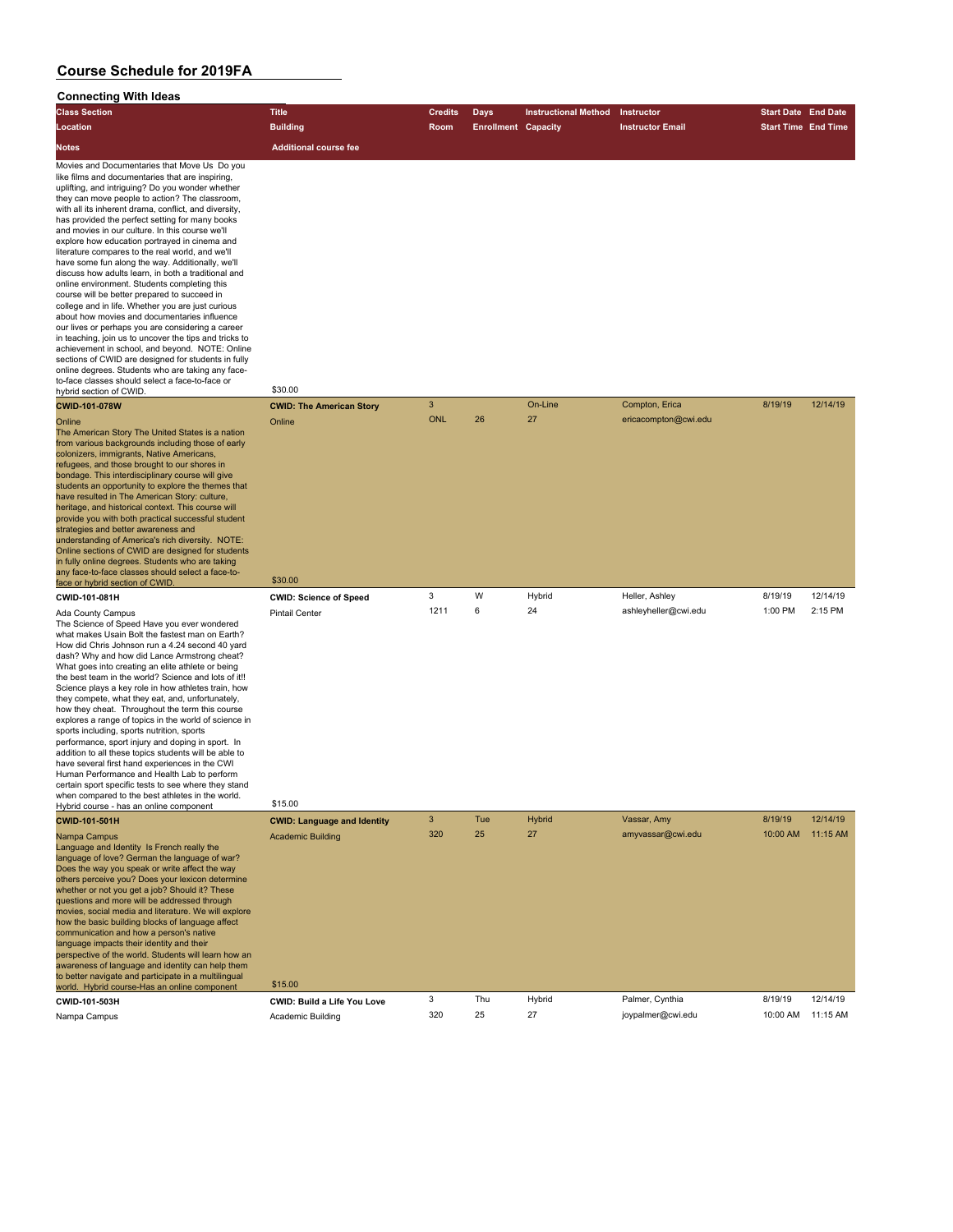#### **Connecting With Ideas**

| <b>Class Section</b>                                                                                                                                                                                                                                                                                                                                                                                                                                                                                                                                                                                                                                                                                                                                                                                                                                                                                                            | <b>Title</b>                        | <b>Credits</b> | Days                       | <b>Instructional Method</b> | Instructor              | <b>Start Date End Date</b> |          |
|---------------------------------------------------------------------------------------------------------------------------------------------------------------------------------------------------------------------------------------------------------------------------------------------------------------------------------------------------------------------------------------------------------------------------------------------------------------------------------------------------------------------------------------------------------------------------------------------------------------------------------------------------------------------------------------------------------------------------------------------------------------------------------------------------------------------------------------------------------------------------------------------------------------------------------|-------------------------------------|----------------|----------------------------|-----------------------------|-------------------------|----------------------------|----------|
| Location                                                                                                                                                                                                                                                                                                                                                                                                                                                                                                                                                                                                                                                                                                                                                                                                                                                                                                                        | <b>Building</b>                     | Room           | <b>Enrollment Capacity</b> |                             | <b>Instructor Email</b> | <b>Start Time End Time</b> |          |
| <b>Notes</b>                                                                                                                                                                                                                                                                                                                                                                                                                                                                                                                                                                                                                                                                                                                                                                                                                                                                                                                    | <b>Additional course fee</b>        |                |                            |                             |                         |                            |          |
| Using Design Thinking to Build a Life You Love<br>Many of us want to be creative and often work to<br>find creative outlets, but most people have yet to<br>examine how to use the creative process<br>purposefully. This course will focus on applying<br>design thinking to harness our creativity and make<br>it part of a process we can use to achieve<br>important things and tackle challenges. Design<br>thinking is-as discussed in the book Designing<br>Your Life: How to Live a Well-Lived, Joyful Life-a<br>method of solving difficult and complex problems<br>through thinking creatively and testing ideas. We<br>will focus on how to use design thinking to build<br>possibilities for your future education, career, and<br>life. Hybrid course - has an online component                                                                                                                                    | \$15.00                             |                |                            |                             |                         |                            |          |
| CWID-101-504H                                                                                                                                                                                                                                                                                                                                                                                                                                                                                                                                                                                                                                                                                                                                                                                                                                                                                                                   | <b>CWID: Transform Storytelling</b> | 3              | Tue                        | <b>Hybrid</b>               | Collins, Malia          | 8/19/19                    | 12/14/19 |
| <b>Ada County Campus</b><br>Transformative Storytelling: Shift Your World View<br>Angela Davis said, "You have to act as if it were<br>possible to radically transform the world. And you<br>have to do it all the time." What does it mean to<br>transform the world? It's an idea you'll hear as you<br>begin your college journey, and this class will<br>examine what that transformation can look like.<br>We'll start building our classroom community by<br>telling the stories of ourselves and our people; we<br>will connect with each other by listening, reflecting,<br>and thinking critically about the stories we tell<br>ourselves and the world around us. Students will<br>share their voices through oral storytelling and<br>creative writing, and examine what the world can<br>look like when it's rooted in interdependence,<br>resilience, and regeneration. Hybrid course - has<br>an online component | <b>Pintail Center</b><br>\$15.00    | 1211           | 24                         | 24                          | maliacollins@cwi.edu    | 8:30 AM                    | 9:45 AM  |
| CWID-290-001W                                                                                                                                                                                                                                                                                                                                                                                                                                                                                                                                                                                                                                                                                                                                                                                                                                                                                                                   | <b>Liberal Arts Capstone</b>        | $\mathbf{1}$   |                            | On-Line                     | Ascuena, Andrea         | 8/19/19                    | 12/14/19 |
| Online                                                                                                                                                                                                                                                                                                                                                                                                                                                                                                                                                                                                                                                                                                                                                                                                                                                                                                                          | Online<br>\$10.00                   | ONL            | 20                         | 20                          | andreaascuena@cwi.edu   |                            |          |
| CWID-290-002W                                                                                                                                                                                                                                                                                                                                                                                                                                                                                                                                                                                                                                                                                                                                                                                                                                                                                                                   | <b>Liberal Arts Capstone</b>        | $\mathbf{1}$   |                            | On-Line                     | Jayne, Reginald         | 8/19/19                    | 12/14/19 |
| Online                                                                                                                                                                                                                                                                                                                                                                                                                                                                                                                                                                                                                                                                                                                                                                                                                                                                                                                          | Online                              | <b>ONL</b>     | 18                         | 20                          | reggiejayne@cwi.edu     |                            |          |
|                                                                                                                                                                                                                                                                                                                                                                                                                                                                                                                                                                                                                                                                                                                                                                                                                                                                                                                                 | \$10.00                             |                |                            |                             |                         |                            |          |
| <b>Criminal Justice</b>                                                                                                                                                                                                                                                                                                                                                                                                                                                                                                                                                                                                                                                                                                                                                                                                                                                                                                         |                                     |                |                            |                             |                         |                            |          |
| <b>Class Section</b>                                                                                                                                                                                                                                                                                                                                                                                                                                                                                                                                                                                                                                                                                                                                                                                                                                                                                                            | <b>Title</b>                        | <b>Credits</b> | <b>Days</b>                | <b>Instructional Method</b> | Instructor              | <b>Start Date End Date</b> |          |
| Location                                                                                                                                                                                                                                                                                                                                                                                                                                                                                                                                                                                                                                                                                                                                                                                                                                                                                                                        | <b>Building</b>                     | Room           | <b>Enrollment Capacity</b> |                             | <b>Instructor Email</b> | <b>Start Time</b> End Time |          |

| Giass dection               | пие                              | <b>U</b> leults | <b>Days</b>                | <b>INSURGIONAL MENTOR INSURGION</b> |                           | <b>Start Date</b> End Date |          |
|-----------------------------|----------------------------------|-----------------|----------------------------|-------------------------------------|---------------------------|----------------------------|----------|
| Location                    | <b>Building</b>                  | Room            | <b>Enrollment Capacity</b> |                                     | <b>Instructor Email</b>   | <b>Start Time End Time</b> |          |
| <b>Notes</b>                | <b>Additional course fee</b>     |                 |                            |                                     |                           |                            |          |
| CRIJ-101-001                | <b>Intro to Criminal Justice</b> | $\mathbf{3}$    | Tue, Thu                   | Lecture                             | Gooch, Victoria           | 8/19/19                    | 12/14/19 |
| <b>Canyon County Center</b> | <b>Canyon County Center</b>      | 230             | 38                         | 40                                  | vickiegooch@cwi.edu       | 4:00 PM                    | 5:15 PM  |
|                             | \$0.00                           |                 |                            |                                     |                           |                            |          |
| CRIJ-101-003W               | <b>Intro to Criminal Justice</b> | 3               |                            | On-Line                             | Wood, McKenzie            | 8/19/19                    | 12/14/19 |
| Online                      | Online                           | ONL             | 35                         | 35                                  | mckenziewood@cwi.edu      |                            |          |
|                             | \$30.00                          |                 |                            |                                     |                           |                            |          |
| CRIJ-101-004W               | <b>Intro to Criminal Justice</b> | $\mathbf{3}$    |                            | On-Line                             | Wood, McKenzie            | 8/19/19                    | 12/14/19 |
| Online                      | Online                           | <b>ONL</b>      | 31                         | 35                                  | mckenziewood@cwi.edu      |                            |          |
|                             | \$30.00                          |                 |                            |                                     |                           |                            |          |
| CRIJ-102-001H               | <b>Introduction to Policing</b>  | 3               | W                          | Hybrid                              | Gooch, Victoria           | 8/19/19                    | 12/14/19 |
| Canyon County Center        | Canyon County Center             | 230             | 15                         | 40                                  | vickiegooch@cwi.edu       | 5:30 PM                    | 6:45 PM  |
|                             | \$15.00                          |                 |                            |                                     |                           |                            |          |
| CRIJ-102-003W               | <b>Introduction to Policing</b>  | 3               |                            | On-Line                             | <b>Brechwald, Matthew</b> | 8/19/19                    | 12/14/19 |
| Online                      | Online                           | <b>ONL</b>      | 35                         | 35                                  | mattbrechwald@cwi.edu     |                            |          |
|                             | \$30.00                          |                 |                            |                                     |                           |                            |          |
| CRIJ-103-001                | Intro to Law & Justice           | 3               | Tue, Thu                   | Lecture                             | Ritchie Breach, Stephanie | 8/19/19                    | 12/14/19 |
| Canyon County Center        | Canyon County Center             | 230             | 17                         | 40                                  | stephaniebreach@cwi.edu   | 1:00 PM                    | 2:15 PM  |
|                             | \$0.00                           |                 |                            |                                     |                           |                            |          |
| CRIJ-103-002H               | Intro to Law & Justice           | 3               | ${\sf W}$                  | Hybrid                              | Ritchie Breach, Stephanie | 8/19/19                    | 12/14/19 |
| <b>Ada County Campus</b>    | <b>Pintail Center</b>            | 1210            | 20                         | 40                                  | stephaniebreach@cwi.edu   | 11:30 AM                   | 12:45 PM |
|                             | \$15.00                          |                 |                            |                                     |                           |                            |          |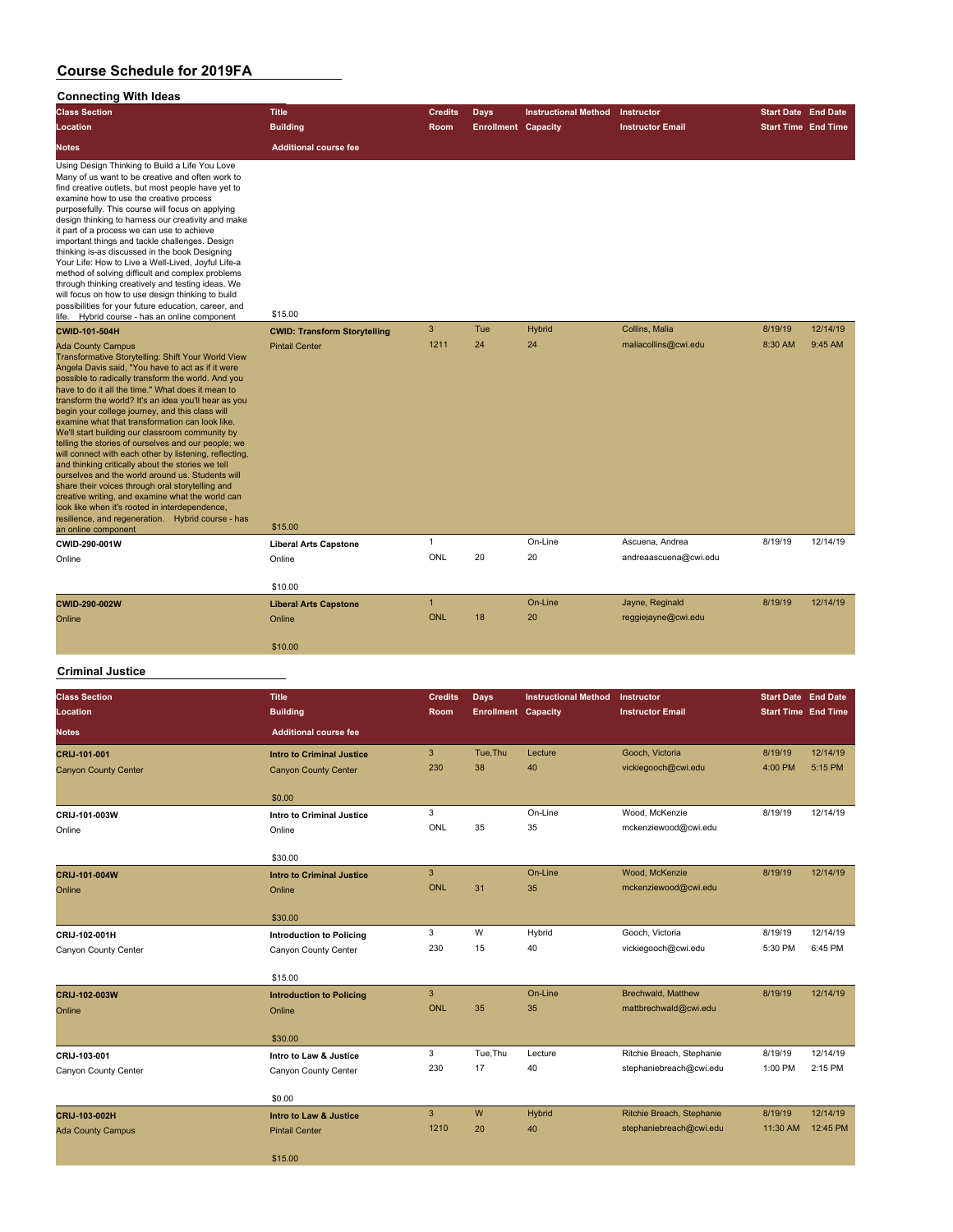| <b>Criminal Justice</b>                 |                                           |                           |                            |                             |                                                      |                            |                     |
|-----------------------------------------|-------------------------------------------|---------------------------|----------------------------|-----------------------------|------------------------------------------------------|----------------------------|---------------------|
| <b>Class Section</b>                    | <b>Title</b>                              | <b>Credits</b>            | <b>Days</b>                | <b>Instructional Method</b> | Instructor                                           | <b>Start Date</b>          | <b>End Date</b>     |
| Location                                | <b>Building</b>                           | Room                      | <b>Enrollment Capacity</b> |                             | <b>Instructor Email</b>                              | <b>Start Time End Time</b> |                     |
| <b>Notes</b>                            | <b>Additional course fee</b>              |                           |                            |                             |                                                      |                            |                     |
| CRIJ-103-003W                           | Intro to Law & Justice                    | 3                         |                            | On-Line                     | Brechwald, Matthew                                   | 8/19/19                    | 12/14/19            |
| Online                                  | Online                                    | ONL                       | 35                         | 35                          | mattbrechwald@cwi.edu                                |                            |                     |
|                                         |                                           |                           |                            |                             |                                                      |                            |                     |
|                                         | \$30.00                                   |                           |                            |                             |                                                      |                            |                     |
| CRIJ-104-001H                           | <b>Intro to Corrections</b>               | $\mathbf{3}$              | Thu                        | Hybrid                      | Ritchie Breach, Stephanie                            | 8/19/19                    | 12/14/19            |
| <b>Canyon County Center</b>             | <b>Canyon County Center</b>               | 230                       | 17                         | 35                          | stephaniebreach@cwi.edu                              | 2:30 PM                    | 3:45 PM             |
|                                         |                                           |                           |                            |                             |                                                      |                            |                     |
|                                         | \$15.00                                   |                           |                            | On-Line                     |                                                      |                            |                     |
| CRIJ-104-002W                           | <b>Intro to Corrections</b>               | 3<br>ONL                  | 25                         | 35                          | Ritchie Breach, Stephanie<br>stephaniebreach@cwi.edu | 8/19/19                    | 12/14/19            |
| Online                                  | Online                                    |                           |                            |                             |                                                      |                            |                     |
|                                         | \$30.00                                   |                           |                            |                             |                                                      |                            |                     |
| CRIJ-190-001W                           | <b>Writing for Criminal Justice</b>       | $\ensuremath{\mathsf{3}}$ |                            | On-Line                     | Von Der Ehe, Karl                                    | 8/19/19                    | 12/14/19            |
| Online                                  | Online                                    | <b>ONL</b>                | 27                         | 27                          | karlvonderehe@cwi.edu                                |                            |                     |
|                                         |                                           |                           |                            |                             |                                                      |                            |                     |
|                                         | \$30.00                                   |                           |                            |                             |                                                      |                            |                     |
| CRIJ-270-001W                           | Criminology                               | 3                         |                            | On-Line                     | Wood, McKenzie                                       | 8/19/19                    | 12/14/19            |
| Online                                  | Online                                    | ONL                       | 35                         | 35                          | mckenziewood@cwi.edu                                 |                            |                     |
|                                         |                                           |                           |                            |                             |                                                      |                            |                     |
|                                         | \$30.00                                   | $\ensuremath{\mathsf{3}}$ |                            | On-Line                     | Wood, McKenzie                                       | 8/19/19                    | 12/14/19            |
| CRIJ-270-002W<br>Online                 | Criminology<br>Online                     | <b>ONL</b>                | 35                         | 35                          | mckenziewood@cwi.edu                                 |                            |                     |
|                                         |                                           |                           |                            |                             |                                                      |                            |                     |
|                                         | \$30.00                                   |                           |                            |                             |                                                      |                            |                     |
| CRIJ-280-001H                           | Victimology                               | 3                         | Thu                        | Hybrid                      | Wood, McKenzie                                       | 8/19/19                    | 12/14/19            |
| Canyon County Center                    | Canyon County Center                      | 230                       | 19                         | 35                          | mckenziewood@cwi.edu                                 | 11:30 AM                   | 12:45 PM            |
|                                         |                                           |                           |                            |                             |                                                      |                            |                     |
|                                         | \$15.00                                   |                           |                            |                             |                                                      |                            |                     |
| CRIJ-280-002H                           | Victimology                               | 3                         | ${\sf W}$                  | <b>Hybrid</b>               | Wood, McKenzie                                       | 8/19/19                    | 12/14/19            |
| <b>Canyon County Center</b>             | <b>Canyon County Center</b>               | 230                       | 15                         | 35                          | mckenziewood@cwi.edu                                 | 10:00 AM                   | 11:15 AM            |
|                                         | \$15.00                                   |                           |                            |                             |                                                      |                            |                     |
|                                         |                                           | 3                         |                            | On-Line                     | Wood, McKenzie                                       | 8/19/19                    | 12/14/19            |
| CRIJ-280-003W<br>Online                 | Victimology<br>Online                     | ONL                       | 35                         | 35                          | mckenziewood@cwi.edu                                 |                            |                     |
|                                         |                                           |                           |                            |                             |                                                      |                            |                     |
|                                         | \$30.00                                   |                           |                            |                             |                                                      |                            |                     |
| CRIJ-290-001W                           | <b>Criminal Justice Capstone</b>          | $\mathbf{3}$              |                            | On-Line                     | Ritchie Breach, Stephanie                            | 8/19/19                    | 12/14/19            |
| Online                                  | Online                                    | <b>ONL</b>                | 15                         | 27                          | stephaniebreach@cwi.edu                              |                            |                     |
|                                         |                                           |                           |                            |                             |                                                      |                            |                     |
|                                         | \$30.00                                   |                           |                            |                             |                                                      |                            |                     |
| CRIJ-293-001W                           | <b>Criminal Justice Internship</b>        | 3<br>ONL                  | 0                          | On-Line<br>10               | Ritchie Breach, Stephanie                            | 8/19/19                    | 12/14/19            |
| Online                                  | Online                                    |                           |                            |                             | stephaniebreach@cwi.edu                              |                            |                     |
| Hybrid course - has an online component | \$30.00                                   |                           |                            |                             |                                                      |                            |                     |
|                                         |                                           |                           |                            |                             |                                                      |                            |                     |
| Cybersecurity                           |                                           |                           |                            |                             |                                                      |                            |                     |
| <b>Class Section</b>                    | <b>Title</b>                              | <b>Credits</b>            | <b>Days</b>                | <b>Instructional Method</b> | Instructor                                           | <b>Start Date End Date</b> |                     |
| Location                                | <b>Building</b>                           | Room                      | <b>Enrollment Capacity</b> |                             | <b>Instructor Email</b>                              | <b>Start Time End Time</b> |                     |
| <b>Notes</b>                            | <b>Additional course fee</b>              |                           |                            |                             |                                                      |                            |                     |
|                                         |                                           |                           |                            |                             |                                                      |                            |                     |
| CSEC-110-001                            | <b>Hardware &amp; Client Oper Systems</b> | 4<br>1411                 | M<br>21                    | Lecture<br>21               | Otto, Linda<br>lindaotto@cwi.edu                     | 8/19/19<br>9:00 AM         | 9/21/19<br>11:00 AM |
| <b>Ada County Campus</b>                | <b>Pintail Center</b>                     |                           |                            |                             |                                                      |                            |                     |
|                                         | \$40.00                                   |                           |                            |                             |                                                      |                            |                     |
| CSEC-110-001                            | <b>Hardware &amp; Client Oper Systems</b> | 4                         | Tue, W, Thu, F Lecture     |                             | Otto, Linda                                          | 8/19/19                    | 9/21/19             |
| Ada County Campus                       | <b>Pintail Center</b>                     | 1411                      | 21                         | 21                          | lindaotto@cwi.edu                                    | 9:00 AM                    | 1:00 PM             |
|                                         |                                           |                           |                            |                             |                                                      |                            |                     |
|                                         | \$40.00                                   |                           |                            |                             |                                                      |                            |                     |
| CSEC-123-001                            | <b>Network Fundamentals</b>               | $\overline{4}$            | M                          | Lecture                     | Otto, Linda                                          | 9/23/19                    | 10/26/19            |
| <b>Ada County Campus</b>                | <b>Pintail Center</b>                     | 1411                      | 21                         | 21                          | lindaotto@cwi.edu                                    | 9:00 AM                    | 11:00 AM            |
|                                         |                                           |                           |                            |                             |                                                      |                            |                     |
|                                         | \$58.75                                   | 4                         | Tue, W, Thu, F Lecture     |                             | Otto, Linda                                          | 9/23/19                    | 10/26/19            |
| CSEC-123-001                            | <b>Network Fundamentals</b>               | 1411                      | 21                         | 21                          | lindaotto@cwi.edu                                    | 9:00 AM                    | 1:00 PM             |
| Ada County Campus                       | <b>Pintail Center</b>                     |                           |                            |                             |                                                      |                            |                     |
|                                         | \$58.75                                   |                           |                            |                             |                                                      |                            |                     |
| CSEC-125-001                            | <b>Basic Network Routing</b>              | $\overline{\mathbf{4}}$   | M                          | Lecture                     | Otto, Linda                                          | 10/28/19                   | 12/7/19             |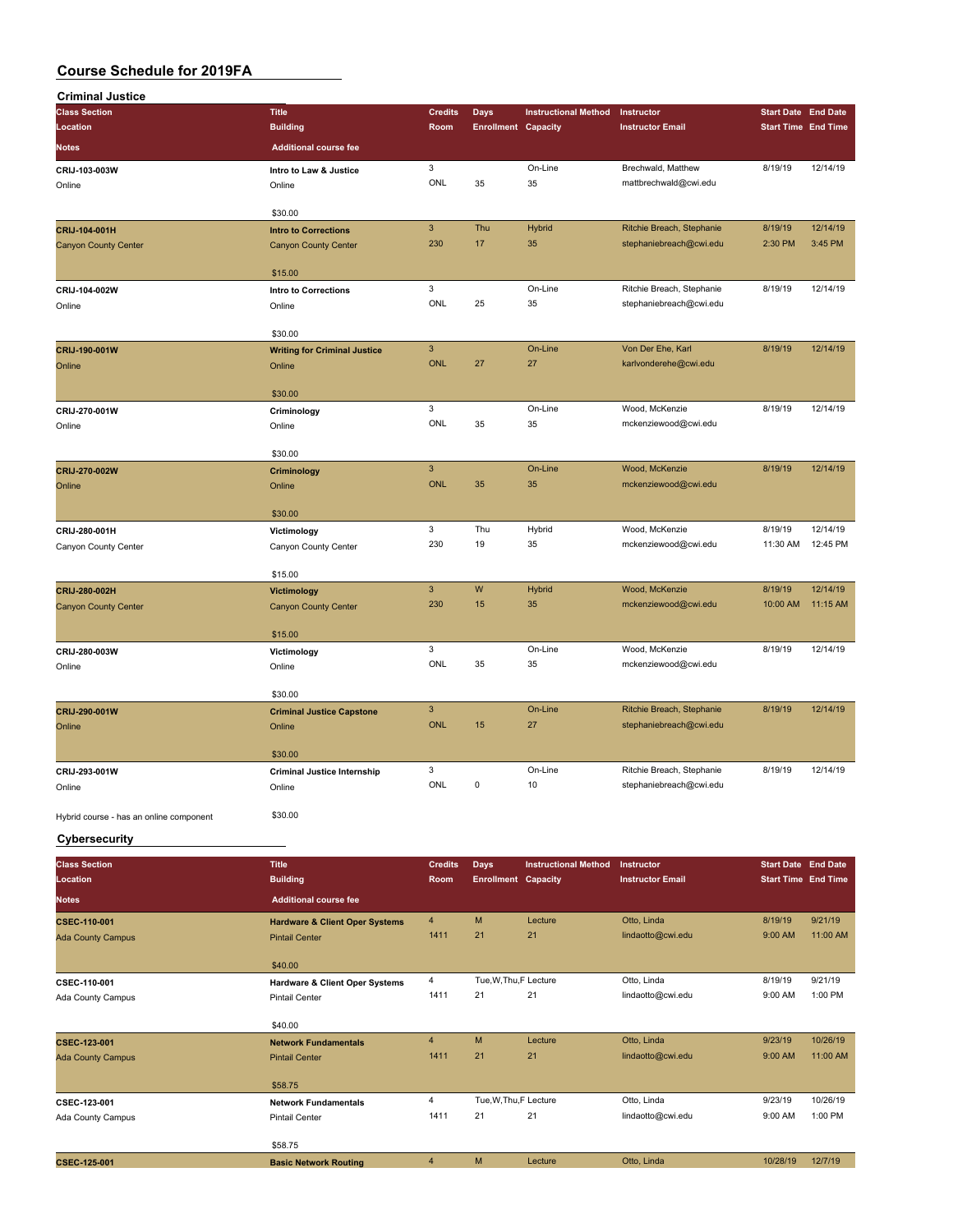| Cybersecurity            |                                       |                |                            |                             |                         |                                                                                                |          |
|--------------------------|---------------------------------------|----------------|----------------------------|-----------------------------|-------------------------|------------------------------------------------------------------------------------------------|----------|
| <b>Class Section</b>     | <b>Title</b>                          | <b>Credits</b> | Days                       | <b>Instructional Method</b> | <b>Instructor</b>       | <b>Start Date End Date</b>                                                                     |          |
| Location                 | <b>Building</b>                       | Room           | <b>Enrollment Capacity</b> |                             | <b>Instructor Email</b> |                                                                                                |          |
| Notes                    | <b>Additional course fee</b>          |                |                            |                             |                         |                                                                                                |          |
| <b>Ada County Campus</b> | <b>Pintail Center</b>                 | 1411           | 21                         | 21                          | lindaotto@cwi.edu       | 9:00 AM                                                                                        | 11:00 AM |
|                          | \$0.00                                |                |                            |                             |                         |                                                                                                |          |
| CSEC-125-001             | <b>Basic Network Routing</b>          | $\overline{4}$ | Tue, W, Thu, F Lecture     |                             | Otto, Linda             | 10/28/19                                                                                       | 12/7/19  |
| Ada County Campus        | <b>Pintail Center</b>                 | 1411           | 21                         | 21                          | lindaotto@cwi.edu       | 9:00 AM                                                                                        | 1:00 PM  |
|                          | \$0.00                                |                |                            |                             |                         |                                                                                                |          |
| CSEC-246-001             | <b>Securing Directory Serv Infras</b> | $\overline{4}$ | M                          | Lecture                     | Young, Melinda          | 8/19/19                                                                                        | 9/21/19  |
| <b>Ada County Campus</b> | <b>Pintail Center</b>                 | 1411           | 16                         | 21                          | mindyyoung@cwi.edu      | 1:30 PM                                                                                        | 3:30 PM  |
|                          | \$0.00                                |                |                            |                             |                         |                                                                                                |          |
| CSEC-246-001             | <b>Securing Directory Serv Infras</b> | $\overline{4}$ | Tue, W, Thu, F Lecture     |                             | Young, Melinda          | 8/19/19                                                                                        | 9/21/19  |
| Ada County Campus        | <b>Pintail Center</b>                 | 1411           | 16                         | 21                          | mindyyoung@cwi.edu      | 1:30 PM                                                                                        | 5:30 PM  |
|                          | \$0.00                                |                |                            |                             |                         |                                                                                                |          |
| <b>CSEC-248-001</b>      | <b>Advanced Cybersecurity</b>         | $\overline{4}$ | M                          | Lecture                     | Bowers, Donald          | 9/23/19                                                                                        | 10/26/19 |
| <b>Ada County Campus</b> | <b>Pintail Center</b>                 | 1411           | 16                         | 21                          | donbowers@cwi.edu       | 1:30 PM                                                                                        | 3:30 PM  |
|                          | \$0.00                                |                |                            |                             |                         | <b>Start Time End Time</b><br>9/23/19<br>1:30 PM<br>10/28/19<br>1:30 PM<br>10/28/19<br>1:30 PM |          |
| CSEC-248-001             | <b>Advanced Cybersecurity</b>         | $\overline{4}$ | Tue, W, Thu, F Lecture     |                             | Bowers, Donald          |                                                                                                | 10/26/19 |
| Ada County Campus        | Pintail Center                        | 1411           | 16                         | 21                          | donbowers@cwi.edu       |                                                                                                | 5:30 PM  |
|                          | \$0.00                                |                |                            |                             |                         |                                                                                                |          |
| <b>CSEC-252-001</b>      | <b>Programming for Cybersecurity</b>  | $\overline{4}$ | M                          | Lecture                     | Bowers, Donald          |                                                                                                | 12/7/19  |
| <b>Ada County Campus</b> | <b>Pintail Center</b>                 | 1411           | 16                         | 21                          | donbowers@cwi.edu       |                                                                                                | 3:30 PM  |
|                          | \$0.00                                |                |                            |                             |                         |                                                                                                |          |
| CSEC-252-001             | <b>Programming for Cybersecurity</b>  | $\overline{4}$ | Tue, W, Thu, F Lecture     |                             | Bowers, Donald          |                                                                                                | 12/7/19  |
| Ada County Campus        | <b>Pintail Center</b>                 | 1411           | 16                         | 21                          | donbowers@cwi.edu       |                                                                                                | 5:30 PM  |
|                          | \$0.00                                |                |                            |                             |                         |                                                                                                |          |

### **Dental Assisting**

| <b>Class Section</b>     | <b>Title</b>                             | <b>Credits</b> | Days                       | <b>Instructional Method</b> | Instructor              | <b>Start Date End Date</b> |          |
|--------------------------|------------------------------------------|----------------|----------------------------|-----------------------------|-------------------------|----------------------------|----------|
| Location                 | <b>Building</b>                          | Room           | <b>Enrollment Capacity</b> |                             | <b>Instructor Email</b> | <b>Start Time End Time</b> |          |
| <b>Notes</b>             | <b>Additional course fee</b>             |                |                            |                             |                         |                            |          |
| <b>DENT-101-001</b>      | <b>Dental Materials &amp; Procedures</b> | $\mathbf{1}$   | M                          | Lecture                     | Satake, Monica          | 8/19/19                    | 12/14/19 |
| <b>Ada County Campus</b> | <b>Quail Court Building</b>              | 2209           | 18                         | 24                          | monicasatake@cwi.edu    | 10:00 AM                   | 10:50 AM |
|                          | \$175.00                                 |                |                            |                             |                         |                            |          |
| DENT-101L-001            | <b>Dental Matris &amp; Procdrs Lab</b>   | $\mathbf{1}$   | M                          | Lab A                       | Satake, Monica          | 8/19/19                    | 12/14/19 |
| Ada County Campus        | <b>Quail Court Building</b>              | 1100           | 9                          | 12                          | monicasatake@cwi.edu    | 12:00 PM                   | 3:00 PM  |
|                          | \$0.00                                   |                |                            |                             |                         |                            |          |
| <b>DENT-101L-002</b>     | <b>Dental Matris &amp; Procdrs Lab</b>   | $\mathbf{1}$   | Tue                        | Lab A                       | Satake, Monica          | 8/19/19                    | 12/14/19 |
| <b>Ada County Campus</b> | <b>Quail Court Building</b>              | 1100           | 9                          | 12                          | monicasatake@cwi.edu    | 11:30 AM                   | 2:30 PM  |
|                          | \$0.00                                   |                |                            |                             |                         |                            |          |
| DENT-102-001             | <b>Dental Clinical Skills 1</b>          | $\overline{2}$ | Tue                        | Lecture                     | Satake, Monica          | 8/19/19                    | 12/14/19 |
| Ada County Campus        | <b>Quail Court Building</b>              | 2210           | 18                         | 24                          | monicasatake@cwi.edu    | 9:00 AM                    | 10:40 AM |
|                          | \$0.00                                   |                |                            |                             |                         |                            |          |
| <b>DENT-102L-001</b>     | <b>Dental Clinical Skills 1 Lab</b>      | $\overline{1}$ | W                          | Lab A                       | Satake, Monica          | 8/19/19                    | 12/14/19 |
| <b>Ada County Campus</b> | <b>Quail Court Building</b>              | 1100           | 11                         | 12                          | monicasatake@cwi.edu    | 11:30 AM                   | 2:30 PM  |
|                          | \$0.00                                   |                |                            |                             |                         |                            |          |
| DENT-102L-002            | <b>Dental Clinical Skills 1 Lab</b>      | $\mathbf{1}$   | Thu                        | Lab A                       | Satake, Monica          | 8/19/19                    | 12/14/19 |
| Ada County Campus        | <b>Quail Court Building</b>              | 1100           | $\overline{7}$             | 12                          | monicasatake@cwi.edu    | 11:00 AM                   | 2:00 PM  |
|                          | \$0.00                                   |                |                            |                             |                         |                            |          |
| <b>DENT-104-001</b>      | <b>Dental Radiography</b>                | 2 <sup>2</sup> | M                          | Lecture                     | Holmes, Elaine          | 8/19/19                    | 12/14/19 |
| <b>Ada County Campus</b> | <b>Quail Court Building</b>              | 2210           | 18                         | 24                          | elaineholmes@cwi.edu    | 8:00 AM                    | 9:40 AM  |
|                          | \$0.00                                   |                |                            |                             |                         |                            |          |
| DENT-104L-001            | <b>Dental Radiography Lab</b>            | $\mathbf{1}$   | M                          | Lab A                       | Holmes, Elaine          | 8/19/19                    | 12/14/19 |
| <b>Ada County Campus</b> | <b>Quail Court Building</b>              | 1100           | 6                          | 6                           | elaineholmes@cwi.edu    | 12:00 PM                   | 3:00 PM  |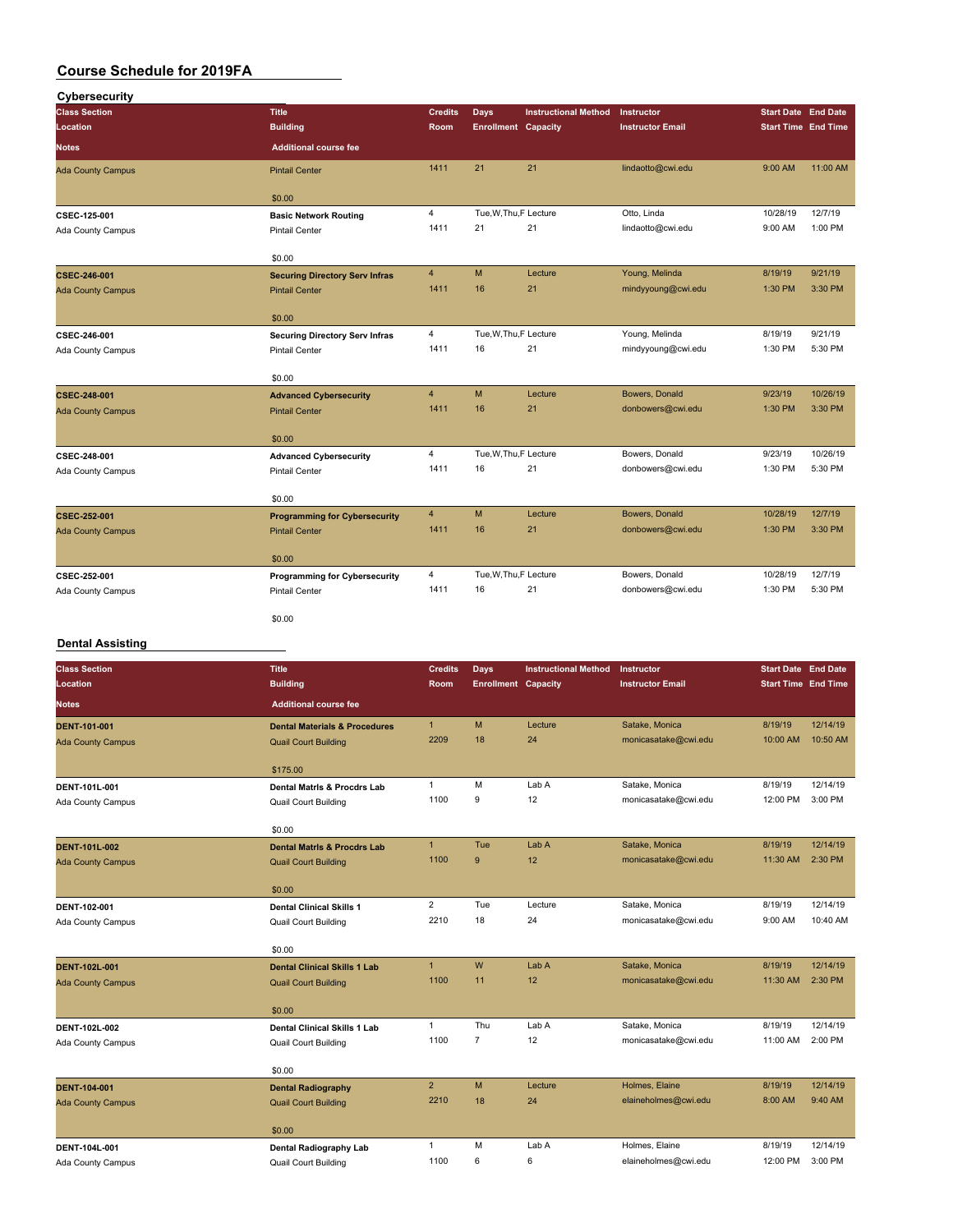| <b>Class Section</b>     | <b>Title</b>                              | <b>Credits</b> | <b>Days</b>                | <b>Instructional Method</b> | Instructor              | <b>Start Date End Date</b> |          |
|--------------------------|-------------------------------------------|----------------|----------------------------|-----------------------------|-------------------------|----------------------------|----------|
| Location                 | <b>Building</b>                           | Room           | <b>Enrollment Capacity</b> |                             | <b>Instructor Email</b> | <b>Start Time End Time</b> |          |
| <b>Notes</b>             | <b>Additional course fee</b>              |                |                            |                             |                         |                            |          |
|                          |                                           |                |                            |                             |                         |                            |          |
|                          | \$0.00                                    |                |                            |                             |                         |                            |          |
| <b>DENT-104L-002</b>     | <b>Dental Radiography Lab</b>             | $\mathbf{1}$   | Tue                        | Lab A                       | Holmes, Elaine          | 8/19/19                    | 12/14/19 |
| <b>Ada County Campus</b> | <b>Quail Court Building</b>               | 1100           | $\overline{4}$             | $6\phantom{1}6$             | elaineholmes@cwi.edu    | 11:30 AM                   | 2:30 PM  |
|                          | \$0.00                                    |                |                            |                             |                         |                            |          |
| DENT-104L-003            | Dental Radiography Lab                    | $\mathbf{1}$   | W                          | Lab A                       | Holmes, Elaine          | 8/19/19                    | 12/14/19 |
| Ada County Campus        | <b>Quail Court Building</b>               | 1100           | 6                          | 6                           | elaineholmes@cwi.edu    | 11:30 AM                   | 2:30 PM  |
|                          | \$0.00                                    |                |                            |                             |                         |                            |          |
| <b>DENT-104L-004</b>     | <b>Dental Radiography Lab</b>             | $\mathbf{1}$   | Thu                        | Lab A                       | Holmes, Elaine          | 8/19/19                    | 12/14/19 |
| <b>Ada County Campus</b> | <b>Quail Court Building</b>               | 1100           | $\overline{2}$             | 6                           | elaineholmes@cwi.edu    | 11:00 AM                   | 2:00 PM  |
|                          | \$0.00                                    |                |                            |                             |                         |                            |          |
| DENT-108-001             | <b>Dental Office Management</b>           | $\overline{2}$ | F                          | Lecture                     | Satake, Monica          | 8/19/19                    | 12/14/19 |
| <b>Ada County Campus</b> | <b>Pintail Center</b>                     | 1205           | 10                         | 20                          | monicasatake@cwi.edu    | 8:00 AM                    | 9:40 AM  |
|                          | \$0.00                                    |                |                            |                             |                         |                            |          |
| <b>DENT-109-001</b>      | <b>Public Health &amp; Dental Hygiene</b> | $\mathbf{1}$   | Tue                        | Lecture                     | Satake, Monica          | 8/19/19                    | 12/14/19 |
| <b>Ada County Campus</b> | <b>Quail Court Building</b>               | 2209           | 18                         | 24                          | monicasatake@cwi.edu    | 8:00 AM                    | 8:50 AM  |
|                          | \$0.00                                    |                |                            |                             |                         |                            |          |
| DENT-151-001             | Dental Theory 1                           | 3              | W                          | Lecture                     | Holmes, Elaine          | 8/19/19                    | 12/14/19 |
| Ada County Campus        | <b>Quail Court Building</b>               | 2210           | 18                         | 24                          | elaineholmes@cwi.edu    | 8:00 AM                    | 10:30 AM |
|                          | \$0.00                                    |                |                            |                             |                         |                            |          |
| <b>DENT-152-001</b>      | <b>Dental Theory 2</b>                    | $\overline{2}$ | Thu                        | Lecture                     | Satake, Monica          | 8/19/19                    | 12/14/19 |
| <b>Ada County Campus</b> | <b>Quail Court Building</b>               | 2210           | 18                         | 24                          | monicasatake@cwi.edu    | 8:00 AM                    | 9:40 AM  |
|                          | \$0.00                                    |                |                            |                             |                         |                            |          |
| DENT-225-001W            | <b>Adv Dental Assisting Practic 1</b>     | 6              |                            | On-Line                     | Holmes, Elaine          | 8/19/19                    | 12/14/19 |
| Online                   | Online                                    | ONL            | 0                          | 24                          | elaineholmes@cwi.edu    |                            |          |
|                          | \$60.00                                   |                |                            |                             |                         |                            |          |
| Drafting Technology      |                                           |                |                            |                             |                         |                            |          |

#### **Drafting Technology**

| <b>Class Section</b> | <b>Title</b>                           | <b>Credits</b> | Days                       | <b>Instructional Method</b> | Instructor              | <b>Start Date End Date</b> |          |
|----------------------|----------------------------------------|----------------|----------------------------|-----------------------------|-------------------------|----------------------------|----------|
| Location             | <b>Building</b>                        | Room           | <b>Enrollment Capacity</b> |                             | <b>Instructor Email</b> | <b>Start Time End Time</b> |          |
| <b>Notes</b>         | <b>Additional course fee</b>           |                |                            |                             |                         |                            |          |
| DRFT-100-001         | <b>Const Materials &amp; Processes</b> | 3              | M.W                        | Lecture                     | Green, Robert           | 8/19/19                    | 12/14/19 |
| Nampa Campus         | <b>Micron Education Center</b>         | 2131           | 24                         | 24                          | robgreen@cwi.edu        | 12:00 PM                   | 1:15 PM  |
|                      | \$0.00                                 |                |                            |                             |                         |                            |          |
| DRFT-100-001         | <b>Const Materials &amp; Processes</b> | 3              | M,W                        | Lecture                     | Greer, Joanne           | 8/19/19                    | 12/14/19 |
| Nampa Campus         | Micron Education Center                | 2131           | 24                         | 24                          | jogreer@cwi.edu         | 12:00 PM                   | 1:15 PM  |
|                      | \$0.00                                 |                |                            |                             |                         |                            |          |
| DRFT-115-001         | <b>Drafting Basics</b>                 | $\overline{4}$ | M.Tue                      | Lecture                     | Greer, Joanne           | 8/19/19                    | 12/14/19 |
| Nampa Campus         | <b>Micron Education Center</b>         | 2131           | 24                         | 24                          | jogreer@cwi.edu         | 8:00 AM                    | 10:40 AM |
|                      | \$0.00                                 |                |                            |                             |                         |                            |          |
| DRFT-119-001         | <b>Introduction to AutoCAD</b>         | $\overline{4}$ | W                          | Lecture                     | Greer, Joanne           | 8/19/19                    | 12/14/19 |
| Nampa Campus         | Micron Education Center                | 2131           | 24                         | 24                          | jogreer@cwi.edu         | 8:00 AM                    | 11:00 AM |
|                      | \$0.00                                 |                |                            |                             |                         |                            |          |
| DRFT-139-001         | <b>Applied Math for Drafting</b>       | 3              | Tue.Thu                    | Lecture                     | Green, Robert           | 8/19/19                    | 12/14/19 |
| Nampa Campus         | <b>Micron Education Center</b>         | 2131           | 24                         | 24                          | robgreen@cwi.edu        | 12:00 PM                   | 1:15 PM  |
|                      | \$0.00                                 |                |                            |                             |                         |                            |          |
| DRFT-211-001         | <b>Civil Drafting and Math</b>         | $\overline{4}$ | M,Tue,Thu                  | Lecture                     | Greer, Joanne           | 8/19/19                    | 12/14/19 |
| Nampa Campus         | Micron Education Center                | 2124           | 20                         | 24                          | jogreer@cwi.edu         | 12:00 PM                   | 2:00 PM  |
|                      | \$0.00                                 |                |                            |                             |                         |                            |          |
| DRFT-212-001         | <b>Structural and HVAC Drafting</b>    | 5              | W.Thu                      | Lecture                     | Green, Robert           | 8/19/19                    | 12/14/19 |
| Nampa Campus         | <b>Micron Education Center</b>         | 2124           | 20                         | 24                          | robgreen@cwi.edu        | 8:00 AM                    | 11:30 AM |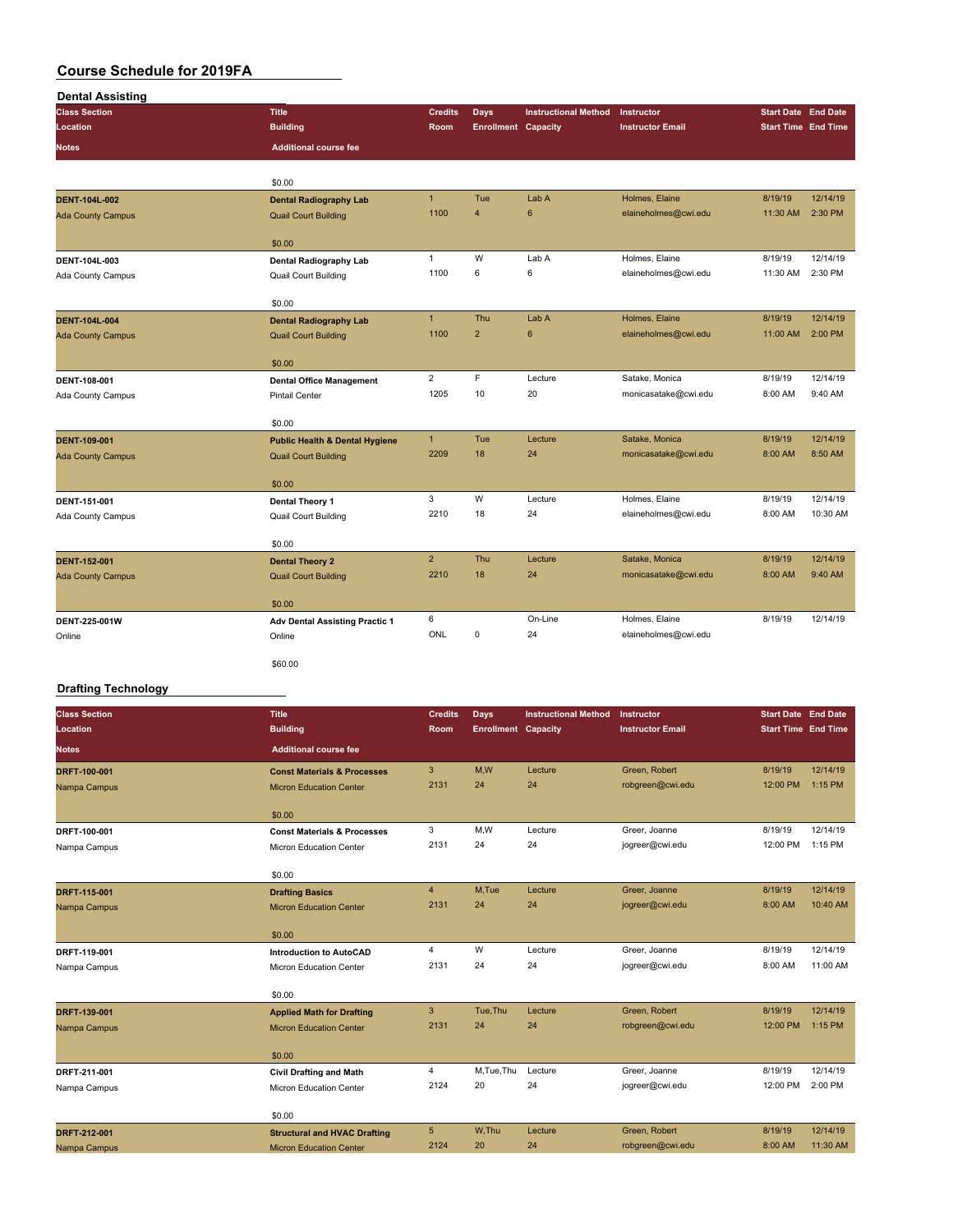## **Drafting Technology**

| --<br><b>Class Section</b><br>Location | <b>Title</b><br><b>Building</b>    | <b>Credits</b><br>Room | Days<br><b>Enrollment Capacity</b> | <b>Instructional Method</b> | <b>Instructor</b><br><b>Instructor Email</b> | <b>Start Date End Date</b><br><b>Start Time End Time</b> |          |
|----------------------------------------|------------------------------------|------------------------|------------------------------------|-----------------------------|----------------------------------------------|----------------------------------------------------------|----------|
| <b>Notes</b>                           | Additional course fee              |                        |                                    |                             |                                              |                                                          |          |
|                                        | \$0.00                             |                        |                                    |                             |                                              |                                                          |          |
| DRFT-213-001                           | <b>Machine Drafting and Design</b> | 4                      | M,Tue                              | Lecture                     | Green, Robert                                | 8/19/19                                                  | 12/14/19 |
| Nampa Campus                           | Micron Education Center            | 2124                   | 20                                 | 24                          | robgreen@cwi.edu                             | 8:00 AM                                                  | 11:00 AM |
|                                        | \$0.00                             |                        |                                    |                             |                                              |                                                          |          |

#### **Early Childhood Education**

| <b>Class Section</b>                                                                                                            | <b>Title</b>                               | <b>Credits</b> | <b>Days</b>                | <b>Instructional Method</b> | Instructor              | <b>Start Date End Date</b> |          |
|---------------------------------------------------------------------------------------------------------------------------------|--------------------------------------------|----------------|----------------------------|-----------------------------|-------------------------|----------------------------|----------|
| Location                                                                                                                        | <b>Building</b>                            | Room           | <b>Enrollment Capacity</b> |                             | <b>Instructor Email</b> | <b>Start Time End Time</b> |          |
| <b>Notes</b>                                                                                                                    | <b>Additional course fee</b>               |                |                            |                             |                         |                            |          |
| ECED-100-001W                                                                                                                   | <b>Foundations of Early Child Ed</b>       | 3              |                            | On-Line                     | Lauer, Sherri           | 8/19/19                    | 12/14/19 |
| Online                                                                                                                          | Online                                     | <b>ONL</b>     | 21                         | 22                          | sherrilauer@cwi.edu     |                            |          |
| Prereg: Compass Writing Score of 70 or ENGL<br>101 Instructor Permission Required Hybrid course -<br>1 hour of online component | \$30.00                                    |                |                            |                             |                         |                            |          |
| ECED-101-001W                                                                                                                   | <b>Child Development &amp; Guidance</b>    | 3              |                            | On-Line                     | Lauer, Sherri           | 8/19/19                    | 12/14/19 |
| Online                                                                                                                          | Online                                     | ONL            | 21                         | 23                          | sherrilauer@cwi.edu     |                            |          |
|                                                                                                                                 |                                            |                |                            |                             |                         |                            |          |
| Prereq/Coreq: ECED 100                                                                                                          | \$30.00                                    | $\overline{4}$ |                            | On-Line                     | Griffin, Mary           | 8/19/19                    | 12/14/19 |
| ECED-105-001W<br>Online                                                                                                         | <b>Teaching Young Children 1</b><br>Online | <b>ONL</b>     | $\overline{7}$             | 8                           | marygriffin@cwi.edu     |                            |          |
|                                                                                                                                 |                                            |                |                            |                             |                         |                            |          |
| Prereq/Coreq: ECED 100. Instructor permission<br>required. Includes 6 hours weekly practicum                                    | \$40.00                                    |                |                            |                             |                         |                            |          |
| ECED-106-001                                                                                                                    | <b>Teaching Young Children 2</b>           | 4              | Tue                        | Lecture                     | Jones, Megan            | 8/19/19                    | 12/14/19 |
| Nampa Campus                                                                                                                    | Multipurpose Classroom Bldg                | 205            | 8                          | 8                           | meganjones1@cwi.edu     | 4:00 PM                    | 5:00 PM  |
| Prereg/Coreg: ECED 100. Instructor permission<br>required. Includes 6 hours weekly practicum                                    | \$0.00                                     |                |                            |                             |                         |                            |          |
| ECED-141-001W                                                                                                                   | Health, Safety, & Nutrition                | 3              |                            | On-Line                     | Jones, Megan            | 8/19/19                    | 12/14/19 |
| Online                                                                                                                          | Online                                     | <b>ONL</b>     | 20                         | 22                          | meganjones1@cwi.edu     |                            |          |
|                                                                                                                                 | \$30.00                                    |                |                            |                             |                         |                            |          |
| ECED-171-001H                                                                                                                   | Early Childhood Curriculum 1               | 3              | W                          | Hybrid                      | Griffin, Mary           | 8/19/19                    | 12/14/19 |
| Nampa Campus                                                                                                                    | Multipurpose Classroom Bldg                | 205            | 17                         | 20                          | marygriffin@cwi.edu     | 6:00 PM                    | 7:45 PM  |
| Prereg/coreg: ECED 100. 1 hour online<br>component. Hybrid course - has an online                                               |                                            |                |                            |                             |                         |                            |          |
| component                                                                                                                       | \$15.00                                    |                |                            |                             |                         |                            |          |
| ECED-202-001H                                                                                                                   | <b>Child Growth &amp; Development</b>      | 4              | M                          | Hybrid                      | Lauer, Sherri           | 8/19/19                    | 12/14/19 |
| Nampa Campus                                                                                                                    | Multipurpose Classroom Bldg                | 205            | 12                         | 20                          | sherrilauer@cwi.edu     | 6:00 PM                    | 8:30 PM  |
| Prereq: ECED 100. Hybrid course - 1 hour of<br>online component;                                                                | \$20.00                                    |                |                            |                             |                         |                            |          |
| ECED-203-001W                                                                                                                   | Early Childhood Ed Practicum               | 6              |                            | On-Line                     | Lauer, Sherri           | 8/19/19                    | 12/14/19 |
| Online                                                                                                                          | Online                                     | ONL            | 4                          | 10                          | sherrilauer@cwi.edu     |                            |          |
|                                                                                                                                 | \$77.00                                    |                |                            |                             |                         |                            |          |

#### **Economics**

| <b>Class Section</b> | <b>Title</b>                        | <b>Credits</b> | <b>Days</b>                | <b>Instructional Method</b> | <b>Instructor</b>       | <b>Start Date End Date</b> |          |
|----------------------|-------------------------------------|----------------|----------------------------|-----------------------------|-------------------------|----------------------------|----------|
| Location             | <b>Building</b>                     | Room           | <b>Enrollment Capacity</b> |                             | <b>Instructor Email</b> | <b>Start Time End Time</b> |          |
| <b>Notes</b>         | <b>Additional course fee</b>        |                |                            |                             |                         |                            |          |
| ECON-201-001         | <b>Principles of Macroeconomics</b> | 3              | M,W                        | Lecture                     | Nordstrom, John         | 8/19/19                    | 12/14/19 |
| Nampa Campus         | Aspen Classroom Building            | 127            | 21                         | 32                          | johnnordstrom@cwi.edu   | 8:30 AM                    | 9:45 AM  |
|                      | \$73.00                             |                |                            |                             |                         |                            |          |
| ECON-201-003         | <b>Principles of Macroeconomics</b> | 3              | Thu                        | Lecture                     | Cox, Kim                | 8/19/19                    | 12/14/19 |
| Ada County Campus    | <b>Pintail Center</b>               | 1210           | 32                         | 40                          | taylorcox@cwi.edu       | 7:00 PM                    | 9:45 PM  |
|                      | \$73.00                             |                |                            |                             |                         |                            |          |
| ECON-201-004         | <b>Principles of Macroeconomics</b> | 3              | Tue, Thu                   | Lecture                     | Nordstrom, John         | 8/19/19                    | 12/14/19 |
| Nampa Campus         | Aspen Classroom Building            | 102            | 28                         | 40                          | johnnordstrom@cwi.edu   | 1:00 PM                    | 2:15 PM  |
|                      | \$73.00                             |                |                            |                             |                         |                            |          |
| ECON-201-005         | <b>Principles of Macroeconomics</b> | 3              | M,W                        | Lecture                     | Nordstrom, John         | 8/19/19                    | 12/14/19 |
| Nampa Campus         | Aspen Classroom Building            | 102            | 20                         | 40                          | johnnordstrom@cwi.edu   | 2:30 PM                    | 3:45 PM  |
|                      | \$73.00                             |                |                            |                             |                         |                            |          |
| ECON-201-009W        | <b>Principles of Macroeconomics</b> | 3              |                            | On-Line                     | Root, Skye              | 8/19/19                    | 12/14/19 |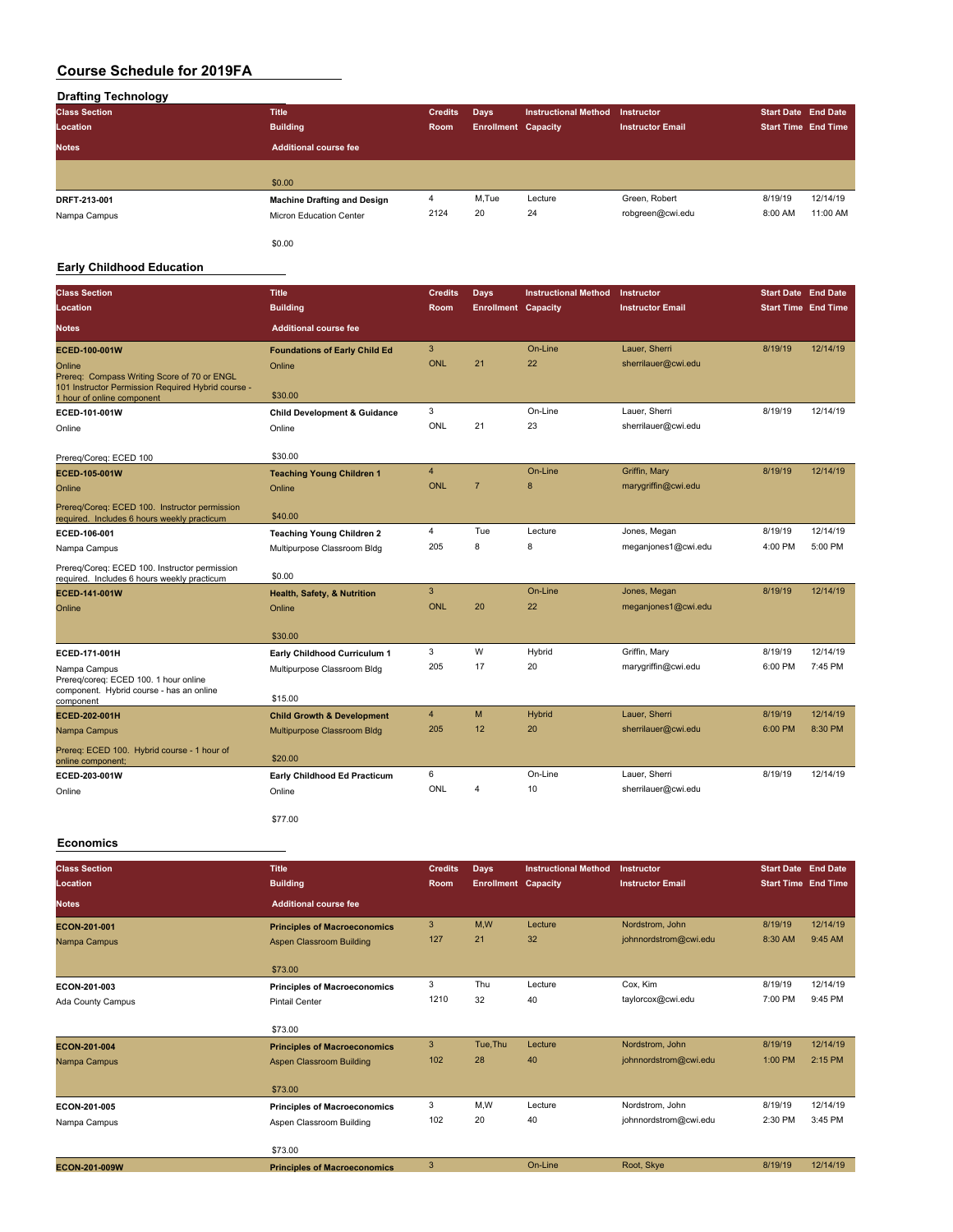| <b>Economics</b>     |                                     |                |                            |                             |                         |                            |          |
|----------------------|-------------------------------------|----------------|----------------------------|-----------------------------|-------------------------|----------------------------|----------|
| <b>Class Section</b> | <b>Title</b>                        | <b>Credits</b> | <b>Days</b>                | <b>Instructional Method</b> | Instructor              | <b>Start Date End Date</b> |          |
| Location             | <b>Building</b>                     | <b>Room</b>    | <b>Enrollment Capacity</b> |                             | <b>Instructor Email</b> | <b>Start Time End Time</b> |          |
| <b>Notes</b>         | <b>Additional course fee</b>        |                |                            |                             |                         |                            |          |
| Online               | Online                              | <b>ONL</b>     | 30                         | 30                          | skyeroot@cwi.edu        |                            |          |
|                      | \$103.00                            |                |                            |                             |                         |                            |          |
| ECON-201-010W        | <b>Principles of Macroeconomics</b> | 3              |                            | On-Line                     | Root, Skye              | 8/19/19                    | 12/14/19 |
| Online               | Online                              | ONL            | 30                         | 30                          | skyeroot@cwi.edu        |                            |          |
|                      | \$103.00                            |                |                            |                             |                         |                            |          |
| ECON-201-012W        | <b>Principles of Macroeconomics</b> | $\mathbf{3}$   |                            | On-Line                     | Ackerman, Stephen       | 8/19/19                    | 12/14/19 |
| Online               | Online                              | <b>ONL</b>     | 19                         | 30                          | steveackerman@cwi.edu   |                            |          |
|                      | \$103.00                            |                |                            |                             |                         |                            |          |
| ECON-202-001         | <b>Principles of Microeconomics</b> | 3              | M,W                        | Lecture                     | Nordstrom, John         | 8/19/19                    | 12/14/19 |
| Nampa Campus         | Aspen Classroom Building            | 102            | 27                         | 40                          | johnnordstrom@cwi.edu   | 1:00 PM                    | 2:15 PM  |
|                      | \$73.00                             |                |                            |                             |                         |                            |          |
| ECON-202-002         | <b>Principles of Microeconomics</b> | $\mathbf{3}$   | Tue, Thu                   | Lecture                     | Nordstrom, John         | 8/19/19                    | 12/14/19 |
| Nampa Campus         | Multipurpose Classroom Bldg         | 205            | 8                          | 32                          | johnnordstrom@cwi.edu   | 10:00 AM                   | 11:15 AM |
|                      | \$73.00                             |                |                            |                             |                         |                            |          |
| ECON-202-006W        | <b>Principles of Microeconomics</b> | 3              |                            | On-Line                     | Ronk, Megan             | 8/19/19                    | 12/14/19 |
| Online               | Online                              | ONL            | 31                         | 30                          | meganronk@cwi.edu       |                            |          |
|                      | \$103.00                            |                |                            |                             |                         |                            |          |

#### **Education**

| <b>Class Section</b>                    | <b>Title</b>                      | <b>Credits</b> | <b>Days</b>                | <b>Instructional Method</b> | Instructor              | <b>Start Date End Date</b> |          |
|-----------------------------------------|-----------------------------------|----------------|----------------------------|-----------------------------|-------------------------|----------------------------|----------|
| Location                                | <b>Building</b>                   | Room           | <b>Enrollment Capacity</b> |                             | <b>Instructor Email</b> | <b>Start Time End Time</b> |          |
| <b>Notes</b>                            | <b>Additional course fee</b>      |                |                            |                             |                         |                            |          |
| EDUC-120-001                            | <b>Foundations of Education</b>   | 3              | Tue, Thu                   | Lecture                     | Rapley, Douglas         | 8/19/19                    | 12/14/19 |
| Nampa Campus                            | Multipurpose Classroom Bldg       | 205            | 30                         | 30                          | dougrapley@cwi.edu      | 1:00 PM                    | 2:15 PM  |
|                                         | \$0.00                            |                |                            |                             |                         |                            |          |
| EDUC-120-002W                           | <b>Foundations of Education</b>   | 3              |                            | On-Line                     | Raass, Natalie          | 8/19/19                    | 12/14/19 |
| Online                                  | Online                            | ONL            | 30                         | 30                          | natalieraass@cwi.edu    |                            |          |
|                                         | \$30.00                           |                |                            |                             |                         |                            |          |
| EDUC-120-003W                           | <b>Foundations of Education</b>   | $\mathbf{3}$   |                            | On-Line                     | Raass, Natalie          | 8/19/19                    | 12/14/19 |
| Online                                  | Online                            | <b>ONL</b>     | 30                         | 30                          | natalieraass@cwi.edu    |                            |          |
|                                         | \$30.00                           |                |                            |                             |                         |                            |          |
| EDUC-120-004W                           | <b>Foundations of Education</b>   | 3              |                            | On-Line                     | Wight, Damaris          | 8/19/19                    | 12/14/19 |
| Online                                  | Online                            | ONL            | 30                         | 30                          | damariswight@cwi.edu    |                            |          |
|                                         | \$30.00                           |                |                            |                             |                         |                            |          |
| EDUC-120-005W                           | <b>Foundations of Education</b>   | 3              |                            | On-Line                     | Rapley, Douglas         | 8/19/19                    | 12/14/19 |
| Online                                  | Online                            | <b>ONL</b>     | 29                         | 30                          | dougrapley@cwi.edu      |                            |          |
|                                         | \$30.00                           |                |                            |                             |                         |                            |          |
| EDUC-150-001W                           | <b>Educational Technology I</b>   | 3              |                            | On-Line                     | Straub, Scott           | 8/19/19                    | 12/14/19 |
| Online                                  | Online                            | ONL            | 34                         | 35                          | scottstraub@cwi.edu     |                            |          |
|                                         |                                   |                |                            |                             |                         |                            |          |
|                                         | \$30.00                           |                |                            |                             |                         |                            |          |
| EDUC-200-001H                           | <b>Education Around the World</b> | $\mathbf{3}$   | Tue                        | <b>Hybrid</b>               | Straub, Scott           | 8/19/19                    | 12/14/19 |
| Nampa Campus                            | Multipurpose Classroom Bldg       | 205            | 29                         | 30                          | scottstraub@cwi.edu     | 11:30 AM                   | 12:45 PM |
| Hybrid course - has an online component | \$15.00                           |                |                            |                             |                         |                            |          |
| EDUC-220-001W                           | Diversity in the Schools          | 3              |                            | On-Line                     | Etheridge, Bevin        | 8/19/19                    | 12/14/19 |
| Online                                  | Online                            | ONL            | 30                         | 30                          | bevinetheridge@cwi.edu  |                            |          |
|                                         | \$55.00                           |                |                            |                             |                         |                            |          |
| EDUC-220-002W                           | <b>Diversity in the Schools</b>   | 3              |                            | On-Line                     | Etheridge, Bevin        | 8/19/19                    | 12/14/19 |
| Online                                  | Online                            | <b>ONL</b>     | 30                         | 30                          | bevinetheridge@cwi.edu  |                            |          |
|                                         |                                   |                |                            |                             |                         |                            |          |
|                                         | \$55.00                           |                |                            |                             |                         |                            |          |
| EDUC-230-001H                           | Intro to Special Education        | 3              | Tue                        | Hybrid                      | Raass, Natalie          | 8/19/19                    | 12/14/19 |
| Nampa Campus                            | Aspen Classroom Building          | 106            | 29                         | 30                          | natalieraass@cwi.edu    | 4:00 PM                    | 5:15 PM  |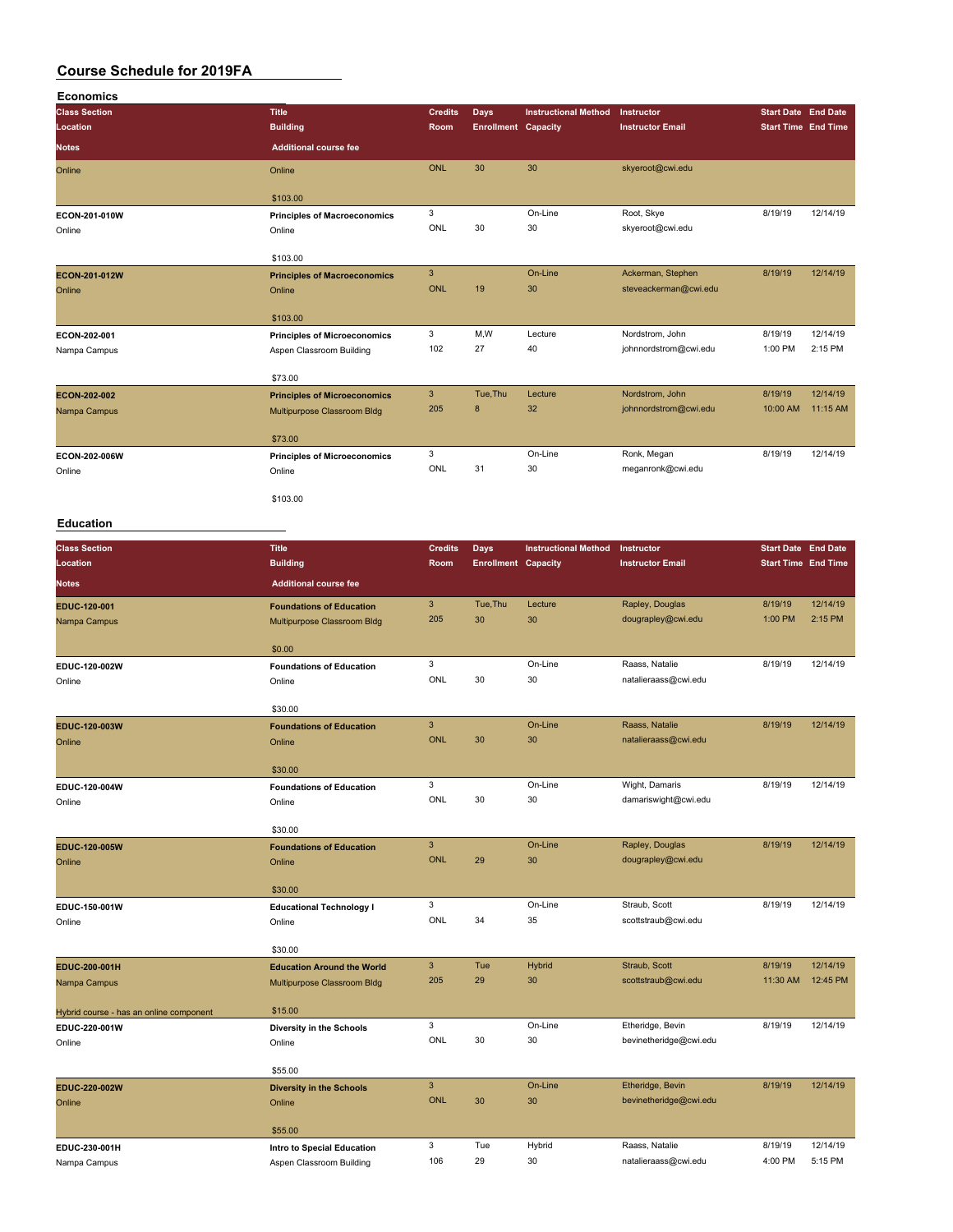| <b>Education</b>                        |                                        |                |                            |                             |                         |                            |          |
|-----------------------------------------|----------------------------------------|----------------|----------------------------|-----------------------------|-------------------------|----------------------------|----------|
| <b>Class Section</b>                    | <b>Title</b>                           | <b>Credits</b> | Days                       | <b>Instructional Method</b> | Instructor              | <b>Start Date End Date</b> |          |
| Location                                | <b>Building</b>                        | Room           | <b>Enrollment Capacity</b> |                             | <b>Instructor Email</b> | <b>Start Time End Time</b> |          |
| Notes                                   | <b>Additional course fee</b>           |                |                            |                             |                         |                            |          |
|                                         |                                        |                |                            |                             |                         |                            |          |
| Hybrid course - has an online component | \$15.00                                |                |                            |                             |                         |                            |          |
| EDUC-255-001W                           | <b>Educational and Assistive Tech</b>  | 3              |                            | On-Line                     | Raass, Natalie          | 8/19/19                    | 12/14/19 |
| Online                                  | Online                                 | <b>ONL</b>     | 9                          | 30                          | natalieraass@cwi.edu    |                            |          |
|                                         | \$30.00                                |                |                            |                             |                         |                            |          |
| EDUC-280-001                            | <b>Teaching &amp; Field Experience</b> | $\overline{2}$ | Tue                        | Lecture                     | Straub, Scott           | 8/19/19                    | 12/14/19 |
| Nampa Campus                            | Multipurpose Classroom Bldg            | 205            | 30                         | 30                          | scottstraub@cwi.edu     | 2:30 PM                    | 3:20 PM  |
|                                         | \$0.00                                 |                |                            |                             |                         |                            |          |
| EDUC-290-001W                           | <b>Education Capstone</b>              | $\overline{1}$ |                            | On-Line                     | Rapley, Douglas         | 8/19/19                    | 12/14/19 |
| Online                                  | Online                                 | <b>ONL</b>     | 20                         | 30                          | dougrapley@cwi.edu      |                            |          |
|                                         | \$10.00                                |                |                            |                             |                         |                            |          |
| <b>Engineering</b>                      |                                        |                |                            |                             |                         |                            |          |
| <b>Class Section</b>                    | <b>Title</b>                           | <b>Credits</b> | Days                       | <b>Instructional Method</b> | Instructor              | <b>Start Date End Date</b> |          |
| Location                                | <b>Building</b>                        | Room           | <b>Enrollment Capacity</b> |                             | <b>Instructor Email</b> | <b>Start Time End Time</b> |          |
| <b>Notes</b>                            | <b>Additional course fee</b>           |                |                            |                             |                         |                            |          |
| <b>ENGR-120-001</b>                     | <b>Intro to Engineering</b>            | $\mathbf{3}$   | M,W                        | Lecture                     | Kusterer, James         | 8/19/19                    | 12/14/19 |
| Nampa Campus                            | <b>Micron Education Center</b>         | 2130           | 28                         | 28                          | jimkusterer@cwi.edu     | 12:30 PM                   | 1:45 PM  |
|                                         | \$0.00                                 |                |                            |                             |                         |                            |          |
| ENGR-220-001                            | <b>Engineering Mechanics-Dynamics</b>  | 3              | Tue, Thu                   | Lecture                     | Pack, Willard           | 8/19/19                    | 12/14/19 |
| Nampa Campus                            | Micron Education Center                | 2130           | $\overline{7}$             | 28                          | willardpack@cwi.edu     | 11:30 AM                   | 12:45 PM |
|                                         | \$0.00                                 |                |                            |                             |                         |                            |          |
| ENGR-290-001                            | <b>Engineering Capstone</b>            | $\overline{2}$ | F                          | Lecture                     | Pack, Willard           | 8/19/19                    | 12/14/19 |
| Nampa Campus                            | <b>Micron Education Center</b>         | 2130           | $\overline{7}$             | 28                          | willardpack@cwi.edu     | 1:00 PM                    | 2:40 PM  |
|                                         | \$0.00                                 |                |                            |                             |                         |                            |          |

#### **English**

| <b>Class Section</b>     | <b>Title</b>                     | <b>Credits</b> | Days                       | <b>Instructional Method</b> | Instructor               | <b>Start Date End Date</b> |          |
|--------------------------|----------------------------------|----------------|----------------------------|-----------------------------|--------------------------|----------------------------|----------|
| Location                 | <b>Building</b>                  | Room           | <b>Enrollment Capacity</b> |                             | <b>Instructor Email</b>  | <b>Start Time End Time</b> |          |
| <b>Notes</b>             | <b>Additional course fee</b>     |                |                            |                             |                          |                            |          |
| <b>ENGL-100-001</b>      | <b>Writing and Rhetoric Plus</b> | $\overline{2}$ | Tue, Thu                   | Lecture                     | Tucker, Lynne            | 8/19/19                    | 12/14/19 |
| Nampa Campus             | <b>Academic Building</b>         | 303            | 12                         | 12                          | lynnetucker@cwi.edu      | 10:00 AM                   | 10:50 AM |
|                          | \$0.00                           |                |                            |                             |                          |                            |          |
| ENGL-100-002             | <b>Writing and Rhetoric Plus</b> | $\overline{2}$ | Tue, Thu                   | Lecture                     | Wood, Jonathan           | 8/19/19                    | 12/14/19 |
| Nampa Campus             | Academic Building                | 303            | 12                         | 12                          | jonwood@cwi.edu          | 11:30 AM                   | 12:20 PM |
|                          | \$0.00                           |                |                            |                             |                          |                            |          |
| <b>ENGL-100-003</b>      | <b>Writing and Rhetoric Plus</b> | $\overline{2}$ | Tue, Thu                   | Lecture                     | Berg, Amelia             | 8/19/19                    | 12/14/19 |
| Nampa Campus             | <b>Academic Building</b>         | 303            | 12                         | 12                          | ameliaberg@cwi.edu       | 8:30 AM                    | 9:20 AM  |
|                          | \$0.00                           |                |                            |                             |                          |                            |          |
| ENGL-100-004             | <b>Writing and Rhetoric Plus</b> | $\overline{2}$ | M,W                        | Lecture                     | Collins, Malia           | 8/19/19                    | 12/14/19 |
| Ada County Campus        | <b>Pintail Center</b>            | 1414           | 12                         | 12                          | maliacollins@cwi.edu     | 1:00 PM                    | 1:50 PM  |
|                          | \$0.00                           |                |                            |                             |                          |                            |          |
| <b>ENGL-100-005</b>      | <b>Writing and Rhetoric Plus</b> | $\overline{2}$ | M,W                        | Lecture                     | Berg, Paul               | 8/19/19                    | 12/14/19 |
| <b>Ada County Campus</b> | <b>Pintail Center</b>            | 1414           | 12                         | 12                          | paulberg@cwi.edu         | 2:30 PM                    | 3:20 PM  |
|                          | \$0.00                           |                |                            |                             |                          |                            |          |
| ENGL-100-006             | <b>Writing and Rhetoric Plus</b> | $\overline{2}$ | M,W                        | Lecture                     | Della Badia, Carl        | 8/19/19                    | 12/14/19 |
| Ada County Campus        | <b>Pintail Center</b>            | 1414           | 12                         | 12                          | carldellabadia@cwi.edu   | 11:30 AM                   | 12:20 PM |
|                          | \$0.00                           |                |                            |                             |                          |                            |          |
| <b>ENGL-100-007</b>      | <b>Writing and Rhetoric Plus</b> | $\overline{2}$ | M,W                        | Lecture                     | Ascuena, Andrea          | 8/19/19                    | 12/14/19 |
| Nampa Campus             | <b>Academic Building</b>         | 303            | 12                         | 12                          | andreaascuena@cwi.edu    | 11:30 AM                   | 12:20 PM |
|                          | \$0.00                           |                |                            |                             |                          |                            |          |
| ENGL-100-008             | <b>Writing and Rhetoric Plus</b> | $\overline{2}$ | M,W                        | Lecture                     | Purvis Aldrich, Jennifer | 8/19/19                    | 12/14/19 |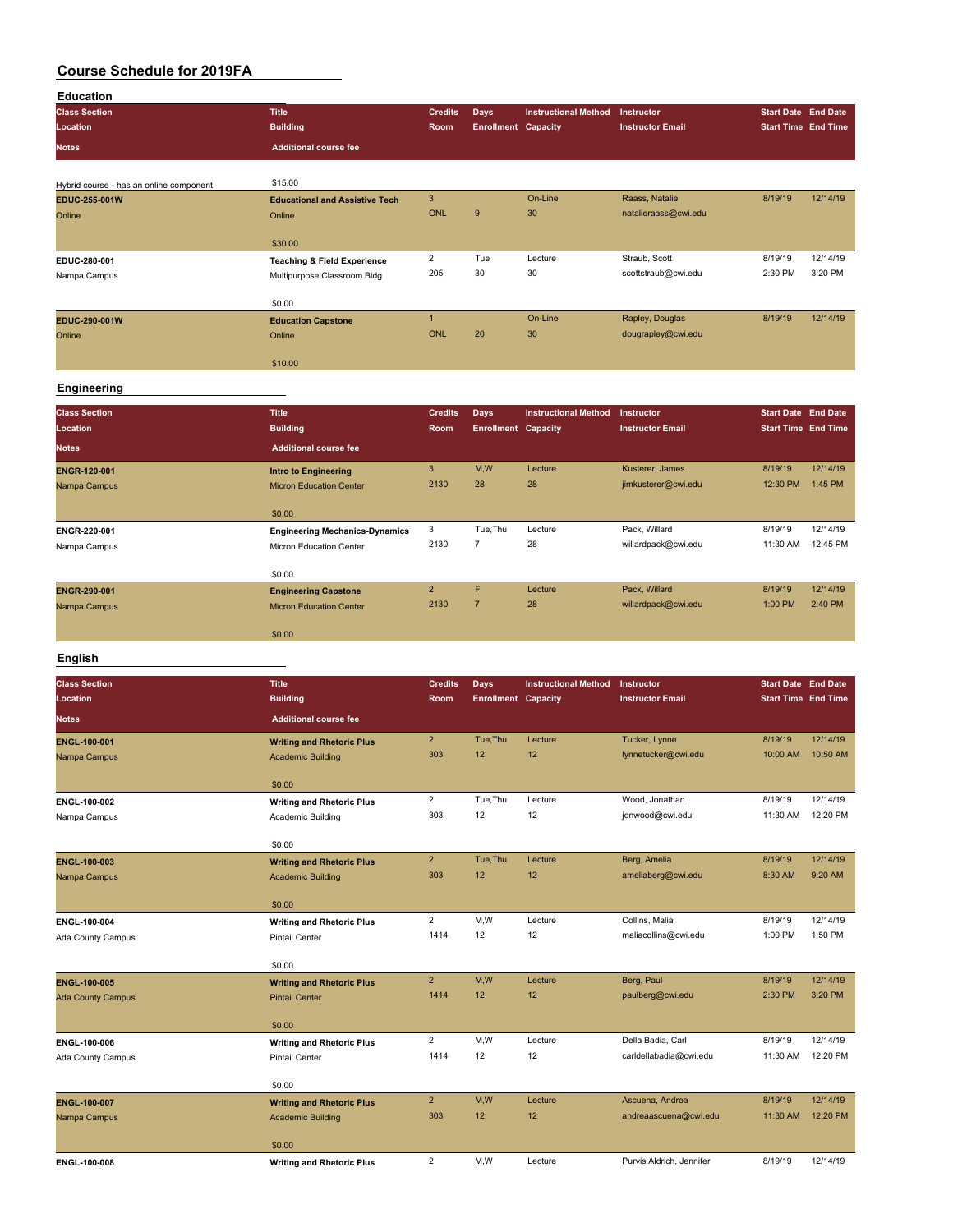| English                  |                                  |                         |                            |                             |                          |                            |          |
|--------------------------|----------------------------------|-------------------------|----------------------------|-----------------------------|--------------------------|----------------------------|----------|
| <b>Class Section</b>     | <b>Title</b>                     | <b>Credits</b>          | Days                       | <b>Instructional Method</b> | Instructor               | <b>Start Date End Date</b> |          |
| Location                 | <b>Building</b>                  | Room                    | <b>Enrollment Capacity</b> |                             | <b>Instructor Email</b>  | <b>Start Time End Time</b> |          |
| Notes                    | <b>Additional course fee</b>     |                         |                            |                             |                          |                            |          |
| Nampa Campus             | Academic Building                | 303                     | 12                         | 12                          | christianaldrich@cwi.edu | 10:00 AM                   | 10:50 AM |
|                          |                                  |                         |                            |                             |                          |                            |          |
|                          | \$0.00                           |                         |                            |                             |                          |                            |          |
| ENGL-100-009             | <b>Writing and Rhetoric Plus</b> | $\overline{2}$          | M,W                        | Lecture                     | Ascuena, Andrea          | 8/19/19                    | 12/14/19 |
| Nampa Campus             | <b>Academic Building</b>         | 303                     | 12                         | 12                          | andreaascuena@cwi.edu    | 8:30 AM                    | 9:20 AM  |
|                          |                                  |                         |                            |                             |                          |                            |          |
|                          | \$0.00                           |                         |                            |                             |                          |                            |          |
| ENGL-100-010             | <b>Writing and Rhetoric Plus</b> | $\overline{\mathbf{c}}$ | Tue, Thu                   | Lecture                     | Tucker, Lynne            | 8/19/19                    | 12/14/19 |
| Nampa Campus             | Academic Building                | 303                     | 12                         | 12                          | lynnetucker@cwi.edu      | 4:00 PM                    | 4:50 PM  |
|                          |                                  |                         |                            |                             |                          |                            |          |
|                          | \$0.00                           |                         |                            |                             |                          |                            |          |
| ENGL-100-011             | <b>Writing and Rhetoric Plus</b> | $\overline{2}$          | Tue, Thu                   | Lecture                     | Nicholas, David          | 8/19/19                    | 12/14/19 |
| <b>Ada County Campus</b> | <b>Pintail Center</b>            | 1414                    | 12                         | 12                          | davenicholas@cwi.edu     | 11:30 AM                   | 12:20 PM |
|                          |                                  |                         |                            |                             |                          |                            |          |
|                          | \$0.00                           |                         |                            |                             |                          |                            |          |
| ENGL-100-012             | <b>Writing and Rhetoric Plus</b> | $\overline{2}$          | Tue, Thu                   | Lecture                     | Lefavour, Nicole         | 8/19/19                    | 12/14/19 |
| Ada County Campus        | <b>Pintail Center</b>            | 1414                    | 12                         | 12                          | nicolelefavour@cwi.edu   | 10:00 AM                   | 10:50 AM |
|                          |                                  |                         |                            |                             |                          |                            |          |
|                          | \$0.00                           |                         |                            |                             |                          |                            |          |
| ENGL-100-013             | <b>Writing and Rhetoric Plus</b> | $\overline{2}$          | Tue, Thu                   | Lecture                     | Berg, Amelia             | 8/19/19                    | 12/14/19 |
| Nampa Campus             | <b>Academic Building</b>         | 303                     | 12                         | 12                          | ameliaberg@cwi.edu       | 1:00 PM                    | 1:50 PM  |
|                          | \$0.00                           |                         |                            |                             |                          |                            |          |
|                          |                                  | $\overline{2}$          | M,W                        | Lecture                     | Witt, Ryan               | 8/19/19                    | 12/14/19 |
| ENGL-100-014             | <b>Writing and Rhetoric Plus</b> | 303                     | 12                         | 12                          | ryanwitt@cwi.edu         | 2:30 PM                    | 3:20 PM  |
| Nampa Campus             | Academic Building                |                         |                            |                             |                          |                            |          |
|                          | \$0.00                           |                         |                            |                             |                          |                            |          |
| ENGL-100-015             | <b>Writing and Rhetoric Plus</b> | $\overline{2}$          | M,W                        | Lecture                     | Purvis Aldrich, Jennifer | 8/19/19                    | 12/14/19 |
| Nampa Campus             | <b>Academic Building</b>         | 303                     | 12                         | 12                          | christianaldrich@cwi.edu | 1:00 PM                    | 1:50 PM  |
|                          |                                  |                         |                            |                             |                          |                            |          |
|                          | \$0.00                           |                         |                            |                             |                          |                            |          |
| ENGL-100-016             | <b>Writing and Rhetoric Plus</b> | $\overline{2}$          | Tue, Thu                   | Lecture                     | Della Badia, Carl        | 8/19/19                    | 12/14/19 |
| Ada County Campus        | <b>Pintail Center</b>            | 1414                    | 12                         | 12                          | carldellabadia@cwi.edu   | 1:00 PM                    | 1:50 PM  |
|                          |                                  |                         |                            |                             |                          |                            |          |
|                          | \$0.00                           |                         |                            |                             |                          |                            |          |
| <b>ENGL-100-017</b>      | <b>Writing and Rhetoric Plus</b> | $\overline{2}$          | Tue, Thu                   | Lecture                     | Hutton, Jessica          | 8/19/19                    | 12/14/19 |
| <b>Ada County Campus</b> | <b>Mallard Place Building</b>    | 1108                    | 10                         | 12                          | jessicahutton@cwi.edu    | 2:30 PM                    | 3:20 PM  |
|                          |                                  |                         |                            |                             |                          |                            |          |
|                          | \$0.00                           |                         |                            |                             |                          |                            |          |
| ENGL-100-019             | <b>Writing and Rhetoric Plus</b> | $\overline{2}$          | Tue, Thu                   | Lecture                     | Gross, Christian         | 8/19/19                    | 12/14/19 |
| Nampa Campus             | Academic Building                | 303                     | 12                         | 12                          | christiangross@cwi.edu   | 7:00 PM                    | 7:50 PM  |
|                          |                                  |                         |                            |                             |                          |                            |          |
|                          | \$0.00                           |                         |                            |                             |                          |                            |          |
| ENGL-100-020             | <b>Writing and Rhetoric Plus</b> | $\overline{2}$          | M,W                        | Lecture                     | Berg, Paul               | 8/19/19                    | 12/14/19 |
| <b>Ada County Campus</b> | <b>Pintail Center</b>            | 1414                    | 12                         | 12                          | paulberg@cwi.edu         | 5:30 PM                    | 6:20 PM  |
|                          |                                  |                         |                            |                             |                          |                            |          |
|                          | \$0.00                           | $\overline{2}$          | M, W                       | Lecture                     | Wolford, Abigail         | 8/19/19                    | 12/14/19 |
| ENGL-100-022             | <b>Writing and Rhetoric Plus</b> | 1414                    | 12                         | 12                          | abbywolford@cwi.edu      | 10:00 AM                   | 10:50 AM |
| Ada County Campus        | <b>Pintail Center</b>            |                         |                            |                             |                          |                            |          |
|                          | \$0.00                           |                         |                            |                             |                          |                            |          |
| ENGL-100-032             | <b>Writing and Rhetoric Plus</b> | $\overline{2}$          | Tue, Thu                   | Lecture                     | Rankin, Roni             | 8/19/19                    | 12/14/19 |
| <b>Ada County Campus</b> | <b>Pintail Center</b>            | 1414                    | 12                         | 12                          | ronirankin@cwi.edu       | 8:30 AM                    | 9:20 AM  |
|                          |                                  |                         |                            |                             |                          |                            |          |
|                          | \$0.00                           |                         |                            |                             |                          |                            |          |
| ENGL-100-034             | <b>Writing and Rhetoric Plus</b> | $\overline{2}$          | M,W                        | Lecture                     | Fehrer, Amanda           | 8/19/19                    | 12/14/19 |
| Ada County Campus        | Pintail Center                   | 1414                    | 12                         | 12                          | amandafehrer@cwi.edu     | 7:00 PM                    | 7:50 PM  |
|                          |                                  |                         |                            |                             |                          |                            |          |
|                          | \$0.00                           |                         |                            |                             |                          |                            |          |
| ENGL-100-036             | <b>Writing and Rhetoric Plus</b> | $\overline{2}$          | Tue, Thu                   | Lecture                     | Rippy, Sean              | 8/19/19                    | 12/14/19 |
| <b>Ada County Campus</b> | <b>Pintail Center</b>            | 1414                    | 8                          | 12                          | seanrippy@cwi.edu        | 8:30 PM                    | 9:20 PM  |
|                          |                                  |                         |                            |                             |                          |                            |          |
|                          | \$0.00                           |                         |                            |                             |                          |                            |          |
| ENGL-100-048             | <b>Writing and Rhetoric Plus</b> | $\overline{2}$          | Tue, Thu                   | Lecture                     | Witt, Ryan               | 8/19/19                    | 12/14/19 |
| Nampa Campus             | Academic Building                | 303                     | 12                         | 12                          | ryanwitt@cwi.edu         | 5:30 PM                    | 6:20 PM  |
|                          |                                  |                         |                            |                             |                          |                            |          |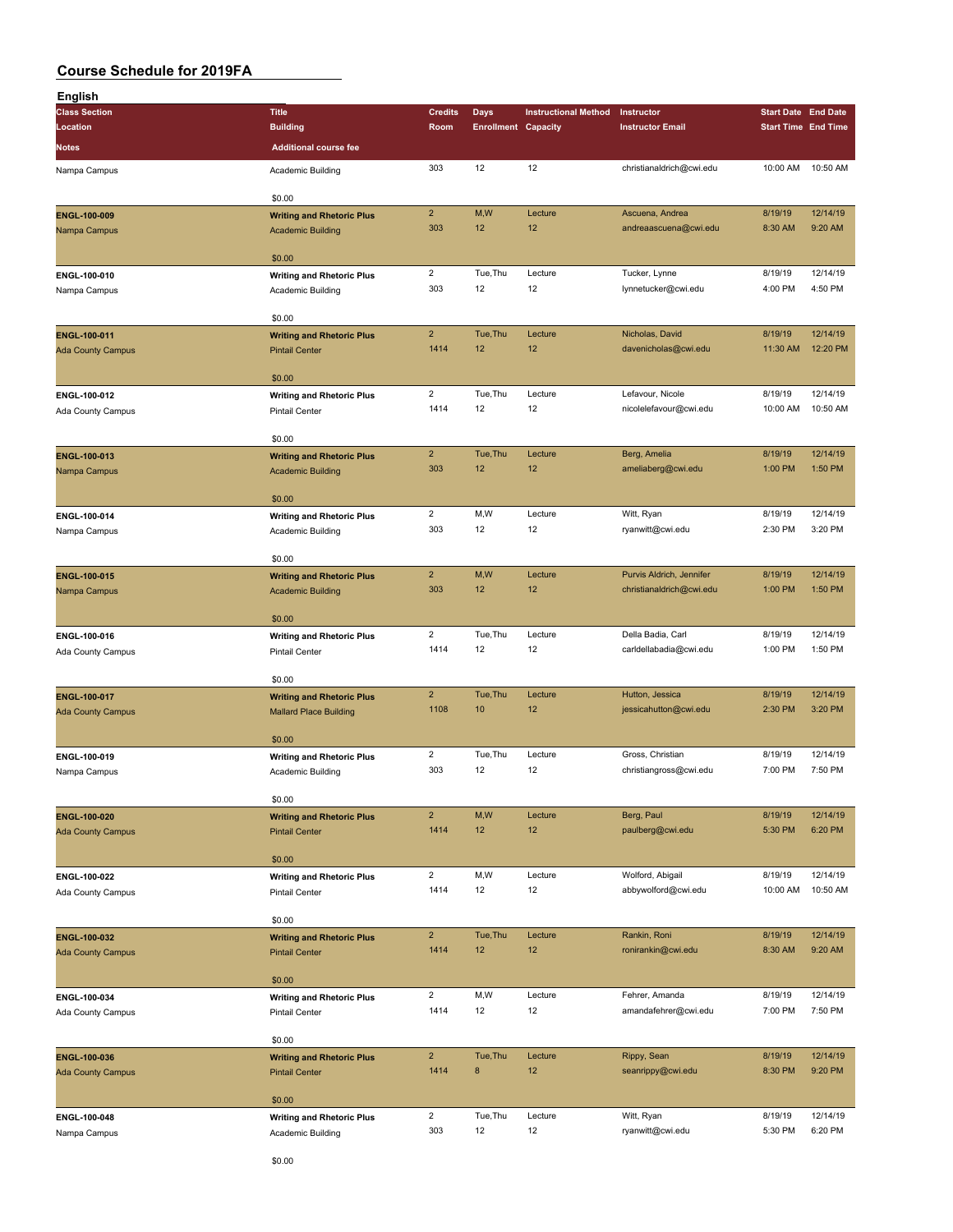| English                                 |                                                             |                       |                            |                             |                                            |                            |                     |
|-----------------------------------------|-------------------------------------------------------------|-----------------------|----------------------------|-----------------------------|--------------------------------------------|----------------------------|---------------------|
| <b>Class Section</b>                    | <b>Title</b>                                                | <b>Credits</b>        | <b>Days</b>                | <b>Instructional Method</b> | Instructor                                 | <b>Start Date End Date</b> |                     |
| Location                                | <b>Building</b>                                             | Room                  | <b>Enrollment Capacity</b> |                             | <b>Instructor Email</b>                    | <b>Start Time End Time</b> |                     |
| <b>Notes</b>                            | <b>Additional course fee</b>                                |                       |                            |                             |                                            |                            |                     |
|                                         |                                                             | $\overline{2}$        | M,W                        | Lecture                     |                                            | 8/19/19                    | 12/14/19            |
| ENGL-100-049                            | <b>Writing and Rhetoric Plus</b>                            | 303                   | 12                         | 12                          | Runyan, Michelle<br>michellerunyan@cwi.edu | 8:30 PM                    | 9:20 PM             |
| Nampa Campus                            | <b>Academic Building</b>                                    |                       |                            |                             |                                            |                            |                     |
|                                         | \$0.00                                                      |                       |                            |                             |                                            |                            |                     |
| ENGL-100-053                            | <b>Writing and Rhetoric Plus</b>                            | $\overline{2}$        | M,W                        | Lecture                     | Runyan, Michelle                           | 8/19/19                    | 12/14/19            |
| Nampa Campus                            | Academic Building                                           | 303                   | 12                         | 12                          | michellerunyan@cwi.edu                     | 4:00 PM                    | 4:50 PM             |
|                                         |                                                             |                       |                            |                             |                                            |                            |                     |
|                                         | \$0.00                                                      |                       |                            |                             |                                            |                            |                     |
| <b>ENGL-100-057</b>                     | <b>Writing and Rhetoric Plus</b>                            | $\overline{2}$        | M,W                        | Lecture                     | Collins, Malia                             | 8/19/19                    | 12/14/19            |
| <b>Ada County Campus</b>                | <b>Pintail Center</b>                                       | 1205                  | 12                         | 12                          | maliacollins@cwi.edu                       | 4:00 PM                    | 4:50 PM             |
|                                         |                                                             |                       |                            |                             |                                            |                            |                     |
|                                         | \$0.00                                                      |                       |                            |                             |                                            |                            |                     |
| ENGL-100-059                            | <b>Writing and Rhetoric Plus</b>                            | $\overline{2}$        | Tue, Thu                   | Lecture                     | Nicholas, David                            | 8/19/19                    | 12/14/19            |
| Ada County Campus                       | <b>Pintail Center</b>                                       | 1414                  | 12                         | 12                          | davenicholas@cwi.edu                       | 4:00 PM                    | 4:50 PM             |
|                                         |                                                             |                       |                            |                             |                                            |                            |                     |
|                                         | \$0.00                                                      |                       |                            |                             |                                            |                            |                     |
| ENGL-100-060                            | <b>Writing and Rhetoric Plus</b>                            | $\overline{2}$<br>238 | Tue, Thu<br>8              | Lecture<br>12               | Franklin, Kelly                            | 8/19/19<br>2:30 PM         | 12/14/19<br>3:20 PM |
| <b>Canyon County Center</b>             | <b>Canyon County Center</b>                                 |                       |                            |                             | kellyfranklin@cwi.edu                      |                            |                     |
|                                         | \$0.00                                                      |                       |                            |                             |                                            |                            |                     |
| ENGL-100-065                            |                                                             | $\overline{2}$        | Tue, Thu                   | Lecture                     | Hutton, Jessica                            | 8/19/19                    | 12/14/19            |
| Nampa Campus                            | <b>Writing and Rhetoric Plus</b><br>Micron Education Center | 2130                  | 8                          | 12                          | jessicahutton@cwi.edu                      | 10:00 AM                   | 10:50 AM            |
|                                         |                                                             |                       |                            |                             |                                            |                            |                     |
|                                         | \$0.00                                                      |                       |                            |                             |                                            |                            |                     |
| <b>ENGL-100-068</b>                     | <b>Writing and Rhetoric Plus</b>                            | $\overline{2}$        | Tue, Thu                   | Lecture                     | Lefavour, Nicole                           | 8/19/19                    | 12/14/19            |
| <b>Ada County Campus</b>                | <b>Pintail Center</b>                                       | 1414                  | $\sqrt{5}$                 | 12                          | nicolelefavour@cwi.edu                     | 5:30 PM                    | 6:20 PM             |
|                                         |                                                             |                       |                            |                             |                                            |                            |                     |
|                                         | \$0.00                                                      |                       |                            |                             |                                            |                            |                     |
| ENGL-100-076                            | <b>Writing and Rhetoric Plus</b>                            | $\overline{c}$        | M,W                        | Lecture                     | Fehrer, Amanda                             | 8/19/19                    | 12/14/19            |
| Nampa Campus                            | Aspen Classroom Building                                    | 106                   | 12                         | 12                          | amandafehrer@cwi.edu                       | 10:00 AM                   | 10:50 AM            |
|                                         |                                                             |                       |                            |                             |                                            |                            |                     |
|                                         | \$0.00                                                      |                       |                            |                             |                                            |                            |                     |
| ENGL-100-501H                           | <b>Writing and Rhetoric Plus</b>                            | $\overline{2}$        | Tue                        | Hybrid                      | Gladd, Joel                                | 8/19/19                    | 12/14/19            |
| Nampa Campus                            | <b>Academic Building</b>                                    | 303                   | 12                         | 12                          | joelgladd@cwi.edu                          | 2:30 PM                    | 3:45 PM             |
|                                         | \$10.00                                                     |                       |                            |                             |                                            |                            |                     |
| Hybrid course - has an online component |                                                             | $\overline{2}$        | Thu                        | Hybrid                      | Gladd, Joel                                | 8/19/19                    | 12/14/19            |
| ENGL-100-503H<br>Nampa Campus           | <b>Writing and Rhetoric Plus</b>                            | 303                   | 12                         | 12                          | joelgladd@cwi.edu                          | 2:30 PM                    | 3:45 PM             |
|                                         | Academic Building                                           |                       |                            |                             |                                            |                            |                     |
| Hybrid course - has an online component | \$10.00                                                     |                       |                            |                             |                                            |                            |                     |
| <b>ENGL-101-001</b>                     | <b>Writing and Rhetoric I</b>                               | $\mathbf{3}$          | Tue, Thu                   | Lecture                     | Tucker, Lynne                              | 8/19/19                    | 12/14/19            |
| Nampa Campus                            | <b>Academic Building</b>                                    | 301                   | 14                         | 14                          | lynnetucker@cwi.edu                        | 8:30 AM                    | 9:45 AM             |
|                                         |                                                             |                       |                            |                             |                                            |                            |                     |
|                                         | \$0.00                                                      |                       |                            |                             |                                            |                            |                     |
| ENGL-101-002                            | <b>Writing and Rhetoric I</b>                               | 3                     | Tue, Thu                   | Lecture                     | Wood, Jonathan                             | 8/19/19                    | 12/14/19            |
| Nampa Campus                            | Academic Building                                           | 301                   | 14                         | 14                          | jonwood@cwi.edu                            | 10:00 AM                   | 11:15 AM            |
|                                         |                                                             |                       |                            |                             |                                            |                            |                     |
|                                         | \$0.00                                                      |                       |                            |                             |                                            |                            |                     |
| <b>ENGL-101-003</b>                     | <b>Writing and Rhetoric I</b>                               | $\mathbf{3}$          | Tue, Thu                   | Lecture                     | Berg, Amelia                               | 8/19/19                    | 12/14/19            |
| Nampa Campus                            | <b>Academic Building</b>                                    | 301                   | 14                         | 14                          | ameliaberg@cwi.edu                         | 7:00 AM                    | 8:15 AM             |
|                                         |                                                             |                       |                            |                             |                                            |                            |                     |
|                                         | \$0.00                                                      |                       |                            |                             |                                            |                            | 12/14/19            |
| ENGL-101-004                            | <b>Writing and Rhetoric I</b>                               | 3<br>1416             | M,W<br>12                  | Lecture<br>12               | Collins, Malia<br>maliacollins@cwi.edu     | 8/19/19<br>11:30 AM        | 12:45 PM            |
| Ada County Campus                       | <b>Pintail Center</b>                                       |                       |                            |                             |                                            |                            |                     |
|                                         | \$0.00                                                      |                       |                            |                             |                                            |                            |                     |
| ENGL-101-005                            |                                                             | $\mathbf{3}$          | M,W                        | Lecture                     | Berg, Paul                                 | 8/19/19                    | 12/14/19            |
| <b>Ada County Campus</b>                | <b>Writing and Rhetoric I</b><br><b>Pintail Center</b>      | 1416                  | 12                         | 12                          | paulberg@cwi.edu                           | 1:00 PM                    | 2:15 PM             |
|                                         |                                                             |                       |                            |                             |                                            |                            |                     |
|                                         | \$0.00                                                      |                       |                            |                             |                                            |                            |                     |
| ENGL-101-006                            | <b>Writing and Rhetoric I</b>                               | 3                     | M,W                        | Lecture                     | Della Badia, Carl                          | 8/19/19                    | 12/14/19            |
| Ada County Campus                       | <b>Pintail Center</b>                                       | 1416                  | 12                         | 12                          | carldellabadia@cwi.edu                     | 10:00 AM                   | 11:15 AM            |
|                                         |                                                             |                       |                            |                             |                                            |                            |                     |
|                                         | \$0.00                                                      |                       |                            |                             |                                            |                            |                     |
| ENGL-101-007                            | <b>Writing and Rhetoric I</b>                               | $\mathbf{3}$          | M,W                        | Lecture                     | Ascuena, Andrea                            | 8/19/19                    | 12/14/19            |
| Nampa Campus                            | <b>Academic Building</b>                                    | 301                   | 14                         | 14                          | andreaascuena@cwi.edu                      | 10:00 AM                   | 11:15 AM            |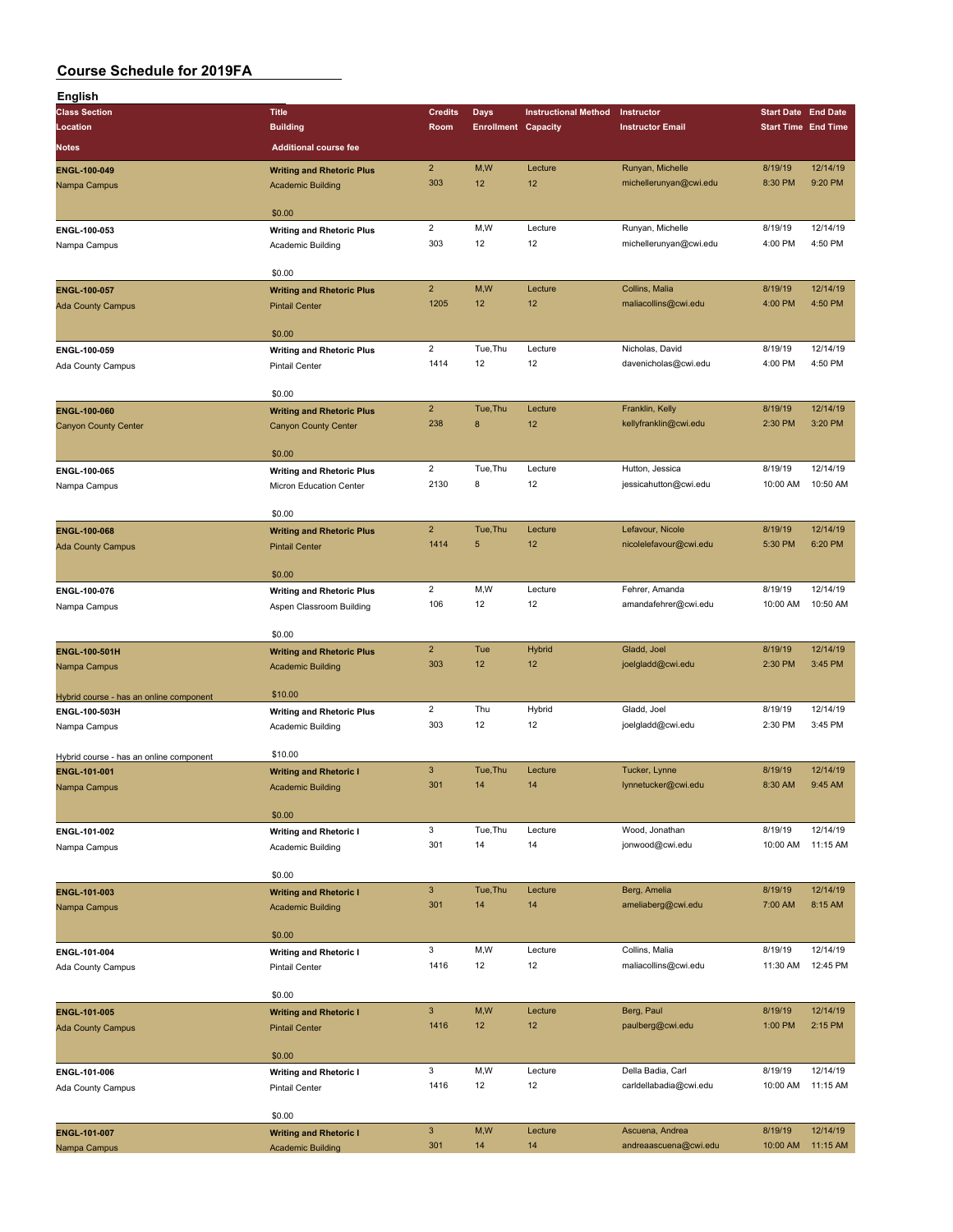| <b>English</b>           |                               |                           |                            |                             |                                     |                            |                      |
|--------------------------|-------------------------------|---------------------------|----------------------------|-----------------------------|-------------------------------------|----------------------------|----------------------|
| <b>Class Section</b>     | <b>Title</b>                  | <b>Credits</b>            | <b>Days</b>                | <b>Instructional Method</b> | Instructor                          | <b>Start Date End Date</b> |                      |
| Location                 | <b>Building</b>               | Room                      | <b>Enrollment Capacity</b> |                             | <b>Instructor Email</b>             | <b>Start Time End Time</b> |                      |
| <b>Notes</b>             | <b>Additional course fee</b>  |                           |                            |                             |                                     |                            |                      |
|                          |                               |                           |                            |                             |                                     |                            |                      |
|                          | \$0.00                        |                           |                            |                             |                                     |                            |                      |
| ENGL-101-008             | <b>Writing and Rhetoric I</b> | $\mathbf 3$               | M,W                        | Lecture                     | Purvis Aldrich, Jennifer            | 8/19/19                    | 12/14/19             |
| Nampa Campus             | Academic Building             | 301                       | 14                         | 14                          | christianaldrich@cwi.edu            | 8:30 AM                    | 9:45 AM              |
|                          | \$0.00                        |                           |                            |                             |                                     |                            |                      |
| ENGL-101-009             | <b>Writing and Rhetoric I</b> | $\ensuremath{\mathsf{3}}$ | M,W                        | Lecture                     | Ascuena, Andrea                     | 8/19/19                    | 12/14/19             |
| Nampa Campus             | <b>Academic Building</b>      | 301                       | 14                         | 14                          | andreaascuena@cwi.edu               | 7:00 AM                    | 8:15 AM              |
|                          |                               |                           |                            |                             |                                     |                            |                      |
|                          | \$0.00                        |                           |                            |                             |                                     |                            |                      |
| ENGL-101-010             | <b>Writing and Rhetoric I</b> | 3                         | Tue, Thu                   | Lecture                     | Tucker, Lynne                       | 8/19/19                    | 12/14/19             |
| Nampa Campus             | Academic Building             | 301                       | 14                         | 14                          | lynnetucker@cwi.edu                 | 2:30 PM                    | 3:45 PM              |
|                          | \$0.00                        |                           |                            |                             |                                     |                            |                      |
| ENGL-101-011             | <b>Writing and Rhetoric I</b> | $\mathbf{3}$              | Tue, Thu                   | Lecture                     | Nicholas, David                     | 8/19/19                    | 12/14/19             |
| <b>Ada County Campus</b> | <b>Pintail Center</b>         | 1416                      | 12                         | 12                          | davenicholas@cwi.edu                | 10:00 AM                   | 11:15 AM             |
|                          |                               |                           |                            |                             |                                     |                            |                      |
|                          | \$0.00                        |                           |                            |                             |                                     |                            |                      |
| ENGL-101-012             | <b>Writing and Rhetoric I</b> | 3                         | Tue, Thu                   | Lecture                     | Lefavour, Nicole                    | 8/19/19                    | 12/14/19             |
| Ada County Campus        | <b>Pintail Center</b>         | 1416                      | 11                         | 12                          | nicolelefavour@cwi.edu              | 8:30 AM                    | 9:45 AM              |
|                          | \$0.00                        |                           |                            |                             |                                     |                            |                      |
| ENGL-101-013             | <b>Writing and Rhetoric I</b> | $\ensuremath{\mathsf{3}}$ | Tue, Thu                   | Lecture                     | Berg, Amelia                        | 8/19/19                    | 12/14/19             |
| Nampa Campus             | <b>Academic Building</b>      | 301                       | 14                         | 14                          | ameliaberg@cwi.edu                  | 11:30 AM                   | 12:45 PM             |
|                          |                               |                           |                            |                             |                                     |                            |                      |
|                          | \$0.00                        |                           |                            |                             |                                     |                            |                      |
| ENGL-101-014             | <b>Writing and Rhetoric I</b> | 3                         | M,W                        | Lecture                     | Witt, Ryan                          | 8/19/19                    | 12/14/19             |
| Nampa Campus             | Academic Building             | 301                       | 14                         | 14                          | ryanwitt@cwi.edu                    | 1:00 PM                    | 2:15 PM              |
|                          | \$0.00                        |                           |                            |                             |                                     |                            |                      |
| ENGL-101-015             | <b>Writing and Rhetoric I</b> | $\ensuremath{\mathsf{3}}$ | M,W                        | Lecture                     | Purvis Aldrich, Jennifer            | 8/19/19                    | 12/14/19             |
| Nampa Campus             | <b>Academic Building</b>      | 301                       | 14                         | 14                          | christianaldrich@cwi.edu            | 11:30 AM                   | 12:45 PM             |
|                          |                               |                           |                            |                             |                                     |                            |                      |
|                          | \$0.00                        |                           |                            |                             |                                     |                            |                      |
| ENGL-101-016             | <b>Writing and Rhetoric I</b> | 3                         | Tue, Thu                   | Lecture                     | Della Badia, Carl                   | 8/19/19                    | 12/14/19             |
| Ada County Campus        | <b>Pintail Center</b>         | 1416                      | 12                         | 12                          | carldellabadia@cwi.edu              | 11:30 AM                   | 12:45 PM             |
|                          | \$0.00                        |                           |                            |                             |                                     |                            |                      |
| <b>ENGL-101-017</b>      | <b>Writing and Rhetoric I</b> | $\mathbf{3}$              | Tue, Thu                   | Lecture                     | Hutton, Jessica                     | 8/19/19                    | 12/14/19             |
| <b>Ada County Campus</b> | <b>Mallard Place Building</b> | 1108                      | 14                         | 14                          | jessicahutton@cwi.edu               | 1:00 PM                    | 2:15 PM              |
|                          |                               |                           |                            |                             |                                     |                            |                      |
|                          | \$0.00                        |                           |                            |                             |                                     |                            |                      |
| ENGL-101-018             | <b>Writing and Rhetoric I</b> | 3<br>1301                 | M, W<br>26                 | Lecture<br>26               | Faculty, General                    | 8/19/19<br>11:30 AM        | 12/14/19<br>12:45 PM |
| Nampa Campus             | Micron Education Center       |                           |                            |                             |                                     |                            |                      |
|                          | \$0.00                        |                           |                            |                             |                                     |                            |                      |
| ENGL-101-019             | <b>Writing and Rhetoric I</b> | $\mathbf{3}$              | Tue, Thu                   | Lecture                     | Gross, Christian                    | 8/19/19                    | 12/14/19             |
| Nampa Campus             | <b>Academic Building</b>      | 301                       | 14                         | 14                          | christiangross@cwi.edu              | 5:30 PM                    | 6:45 PM              |
|                          |                               |                           |                            |                             |                                     |                            |                      |
|                          | \$0.00                        |                           |                            |                             |                                     |                            |                      |
| ENGL-101-020             | <b>Writing and Rhetoric I</b> | $\mathbf 3$<br>1416       | M,W<br>12                  | Lecture<br>12               | Berg, Paul<br>paulberg@cwi.edu      | 8/19/19<br>4:00 PM         | 12/14/19<br>5:15 PM  |
| Ada County Campus        | <b>Pintail Center</b>         |                           |                            |                             |                                     |                            |                      |
|                          | \$0.00                        |                           |                            |                             |                                     |                            |                      |
| ENGL-101-022             | <b>Writing and Rhetoric I</b> | $\mathbf{3}$              | M,W                        | Lecture                     | Wolford, Abigail                    | 8/19/19                    | 12/14/19             |
| <b>Ada County Campus</b> | <b>Pintail Center</b>         | 1416                      | 12                         | 12                          | abbywolford@cwi.edu                 | 8:30 AM                    | 9:45 AM              |
|                          |                               |                           |                            |                             |                                     |                            |                      |
|                          | \$0.00                        | 3                         |                            |                             |                                     |                            | 12/14/19             |
| ENGL-101-023W            | <b>Writing and Rhetoric I</b> | ONL                       | 24                         | On-Line<br>26               | Long, Elizabeth<br>lizalong@cwi.edu | 8/19/19                    |                      |
| Online                   | Online                        |                           |                            |                             |                                     |                            |                      |
|                          | \$30.00                       |                           |                            |                             |                                     |                            |                      |
| ENGL-101-024             | <b>Writing and Rhetoric I</b> | $\mathbf{3}$              | Tue, Thu                   | Lecture                     | Rankin, Roni                        | 8/19/19                    | 12/14/19             |
| <b>Ada County Campus</b> | <b>Pintail Center</b>         | 1204                      | 23                         | 24                          | ronirankin@cwi.edu                  | 1:00 PM                    | 2:15 PM              |
|                          |                               |                           |                            |                             |                                     |                            |                      |
|                          | \$0.00                        | 3                         |                            | On-Line                     | Roehr, Elizabeth                    | 8/19/19                    | 12/14/19             |
| ENGL-101-026W            | <b>Writing and Rhetoric I</b> |                           |                            |                             |                                     |                            |                      |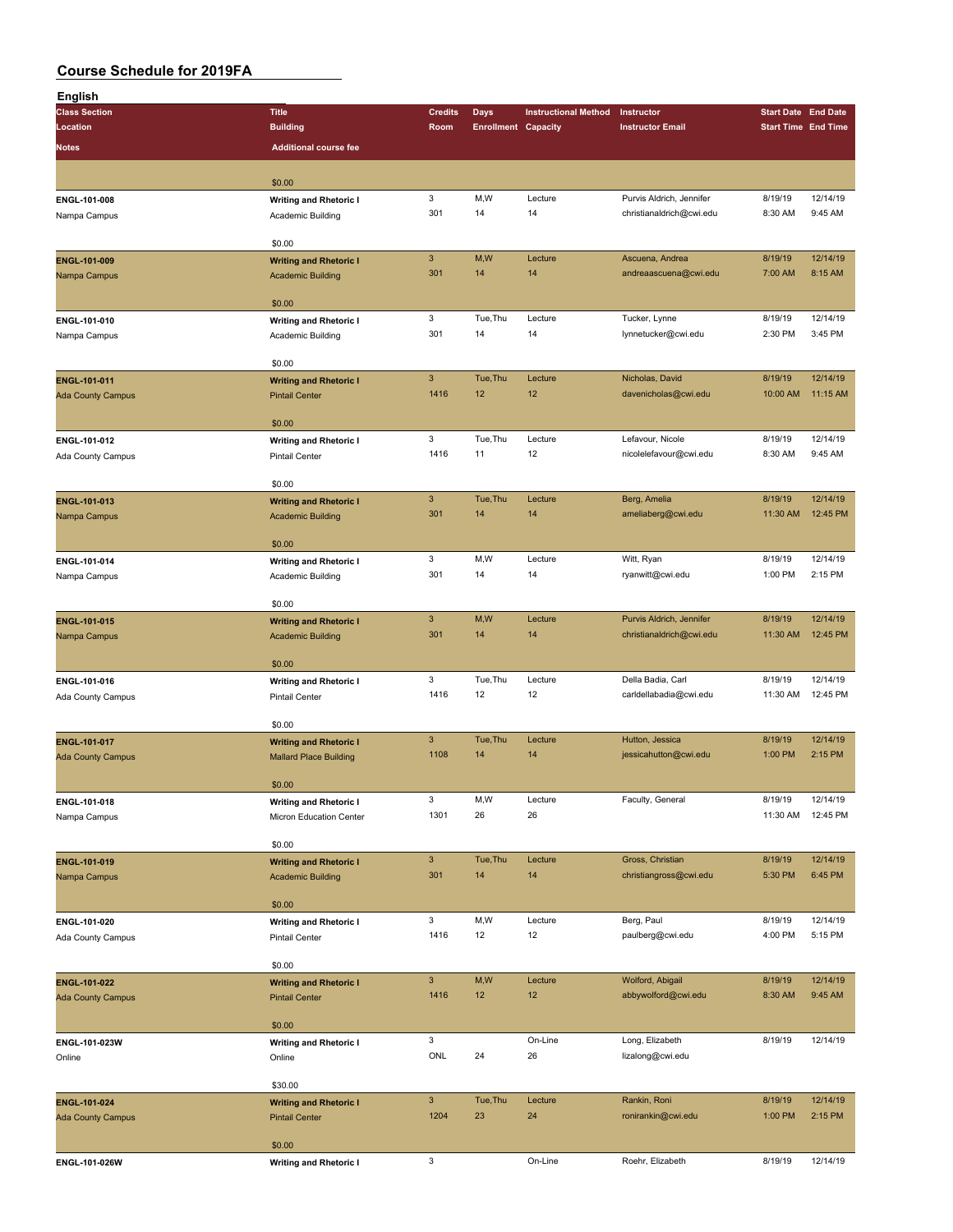| English                  |                                         |                           |                            |                             |                         |                            |          |
|--------------------------|-----------------------------------------|---------------------------|----------------------------|-----------------------------|-------------------------|----------------------------|----------|
| <b>Class Section</b>     | <b>Title</b>                            | <b>Credits</b>            | <b>Days</b>                | <b>Instructional Method</b> | Instructor              | <b>Start Date End Date</b> |          |
| Location                 | <b>Building</b>                         | Room                      | <b>Enrollment Capacity</b> |                             | <b>Instructor Email</b> | <b>Start Time End Time</b> |          |
| Notes                    | <b>Additional course fee</b>            |                           |                            |                             |                         |                            |          |
| Online                   | Online                                  | ONL                       | 26                         | 26                          | tinaroehr@cwi.edu       |                            |          |
|                          |                                         |                           |                            |                             |                         |                            |          |
|                          | \$30.00                                 |                           |                            |                             |                         |                            |          |
| ENGL-101-027W            | <b>Writing and Rhetoric I</b>           | $\mathbf{3}$              |                            | On-Line                     | Barr, Susannah          | 8/19/19                    | 12/14/19 |
| Online                   | Online                                  | <b>ONL</b>                | 26                         | 26                          | susannahbarr@cwi.edu    |                            |          |
|                          |                                         |                           |                            |                             |                         |                            |          |
|                          | \$30.00                                 |                           |                            |                             |                         |                            |          |
| ENGL-101-028W            | <b>Writing and Rhetoric I</b>           | $\mathbf 3$               |                            | On-Line                     | Lowry, Jennifer         | 8/19/19                    | 12/14/19 |
| Online                   | Online                                  | ONL                       | 25                         | 26                          | jennylowry@cwi.edu      |                            |          |
|                          |                                         |                           |                            |                             |                         |                            |          |
|                          | \$30.00                                 |                           |                            |                             |                         |                            |          |
| ENGL-101-029W            | <b>Writing and Rhetoric I</b>           | $\mathbf{3}$              |                            | On-Line                     | Roehr, Elizabeth        | 8/19/19                    | 12/14/19 |
| Online                   | Online                                  | ONL                       | 25                         | 26                          | tinaroehr@cwi.edu       |                            |          |
|                          |                                         |                           |                            |                             |                         |                            |          |
|                          | \$30.00                                 |                           |                            |                             |                         |                            |          |
| ENGL-101-032             | <b>Writing and Rhetoric I</b>           | 3                         | Tue, Thu                   | Lecture                     | Rankin, Roni            | 8/19/19                    | 12/14/19 |
| Ada County Campus        | <b>Pintail Center</b>                   | 1416                      | 12                         | 12                          | ronirankin@cwi.edu      | 7:00 AM                    | 8:15 AM  |
|                          |                                         |                           |                            |                             |                         |                            |          |
|                          | \$0.00                                  |                           |                            |                             |                         |                            |          |
| ENGL-101-033             | <b>Writing and Rhetoric I</b>           | $\mathbf{3}$              | M,W                        | Lecture                     | Bohling, Alisa          | 8/19/19                    | 12/14/19 |
| Nampa Campus             | <b>Academic Building</b>                | 320                       | 26                         | 26                          | alisabohling@cwi.edu    | 10:00 AM                   | 11:15 AM |
|                          | \$0.00                                  |                           |                            |                             |                         |                            |          |
|                          |                                         | $\mathbf 3$               | M,W                        | Lecture                     | Fehrer, Amanda          | 8/19/19                    | 12/14/19 |
| ENGL-101-034             | <b>Writing and Rhetoric I</b>           |                           |                            |                             |                         |                            |          |
| Ada County Campus        | Pintail Center                          | 1416                      | 12                         | 12                          | amandafehrer@cwi.edu    | 5:30 PM                    | 6:45 PM  |
|                          | \$0.00                                  |                           |                            |                             |                         |                            |          |
|                          |                                         | $\mathbf{3}$              |                            | On-Line                     | Lowry, Jennifer         | 8/19/19                    | 12/14/19 |
| ENGL-101-035W<br>Online  | <b>Writing and Rhetoric I</b><br>Online | <b>ONL</b>                | 26                         | 26                          | jennylowry@cwi.edu      |                            |          |
|                          |                                         |                           |                            |                             |                         |                            |          |
|                          | \$30.00                                 |                           |                            |                             |                         |                            |          |
| ENGL-101-036             | <b>Writing and Rhetoric I</b>           | 3                         | Tue, Thu                   | Lecture                     | Rippy, Sean             | 8/19/19                    | 12/14/19 |
| Ada County Campus        | <b>Pintail Center</b>                   | 1416                      | 12                         | 12                          | seanrippy@cwi.edu       | 7:00 PM                    | 8:15 PM  |
|                          |                                         |                           |                            |                             |                         |                            |          |
|                          | \$0.00                                  |                           |                            |                             |                         |                            |          |
| ENGL-101-037W            | <b>Writing and Rhetoric I</b>           | $\ensuremath{\mathsf{3}}$ |                            | On-Line                     | Gladd, Joel             | 8/19/19                    | 12/14/19 |
| Online                   | Online                                  | <b>ONL</b>                | 26                         | 26                          | joelgladd@cwi.edu       |                            |          |
|                          |                                         |                           |                            |                             |                         |                            |          |
|                          | \$30.00                                 |                           |                            |                             |                         |                            |          |
| ENGL-101-041W            | <b>Writing and Rhetoric I</b>           | 3                         |                            | On-Line                     | Novotny, Janet          | 8/19/19                    | 12/14/19 |
| Online                   | Online                                  | ONL                       | 26                         | 26                          | janetnovotny@cwi.edu    |                            |          |
|                          |                                         |                           |                            |                             |                         |                            |          |
|                          | \$30.00                                 |                           |                            |                             |                         |                            |          |
| ENGL-101-042W            | <b>Writing and Rhetoric I</b>           | $\mathbf 3$               |                            | On-Line                     | Hitesman, Tiffany       | 8/19/19                    | 12/14/19 |
| Online                   | Online                                  | ONL                       | 26                         | 26                          | tiffanyhitesman@cwi.edu |                            |          |
|                          |                                         |                           |                            |                             |                         |                            |          |
|                          | \$30.00                                 |                           |                            |                             |                         |                            |          |
| ENGL-101-043             | <b>Writing and Rhetoric I</b>           | $\ensuremath{\mathsf{3}}$ | M,W                        | Lecture                     | Bohling, Alisa          | 8/19/19                    | 12/14/19 |
| Nampa Campus             | Academic Building                       | 309                       | 26                         | 26                          | alisabohling@cwi.edu    | 1:00 PM                    | 2:15 PM  |
|                          |                                         |                           |                            |                             |                         |                            |          |
|                          | \$0.00                                  |                           |                            |                             |                         |                            |          |
| ENGL-101-044H            | <b>Writing and Rhetoric I</b>           | $\mathbf{3}$              | <b>SAT</b>                 | Lecture                     | Gray, Autumn            | 8/19/19                    | 12/14/19 |
| <b>Ada County Campus</b> | <b>Pintail Center</b>                   | 1208                      | 26                         | 26                          | autumngray@cwi.edu      | 10:00 AM                   | 11:15 AM |
|                          |                                         |                           |                            |                             |                         |                            |          |
|                          | \$15.00                                 |                           |                            |                             |                         |                            |          |
| ENGL-101-045             | <b>Writing and Rhetoric I</b>           | 3                         | M,W                        | Lecture                     | Watson, Jaren           | 8/19/19                    | 12/14/19 |
| Nampa Campus             | Academic Building                       | 218                       | 22                         | 26                          | jarenwatson@cwi.edu     | 5:30 PM                    | 6:45 PM  |
|                          |                                         |                           |                            |                             |                         |                            |          |
|                          | \$0.00                                  |                           |                            |                             |                         |                            |          |
| ENGL-101-046W            | <b>Writing and Rhetoric I</b>           | $\mathbf{3}$              |                            | On-Line                     | Barr, Susannah          | 8/19/19                    | 12/14/19 |
| Online                   | Online                                  | ONL                       | 26                         | 26                          | susannahbarr@cwi.edu    |                            |          |
|                          |                                         |                           |                            |                             |                         |                            |          |
|                          | \$30.00                                 |                           |                            |                             |                         |                            |          |
| ENGL-101-047W            | <b>Writing and Rhetoric I</b>           | $\mathsf 3$               |                            | On-Line                     | Feeley, Melanie         | 8/19/19                    | 12/14/19 |
| Online                   | Online                                  | ONL                       | 26                         | 26                          | melaniefeeley@cwi.edu   |                            |          |
|                          | <b>C30 OD</b>                           |                           |                            |                             |                         |                            |          |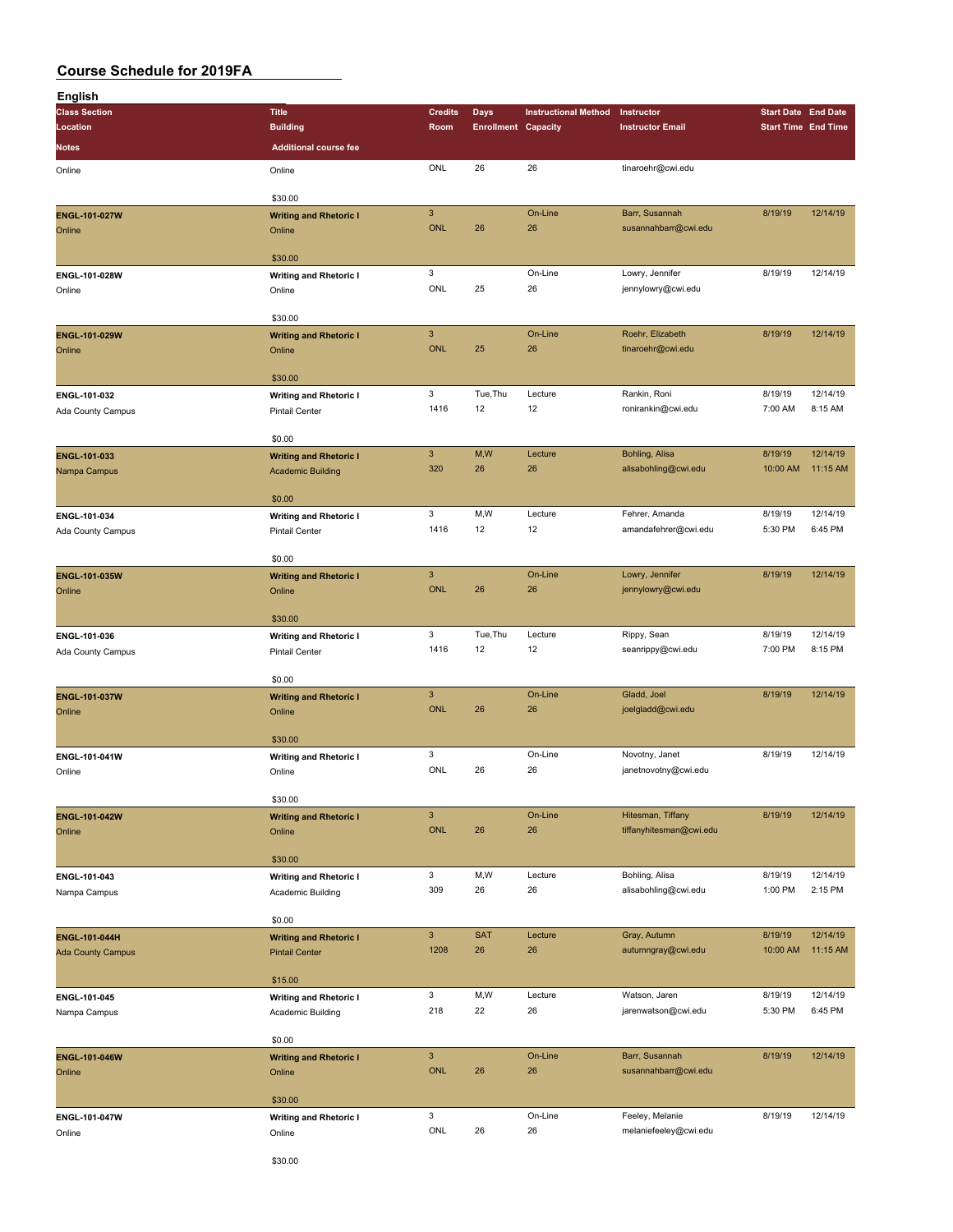| English                     |                               |                           |                            |                             |                                          |                    |                            |
|-----------------------------|-------------------------------|---------------------------|----------------------------|-----------------------------|------------------------------------------|--------------------|----------------------------|
| <b>Class Section</b>        | <b>Title</b>                  | <b>Credits</b>            | Days                       | <b>Instructional Method</b> | Instructor                               |                    | <b>Start Date End Date</b> |
| Location                    | <b>Building</b>               | Room                      | <b>Enrollment Capacity</b> |                             | <b>Instructor Email</b>                  |                    | <b>Start Time End Time</b> |
| <b>Notes</b>                | <b>Additional course fee</b>  |                           |                            |                             |                                          |                    |                            |
| ENGL-101-048                | <b>Writing and Rhetoric I</b> | $\ensuremath{\mathsf{3}}$ | Tue, Thu                   | Lecture                     | Witt, Ryan                               | 8/19/19            | 12/14/19                   |
| Nampa Campus                | <b>Academic Building</b>      | 301                       | 14                         | 14                          | ryanwitt@cwi.edu                         | 4:00 PM            | 5:15 PM                    |
|                             |                               |                           |                            |                             |                                          |                    |                            |
|                             | \$0.00                        |                           |                            |                             |                                          |                    |                            |
| ENGL-101-049                | <b>Writing and Rhetoric I</b> | 3                         | M,W                        | Lecture                     | Runyan, Michelle                         | 8/19/19            | 12/14/19                   |
| Nampa Campus                | Academic Building             | 301                       | 14                         | 14                          | michellerunyan@cwi.edu                   | 7:00 PM            | 8:15 PM                    |
|                             |                               |                           |                            |                             |                                          |                    |                            |
|                             | \$0.00                        |                           |                            |                             |                                          |                    |                            |
| ENGL-101-050W               | <b>Writing and Rhetoric I</b> | $\mathsf 3$               |                            | On-Line                     | Feeley, Melanie                          | 8/19/19            | 12/14/19                   |
| Online                      | Online                        | <b>ONL</b>                | $\sqrt{5}$                 | 26                          | melaniefeeley@cwi.edu                    |                    |                            |
|                             |                               |                           |                            |                             |                                          |                    |                            |
|                             | \$30.00                       |                           |                            |                             |                                          |                    |                            |
| ENGL-101-051                | <b>Writing and Rhetoric I</b> | 3<br>1208                 | M, W<br>26                 | Lecture<br>26               | Della Badia, Carl                        | 8/19/19<br>2:30 PM | 12/14/19<br>3:45 PM        |
| Ada County Campus           | <b>Pintail Center</b>         |                           |                            |                             | carldellabadia@cwi.edu                   |                    |                            |
|                             | \$0.00                        |                           |                            |                             |                                          |                    |                            |
| ENGL-101-053                | <b>Writing and Rhetoric I</b> | $\ensuremath{\mathsf{3}}$ | M, W                       | Lecture                     | Runyan, Michelle                         | 8/19/19            | 12/14/19                   |
| Nampa Campus                | <b>Academic Building</b>      | 301                       | 14                         | 14                          | michellerunyan@cwi.edu                   | 2:30 PM            | 3:45 PM                    |
|                             |                               |                           |                            |                             |                                          |                    |                            |
|                             | \$0.00                        |                           |                            |                             |                                          |                    |                            |
| ENGL-101-054                | <b>Writing and Rhetoric I</b> | 3                         | M,W                        | Lecture                     | Watson, Jaren                            | 8/19/19            | 12/14/19                   |
| Nampa Campus                | Academic Building             | 301                       | 13                         | 26                          | jarenwatson@cwi.edu                      | 4:00 PM            | 5:15 PM                    |
|                             |                               |                           |                            |                             |                                          |                    |                            |
|                             | \$0.00                        |                           |                            |                             |                                          |                    |                            |
| <b>ENGL-101-055W</b>        | <b>Writing and Rhetoric I</b> | $\mathbf{3}$              |                            | On-Line                     | Gray, Autumn                             | 8/19/19            | 12/14/19                   |
| Online                      | Online                        | <b>ONL</b>                | 26                         | 26                          | autumngray@cwi.edu                       |                    |                            |
|                             |                               |                           |                            |                             |                                          |                    |                            |
|                             | \$30.00                       |                           |                            |                             |                                          |                    |                            |
| ENGL-101-057                | <b>Writing and Rhetoric I</b> | 3                         | M,W                        | Lecture                     | Collins, Malia                           | 8/19/19            | 12/14/19                   |
| Ada County Campus           | Pintail Center                | 1416                      | 12                         | 12                          | maliacollins@cwi.edu                     | 2:30 PM            | 3:45 PM                    |
|                             | \$0.00                        |                           |                            |                             |                                          |                    |                            |
| ENGL-101-058                | <b>Writing and Rhetoric I</b> | $\mathsf 3$               | M,W                        | Lecture                     | Faculty, General                         | 8/19/19            | 12/14/19                   |
| Nampa Campus                | Aspen Classroom Building      | 106                       | $\mathbf{3}$               | 26                          |                                          | 2:30 PM            | 3:45 PM                    |
|                             |                               |                           |                            |                             |                                          |                    |                            |
|                             | \$0.00                        |                           |                            |                             |                                          |                    |                            |
| ENGL-101-059                | <b>Writing and Rhetoric I</b> | 3                         | Tue, Thu                   | Lecture                     | Nicholas, David                          | 8/19/19            | 12/14/19                   |
| Ada County Campus           | <b>Pintail Center</b>         | 1416                      | 12                         | 12                          | davenicholas@cwi.edu                     | 2:30 PM            | 3:45 PM                    |
|                             |                               |                           |                            |                             |                                          |                    |                            |
|                             | \$0.00                        |                           |                            |                             |                                          |                    |                            |
| ENGL-101-060                | <b>Writing and Rhetoric I</b> | $\mathbf{3}$              | Tue, Thu                   | Lecture                     | Franklin, Kelly                          | 8/19/19            | 12/14/19                   |
| <b>Canyon County Center</b> | <b>Canyon County Center</b>   | 237                       | 14                         | 14                          | kellyfranklin@cwi.edu                    | 1:00 PM            | 2:15 PM                    |
|                             |                               |                           |                            |                             |                                          |                    |                            |
|                             | \$0.00                        | 3                         |                            |                             |                                          |                    | 12/14/19                   |
| ENGL-101-065                | <b>Writing and Rhetoric I</b> | 2130                      | Tue, Thu<br>14             | Lecture<br>14               | Hutton, Jessica<br>jessicahutton@cwi.edu | 8/19/19<br>8:30 AM | 9:45 AM                    |
| Nampa Campus                | Micron Education Center       |                           |                            |                             |                                          |                    |                            |
|                             | \$0.00                        |                           |                            |                             |                                          |                    |                            |
| ENGL-101-066                | <b>Writing and Rhetoric I</b> | $\mathbf{3}$              | Tue, Thu                   | Lecture                     | Rippy, Sean                              | 8/19/19            | 12/14/19                   |
| <b>Ada County Campus</b>    | <b>Pintail Center</b>         | 1416                      | 14                         | 24                          | seanrippy@cwi.edu                        | 5:30 PM            | 6:45 PM                    |
|                             |                               |                           |                            |                             |                                          |                    |                            |
|                             | \$0.00                        |                           |                            |                             |                                          |                    |                            |
| ENGL-101-068                | <b>Writing and Rhetoric I</b> | 3                         | Tue, Thu                   | Lecture                     | Lefavour, Nicole                         | 8/19/19            | 12/14/19                   |
| Ada County Campus           | <b>Pintail Center</b>         | 1416                      | $\overline{7}$             | 12                          | nicolelefavour@cwi.edu                   | 4:00 PM            | 5:15 PM                    |
|                             |                               |                           |                            |                             |                                          |                    |                            |
|                             | \$0.00                        |                           |                            |                             |                                          |                    |                            |
| ENGL-101-071                | <b>Writing and Rhetoric I</b> | $\mathbf{3}$              | Tue, Thu                   | Lecture                     | Rippy, Sean                              | 8/19/19            | 12/14/19                   |
| <b>Ada County Campus</b>    | <b>Pintail Center</b>         | 1230                      | $\overline{1}$             | 22                          | seanrippy@cwi.edu                        | 4:00 PM            | 5:15 PM                    |
|                             |                               |                           |                            |                             |                                          |                    |                            |
|                             | \$0.00                        |                           |                            |                             |                                          |                    |                            |
| ENGL-101-075                | <b>Writing and Rhetoric I</b> | 3<br>101                  | Tue, Thu<br>26             | Lecture<br>26               | Bohling, Alisa<br>alisabohling@cwi.edu   | 8/19/19<br>2:30 PM | 12/14/19<br>3:45 PM        |
| Nampa Campus                | Aspen Classroom Building      |                           |                            |                             |                                          |                    |                            |
|                             | \$0.00                        |                           |                            |                             |                                          |                    |                            |
| ENGL-101-076                | <b>Writing and Rhetoric I</b> | $\mathbf{3}$              | M,W                        | Lecture                     | Fehrer, Amanda                           | 8/19/19            | 12/14/19                   |
| Nampa Campus                | Aspen Classroom Building      | 102                       | 14                         | 14                          | amandafehrer@cwi.edu                     | 8:30 AM            | 9:45 AM                    |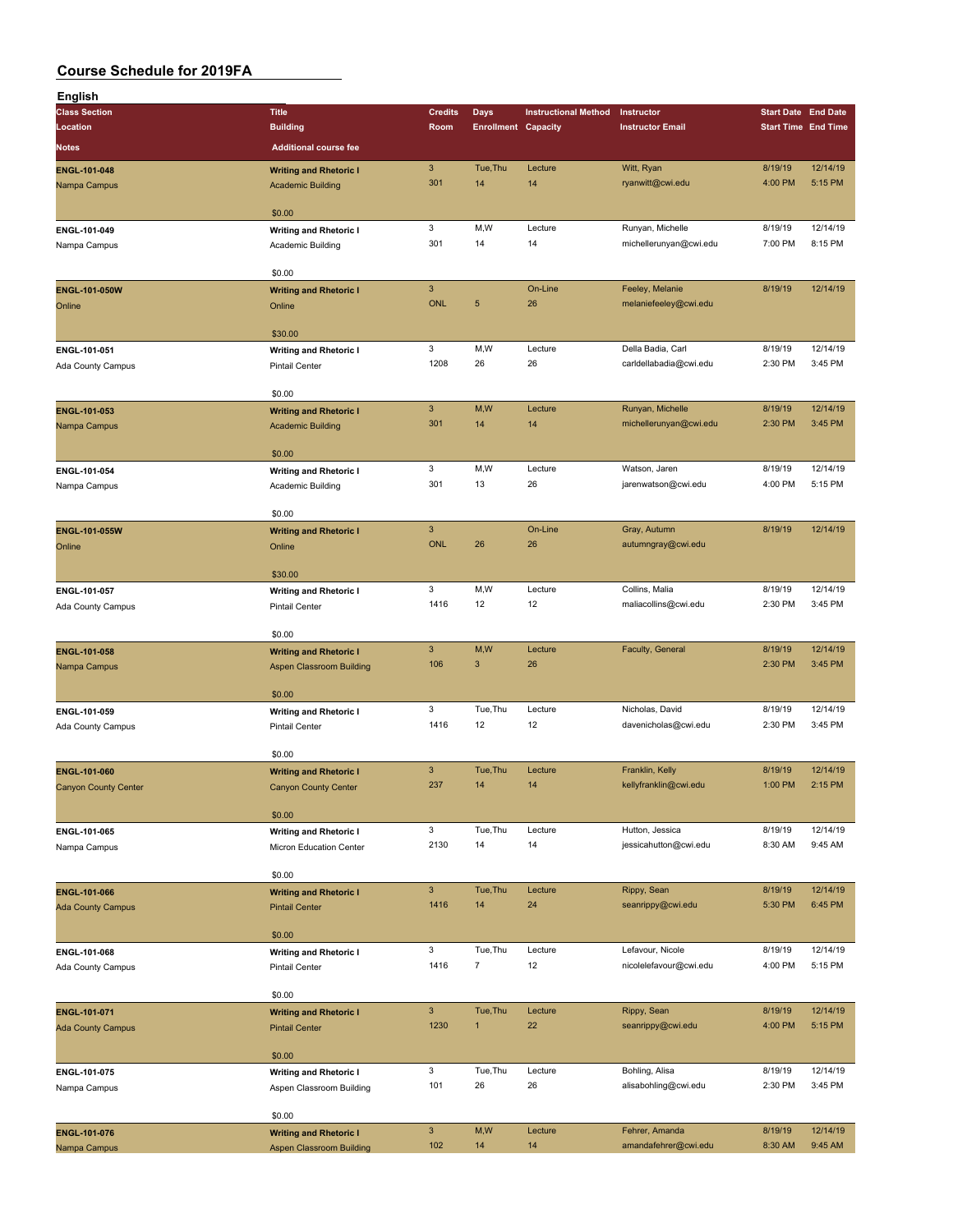| English                                                                      |                               |                           |                            |                             |                          |                                                                                                                                                                                                                                                                                                                                                                       |                      |
|------------------------------------------------------------------------------|-------------------------------|---------------------------|----------------------------|-----------------------------|--------------------------|-----------------------------------------------------------------------------------------------------------------------------------------------------------------------------------------------------------------------------------------------------------------------------------------------------------------------------------------------------------------------|----------------------|
| <b>Class Section</b>                                                         | <b>Title</b>                  | <b>Credits</b>            | Days                       | <b>Instructional Method</b> | Instructor               |                                                                                                                                                                                                                                                                                                                                                                       |                      |
| Location                                                                     | <b>Building</b>               | Room                      | <b>Enrollment Capacity</b> |                             | <b>Instructor Email</b>  |                                                                                                                                                                                                                                                                                                                                                                       |                      |
| <b>Notes</b>                                                                 | <b>Additional course fee</b>  |                           |                            |                             |                          |                                                                                                                                                                                                                                                                                                                                                                       |                      |
|                                                                              |                               |                           |                            |                             |                          |                                                                                                                                                                                                                                                                                                                                                                       |                      |
|                                                                              | \$0.00                        |                           |                            |                             |                          |                                                                                                                                                                                                                                                                                                                                                                       |                      |
| ENGL-101-501H                                                                | <b>Writing and Rhetoric I</b> | 3                         | Tue                        | Hybrid                      | Gladd, Joel              | 8/19/19                                                                                                                                                                                                                                                                                                                                                               | 12/14/19             |
| Nampa Campus                                                                 | Academic Building             | 301                       | 12                         | 12                          | joelgladd@cwi.edu        | 1:00 PM                                                                                                                                                                                                                                                                                                                                                               | 2:15 PM              |
|                                                                              |                               |                           |                            |                             |                          |                                                                                                                                                                                                                                                                                                                                                                       |                      |
| Hybrid course - has an online component                                      | \$15.00                       |                           |                            |                             |                          |                                                                                                                                                                                                                                                                                                                                                                       |                      |
| ENGL-101-503H                                                                | <b>Writing and Rhetoric I</b> | $\mathbf{3}$              | Thu                        | Hybrid                      | Gladd, Joel              | 8/19/19                                                                                                                                                                                                                                                                                                                                                               | 12/14/19             |
| Nampa Campus                                                                 | <b>Academic Building</b>      | 301                       | 12                         | 12                          | joelgladd@cwi.edu        | 1:00 PM                                                                                                                                                                                                                                                                                                                                                               | 2:15 PM              |
|                                                                              |                               |                           |                            |                             |                          |                                                                                                                                                                                                                                                                                                                                                                       |                      |
| Hybrid course - has an online component                                      | \$15.00                       |                           |                            |                             |                          |                                                                                                                                                                                                                                                                                                                                                                       |                      |
| ENGL-101-504H                                                                | <b>Writing and Rhetoric I</b> | $\mathbf 3$               | Tue                        | Hybrid                      | Watson, Jaren            |                                                                                                                                                                                                                                                                                                                                                                       | 12/14/19             |
| Ada County Campus                                                            | <b>Pintail Center</b>         | 1416                      | 22                         | 24                          | jarenwatson@cwi.edu      |                                                                                                                                                                                                                                                                                                                                                                       | 2:15 PM              |
|                                                                              | \$15.00                       |                           |                            |                             |                          |                                                                                                                                                                                                                                                                                                                                                                       |                      |
| Hybrid course - has an online component                                      |                               | $\ensuremath{\mathsf{3}}$ | Thu                        | Lecture                     | Terry, Michael           |                                                                                                                                                                                                                                                                                                                                                                       | 12/14/19             |
| ENGL-101-900                                                                 | <b>Writing and Rhetoric I</b> | 128B                      | 4                          | 15                          | michaelterry@cwi.edu     |                                                                                                                                                                                                                                                                                                                                                                       | 8:45 PM              |
| <b>Community Locations</b><br>Micron Technology in Boise. Security clearance | Micron Technology - BOISE     |                           |                            |                             |                          |                                                                                                                                                                                                                                                                                                                                                                       |                      |
| req'd. Contact Paula Smith                                                   | \$0.00                        |                           |                            |                             |                          |                                                                                                                                                                                                                                                                                                                                                                       |                      |
| (paulasmith@micron.com)<br>ENGL-101P-001                                     | <b>Writing and Rhetoric I</b> | 3                         | Tue, Thu                   | Lecture                     | Tucker, Lynne            |                                                                                                                                                                                                                                                                                                                                                                       | 12/14/19             |
| Nampa Campus                                                                 | Academic Building             | 301                       | 12                         | 12                          | lynnetucker@cwi.edu      |                                                                                                                                                                                                                                                                                                                                                                       | 9:45 AM              |
|                                                                              |                               |                           |                            |                             |                          |                                                                                                                                                                                                                                                                                                                                                                       |                      |
|                                                                              | \$0.00                        |                           |                            |                             |                          |                                                                                                                                                                                                                                                                                                                                                                       |                      |
| ENGL-101P-002                                                                | <b>Writing and Rhetoric I</b> | $\mathbf{3}$              | Tue, Thu                   | Lecture                     | Wood, Jonathan           | 8/19/19                                                                                                                                                                                                                                                                                                                                                               | 12/14/19             |
| Nampa Campus                                                                 | <b>Academic Building</b>      | 301                       | 12                         | 12                          | jonwood@cwi.edu          | 10:00 AM                                                                                                                                                                                                                                                                                                                                                              | 11:15 AM             |
|                                                                              |                               |                           |                            |                             |                          |                                                                                                                                                                                                                                                                                                                                                                       |                      |
|                                                                              | \$0.00                        |                           |                            |                             |                          | <b>Start Date End Date</b><br><b>Start Time End Time</b><br>8/19/19<br>1:00 PM<br>8/19/19<br>6:00 PM<br>8/19/19<br>8:30 AM<br>8/19/19<br>7:00 AM<br>8/19/19<br>11:30 AM<br>8/19/19<br>1:00 PM<br>8/19/19<br>10:00 AM<br>8/19/19<br>10:00 AM<br>8/19/19<br>8:30 AM<br>8/19/19<br>7:00 AM<br>8/19/19<br>2:30 PM<br>8/19/19<br>10:00 AM<br>8/19/19<br>8:30 AM<br>8/19/19 |                      |
| ENGL-101P-003                                                                | <b>Writing and Rhetoric I</b> | $\mathbf 3$               | Tue, Thu                   | Lecture                     | Berg, Amelia             |                                                                                                                                                                                                                                                                                                                                                                       | 12/14/19             |
| Nampa Campus                                                                 | Academic Building             | 301                       | 12                         | 12                          | ameliaberg@cwi.edu       |                                                                                                                                                                                                                                                                                                                                                                       | 8:15 AM              |
|                                                                              |                               |                           |                            |                             |                          |                                                                                                                                                                                                                                                                                                                                                                       |                      |
|                                                                              | \$0.00                        |                           |                            |                             |                          |                                                                                                                                                                                                                                                                                                                                                                       |                      |
| ENGL-101P-004                                                                | <b>Writing and Rhetoric I</b> | $\mathbf{3}$<br>1416      | M,W<br>12                  | Lecture<br>12               | Collins, Malia           |                                                                                                                                                                                                                                                                                                                                                                       | 12/14/19<br>12:45 PM |
| <b>Ada County Campus</b>                                                     | <b>Pintail Center</b>         |                           |                            |                             | maliacollins@cwi.edu     |                                                                                                                                                                                                                                                                                                                                                                       |                      |
|                                                                              | \$0.00                        |                           |                            |                             |                          |                                                                                                                                                                                                                                                                                                                                                                       |                      |
| ENGL-101P-005                                                                | <b>Writing and Rhetoric I</b> | 3                         | M,W                        | Lecture                     | Berg, Paul               |                                                                                                                                                                                                                                                                                                                                                                       | 12/14/19             |
| Ada County Campus                                                            | <b>Pintail Center</b>         | 1416                      | 12                         | 12                          | paulberg@cwi.edu         |                                                                                                                                                                                                                                                                                                                                                                       | 2:15 PM              |
|                                                                              |                               |                           |                            |                             |                          |                                                                                                                                                                                                                                                                                                                                                                       |                      |
|                                                                              | \$0.00                        |                           |                            |                             |                          |                                                                                                                                                                                                                                                                                                                                                                       |                      |
| <b>ENGL-101P-006</b>                                                         | <b>Writing and Rhetoric I</b> | $\mathbf{3}$              | M,W                        | Lecture                     | Della Badia, Carl        |                                                                                                                                                                                                                                                                                                                                                                       | 12/14/19             |
| <b>Ada County Campus</b>                                                     | <b>Pintail Center</b>         | 1416                      | 12                         | 12                          | carldellabadia@cwi.edu   |                                                                                                                                                                                                                                                                                                                                                                       | 11:15 AM             |
|                                                                              |                               |                           |                            |                             |                          |                                                                                                                                                                                                                                                                                                                                                                       |                      |
|                                                                              | \$0.00                        |                           |                            |                             |                          |                                                                                                                                                                                                                                                                                                                                                                       |                      |
| ENGL-101P-007                                                                | <b>Writing and Rhetoric I</b> | 3                         | M,W                        | Lecture                     | Ascuena, Andrea          |                                                                                                                                                                                                                                                                                                                                                                       | 12/14/19             |
| Nampa Campus                                                                 | Academic Building             | 301                       | 12                         | 12                          | andreaascuena@cwi.edu    |                                                                                                                                                                                                                                                                                                                                                                       | 11:15 AM             |
|                                                                              |                               |                           |                            |                             |                          |                                                                                                                                                                                                                                                                                                                                                                       |                      |
|                                                                              | \$0.00                        |                           |                            |                             |                          |                                                                                                                                                                                                                                                                                                                                                                       |                      |
| <b>ENGL-101P-008</b>                                                         | <b>Writing and Rhetoric I</b> | $\mathbf{3}$              | M,W                        | Lecture                     | Purvis Aldrich, Jennifer |                                                                                                                                                                                                                                                                                                                                                                       | 12/14/19             |
| Nampa Campus                                                                 | <b>Academic Building</b>      | 301                       | 12                         | 12                          | christianaldrich@cwi.edu |                                                                                                                                                                                                                                                                                                                                                                       | 9:45 AM              |
|                                                                              | \$0.00                        |                           |                            |                             |                          |                                                                                                                                                                                                                                                                                                                                                                       |                      |
|                                                                              | <b>Writing and Rhetoric I</b> | 3                         | M,W                        | Lecture                     | Ascuena, Andrea          |                                                                                                                                                                                                                                                                                                                                                                       | 12/14/19             |
| ENGL-101P-009<br>Nampa Campus                                                | Academic Building             | 301                       | 12                         | 12                          | andreaascuena@cwi.edu    |                                                                                                                                                                                                                                                                                                                                                                       | 8:15 AM              |
|                                                                              |                               |                           |                            |                             |                          |                                                                                                                                                                                                                                                                                                                                                                       |                      |
|                                                                              | \$0.00                        |                           |                            |                             |                          |                                                                                                                                                                                                                                                                                                                                                                       |                      |
| ENGL-101P-010                                                                | <b>Writing and Rhetoric I</b> | $\ensuremath{\mathsf{3}}$ | Tue, Thu                   | Lecture                     | Tucker, Lynne            |                                                                                                                                                                                                                                                                                                                                                                       | 12/14/19             |
| Nampa Campus                                                                 | <b>Academic Building</b>      | 301                       | 12                         | 12                          | lynnetucker@cwi.edu      |                                                                                                                                                                                                                                                                                                                                                                       | 3:45 PM              |
|                                                                              |                               |                           |                            |                             |                          |                                                                                                                                                                                                                                                                                                                                                                       |                      |
|                                                                              | \$0.00                        |                           |                            |                             |                          |                                                                                                                                                                                                                                                                                                                                                                       |                      |
| ENGL-101P-011                                                                | <b>Writing and Rhetoric I</b> | 3                         | Tue, Thu                   | Lecture                     | Nicholas, David          |                                                                                                                                                                                                                                                                                                                                                                       | 12/14/19             |
| Ada County Campus                                                            | <b>Pintail Center</b>         | 1416                      | 12                         | 12                          | davenicholas@cwi.edu     |                                                                                                                                                                                                                                                                                                                                                                       | 11:15 AM             |
|                                                                              |                               |                           |                            |                             |                          |                                                                                                                                                                                                                                                                                                                                                                       |                      |
|                                                                              | \$0.00                        |                           |                            |                             |                          |                                                                                                                                                                                                                                                                                                                                                                       |                      |
| ENGL-101P-012                                                                | <b>Writing and Rhetoric I</b> | $\mathbf{3}$              | Tue, Thu                   | Lecture                     | Lefavour, Nicole         |                                                                                                                                                                                                                                                                                                                                                                       | 12/14/19             |
| <b>Ada County Campus</b>                                                     | <b>Pintail Center</b>         | 1416                      | 12                         | 12                          | nicolelefavour@cwi.edu   |                                                                                                                                                                                                                                                                                                                                                                       | 9:45 AM              |
|                                                                              |                               |                           |                            |                             |                          |                                                                                                                                                                                                                                                                                                                                                                       |                      |
|                                                                              | \$0.00                        | 3                         |                            |                             |                          |                                                                                                                                                                                                                                                                                                                                                                       | 12/14/19             |
| ENGL-101P-013                                                                | <b>Writing and Rhetoric I</b> |                           | Tue, Thu                   | Lecture                     | Berg, Amelia             |                                                                                                                                                                                                                                                                                                                                                                       |                      |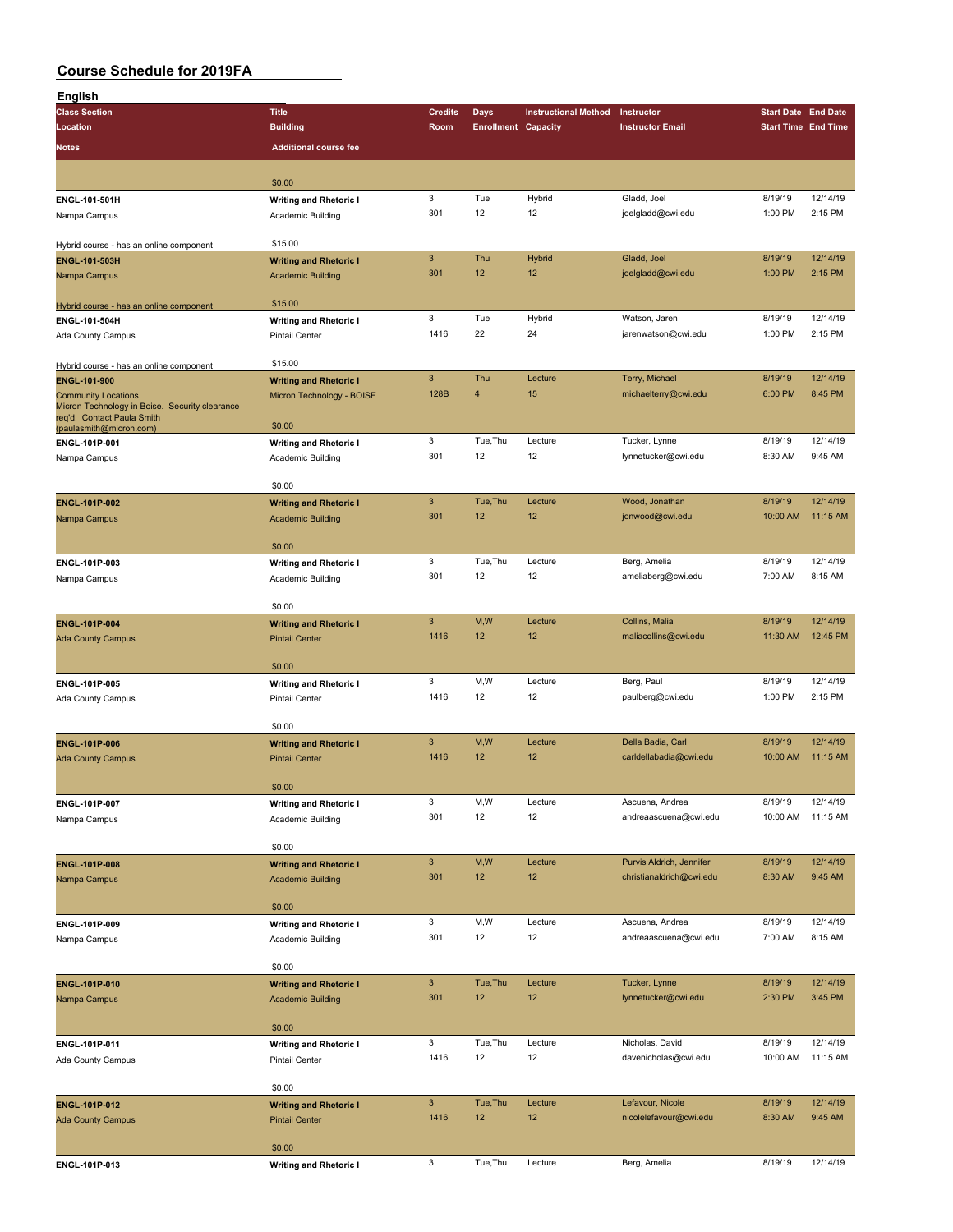| English                  |                               |                |                            |                             |                          |                                                                                                                                                                                                                                                                                                                  |          |
|--------------------------|-------------------------------|----------------|----------------------------|-----------------------------|--------------------------|------------------------------------------------------------------------------------------------------------------------------------------------------------------------------------------------------------------------------------------------------------------------------------------------------------------|----------|
| <b>Class Section</b>     | <b>Title</b>                  | <b>Credits</b> | <b>Days</b>                | <b>Instructional Method</b> | Instructor               | <b>Start Date End Date</b>                                                                                                                                                                                                                                                                                       |          |
| Location                 | <b>Building</b>               | Room           | <b>Enrollment Capacity</b> |                             | <b>Instructor Email</b>  |                                                                                                                                                                                                                                                                                                                  |          |
| <b>Notes</b>             | <b>Additional course fee</b>  |                |                            |                             |                          |                                                                                                                                                                                                                                                                                                                  |          |
|                          |                               |                |                            |                             |                          |                                                                                                                                                                                                                                                                                                                  |          |
| Nampa Campus             | Academic Building             | 301            | 12                         | 12                          | ameliaberg@cwi.edu       |                                                                                                                                                                                                                                                                                                                  | 12:45 PM |
|                          |                               |                |                            |                             |                          |                                                                                                                                                                                                                                                                                                                  |          |
|                          | \$0.00                        | $\mathbf{3}$   | M,W                        | Lecture                     |                          |                                                                                                                                                                                                                                                                                                                  | 12/14/19 |
| ENGL-101P-014            | <b>Writing and Rhetoric I</b> | 301            | 12                         | 12                          | Witt, Ryan               |                                                                                                                                                                                                                                                                                                                  | 2:15 PM  |
| Nampa Campus             | <b>Academic Building</b>      |                |                            |                             | ryanwitt@cwi.edu         |                                                                                                                                                                                                                                                                                                                  |          |
|                          | \$0.00                        |                |                            |                             |                          |                                                                                                                                                                                                                                                                                                                  |          |
|                          |                               | 3              | M,W                        | Lecture                     | Purvis Aldrich, Jennifer |                                                                                                                                                                                                                                                                                                                  | 12/14/19 |
| ENGL-101P-015            | <b>Writing and Rhetoric I</b> | 301            | 12                         | 12                          | christianaldrich@cwi.edu |                                                                                                                                                                                                                                                                                                                  | 12:45 PM |
| Nampa Campus             | Academic Building             |                |                            |                             |                          |                                                                                                                                                                                                                                                                                                                  |          |
|                          | \$0.00                        |                |                            |                             |                          |                                                                                                                                                                                                                                                                                                                  |          |
| ENGL-101P-016            |                               | $\mathbf{3}$   | Tue, Thu                   | Lecture                     | Della Badia, Carl        |                                                                                                                                                                                                                                                                                                                  | 12/14/19 |
|                          | <b>Writing and Rhetoric I</b> | 1416           | 12                         | 12                          | carldellabadia@cwi.edu   |                                                                                                                                                                                                                                                                                                                  | 12:45 PM |
| <b>Ada County Campus</b> | <b>Pintail Center</b>         |                |                            |                             |                          |                                                                                                                                                                                                                                                                                                                  |          |
|                          | \$0.00                        |                |                            |                             |                          |                                                                                                                                                                                                                                                                                                                  |          |
| ENGL-101P-017            | <b>Writing and Rhetoric I</b> | 3              | Tue, Thu                   | Lecture                     | Hutton, Jessica          |                                                                                                                                                                                                                                                                                                                  | 12/14/19 |
| Ada County Campus        | Mallard Place Building        | 1108           | 10                         | 12                          | jessicahutton@cwi.edu    |                                                                                                                                                                                                                                                                                                                  | 2:15 PM  |
|                          |                               |                |                            |                             |                          |                                                                                                                                                                                                                                                                                                                  |          |
|                          | \$0.00                        |                |                            |                             |                          |                                                                                                                                                                                                                                                                                                                  |          |
| ENGL-101P-019            | <b>Writing and Rhetoric I</b> | $\mathbf{3}$   | Tue, Thu                   | Lecture                     | Gross, Christian         |                                                                                                                                                                                                                                                                                                                  | 12/14/19 |
| Nampa Campus             | <b>Academic Building</b>      | 301            | 12                         | 12                          | christiangross@cwi.edu   | 5:30 PM                                                                                                                                                                                                                                                                                                          | 6:45 PM  |
|                          |                               |                |                            |                             |                          |                                                                                                                                                                                                                                                                                                                  |          |
|                          | \$0.00                        |                |                            |                             |                          |                                                                                                                                                                                                                                                                                                                  |          |
| ENGL-101P-020            | <b>Writing and Rhetoric I</b> | 3              | M, W                       | Lecture                     | Berg, Paul               | 8/19/19                                                                                                                                                                                                                                                                                                          | 12/14/19 |
| Ada County Campus        | <b>Pintail Center</b>         | 1416           | 12                         | 12                          | paulberg@cwi.edu         | 4:00 PM                                                                                                                                                                                                                                                                                                          | 5:15 PM  |
|                          |                               |                |                            |                             |                          |                                                                                                                                                                                                                                                                                                                  |          |
|                          | \$0.00                        |                |                            |                             |                          |                                                                                                                                                                                                                                                                                                                  |          |
| ENGL-101P-022            | <b>Writing and Rhetoric I</b> | $\mathbf{3}$   | M,W                        | Lecture                     | Wolford, Abigail         | 8/19/19                                                                                                                                                                                                                                                                                                          | 12/14/19 |
| <b>Ada County Campus</b> | <b>Pintail Center</b>         | 1416           | 12                         | 12                          | abbywolford@cwi.edu      | 8:30 AM                                                                                                                                                                                                                                                                                                          | 9:45 AM  |
|                          |                               |                |                            |                             |                          |                                                                                                                                                                                                                                                                                                                  |          |
|                          | \$0.00                        |                |                            |                             |                          |                                                                                                                                                                                                                                                                                                                  |          |
| ENGL-101P-032            | <b>Writing and Rhetoric I</b> | 3              | Tue, Thu                   | Lecture                     | Rankin, Roni             | 8/19/19                                                                                                                                                                                                                                                                                                          | 12/14/19 |
| Ada County Campus        | <b>Pintail Center</b>         | 1416           | 12                         | 12                          | ronirankin@cwi.edu       | 7:00 AM                                                                                                                                                                                                                                                                                                          | 8:15 AM  |
|                          |                               |                |                            |                             |                          |                                                                                                                                                                                                                                                                                                                  |          |
|                          | \$0.00                        |                |                            |                             |                          |                                                                                                                                                                                                                                                                                                                  |          |
| ENGL-101P-034            | <b>Writing and Rhetoric I</b> | $\mathbf{3}$   | M,W                        | Lecture                     | Fehrer, Amanda           | 8/19/19                                                                                                                                                                                                                                                                                                          | 12/14/19 |
| <b>Ada County Campus</b> | <b>Pintail Center</b>         | 1416           | 12                         | 12                          | amandafehrer@cwi.edu     | <b>Start Time End Time</b><br>11:30 AM<br>8/19/19<br>1:00 PM<br>8/19/19<br>11:30 AM<br>8/19/19<br>11:30 AM<br>8/19/19<br>1:00 PM<br>8/19/19<br>5:30 PM<br>8/19/19<br>7:00 PM<br>8/19/19<br>4:00 PM<br>8/19/19<br>7:00 PM<br>8/19/19<br>2:30 PM<br>8/19/19<br>2:30 PM<br>8/19/19<br>2:30 PM<br>8/19/19<br>1:00 PM | 6:45 PM  |
|                          |                               |                |                            |                             |                          |                                                                                                                                                                                                                                                                                                                  |          |
|                          | \$0.00                        |                |                            |                             |                          |                                                                                                                                                                                                                                                                                                                  |          |
| ENGL-101P-036            | <b>Writing and Rhetoric I</b> | 3              | Tue, Thu                   | Lecture                     | Rippy, Sean              |                                                                                                                                                                                                                                                                                                                  | 12/14/19 |
| Ada County Campus        | <b>Pintail Center</b>         | 1416           | 8                          | 12                          | seanrippy@cwi.edu        |                                                                                                                                                                                                                                                                                                                  | 8:15 PM  |
|                          |                               |                |                            |                             |                          |                                                                                                                                                                                                                                                                                                                  |          |
|                          | \$0.00                        |                |                            |                             |                          |                                                                                                                                                                                                                                                                                                                  |          |
| ENGL-101P-048            | <b>Writing and Rhetoric I</b> | $\mathbf{3}$   | Tue, Thu                   | Lecture                     | Witt, Ryan               |                                                                                                                                                                                                                                                                                                                  | 12/14/19 |
| Nampa Campus             | <b>Academic Building</b>      | 301            | 12                         | 12                          | ryanwitt@cwi.edu         |                                                                                                                                                                                                                                                                                                                  | 5:15 PM  |
|                          |                               |                |                            |                             |                          |                                                                                                                                                                                                                                                                                                                  |          |
|                          | \$0.00                        |                |                            |                             |                          |                                                                                                                                                                                                                                                                                                                  |          |
| ENGL-101P-049            | <b>Writing and Rhetoric I</b> | 3              | M, W                       | Lecture                     | Runyan, Michelle         |                                                                                                                                                                                                                                                                                                                  | 12/14/19 |
| Nampa Campus             | Academic Building             | 301            | 12                         | 12                          | michellerunyan@cwi.edu   |                                                                                                                                                                                                                                                                                                                  | 8:15 PM  |
|                          | \$0.00                        |                |                            |                             |                          |                                                                                                                                                                                                                                                                                                                  |          |
|                          |                               | $\mathsf 3$    | M,W                        | Lecture                     | Runyan, Michelle         |                                                                                                                                                                                                                                                                                                                  | 12/14/19 |
| ENGL-101P-053            | <b>Writing and Rhetoric I</b> | 301            | 12                         | 12                          | michellerunyan@cwi.edu   |                                                                                                                                                                                                                                                                                                                  | 3:45 PM  |
| Nampa Campus             | <b>Academic Building</b>      |                |                            |                             |                          |                                                                                                                                                                                                                                                                                                                  |          |
|                          | \$0.00                        |                |                            |                             |                          |                                                                                                                                                                                                                                                                                                                  |          |
| ENGL-101P-057            |                               | 3              | M,W                        | Lecture                     | Collins, Malia           |                                                                                                                                                                                                                                                                                                                  | 12/14/19 |
|                          | <b>Writing and Rhetoric I</b> | 1416           | 12                         | 12                          | maliacollins@cwi.edu     |                                                                                                                                                                                                                                                                                                                  | 3:45 PM  |
| Ada County Campus        | <b>Pintail Center</b>         |                |                            |                             |                          |                                                                                                                                                                                                                                                                                                                  |          |
|                          | \$0.00                        |                |                            |                             |                          |                                                                                                                                                                                                                                                                                                                  |          |
| ENGL-101P-059            | <b>Writing and Rhetoric I</b> | $\mathbf{3}$   | Tue, Thu                   | Lecture                     | Nicholas, David          |                                                                                                                                                                                                                                                                                                                  | 12/14/19 |
| <b>Ada County Campus</b> | <b>Pintail Center</b>         | 1416           | 12                         | 12                          | davenicholas@cwi.edu     |                                                                                                                                                                                                                                                                                                                  | 3:45 PM  |
|                          |                               |                |                            |                             |                          |                                                                                                                                                                                                                                                                                                                  |          |
|                          | \$0.00                        |                |                            |                             |                          |                                                                                                                                                                                                                                                                                                                  |          |
| ENGL-101P-060            | <b>Writing and Rhetoric I</b> | 3              | Tue, Thu                   | Lecture                     | Franklin, Kelly          |                                                                                                                                                                                                                                                                                                                  | 12/14/19 |
| Canyon County Center     | Canyon County Center          | 237            | 8                          | 12                          | kellyfranklin@cwi.edu    |                                                                                                                                                                                                                                                                                                                  | 2:15 PM  |
|                          |                               |                |                            |                             |                          |                                                                                                                                                                                                                                                                                                                  |          |
|                          |                               |                |                            |                             |                          |                                                                                                                                                                                                                                                                                                                  |          |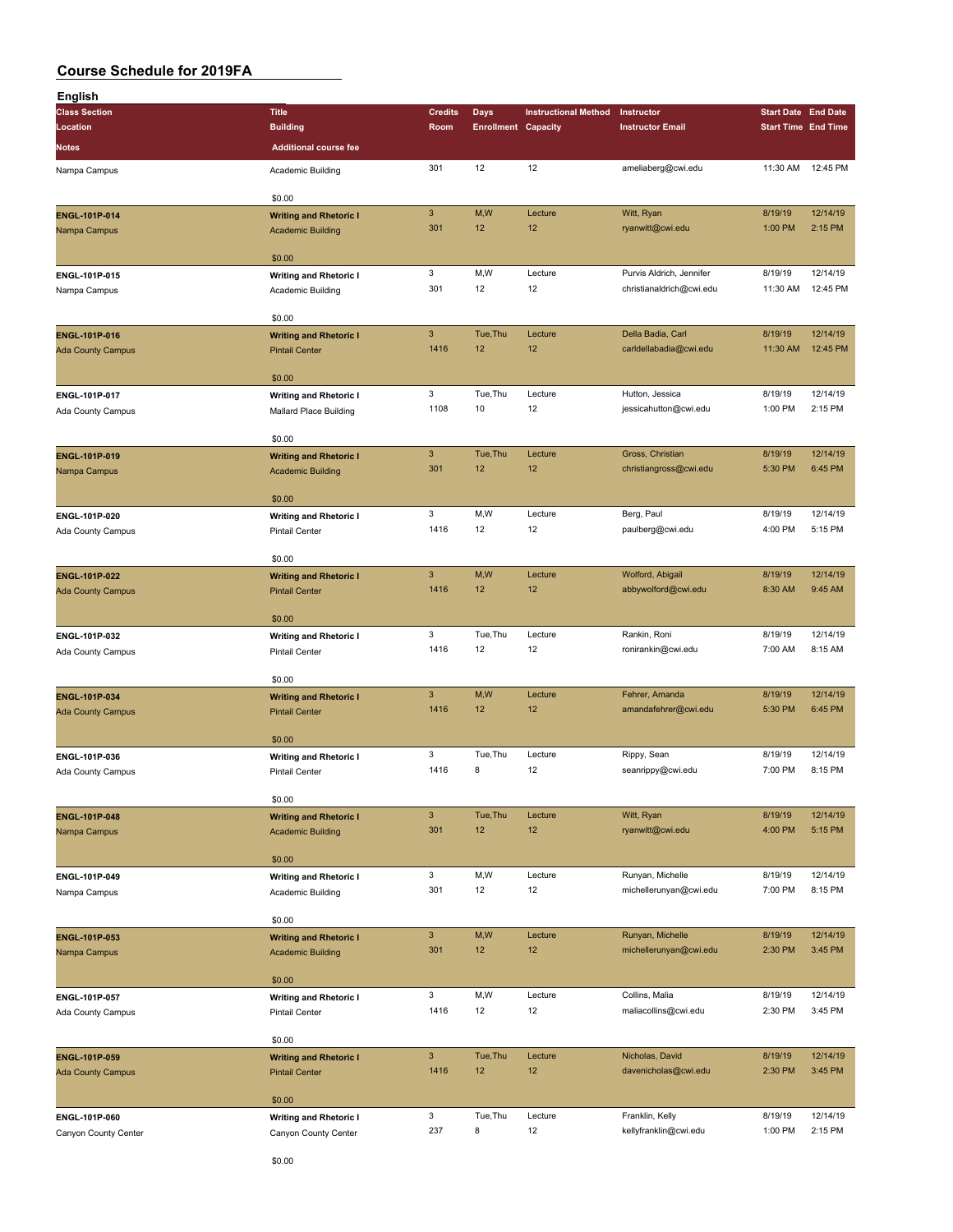| English                                 |                                 |                           |                            |                             |                          |                            |          |
|-----------------------------------------|---------------------------------|---------------------------|----------------------------|-----------------------------|--------------------------|----------------------------|----------|
| <b>Class Section</b>                    | <b>Title</b>                    | <b>Credits</b>            | Days                       | <b>Instructional Method</b> | Instructor               | <b>Start Date End Date</b> |          |
| Location                                | <b>Building</b>                 | Room                      | <b>Enrollment Capacity</b> |                             | <b>Instructor Email</b>  | <b>Start Time End Time</b> |          |
|                                         |                                 |                           |                            |                             |                          |                            |          |
| Notes                                   | <b>Additional course fee</b>    |                           |                            |                             |                          |                            |          |
| ENGL-101P-065                           | <b>Writing and Rhetoric I</b>   | $\ensuremath{\mathsf{3}}$ | Tue, Thu                   | Lecture                     | Hutton, Jessica          | 8/19/19                    | 12/14/19 |
| Nampa Campus                            | <b>Micron Education Center</b>  | 2130                      | 8                          | 12                          | jessicahutton@cwi.edu    | 8:30 AM                    | 9:45 AM  |
|                                         |                                 |                           |                            |                             |                          |                            |          |
|                                         | \$0.00                          |                           |                            |                             |                          |                            |          |
|                                         |                                 | 3                         | Tue, Thu                   | Lecture                     | Lefavour, Nicole         | 8/19/19                    | 12/14/19 |
| ENGL-101P-068                           | <b>Writing and Rhetoric I</b>   | 1416                      | 5                          | 12                          | nicolelefavour@cwi.edu   | 4:00 PM                    | 5:15 PM  |
| Ada County Campus                       | <b>Pintail Center</b>           |                           |                            |                             |                          |                            |          |
|                                         |                                 |                           |                            |                             |                          |                            |          |
|                                         | \$0.00                          |                           |                            |                             |                          |                            |          |
| <b>ENGL-101P-076</b>                    | <b>Writing and Rhetoric I</b>   | $\mathbf{3}$              | M,W                        | Lecture                     | Fehrer, Amanda           | 8/19/19                    | 12/14/19 |
| Nampa Campus                            | <b>Aspen Classroom Building</b> | 102                       | 12                         | 12                          | amandafehrer@cwi.edu     | 8:30 AM                    | 9:45 AM  |
|                                         |                                 |                           |                            |                             |                          |                            |          |
|                                         | \$0.00                          |                           |                            |                             |                          |                            |          |
| ENGL-101P-501H                          | <b>Writing and Rhetoric I</b>   | 3                         | Tue                        | Hybrid                      | Gladd, Joel              | 8/19/19                    | 12/14/19 |
| Nampa Campus                            | Academic Building               | 301                       | 12                         | 12                          | joelgladd@cwi.edu        | 1:00 PM                    | 2:15 PM  |
|                                         |                                 |                           |                            |                             |                          |                            |          |
| Hybrid course - has an online component | \$15.00                         |                           |                            |                             |                          |                            |          |
| ENGL-101P-503H                          | <b>Writing and Rhetoric I</b>   | $\ensuremath{\mathsf{3}}$ | Thu                        | <b>Hybrid</b>               | Gladd, Joel              | 8/19/19                    | 12/14/19 |
|                                         |                                 | 301                       | 12                         | 12                          | joelgladd@cwi.edu        | 1:00 PM                    | 2:15 PM  |
| Nampa Campus                            | <b>Academic Building</b>        |                           |                            |                             |                          |                            |          |
|                                         |                                 |                           |                            |                             |                          |                            |          |
| Hybrid course - has an online component | \$15.00                         |                           |                            |                             |                          |                            |          |
| ENGL-102-001                            | <b>Writing and Rhetoric II</b>  | 3                         | Tue, Thu                   | Lecture                     | Heald, Denise            | 8/19/19                    | 12/14/19 |
| Nampa Campus                            | Aspen Classroom Building        | 101                       | 26                         | 26                          | deniseheald@cwi.edu      | 8:30 AM                    | 9:45 AM  |
|                                         |                                 |                           |                            |                             |                          |                            |          |
|                                         | \$0.00                          |                           |                            |                             |                          |                            |          |
| ENGL-102-002H                           | <b>Writing and Rhetoric II</b>  | $\mathbf{3}$              | Thu                        | Hybrid                      | Kyle, Catherine          | 8/19/19                    | 12/14/19 |
| Nampa Campus                            | <b>Academic Building</b>        | 201                       | 26                         | 26                          | catherinekyle@cwi.edu    | 10:00 AM                   | 11:15 AM |
|                                         |                                 |                           |                            |                             |                          |                            |          |
| Hybrid course - has an online component | \$15.00                         |                           |                            |                             |                          |                            |          |
|                                         |                                 | 3                         | Tue                        | Hybrid                      | Palmer, Cynthia          | 8/19/19                    | 12/14/19 |
| ENGL-102-003H                           | <b>Writing and Rhetoric II</b>  | 201                       | 26                         | 26                          |                          | 10:00 AM                   | 11:15 AM |
| Nampa Campus                            | Academic Building               |                           |                            |                             | joypalmer@cwi.edu        |                            |          |
|                                         |                                 |                           |                            |                             |                          |                            |          |
| Hybrid course - has an online component | \$15.00                         |                           |                            |                             |                          |                            |          |
| ENGL-102-006                            | <b>Writing and Rhetoric II</b>  | $\overline{3}$            | M,W                        | Lecture                     | Bonde, Deborah           | 8/19/19                    | 12/14/19 |
| <b>Ada County Campus</b>                | <b>Pintail Center</b>           | 1211                      | 24                         | 24                          | debbiebonde@cwi.edu      | 8:30 AM                    | 9:45 AM  |
|                                         |                                 |                           |                            |                             |                          |                            |          |
|                                         | \$0.00                          |                           |                            |                             |                          |                            |          |
| ENGL-102-007                            | <b>Writing and Rhetoric II</b>  | 3                         | M,W                        | Lecture                     | Roseburg, Sandra         | 8/19/19                    | 12/14/19 |
| Ada County Campus                       | <b>Pintail Center</b>           | 1211                      | 24                         | 24                          | sandraroseburg@cwi.edu   | 5:30 PM                    | 6:45 PM  |
|                                         |                                 |                           |                            |                             |                          |                            |          |
|                                         | \$0.00                          |                           |                            |                             |                          |                            |          |
| <b>ENGL-102-008</b>                     |                                 | 3                         | <b>SAT</b>                 | Lecture                     | Terry, Michael           | 8/19/19                    | 12/14/19 |
|                                         | <b>Writing and Rhetoric II</b>  | 1320                      | 25                         | 26                          | michaelterry@cwi.edu     | 11:00 AM                   | 1:45 PM  |
| <b>Ada County Campus</b>                | <b>Pintail Center</b>           |                           |                            |                             |                          |                            |          |
|                                         |                                 |                           |                            |                             |                          |                            |          |
|                                         | \$0.00                          |                           |                            |                             |                          |                            |          |
| ENGL-102-010                            | <b>Writing and Rhetoric II</b>  | 3                         | Tue, Thu                   | Lecture                     | Bohling, Alisa           | 8/19/19                    | 12/14/19 |
| Nampa Campus                            | Academic Building               | 320                       | 25                         | 26                          | alisabohling@cwi.edu     | 5:30 PM                    | 6:45 PM  |
|                                         |                                 |                           |                            |                             |                          |                            |          |
|                                         | \$0.00                          |                           |                            |                             |                          |                            |          |
| ENGL-102-011W                           | <b>Writing and Rhetoric II</b>  | $\mathbf{3}$              |                            | On-Line                     | Tucker, Lynne            | 8/19/19                    | 12/14/19 |
| Online                                  | Online                          | ONL                       | 25                         | 26                          | lynnetucker@cwi.edu      |                            |          |
|                                         |                                 |                           |                            |                             |                          |                            |          |
|                                         | \$30.00                         |                           |                            |                             |                          |                            |          |
|                                         |                                 | 3                         |                            | On-Line                     | Hughes, Stewart          | 8/19/19                    | 12/14/19 |
| ENGL-102-012W                           | <b>Writing and Rhetoric II</b>  |                           |                            |                             |                          |                            |          |
| Online                                  | Online                          | ONL                       | 26                         | 26                          | collinhughes@cwi.edu     |                            |          |
|                                         |                                 |                           |                            |                             |                          |                            |          |
|                                         | \$30.00                         |                           |                            |                             |                          |                            |          |
| ENGL-102-013W                           | <b>Writing and Rhetoric II</b>  | $\mathbf{3}$              |                            | On-Line                     | Samuelson, Richard       | 8/19/19                    | 12/14/19 |
| Online                                  | Online                          | ONL                       | 26                         | 26                          | richardsamuelson@cwi.edu |                            |          |
|                                         |                                 |                           |                            |                             |                          |                            |          |
|                                         | \$30.00                         |                           |                            |                             |                          |                            |          |
| ENGL-102-014W                           | <b>Writing and Rhetoric II</b>  | 3                         |                            | On-Line                     | Feeley, Melanie          | 8/19/19                    | 12/14/19 |
| Online                                  | Online                          | ONL                       | 25                         | 26                          | melaniefeeley@cwi.edu    |                            |          |
|                                         |                                 |                           |                            |                             |                          |                            |          |
|                                         | \$30.00                         |                           |                            |                             |                          |                            |          |
|                                         |                                 | $\mathbf{3}$              |                            |                             |                          | 8/19/19                    | 12/14/19 |
| <b>ENGL-102-015W</b>                    | <b>Writing and Rhetoric II</b>  |                           |                            | On-Line                     | Hughes, Stewart          |                            |          |
| Online                                  | Online                          | <b>ONL</b>                | 26                         | 26                          | collinhughes@cwi.edu     |                            |          |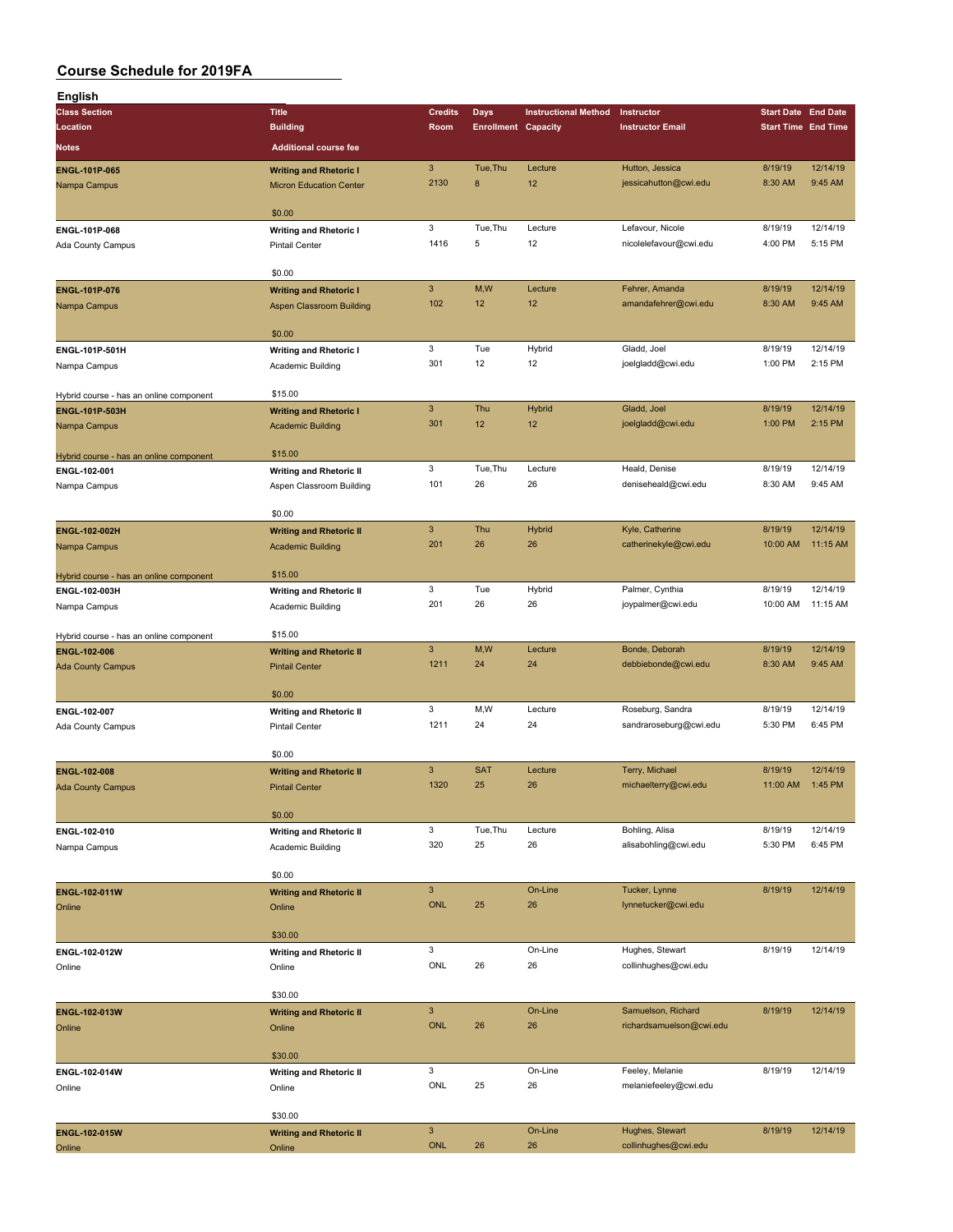| English                                 |                                          |                           |                            |                             |                           |                            |                     |
|-----------------------------------------|------------------------------------------|---------------------------|----------------------------|-----------------------------|---------------------------|----------------------------|---------------------|
| <b>Class Section</b>                    | <b>Title</b>                             | <b>Credits</b>            | <b>Days</b>                | <b>Instructional Method</b> | Instructor                | <b>Start Date End Date</b> |                     |
| Location                                | <b>Building</b>                          | Room                      | <b>Enrollment Capacity</b> |                             | <b>Instructor Email</b>   | <b>Start Time End Time</b> |                     |
| <b>Notes</b>                            | <b>Additional course fee</b>             |                           |                            |                             |                           |                            |                     |
|                                         |                                          |                           |                            |                             |                           |                            |                     |
|                                         | \$30.00                                  |                           |                            |                             |                           |                            |                     |
| ENGL-102-016H                           | <b>Writing and Rhetoric II</b>           | $\mathbf 3$               | M                          | Hybrid                      | Kyle, Catherine           | 8/19/19                    | 12/14/19            |
| Nampa Campus                            | Academic Building                        | 201                       | 26                         | 26                          | catherinekyle@cwi.edu     | 2:30 PM                    | 3:45 PM             |
|                                         |                                          |                           |                            |                             |                           |                            |                     |
|                                         | \$15.00                                  |                           |                            |                             |                           |                            |                     |
| ENGL-102-017H                           | <b>Writing and Rhetoric II</b>           | $\mathbf{3}$              | Tue                        | Hybrid                      | Newberry, Christina       | 8/19/19                    | 12/14/19            |
| <b>Ada County Campus</b>                | <b>Pintail Center</b>                    | 1320                      | 26                         | 26                          | meagannewberry@cwi.edu    | 10:00 AM                   | 11:15 AM            |
|                                         |                                          |                           |                            |                             |                           |                            |                     |
| Hybrid course - has an online component | \$15.00                                  | $\mathbf 3$               |                            | On-Line                     | Hughes, Stewart           | 8/19/19                    | 12/14/19            |
| ENGL-102-018W                           | <b>Writing and Rhetoric II</b>           | ONL                       | 26                         | 26                          | collinhughes@cwi.edu      |                            |                     |
| Online                                  | Online                                   |                           |                            |                             |                           |                            |                     |
|                                         | \$30.00                                  |                           |                            |                             |                           |                            |                     |
| ENGL-102-019                            | <b>Writing and Rhetoric II</b>           | $\ensuremath{\mathsf{3}}$ | Thu                        | Lecture                     | Jordan, Chelsea           | 8/19/19                    | 12/14/19            |
| Nampa Campus                            | <b>Academic Building</b>                 | 320                       | 21                         | 26                          | chelseajordan@cwi.edu     | 7:00 PM                    | 9:45 PM             |
|                                         |                                          |                           |                            |                             |                           |                            |                     |
|                                         | \$0.00                                   |                           |                            |                             |                           |                            |                     |
| ENGL-102-020W                           | <b>Writing and Rhetoric II</b>           | 3                         |                            | On-Line                     | Lowry, Jennifer           | 8/19/19                    | 12/14/19            |
| Online                                  | Online                                   | ONL                       | 26                         | 26                          | jennylowry@cwi.edu        |                            |                     |
|                                         |                                          |                           |                            |                             |                           |                            |                     |
|                                         | \$30.00                                  |                           |                            |                             |                           |                            |                     |
| <b>ENGL-102-021</b>                     | <b>Writing and Rhetoric II</b>           | $\mathbf{3}$              | F                          | Lecture                     | Faculty, General          | 8/19/19                    | 12/14/19            |
| Nampa Campus                            | <b>Academic Building</b>                 | 303                       | 16                         | 26                          |                           | 11:00 AM                   | 1:45 PM             |
|                                         | \$0.00                                   |                           |                            |                             |                           |                            |                     |
| ENGL-102-022W                           |                                          | 3                         |                            | On-Line                     | Faculty, General          | 8/19/19                    | 12/14/19            |
| Online                                  | <b>Writing and Rhetoric II</b><br>Online | ONL                       | 26                         | 26                          |                           |                            |                     |
|                                         |                                          |                           |                            |                             |                           |                            |                     |
|                                         | \$30.00                                  |                           |                            |                             |                           |                            |                     |
| ENGL-102-023                            | <b>Writing and Rhetoric II</b>           | $\ensuremath{\mathsf{3}}$ | M,W                        | Lecture                     | Roseburg, Sandra          | 8/19/19                    | 12/14/19            |
| <b>Ada County Campus</b>                | <b>Pintail Center</b>                    | 1206                      | 26                         | 26                          | sandraroseburg@cwi.edu    | 1:00 PM                    | 2:15 PM             |
|                                         |                                          |                           |                            |                             |                           |                            |                     |
|                                         | \$0.00                                   |                           |                            |                             |                           |                            |                     |
| ENGL-102-024W                           | <b>Writing and Rhetoric II</b>           | $\mathbf 3$               |                            | On-Line                     | Feeley, Melanie           | 8/19/19                    | 12/14/19            |
| Online                                  | Online                                   | ONL                       | 26                         | 26                          | melaniefeeley@cwi.edu     |                            |                     |
|                                         |                                          |                           |                            |                             |                           |                            |                     |
|                                         | \$30.00                                  |                           |                            |                             |                           |                            |                     |
| ENGL-102-025                            | <b>Writing and Rhetoric II</b>           | $\ensuremath{\mathsf{3}}$ | M,W                        | Lecture                     | Knife, David              | 8/19/19                    | 12/14/19            |
| <b>Ada County Campus</b>                | <b>Mallard Place Building</b>            | 1114                      | 3                          | 24                          | davidknife@cwi.edu        | 1:00 PM                    | 2:15 PM             |
|                                         | \$0.00                                   |                           |                            |                             |                           |                            |                     |
| ENGL-102-035                            | <b>Writing and Rhetoric II</b>           | $\ensuremath{\mathsf{3}}$ | F                          | Lecture                     | Michas, Christopher       | 8/19/19                    | 12/14/19            |
| Ada County Campus                       | <b>Pintail Center</b>                    | 1302                      | 24                         | 26                          | christophermichas@cwi.edu | 8:00 AM                    | 10:45 AM            |
|                                         |                                          |                           |                            |                             |                           |                            |                     |
|                                         | \$0.00                                   |                           |                            |                             |                           |                            |                     |
| ENGL-102-038                            | <b>Writing and Rhetoric II</b>           | $\mathbf{3}$              | Tue, Thu                   | Lecture                     | Heald, Denise             | 8/19/19                    | 12/14/19            |
| Nampa Campus                            | <b>Aspen Classroom Building</b>          | 101                       | 26                         | 26                          | deniseheald@cwi.edu       | 7:00 AM                    | 8:15 AM             |
|                                         |                                          |                           |                            |                             |                           |                            |                     |
|                                         | \$0.00                                   |                           |                            |                             |                           |                            |                     |
| ENGL-102-048H                           | <b>Writing and Rhetoric II</b>           | $\mathbf 3$               | W                          | Hybrid                      | Kyle, Catherine           | 8/19/19                    | 12/14/19            |
| Nampa Campus                            | Academic Building                        | 201                       | 26                         | 26                          | catherinekyle@cwi.edu     | 2:30 PM                    | 3:45 PM             |
|                                         |                                          |                           |                            |                             |                           |                            |                     |
| Hybrid course - has an online component | \$15.00                                  | $\mathbf{3}$              |                            |                             | Watson, Jaren             |                            |                     |
| ENGL-102-055                            | <b>Writing and Rhetoric II</b>           | 1114                      | Tue, Thu<br>24             | Lecture<br>24               |                           | 8/19/19<br>2:30 PM         | 12/14/19<br>3:45 PM |
| <b>Ada County Campus</b>                | <b>Mallard Place Building</b>            |                           |                            |                             | jarenwatson@cwi.edu       |                            |                     |
|                                         | \$0.00                                   |                           |                            |                             |                           |                            |                     |
| ENGL-102-059H                           | <b>Writing and Rhetoric II</b>           | 3                         | W                          | Hybrid                      | Long, Elizabeth           | 8/19/19                    | 12/14/19            |
| Ada County Campus                       | Pintail Center                           | 1302                      | 25                         | 26                          | lizalong@cwi.edu          | 10:00 AM                   | 11:15 AM            |
|                                         |                                          |                           |                            |                             |                           |                            |                     |
|                                         | \$15.00                                  |                           |                            |                             |                           |                            |                     |
| ENGL-102-064H                           | <b>Writing and Rhetoric II</b>           | $\mathbf{3}$              | Thu                        | <b>Hybrid</b>               | Kyle, Catherine           | 8/19/19                    | 12/14/19            |
| Nampa Campus                            | <b>Academic Building</b>                 | 201                       | 26                         | 26                          | catherinekyle@cwi.edu     | 11:30 AM                   | 12:45 PM            |
|                                         |                                          |                           |                            |                             |                           |                            |                     |
| Hybrid course - has an online component | \$15.00                                  |                           |                            |                             |                           |                            |                     |
| ENGL-102-065H                           | <b>Writing and Rhetoric II</b>           | 3                         | Thu                        | Hybrid                      | Long, Elizabeth           | 8/19/19                    | 12/14/19            |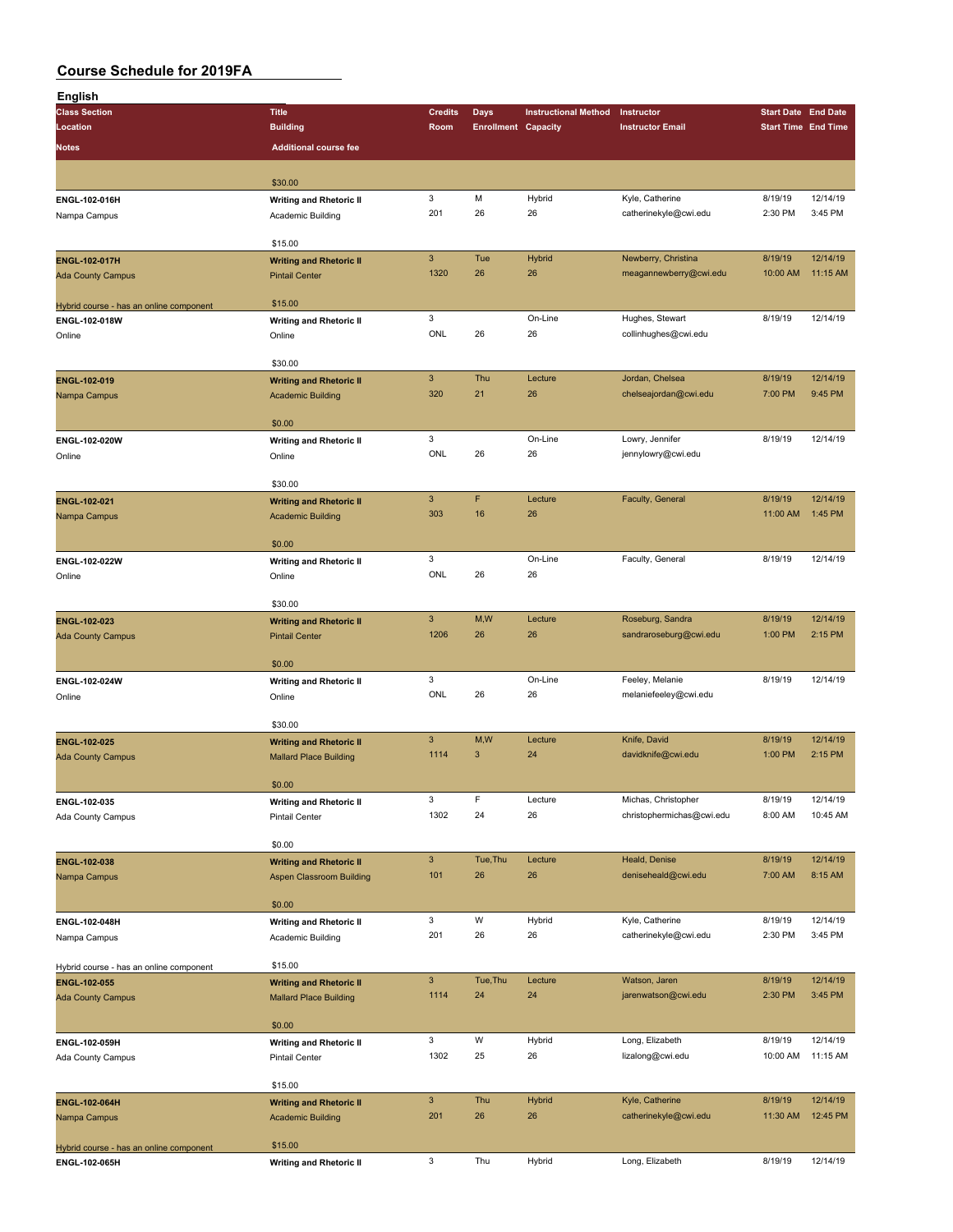| <b>Class Section</b>                                                         |                                       |                           |                            |                             |                         |                            |          |
|------------------------------------------------------------------------------|---------------------------------------|---------------------------|----------------------------|-----------------------------|-------------------------|----------------------------|----------|
|                                                                              | <b>Title</b>                          | <b>Credits</b>            | <b>Days</b>                | <b>Instructional Method</b> | Instructor              | <b>Start Date End Date</b> |          |
| Location                                                                     | <b>Building</b>                       | Room                      | <b>Enrollment Capacity</b> |                             | <b>Instructor Email</b> | <b>Start Time End Time</b> |          |
| Notes                                                                        | <b>Additional course fee</b>          |                           |                            |                             |                         |                            |          |
|                                                                              |                                       |                           |                            |                             |                         |                            |          |
| Ada County Campus                                                            | <b>Pintail Center</b>                 | 1320                      | 26                         | 26                          | lizalong@cwi.edu        | 10:00 AM 11:15 AM          |          |
|                                                                              | \$15.00                               |                           |                            |                             |                         |                            |          |
| Hybrid course - has an online component                                      |                                       | $\ensuremath{\mathsf{3}}$ | Tue                        | Lecture                     | Terry, Michael          | 8/19/19                    | 12/14/19 |
| <b>ENGL-102-900</b>                                                          | <b>Writing and Rhetoric II</b>        | 128B                      | 13                         | 15                          | michaelterry@cwi.edu    | 6:00 PM                    | 8:45 PM  |
| <b>Community Locations</b><br>Micron Technology in Boise. Security clearance | Micron Technology - BOISE             |                           |                            |                             |                         |                            |          |
| req'd. Contact Paula Smith                                                   |                                       |                           |                            |                             |                         |                            |          |
| (paulasmith@micron.com)                                                      | \$0.00                                |                           |                            |                             |                         |                            |          |
| ENGL-115-001                                                                 | <b>Rhetoric and Popular Culture</b>   | 3                         | Tue, Thu                   | Lecture                     | Witt, Ryan              | 8/19/19                    | 12/14/19 |
| Nampa Campus                                                                 | Aspen Classroom Building              | 104                       | 17                         | 30                          | ryanwitt@cwi.edu        | 11:30 AM                   | 12:45 PM |
|                                                                              |                                       |                           |                            |                             |                         |                            |          |
|                                                                              | \$0.00                                |                           |                            |                             |                         |                            |          |
| <b>ENGL-175-001W</b>                                                         | <b>Literature and Ideas</b>           | $\mathbf{3}$              |                            | On-Line                     | Della Badia, Carl       | 8/19/19                    | 12/14/19 |
| Online                                                                       | Online                                | <b>ONL</b>                | 26                         | 27                          | carldellabadia@cwi.edu  |                            |          |
|                                                                              |                                       |                           |                            |                             |                         |                            |          |
|                                                                              | \$30.00                               |                           |                            |                             |                         |                            |          |
| ENGL-190-001W                                                                | Intro to Literary Studies             | $\mathbf 3$               |                            | On-Line                     | Newberry, Christina     | 8/19/19                    | 12/14/19 |
| Online                                                                       | Online                                | ONL                       | 21                         | 27                          | meagannewberry@cwi.edu  |                            |          |
|                                                                              |                                       |                           |                            |                             |                         |                            |          |
|                                                                              | \$30.00                               |                           |                            |                             |                         |                            |          |
| ENGL-201-002                                                                 | <b>Persuasive Writing</b>             | $\ensuremath{\mathsf{3}}$ | Tue, Thu                   | Lecture                     | Witt, Ryan              | 8/19/19                    | 12/14/19 |
| Nampa Campus                                                                 | <b>Aspen Classroom Building</b>       | 102                       | 9                          | 26                          | ryanwitt@cwi.edu        | 2:30 PM                    | 3:45 PM  |
|                                                                              |                                       |                           |                            |                             |                         |                            |          |
|                                                                              | \$0.00                                |                           |                            |                             |                         |                            |          |
| ENGL-202-001W                                                                | <b>Technical Communication</b>        | 3                         |                            | On-Line                     | Von Der Ehe, Karl       | 8/19/19                    | 12/14/19 |
| Online                                                                       | Online                                | ONL                       | 27                         | 27                          | karlvonderehe@cwi.edu   |                            |          |
|                                                                              |                                       |                           |                            |                             |                         |                            |          |
|                                                                              | \$30.00                               |                           |                            |                             |                         |                            |          |
| ENGL-202-003W                                                                | <b>Technical Communication</b>        | $\mathbf{3}$              |                            | On-Line                     | Von Der Ehe, Karl       | 8/19/19                    | 12/14/19 |
| Online                                                                       | Online                                | <b>ONL</b>                | 27                         | 27                          | karlvonderehe@cwi.edu   |                            |          |
|                                                                              |                                       |                           |                            |                             |                         |                            |          |
|                                                                              | \$30.00                               |                           |                            |                             |                         |                            |          |
|                                                                              |                                       |                           |                            |                             |                         |                            |          |
| ENGL-202-004W                                                                | <b>Technical Communication</b>        | 3                         |                            | On-Line                     | Von Der Ehe, Karl       | 8/19/19                    | 12/14/19 |
| Online                                                                       | Online                                | ONL                       | 27                         | 27                          | karlvonderehe@cwi.edu   |                            |          |
|                                                                              |                                       |                           |                            |                             |                         |                            |          |
|                                                                              | \$30.00                               |                           |                            |                             |                         |                            |          |
| ENGL-211-001                                                                 | <b>Literary Analysis</b>              | $\mathbf{3}$              | M,W                        | Lecture                     | Long, Elizabeth         | 8/19/19                    | 12/14/19 |
| <b>Ada County Campus</b>                                                     | <b>Pintail Center</b>                 | 1320                      | 15                         | 27                          | lizalong@cwi.edu        | 1:00 PM                    | 2:15 PM  |
|                                                                              |                                       |                           |                            |                             |                         |                            |          |
|                                                                              | \$0.00                                |                           |                            |                             |                         |                            |          |
| ENGL-215-001W                                                                | Survey of World Mythology             | 3                         |                            | On-Line                     | Hughes, Stewart         | 8/19/19                    | 12/14/19 |
| Online                                                                       | Online                                | ONL                       | 26                         | 27                          | collinhughes@cwi.edu    |                            |          |
|                                                                              |                                       |                           |                            |                             |                         |                            |          |
|                                                                              | \$30.00                               |                           |                            |                             |                         |                            |          |
| ENGL-241-001W                                                                | <b>Creative Writing Poetry</b>        | $\ensuremath{\mathsf{3}}$ |                            | On-Line                     | Wolford, Abigail        | 8/19/19                    | 12/14/19 |
| Online                                                                       | Online                                | <b>ONL</b>                | 23                         | 24                          | abbywolford@cwi.edu     |                            |          |
|                                                                              |                                       |                           |                            |                             |                         |                            |          |
|                                                                              | \$30.00                               |                           |                            |                             |                         |                            |          |
| ENGL-242-001                                                                 | <b>Creative Writing Fiction</b>       | $\mathsf 3$               | Tue, Thu                   | Lecture                     | Kyle, Catherine         | 8/19/19                    | 12/14/19 |
| Nampa Campus                                                                 | Academic Building                     | 218                       | 20                         | 24                          | catherinekyle@cwi.edu   | 1:00 PM                    | 2:15 PM  |
|                                                                              |                                       |                           |                            |                             |                         |                            |          |
|                                                                              | \$0.00                                |                           |                            |                             |                         |                            |          |
| ENGL-242-002W                                                                | <b>Creative Writing Fiction</b>       | $\mathbf{3}$              |                            | On-Line                     | Nicholas, David         | 8/19/19                    | 12/14/19 |
| Online                                                                       | Online                                | <b>ONL</b>                | 23                         | 24                          | davenicholas@cwi.edu    |                            |          |
|                                                                              |                                       |                           |                            |                             |                         |                            |          |
|                                                                              | \$30.00                               |                           |                            |                             |                         |                            |          |
| ENGL-243-001                                                                 | <b>Creative Writing Nonfiction</b>    | 3                         | M, W                       | Lecture                     | Collins, Malia          | 8/19/19                    | 12/14/19 |
| Ada County Campus                                                            | Pintail Center                        | 1208                      | 18                         | 24                          | maliacollins@cwi.edu    | 10:00 AM                   | 11:15 AM |
|                                                                              |                                       |                           |                            |                             |                         |                            |          |
|                                                                              | \$0.00                                |                           |                            |                             |                         |                            |          |
| <b>ENGL-267-001</b>                                                          | <b>Survey of British Literature I</b> | $\mathbf{3}$              | M,W                        | Lecture                     | Wolford, Abigail        | 8/19/19                    | 12/14/19 |
| <b>Ada County Campus</b>                                                     | <b>Pintail Center</b>                 | 1211                      | 20                         | 24                          | abbywolford@cwi.edu     | 11:30 AM                   | 12:45 PM |
|                                                                              |                                       |                           |                            |                             |                         |                            |          |
|                                                                              | \$0.00                                |                           |                            |                             |                         |                            |          |
|                                                                              |                                       | $\mathbf 3$               |                            | On-Line                     | Gladd, Joel             | 8/19/19                    | 12/14/19 |
| ENGL-277-001W<br>Online                                                      | Survey of American Lit I<br>Online    | ONL                       | 26                         | 27                          | joelgladd@cwi.edu       |                            |          |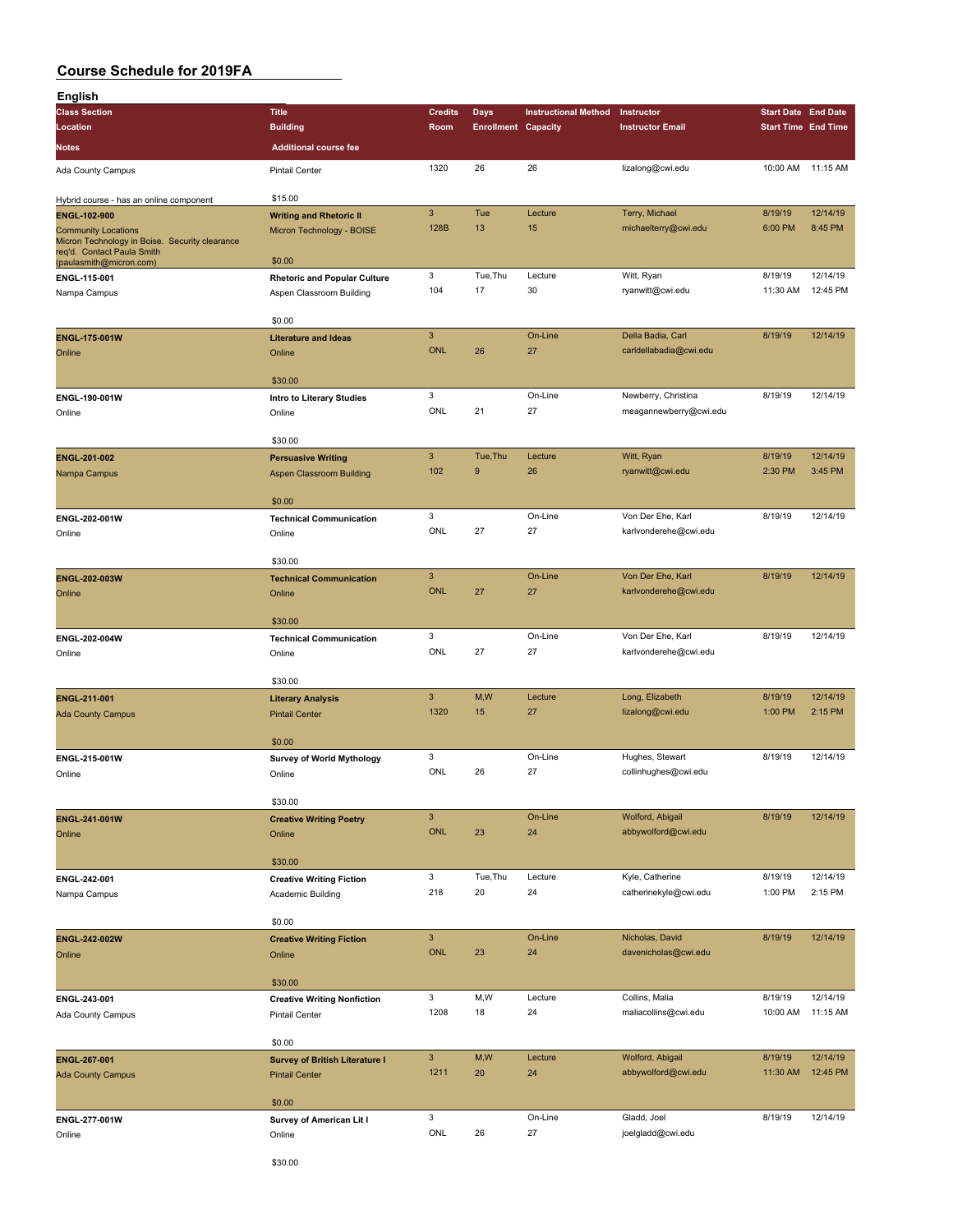| English                    |                                      |                |                            |                             |                         |                            |          |
|----------------------------|--------------------------------------|----------------|----------------------------|-----------------------------|-------------------------|----------------------------|----------|
| <b>Class Section</b>       | <b>Title</b>                         | <b>Credits</b> | <b>Days</b>                | <b>Instructional Method</b> | Instructor              | <b>Start Date End Date</b> |          |
| Location                   | <b>Building</b>                      | <b>Room</b>    | <b>Enrollment Capacity</b> |                             | <b>Instructor Email</b> | <b>Start Time End Time</b> |          |
| <b>Notes</b>               | <b>Additional course fee</b>         |                |                            |                             |                         |                            |          |
| ENGL-290-001W              | <b>English Capstone</b>              | $\mathbf{1}$   |                            | On-Line                     | Wolford, Abigail        | 8/19/19                    | 12/14/19 |
| Online                     | Online                               | ONL            | 5                          | 15                          | abbywolford@cwi.edu     |                            |          |
|                            | \$10.00                              |                |                            |                             |                         |                            |          |
| ENGL-293-003               | <b>English Internship</b>            | 3              |                            | Lab A                       | Nicholas, David         | 8/19/19                    | 12/14/19 |
| <b>Community Locations</b> | <b>Community Location</b>            | <b>CMTY</b>    | $\mathbf 0$                | 1                           | davenicholas@cwi.edu    |                            |          |
|                            | \$0.00                               |                |                            |                             |                         |                            |          |
| ENGL-296-001               | <b>Independent Study (Portfolio)</b> | $\overline{2}$ |                            | <b>Independent Study</b>    | Wolford, Abigail        | 8/19/19                    | 12/14/19 |
| <b>Community Locations</b> | <b>Community Location</b>            | <b>CMTY</b>    | $\mathbf{0}$               | 1                           | abbywolford@cwi.edu     |                            |          |
|                            | \$0.00                               |                |                            |                             |                         |                            |          |
| ENGL-296-002               | <b>Independent Study (Portfolio)</b> | $\overline{2}$ |                            | Independent Study           | Della Badia, Carl       | 8/19/19                    | 12/14/19 |
| <b>Community Locations</b> | Community Location                   | <b>CMTY</b>    | $\mathbf 0$                | 1                           | carldellabadia@cwi.edu  |                            |          |
|                            | \$0.00                               |                |                            |                             |                         |                            |          |
| ENGL-296-003               | <b>Independent Study (Portfolio)</b> | $\overline{2}$ |                            | <b>Independent Study</b>    | Nicholas, David         | 8/19/19                    | 12/14/19 |
| <b>Community Locations</b> | <b>Community Location</b>            | <b>CMTY</b>    | $\mathbf{0}$               | 1                           | davenicholas@cwi.edu    |                            |          |
|                            | \$0.00                               |                |                            |                             |                         |                            |          |
|                            |                                      |                |                            |                             |                         |                            |          |

#### **English as a Second Language**

| <b>Class Section</b><br>Location | <b>Title</b><br><b>Building</b>   | <b>Credits</b><br><b>Room</b> | Days<br><b>Enrollment Capacity</b> | Instructional Method | Instructor<br><b>Instructor Email</b> | <b>Start Date End Date</b><br><b>Start Time End Time</b> |          |
|----------------------------------|-----------------------------------|-------------------------------|------------------------------------|----------------------|---------------------------------------|----------------------------------------------------------|----------|
| <b>Notes</b>                     | <b>Additional course fee</b>      |                               |                                    |                      |                                       |                                                          |          |
| <b>ENGS-104-001</b>              | <b>ESL Reading and Writing II</b> | 3                             | M,W                                | Lecture              | Holt, Janel                           | 8/19/19                                                  | 12/14/19 |
| <b>Ada County Campus</b>         | <b>Pintail Center</b>             | 1211                          |                                    | 24                   | janelholt@cwi.edu                     | 10:00 AM                                                 | 11:15 AM |
|                                  |                                   |                               |                                    |                      |                                       |                                                          |          |
|                                  | \$0.00                            |                               |                                    |                      |                                       |                                                          |          |

#### **Environmental Sciences**

| <b>Class Section</b>  | <b>Title</b>                     | <b>Credits</b> | <b>Days</b>                | <b>Instructional Method</b> | Instructor              | <b>Start Date End Date</b> |          |
|-----------------------|----------------------------------|----------------|----------------------------|-----------------------------|-------------------------|----------------------------|----------|
| Location              | <b>Building</b>                  | Room           | <b>Enrollment Capacity</b> |                             | <b>Instructor Email</b> | <b>Start Time End Time</b> |          |
| <b>Notes</b>          | <b>Additional course fee</b>     |                |                            |                             |                         |                            |          |
| <b>ENVI-100-001W</b>  | <b>Environmental Science</b>     | $\mathbf{3}$   |                            | On-Line                     | Leavitt, Hollie         | 8/19/19                    | 12/14/19 |
| Online                | Online                           | ONL            | 34                         | 35                          | hollieleavitt6@cwi.edu  |                            |          |
|                       | \$126.00                         |                |                            |                             |                         |                            |          |
| ENVI-100-002W         | <b>Environmental Science</b>     | 3              |                            | On-Line                     | Barber, Jessica         | 8/19/19                    | 12/14/19 |
| Online                | Online                           | ONL            | 34                         | 35                          | jessicabarber@cwi.edu   |                            |          |
|                       | \$126.00                         |                |                            |                             |                         |                            |          |
| ENVI-100-003          | <b>Environmental Science</b>     | $\overline{3}$ | M,W                        | Lecture                     | Heller, Gary            | 8/19/19                    | 12/14/19 |
| Nampa Campus          | <b>Academic Building</b>         | 102E           | 45                         | 45                          | garyheller@cwi.edu      | 4:00 PM                    | 5:15 PM  |
|                       | \$96.00                          |                |                            |                             |                         |                            |          |
| ENVI-100-004W         | <b>Environmental Science</b>     | 3              |                            | On-Line                     | Barber, Jessica         | 8/19/19                    | 12/14/19 |
| Online                | Online                           | ONL            | 35                         | 35                          | jessicabarber@cwi.edu   |                            |          |
|                       | \$126.00                         |                |                            |                             |                         |                            |          |
| ENVI-100L-001W        | <b>Environmental Science Lab</b> | $\mathbf{1}$   |                            | On-Line                     | Burkholder, Kasey       | 8/19/19                    | 12/14/19 |
| Online                | Online                           | <b>ONL</b>     | 34                         | 35                          | kaseyburkholder@cwi.edu |                            |          |
|                       |                                  |                |                            |                             |                         |                            |          |
|                       | \$10.00                          |                |                            |                             |                         |                            |          |
| ENVI-100L-002W        | <b>Environmental Science Lab</b> | $\mathbf{1}$   |                            | On-Line                     | Burkholder, Kasey       | 8/19/19                    | 12/14/19 |
| Online                | Online                           | ONL            | 34                         | 35                          | kaseyburkholder@cwi.edu |                            |          |
|                       | \$10.00                          |                |                            |                             |                         |                            |          |
| <b>ENVI-100L-004W</b> | <b>Environmental Science Lab</b> | $\mathbf{1}$   |                            | On-Line                     | Burkholder, Kasey       | 8/19/19                    | 12/14/19 |
| Online                | Online                           | <b>ONL</b>     | 35                         | 35                          | kaseyburkholder@cwi.edu |                            |          |
|                       |                                  |                |                            |                             |                         |                            |          |
|                       | \$10.00                          |                |                            |                             |                         |                            |          |
| ENVI-260-001          | <b>General Ecology</b>           | 3              | Tue, Thu                   | Lecture                     | Perkins, Dusty          | 8/19/19                    | 12/14/19 |
| Canyon County Center  | Canyon County Center             | 231            | 10                         | 20                          | dustyperkins@cwi.edu    | 11:30 AM                   | 12:45 PM |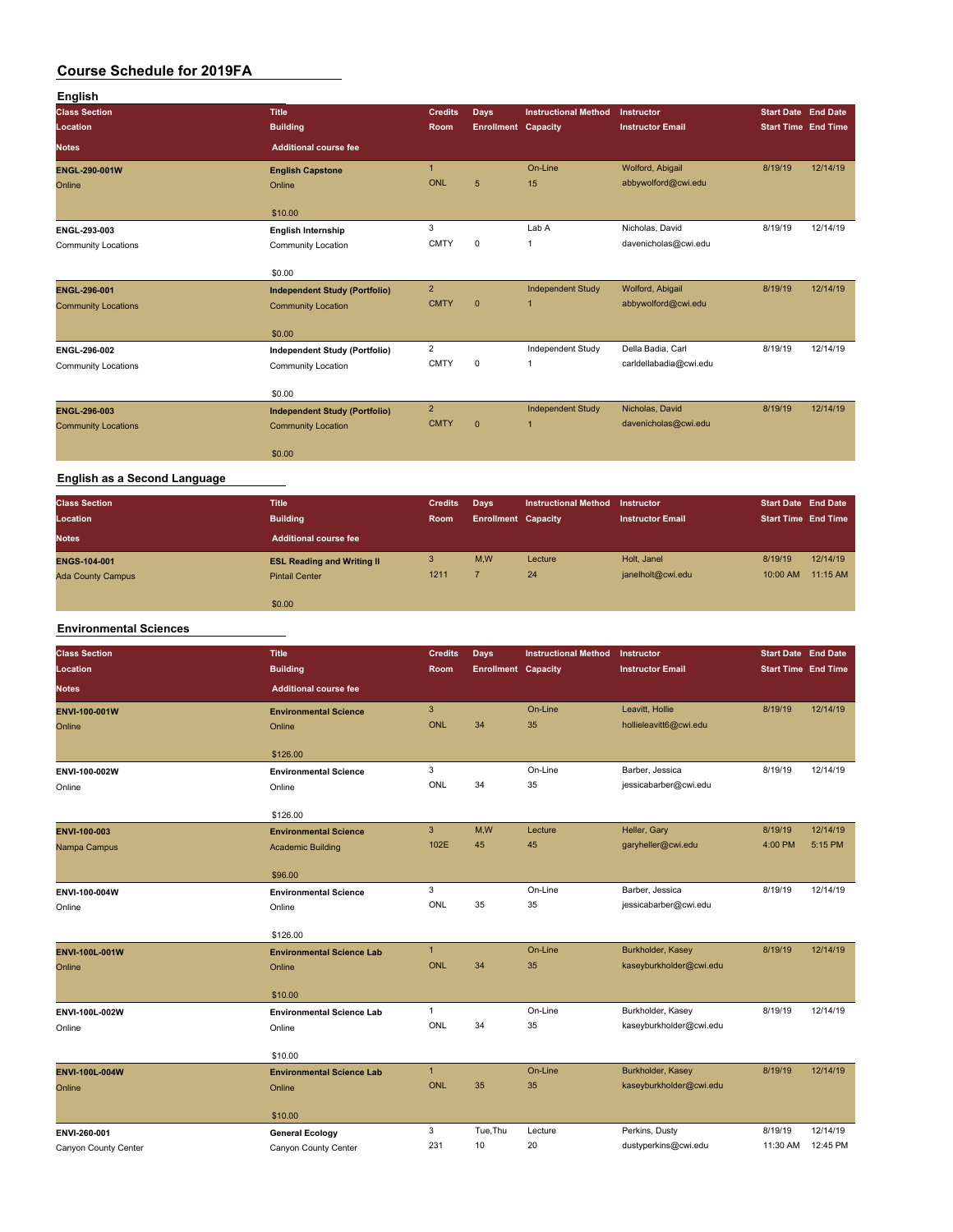| <b>Environmental Sciences</b> |                              |                |                            |                             |                         |                            |                            |
|-------------------------------|------------------------------|----------------|----------------------------|-----------------------------|-------------------------|----------------------------|----------------------------|
| <b>Class Section</b>          | <b>Title</b>                 | <b>Credits</b> | Days                       | <b>Instructional Method</b> | Instructor              | <b>Start Date End Date</b> |                            |
| Location                      | <b>Building</b>              | Room           | <b>Enrollment Capacity</b> |                             | <b>Instructor Email</b> |                            | <b>Start Time End Time</b> |
| <b>Notes</b>                  | <b>Additional course fee</b> |                |                            |                             |                         |                            |                            |
|                               |                              |                |                            |                             |                         |                            |                            |
|                               | \$0.00                       |                |                            |                             |                         |                            |                            |
| ENVI-260L-001                 | <b>General Ecology Lab</b>   |                | <b>Tue</b>                 | Lab A                       | Perkins, Dusty          | 8/19/19                    | 12/14/19                   |
| <b>Canyon County Center</b>   | <b>Canyon County Center</b>  | 184            | 10                         | 20                          | dustyperkins@cwi.edu    | 8:30 AM                    | 11:15 AM                   |
|                               | \$40.00                      |                |                            |                             |                         |                            |                            |

#### **Exercise Science- Academics**

| <b>Class Section</b>                    | <b>Title</b>                              | <b>Credits</b>        | Days                       | <b>Instructional Method</b> | Instructor              | <b>Start Date End Date</b> |                     |
|-----------------------------------------|-------------------------------------------|-----------------------|----------------------------|-----------------------------|-------------------------|----------------------------|---------------------|
| Location                                | <b>Building</b>                           | Room                  | <b>Enrollment Capacity</b> |                             | <b>Instructor Email</b> | <b>Start Time End Time</b> |                     |
| <b>Notes</b>                            | <b>Additional course fee</b>              |                       |                            |                             |                         |                            |                     |
| <b>EXHS-155-001</b>                     | <b>Health &amp; Wellness</b>              | 3                     | M,W                        | Lecture                     | Curry, Timothy          | 8/19/19                    | 12/14/19            |
| Nampa Campus                            | <b>Aspen Classroom Building</b>           | 101                   | 35                         | 35                          | timcurry@cwi.edu        | 1:00 PM                    | 2:15 PM             |
|                                         |                                           |                       |                            |                             |                         |                            |                     |
|                                         | \$128.00                                  |                       |                            |                             |                         |                            |                     |
| EXHS-155-002                            | <b>Health &amp; Wellness</b>              | 3                     | M,W                        | Lecture                     | Curry, Timothy          | 8/19/19                    | 12/14/19            |
| Nampa Campus                            | Academic Building                         | 309                   | 35                         | 35                          | timcurry@cwi.edu        | 8:30 AM                    | 9:45 AM             |
|                                         | \$128.00                                  |                       |                            |                             |                         |                            |                     |
| EXHS-155-003W                           | <b>Health &amp; Wellness</b>              | 3                     |                            | On-Line                     | von Lindern, Aaron      | 8/19/19                    | 12/14/19            |
| Online                                  | Online                                    | <b>ONL</b>            | 34                         | 35                          | aaronvonlindern@cwi.edu |                            |                     |
|                                         |                                           |                       |                            |                             |                         |                            |                     |
|                                         | \$133.00                                  |                       |                            |                             |                         |                            |                     |
| EXHS-155-005W                           | <b>Health &amp; Wellness</b>              | 3                     |                            | On-Line                     | von Lindern, Aaron      | 8/19/19                    | 12/14/19            |
| Online                                  | Online                                    | ONL                   | 32                         | 32                          | aaronvonlindern@cwi.edu |                            |                     |
|                                         |                                           |                       |                            |                             |                         |                            |                     |
| Hybrid course - has an online component | \$133.00                                  |                       |                            |                             |                         |                            |                     |
| <b>EXHS-155-007W</b>                    | <b>Health &amp; Wellness</b>              | 3                     |                            | On-Line                     | Curry, Timothy          | 8/19/19                    | 12/14/19            |
| Online                                  | Online                                    | <b>ONL</b>            | 33                         | 33                          | timcurry@cwi.edu        |                            |                     |
|                                         | \$133.00                                  |                       |                            |                             |                         |                            |                     |
| EXHS-155-008W                           | <b>Health &amp; Wellness</b>              | 3                     |                            | On-Line                     | Curry, Timothy          | 8/19/19                    | 12/14/19            |
| Online                                  | Online                                    | <b>ONL</b>            | 33                         | 33                          | timcurry@cwi.edu        |                            |                     |
|                                         |                                           |                       |                            |                             |                         |                            |                     |
|                                         | \$133.00                                  |                       |                            |                             |                         |                            |                     |
| EXHS-155-009W                           | <b>Health &amp; Wellness</b>              | 3                     |                            | On-Line                     | Harwood, Kristin        | 8/19/19                    | 12/14/19            |
| Online                                  | Online                                    | <b>ONL</b>            | 22                         | 33                          | kristinharwood@cwi.edu  |                            |                     |
|                                         |                                           |                       |                            |                             |                         |                            |                     |
|                                         | \$133.00                                  | 3                     | W                          | Lecture                     | Noble, Lauren           | 8/19/19                    | 12/14/19            |
| EXHS-155-015                            | <b>Health &amp; Wellness</b>              | 1210                  | 16                         | 35                          | laurennoble@cwi.edu     | 7:00 PM                    | 9:45 PM             |
| Ada County Campus                       | <b>Pintail Center</b>                     |                       |                            |                             |                         |                            |                     |
|                                         | \$128.00                                  |                       |                            |                             |                         |                            |                     |
| <b>EXHS-155-016</b>                     | <b>Health &amp; Wellness</b>              | $\overline{3}$        | Tue, Thu                   | Lecture                     | Heller, Ashley          | 8/19/19                    | 12/14/19            |
| <b>Ada County Campus</b>                | <b>Pintail Center</b>                     | 1210                  | 26                         | 35                          | ashleyheller@cwi.edu    | 4:00 PM                    | 5:15 PM             |
|                                         |                                           |                       |                            |                             |                         |                            |                     |
|                                         | \$128.00                                  |                       |                            |                             |                         |                            |                     |
| EXHS-201-001W                           | <b>Foundations of Physical Actvty</b>     | 3                     |                            | On-Line                     | von Lindern, Aaron      | 8/19/19                    | 12/14/19            |
| Online                                  | Online                                    | ONL                   | 35                         | 35                          | aaronvonlindern@cwi.edu |                            |                     |
|                                         |                                           |                       |                            |                             |                         |                            |                     |
|                                         | \$30.00                                   |                       |                            |                             |                         |                            |                     |
| EXHS-220-001                            | <b>Care &amp; Prevntn of Athltc Injry</b> | $\overline{4}$<br>101 | M,W                        | Lecture                     | Ford, Philip            | 8/19/19<br>4:00 PM         | 12/14/19<br>5:50 PM |
| Nampa Campus                            | Aspen Classroom Building                  |                       | 20                         | 24                          | philford@cwi.edu        |                            |                     |
|                                         | \$20.00                                   |                       |                            |                             |                         |                            |                     |

#### **Exercise Science- Activities**

| <b>Class Section</b><br>Location | <b>Title</b><br><b>Building</b>    | <b>Credits</b><br>Room | Days<br><b>Enrollment Capacity</b> | <b>Instructional Method</b> | Instructor<br><b>Instructor Email</b>  | <b>Start Date End Date</b><br><b>Start Time End Time</b> |          |
|----------------------------------|------------------------------------|------------------------|------------------------------------|-----------------------------|----------------------------------------|----------------------------------------------------------|----------|
| <b>Notes</b>                     | <b>Additional course fee</b>       |                        |                                    |                             |                                        |                                                          |          |
| EXHA-103-001W<br>Online          | <b>Stress Management</b><br>Online | ONL                    | 31                                 | On-Line<br>40               | Heller, Ashley<br>ashleyheller@cwi.edu | 8/19/19                                                  | 12/14/19 |
| EXHA-104-001W                    | \$10.00<br>Stay Active, Live Well! |                        |                                    | On-Line                     | Pennington, Lisa                       | 8/19/19                                                  | 12/14/19 |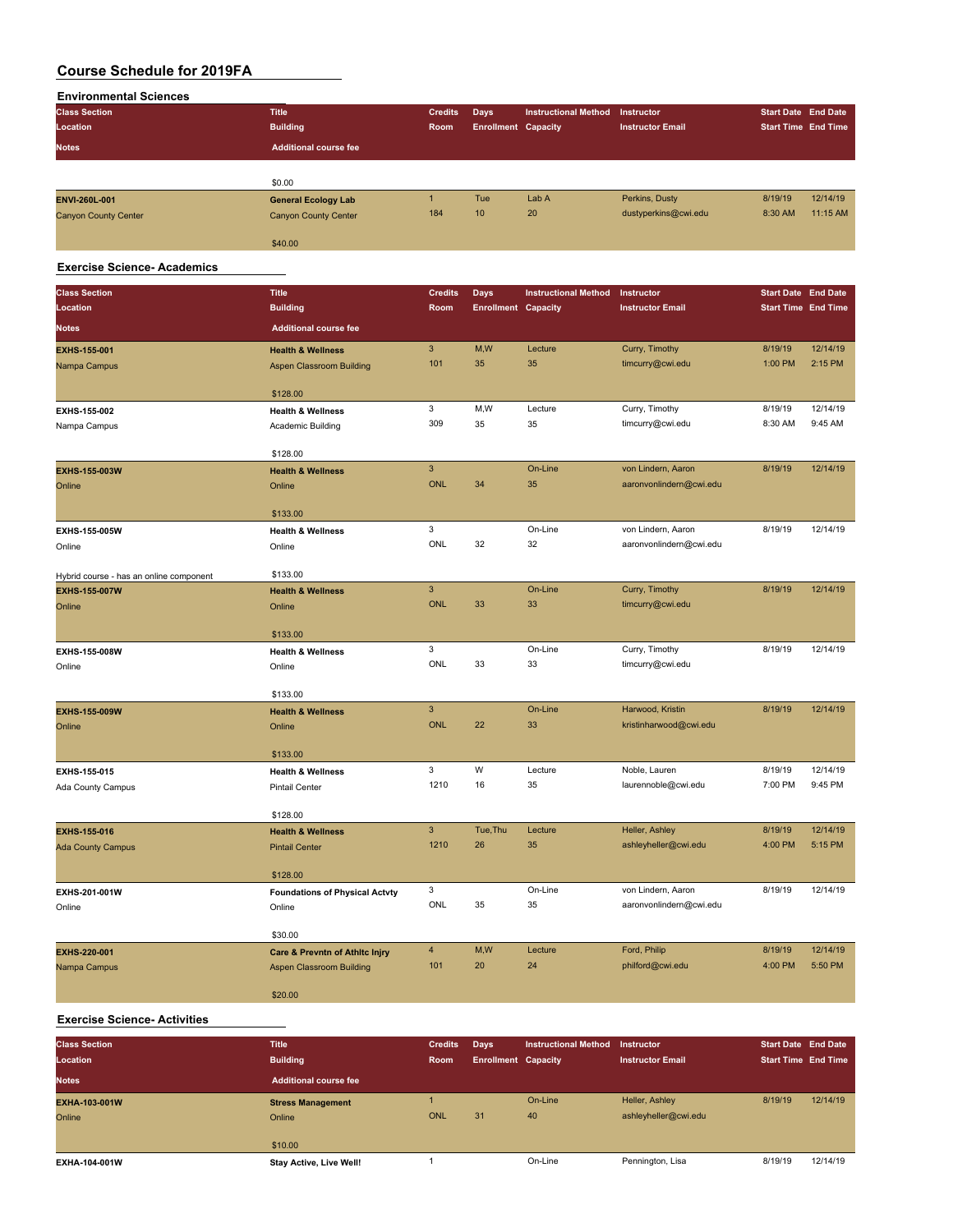| <b>Exercise Science- Activities</b> |                                       |                |                            |                             |                         |                            |          |
|-------------------------------------|---------------------------------------|----------------|----------------------------|-----------------------------|-------------------------|----------------------------|----------|
| <b>Class Section</b>                | <b>Title</b>                          | <b>Credits</b> | Days                       | <b>Instructional Method</b> | Instructor              | <b>Start Date End Date</b> |          |
| Location                            | <b>Building</b>                       | Room           | <b>Enrollment Capacity</b> |                             | <b>Instructor Email</b> | <b>Start Time End Time</b> |          |
| <b>Notes</b>                        | <b>Additional course fee</b>          |                |                            |                             |                         |                            |          |
| Online                              | Online                                | ONL            | 18                         | 40                          | lisapennington@cwi.edu  |                            |          |
|                                     | \$10.00                               |                |                            |                             |                         |                            |          |
| EXHA-105-001W                       | <b>Walking for Health and Fitness</b> |                |                            | On-Line                     | Harris, Barbara         | 8/19/19                    | 12/14/19 |
| Online                              | Online                                | ONL            | 15                         | 40                          | barbaraharris@cwi.edu   |                            |          |
|                                     | \$10.00                               |                |                            |                             |                         |                            |          |

#### **Fermentation Science**

| <b>Class Section</b><br>Location | <b>Title</b><br><b>Building</b>                            | <b>Credits</b><br>Room | Days<br><b>Enrollment Capacity</b> | <b>Instructional Method</b> | <b>Instructor</b><br><b>Instructor Email</b> | <b>Start Date End Date</b><br><b>Start Time End Time</b> |                     |
|----------------------------------|------------------------------------------------------------|------------------------|------------------------------------|-----------------------------|----------------------------------------------|----------------------------------------------------------|---------------------|
| <b>Notes</b>                     | Additional course fee                                      |                        |                                    |                             |                                              |                                                          |                     |
| <b>FERM-110-001W</b><br>Online   | <b>Grapes &amp; Hops- Specialty Crops</b><br>Online        | 3<br>ONL               | 9                                  | On-Line<br>35               | Horner, Amy<br>amyhorner@cwi.edu             | 8/19/19                                                  | 12/14/19            |
|                                  | \$30.00                                                    |                        |                                    |                             |                                              |                                                          |                     |
| FERM-120-001H<br>Nampa Campus    | Introduction to Fermented Food<br>Aspen Classroom Building | 3<br>127               | Thu<br>16                          | Hybrid<br>35                | Schumaker, Andrea<br>andreaschumaker@cwi.edu | 8/19/19<br>2:30 PM                                       | 12/14/19<br>3:45 PM |
|                                  | \$15.00                                                    |                        |                                    |                             |                                              |                                                          |                     |

#### **Finance**

| <b>Class Section</b><br>Location | <b>Title</b><br><b>Building</b>           | <b>Credits</b><br>Room | <b>Days</b><br><b>Enrollment Capacity</b> | <b>Instructional Method</b> | Instructor<br><b>Instructor Email</b> | <b>Start Date End Date</b><br><b>Start Time End Time</b> |          |
|----------------------------------|-------------------------------------------|------------------------|-------------------------------------------|-----------------------------|---------------------------------------|----------------------------------------------------------|----------|
| <b>Notes</b>                     | <b>Additional course fee</b>              |                        |                                           |                             |                                       |                                                          |          |
| FINA-109-001                     | <b>Persni Finance &amp; Business Math</b> | 3                      | Thu                                       | Lecture                     | Batali, Jorene                        | 8/19/19                                                  | 12/14/19 |
| <b>Ada County Campus</b>         | <b>Pintail Center</b>                     | 1320                   | 30                                        | 30                          | jorenebatali@cwi.edu                  | 7:00 PM                                                  | 9:45 PM  |
|                                  | \$120.00                                  |                        |                                           |                             |                                       |                                                          |          |
| FINA-109-002W                    | <b>Persni Finance &amp; Business Math</b> | 3                      |                                           | On-Line                     | Hanson, Ryan                          | 8/19/19                                                  | 12/14/19 |
| Online                           | Online                                    | ONL                    | 30                                        | 30                          | ryanhanson@cwi.edu                    |                                                          |          |
|                                  | \$150.00                                  |                        |                                           |                             |                                       |                                                          |          |
| FINA-109-003W                    | <b>Persni Finance &amp; Business Math</b> | 3                      |                                           | On-Line                     | Root, Skye                            | 8/19/19                                                  | 12/14/19 |
| Online                           | Online                                    | <b>ONL</b>             | 24                                        | 25                          | skyeroot@cwi.edu                      |                                                          |          |
|                                  | \$150.00                                  |                        |                                           |                             |                                       |                                                          |          |
| FINA-109-004W                    | <b>Persni Finance &amp; Business Math</b> | 3                      |                                           | On-Line                     | Root, Skye                            | 8/19/19                                                  | 12/14/19 |
| Online                           | Online                                    | ONL                    | 25                                        | 25                          | skyeroot@cwi.edu                      |                                                          |          |
|                                  |                                           |                        |                                           |                             |                                       |                                                          |          |

\$150.00

#### **Fire Service Technology**

| <b>Class Section</b>       | <b>Title</b>                          | <b>Credits</b> | Days                       | <b>Instructional Method</b> | <b>Instructor</b>       | <b>Start Date End Date</b> |          |
|----------------------------|---------------------------------------|----------------|----------------------------|-----------------------------|-------------------------|----------------------------|----------|
| Location                   | <b>Building</b>                       | Room           | <b>Enrollment Capacity</b> |                             | <b>Instructor Email</b> | <b>Start Time End Time</b> |          |
| <b>Notes</b>               | <b>Additional course fee</b>          |                |                            |                             |                         |                            |          |
| FIRE-101-001               | Fire Fighter 1                        | 12             |                            | Lecture                     | Raskopf, Darrin         | 8/19/19                    | 12/14/19 |
| <b>Community Locations</b> | <b>Community Location</b>             | <b>CMTY</b>    | 15                         | 20                          | darrinraskopf@cwi.edu   |                            |          |
|                            | \$2,425.00                            |                |                            |                             |                         |                            |          |
| FIRE-110-001               | <b>Physical Fitness- Firefighters</b> |                |                            | Lab A                       | Raskopf, Darrin         | 8/19/19                    | 12/14/19 |
| <b>Community Locations</b> | Community Location                    | <b>CMTY</b>    | 15                         | 20                          | darrinraskopf@cwi.edu   |                            |          |

\$150.00

#### **French**

| <b>Class Section</b><br>Location<br><b>Notes</b> | <b>Title</b><br><b>Building</b><br><b>Additional course fee</b> | <b>Credits</b><br>Room | Days<br><b>Enrollment Capacity</b> | Instructional Method | Instructor<br><b>Instructor Email</b>    | <b>Start Date End Date</b><br><b>Start Time End Time</b> |                     |
|--------------------------------------------------|-----------------------------------------------------------------|------------------------|------------------------------------|----------------------|------------------------------------------|----------------------------------------------------------|---------------------|
| FREN-101-001<br>Nampa Campus                     | <b>Elementary French I</b><br><b>Academic Building</b>          | 4<br>322               | M,W<br>15                          | Lecture<br>29        | Horning, Andrew<br>andrewhorning@cwi.edu | 8/19/19<br>6:00 PM                                       | 12/14/19<br>7:50 PM |
|                                                  | \$124.00                                                        |                        |                                    |                      |                                          |                                                          |                     |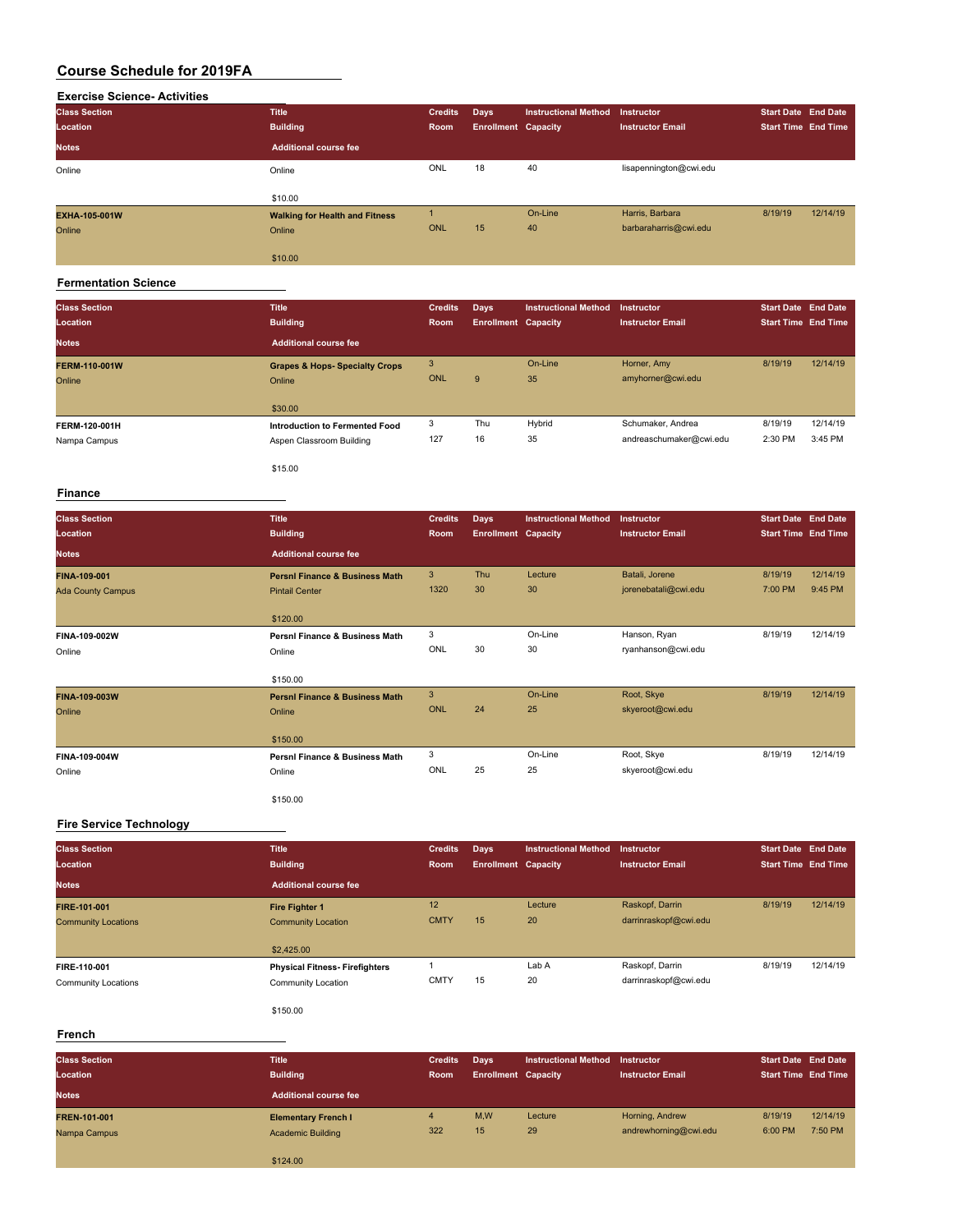| French               |                              |                |                            |                             |                         |                            |          |
|----------------------|------------------------------|----------------|----------------------------|-----------------------------|-------------------------|----------------------------|----------|
| <b>Class Section</b> | <b>Title</b>                 | <b>Credits</b> | Days                       | <b>Instructional Method</b> | Instructor              | <b>Start Date End Date</b> |          |
| Location             | <b>Building</b>              | Room           | <b>Enrollment Capacity</b> |                             | <b>Instructor Email</b> | <b>Start Time End Time</b> |          |
| <b>Notes</b>         | <b>Additional course fee</b> |                |                            |                             |                         |                            |          |
| FREN-101-002W        | <b>Elementary French I</b>   | 4              |                            | On-Line                     | Horning, Andrew         | 8/19/19                    | 12/14/19 |
| Online               | Online                       | ONL            | 29                         | 29                          | andrewhorning@cwi.edu   |                            |          |
|                      |                              |                |                            |                             |                         |                            |          |
|                      | \$164.00                     |                |                            |                             |                         |                            |          |
| <b>FREN-201-001W</b> | <b>Intermediate French I</b> | $\overline{4}$ |                            | On-Line                     | Horning, Andrew         | 8/19/19                    | 12/14/19 |
| Online               | Online                       | ONL            | $\overline{4}$             | 29                          | andrewhorning@cwi.edu   |                            |          |
|                      |                              |                |                            |                             |                         |                            |          |
|                      | \$40.00                      |                |                            |                             |                         |                            |          |

#### **Geographic Information Science**

| <b>Class Section</b> | <b>Title</b>                          | <b>Credits</b> | <b>Days</b>                | <b>Instructional Method</b> | Instructor              | <b>Start Date End Date</b> |          |
|----------------------|---------------------------------------|----------------|----------------------------|-----------------------------|-------------------------|----------------------------|----------|
| Location             | <b>Building</b>                       | Room           | <b>Enrollment Capacity</b> |                             | <b>Instructor Email</b> | Start Time End Time        |          |
| <b>Notes</b>         | <b>Additional course fee</b>          |                |                            |                             |                         |                            |          |
| GISC-125-001W        | <b>Mapping &amp; Spatial Thinking</b> | $\mathbf{3}$   |                            | On-Line                     | Krouse, Bryan           | 8/19/19                    | 12/14/19 |
| Online               | Online                                | <b>ONL</b>     | 13                         | 30                          | bryankrouse@cwi.edu     |                            |          |
|                      | \$30.00                               |                |                            |                             |                         |                            |          |
| GISC-126-001W        | <b>Fundamentals of GIS</b>            | 3              |                            | On-Line                     | Krouse, Bryan           | 8/19/19                    | 12/14/19 |
| Online               | Online                                | ONL            | 34                         | 34                          | bryankrouse@cwi.edu     |                            |          |
|                      | \$30.00                               |                |                            |                             |                         |                            |          |
| GISC-230-001W        | <b>Remote Sensng/GIS Integration</b>  | $\mathbf{3}$   |                            | On-Line                     | Snow, Charlotte         | 8/19/19                    | 12/14/19 |
| Online               | Online                                | <b>ONL</b>     | 5                          | 30                          | charlottesnow@cwi.edu   |                            |          |
|                      | \$30.00                               |                |                            |                             |                         |                            |          |
| GISC-240-001W        | <b>Python Scripting for GIS</b>       | 3              |                            | On-Line                     | Snow, Charlotte         | 8/19/19                    | 12/14/19 |
| Online               | Online                                | ONL            | 3                          | 30                          | charlottesnow@cwi.edu   |                            |          |
|                      | \$30.00                               |                |                            |                             |                         |                            |          |

#### **Geography**

| <b>Building</b><br>Location<br><b>Room</b><br><b>Enrollment Capacity</b><br><b>Start Time End Time</b><br><b>Instructor Email</b><br><b>Additional course fee</b><br><b>Notes</b><br>3<br>On-Line<br>Krouse, Bryan<br>8/19/19<br>GEOG-100-001W<br><b>Physical Geography</b><br><b>ONL</b><br>29<br>35<br>bryankrouse@cwi.edu<br>Online<br>Online<br>\$30.00<br>Corequisite: GEOG 100L 001W<br>3<br>On-Line<br>Webber, Beau<br>8/19/19<br>12/14/19<br>GEOG-100-002W<br><b>Physical Geography</b><br>ONL<br>$\overline{2}$<br>35<br>beauwebber@cwi.edu<br>Online<br>Online<br>\$30.00<br>On-Line<br>8/19/19<br>$\mathbf{1}$<br>Krouse, Bryan<br>GEOG-100L-001W<br><b>Physical Geography Lab</b><br>29<br><b>ONL</b><br>35<br>bryankrouse@cwi.edu<br>Online<br>Online | <b>Class Section</b> | <b>Title</b> | <b>Credits</b> | <b>Days</b> | <b>Instructional Method</b> | Instructor | <b>Start Date End Date</b> |          |
|--------------------------------------------------------------------------------------------------------------------------------------------------------------------------------------------------------------------------------------------------------------------------------------------------------------------------------------------------------------------------------------------------------------------------------------------------------------------------------------------------------------------------------------------------------------------------------------------------------------------------------------------------------------------------------------------------------------------------------------------------------------------|----------------------|--------------|----------------|-------------|-----------------------------|------------|----------------------------|----------|
|                                                                                                                                                                                                                                                                                                                                                                                                                                                                                                                                                                                                                                                                                                                                                                    |                      |              |                |             |                             |            |                            |          |
|                                                                                                                                                                                                                                                                                                                                                                                                                                                                                                                                                                                                                                                                                                                                                                    |                      |              |                |             |                             |            |                            |          |
|                                                                                                                                                                                                                                                                                                                                                                                                                                                                                                                                                                                                                                                                                                                                                                    |                      |              |                |             |                             |            |                            | 12/14/19 |
|                                                                                                                                                                                                                                                                                                                                                                                                                                                                                                                                                                                                                                                                                                                                                                    |                      |              |                |             |                             |            |                            |          |
|                                                                                                                                                                                                                                                                                                                                                                                                                                                                                                                                                                                                                                                                                                                                                                    |                      |              |                |             |                             |            |                            |          |
|                                                                                                                                                                                                                                                                                                                                                                                                                                                                                                                                                                                                                                                                                                                                                                    |                      |              |                |             |                             |            |                            |          |
|                                                                                                                                                                                                                                                                                                                                                                                                                                                                                                                                                                                                                                                                                                                                                                    |                      |              |                |             |                             |            |                            |          |
|                                                                                                                                                                                                                                                                                                                                                                                                                                                                                                                                                                                                                                                                                                                                                                    |                      |              |                |             |                             |            |                            |          |
|                                                                                                                                                                                                                                                                                                                                                                                                                                                                                                                                                                                                                                                                                                                                                                    |                      |              |                |             |                             |            |                            |          |
|                                                                                                                                                                                                                                                                                                                                                                                                                                                                                                                                                                                                                                                                                                                                                                    |                      |              |                |             |                             |            |                            | 12/14/19 |
|                                                                                                                                                                                                                                                                                                                                                                                                                                                                                                                                                                                                                                                                                                                                                                    |                      |              |                |             |                             |            |                            |          |
|                                                                                                                                                                                                                                                                                                                                                                                                                                                                                                                                                                                                                                                                                                                                                                    |                      |              |                |             |                             |            |                            |          |
| \$10.00<br>Corequisite: GEOG 100 001W                                                                                                                                                                                                                                                                                                                                                                                                                                                                                                                                                                                                                                                                                                                              |                      |              |                |             |                             |            |                            |          |
| On-Line<br>Webber, Beau<br>$\mathbf{1}$<br>8/19/19<br><b>Physical Geography Lab</b><br>GEOG-100L-002W                                                                                                                                                                                                                                                                                                                                                                                                                                                                                                                                                                                                                                                              |                      |              |                |             |                             |            |                            | 12/14/19 |
| ONL<br>$\overline{2}$<br>beauwebber@cwi.edu<br>35<br>Online<br>Online                                                                                                                                                                                                                                                                                                                                                                                                                                                                                                                                                                                                                                                                                              |                      |              |                |             |                             |            |                            |          |
| \$10.00                                                                                                                                                                                                                                                                                                                                                                                                                                                                                                                                                                                                                                                                                                                                                            |                      |              |                |             |                             |            |                            |          |
| $\overline{3}$<br>On-Line<br>Krouse, Bryan<br>8/19/19<br>GEOG-102-001W<br><b>Cultural Geography</b>                                                                                                                                                                                                                                                                                                                                                                                                                                                                                                                                                                                                                                                                |                      |              |                |             |                             |            |                            | 12/14/19 |
| <b>ONL</b><br>35<br>bryankrouse@cwi.edu<br>35<br>Online<br>Online                                                                                                                                                                                                                                                                                                                                                                                                                                                                                                                                                                                                                                                                                                  |                      |              |                |             |                             |            |                            |          |
|                                                                                                                                                                                                                                                                                                                                                                                                                                                                                                                                                                                                                                                                                                                                                                    |                      |              |                |             |                             |            |                            |          |
| \$30.00                                                                                                                                                                                                                                                                                                                                                                                                                                                                                                                                                                                                                                                                                                                                                            |                      |              |                |             |                             |            |                            |          |
| 3<br>Tue, Thu<br>Webber, Beau<br>8/19/19<br>Lecture<br>GEOG-102-002<br><b>Cultural Geography</b>                                                                                                                                                                                                                                                                                                                                                                                                                                                                                                                                                                                                                                                                   |                      |              |                |             |                             |            |                            | 12/14/19 |
| 1318<br>9<br>35<br>2:15 PM<br>beauwebber@cwi.edu<br>1:00 PM<br><b>Pintail Center</b><br>Ada County Campus                                                                                                                                                                                                                                                                                                                                                                                                                                                                                                                                                                                                                                                          |                      |              |                |             |                             |            |                            |          |
|                                                                                                                                                                                                                                                                                                                                                                                                                                                                                                                                                                                                                                                                                                                                                                    |                      |              |                |             |                             |            |                            |          |
| \$0.00                                                                                                                                                                                                                                                                                                                                                                                                                                                                                                                                                                                                                                                                                                                                                             |                      |              |                |             |                             |            |                            |          |
| $\mathbf{3}$<br>On-Line<br>8/19/19<br>Krouse, Bryan<br>GEOG-200-001W<br><b>World Regional Geography</b>                                                                                                                                                                                                                                                                                                                                                                                                                                                                                                                                                                                                                                                            |                      |              |                |             |                             |            |                            | 12/14/19 |
| <b>ONL</b><br>14<br>35<br>bryankrouse@cwi.edu<br>Online<br>Online                                                                                                                                                                                                                                                                                                                                                                                                                                                                                                                                                                                                                                                                                                  |                      |              |                |             |                             |            |                            |          |
| \$30.00                                                                                                                                                                                                                                                                                                                                                                                                                                                                                                                                                                                                                                                                                                                                                            |                      |              |                |             |                             |            |                            |          |
| 3<br>On-Line<br>Rapley, Douglas<br>8/19/19<br>GEOG-270-001W<br><b>Global Climate Change</b>                                                                                                                                                                                                                                                                                                                                                                                                                                                                                                                                                                                                                                                                        |                      |              |                |             |                             |            |                            | 12/14/19 |
| ONL<br>25<br>26<br>dougrapley@cwi.edu<br>Online<br>Online                                                                                                                                                                                                                                                                                                                                                                                                                                                                                                                                                                                                                                                                                                          |                      |              |                |             |                             |            |                            |          |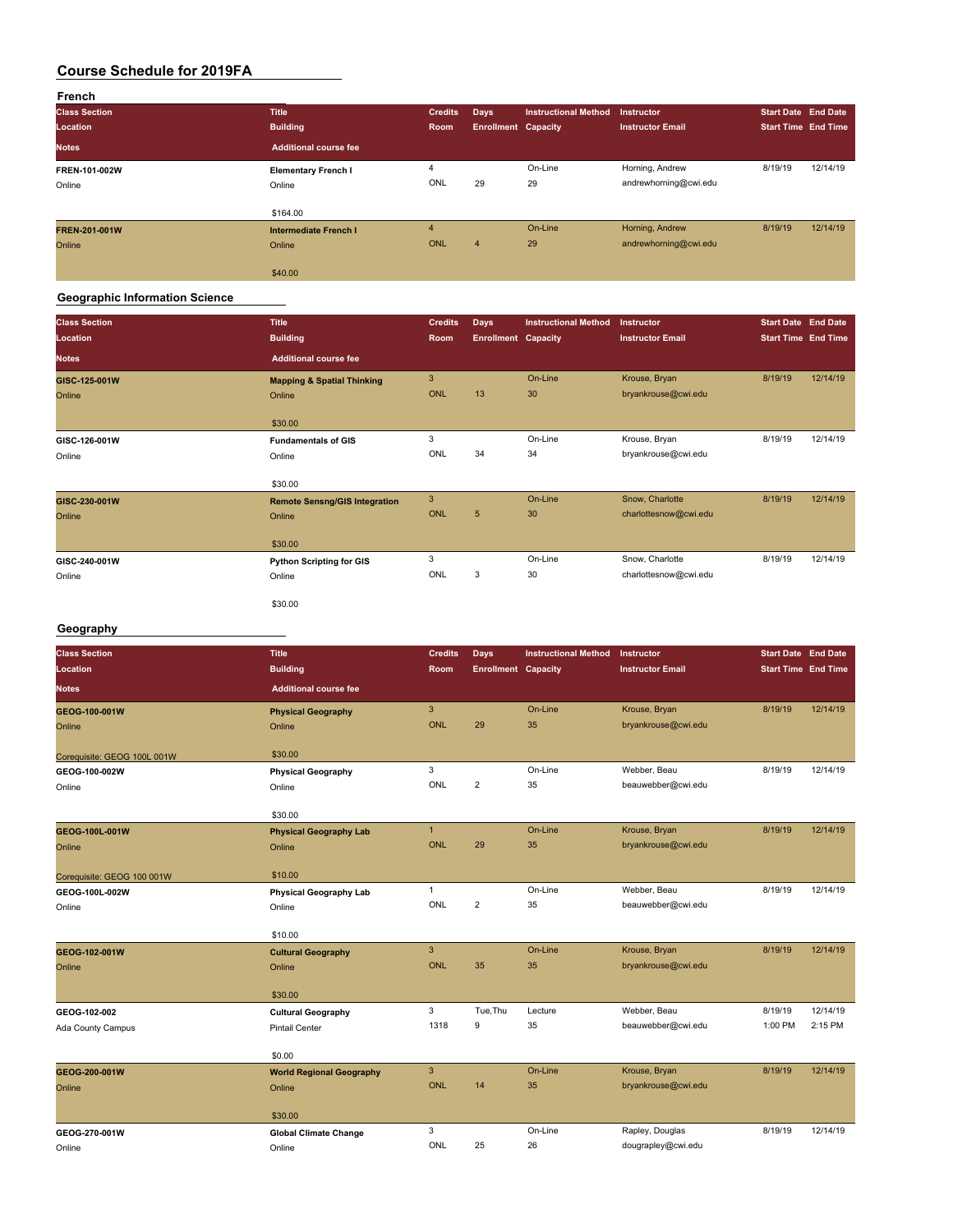| Geography                   |                                         |                |                            |                             |                         |                            |          |
|-----------------------------|-----------------------------------------|----------------|----------------------------|-----------------------------|-------------------------|----------------------------|----------|
| <b>Class Section</b>        | <b>Title</b>                            | <b>Credits</b> | <b>Days</b>                | <b>Instructional Method</b> | Instructor              | <b>Start Date End Date</b> |          |
| Location                    | <b>Building</b>                         | Room           | <b>Enrollment Capacity</b> |                             | <b>Instructor Email</b> | <b>Start Time End Time</b> |          |
| <b>Notes</b>                | <b>Additional course fee</b>            |                |                            |                             |                         |                            |          |
|                             | \$30.00                                 |                |                            |                             |                         |                            |          |
| Geology                     |                                         |                |                            |                             |                         |                            |          |
|                             |                                         |                |                            |                             |                         |                            |          |
| <b>Class Section</b>        | <b>Title</b>                            | <b>Credits</b> | <b>Days</b>                | <b>Instructional Method</b> | Instructor              | <b>Start Date End Date</b> |          |
| Location                    | <b>Building</b>                         | Room           | <b>Enrollment Capacity</b> |                             | <b>Instructor Email</b> | <b>Start Time End Time</b> |          |
| <b>Notes</b>                | <b>Additional course fee</b>            |                |                            |                             |                         |                            |          |
| GEOL-101-001                | <b>Physical Geology</b>                 | $\mathbf{3}$   | M,W                        | Lecture                     | Sundell, Ander          | 8/19/19                    | 12/14/19 |
| Nampa Campus                | <b>Academic Building</b>                | 102E           | 21                         | 32                          | andersundell@cwi.edu    | 11:30 AM                   | 12:45 PM |
| Corequisite: GEOL 101L      | \$0.00                                  |                |                            |                             |                         |                            |          |
| GEOL-101-002                | <b>Physical Geology</b>                 | 3              | Tue, Thu                   | Lecture                     | Sundell, Ander          | 8/19/19                    | 12/14/19 |
| Ada County Campus           | <b>Pintail Center</b>                   | 1208           | 20                         | 24                          | andersundell@cwi.edu    | 11:30 AM                   | 12:45 PM |
|                             |                                         |                |                            |                             |                         |                            |          |
| Corequisite: GEOL 101L      | \$0.00                                  |                |                            |                             |                         |                            |          |
| GEOL-101L-002               | <b>Physical Geology Lab</b>             | $\mathbf{1}$   | W                          | Lab B                       | Sundell, Ander          | 8/19/19                    | 12/14/19 |
| Nampa Campus                | <b>Academic Building</b>                | 220            | 25                         | 32                          | andersundell@cwi.edu    | 1:00 PM                    | 2:45 PM  |
| Corequisite: GEOL 101       | \$15.00                                 |                |                            |                             |                         |                            |          |
| GEOL-101L-003               | <b>Physical Geology Lab</b>             | $\mathbf{1}$   | Thu                        | Lab B                       | Boyland, Gabriela       | 8/19/19                    | 12/14/19 |
| Ada County Campus           | Mallard Place Building                  | 1128           | 16                         | 16                          | gabrielaboyland@cwi.edu | 1:00 PM                    | 2:45 PM  |
|                             |                                         |                |                            |                             |                         |                            |          |
| Corequisite: GEOL 101       | \$15.00                                 |                |                            |                             |                         |                            |          |
| GEOL-104-002W               | <b>Natural Disasters &amp; Env Geol</b> | 3              |                            | On-Line                     | Boyland, Gabriela       | 8/19/19                    | 12/14/19 |
| Online                      | Online                                  | <b>ONL</b>     | 18                         | 30                          | gabrielaboyland@cwi.edu |                            |          |
| Corequisite: GEOL 104L 002W | \$30.00                                 |                |                            |                             |                         |                            |          |
| GEOL-104L-002W              | Nat Disasters & Env Geol Lab            | $\mathbf{1}$   |                            | On-Line                     | Boyland, Gabriela       | 8/19/19                    | 12/14/19 |
| Online                      | Online                                  | ONL            | 18                         | 30                          | gabrielaboyland@cwi.edu |                            |          |
|                             |                                         |                |                            |                             |                         |                            |          |
| Corequisite: GEOL 104 002W  | \$10.00                                 |                |                            |                             |                         |                            |          |
| GEOL-105-001H               | <b>Earth's Natural Resources</b>        | 3              | Tue                        | Lecture                     | Sundell, Ander          | 8/19/19                    | 12/14/19 |
| <b>Ada County Campus</b>    | <b>Mallard Place Building</b>           | 1135           | 18                         | 29                          | andersundell@cwi.edu    | 2:30 PM                    | 3:45 PM  |
|                             | \$30.00                                 |                |                            |                             |                         |                            |          |
| GEOL-105-002W               | <b>Earth's Natural Resources</b>        | 3              |                            | On-Line                     | Sundell, Ander          | 8/19/19                    | 12/14/19 |
| Online                      | Online                                  | ONL            | 28                         | 30                          | andersundell@cwi.edu    |                            |          |
|                             |                                         |                |                            |                             |                         |                            |          |
|                             | \$30.00                                 |                |                            |                             |                         |                            |          |
| $11 - 145 - 0 - 1$          |                                         |                |                            |                             |                         |                            |          |

#### **Health Science**

| <b>Class Section</b><br>Location | <b>Title</b><br><b>Building</b>       | <b>Credits</b><br><b>Room</b> | <b>Days</b><br><b>Enrollment Capacity</b> | <b>Instructional Method</b> | Instructor<br><b>Instructor Email</b> | Start Date End Date<br><b>Start Time End Time</b> |          |
|----------------------------------|---------------------------------------|-------------------------------|-------------------------------------------|-----------------------------|---------------------------------------|---------------------------------------------------|----------|
| <b>Notes</b>                     | <b>Additional course fee</b>          |                               |                                           |                             |                                       |                                                   |          |
| <b>HLTH-101-001W</b>             | <b>Medical Terminology</b>            | 3                             |                                           | On-Line                     | Smit, Melody                          | 8/19/19                                           | 12/14/19 |
| Online                           | Online                                | <b>ONL</b>                    | 50                                        | 50                          | melodysmit@cwi.edu                    |                                                   |          |
|                                  | \$134.00                              |                               |                                           |                             |                                       |                                                   |          |
| HLTH-101-002W                    | <b>Medical Terminology</b>            | 3                             |                                           | On-Line                     | Smit, Melody                          | 8/19/19                                           | 12/14/19 |
| Online                           | Online                                | ONL                           | 46                                        | 50                          | melodysmit@cwi.edu                    |                                                   |          |
|                                  | \$134.00                              |                               |                                           |                             |                                       |                                                   |          |
| <b>HLTH-101-003W</b>             | <b>Medical Terminology</b>            | 3                             |                                           | On-Line                     | Smit, Melody                          | 8/19/19                                           | 12/14/19 |
| Online                           | Online                                | <b>ONL</b>                    | 50                                        | 50                          | melodysmit@cwi.edu                    |                                                   |          |
|                                  | \$134.00                              |                               |                                           |                             |                                       |                                                   |          |
| HLTH-101-004W                    | <b>Medical Terminology</b>            | 3                             |                                           | On-Line                     | Faculty, General                      | 8/19/19                                           | 12/14/19 |
| Online                           | Online                                | ONL                           | 50                                        | 50                          |                                       |                                                   |          |
|                                  | \$134.00                              |                               |                                           |                             |                                       |                                                   |          |
| <b>HLTH-101-006W</b>             | <b>Medical Terminology</b>            | 3                             |                                           | On-Line                     | Faculty, General                      | 8/19/19                                           | 12/14/19 |
| Online                           | Online                                | <b>ONL</b>                    | 50                                        | 50                          |                                       |                                                   |          |
|                                  | \$134.00                              |                               |                                           |                             |                                       |                                                   |          |
| HLTH-202-001W                    | <b>Introduction to Health Systems</b> | 3                             |                                           | On-Line                     | Rosenberg, James                      | 8/19/19                                           | 12/14/19 |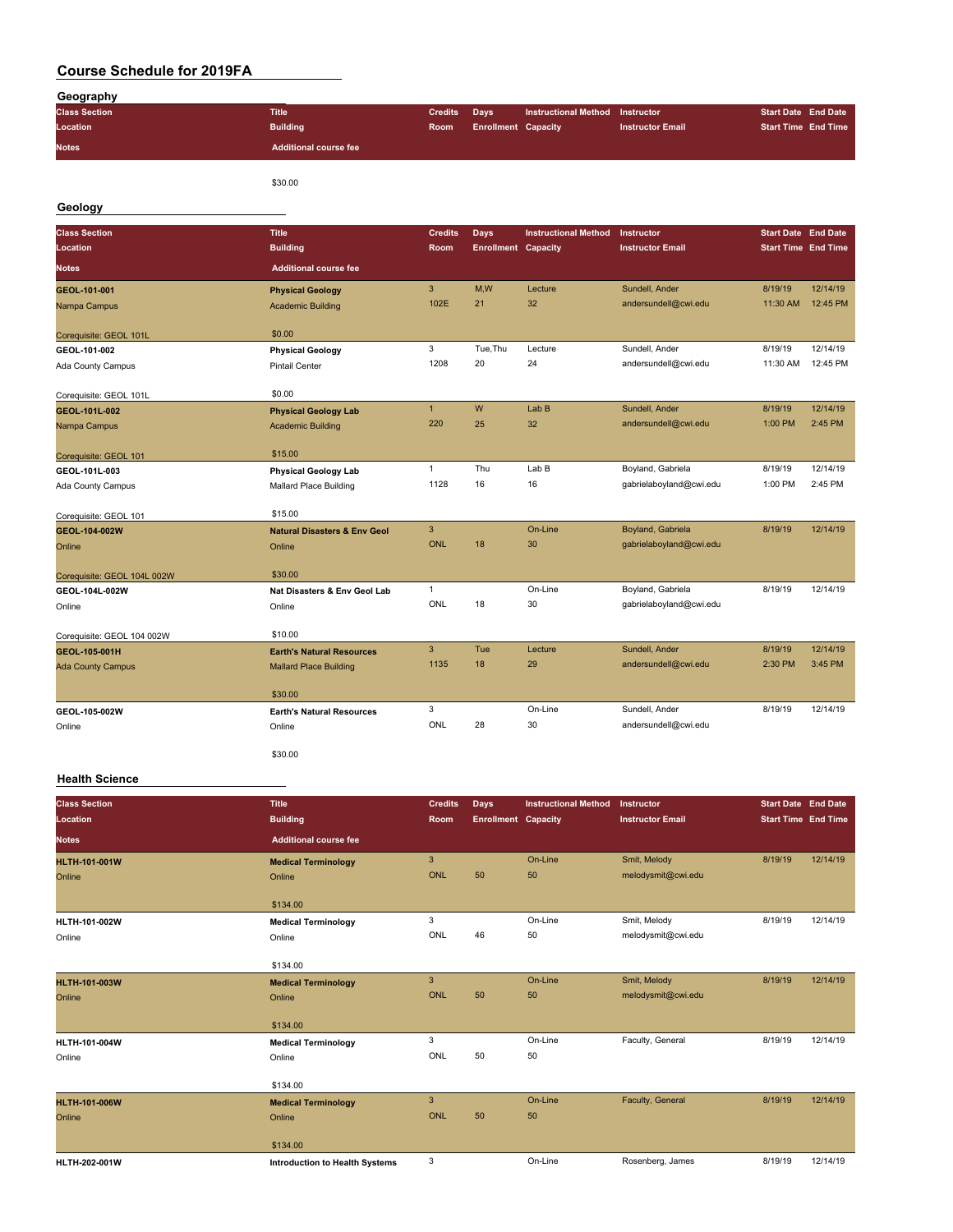| <b>Health Science</b>                   |                                       |                           |                            |                             |                          |                            |          |
|-----------------------------------------|---------------------------------------|---------------------------|----------------------------|-----------------------------|--------------------------|----------------------------|----------|
| <b>Class Section</b>                    | <b>Title</b>                          | <b>Credits</b>            | Days                       | <b>Instructional Method</b> | Instructor               | <b>Start Date End Date</b> |          |
| Location                                | <b>Building</b>                       | Room                      | <b>Enrollment Capacity</b> |                             | <b>Instructor Email</b>  | <b>Start Time End Time</b> |          |
| Notes                                   | <b>Additional course fee</b>          |                           |                            |                             |                          |                            |          |
|                                         |                                       |                           |                            |                             |                          |                            |          |
| Online                                  | Online                                | ONL                       | 33                         | 33                          | jamesrosenberg@cwi.edu   |                            |          |
|                                         |                                       |                           |                            |                             |                          |                            |          |
|                                         | \$30.00                               |                           |                            |                             |                          |                            |          |
| <b>HLTH-202-002W</b>                    | <b>Introduction to Health Systems</b> | $\ensuremath{\mathsf{3}}$ |                            | On-Line                     | Rosenberg, James         | 8/19/19                    | 12/14/19 |
| Online                                  | Online                                | <b>ONL</b>                | 32                         | 33                          | jamesrosenberg@cwi.edu   |                            |          |
|                                         |                                       |                           |                            |                             |                          |                            |          |
|                                         | \$30.00                               |                           |                            |                             |                          |                            |          |
| HLTH-220-001W                           | <b>Fundamentals of Nutrition</b>      | $\mathbf 3$               |                            | On-Line                     | Albertazzi, Teri         | 8/19/19                    | 12/14/19 |
| Online                                  | Online                                | ONL                       | 33                         | 33                          | terialbertazzi@cwi.edu   |                            |          |
|                                         |                                       |                           |                            |                             |                          |                            |          |
|                                         | \$132.00                              |                           |                            |                             |                          |                            |          |
| <b>HLTH-220-002</b>                     | <b>Fundamentals of Nutrition</b>      | $\ensuremath{\mathsf{3}}$ | M,W                        | Lecture                     | Syndergaard, Sarah       | 8/19/19                    | 12/14/19 |
| Nampa Campus                            | <b>Academic Building</b>              | 105                       | 35                         | 35                          | sarahsyndergaard@cwi.edu | 10:00 AM                   | 11:15 AM |
|                                         |                                       |                           |                            |                             |                          |                            |          |
|                                         | \$102.00                              |                           |                            |                             |                          |                            |          |
| HLTH-220-003                            | <b>Fundamentals of Nutrition</b>      | $\mathbf 3$               | Tue, Thu                   | Lecture                     | Syndergaard, Sarah       | 8/19/19                    | 12/14/19 |
| Ada County Campus                       | <b>Pintail Center</b>                 | 1302                      | 30                         | 30                          | sarahsyndergaard@cwi.edu | 2:30 PM                    | 3:45 PM  |
|                                         |                                       |                           |                            |                             |                          |                            |          |
|                                         | \$102.00                              |                           |                            |                             |                          |                            |          |
| <b>HLTH-220-005W</b>                    | <b>Fundamentals of Nutrition</b>      | $\mathbf{3}$              |                            | On-Line                     | Tigue, Jaime             | 8/19/19                    | 12/14/19 |
| Online                                  | Online                                | <b>ONL</b>                | 34                         | 35                          | jaimetigue@cwi.edu       |                            |          |
|                                         |                                       |                           |                            |                             |                          |                            |          |
| Hybrid course - has an online component | \$132.00                              |                           |                            |                             |                          |                            |          |
| HLTH-220-007W                           | <b>Fundamentals of Nutrition</b>      | 3                         |                            | On-Line                     | Tigue, Jaime             | 8/19/19                    | 12/14/19 |
| Online                                  | Online                                | ONL                       | 33                         | 33                          | jaimetigue@cwi.edu       |                            |          |
|                                         |                                       |                           |                            |                             |                          |                            |          |
|                                         | \$132.00                              |                           |                            |                             |                          |                            |          |
| <b>HLTH-220-008W</b>                    | <b>Fundamentals of Nutrition</b>      | $\mathbf{3}$              |                            | On-Line                     | Albertazzi, Teri         | 8/19/19                    | 12/14/19 |
| Online                                  | Online                                | <b>ONL</b>                | 32                         | 33                          | terialbertazzi@cwi.edu   |                            |          |
|                                         |                                       |                           |                            |                             |                          |                            |          |
|                                         | \$132.00                              |                           |                            |                             |                          |                            |          |
| HLTH-220-010W                           | <b>Fundamentals of Nutrition</b>      | $\mathbf 3$               |                            | On-Line                     | Tigue, Jaime             | 8/19/19                    | 12/14/19 |
| Online                                  | Online                                | ONL                       | 33                         | 33                          | jaimetigue@cwi.edu       |                            |          |
|                                         |                                       |                           |                            |                             |                          |                            |          |
|                                         | \$132.00                              |                           |                            |                             |                          |                            |          |
| <b>HLTH-220-011W</b>                    | <b>Fundamentals of Nutrition</b>      | $\mathbf{3}$              |                            | On-Line                     | Nelson, Marianne         | 8/19/19                    | 12/14/19 |
| Online                                  | Online                                | <b>ONL</b>                | 32                         | 33                          | mariannenelson@cwi.edu   |                            |          |
|                                         |                                       |                           |                            |                             |                          |                            |          |
|                                         | \$132.00                              |                           |                            |                             |                          |                            |          |
|                                         |                                       | 3                         | Tue, Thu                   | Lecture                     | Lung, Janice             | 8/19/19                    | 12/14/19 |
| HLTH-280-001                            | <b>Global Health</b>                  | 104                       | 28                         | 35                          | janicelung@cwi.edu       | 10:00 AM                   | 11:15 AM |
| Nampa Campus                            | Aspen Classroom Building              |                           |                            |                             |                          |                            |          |
|                                         | \$0.00                                |                           |                            |                             |                          |                            |          |
|                                         |                                       | $\mathbf{3}$              | Tue, Thu                   | Lecture                     | Curry, Timothy           | 8/19/19                    | 12/14/19 |
| <b>HLTH-280-002</b>                     | <b>Global Health</b>                  | 106                       | 22                         | 35                          | timcurry@cwi.edu         | 2:30 PM                    | 3:45 PM  |
| Nampa Campus                            | <b>Aspen Classroom Building</b>       |                           |                            |                             |                          |                            |          |
|                                         |                                       |                           |                            |                             |                          |                            |          |
|                                         | \$0.00                                |                           |                            |                             |                          |                            |          |
| HLTH-280-004W                           | <b>Global Health</b>                  | 3                         |                            | On-Line                     | Curry, Timothy           | 8/19/19                    | 12/14/19 |
| Online                                  | Online                                | ONL                       | 34                         | 35                          | timcurry@cwi.edu         |                            |          |
|                                         |                                       |                           |                            |                             |                          |                            |          |
|                                         | \$30.00                               |                           |                            |                             |                          |                            |          |
| <b>HLTH-280-005W</b>                    | <b>Global Health</b>                  | $\mathbf 3$               |                            | On-Line                     | Freeman, Tina            | 8/19/19                    | 12/14/19 |
| Online                                  | Online                                | ONL                       | 35                         | 35                          | tinafreeman@cwi.edu      |                            |          |
|                                         |                                       |                           |                            |                             |                          |                            |          |
|                                         | \$30.00                               |                           |                            |                             |                          |                            |          |
| HLTH-280-006W                           | <b>Global Health</b>                  | 3                         |                            | On-Line                     | Freeman, Tina            | 8/19/19                    | 12/14/19 |
| Online                                  | Online                                | ONL                       | 35                         | 35                          | tinafreeman@cwi.edu      |                            |          |
|                                         |                                       |                           |                            |                             |                          |                            |          |
|                                         | \$30.00                               |                           |                            |                             |                          |                            |          |
| <b>HLTH-280-008W</b>                    | <b>Global Health</b>                  | $\mathbf 3$               |                            | On-Line                     | Rosenberg, James         | 8/19/19                    | 12/14/19 |
| Online                                  | Online                                | ONL                       | 15                         | 35                          | jamesrosenberg@cwi.edu   |                            |          |
|                                         |                                       |                           |                            |                             |                          |                            |          |
|                                         | \$30.00                               |                           |                            |                             |                          |                            |          |
| HLTH-290-001W                           | Exrcse & Hith Science Capstone        | $\overline{2}$            |                            | On-Line                     | Curry, Timothy           | 8/19/19                    | 12/14/19 |
| Online                                  | Online                                | ONL                       | 15                         | 35                          | timcurry@cwi.edu         |                            |          |
|                                         |                                       |                           |                            |                             |                          |                            |          |
|                                         | \$20.00                               |                           |                            |                             |                          |                            |          |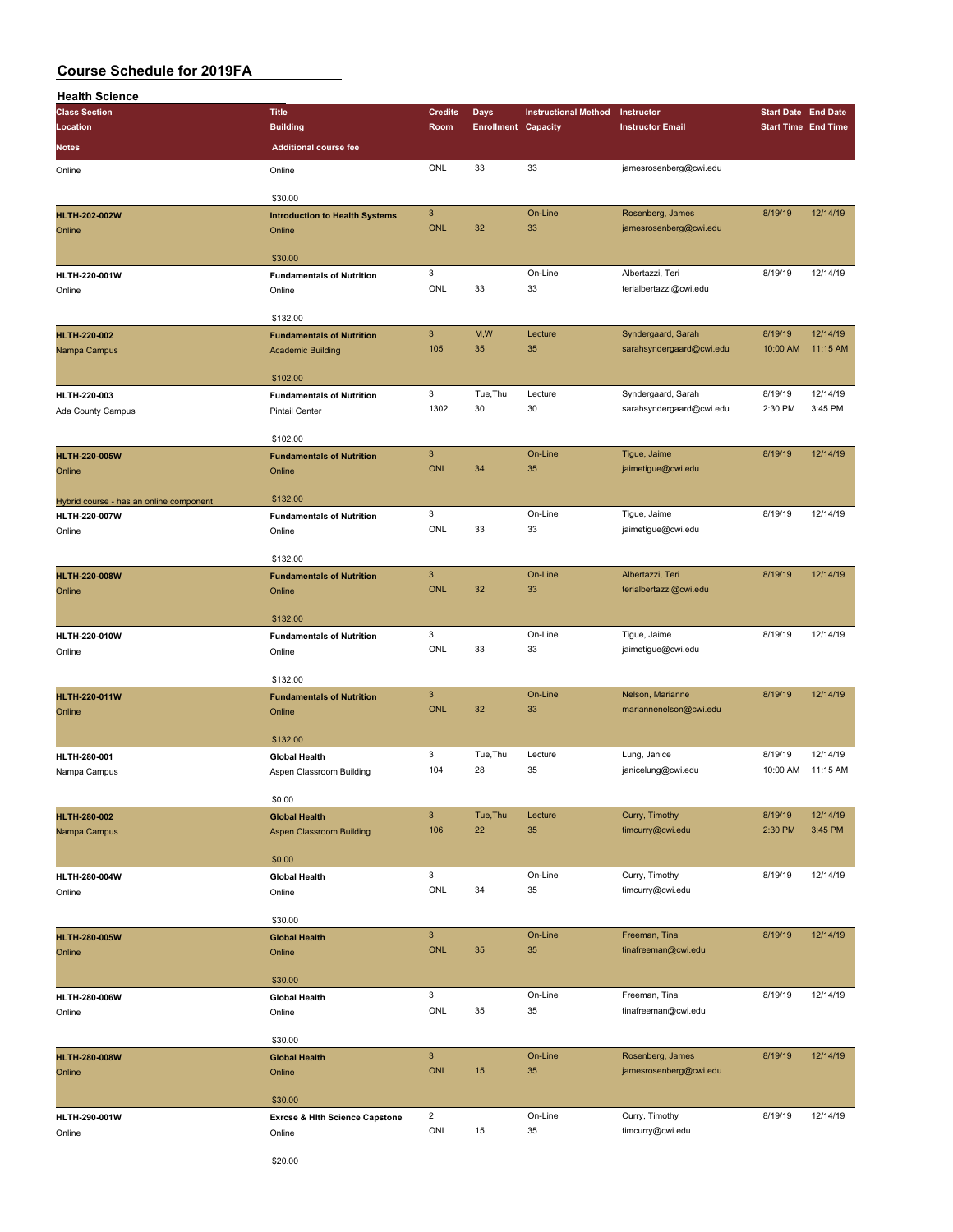#### **Health Science**

**Heavy-Duty Truck Technician**

| <b>Class Section</b>                             | <b>Title</b>                             | <b>Credits</b>       | <b>Days</b>                  | <b>Instructional Method</b> | Instructor                                 | <b>Start Date End Date</b> |                            |
|--------------------------------------------------|------------------------------------------|----------------------|------------------------------|-----------------------------|--------------------------------------------|----------------------------|----------------------------|
| Location                                         | <b>Building</b>                          | Room                 | <b>Enrollment Capacity</b>   |                             | <b>Instructor Email</b>                    | <b>Start Time End Time</b> |                            |
| Notes                                            | <b>Additional course fee</b>             |                      |                              |                             |                                            |                            |                            |
|                                                  |                                          |                      |                              |                             |                                            |                            |                            |
| <b>TTEC-100-001H</b>                             | <b>Safety &amp; Intro Shop Practices</b> | $\overline{2}$       | M, Tue, W, Thu Hybrid        |                             | Church, Donald                             | 8/19/19                    | 9/21/19                    |
| Nampa Campus                                     | <b>Micron Education Center</b>           | 1802                 | 16                           | 18                          | rockychurch@cwi.edu                        | 9:30 AM                    | 11:30 AM                   |
|                                                  | \$5,610.00                               |                      |                              |                             |                                            |                            |                            |
| TTEC-100-001H                                    | <b>Safety &amp; Intro Shop Practices</b> | 2                    | M, Tue, W, Thu Hybrid        |                             | Church, Donald                             | 8/19/19                    | 9/21/19                    |
| Nampa Campus                                     | Micron Education Center                  | 1804                 | 16                           | 18                          | rockychurch@cwi.edu                        | 9:30 AM                    | 11:30 AM                   |
|                                                  |                                          |                      |                              |                             |                                            |                            |                            |
|                                                  | \$5,610.00                               |                      |                              |                             |                                            |                            |                            |
| <b>TTEC-101-001</b>                              | <b>Safety &amp; Shop Practices Lab</b>   | $\overline{2}$       | M, Tue, W, Thu Lab A         |                             | Church, Donald                             | 8/19/19                    | 9/21/19                    |
| Nampa Campus                                     | <b>Micron Education Center</b>           | 1802                 | 16                           | 18                          | rockychurch@cwi.edu                        | 12:00 PM                   | 2:30 PM                    |
|                                                  |                                          |                      |                              |                             |                                            |                            |                            |
| Heavy Duty Truck Technician students only        | \$0.00                                   |                      |                              |                             |                                            |                            |                            |
| TTEC-101-001                                     | Safety & Shop Practices Lab              | $\overline{2}$       | M, Tue, W, Thu Lab A         |                             | Church, Donald                             | 8/19/19                    | 9/21/19                    |
| Nampa Campus                                     | Micron Education Center                  | 1804                 | 16                           | 18                          | rockychurch@cwi.edu                        | 12:00 PM                   | 2:30 PM                    |
|                                                  |                                          |                      |                              |                             |                                            |                            |                            |
| Heavy Duty Truck Technician students only        | \$0.00                                   |                      |                              |                             |                                            |                            |                            |
| <b>TTEC-104-001H</b>                             | <b>Introduction to Electrical</b>        | $\mathbf{1}$<br>1802 | M, Tue, W, Thu Hybrid<br>16  | 18                          | Conradson, Bruce                           | 9/23/19<br>9:30 AM         | 10/26/19<br>11:00 AM       |
| Nampa Campus                                     | <b>Micron Education Center</b>           |                      |                              |                             | bruceconradson@cwi.edu                     |                            |                            |
|                                                  | \$5.00                                   |                      |                              |                             |                                            |                            |                            |
| TTEC-104-001H                                    | <b>Introduction to Electrical</b>        | $\mathbf{1}$         | M, Tue, W, Thu Hybrid        |                             | Conradson, Bruce                           | 9/23/19                    | 10/26/19                   |
| Nampa Campus                                     | Micron Education Center                  | 1804                 | 16                           | 18                          | bruceconradson@cwi.edu                     | 9:30 AM                    | 11:00 AM                   |
|                                                  |                                          |                      |                              |                             |                                            |                            |                            |
|                                                  | \$5.00                                   |                      |                              |                             |                                            |                            |                            |
| <b>TTEC-105-001</b>                              | <b>Electrical Systems</b>                | 3                    | M.Tue.W.Thu Lab A            |                             | Conradson, Bruce                           | 9/23/19                    | 10/26/19                   |
| Nampa Campus                                     | <b>Micron Education Center</b>           | 1804                 | 16                           | 18                          | bruceconradson@cwi.edu                     | 11:30 AM                   | 2:30 PM                    |
|                                                  |                                          |                      |                              |                             |                                            |                            |                            |
| Heavy Duty Truck Technician Students Only        | \$0.00                                   |                      |                              |                             |                                            |                            |                            |
| TTEC-105-001                                     | <b>Electrical Systems</b>                | 3                    | M, Tue, W, Thu Lecture       |                             | Conradson, Bruce                           | 9/23/19                    | 10/26/19                   |
| Nampa Campus                                     | Micron Education Center                  | 1802                 | 16                           | 18                          | bruceconradson@cwi.edu                     | 11:30 AM                   | 2:30 PM                    |
|                                                  |                                          |                      |                              |                             |                                            |                            |                            |
| Heavy Duty Truck Technician Students Only        | \$0.00                                   | $\overline{4}$       |                              |                             |                                            |                            | 9/21/19                    |
| TTEC-220-001                                     | <b>Advanced Electrical Systems</b>       | 1802                 | M, Tue, W, Thu Lecture<br>10 | 18                          | Conradson, Bruce<br>bruceconradson@cwi.edu | 8/19/19<br>7:30 AM         | 12:00 PM                   |
| Nampa Campus                                     | <b>Micron Education Center</b>           |                      |                              |                             |                                            |                            |                            |
| Heavy Duty Truck Technician students only        | \$10.00                                  |                      |                              |                             |                                            |                            |                            |
| TTEC-220-001                                     | <b>Advanced Electrical Systems</b>       | 4                    | M, Tue, W, Thu Lecture       |                             | Conradson, Bruce                           | 8/19/19                    | 9/21/19                    |
| Nampa Campus                                     | Micron Education Center                  | 1804                 | 10                           | 18                          | bruceconradson@cwi.edu                     | 7:30 AM                    | 12:00 PM                   |
|                                                  |                                          |                      |                              |                             |                                            |                            |                            |
| Heavy Duty Truck Technician students only        | \$10.00                                  |                      |                              |                             |                                            |                            |                            |
| <b>TTEC-230-001</b>                              | <b>Adv Engine/Eng Controls</b>           | $\overline{4}$       | M, Tue, W, Thu Lecture       |                             | Church, Donald                             | 9/23/19                    | 10/26/19                   |
| Nampa Campus                                     | <b>Micron Education Center</b>           | 1802                 | 11                           | 18                          | rockychurch@cwi.edu                        | 7:30 AM                    | 12:00 PM                   |
|                                                  |                                          |                      |                              |                             |                                            |                            |                            |
| Heavy Duty Truck Technician students only        | \$10.00                                  |                      |                              |                             |                                            |                            |                            |
| TTEC-230-001                                     | <b>Adv Engine/Eng Controls</b>           | 4                    | M, Tue, W, Thu Lecture       |                             | Church, Donald                             | 9/23/19                    | 10/26/19                   |
| Nampa Campus                                     | Micron Education Center                  | 1804                 | 11                           | 18                          | rockychurch@cwi.edu                        | 7:30 AM                    | 12:00 PM                   |
|                                                  |                                          |                      |                              |                             |                                            |                            |                            |
| Heavy Duty Truck Technician students only        | \$10.00                                  |                      |                              |                             |                                            |                            |                            |
| TTEC-240-001                                     | <b>Adv Drivetrains/Steer &amp; Susp</b>  | 4<br>1802            | M, Tue, W, Thu Lecture<br>11 | 18                          | Conradson, Bruce                           | 10/28/19<br>7:30 AM        | 12/7/19<br>12:00 PM        |
| Nampa Campus                                     | <b>Micron Education Center</b>           |                      |                              |                             | bruceconradson@cwi.edu                     |                            |                            |
| <b>Heavy Duty Truck Technician Students Only</b> | \$0.00                                   |                      |                              |                             |                                            |                            |                            |
| TTEC-240-001                                     | Adv Drivetrains/Steer & Susp             | 4                    | M, Tue, W, Thu Lecture       |                             | Conradson, Bruce                           | 10/28/19                   | 12/7/19                    |
| Nampa Campus                                     | Micron Education Center                  | 1804                 | 11                           | 18                          | bruceconradson@cwi.edu                     | 7:30 AM                    | 12:00 PM                   |
|                                                  |                                          |                      |                              |                             |                                            |                            |                            |
| <b>Heavy Duty Truck Technician Students Only</b> | \$0.00                                   |                      |                              |                             |                                            |                            |                            |
| <b>TTEC-290-001</b>                              | <b>Heavy Duty Truck Capstone</b>         | 4                    | M, Tue, W, Thu Lecture       |                             | Beal, Alex                                 | 10/28/19                   | 12/7/19                    |
| Nampa Campus                                     | <b>Micron Education Center</b>           | 1804                 | $\bf{0}$                     | 18                          | alexbeal@cwi.edu                           | 7:30 AM                    | 12:00 PM                   |
|                                                  |                                          |                      |                              |                             |                                            |                            |                            |
|                                                  | \$35.00                                  |                      |                              |                             |                                            |                            |                            |
| <b>Heavy-Equipment Technician</b>                |                                          |                      |                              |                             |                                            |                            |                            |
|                                                  |                                          |                      |                              |                             |                                            |                            |                            |
| <b>Class Section</b>                             | <b>Title</b>                             | <b>Credits</b>       | Days                         | <b>Instructional Method</b> | Instructor                                 | <b>Start Date End Date</b> |                            |
| Location                                         | <b>Building</b>                          | Room                 | <b>Enrollment Capacity</b>   |                             | <b>Instructor Email</b>                    |                            | <b>Start Time End Time</b> |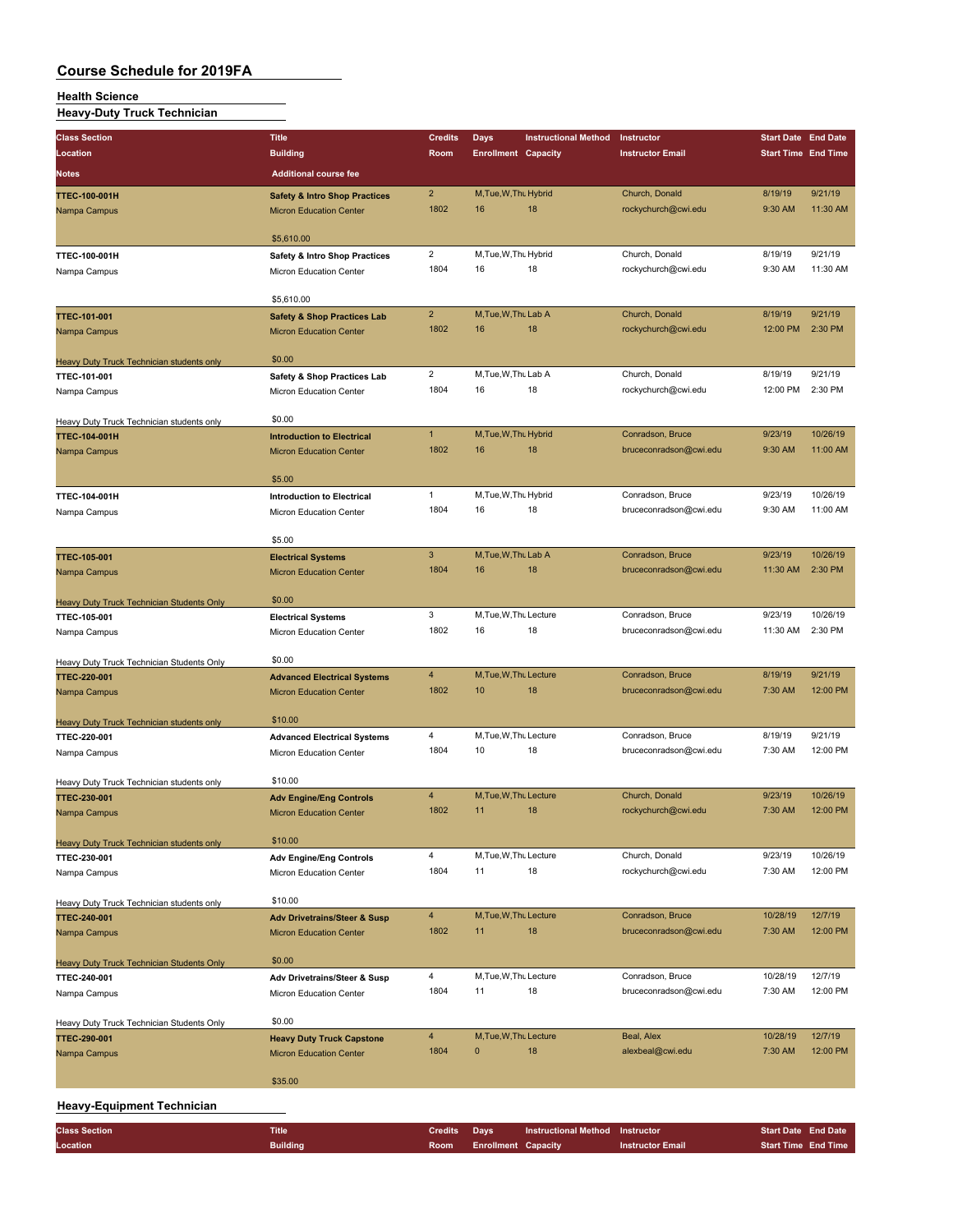| <b>Additional course fee</b>             |                |    |    |                       |         |          |
|------------------------------------------|----------------|----|----|-----------------------|---------|----------|
| <b>Safety &amp; Intro Shop Practices</b> | $\overline{2}$ |    |    | Kendall, Andrew       | 8/19/19 | 9/21/19  |
| <b>Micron Education Center</b>           | 1801           | 20 | 18 | andrewkendall@cwi.edu | 9:30 AM | 11:30 AM |
|                                          |                |    |    | M.Tue.W.Thu Lecture   |         |          |

|                                                          | \$5,610.00                                                           |                        |          |                              |                                          |                     |                      |
|----------------------------------------------------------|----------------------------------------------------------------------|------------------------|----------|------------------------------|------------------------------------------|---------------------|----------------------|
| Hybrid course - has an online component<br>HTEC-100-001H | Safety & Intro Shop Practices                                        | $\overline{2}$         |          | M, Tue, W, Thu Lecture       | Kendall, Andrew                          | 8/19/19             | 9/21/19              |
| Nampa Campus                                             | Micron Education Center                                              | 1803                   | 20       | 18                           | andrewkendall@cwi.edu                    | 9:30 AM             | 11:30 AM             |
|                                                          |                                                                      |                        |          |                              |                                          |                     |                      |
| Hybrid course - has an online component                  | \$5,610.00                                                           |                        |          |                              |                                          |                     |                      |
| <b>HTEC-101-001</b>                                      | <b>Safety &amp; Shop Practices Lab</b>                               | $\overline{2}$         |          | M, Tue, W, Thu Lab A         | Kendall, Andrew                          | 8/19/19             | 9/21/19              |
| Nampa Campus                                             | <b>Micron Education Center</b>                                       | 1801                   | 20       | 18                           | andrewkendall@cwi.edu                    | 12:00 PM            | 2:30 PM              |
|                                                          |                                                                      |                        |          |                              |                                          |                     |                      |
|                                                          | \$0.00                                                               |                        |          |                              |                                          |                     |                      |
| HTEC-101-001                                             | Safety & Shop Practices Lab                                          | $\overline{2}$         |          | M, Tue, W, Thu Lab A         | Kendall, Andrew                          | 8/19/19             | 9/21/19              |
| Nampa Campus                                             | Micron Education Center                                              | 1803                   | 20       | 18                           | andrewkendall@cwi.edu                    | 12:00 PM            | 2:30 PM              |
|                                                          |                                                                      |                        |          |                              |                                          |                     |                      |
|                                                          | \$0.00                                                               |                        |          |                              |                                          |                     |                      |
| <b>HTEC-104-001H</b>                                     | <b>Introduction to Electrical</b>                                    | $\mathbf{1}$           |          | M, Tue, W, Thu Lab A         | Turner, George                           | 10/28/19            | 12/7/19              |
| Nampa Campus                                             | <b>Micron Education Center</b>                                       | 1803                   | 20       | 18                           | georgeturner@cwi.edu                     | 9:30 AM             | 11:00 AM             |
|                                                          |                                                                      |                        |          |                              |                                          |                     |                      |
| Hybrid course - has an online component                  | \$5.00                                                               | $\mathbf{1}$           |          |                              |                                          |                     | 12/7/19              |
| HTEC-104-001H                                            | <b>Introduction to Electrical</b>                                    | 1801                   | 20       | M, Tue, W, Thu Lecture<br>18 | Turner, George<br>georgeturner@cwi.edu   | 10/28/19<br>9:30 AM | 11:00 AM             |
| Nampa Campus                                             | Micron Education Center                                              |                        |          |                              |                                          |                     |                      |
| Hybrid course - has an online component                  | \$5.00                                                               |                        |          |                              |                                          |                     |                      |
| <b>HTEC-105-001</b>                                      | <b>Electrical Systems</b>                                            | 3                      |          | M, Tue, W, Thu Lecture       | Turner, George                           | 10/28/19            | 12/7/19              |
| Nampa Campus                                             | <b>Micron Education Center</b>                                       | 1801                   | 20       | 18                           | georgeturner@cwi.edu                     | 11:30 AM            | 2:30 PM              |
|                                                          |                                                                      |                        |          |                              |                                          |                     |                      |
| Heavy Equipment Technician students only                 | \$10.00                                                              |                        |          |                              |                                          |                     |                      |
| HTEC-105-001                                             | <b>Electrical Systems</b>                                            | 3                      |          | M.Tue, W.Thu Lecture         | Turner, George                           | 10/28/19            | 12/7/19              |
| Nampa Campus                                             | Micron Education Center                                              | 1803                   | 20       | 18                           | georgeturner@cwi.edu                     | 11:30 AM            | 2:30 PM              |
|                                                          |                                                                      |                        |          |                              |                                          |                     |                      |
| Heavy Equipment Technician students only                 | \$10.00                                                              |                        |          |                              |                                          |                     |                      |
| <b>HTEC-110-001</b>                                      | <b>Engines/Engine Controls</b>                                       | $\overline{4}$         |          | M, Tue, W, Thu Lab A         | Turner, George                           | 9/23/19             | 10/26/19             |
| Nampa Campus                                             | <b>Micron Education Center</b>                                       | 1801                   | 20       | 18                           | georgeturner@cwi.edu                     | 9:30 AM             | 2:30 PM              |
|                                                          |                                                                      |                        |          |                              |                                          |                     |                      |
| Heavy Equipment Technician students only                 | \$0.00                                                               |                        |          |                              |                                          |                     |                      |
| HTEC-110-001                                             | <b>Engines/Engine Controls</b>                                       | $\overline{4}$         |          | M, Tue, W, Thu Lecture       | Turner, George                           | 9/23/19             | 10/26/19             |
| Nampa Campus                                             | Micron Education Center                                              | 1803                   | 20       | 18                           | georgeturner@cwi.edu                     | 9:30 AM             | 2:30 PM              |
|                                                          | \$0.00                                                               |                        |          |                              |                                          |                     |                      |
| <b>Heavy Equipment Technician students only</b>          |                                                                      | $\overline{4}$         |          | M, Tue, W, Thu Lab A         | Turner, George                           | 8/19/19             | 9/21/19              |
| <b>HTEC-230-001</b><br>Nampa Campus                      | <b>Adv Engines/Engine Controls</b><br><b>Micron Education Center</b> | 1801                   | 8        | 18                           | georgeturner@cwi.edu                     | 7:30 AM             | 12:00 PM             |
|                                                          |                                                                      |                        |          |                              |                                          |                     |                      |
|                                                          | \$0.00                                                               |                        |          |                              |                                          |                     |                      |
| HTEC-230-001                                             | <b>Adv Engines/Engine Controls</b>                                   | 4                      |          | M, Tue, W, Thu Lecture       | Turner, George                           | 8/19/19             | 9/21/19              |
| Nampa Campus                                             | <b>Micron Education Center</b>                                       | 1803                   | 8        | 18                           | georgeturner@cwi.edu                     | 7:30 AM             | 12:00 PM             |
|                                                          |                                                                      |                        |          |                              |                                          |                     |                      |
|                                                          | \$0.00                                                               |                        |          |                              |                                          |                     |                      |
| HTEC-240-001                                             | <b>Advanced Powertrain</b>                                           | $\overline{4}$         |          | M, Tue, W, Thu Lecture       | Kendall, Andrew                          | 10/28/19            | 12/7/19              |
| Nampa Campus                                             | <b>Micron Education Center</b>                                       | 1801                   | 8        | 18                           | andrewkendall@cwi.edu                    | 7:30 AM             | 12:00 PM             |
|                                                          |                                                                      |                        |          |                              |                                          |                     |                      |
| Heavy Equipment Technician students only                 | \$0.00                                                               |                        |          |                              |                                          |                     |                      |
| HTEC-240-001                                             | <b>Advanced Powertrain</b>                                           | $\overline{4}$         |          | M, Tue, W, Thu Lecture       | Kendall, Andrew                          | 10/28/19            | 12/7/19              |
| Nampa Campus                                             | Micron Education Center                                              | 1803                   | 8        | 18                           | andrewkendall@cwi.edu                    | 7:30 AM             | 12:00 PM             |
|                                                          |                                                                      |                        |          |                              |                                          |                     |                      |
| Heavy Equipment Technician students only                 | \$0.00                                                               |                        |          |                              |                                          |                     |                      |
| <b>HTEC-250-001</b>                                      | <b>Advanced Hydraulic Systems</b>                                    | $\overline{4}$<br>1801 | $\bf8$   | M, Tue, W, Thu Lecture<br>18 | Kendall, Andrew<br>andrewkendall@cwi.edu | 9/23/19<br>7:30 AM  | 10/26/19<br>12:00 PM |
| Nampa Campus                                             | <b>Micron Education Center</b>                                       |                        |          |                              |                                          |                     |                      |
|                                                          | \$0.00                                                               |                        |          |                              |                                          |                     |                      |
| HTEC-250-001                                             | <b>Advanced Hydraulic Systems</b>                                    | $\overline{4}$         |          | M, Tue, W, Thu Lecture       | Kendall, Andrew                          | 9/23/19             | 10/26/19             |
| Nampa Campus                                             | Micron Education Center                                              | 1803                   | 8        | 18                           | andrewkendall@cwi.edu                    | 7:30 AM             | 12:00 PM             |
|                                                          |                                                                      |                        |          |                              |                                          |                     |                      |
|                                                          | \$0.00                                                               |                        |          |                              |                                          |                     |                      |
| HTEC-290-001                                             | <b>Heavy Equipment Capstone</b>                                      | $\overline{4}$         |          | M, Tue, W, Thu Lab A         | Beal, Alex                               | 10/28/19            | 12/7/19              |
| Nampa Campus                                             | <b>Micron Education Center</b>                                       | 1803                   | $\bf{0}$ | 20                           | alexbeal@cwi.edu                         | 7:30 AM             | 12:00 PM             |
|                                                          |                                                                      |                        |          |                              |                                          |                     |                      |
|                                                          | \$50.00                                                              |                        |          |                              |                                          |                     |                      |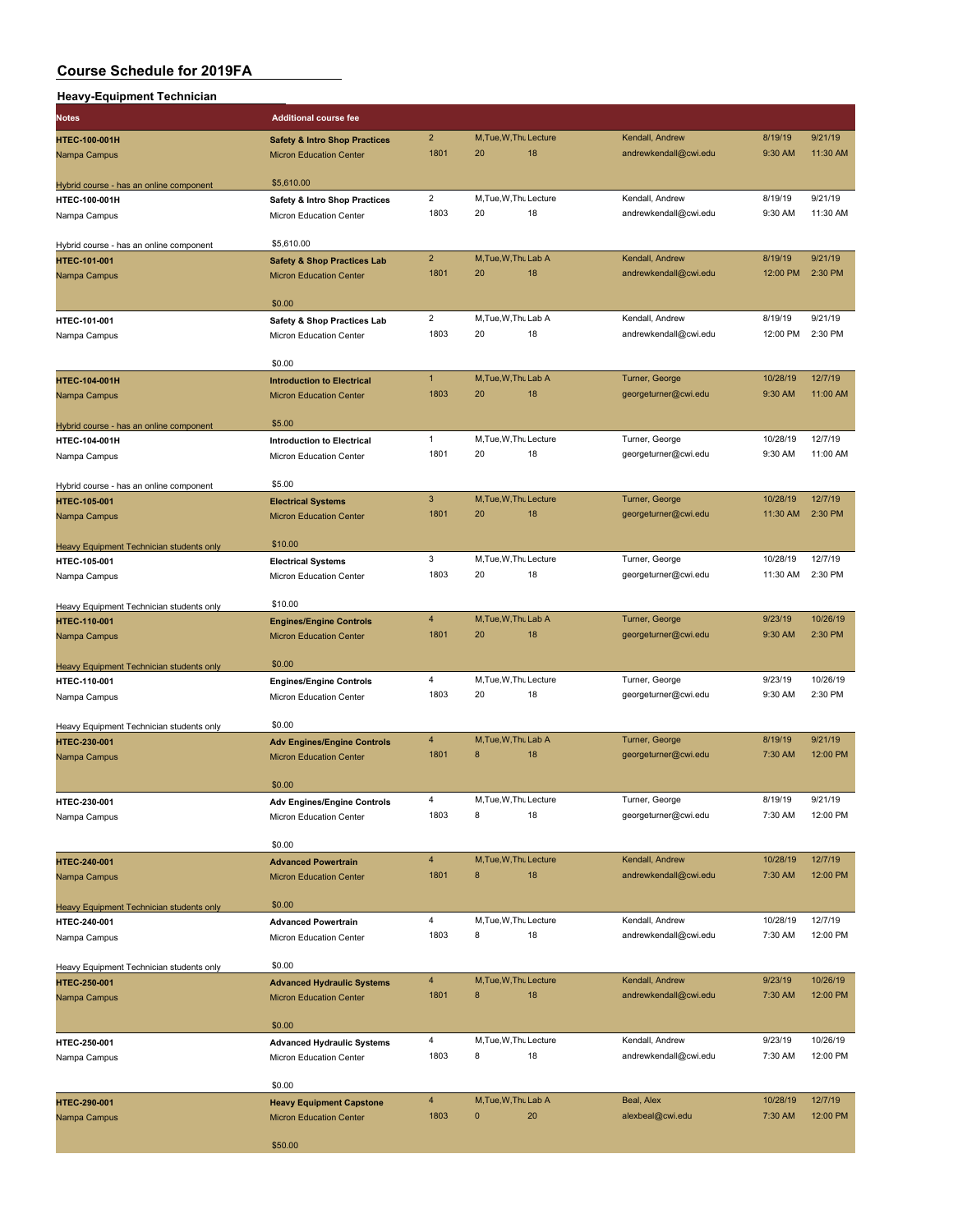| History                                        |                                  |                |                            |                             |                          |                            |          |
|------------------------------------------------|----------------------------------|----------------|----------------------------|-----------------------------|--------------------------|----------------------------|----------|
| <b>Class Section</b>                           | <b>Title</b>                     | <b>Credits</b> | <b>Days</b>                | <b>Instructional Method</b> | Instructor               | <b>Start Date End Date</b> |          |
| Location                                       | <b>Building</b>                  | Room           | <b>Enrollment Capacity</b> |                             | <b>Instructor Email</b>  | <b>Start Time End Time</b> |          |
| <b>Notes</b>                                   | <b>Additional course fee</b>     |                |                            |                             |                          |                            |          |
|                                                |                                  |                |                            |                             |                          |                            |          |
| HIST-101-001W                                  | <b>World History I</b>           | $\mathbf{3}$   |                            | On-Line                     | Jayne, Reginald          | 8/19/19                    | 12/14/19 |
| Online                                         | Online                           | <b>ONL</b>     | 35                         | 35                          | reggiejayne@cwi.edu      |                            |          |
|                                                |                                  |                |                            |                             |                          |                            |          |
|                                                | \$30.00                          |                |                            |                             |                          |                            |          |
| HIST-103-001W                                  | <b>Western Civilization I</b>    | 3              |                            | On-Line                     | Jayne, Reginald          | 8/19/19                    | 12/14/19 |
| Online                                         | Online                           | ONL            | 35                         | 35                          | reggiejayne@cwi.edu      |                            |          |
|                                                |                                  |                |                            |                             |                          |                            |          |
|                                                | \$30.00                          |                |                            |                             |                          |                            |          |
|                                                |                                  |                |                            |                             |                          |                            |          |
| HIST-103-002W                                  | <b>Western Civilization I</b>    | $\mathbf{3}$   |                            | On-Line                     | Scheffler, Kurt          | 8/19/19                    | 12/14/19 |
| Online                                         | Online                           | <b>ONL</b>     | 33                         | 35                          | kurtscheffler@cwi.edu    |                            |          |
|                                                |                                  |                |                            |                             |                          |                            |          |
|                                                | \$30.00                          |                |                            |                             |                          |                            |          |
| HIST-103-003                                   | <b>Western Civilization I</b>    | 3              | Tue, Thu                   | Lecture                     | Jayne, Reginald          | 8/19/19                    | 12/14/19 |
| Nampa Campus                                   | Aspen Classroom Building         | 101            | 25                         | 35                          | reggiejayne@cwi.edu      | 10:00 AM                   | 11:15 AM |
|                                                |                                  |                |                            |                             |                          |                            |          |
|                                                | \$0.00                           |                |                            |                             |                          |                            |          |
|                                                | <b>Western Civilization I</b>    | $\overline{3}$ | M,W                        | Lecture                     | Jayne, Reginald          | 8/19/19                    | 12/14/19 |
| HIST-103-004                                   |                                  | 106            | 21                         | 35                          |                          |                            | 12:45 PM |
| Nampa Campus                                   | <b>Aspen Classroom Building</b>  |                |                            |                             | reggiejayne@cwi.edu      | 11:30 AM                   |          |
|                                                |                                  |                |                            |                             |                          |                            |          |
|                                                | \$0.00                           |                |                            |                             |                          |                            |          |
| HIST-103-005                                   | <b>Western Civilization I</b>    | 3              | M                          | Lecture                     | Miller, Rosemary         | 8/19/19                    | 12/14/19 |
| Ada County Campus                              | <b>Pintail Center</b>            | 1318           | $\overline{7}$             | 35                          | rosemarymiller@cwi.edu   | 5:30 PM                    | 8:15 PM  |
|                                                |                                  |                |                            |                             |                          |                            |          |
|                                                | \$0.00                           |                |                            |                             |                          |                            |          |
| HIST-104-001W                                  | <b>Western Civilization II</b>   | $\mathbf{3}$   |                            | On-Line                     | Miszczenko, Wladimir     | 8/19/19                    | 12/14/19 |
| Online                                         | Online                           | <b>ONL</b>     | 26                         | 35                          | waltermiszczenko@cwi.edu |                            |          |
|                                                |                                  |                |                            |                             |                          |                            |          |
|                                                |                                  |                |                            |                             |                          |                            |          |
|                                                | \$30.00                          |                |                            |                             |                          |                            |          |
| HIST-111-001                                   | <b>United States History I</b>   | 3              | M,W                        | Lecture                     | Miszczenko, Wladimir     | 8/19/19                    | 12/14/19 |
| Ada County Campus                              | <b>Pintail Center</b>            | 1204           | 23                         | 30                          | waltermiszczenko@cwi.edu | 10:00 AM                   | 11:15 AM |
|                                                |                                  |                |                            |                             |                          |                            |          |
|                                                | \$0.00                           |                |                            |                             |                          |                            |          |
| HIST-111-002                                   | <b>United States History I</b>   | $\mathbf{3}$   | M,W                        | Lecture                     | Jayne, Reginald          | 8/19/19                    | 12/14/19 |
| Nampa Campus                                   | <b>Aspen Classroom Building</b>  | 102            | 20                         | 38                          | reggiejayne@cwi.edu      | 10:00 AM                   | 11:15 AM |
|                                                |                                  |                |                            |                             |                          |                            |          |
|                                                | \$0.00                           |                |                            |                             |                          |                            |          |
|                                                |                                  | 3              |                            | On-Line                     | Miszczenko, Wladimir     | 8/19/19                    | 12/14/19 |
| HIST-111-003W                                  | <b>United States History I</b>   | ONL            | 35                         | 35                          | waltermiszczenko@cwi.edu |                            |          |
| Online                                         | Online                           |                |                            |                             |                          |                            |          |
|                                                |                                  |                |                            |                             |                          |                            |          |
|                                                | \$30.00                          |                |                            |                             |                          |                            |          |
| HIST-111-004W                                  | <b>United States History I</b>   | $\mathbf{3}$   |                            | On-Line                     | Cramer, Clayton          | 8/19/19                    | 12/14/19 |
| Online                                         | Online                           | <b>ONL</b>     | 30                         | 35                          | claytoncramer@cwi.edu    |                            |          |
|                                                |                                  |                |                            |                             |                          |                            |          |
|                                                | \$30.00                          |                |                            |                             |                          |                            |          |
| HIST-112-001                                   | <b>United States History II</b>  | 3              | Tue, Thu                   | Lecture                     | Miszczenko, Wladimir     | 8/19/19                    | 12/14/19 |
| Ada County Campus                              | <b>Pintail Center</b>            | 1206           | 11                         | 30                          | waltermiszczenko@cwi.edu | 11:30 AM                   | 12:45 PM |
|                                                |                                  |                |                            |                             |                          |                            |          |
|                                                | \$0.00                           |                |                            |                             |                          |                            |          |
|                                                |                                  |                |                            |                             |                          |                            |          |
| HIST-112-002W                                  | <b>United States History II</b>  | $\mathsf 3$    |                            | On-Line                     | Miszczenko, Wladimir     | 8/19/19                    | 12/14/19 |
| Online                                         | Online                           | <b>ONL</b>     | 30                         | 40                          | waltermiszczenko@cwi.edu |                            |          |
|                                                |                                  |                |                            |                             |                          |                            |          |
|                                                | \$30.00                          |                |                            |                             |                          |                            |          |
| HIST-190-001                                   | Intro to the Study of History    | 3              | Tue, Thu                   | Lecture                     | Jayne, Reginald          | 8/19/19                    | 12/14/19 |
| Nampa Campus                                   | Aspen Classroom Building         | 126            | 19                         | 20                          | reggiejayne@cwi.edu      | 11:30 AM                   | 12:45 PM |
|                                                |                                  |                |                            |                             |                          |                            |          |
|                                                | \$0.00                           |                |                            |                             |                          |                            |          |
| Hybrid course - has an online component        |                                  | $\mathbf{3}$   |                            | On-Line                     | Miszczenko, Wladimir     | 8/19/19                    | 12/14/19 |
| HIST-210-001W                                  | <b>History Through Biography</b> |                |                            |                             |                          |                            |          |
| Online                                         | Online                           | <b>ONL</b>     | 29                         | 30                          | waltermiszczenko@cwi.edu |                            |          |
|                                                |                                  |                |                            |                             |                          |                            |          |
|                                                | \$30.00                          |                |                            |                             |                          |                            |          |
| HIST-240-001                                   | Themes in Western History        | 3              | Tue, Thu                   | Lecture                     | Jayne, Reginald          | 8/19/19                    | 12/14/19 |
| Nampa Campus                                   | Aspen Classroom Building         | 104            | 16                         | 30                          | reggiejayne@cwi.edu      | 1:00 PM                    | 2:15 PM  |
|                                                |                                  |                |                            |                             |                          |                            |          |
| The Great War in History, Literature, and Film | \$0.00                           |                |                            |                             |                          |                            |          |
|                                                |                                  |                |                            |                             |                          |                            |          |
| <b>Horticulture Technology</b>                 |                                  |                |                            |                             |                          |                            |          |
|                                                |                                  |                |                            |                             |                          |                            |          |
| <b>Class Section</b>                           | <b>Title</b>                     | <b>Credits</b> | <b>Days</b>                | <b>Instructional Method</b> | Instructor               | <b>Start Date End Date</b> |          |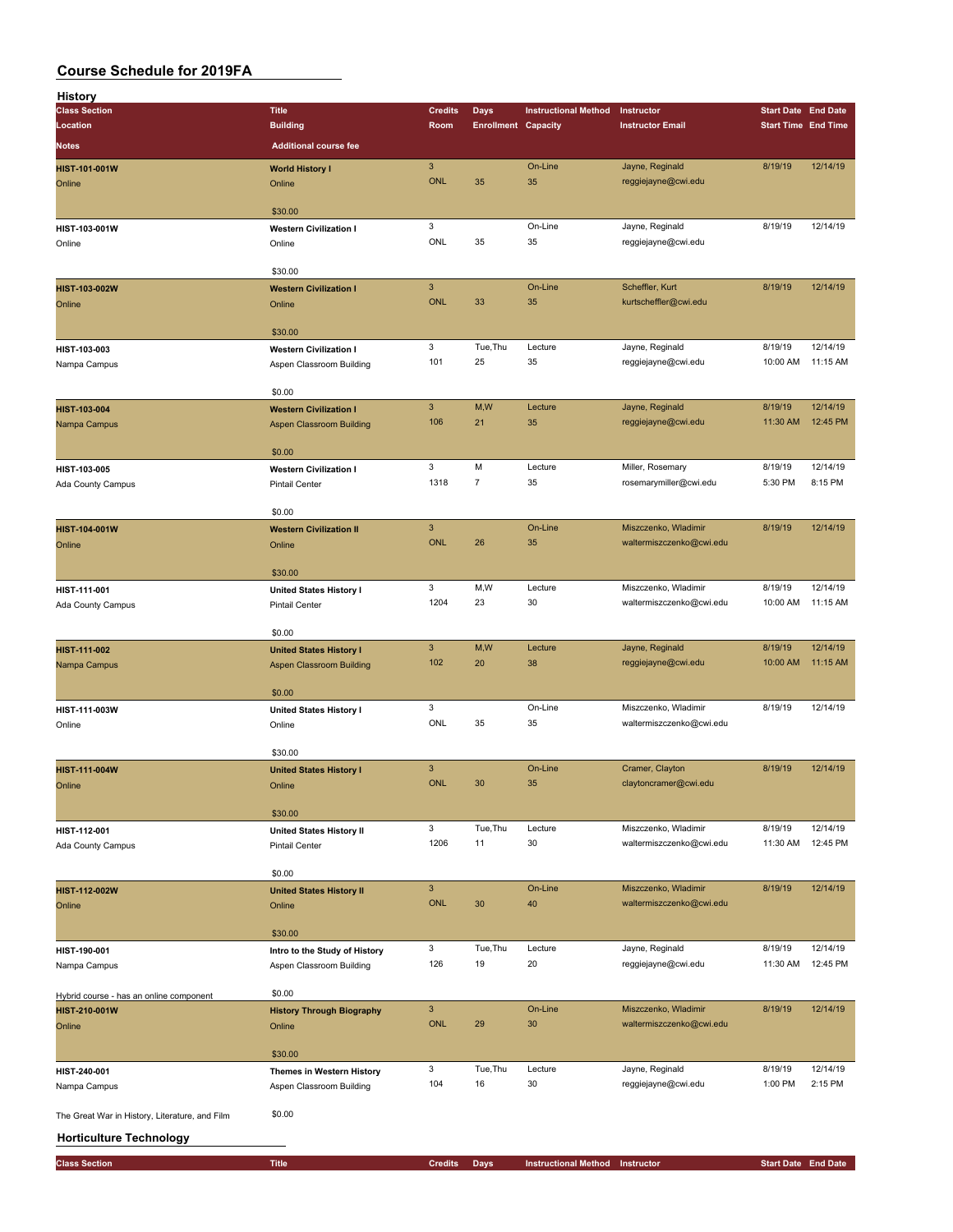| <b>Horticulture Technology</b>                                                                                                                                                                                                    |                                               |                |                            |                             |                         |                                                                                                                                                                                                                                                                                                             |          |
|-----------------------------------------------------------------------------------------------------------------------------------------------------------------------------------------------------------------------------------|-----------------------------------------------|----------------|----------------------------|-----------------------------|-------------------------|-------------------------------------------------------------------------------------------------------------------------------------------------------------------------------------------------------------------------------------------------------------------------------------------------------------|----------|
| Location                                                                                                                                                                                                                          | <b>Building</b>                               | Room           | <b>Enrollment Capacity</b> |                             | <b>Instructor Email</b> |                                                                                                                                                                                                                                                                                                             |          |
| <b>Notes</b>                                                                                                                                                                                                                      | <b>Additional course fee</b>                  |                |                            |                             |                         |                                                                                                                                                                                                                                                                                                             |          |
| <b>HRTC-106-001</b>                                                                                                                                                                                                               | <b>Annuals and Perennials</b>                 | 3              | M,W,F                      | Lecture                     | Guggenheim, Richard     | 8/19/19                                                                                                                                                                                                                                                                                                     | 12/14/19 |
| <b>CWI Horticulture</b>                                                                                                                                                                                                           | Guardhouse                                    | 104            | 18                         | 18                          | richguggenheim@cwi.edu  | 9:30 AM                                                                                                                                                                                                                                                                                                     | 11:00 AM |
|                                                                                                                                                                                                                                   |                                               |                |                            |                             |                         | 8/19/19<br>12:00 PM<br>8/19/19<br>12:30 PM<br>8/19/19<br>9:00 AM<br>8/19/19<br>12:00 PM<br>8/19/19<br>2:00 PM<br>8/19/19<br>9:00 AM<br>8/19/19<br>12:00 PM<br>8/19/19<br>9:00 AM<br>8/19/19<br>9:00 AM<br>8/19/19<br>12:30 PM<br>8/19/19<br>8/19/19<br>8/19/19<br>9:00 AM<br>8/19/19<br>11:00 AM<br>8/19/19 |          |
|                                                                                                                                                                                                                                   | \$5.00                                        | 3              | M,W,F                      | Lecture                     | Guggenheim, Richard     |                                                                                                                                                                                                                                                                                                             | 12/14/19 |
| HRTC-106-002<br><b>CWI Horticulture</b>                                                                                                                                                                                           | <b>Annuals and Perennials</b><br>Guardhouse   | 100            | 17                         | 18                          | richguggenheim@cwi.edu  |                                                                                                                                                                                                                                                                                                             | 1:30 PM  |
|                                                                                                                                                                                                                                   |                                               |                |                            |                             |                         |                                                                                                                                                                                                                                                                                                             |          |
|                                                                                                                                                                                                                                   | \$5.00                                        |                |                            |                             |                         |                                                                                                                                                                                                                                                                                                             |          |
| HRTC-107-001                                                                                                                                                                                                                      | <b>Landscape Mgmt: Maintenance</b>            | $\mathbf{3}$   | Tue, Thu                   | Lecture                     | Guggenheim, Richard     |                                                                                                                                                                                                                                                                                                             | 12/14/19 |
| <b>CWI Horticulture</b>                                                                                                                                                                                                           | Guardhouse                                    | 104            | 12                         | 12                          | richguggenheim@cwi.edu  |                                                                                                                                                                                                                                                                                                             | 2:50 PM  |
|                                                                                                                                                                                                                                   | \$20.00                                       |                |                            |                             |                         |                                                                                                                                                                                                                                                                                                             |          |
| HRTC-108-001                                                                                                                                                                                                                      | <b>Plant Propagation &amp; Management</b>     | 3              | Tue, Thu                   | Lecture                     | Blackburn, Leslie       |                                                                                                                                                                                                                                                                                                             | 12/14/19 |
| <b>CWI Horticulture</b>                                                                                                                                                                                                           | Guardhouse                                    | 104            | 15                         | 15                          | leslieblackburn@cwi.edu |                                                                                                                                                                                                                                                                                                             | 11:20 AM |
|                                                                                                                                                                                                                                   |                                               |                |                            |                             |                         |                                                                                                                                                                                                                                                                                                             |          |
|                                                                                                                                                                                                                                   | \$15.00<br><b>Plant Science</b>               | 3              | W                          | Hybrid                      | Blackburn, Leslie       |                                                                                                                                                                                                                                                                                                             | 12/14/19 |
|                                                                                                                                                                                                                                   | Guardhouse                                    | 104            | 17                         | 18                          | leslieblackburn@cwi.edu |                                                                                                                                                                                                                                                                                                             | 1:50 PM  |
|                                                                                                                                                                                                                                   |                                               |                |                            |                             |                         |                                                                                                                                                                                                                                                                                                             |          |
|                                                                                                                                                                                                                                   | \$40.00                                       |                |                            |                             |                         |                                                                                                                                                                                                                                                                                                             |          |
| HRTC-110-002                                                                                                                                                                                                                      | <b>Plant Science</b>                          | 3              | M,W                        | Lecture                     | Guggenheim, Richard     |                                                                                                                                                                                                                                                                                                             | 12/14/19 |
| <b>CWI Horticulture</b>                                                                                                                                                                                                           | Guardhouse                                    | 104            | 18                         | 18                          | richguggenheim@cwi.edu  |                                                                                                                                                                                                                                                                                                             | 3:50 PM  |
|                                                                                                                                                                                                                                   | \$25.00                                       |                |                            |                             |                         |                                                                                                                                                                                                                                                                                                             |          |
| <b>HRTC-136-001</b>                                                                                                                                                                                                               | <b>Greenhouse &amp; Nursery Mgmt</b>          | $\mathbf{3}$   | Tue, Thu                   | Lecture                     | Schults, Dan            |                                                                                                                                                                                                                                                                                                             | 12/14/19 |
| <b>CWI Horticulture</b><br><b>CWI Horticulture</b><br>HRTC-200-001<br><b>CWI Horticulture</b><br>2 additional field trip Saturdays required<br>HRTC-203-001<br><b>CWI Horticulture</b><br>HRTC-203-001<br><b>CWI Horticulture</b> | Guardhouse                                    | 104            | $\overline{7}$             | 15                          | danschults@cwi.edu      |                                                                                                                                                                                                                                                                                                             | 11:20 AM |
|                                                                                                                                                                                                                                   |                                               |                |                            |                             |                         |                                                                                                                                                                                                                                                                                                             |          |
|                                                                                                                                                                                                                                   | \$5.00                                        | 3              | M,W                        | Lecture                     | Schults, Dan            |                                                                                                                                                                                                                                                                                                             | 12/14/19 |
|                                                                                                                                                                                                                                   | Landscape Mgmt: QWEL<br>Guardhouse            | 001            | 10                         | 15                          | danschults@cwi.edu      |                                                                                                                                                                                                                                                                                                             | 1:50 PM  |
|                                                                                                                                                                                                                                   |                                               |                |                            |                             |                         |                                                                                                                                                                                                                                                                                                             |          |
|                                                                                                                                                                                                                                   | \$0.00                                        |                |                            |                             |                         |                                                                                                                                                                                                                                                                                                             |          |
|                                                                                                                                                                                                                                   | <b>Landscape Plants</b>                       | 3              | M                          | Lecture                     | Schults, Dan            |                                                                                                                                                                                                                                                                                                             | 12/14/19 |
|                                                                                                                                                                                                                                   | Guardhouse                                    | 001            | 11                         | 12                          | danschults@cwi.edu      |                                                                                                                                                                                                                                                                                                             | 10:50 AM |
|                                                                                                                                                                                                                                   | \$0.00                                        |                |                            |                             |                         |                                                                                                                                                                                                                                                                                                             |          |
|                                                                                                                                                                                                                                   | <b>Landscape Plants</b>                       | 3              | W,F                        | Lecture                     | Schults, Dan            |                                                                                                                                                                                                                                                                                                             | 12/14/19 |
| <b>HRTC-110-001H</b><br><b>HRTC-204-001</b><br><b>CWI Horticulture</b><br>HRTC-254-001<br><b>CWI Horticulture</b><br>HRTC-255-001<br><b>CWI Horticulture</b>                                                                      | Guardhouse                                    | 001            | 11                         | 12                          | danschults@cwi.edu      |                                                                                                                                                                                                                                                                                                             | 10:30 AM |
|                                                                                                                                                                                                                                   |                                               |                |                            |                             |                         |                                                                                                                                                                                                                                                                                                             |          |
|                                                                                                                                                                                                                                   | \$0.00<br><b>Landscape Mgmt: Installation</b> | 3              | Tue, Thu                   | Lecture                     | Blackburn, Leslie       |                                                                                                                                                                                                                                                                                                             | 12/14/19 |
|                                                                                                                                                                                                                                   | Guardhouse                                    | 001            | 13                         | 15                          | leslieblackburn@cwi.edu |                                                                                                                                                                                                                                                                                                             | 2:50 PM  |
|                                                                                                                                                                                                                                   |                                               |                |                            |                             |                         |                                                                                                                                                                                                                                                                                                             |          |
|                                                                                                                                                                                                                                   | \$15.00                                       |                |                            |                             |                         |                                                                                                                                                                                                                                                                                                             |          |
|                                                                                                                                                                                                                                   | Landscape Mgmt: Irrigation                    | 3              |                            |                             | Schults, Dan            |                                                                                                                                                                                                                                                                                                             | 12/14/19 |
|                                                                                                                                                                                                                                   |                                               |                | 0                          | 12                          | danschults@cwi.edu      | <b>Start Time End Time</b><br><b>Start Date End Date</b><br><b>Start Time End Time</b>                                                                                                                                                                                                                      |          |
|                                                                                                                                                                                                                                   | \$15.00                                       |                |                            |                             |                         |                                                                                                                                                                                                                                                                                                             |          |
|                                                                                                                                                                                                                                   | <b>Integrated Pest Management</b>             | $\mathbf{3}$   |                            |                             | Schults, Dan            |                                                                                                                                                                                                                                                                                                             | 12/14/19 |
|                                                                                                                                                                                                                                   |                                               |                | $\mathbf{0}$               | 12                          | danschults@cwi.edu      |                                                                                                                                                                                                                                                                                                             |          |
|                                                                                                                                                                                                                                   | \$0.00                                        |                |                            |                             |                         |                                                                                                                                                                                                                                                                                                             |          |
| HRTC-256-001                                                                                                                                                                                                                      | Landscape Design 1                            | 3              | Tue, Thu                   | Lecture                     | Schults, Dan            |                                                                                                                                                                                                                                                                                                             | 12/14/19 |
| <b>CWI Horticulture</b>                                                                                                                                                                                                           | Guardhouse                                    | 001            | 11                         | 12                          | danschults@cwi.edu      |                                                                                                                                                                                                                                                                                                             | 11:20 AM |
|                                                                                                                                                                                                                                   |                                               |                |                            |                             |                         |                                                                                                                                                                                                                                                                                                             |          |
|                                                                                                                                                                                                                                   | \$10.00                                       |                |                            |                             |                         |                                                                                                                                                                                                                                                                                                             |          |
| <b>HRTC-295-001</b>                                                                                                                                                                                                               | <b>Horticulture Busnss Mgmt Prctm</b>         | $\mathbf{3}$   | F                          | Lecture                     | Blackburn, Leslie       |                                                                                                                                                                                                                                                                                                             | 12/14/19 |
| <b>CWI Horticulture</b>                                                                                                                                                                                                           | Guardhouse                                    | 001            | $\sqrt{5}$                 | 6                           | leslieblackburn@cwi.edu |                                                                                                                                                                                                                                                                                                             | 4:00 PM  |
|                                                                                                                                                                                                                                   | \$50.00                                       |                |                            |                             |                         |                                                                                                                                                                                                                                                                                                             |          |
| <b>Humanities</b>                                                                                                                                                                                                                 |                                               |                |                            |                             |                         |                                                                                                                                                                                                                                                                                                             |          |
|                                                                                                                                                                                                                                   |                                               |                |                            |                             |                         |                                                                                                                                                                                                                                                                                                             |          |
| <b>Class Section</b>                                                                                                                                                                                                              | <b>Title</b>                                  | <b>Credits</b> | <b>Days</b>                | <b>Instructional Method</b> | Instructor              |                                                                                                                                                                                                                                                                                                             |          |
| Location                                                                                                                                                                                                                          | <b>Building</b>                               | Room           | <b>Enrollment Capacity</b> |                             | <b>Instructor Email</b> |                                                                                                                                                                                                                                                                                                             |          |
| <b>Notes</b>                                                                                                                                                                                                                      | <b>Additional course fee</b>                  |                |                            |                             |                         |                                                                                                                                                                                                                                                                                                             |          |
| HUMA-101-001W                                                                                                                                                                                                                     | <b>Prehistory to Renaissance</b>              | $\mathsf 3$    |                            | On-Line                     | Yadlin, Michal          |                                                                                                                                                                                                                                                                                                             | 12/14/19 |
| Online                                                                                                                                                                                                                            | Online                                        | <b>ONL</b>     | 30                         | 30                          | michalyadlin@cwi.edu    |                                                                                                                                                                                                                                                                                                             |          |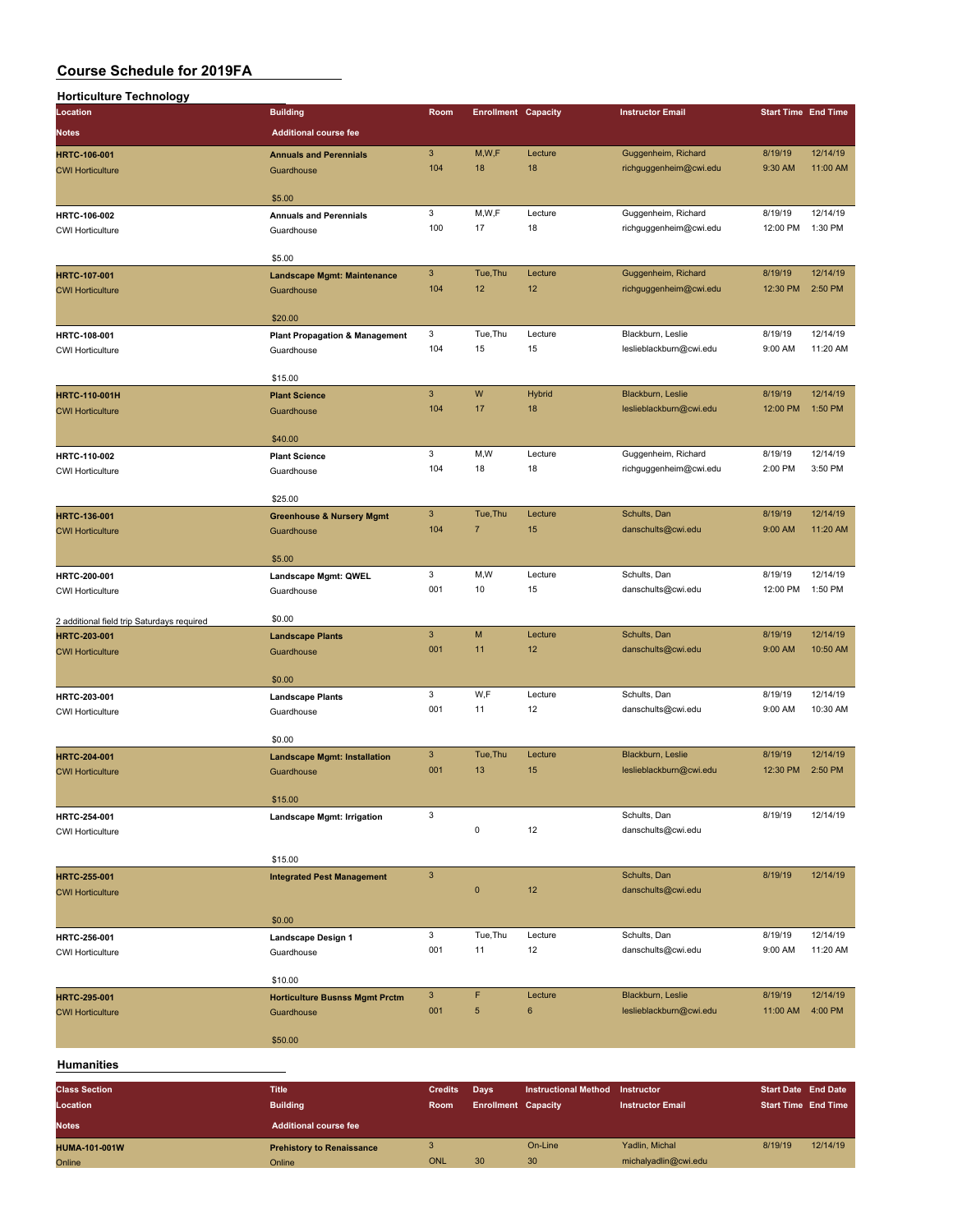| <b>Humanities</b>                       |                                     |                |                            |                             |                                        |                            |          |
|-----------------------------------------|-------------------------------------|----------------|----------------------------|-----------------------------|----------------------------------------|----------------------------|----------|
| <b>Class Section</b>                    | <b>Title</b>                        | <b>Credits</b> | Days                       | <b>Instructional Method</b> | Instructor                             | <b>Start Date End Date</b> |          |
| Location                                | <b>Building</b>                     | Room           | <b>Enrollment Capacity</b> |                             | <b>Instructor Email</b>                | <b>Start Time End Time</b> |          |
| <b>Notes</b>                            | <b>Additional course fee</b>        |                |                            |                             |                                        |                            |          |
|                                         |                                     |                |                            |                             |                                        |                            |          |
|                                         | \$30.00                             | 3              |                            |                             |                                        |                            |          |
| HUMA-101-002W                           | <b>Prehistory to Renaissance</b>    | ONL            | 10                         | On-Line<br>30               | Yadlin, Michal<br>michalyadlin@cwi.edu | 8/19/19                    | 12/14/19 |
| Online                                  | Online                              |                |                            |                             |                                        |                            |          |
|                                         | \$30.00                             |                |                            |                             |                                        |                            |          |
| HUMA-101-003                            | <b>Prehistory to Renaissance</b>    | $\mathsf 3$    | Tue, Thu                   | Lecture                     | Bonde, Deborah                         | 8/19/19                    | 12/14/19 |
| <b>Ada County Campus</b>                | <b>Pintail Center</b>               | 1210           | 28                         | 35                          | debbiebonde@cwi.edu                    | 1:00 PM                    | 2:15 PM  |
|                                         | \$0.00                              |                |                            |                             |                                        |                            |          |
| HUMA-102-002W                           | Humanities: Baroque to Modern       | 3              |                            | On-Line                     | McMorrow, Sharon                       | 8/19/19                    | 12/14/19 |
| Online                                  | Online                              | ONL            | 21                         | 30                          | sharonmcmorrow@cwi.edu                 |                            |          |
|                                         | \$30.00                             |                |                            |                             |                                        |                            |          |
| HUMA-110-001H                           | <b>Introduction to Film Studies</b> | $\overline{3}$ | F                          | <b>Hybrid</b>               | McMorrow, Sharon                       | 8/19/19                    | 12/14/19 |
| <b>Ada County Campus</b>                | <b>Pintail Center</b>               | 1318           | 34                         | 35                          | sharonmcmorrow@cwi.edu                 | 2:00 PM                    | 3:15 PM  |
| Hybrid course - has an online component | \$15.00                             |                |                            |                             |                                        |                            |          |
| <b>Law Enforcement</b>                  |                                     |                |                            |                             |                                        |                            |          |
| <b>Class Section</b>                    | <b>Title</b>                        | <b>Credits</b> | Days                       | <b>Instructional Method</b> | Instructor                             | <b>Start Date End Date</b> |          |
| Location                                | <b>Building</b>                     | Room           | <b>Enrollment Capacity</b> |                             | <b>Instructor Email</b>                | <b>Start Time End Time</b> |          |
| Notes                                   | <b>Additional course fee</b>        |                |                            |                             |                                        |                            |          |
|                                         |                                     | 18             | M, Tue, W, Thu Lecture     |                             | Forsman, LeRoy                         | 8/19/19                    | 12/14/19 |
| LAWE-100-001                            | <b>Law Enforcement 1</b>            | <b>112AB</b>   | 30                         | 30                          | leroyforsman@cwi.edu                   | 7:30 AM                    | 4:00 PM  |
| <b>Canyon County Center</b>             | <b>Canyon County Center</b>         |                |                            |                             |                                        |                            |          |
|                                         | \$355.00                            |                |                            |                             |                                        |                            |          |
| LAWE-100-001                            | <b>Law Enforcement 1</b>            | 18             | M, Tue, W, Thu Lecture     |                             | Mowry, Stacy                           | 8/19/19                    | 12/14/19 |
| Canyon County Center                    | Canyon County Center                | 112AB          | 30                         | 30                          | stacymowry@cwi.edu                     | 7:30 AM                    | 4:00 PM  |
|                                         | \$355.00                            |                |                            |                             |                                        |                            |          |
| LAWE-100-001                            | <b>Law Enforcement 1</b>            | 18             | M, Tue, W, Thu Lecture     |                             | Reid, Ralph                            | 8/19/19                    | 12/14/19 |
| <b>Canyon County Center</b>             | <b>Canyon County Center</b>         | <b>112AB</b>   | 30                         | 30                          | brettreid2@cwi.edu                     | 7:30 AM                    | 4:00 PM  |
|                                         | \$355.00                            |                |                            |                             |                                        |                            |          |
| <b>Machine Tool Technology</b>          |                                     |                |                            |                             |                                        |                            |          |
| <b>Class Section</b>                    | <b>Title</b>                        | <b>Credits</b> | <b>Days</b>                | <b>Instructional Method</b> | Instructor                             | <b>Start Date End Date</b> |          |
| Location                                | <b>Building</b>                     | Room           | <b>Enrollment Capacity</b> |                             | <b>Instructor Email</b>                | <b>Start Time End Time</b> |          |
| Notes                                   | <b>Additional course fee</b>        |                |                            |                             |                                        |                            |          |
| MACH-103-001                            | <b>Machine Shop Laboratory 1</b>    | $\mathbf{3}$   | M, Tue, W, Thu Lab A       |                             | Barry, James                           | 8/19/19                    | 10/12/19 |
| Nampa Campus                            | <b>Micron Education Center</b>      | 1501           | 14                         | 18                          | jimbarry@cwi.edu                       | 9:00 AM                    | 12:30 PM |
|                                         | \$1,450.00                          |                |                            |                             |                                        |                            |          |
| MACH-103-002                            | <b>Machine Shop Laboratory 1</b>    | 3              | M, W, F                    | Lab A                       | Faculty, General                       | 8/19/19                    | 10/12/19 |
| Nampa Campus                            | Micron Education Center             | 1501           | 11                         | 18                          |                                        | 7:00 PM                    | 10:30 PM |
|                                         |                                     |                |                            |                             |                                        |                            |          |

|                     | \$1,450.00                         |                |                      |         |                  |          |          |
|---------------------|------------------------------------|----------------|----------------------|---------|------------------|----------|----------|
| MACH-103-002        | <b>Machine Shop Laboratory 1</b>   | 3              | Tue, Thu             | Lab A   | Faculty, General | 8/19/19  | 10/12/19 |
| Nampa Campus        | <b>Micron Education Center</b>     | 1501           | 11                   | 18      |                  | 6:00 PM  | 9:30 PM  |
|                     | \$1,450.00                         |                |                      |         |                  |          |          |
| MACH-104-001        | <b>Machine Shop Laboratory 2</b>   | 3              | M, Tue, W, Thu Lab A |         | Barry, James     | 10/14/19 | 12/14/19 |
| Nampa Campus        | Micron Education Center            | 1501           | 14                   | 18      | jimbarry@cwi.edu | 9:00 AM  | 12:30 PM |
|                     | \$125.00                           |                |                      |         |                  |          |          |
| <b>MACH-104-002</b> | <b>Machine Shop Laboratory 2</b>   | 3              | M, W, F              | Lab A   | Faculty, General | 10/14/19 | 12/14/19 |
| Nampa Campus        | <b>Micron Education Center</b>     | 1501           | 10                   | 18      |                  | 7:00 PM  | 10:30 PM |
|                     | \$125.00                           |                |                      |         |                  |          |          |
| MACH-104-002        | <b>Machine Shop Laboratory 2</b>   | 3              | Tue, Thu             | Lab A   | Faculty, General | 10/14/19 | 12/14/19 |
| Nampa Campus        | Micron Education Center            | 1501           | 10                   | 18      |                  | 6:00 PM  | 9:30 PM  |
|                     | \$125.00                           |                |                      |         |                  |          |          |
| <b>MACH-126-001</b> | <b>Related Blueprint Reading 1</b> | $\overline{2}$ | Tue, Thu             | Lecture | Barry, James     | 8/19/19  | 12/14/19 |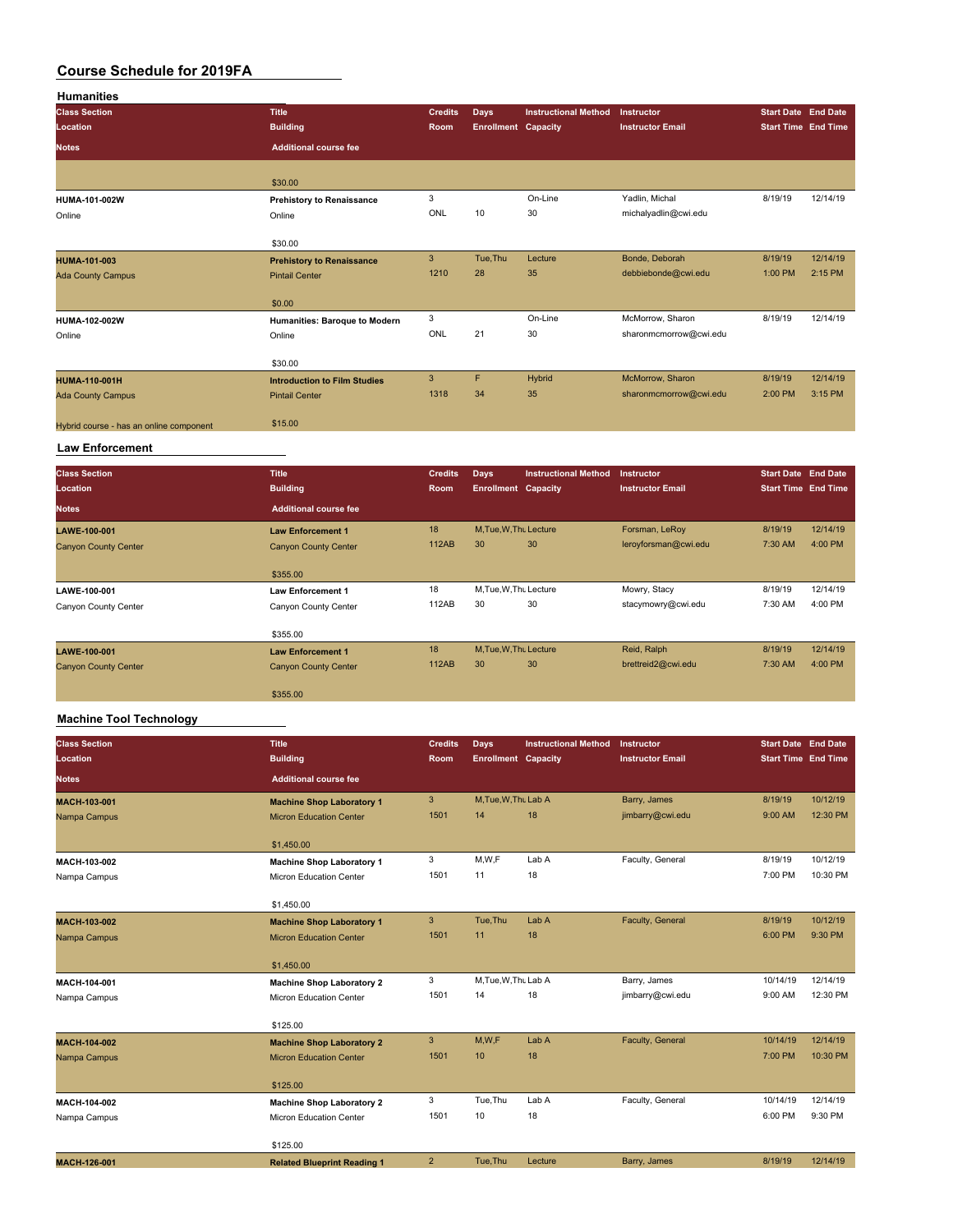| <b>Machine Tool Technology</b> |                                                                         |                          |                            |                             |                                         |                            |                      |
|--------------------------------|-------------------------------------------------------------------------|--------------------------|----------------------------|-----------------------------|-----------------------------------------|----------------------------|----------------------|
| <b>Class Section</b>           | <b>Title</b>                                                            | <b>Credits</b>           | <b>Days</b>                | <b>Instructional Method</b> | Instructor                              | <b>Start Date End Date</b> |                      |
| Location                       | <b>Building</b>                                                         | Room                     | <b>Enrollment Capacity</b> |                             | <b>Instructor Email</b>                 | <b>Start Time End Time</b> |                      |
| <b>Notes</b>                   | <b>Additional course fee</b>                                            |                          |                            |                             |                                         |                            |                      |
| Nampa Campus                   | <b>Micron Education Center</b>                                          | 1602                     | 14                         | 18                          | jimbarry@cwi.edu                        | 7:00 AM                    | 7:50 AM              |
|                                | \$0.00                                                                  |                          |                            |                             |                                         |                            |                      |
| MACH-126-002<br>Nampa Campus   | <b>Related Blueprint Reading 1</b><br>Micron Education Center           | $\overline{2}$<br>1301   | Tue, Thu<br>10             | Lecture<br>18               | Faculty, General                        | 8/19/19<br>5:00 PM         | 12/14/19<br>5:50 PM  |
|                                | \$0.00                                                                  |                          |                            |                             |                                         |                            |                      |
| MACH-143-001<br>Nampa Campus   | <b>Related Machine Shop Math</b><br><b>Micron Education Center</b>      | $\mathbf{3}$<br>1602     | M,W,F<br>11                | Lecture<br>18               | Barry, James<br>jimbarry@cwi.edu        | 8/19/19<br>8:00 AM         | 12/14/19<br>8:50 AM  |
|                                | \$0.00                                                                  |                          |                            |                             |                                         |                            |                      |
| MACH-143-002<br>Nampa Campus   | <b>Related Machine Shop Math</b><br>Micron Education Center             | 3<br>1301                | M,W,F<br>10                | Lecture<br>18               | Faculty, General                        | 8/19/19<br>6:00 PM         | 12/14/19<br>6:50 PM  |
|                                | \$0.00                                                                  |                          |                            |                             |                                         |                            |                      |
| MACH-153-001                   | <b>Machine Shop Theory 1</b>                                            | $\overline{2}$           | M,W,F                      | Lecture                     | Barry, James                            | 8/19/19                    | 10/12/19             |
| Nampa Campus                   | <b>Micron Education Center</b><br>\$0.00                                | 1602                     | 14                         | 19                          | jimbarry@cwi.edu                        | 7:00 AM                    | 7:50 AM              |
| MACH-153-002                   | <b>Machine Shop Theory 1</b>                                            | $\overline{2}$           | M,W,F                      | Lecture                     | Faculty, General                        | 8/19/19                    | 10/12/19             |
| Nampa Campus                   | Micron Education Center                                                 | 1301                     | 11                         | 18                          |                                         | 5:00 PM                    | 5:50 PM              |
| MACH-154-001                   | \$0.00<br><b>Machine Shop Theory 2</b>                                  | $\overline{2}$           | M,W,F                      | Lecture                     | Barry, James                            | 10/14/19                   | 12/14/19             |
| Nampa Campus                   | <b>Micron Education Center</b>                                          | 1602                     | 14                         | 19                          | jimbarry@cwi.edu                        | 7:00 AM                    | 7:50 AM              |
| MACH-154-002                   | \$0.00<br><b>Machine Shop Theory 2</b>                                  | $\overline{2}$           | M,W,F                      | Lecture                     | Faculty, General                        | 10/14/19                   | 12/14/19             |
| Nampa Campus                   | Micron Education Center                                                 | 1301                     | 10                         | 18                          |                                         | 5:00 PM                    | 5:50 PM              |
|                                | \$0.00                                                                  |                          |                            |                             |                                         |                            |                      |
| MACH-203-001                   | <b>Advanced Machine Shop Lab 1</b>                                      | $\bf 6$                  | M,W,F                      | Lab A                       | Wilhite, Jeffrey                        | 8/19/19                    | 12/14/19             |
| Nampa Campus                   | <b>Micron Education Center</b>                                          | 1501                     | 16                         | 18                          | jeffwilhite@cwi.edu                     | 9:30 AM                    | 12:30 PM             |
|                                | \$125.00                                                                | 6                        | Tue, Thu                   | Lab A                       | Wilhite, Jeffrey                        | 8/19/19                    | 12/14/19             |
| MACH-203-001<br>Nampa Campus   | <b>Advanced Machine Shop Lab 1</b><br>Micron Education Center           | 1501                     | 16                         | 18                          | jeffwilhite@cwi.edu                     | 8:00 AM                    | 12:30 PM             |
|                                | \$125.00                                                                |                          |                            |                             |                                         |                            |                      |
| MACH-203-002<br>Nampa Campus   | <b>Advanced Machine Shop Lab 1</b><br><b>Micron Education Center</b>    | $\boldsymbol{6}$<br>1501 | M,W,F<br>11                | Lab A<br>18                 | Moore, Justin<br>justinmoore1@cwi.edu   | 8/19/19<br>7:30 PM         | 12/14/19<br>10:30 PM |
|                                | \$125.00                                                                |                          |                            |                             |                                         |                            |                      |
| MACH-203-002<br>Nampa Campus   | Advanced Machine Shop Lab 1<br>Micron Education Center                  | 6<br>1501                | Tue, Thu<br>11             | Lab A<br>18                 | Moore, Justin<br>justinmoore1@cwi.edu   | 8/19/19<br>6:00 PM         | 12/14/19<br>10:30 PM |
|                                | \$125.00                                                                |                          |                            |                             |                                         |                            |                      |
| MACH-212-001<br>Nampa Campus   | <b>Computer-Aided Manufacturing</b><br><b>Micron Education Center</b>   | $\mathbf{3}$<br>1506     | M,W,F<br>16                | Lecture<br>18               | Wilhite, Jeffrey<br>jeffwilhite@cwi.edu | 8/19/19<br>7:00 AM         | 12/14/19<br>8:20 AM  |
|                                | \$0.00                                                                  |                          |                            |                             |                                         |                            |                      |
| MACH-212-002<br>Nampa Campus   | <b>Computer-Aided Manufacturing</b><br><b>Micron Education Center</b>   | 3<br>1506                | M,W,F<br>11                | Lecture<br>18               | Moore, Justin<br>justinmoore1@cwi.edu   | 8/19/19<br>5:00 PM         | 12/14/19<br>6:20 PM  |
|                                | \$0.00                                                                  |                          |                            |                             |                                         |                            |                      |
| MACH-225-001<br>Nampa Campus   | <b>Geometric Dimension/Tolerancng</b><br><b>Micron Education Center</b> | $\overline{2}$<br>1506   | Tue, Thu<br>16             | Lecture<br>18               | Wilhite, Jeffrey<br>jeffwilhite@cwi.edu | 8/19/19<br>7:00 AM         | 12/14/19<br>7:50 AM  |
|                                | \$0.00                                                                  |                          |                            |                             |                                         |                            |                      |
| MACH-225-002<br>Nampa Campus   | <b>Geometric Dimension/Tolerancng</b><br>Micron Education Center        | $\overline{2}$<br>1506   | Tue, Thu<br>11             | Lecture<br>18               | Moore, Justin<br>justinmoore1@cwi.edu   | 8/19/19<br>5:00 PM         | 12/14/19<br>5:50 PM  |
|                                | \$0.00                                                                  |                          |                            |                             |                                         |                            |                      |
| MACH-253-001<br>Nampa Campus   | <b>Adv Machine Shop Theory 1</b><br><b>Micron Education Center</b>      | $\mathbf{3}$<br>1506     | M,W,F<br>16                | Lecture<br>18               | Wilhite, Jeffrey<br>jeffwilhite@cwi.edu | 8/19/19<br>8:30 AM         | 12/14/19<br>9:20 AM  |
|                                | \$0.00                                                                  |                          |                            |                             |                                         |                            |                      |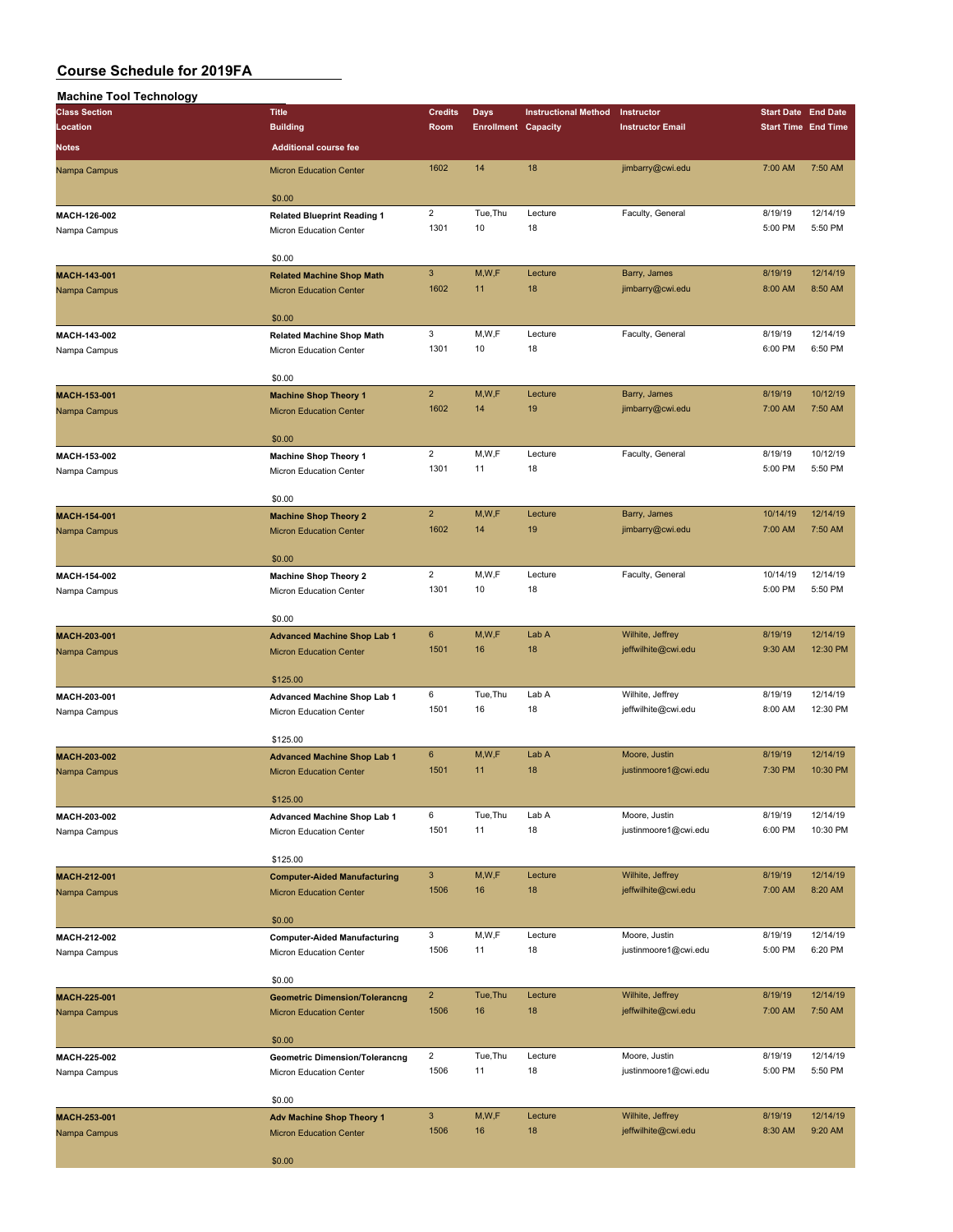| <b>Machine Tool Technology</b> |                           |                |                            |                             |                         |                                                                                |          |
|--------------------------------|---------------------------|----------------|----------------------------|-----------------------------|-------------------------|--------------------------------------------------------------------------------|----------|
| <b>Class Section</b>           | <b>Title</b>              | <b>Credits</b> | Days                       | <b>Instructional Method</b> | <b>Instructor</b>       | <b>Start Date End Date</b><br><b>Start Time End Time</b><br>8/19/19<br>6:30 PM |          |
| Location                       | <b>Building</b>           | <b>Room</b>    | <b>Enrollment Capacity</b> |                             | <b>Instructor Email</b> |                                                                                |          |
| <b>Notes</b>                   | Additional course fee     |                |                            |                             |                         |                                                                                |          |
| <b>MACH-253-002</b>            | Adv Machine Shop Theory 1 | 3              | M,W,F                      | Lecture                     | Moore, Justin           |                                                                                | 12/14/19 |
| Nampa Campus                   | Micron Education Center   | 1506           | 11                         | 18                          | justinmoore1@cwi.edu    |                                                                                | 7:20 PM  |
|                                | \$0.00                    |                |                            |                             |                         |                                                                                |          |

#### **Marketing Communications**

 $\overline{\phantom{a}}$ 

| <b>Class Section</b><br>Location        | <b>Title</b><br><b>Building</b>           | <b>Credits</b><br>Room | Days<br><b>Enrollment Capacity</b> | <b>Instructional Method</b> | Instructor<br><b>Instructor Email</b> | <b>Start Date End Date</b><br><b>Start Time</b> End Time |          |
|-----------------------------------------|-------------------------------------------|------------------------|------------------------------------|-----------------------------|---------------------------------------|----------------------------------------------------------|----------|
| <b>Notes</b>                            | <b>Additional course fee</b>              |                        |                                    |                             |                                       |                                                          |          |
| <b>MRKT-125-001H</b>                    | <b>Introduction to Marketing</b>          | 3                      | Tue                                | Hybrid                      | Garrity, Daniel                       | 8/19/19                                                  | 12/14/19 |
| <b>Canyon County Center</b>             | <b>Canyon County Center</b>               | 230                    | 26                                 | 28                          | dangarrity@cwi.edu                    | 5:30 PM                                                  | 6:45 PM  |
| Hybrid course - has an online component | \$15,00                                   |                        |                                    |                             |                                       |                                                          |          |
| MRKT-245-003W                           | <b>Business Simulation &amp; Analysis</b> | 3                      |                                    | On-Line                     | Garrity, Daniel                       | 8/19/19                                                  | 12/14/19 |
| Online                                  | Online                                    | ONL                    | 22                                 | 28                          | dangarrity@cwi.edu                    |                                                          |          |
|                                         | \$30.00                                   |                        |                                    |                             |                                       |                                                          |          |
| <b>MRKT-257-001W</b>                    | <b>Principles of Management</b>           | 3                      |                                    | On-Line                     | Holten Baird, Nicole                  | 8/19/19                                                  | 12/14/19 |
| Online                                  | Online                                    | <b>ONL</b>             | 13                                 | 30                          | nicolebaird@cwi.edu                   |                                                          |          |
|                                         | \$30.00                                   |                        |                                    |                             |                                       |                                                          |          |
| MRKT-262-001W                           | <b>Business Plan Development</b>          | 3                      |                                    | On-Line                     | Holten Baird, Nicole                  | 8/19/19                                                  | 12/14/19 |
| Online                                  | Online                                    | ONL                    | 3                                  | 30                          | nicolebaird@cwi.edu                   |                                                          |          |
|                                         | \$30.00                                   |                        |                                    |                             |                                       |                                                          |          |
| MRKT-290-001W                           | <b>Marketing Communctns Capstone</b>      | 3                      |                                    | On-Line                     | Garrity, Daniel                       | 8/19/19                                                  | 12/14/19 |
| Online                                  | Online                                    | <b>ONL</b>             | $\overline{1}$                     | 30                          | dangarrity@cwi.edu                    |                                                          |          |
|                                         | \$60.00                                   |                        |                                    |                             |                                       |                                                          |          |

#### **Mathematics**

| <b>Class Section</b>     | <b>Title</b>                    | <b>Credits</b> | <b>Days</b>                | <b>Instructional Method</b> | Instructor              |                                                                                                              |          |
|--------------------------|---------------------------------|----------------|----------------------------|-----------------------------|-------------------------|--------------------------------------------------------------------------------------------------------------|----------|
| Location                 | <b>Building</b>                 | <b>Room</b>    | <b>Enrollment Capacity</b> |                             | <b>Instructor Email</b> |                                                                                                              |          |
| <b>Notes</b>             | <b>Additional course fee</b>    |                |                            |                             |                         |                                                                                                              |          |
| <b>MATH-095-001</b>      | <b>College Prep Mathematics</b> | $\mathbf{3}$   | Tue, Thu                   | Lab                         | <b>Susan Knights</b>    | 8/19/19                                                                                                      | 12/14/19 |
| Nampa Campus             | <b>Academic Building</b>        | 116            | 65                         | 65                          | susanknights@cwidaho.cc | 10:00 AM                                                                                                     | 11:15 AM |
|                          |                                 |                |                            |                             |                         |                                                                                                              |          |
|                          | \$110.00                        |                |                            |                             |                         |                                                                                                              |          |
| MATH-095-003             | <b>College Prep Mathematics</b> | 3              | Tue, Thu                   | Lab                         | Susan Knights           |                                                                                                              | 12/14/19 |
| Nampa Campus             | Academic Building               | 116            | 65                         | 65                          | susanknights@cwidaho.cc |                                                                                                              | 12:45 PM |
|                          | \$110.00                        |                |                            |                             |                         |                                                                                                              |          |
| MATH-095-004             | <b>College Prep Mathematics</b> | $\mathbf{3}$   | Tue, Thu                   | Lab                         | <b>Susan Knights</b>    | 8/19/19                                                                                                      | 12/14/19 |
| <b>Ada County Campus</b> | <b>Pintail Center</b>           | 1307           | 63                         | 65                          | susanknights@cwidaho.cc | 11:30 AM                                                                                                     | 12:45 PM |
|                          |                                 |                |                            |                             |                         |                                                                                                              |          |
|                          | \$110.00                        |                |                            |                             |                         |                                                                                                              |          |
| MATH-095-005             | <b>College Prep Mathematics</b> | 3              | Tue, Thu                   | Lab                         | Susan Knights           | 8/19/19                                                                                                      | 12/14/19 |
| Nampa Campus             | Academic Building               | 116            | 65                         | 65                          | susanknights@cwidaho.cc | 2:30 PM                                                                                                      | 3:45 PM  |
|                          |                                 |                |                            |                             |                         |                                                                                                              |          |
|                          | \$110.00                        |                |                            |                             |                         |                                                                                                              |          |
| <b>MATH-095-006</b>      | <b>College Prep Mathematics</b> | $\mathbf{3}$   | Tue, Thu                   | Lab                         | <b>Susan Knights</b>    |                                                                                                              | 12/14/19 |
| <b>Ada County Campus</b> | <b>Pintail Center</b>           | 1307           | 63                         | 65                          | susanknights@cwidaho.cc | 8/19/19<br>11:30 AM<br>8/19/19<br>2:30 PM<br>8/19/19<br>4:00 PM<br>8/19/19<br>4:00 PM<br>8/19/19<br>10:00 AM | 3:45 PM  |
|                          | \$110.00                        |                |                            |                             |                         |                                                                                                              |          |
| MATH-095-007             | <b>College Prep Mathematics</b> | 3              | Tue.Thu                    | Lab                         | Susan Knights           |                                                                                                              | 12/14/19 |
| Nampa Campus             | Academic Building               | 116            | 45                         | 45                          | susanknights@cwidaho.cc | <b>Start Date End Date</b><br><b>Start Time End Time</b>                                                     | 5:15 PM  |
|                          |                                 |                |                            |                             |                         |                                                                                                              |          |
|                          | \$110.00                        |                |                            |                             |                         |                                                                                                              |          |
| <b>MATH-095-008</b>      | <b>College Prep Mathematics</b> | $\mathbf{3}$   | Tue, Thu                   | Lab                         | <b>Susan Knights</b>    |                                                                                                              | 12/14/19 |
| <b>Ada County Campus</b> | <b>Pintail Center</b>           | 1307           | 35                         | 35                          | susanknights@cwidaho.cc |                                                                                                              | 5:15 PM  |
|                          |                                 |                |                            |                             |                         |                                                                                                              |          |
|                          | \$110.00                        | 3              | M,W                        | Lab                         | Susan Knights           |                                                                                                              | 12/14/19 |
| MATH-095-009             | <b>College Prep Mathematics</b> | 116            | 65                         | 65                          | susanknights@cwidaho.cc |                                                                                                              | 11:15 AM |
| Nampa Campus             | Academic Building               |                |                            |                             |                         |                                                                                                              |          |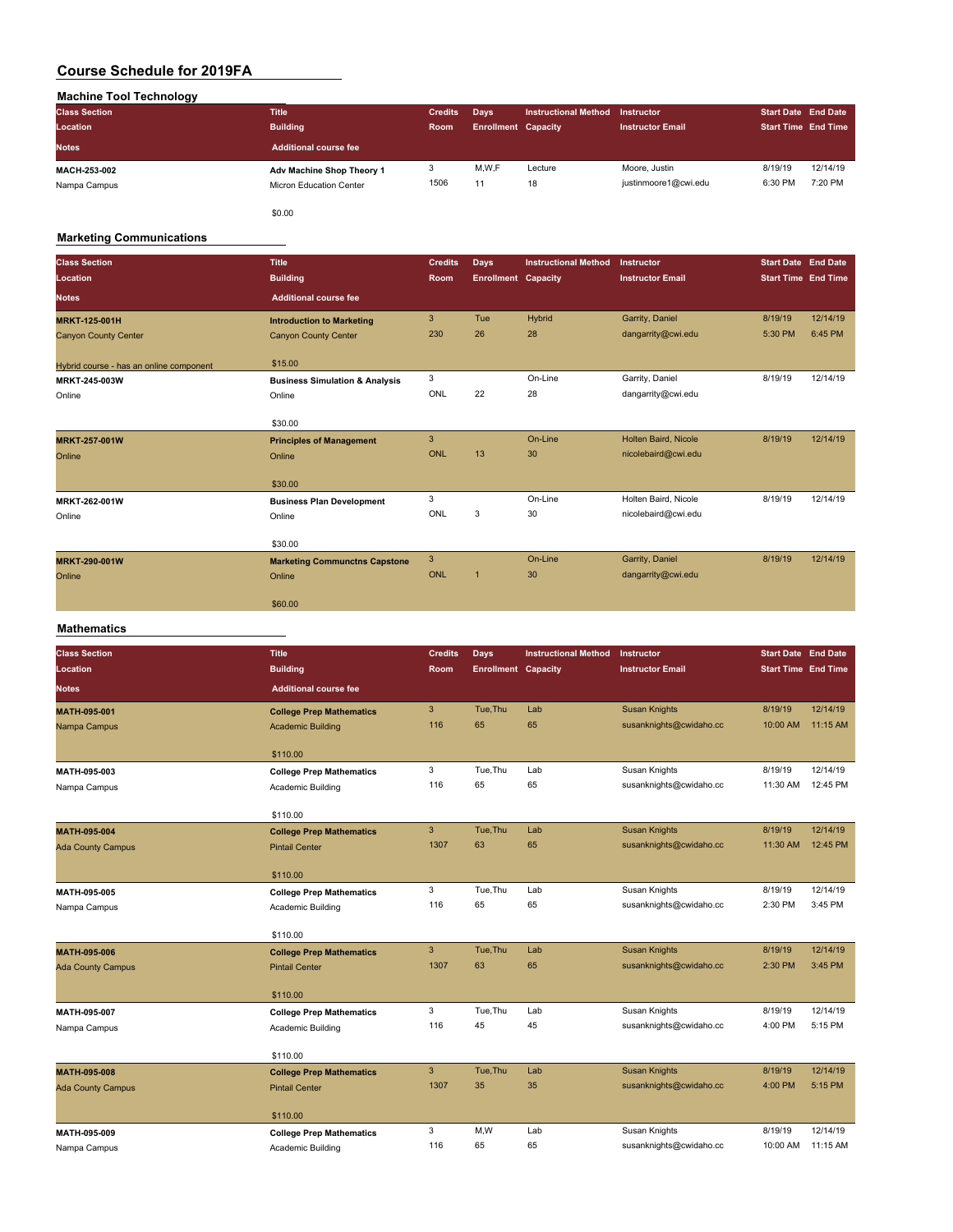| <b>Mathematics</b>                                                                                                                                                                                                                                                                           |                                                          |                           |                            |                             |                                                                                                                                                                                                                                                                                                                                                                                                                                                                                                                                                                                                 |                                                                                                                                                                                                                                                            |                            |
|----------------------------------------------------------------------------------------------------------------------------------------------------------------------------------------------------------------------------------------------------------------------------------------------|----------------------------------------------------------|---------------------------|----------------------------|-----------------------------|-------------------------------------------------------------------------------------------------------------------------------------------------------------------------------------------------------------------------------------------------------------------------------------------------------------------------------------------------------------------------------------------------------------------------------------------------------------------------------------------------------------------------------------------------------------------------------------------------|------------------------------------------------------------------------------------------------------------------------------------------------------------------------------------------------------------------------------------------------------------|----------------------------|
| <b>Class Section</b>                                                                                                                                                                                                                                                                         | <b>Title</b>                                             | <b>Credits</b>            | Days                       | <b>Instructional Method</b> | Instructor                                                                                                                                                                                                                                                                                                                                                                                                                                                                                                                                                                                      | <b>Start Date End Date</b>                                                                                                                                                                                                                                 |                            |
| Location                                                                                                                                                                                                                                                                                     | <b>Building</b>                                          | Room                      | <b>Enrollment Capacity</b> |                             | <b>Instructor Email</b>                                                                                                                                                                                                                                                                                                                                                                                                                                                                                                                                                                         |                                                                                                                                                                                                                                                            | <b>Start Time End Time</b> |
| Notes                                                                                                                                                                                                                                                                                        | <b>Additional course fee</b>                             |                           |                            |                             |                                                                                                                                                                                                                                                                                                                                                                                                                                                                                                                                                                                                 |                                                                                                                                                                                                                                                            |                            |
|                                                                                                                                                                                                                                                                                              |                                                          |                           |                            |                             |                                                                                                                                                                                                                                                                                                                                                                                                                                                                                                                                                                                                 |                                                                                                                                                                                                                                                            |                            |
|                                                                                                                                                                                                                                                                                              | \$110.00                                                 |                           |                            |                             |                                                                                                                                                                                                                                                                                                                                                                                                                                                                                                                                                                                                 |                                                                                                                                                                                                                                                            |                            |
|                                                                                                                                                                                                                                                                                              | <b>College Prep Mathematics</b>                          | $\ensuremath{\mathsf{3}}$ | M,W                        | Lab                         |                                                                                                                                                                                                                                                                                                                                                                                                                                                                                                                                                                                                 |                                                                                                                                                                                                                                                            | 12/14/19                   |
| MATH-095-010<br><b>Ada County Campus</b><br>MATH-095-013<br>Nampa Campus<br>MATH-095-014<br><b>Ada County Campus</b><br>MATH-095-016<br><b>Ada County Campus</b><br>MATH-095-017<br>MATH-095-019<br>Nampa Campus<br>MATH-095-020<br><b>Ada County Campus</b><br>MATH-095-023<br>Nampa Campus | <b>Pintail Center</b>                                    | 1307                      | 59                         | 60                          |                                                                                                                                                                                                                                                                                                                                                                                                                                                                                                                                                                                                 |                                                                                                                                                                                                                                                            | 11:15 AM                   |
|                                                                                                                                                                                                                                                                                              |                                                          |                           |                            |                             |                                                                                                                                                                                                                                                                                                                                                                                                                                                                                                                                                                                                 |                                                                                                                                                                                                                                                            |                            |
|                                                                                                                                                                                                                                                                                              | \$110.00                                                 |                           |                            |                             |                                                                                                                                                                                                                                                                                                                                                                                                                                                                                                                                                                                                 |                                                                                                                                                                                                                                                            |                            |
| MATH-095-011                                                                                                                                                                                                                                                                                 | <b>College Prep Mathematics</b>                          | 3                         | M,W                        | Lab                         | Susan Knights                                                                                                                                                                                                                                                                                                                                                                                                                                                                                                                                                                                   | 8/19/19                                                                                                                                                                                                                                                    | 12/14/19                   |
| Nampa Campus                                                                                                                                                                                                                                                                                 | Academic Building                                        | 116                       | 60                         | 60                          | susanknights@cwidaho.cc                                                                                                                                                                                                                                                                                                                                                                                                                                                                                                                                                                         | 11:30 AM                                                                                                                                                                                                                                                   | 12:45 PM                   |
|                                                                                                                                                                                                                                                                                              |                                                          |                           |                            |                             |                                                                                                                                                                                                                                                                                                                                                                                                                                                                                                                                                                                                 |                                                                                                                                                                                                                                                            |                            |
|                                                                                                                                                                                                                                                                                              | \$110.00                                                 |                           |                            |                             |                                                                                                                                                                                                                                                                                                                                                                                                                                                                                                                                                                                                 |                                                                                                                                                                                                                                                            |                            |
| MATH-095-012                                                                                                                                                                                                                                                                                 | <b>College Prep Mathematics</b>                          | $\mathbf{3}$              | M,W                        | Lab                         |                                                                                                                                                                                                                                                                                                                                                                                                                                                                                                                                                                                                 |                                                                                                                                                                                                                                                            | 12/14/19                   |
| <b>Ada County Campus</b>                                                                                                                                                                                                                                                                     | <b>Pintail Center</b>                                    | 1307                      | 45                         | 50                          |                                                                                                                                                                                                                                                                                                                                                                                                                                                                                                                                                                                                 |                                                                                                                                                                                                                                                            | 12:45 PM                   |
|                                                                                                                                                                                                                                                                                              |                                                          |                           |                            |                             |                                                                                                                                                                                                                                                                                                                                                                                                                                                                                                                                                                                                 |                                                                                                                                                                                                                                                            |                            |
|                                                                                                                                                                                                                                                                                              | \$110.00                                                 | 3                         | M,W                        | Lab                         |                                                                                                                                                                                                                                                                                                                                                                                                                                                                                                                                                                                                 |                                                                                                                                                                                                                                                            | 12/14/19                   |
|                                                                                                                                                                                                                                                                                              | <b>College Prep Mathematics</b>                          | 116                       | 44                         | 45                          |                                                                                                                                                                                                                                                                                                                                                                                                                                                                                                                                                                                                 |                                                                                                                                                                                                                                                            | 3:45 PM                    |
|                                                                                                                                                                                                                                                                                              | Academic Building                                        |                           |                            |                             |                                                                                                                                                                                                                                                                                                                                                                                                                                                                                                                                                                                                 |                                                                                                                                                                                                                                                            |                            |
|                                                                                                                                                                                                                                                                                              | \$110.00                                                 |                           |                            |                             |                                                                                                                                                                                                                                                                                                                                                                                                                                                                                                                                                                                                 |                                                                                                                                                                                                                                                            |                            |
|                                                                                                                                                                                                                                                                                              | <b>College Prep Mathematics</b>                          | $\mathbf{3}$              | M,W                        | Lab                         | <b>Susan Knights</b>                                                                                                                                                                                                                                                                                                                                                                                                                                                                                                                                                                            | 8/19/19                                                                                                                                                                                                                                                    | 12/14/19                   |
|                                                                                                                                                                                                                                                                                              | <b>Pintail Center</b>                                    | 1307                      | 15                         | 45                          | susanknights@cwidaho.cc                                                                                                                                                                                                                                                                                                                                                                                                                                                                                                                                                                         | 2:30 PM                                                                                                                                                                                                                                                    | 3:45 PM                    |
|                                                                                                                                                                                                                                                                                              |                                                          |                           |                            |                             |                                                                                                                                                                                                                                                                                                                                                                                                                                                                                                                                                                                                 |                                                                                                                                                                                                                                                            |                            |
|                                                                                                                                                                                                                                                                                              | \$110.00                                                 |                           |                            |                             |                                                                                                                                                                                                                                                                                                                                                                                                                                                                                                                                                                                                 |                                                                                                                                                                                                                                                            |                            |
| MATH-095-015                                                                                                                                                                                                                                                                                 | <b>College Prep Mathematics</b>                          | 3                         | M,W                        | Lab                         | Susan Knights                                                                                                                                                                                                                                                                                                                                                                                                                                                                                                                                                                                   | 8/19/19                                                                                                                                                                                                                                                    | 12/14/19                   |
| Nampa Campus                                                                                                                                                                                                                                                                                 | Academic Building                                        | 116                       | 30                         | 30                          | susanknights@cwidaho.cc                                                                                                                                                                                                                                                                                                                                                                                                                                                                                                                                                                         | 4:00 PM                                                                                                                                                                                                                                                    | 5:15 PM                    |
|                                                                                                                                                                                                                                                                                              |                                                          |                           |                            |                             |                                                                                                                                                                                                                                                                                                                                                                                                                                                                                                                                                                                                 |                                                                                                                                                                                                                                                            |                            |
|                                                                                                                                                                                                                                                                                              | \$110.00                                                 |                           |                            |                             |                                                                                                                                                                                                                                                                                                                                                                                                                                                                                                                                                                                                 |                                                                                                                                                                                                                                                            |                            |
|                                                                                                                                                                                                                                                                                              | <b>College Prep Mathematics</b>                          | $\mathsf 3$               | M,W                        | Lab                         |                                                                                                                                                                                                                                                                                                                                                                                                                                                                                                                                                                                                 |                                                                                                                                                                                                                                                            | 12/14/19                   |
|                                                                                                                                                                                                                                                                                              | <b>Pintail Center</b>                                    | 1307                      | 25                         | 30                          |                                                                                                                                                                                                                                                                                                                                                                                                                                                                                                                                                                                                 |                                                                                                                                                                                                                                                            | 5:15 PM                    |
|                                                                                                                                                                                                                                                                                              | \$110.00                                                 |                           |                            |                             |                                                                                                                                                                                                                                                                                                                                                                                                                                                                                                                                                                                                 |                                                                                                                                                                                                                                                            |                            |
|                                                                                                                                                                                                                                                                                              | <b>College Prep Mathematics</b>                          | 3                         | Tue, Thu                   | Lab                         |                                                                                                                                                                                                                                                                                                                                                                                                                                                                                                                                                                                                 |                                                                                                                                                                                                                                                            | 12/14/19                   |
| Nampa Campus                                                                                                                                                                                                                                                                                 | Academic Building                                        | 116                       | 35                         | 35                          | susanknights@cwidaho.cc                                                                                                                                                                                                                                                                                                                                                                                                                                                                                                                                                                         | 8:30 AM                                                                                                                                                                                                                                                    | 9:45 AM                    |
|                                                                                                                                                                                                                                                                                              |                                                          |                           |                            |                             |                                                                                                                                                                                                                                                                                                                                                                                                                                                                                                                                                                                                 |                                                                                                                                                                                                                                                            |                            |
|                                                                                                                                                                                                                                                                                              | \$110.00                                                 |                           |                            |                             |                                                                                                                                                                                                                                                                                                                                                                                                                                                                                                                                                                                                 |                                                                                                                                                                                                                                                            |                            |
| MATH-095-018                                                                                                                                                                                                                                                                                 | <b>College Prep Mathematics</b>                          | 3                         | Tue, Thu                   | Lab                         | <b>Susan Knights</b>                                                                                                                                                                                                                                                                                                                                                                                                                                                                                                                                                                            | 8/19/19                                                                                                                                                                                                                                                    | 12/14/19                   |
| <b>Ada County Campus</b>                                                                                                                                                                                                                                                                     | <b>Pintail Center</b>                                    | 1307                      | 32                         | 35                          | susanknights@cwidaho.cc                                                                                                                                                                                                                                                                                                                                                                                                                                                                                                                                                                         | 8:30 AM                                                                                                                                                                                                                                                    | 9:45 AM                    |
|                                                                                                                                                                                                                                                                                              |                                                          |                           |                            |                             |                                                                                                                                                                                                                                                                                                                                                                                                                                                                                                                                                                                                 |                                                                                                                                                                                                                                                            |                            |
|                                                                                                                                                                                                                                                                                              | \$110.00                                                 |                           |                            |                             |                                                                                                                                                                                                                                                                                                                                                                                                                                                                                                                                                                                                 |                                                                                                                                                                                                                                                            |                            |
|                                                                                                                                                                                                                                                                                              | <b>College Prep Mathematics</b>                          | 3                         | M,W                        | Lab                         |                                                                                                                                                                                                                                                                                                                                                                                                                                                                                                                                                                                                 |                                                                                                                                                                                                                                                            | 12/14/19                   |
|                                                                                                                                                                                                                                                                                              | Academic Building                                        | 116                       | 34                         | 35                          |                                                                                                                                                                                                                                                                                                                                                                                                                                                                                                                                                                                                 | 8/19/19<br>8/19/19<br>11:30 AM<br>8/19/19<br>2:30 PM<br>8/19/19<br>4:00 PM<br>8/19/19<br>8/19/19<br>8:30 AM<br>8/19/19<br>8:30 AM<br>8/19/19<br>5:30 PM<br>8/19/19<br>5:30 PM<br>8/19/19<br>7:00 PM<br>8/19/19<br>7:00 PM<br>8/19/19<br>5:30 PM<br>8/19/19 | 9:45 AM                    |
|                                                                                                                                                                                                                                                                                              | \$110.00                                                 |                           |                            |                             |                                                                                                                                                                                                                                                                                                                                                                                                                                                                                                                                                                                                 |                                                                                                                                                                                                                                                            |                            |
|                                                                                                                                                                                                                                                                                              |                                                          | $\ensuremath{\mathsf{3}}$ | M, W                       | Lab                         |                                                                                                                                                                                                                                                                                                                                                                                                                                                                                                                                                                                                 |                                                                                                                                                                                                                                                            | 12/14/19                   |
|                                                                                                                                                                                                                                                                                              | <b>College Prep Mathematics</b><br><b>Pintail Center</b> | 1307                      | 21                         | 35                          | <b>Susan Knights</b><br>susanknights@cwidaho.cc<br>10:00 AM<br><b>Susan Knights</b><br>susanknights@cwidaho.cc<br>Susan Knights<br>susanknights@cwidaho.cc<br><b>Susan Knights</b><br>susanknights@cwidaho.cc<br>Susan Knights<br>Susan Knights<br>susanknights@cwidaho.cc<br><b>Susan Knights</b><br>susanknights@cwidaho.cc<br>Susan Knights<br>susanknights@cwidaho.cc<br><b>Susan Knights</b><br>susanknights@cwidaho.cc<br>Susan Knights<br>susanknights@cwidaho.cc<br><b>Susan Knights</b><br>susanknights@cwidaho.cc<br>Susan Knights<br>susanknights@cwidaho.cc<br><b>Susan Knights</b> | 9:45 AM                                                                                                                                                                                                                                                    |                            |
|                                                                                                                                                                                                                                                                                              |                                                          |                           |                            |                             |                                                                                                                                                                                                                                                                                                                                                                                                                                                                                                                                                                                                 |                                                                                                                                                                                                                                                            |                            |
|                                                                                                                                                                                                                                                                                              | \$110.00                                                 |                           |                            |                             |                                                                                                                                                                                                                                                                                                                                                                                                                                                                                                                                                                                                 |                                                                                                                                                                                                                                                            |                            |
| MATH-095-021                                                                                                                                                                                                                                                                                 | <b>College Prep Mathematics</b>                          | 3                         | Tue, Thu                   | Lab                         |                                                                                                                                                                                                                                                                                                                                                                                                                                                                                                                                                                                                 |                                                                                                                                                                                                                                                            | 12/14/19                   |
| Nampa Campus                                                                                                                                                                                                                                                                                 | Academic Building                                        | 116                       | 40                         | 45                          |                                                                                                                                                                                                                                                                                                                                                                                                                                                                                                                                                                                                 |                                                                                                                                                                                                                                                            | 6:45 PM                    |
|                                                                                                                                                                                                                                                                                              |                                                          |                           |                            |                             |                                                                                                                                                                                                                                                                                                                                                                                                                                                                                                                                                                                                 |                                                                                                                                                                                                                                                            |                            |
|                                                                                                                                                                                                                                                                                              | \$110.00                                                 |                           |                            |                             |                                                                                                                                                                                                                                                                                                                                                                                                                                                                                                                                                                                                 |                                                                                                                                                                                                                                                            |                            |
| MATH-095-022                                                                                                                                                                                                                                                                                 | <b>College Prep Mathematics</b>                          | $\ensuremath{\mathsf{3}}$ | Tue, Thu                   | Lab                         |                                                                                                                                                                                                                                                                                                                                                                                                                                                                                                                                                                                                 |                                                                                                                                                                                                                                                            | 12/14/19                   |
| <b>Ada County Campus</b>                                                                                                                                                                                                                                                                     | <b>Pintail Center</b>                                    | 1307                      | 40                         | 45                          |                                                                                                                                                                                                                                                                                                                                                                                                                                                                                                                                                                                                 |                                                                                                                                                                                                                                                            | 6:45 PM                    |
|                                                                                                                                                                                                                                                                                              | \$110.00                                                 |                           |                            |                             |                                                                                                                                                                                                                                                                                                                                                                                                                                                                                                                                                                                                 |                                                                                                                                                                                                                                                            |                            |
|                                                                                                                                                                                                                                                                                              |                                                          | 3                         | Tue, Thu                   | Lab                         |                                                                                                                                                                                                                                                                                                                                                                                                                                                                                                                                                                                                 |                                                                                                                                                                                                                                                            | 12/14/19                   |
|                                                                                                                                                                                                                                                                                              | <b>College Prep Mathematics</b>                          | 116                       | 27                         | 30                          |                                                                                                                                                                                                                                                                                                                                                                                                                                                                                                                                                                                                 |                                                                                                                                                                                                                                                            | 8:15 PM                    |
|                                                                                                                                                                                                                                                                                              | Academic Building                                        |                           |                            |                             |                                                                                                                                                                                                                                                                                                                                                                                                                                                                                                                                                                                                 |                                                                                                                                                                                                                                                            |                            |
|                                                                                                                                                                                                                                                                                              | \$110.00                                                 |                           |                            |                             |                                                                                                                                                                                                                                                                                                                                                                                                                                                                                                                                                                                                 |                                                                                                                                                                                                                                                            |                            |
| MATH-095-024                                                                                                                                                                                                                                                                                 | <b>College Prep Mathematics</b>                          | $\mathbf{3}$              | Tue, Thu                   | Lab                         |                                                                                                                                                                                                                                                                                                                                                                                                                                                                                                                                                                                                 |                                                                                                                                                                                                                                                            | 12/14/19                   |
| <b>Ada County Campus</b>                                                                                                                                                                                                                                                                     | <b>Pintail Center</b>                                    | 1307                      | 30                         | 30                          |                                                                                                                                                                                                                                                                                                                                                                                                                                                                                                                                                                                                 |                                                                                                                                                                                                                                                            | 8:15 PM                    |
|                                                                                                                                                                                                                                                                                              |                                                          |                           |                            |                             |                                                                                                                                                                                                                                                                                                                                                                                                                                                                                                                                                                                                 |                                                                                                                                                                                                                                                            |                            |
|                                                                                                                                                                                                                                                                                              | \$110.00                                                 |                           |                            |                             |                                                                                                                                                                                                                                                                                                                                                                                                                                                                                                                                                                                                 |                                                                                                                                                                                                                                                            |                            |
| MATH-095-025                                                                                                                                                                                                                                                                                 | <b>College Prep Mathematics</b>                          | 3                         | M,W                        | Lab                         |                                                                                                                                                                                                                                                                                                                                                                                                                                                                                                                                                                                                 |                                                                                                                                                                                                                                                            | 12/14/19                   |
| Nampa Campus                                                                                                                                                                                                                                                                                 | Academic Building                                        | 116                       | 28                         | 45                          |                                                                                                                                                                                                                                                                                                                                                                                                                                                                                                                                                                                                 |                                                                                                                                                                                                                                                            | 6:45 PM                    |
|                                                                                                                                                                                                                                                                                              |                                                          |                           |                            |                             |                                                                                                                                                                                                                                                                                                                                                                                                                                                                                                                                                                                                 |                                                                                                                                                                                                                                                            |                            |
|                                                                                                                                                                                                                                                                                              | \$110.00                                                 |                           |                            |                             |                                                                                                                                                                                                                                                                                                                                                                                                                                                                                                                                                                                                 |                                                                                                                                                                                                                                                            |                            |
| MATH-095-026                                                                                                                                                                                                                                                                                 | <b>College Prep Mathematics</b>                          | $\ensuremath{\mathsf{3}}$ | M, W                       | Lab                         |                                                                                                                                                                                                                                                                                                                                                                                                                                                                                                                                                                                                 |                                                                                                                                                                                                                                                            | 12/14/19                   |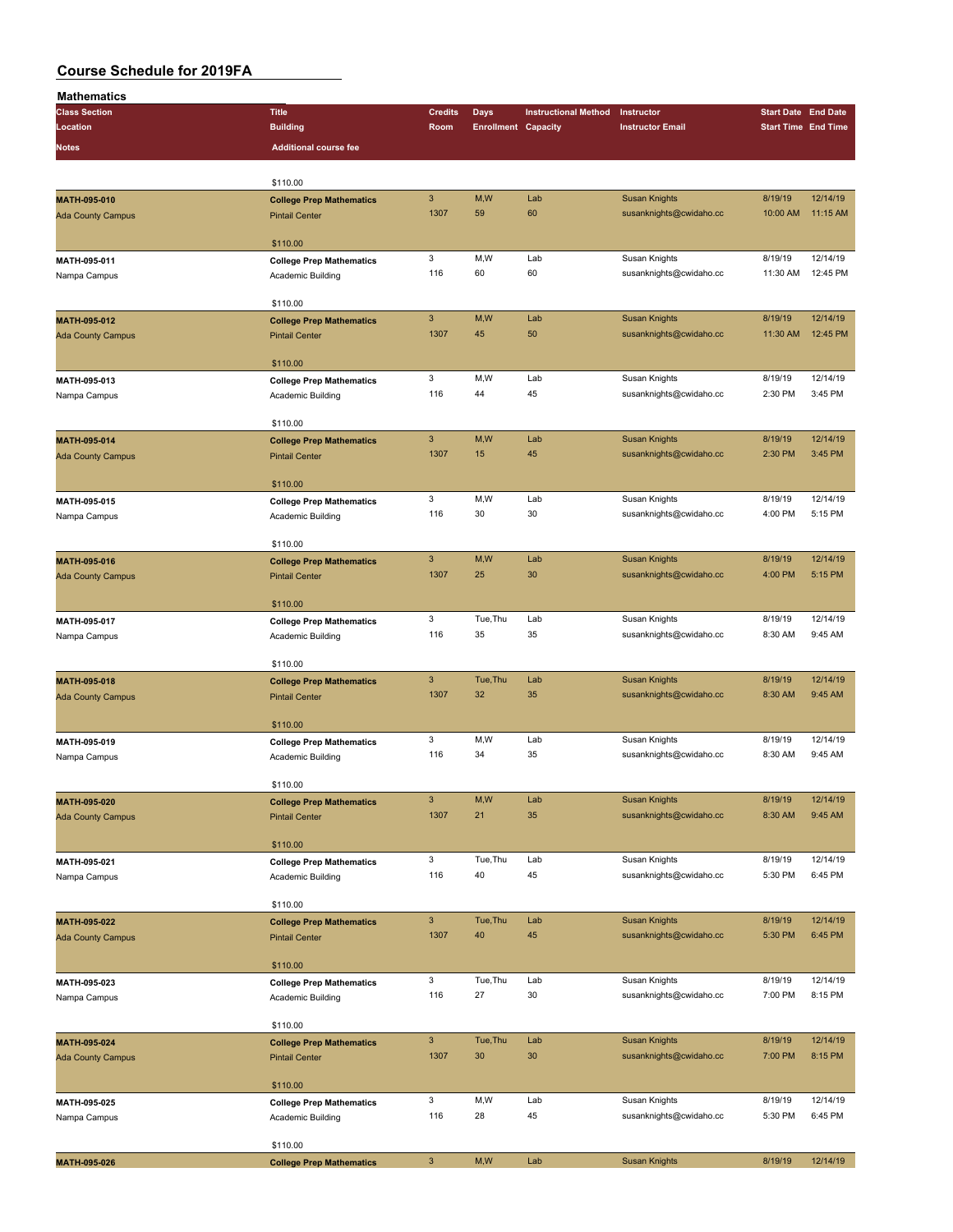| <b>Mathematics</b>                                                                                                   |                                                             |                        |                            |                                                                                                                                                                                                                                                                                                                                                                                                                                                                                                                                                                                                                                                                                  |                         |                                                                                                                                                                                                                                                                                                                                                      |                      |
|----------------------------------------------------------------------------------------------------------------------|-------------------------------------------------------------|------------------------|----------------------------|----------------------------------------------------------------------------------------------------------------------------------------------------------------------------------------------------------------------------------------------------------------------------------------------------------------------------------------------------------------------------------------------------------------------------------------------------------------------------------------------------------------------------------------------------------------------------------------------------------------------------------------------------------------------------------|-------------------------|------------------------------------------------------------------------------------------------------------------------------------------------------------------------------------------------------------------------------------------------------------------------------------------------------------------------------------------------------|----------------------|
| <b>Class Section</b>                                                                                                 | <b>Title</b>                                                | <b>Credits</b>         | <b>Days</b>                | <b>Instructional Method</b>                                                                                                                                                                                                                                                                                                                                                                                                                                                                                                                                                                                                                                                      | Instructor              |                                                                                                                                                                                                                                                                                                                                                      |                      |
| Location                                                                                                             | <b>Building</b>                                             | Room                   | <b>Enrollment Capacity</b> |                                                                                                                                                                                                                                                                                                                                                                                                                                                                                                                                                                                                                                                                                  | <b>Instructor Email</b> |                                                                                                                                                                                                                                                                                                                                                      |                      |
| <b>Notes</b>                                                                                                         | <b>Additional course fee</b>                                |                        |                            |                                                                                                                                                                                                                                                                                                                                                                                                                                                                                                                                                                                                                                                                                  |                         |                                                                                                                                                                                                                                                                                                                                                      |                      |
| <b>Ada County Campus</b>                                                                                             | <b>Pintail Center</b>                                       | 1307                   | 14                         | 45                                                                                                                                                                                                                                                                                                                                                                                                                                                                                                                                                                                                                                                                               | susanknights@cwidaho.cc | 5:30 PM                                                                                                                                                                                                                                                                                                                                              | 6:45 PM              |
|                                                                                                                      |                                                             |                        |                            |                                                                                                                                                                                                                                                                                                                                                                                                                                                                                                                                                                                                                                                                                  |                         | 8/19/19<br>7:00 PM<br>8/19/19<br>7:00 PM<br>8/19/19<br>1:00 PM<br>8/19/19<br>1:00 PM<br>8/19/19<br>1:00 PM<br>8/19/19<br>1:00 PM<br>8/19/19<br>7:00 AM<br>8/19/19<br>7:00 AM<br>8/19/19<br>10:00 AM<br>8/19/19<br>10:00 AM<br>8/19/19<br>8:30 AM<br>8/19/19<br>8:30 AM<br>8/19/19<br>7:00 PM<br>8/19/19<br>8:30 AM<br>8/19/19<br>10:00 AM<br>8/19/19 |                      |
|                                                                                                                      | \$110.00                                                    |                        |                            |                                                                                                                                                                                                                                                                                                                                                                                                                                                                                                                                                                                                                                                                                  |                         |                                                                                                                                                                                                                                                                                                                                                      |                      |
| MATH-095-027                                                                                                         | <b>College Prep Mathematics</b>                             | 3<br>116               | M,W<br>21                  |                                                                                                                                                                                                                                                                                                                                                                                                                                                                                                                                                                                                                                                                                  |                         |                                                                                                                                                                                                                                                                                                                                                      | 12/14/19<br>8:15 PM  |
| Nampa Campus                                                                                                         | Academic Building                                           |                        |                            |                                                                                                                                                                                                                                                                                                                                                                                                                                                                                                                                                                                                                                                                                  |                         |                                                                                                                                                                                                                                                                                                                                                      |                      |
|                                                                                                                      | \$110.00                                                    |                        |                            |                                                                                                                                                                                                                                                                                                                                                                                                                                                                                                                                                                                                                                                                                  |                         |                                                                                                                                                                                                                                                                                                                                                      |                      |
| MATH-095-028                                                                                                         | <b>College Prep Mathematics</b>                             | $\mathbf{3}$           | M,W                        | Lab                                                                                                                                                                                                                                                                                                                                                                                                                                                                                                                                                                                                                                                                              | <b>Susan Knights</b>    |                                                                                                                                                                                                                                                                                                                                                      | 12/14/19             |
| <b>Ada County Campus</b>                                                                                             | <b>Pintail Center</b>                                       | 1307                   | 20                         |                                                                                                                                                                                                                                                                                                                                                                                                                                                                                                                                                                                                                                                                                  | susanknights@cwidaho.cc |                                                                                                                                                                                                                                                                                                                                                      | 8:15 PM              |
|                                                                                                                      | \$110.00                                                    |                        |                            |                                                                                                                                                                                                                                                                                                                                                                                                                                                                                                                                                                                                                                                                                  |                         |                                                                                                                                                                                                                                                                                                                                                      |                      |
|                                                                                                                      | <b>College Prep Mathematics</b>                             | 3                      | Tue, Thu                   | Lab                                                                                                                                                                                                                                                                                                                                                                                                                                                                                                                                                                                                                                                                              |                         |                                                                                                                                                                                                                                                                                                                                                      | 12/14/19             |
| MATH-095-029<br>Nampa Campus<br><b>Ada County Campus</b><br>MATH-095-032<br><b>Ada County Campus</b><br>Nampa Campus | Academic Building                                           | 116                    | 30                         | 30                                                                                                                                                                                                                                                                                                                                                                                                                                                                                                                                                                                                                                                                               | susanknights@cwidaho.cc |                                                                                                                                                                                                                                                                                                                                                      | 2:15 PM              |
|                                                                                                                      |                                                             |                        |                            |                                                                                                                                                                                                                                                                                                                                                                                                                                                                                                                                                                                                                                                                                  |                         |                                                                                                                                                                                                                                                                                                                                                      |                      |
|                                                                                                                      | \$110.00                                                    |                        |                            |                                                                                                                                                                                                                                                                                                                                                                                                                                                                                                                                                                                                                                                                                  |                         |                                                                                                                                                                                                                                                                                                                                                      |                      |
| MATH-095-030                                                                                                         | <b>College Prep Mathematics</b>                             | $\mathbf{3}$<br>1307   | Tue, Thu<br>27             |                                                                                                                                                                                                                                                                                                                                                                                                                                                                                                                                                                                                                                                                                  |                         |                                                                                                                                                                                                                                                                                                                                                      | 12/14/19<br>2:15 PM  |
|                                                                                                                      | <b>Pintail Center</b>                                       |                        |                            |                                                                                                                                                                                                                                                                                                                                                                                                                                                                                                                                                                                                                                                                                  |                         |                                                                                                                                                                                                                                                                                                                                                      |                      |
|                                                                                                                      | \$110.00                                                    |                        |                            |                                                                                                                                                                                                                                                                                                                                                                                                                                                                                                                                                                                                                                                                                  |                         |                                                                                                                                                                                                                                                                                                                                                      |                      |
| MATH-095-031                                                                                                         | <b>College Prep Mathematics</b>                             | 3                      | M,W                        | Lab                                                                                                                                                                                                                                                                                                                                                                                                                                                                                                                                                                                                                                                                              | Susan Knights           |                                                                                                                                                                                                                                                                                                                                                      | 12/14/19             |
| Nampa Campus                                                                                                         | Academic Building                                           | 116                    | 30                         | 30                                                                                                                                                                                                                                                                                                                                                                                                                                                                                                                                                                                                                                                                               | susanknights@cwidaho.cc | <b>Start Date End Date</b><br><b>Start Time End Time</b><br>8:30 PM                                                                                                                                                                                                                                                                                  | 2:15 PM              |
|                                                                                                                      |                                                             |                        |                            |                                                                                                                                                                                                                                                                                                                                                                                                                                                                                                                                                                                                                                                                                  |                         |                                                                                                                                                                                                                                                                                                                                                      |                      |
|                                                                                                                      | \$110.00                                                    | $\mathsf 3$            | M,W                        |                                                                                                                                                                                                                                                                                                                                                                                                                                                                                                                                                                                                                                                                                  |                         |                                                                                                                                                                                                                                                                                                                                                      | 12/14/19             |
|                                                                                                                      | <b>College Prep Mathematics</b><br><b>Pintail Center</b>    | 1307                   | $\bf8$                     |                                                                                                                                                                                                                                                                                                                                                                                                                                                                                                                                                                                                                                                                                  |                         |                                                                                                                                                                                                                                                                                                                                                      | 2:15 PM              |
|                                                                                                                      |                                                             |                        |                            |                                                                                                                                                                                                                                                                                                                                                                                                                                                                                                                                                                                                                                                                                  |                         |                                                                                                                                                                                                                                                                                                                                                      |                      |
|                                                                                                                      | \$110.00                                                    |                        |                            |                                                                                                                                                                                                                                                                                                                                                                                                                                                                                                                                                                                                                                                                                  |                         |                                                                                                                                                                                                                                                                                                                                                      |                      |
| MATH-095-033                                                                                                         | <b>College Prep Mathematics</b>                             | 3                      | F                          | Lab                                                                                                                                                                                                                                                                                                                                                                                                                                                                                                                                                                                                                                                                              | Susan Knights           |                                                                                                                                                                                                                                                                                                                                                      | 12/14/19             |
| Nampa Campus                                                                                                         | Academic Building                                           | 116                    | 14                         |                                                                                                                                                                                                                                                                                                                                                                                                                                                                                                                                                                                                                                                                                  | susanknights@cwidaho.cc |                                                                                                                                                                                                                                                                                                                                                      | 9:45 AM              |
|                                                                                                                      | \$110.00                                                    |                        |                            |                                                                                                                                                                                                                                                                                                                                                                                                                                                                                                                                                                                                                                                                                  |                         |                                                                                                                                                                                                                                                                                                                                                      |                      |
| MATH-095-034                                                                                                         | <b>College Prep Mathematics</b>                             | $\mathbf{3}$           | F                          | Lab                                                                                                                                                                                                                                                                                                                                                                                                                                                                                                                                                                                                                                                                              | <b>Susan Knights</b>    |                                                                                                                                                                                                                                                                                                                                                      | 12/14/19             |
| <b>Ada County Campus</b>                                                                                             | <b>Pintail Center</b>                                       | 1307                   | $\overline{4}$             | 60                                                                                                                                                                                                                                                                                                                                                                                                                                                                                                                                                                                                                                                                               | susanknights@cwidaho.cc |                                                                                                                                                                                                                                                                                                                                                      | 9:45 AM              |
|                                                                                                                      |                                                             |                        |                            |                                                                                                                                                                                                                                                                                                                                                                                                                                                                                                                                                                                                                                                                                  |                         |                                                                                                                                                                                                                                                                                                                                                      |                      |
|                                                                                                                      | \$110.00                                                    |                        |                            |                                                                                                                                                                                                                                                                                                                                                                                                                                                                                                                                                                                                                                                                                  |                         |                                                                                                                                                                                                                                                                                                                                                      |                      |
| MATH-095-035                                                                                                         | <b>College Prep Mathematics</b>                             | 3<br>116               | F<br>21                    |                                                                                                                                                                                                                                                                                                                                                                                                                                                                                                                                                                                                                                                                                  |                         |                                                                                                                                                                                                                                                                                                                                                      | 12/14/19<br>12:45 PM |
|                                                                                                                      | Academic Building                                           |                        |                            | Lab<br>Susan Knights<br>30<br>susanknights@cwidaho.cc<br>30<br>Susan Knights<br><b>Susan Knights</b><br>Lab<br>30<br>susanknights@cwidaho.cc<br>Lab<br><b>Susan Knights</b><br>30<br>susanknights@cwidaho.cc<br>60<br>Lab<br>Susan Knights<br>35<br>susanknights@cwidaho.cc<br>Lab<br><b>Susan Knights</b><br>35<br>susanknights@cwidaho.cc<br>Susan Knights<br>Lab<br>45<br>susanknights@cwidaho.cc<br><b>Susan Knights</b><br>Lab<br>45<br>susanknights@cwidaho.cc<br>Lab<br>Susan Knights<br>$\mathbf{1}$<br>susanknights@cwidaho.cc<br>Belue, Paul<br>Lecture<br>15<br>paulbelue@cwi.edu<br>Belue, Paul<br>Lecture<br>11<br>paulbelue@cwi.edu<br>Rhinehart, Diana<br>Lecture |                         |                                                                                                                                                                                                                                                                                                                                                      |                      |
|                                                                                                                      | \$110.00                                                    |                        |                            |                                                                                                                                                                                                                                                                                                                                                                                                                                                                                                                                                                                                                                                                                  |                         |                                                                                                                                                                                                                                                                                                                                                      |                      |
| MATH-095-036                                                                                                         | <b>College Prep Mathematics</b>                             | $\mathbf{3}$           | $\mathsf F$                |                                                                                                                                                                                                                                                                                                                                                                                                                                                                                                                                                                                                                                                                                  |                         |                                                                                                                                                                                                                                                                                                                                                      | 12/14/19             |
| <b>Ada County Campus</b>                                                                                             | <b>Pintail Center</b>                                       | 1307                   | 18                         |                                                                                                                                                                                                                                                                                                                                                                                                                                                                                                                                                                                                                                                                                  |                         |                                                                                                                                                                                                                                                                                                                                                      | 12:45 PM             |
|                                                                                                                      |                                                             |                        |                            |                                                                                                                                                                                                                                                                                                                                                                                                                                                                                                                                                                                                                                                                                  |                         |                                                                                                                                                                                                                                                                                                                                                      |                      |
|                                                                                                                      | \$110.00                                                    | 3                      | SAT                        |                                                                                                                                                                                                                                                                                                                                                                                                                                                                                                                                                                                                                                                                                  |                         |                                                                                                                                                                                                                                                                                                                                                      | 12/14/19             |
| MATH-095-037<br>Nampa Campus                                                                                         | <b>College Prep Mathematics</b><br>Academic Building        | 116                    | 16                         |                                                                                                                                                                                                                                                                                                                                                                                                                                                                                                                                                                                                                                                                                  |                         |                                                                                                                                                                                                                                                                                                                                                      | 11:15 AM             |
|                                                                                                                      |                                                             |                        |                            |                                                                                                                                                                                                                                                                                                                                                                                                                                                                                                                                                                                                                                                                                  |                         |                                                                                                                                                                                                                                                                                                                                                      |                      |
|                                                                                                                      | \$110.00                                                    |                        |                            |                                                                                                                                                                                                                                                                                                                                                                                                                                                                                                                                                                                                                                                                                  |                         |                                                                                                                                                                                                                                                                                                                                                      |                      |
| MATH-095-038                                                                                                         | <b>College Prep Mathematics</b>                             | $\mathbf{3}$           | <b>SAT</b>                 |                                                                                                                                                                                                                                                                                                                                                                                                                                                                                                                                                                                                                                                                                  |                         |                                                                                                                                                                                                                                                                                                                                                      | 12/14/19             |
| <b>Ada County Campus</b>                                                                                             | <b>Pintail Center</b>                                       | 1307                   | 22                         |                                                                                                                                                                                                                                                                                                                                                                                                                                                                                                                                                                                                                                                                                  |                         |                                                                                                                                                                                                                                                                                                                                                      | 11:15 AM             |
|                                                                                                                      | \$110.00                                                    |                        |                            |                                                                                                                                                                                                                                                                                                                                                                                                                                                                                                                                                                                                                                                                                  |                         |                                                                                                                                                                                                                                                                                                                                                      |                      |
| MATH-095-040I                                                                                                        | <b>College Prep Mathematics</b>                             | $\mathbf{1}$           | Tue, Thu                   |                                                                                                                                                                                                                                                                                                                                                                                                                                                                                                                                                                                                                                                                                  |                         |                                                                                                                                                                                                                                                                                                                                                      | 12/14/19             |
| Community Locations                                                                                                  | Community Location                                          | <b>CMTY</b>            | $\mathbf{1}$               |                                                                                                                                                                                                                                                                                                                                                                                                                                                                                                                                                                                                                                                                                  |                         |                                                                                                                                                                                                                                                                                                                                                      | 8:15 PM              |
|                                                                                                                      |                                                             |                        |                            |                                                                                                                                                                                                                                                                                                                                                                                                                                                                                                                                                                                                                                                                                  |                         |                                                                                                                                                                                                                                                                                                                                                      |                      |
|                                                                                                                      | \$110.00                                                    |                        |                            |                                                                                                                                                                                                                                                                                                                                                                                                                                                                                                                                                                                                                                                                                  |                         |                                                                                                                                                                                                                                                                                                                                                      |                      |
| MATH-122-003                                                                                                         | <b>Math in Modern Society Plus</b>                          | $\overline{2}$<br>1206 | M,W<br>15                  |                                                                                                                                                                                                                                                                                                                                                                                                                                                                                                                                                                                                                                                                                  |                         |                                                                                                                                                                                                                                                                                                                                                      | 12/14/19<br>9:20 AM  |
| <b>Ada County Campus</b>                                                                                             | <b>Pintail Center</b>                                       |                        |                            |                                                                                                                                                                                                                                                                                                                                                                                                                                                                                                                                                                                                                                                                                  |                         |                                                                                                                                                                                                                                                                                                                                                      |                      |
|                                                                                                                      | \$0.00                                                      |                        |                            |                                                                                                                                                                                                                                                                                                                                                                                                                                                                                                                                                                                                                                                                                  |                         |                                                                                                                                                                                                                                                                                                                                                      |                      |
| MATH-122-004                                                                                                         | <b>Math in Modern Society Plus</b>                          | $\overline{2}$         | Tue, Thu                   |                                                                                                                                                                                                                                                                                                                                                                                                                                                                                                                                                                                                                                                                                  |                         |                                                                                                                                                                                                                                                                                                                                                      | 12/14/19             |
| Ada County Campus                                                                                                    | <b>Pintail Center</b>                                       | 1230                   | 11                         |                                                                                                                                                                                                                                                                                                                                                                                                                                                                                                                                                                                                                                                                                  |                         |                                                                                                                                                                                                                                                                                                                                                      | 10:50 AM             |
|                                                                                                                      |                                                             |                        |                            |                                                                                                                                                                                                                                                                                                                                                                                                                                                                                                                                                                                                                                                                                  |                         |                                                                                                                                                                                                                                                                                                                                                      |                      |
|                                                                                                                      | \$0.00                                                      | $\overline{2}$         | M,W                        |                                                                                                                                                                                                                                                                                                                                                                                                                                                                                                                                                                                                                                                                                  |                         |                                                                                                                                                                                                                                                                                                                                                      | 12/14/19             |
| MATH-122-005<br><b>Ada County Campus</b>                                                                             | <b>Math in Modern Society Plus</b><br><b>Pintail Center</b> | 1206                   | 15                         | 15                                                                                                                                                                                                                                                                                                                                                                                                                                                                                                                                                                                                                                                                               | dianarhinehart@cwi.edu  |                                                                                                                                                                                                                                                                                                                                                      | 9:20 PM              |
|                                                                                                                      |                                                             |                        |                            |                                                                                                                                                                                                                                                                                                                                                                                                                                                                                                                                                                                                                                                                                  |                         |                                                                                                                                                                                                                                                                                                                                                      |                      |
|                                                                                                                      | \$0.00                                                      |                        |                            |                                                                                                                                                                                                                                                                                                                                                                                                                                                                                                                                                                                                                                                                                  |                         |                                                                                                                                                                                                                                                                                                                                                      |                      |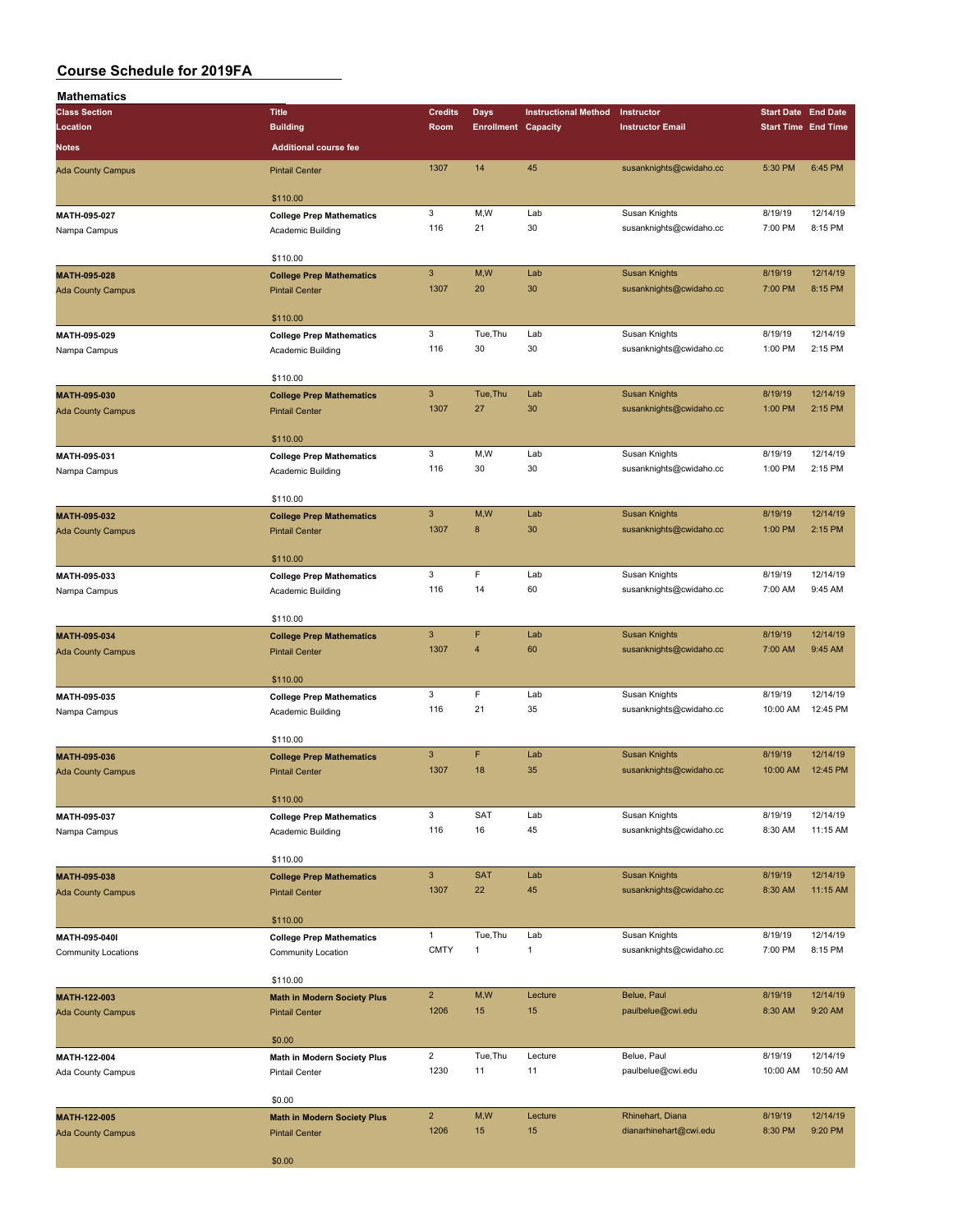| Mathematics                                                                                                                   |                                    |                        |                            |                             |                         |                                                                                                                                                                                                                                       |                     |
|-------------------------------------------------------------------------------------------------------------------------------|------------------------------------|------------------------|----------------------------|-----------------------------|-------------------------|---------------------------------------------------------------------------------------------------------------------------------------------------------------------------------------------------------------------------------------|---------------------|
| <b>Class Section</b>                                                                                                          | <b>Title</b>                       | <b>Credits</b>         | <b>Days</b>                | <b>Instructional Method</b> | Instructor              | <b>Start Date End Date</b>                                                                                                                                                                                                            |                     |
| Location                                                                                                                      | <b>Building</b>                    | Room                   | <b>Enrollment Capacity</b> |                             | <b>Instructor Email</b> | <b>Start Time End Time</b>                                                                                                                                                                                                            |                     |
| Notes                                                                                                                         | <b>Additional course fee</b>       |                        |                            |                             |                         |                                                                                                                                                                                                                                       |                     |
|                                                                                                                               |                                    | $\overline{2}$         | M,W                        |                             | Pack, Willard           |                                                                                                                                                                                                                                       | 12/14/19            |
| MATH-122-006                                                                                                                  | Math in Modern Society Plus        | 108                    | 15                         | Lecture<br>15               | willardpack@cwi.edu     |                                                                                                                                                                                                                                       | 1:50 PM             |
| Nampa Campus                                                                                                                  | Aspen Classroom Building           |                        |                            |                             |                         |                                                                                                                                                                                                                                       |                     |
|                                                                                                                               | \$0.00                             |                        |                            |                             |                         |                                                                                                                                                                                                                                       |                     |
| MATH-122-007                                                                                                                  | <b>Math in Modern Society Plus</b> | $\overline{2}$         | Tue, Thu                   | Lecture                     | Manship, Ken            |                                                                                                                                                                                                                                       | 12/14/19            |
| Nampa Campus                                                                                                                  | <b>Aspen Classroom Building</b>    | 108                    | 15                         | 15                          | kenmanship@cwi.edu      | 11:30 AM                                                                                                                                                                                                                              | 12:20 PM            |
|                                                                                                                               |                                    |                        |                            |                             |                         |                                                                                                                                                                                                                                       |                     |
|                                                                                                                               | \$0.00                             |                        |                            |                             |                         |                                                                                                                                                                                                                                       |                     |
| MATH-122-009                                                                                                                  | Math in Modern Society Plus        | $\overline{c}$         | M,W                        | Lecture                     | Bosch, Laura            | 8/19/19                                                                                                                                                                                                                               | 12/14/19            |
| Nampa Campus                                                                                                                  | Aspen Classroom Building           | 108                    | 14                         | 15                          | laurabosch@cwi.edu      | 7:00 PM                                                                                                                                                                                                                               | 7:50 PM             |
|                                                                                                                               |                                    |                        |                            |                             |                         |                                                                                                                                                                                                                                       |                     |
|                                                                                                                               | \$0.00                             |                        |                            |                             |                         |                                                                                                                                                                                                                                       |                     |
| MATH-122-015                                                                                                                  | <b>Math in Modern Society Plus</b> | $\overline{2}$         | M                          | Lecture                     | Faculty, General        | 8/19/19                                                                                                                                                                                                                               | 12/14/19            |
| <b>Ada County Campus</b>                                                                                                      | <b>Pintail Center</b>              | 1302                   | $\overline{2}$             | 15                          |                         | 8:30 PM                                                                                                                                                                                                                               | 9:20 PM             |
|                                                                                                                               |                                    |                        |                            |                             |                         |                                                                                                                                                                                                                                       |                     |
|                                                                                                                               | \$0.00                             |                        |                            |                             |                         |                                                                                                                                                                                                                                       |                     |
| MATH-122-015                                                                                                                  | Math in Modern Society Plus        | $\overline{2}$<br>1318 | W<br>$\overline{2}$        | Lecture<br>15               | Faculty, General        |                                                                                                                                                                                                                                       | 12/14/19<br>9:20 PM |
| Ada County Campus                                                                                                             | <b>Pintail Center</b>              |                        |                            |                             |                         |                                                                                                                                                                                                                                       |                     |
|                                                                                                                               | \$0.00                             |                        |                            |                             |                         |                                                                                                                                                                                                                                       |                     |
|                                                                                                                               | <b>Math in Modern Society Plus</b> | $\overline{2}$         | M,W                        | Lecture                     | Pack, Willard           |                                                                                                                                                                                                                                       | 12/14/19            |
|                                                                                                                               | <b>Micron Education Center</b>     | 2202                   | 14                         | 15                          | willardpack@cwi.edu     |                                                                                                                                                                                                                                       | 6:20 PM             |
|                                                                                                                               |                                    |                        |                            |                             |                         |                                                                                                                                                                                                                                       |                     |
|                                                                                                                               | \$0.00                             |                        |                            |                             |                         |                                                                                                                                                                                                                                       |                     |
| MATH-122-020                                                                                                                  | Math in Modern Society Plus        | $\overline{2}$         | Tue, Thu                   | Lecture                     | Carson, Catherine       | 8/19/19                                                                                                                                                                                                                               | 12/14/19            |
| Nampa Campus                                                                                                                  | Micron Education Center            | 1704                   | 15                         | 15                          | cathycarson@cwi.edu     | 8:00 AM                                                                                                                                                                                                                               | 8:50 AM             |
|                                                                                                                               |                                    |                        |                            |                             |                         |                                                                                                                                                                                                                                       |                     |
|                                                                                                                               | \$0.00                             |                        |                            |                             |                         |                                                                                                                                                                                                                                       |                     |
| MATH-123-001                                                                                                                  | <b>Math in Modern Society</b>      | $\mathsf 3$            | Tue, Thu                   | Lecture                     | Kelley, Maia            | 8/19/19                                                                                                                                                                                                                               | 12/14/19            |
| <b>CWI Horticulture</b>                                                                                                       | Guardhouse                         | 104                    | 9                          | 15                          | maiakelley@cwi.edu      | 3:30 PM                                                                                                                                                                                                                               | 4:45 PM             |
|                                                                                                                               |                                    |                        |                            |                             |                         |                                                                                                                                                                                                                                       |                     |
| Horticulture students only                                                                                                    | \$123.00                           |                        |                            |                             |                         |                                                                                                                                                                                                                                       |                     |
| MATH-123-003                                                                                                                  | Math in Modern Society             | 3                      | M, W                       | Lecture                     | Belue, Paul             |                                                                                                                                                                                                                                       | 12/14/19            |
| Ada County Campus                                                                                                             | <b>Pintail Center</b>              | 1206                   | 9                          | 15                          | paulbelue@cwi.edu       |                                                                                                                                                                                                                                       | 8:15 AM             |
|                                                                                                                               |                                    |                        |                            |                             |                         |                                                                                                                                                                                                                                       |                     |
|                                                                                                                               | \$123.00                           | $\mathbf{3}$           | Tue, Thu                   | Lecture                     | Belue, Paul             |                                                                                                                                                                                                                                       | 12/14/19            |
|                                                                                                                               | <b>Math in Modern Society</b>      | 1230                   | 10                         | 11                          | paulbelue@cwi.edu       |                                                                                                                                                                                                                                       | 9:45 AM             |
|                                                                                                                               | <b>Pintail Center</b>              |                        |                            |                             |                         |                                                                                                                                                                                                                                       |                     |
|                                                                                                                               | \$123.00                           |                        |                            |                             |                         |                                                                                                                                                                                                                                       |                     |
|                                                                                                                               | <b>Math in Modern Society</b>      | 3                      | M,W                        | Lecture                     | Rhinehart, Diana        | 8/19/19                                                                                                                                                                                                                               | 12/14/19            |
|                                                                                                                               | <b>Pintail Center</b>              | 1206                   | 15                         | 15                          | dianarhinehart@cwi.edu  | 7:00 PM                                                                                                                                                                                                                               | 8:15 PM             |
|                                                                                                                               |                                    |                        |                            |                             |                         | 8/19/19<br>1:00 PM<br>8/19/19<br>8/19/19<br>8:30 PM<br>8/19/19<br>5:30 PM<br>8/19/19<br>7:00 AM<br>8/19/19<br>8:30 AM<br>8/19/19<br>11:30 AM<br>8/19/19<br>10:00 AM<br>8/19/19<br>5:30 PM<br>8/19/19<br>8/19/19<br>2:30 PM<br>8/19/19 |                     |
|                                                                                                                               | \$123.00                           |                        |                            |                             |                         |                                                                                                                                                                                                                                       |                     |
| MATH-123-006                                                                                                                  | <b>Math in Modern Society</b>      | $\mathsf 3$            | M,W                        | Lecture                     | Pack, Willard           |                                                                                                                                                                                                                                       | 12/14/19            |
| MATH-122-018<br>Nampa Campus<br>MATH-123-004<br><b>Ada County Campus</b><br>MATH-123-005<br>Ada County Campus<br>Nampa Campus | <b>Aspen Classroom Building</b>    | 127                    | 14                         | 15                          | willardpack@cwi.edu     |                                                                                                                                                                                                                                       | 12:45 PM            |
|                                                                                                                               |                                    |                        |                            |                             |                         |                                                                                                                                                                                                                                       |                     |
|                                                                                                                               | \$123.00                           |                        |                            |                             |                         |                                                                                                                                                                                                                                       |                     |
| MATH-123-007                                                                                                                  | <b>Math in Modern Society</b>      | 3                      | Tue, Thu                   | Lecture                     | Manship, Ken            |                                                                                                                                                                                                                                       | 12/14/19            |
| Nampa Campus                                                                                                                  | Aspen Classroom Building           | 127                    | 15                         | 15                          | kenmanship@cwi.edu      |                                                                                                                                                                                                                                       | 11:15 AM            |
|                                                                                                                               |                                    |                        |                            |                             |                         |                                                                                                                                                                                                                                       |                     |
|                                                                                                                               | \$123.00                           |                        |                            |                             | Bosch, Laura            |                                                                                                                                                                                                                                       | 12/14/19            |
| MATH-123-009                                                                                                                  | <b>Math in Modern Society</b>      | $\mathbf{3}$<br>127    | M,W<br>12                  | Lecture<br>15               | laurabosch@cwi.edu      |                                                                                                                                                                                                                                       | 6:45 PM             |
| Nampa Campus                                                                                                                  | Aspen Classroom Building           |                        |                            |                             |                         |                                                                                                                                                                                                                                       |                     |
|                                                                                                                               | \$123.00                           |                        |                            |                             |                         |                                                                                                                                                                                                                                       |                     |
| MATH-123-012W                                                                                                                 | <b>Math in Modern Society</b>      | 3                      |                            | On-Line                     | Cook, Kristin           |                                                                                                                                                                                                                                       | 12/14/19            |
| Online                                                                                                                        | Online                             | ONL                    | 28                         | 30                          | kristincook@cwi.edu     |                                                                                                                                                                                                                                       |                     |
|                                                                                                                               |                                    |                        |                            |                             |                         |                                                                                                                                                                                                                                       |                     |
|                                                                                                                               | \$153.00                           |                        |                            |                             |                         |                                                                                                                                                                                                                                       |                     |
| MATH-123-013H                                                                                                                 | <b>Math in Modern Society</b>      | $\mathbf{3}$           | M                          | <b>Hybrid</b>               | Cook, Kristin           |                                                                                                                                                                                                                                       | 12/14/19            |
| Nampa Campus                                                                                                                  | <b>Academic Building</b>           | 102E                   | 17                         | 30                          | kristincook@cwi.edu     |                                                                                                                                                                                                                                       | 3:45 PM             |
|                                                                                                                               |                                    |                        |                            |                             |                         |                                                                                                                                                                                                                                       |                     |
| Hybrid course - has an online component                                                                                       | \$138.00                           |                        |                            |                             |                         |                                                                                                                                                                                                                                       |                     |
| MATH-123-014W                                                                                                                 | <b>Math in Modern Society</b>      | 3                      |                            | On-Line                     | Kelley, Maia            |                                                                                                                                                                                                                                       | 12/14/19            |
| Online                                                                                                                        | Online                             | ONL                    | 30                         | 30                          | maiakelley@cwi.edu      |                                                                                                                                                                                                                                       |                     |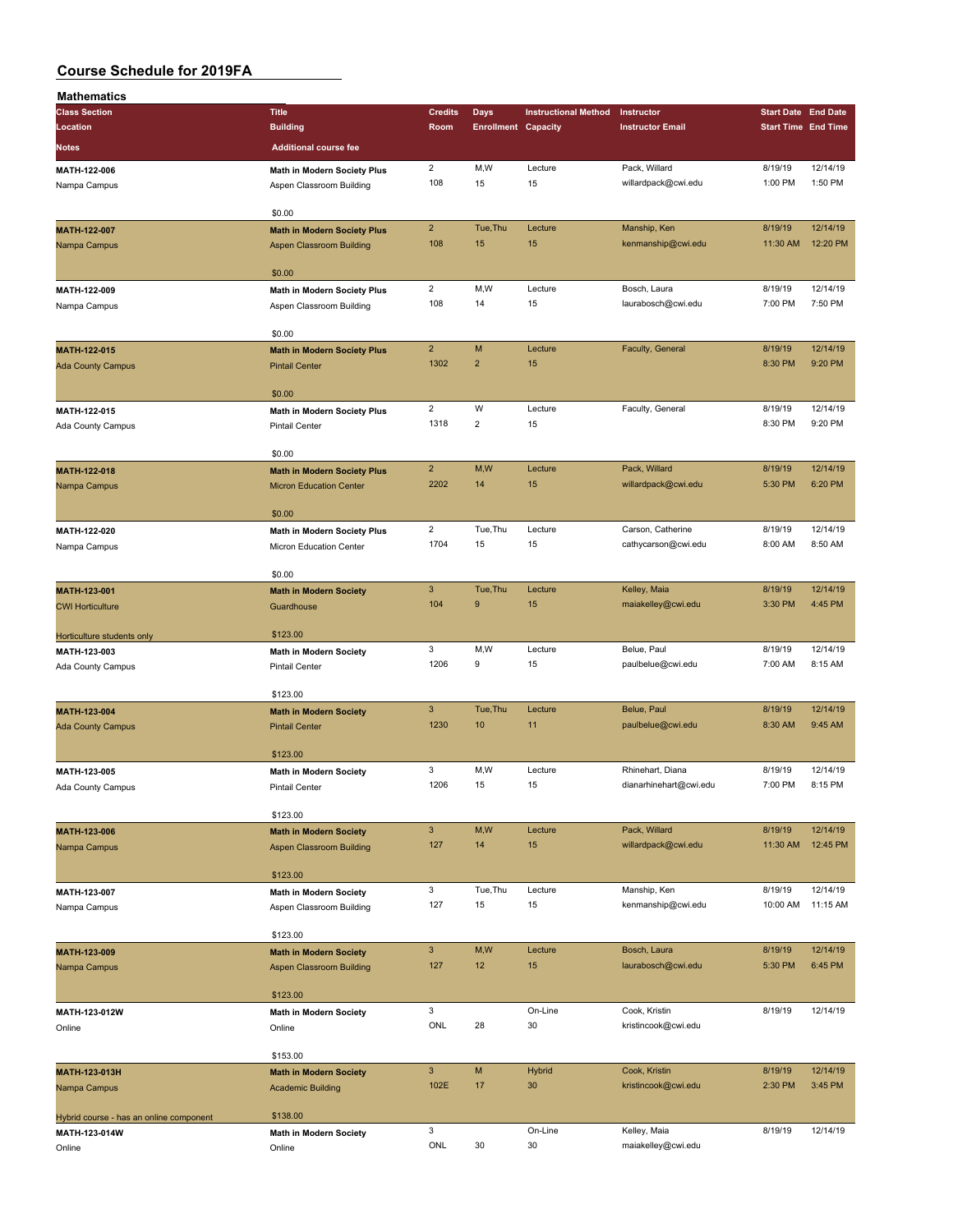| <b>Mathematics</b>       |                                                    |                           |                            |                             |                         |                            |          |
|--------------------------|----------------------------------------------------|---------------------------|----------------------------|-----------------------------|-------------------------|----------------------------|----------|
| <b>Class Section</b>     | <b>Title</b>                                       | <b>Credits</b>            | Days                       | <b>Instructional Method</b> | Instructor              | <b>Start Date End Date</b> |          |
| Location                 | <b>Building</b>                                    | Room                      | <b>Enrollment Capacity</b> |                             | <b>Instructor Email</b> | <b>Start Time End Time</b> |          |
| Notes                    | <b>Additional course fee</b>                       |                           |                            |                             |                         |                            |          |
|                          |                                                    |                           |                            |                             |                         |                            |          |
|                          | \$153.00                                           |                           |                            |                             |                         |                            |          |
| MATH-123-015             | <b>Math in Modern Society</b>                      | $\mathsf 3$               | M                          | Lecture                     | Faculty, General        | 8/19/19                    | 12/14/19 |
| <b>Ada County Campus</b> | <b>Pintail Center</b>                              | 1302                      | $\mathbf{0}$               | 15                          |                         | 7:00 PM                    | 8:15 PM  |
|                          |                                                    |                           |                            |                             |                         |                            |          |
|                          | \$123.00                                           |                           |                            |                             |                         |                            |          |
| MATH-123-015             | Math in Modern Society                             | 3                         | W                          | Lecture                     | Faculty, General        | 8/19/19                    | 12/14/19 |
| Ada County Campus        | <b>Pintail Center</b>                              | 1318                      | $\mathsf 0$                | 15                          |                         | 7:00 PM                    | 8:15 PM  |
|                          |                                                    |                           |                            |                             |                         |                            |          |
|                          | \$123.00                                           |                           |                            |                             |                         |                            |          |
| MATH-123-018             | <b>Math in Modern Society</b>                      | $\mathbf{3}$              | M,W                        | Lecture                     | Pack, Willard           | 8/19/19                    | 12/14/19 |
| Nampa Campus             | <b>Micron Education Center</b>                     | 2202                      | 14                         | 15                          | willardpack@cwi.edu     | 4:00 PM                    | 5:15 PM  |
|                          | \$123.00                                           |                           |                            |                             |                         |                            |          |
| MATH-123-020             | <b>Math in Modern Society</b>                      | 3                         | M,W,F                      | Lecture                     | Carson, Catherine       | 8/19/19                    | 12/14/19 |
|                          | Micron Education Center                            | 1704                      | 8                          | 15                          | cathycarson@cwi.edu     | 8:00 AM                    | 8:50 AM  |
| Nampa Campus             |                                                    |                           |                            |                             |                         |                            |          |
|                          | \$123.00                                           |                           |                            |                             |                         |                            |          |
| MATH-123-025             | <b>Math in Modern Society</b>                      | $\mathbf{3}$              | M,W                        | Lecture                     | Higley, Joy             | 8/19/19                    | 12/14/19 |
| <b>Ada County Campus</b> | <b>Pintail Center</b>                              | 1208                      | 11                         | 30                          | joyhigley@cwi.edu       | 8:30 AM                    | 9:45 AM  |
|                          |                                                    |                           |                            |                             |                         |                            |          |
|                          | \$123.00                                           |                           |                            |                             |                         |                            |          |
| MATH-123-026H            | Math in Modern Society                             | 3                         | <b>SAT</b>                 | Hybrid                      | Rhinehart, Diana        | 8/19/19                    | 12/14/19 |
| Ada County Campus        | <b>Pintail Center</b>                              | 1318                      | 11                         | 30                          | dianarhinehart@cwi.edu  | 1:00 PM                    | 2:15 PM  |
|                          |                                                    |                           |                            |                             |                         |                            |          |
|                          | \$138.00                                           |                           |                            |                             |                         |                            |          |
| MATH-123P-003            | <b>Math in Modern Society</b>                      | $\mathsf 3$               | M,W                        | Lecture                     | Belue, Paul             | 8/19/19                    | 12/14/19 |
| <b>Ada County Campus</b> | <b>Pintail Center</b>                              | 1206                      | 15                         | 15                          | paulbelue@cwi.edu       | 7:00 AM                    | 8:15 AM  |
|                          |                                                    |                           |                            |                             |                         |                            |          |
|                          | \$123.00                                           |                           |                            | Lecture                     | Belue, Paul             |                            | 12/14/19 |
| MATH-123P-004            | <b>Math in Modern Society</b>                      | 3<br>1230                 | Tue, Thu<br>11             | 11                          | paulbelue@cwi.edu       | 8/19/19<br>8:30 AM         | 9:45 AM  |
| Ada County Campus        | <b>Pintail Center</b>                              |                           |                            |                             |                         |                            |          |
|                          | \$123.00                                           |                           |                            |                             |                         |                            |          |
| MATH-123P-005            | <b>Math in Modern Society</b>                      | $\mathbf{3}$              | M,W                        | Lecture                     | Rhinehart, Diana        | 8/19/19                    | 12/14/19 |
| <b>Ada County Campus</b> | <b>Pintail Center</b>                              | 1206                      | 15                         | 15                          | dianarhinehart@cwi.edu  | 7:00 PM                    | 8:15 PM  |
|                          |                                                    |                           |                            |                             |                         |                            |          |
|                          | \$123.00                                           |                           |                            |                             |                         |                            |          |
| MATH-123P-006            | Math in Modern Society                             | 3                         | M,W                        | Lecture                     | Pack, Willard           | 8/19/19                    | 12/14/19 |
| Nampa Campus             | Aspen Classroom Building                           | 127                       | 15                         | 15                          | willardpack@cwi.edu     | 11:30 AM                   | 12:45 PM |
|                          |                                                    |                           |                            |                             |                         |                            |          |
|                          | \$123.00                                           |                           |                            |                             |                         |                            |          |
| MATH-123P-007            | <b>Math in Modern Society</b>                      | $\ensuremath{\mathsf{3}}$ | Tue, Thu                   | Lecture                     | Manship, Ken            | 8/19/19                    | 12/14/19 |
| Nampa Campus             | <b>Aspen Classroom Building</b>                    | 127                       | 15                         | 15                          | kenmanship@cwi.edu      | 10:00 AM                   | 11:15 AM |
|                          | \$123.00                                           |                           |                            |                             |                         |                            |          |
| MATH-123P-009            |                                                    | 3                         | M,W                        | Lecture                     | Bosch, Laura            | 8/19/19                    | 12/14/19 |
| Nampa Campus             | Math in Modern Society<br>Aspen Classroom Building | 127                       | 14                         | 15                          | laurabosch@cwi.edu      | 5:30 PM                    | 6:45 PM  |
|                          |                                                    |                           |                            |                             |                         |                            |          |
|                          | \$123.00                                           |                           |                            |                             |                         |                            |          |
| MATH-123P-015            | <b>Math in Modern Society</b>                      | $\mathsf 3$               | M                          | Lecture                     | Faculty, General        | 8/19/19                    | 12/14/19 |
| <b>Ada County Campus</b> | <b>Pintail Center</b>                              | 1302                      | $\overline{2}$             | 15                          |                         | 7:00 PM                    | 8:15 PM  |
|                          |                                                    |                           |                            |                             |                         |                            |          |
|                          | \$123.00                                           |                           |                            |                             |                         |                            |          |
| MATH-123P-015            | Math in Modern Society                             | 3                         | W                          | Lecture                     | Faculty, General        | 8/19/19                    | 12/14/19 |
| Ada County Campus        | Pintail Center                                     | 1318                      | $\overline{2}$             | 15                          |                         | 7:00 PM                    | 8:15 PM  |
|                          |                                                    |                           |                            |                             |                         |                            |          |
|                          | \$123.00                                           |                           |                            |                             |                         |                            |          |
| MATH-123P-018            | <b>Math in Modern Society</b>                      | $\mathsf 3$               | M,W                        | Lecture                     | Pack, Willard           | 8/19/19                    | 12/14/19 |
| Nampa Campus             | <b>Micron Education Center</b>                     | 2202                      | 14                         | 15                          | willardpack@cwi.edu     | 4:00 PM                    | 5:15 PM  |
|                          |                                                    |                           |                            |                             |                         |                            |          |
|                          | \$123.00                                           | 3                         | M,W,F                      | Lecture                     | Carson, Catherine       | 8/19/19                    | 12/14/19 |
| MATH-123P-020            | <b>Math in Modern Society</b>                      | 1704                      | 15                         | 15                          | cathycarson@cwi.edu     | 8:00 AM                    | 8:50 AM  |
| Nampa Campus             | Micron Education Center                            |                           |                            |                             |                         |                            |          |
|                          | \$123.00                                           |                           |                            |                             |                         |                            |          |
| MATH-142-001             | <b>College Algebra Plus</b>                        | $\mathbf 2$               | Tue, Thu                   | Lecture                     | Carson, Catherine       | 8/19/19                    | 12/14/19 |
|                          |                                                    |                           |                            |                             |                         |                            |          |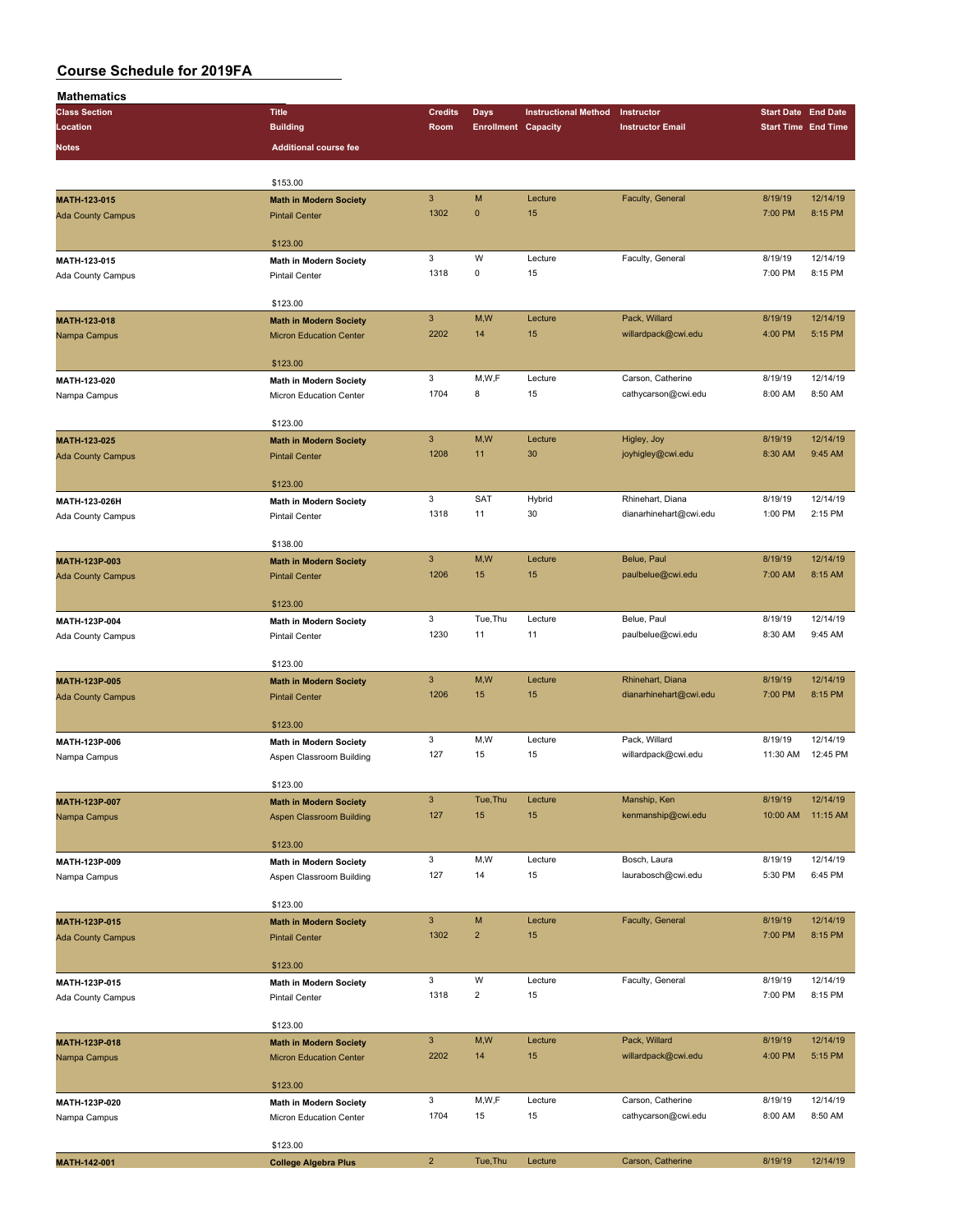| <b>Mathematics</b>           |                                                         |                         |                            |                             |                                          |                            |                     |
|------------------------------|---------------------------------------------------------|-------------------------|----------------------------|-----------------------------|------------------------------------------|----------------------------|---------------------|
| <b>Class Section</b>         | <b>Title</b>                                            | <b>Credits</b>          | <b>Days</b>                | <b>Instructional Method</b> | Instructor                               | <b>Start Date End Date</b> |                     |
| Location                     | <b>Building</b>                                         | Room                    | <b>Enrollment Capacity</b> |                             | <b>Instructor Email</b>                  | <b>Start Time End Time</b> |                     |
| <b>Notes</b>                 | <b>Additional course fee</b>                            |                         |                            |                             |                                          |                            |                     |
| Nampa Campus                 | Aspen Classroom Building                                | 108                     | 14                         | 15                          | cathycarson@cwi.edu                      | 1:00 PM                    | 1:50 PM             |
|                              |                                                         |                         |                            |                             |                                          |                            |                     |
|                              | \$0.00                                                  |                         |                            |                             |                                          |                            |                     |
| MATH-142-002                 | <b>College Algebra Plus</b>                             | $\overline{2}$<br>1111  | M,W<br>9                   | Lecture<br>12               | Belue, Paul<br>paulbelue@cwi.edu         | 8/19/19<br>2:30 PM         | 12/14/19<br>3:20 PM |
| Ada County Campus            | Mallard Place Building                                  |                         |                            |                             |                                          |                            |                     |
|                              | \$0.00                                                  |                         |                            |                             |                                          |                            |                     |
| MATH-142-003                 | <b>College Algebra Plus</b>                             | $\overline{2}$          | Tue, Thu                   | Lecture                     | Orduno, Kathleen                         | 8/19/19                    | 12/14/19            |
| Nampa Campus                 | <b>Aspen Classroom Building</b>                         | 108                     | $\boldsymbol{9}$           | 15                          | kateorduno@cwi.edu                       | 10:00 AM                   | 10:50 AM            |
|                              | \$0.00                                                  |                         |                            |                             |                                          |                            |                     |
| MATH-142-005                 | <b>College Algebra Plus</b>                             | $\overline{2}$          | Tue, Thu                   | Lecture                     | Thomas, Gary                             | 8/19/19                    | 12/14/19            |
| Ada County Campus            | <b>Pintail Center</b>                                   | 1206                    | 12                         | 15                          | garythomas@cwi.edu                       | 7:00 PM                    | 7:50 PM             |
|                              |                                                         |                         |                            |                             |                                          |                            |                     |
|                              | \$0.00                                                  | $\overline{2}$          | Tue, Thu                   |                             |                                          | 8/19/19                    | 12/14/19            |
| MATH-142-007                 | <b>College Algebra Plus</b><br><b>Academic Building</b> | 218                     | 10                         | Lecture<br>15               | Manship, Ken<br>kenmanship@cwi.edu       | 5:30 PM                    | 6:20 PM             |
| Nampa Campus                 |                                                         |                         |                            |                             |                                          |                            |                     |
|                              | \$0.00                                                  |                         |                            |                             |                                          |                            |                     |
| MATH-142-008                 | <b>College Algebra Plus</b>                             | $\overline{\mathbf{c}}$ | M,W                        | Lecture                     | Horowitz, Irwin                          | 8/19/19                    | 12/14/19            |
| Nampa Campus                 | Aspen Classroom Building                                | 108                     | 8                          | 15                          | irwinhorowitz@cwi.edu                    | 2:30 PM                    | 3:20 PM             |
|                              |                                                         |                         |                            |                             |                                          |                            |                     |
| MATH-142-011                 | \$0.00<br><b>College Algebra Plus</b>                   | $\overline{2}$          | Tue, Thu                   | Lecture                     | Manship, Ken                             | 8/19/19                    | 12/14/19            |
| Nampa Campus                 | <b>Aspen Classroom Building</b>                         | 108                     | $\overline{\mathbf{4}}$    | 15                          | kenmanship@cwi.edu                       | 2:30 PM                    | 3:20 PM             |
|                              |                                                         |                         |                            |                             |                                          |                            |                     |
|                              | \$0.00                                                  |                         |                            |                             |                                          |                            |                     |
| MATH-143-001                 | <b>College Algebra</b>                                  | 3                       | Tue, Thu                   | Lecture                     | Carson, Catherine                        | 8/19/19                    | 12/14/19            |
| Nampa Campus                 | Aspen Classroom Building                                | 127                     | 13                         | 15                          | cathycarson@cwi.edu                      | 11:30 AM                   | 12:45 PM            |
|                              | \$129.50                                                |                         |                            |                             |                                          |                            |                     |
| MATH-143-002                 | <b>College Algebra</b>                                  | $\mathbf{3}$            | M,W                        | Lecture                     | Belue, Paul                              | 8/19/19                    | 12/14/19            |
| <b>Ada County Campus</b>     | <b>Mallard Place Building</b>                           | 1111                    | 10                         | 12                          | paulbelue@cwi.edu                        | 1:00 PM                    | 2:15 PM             |
|                              |                                                         |                         |                            |                             |                                          |                            |                     |
|                              | \$129.50                                                | 3                       | Tue, Thu                   | Lecture                     |                                          | 8/19/19                    | 12/14/19            |
| MATH-143-003<br>Nampa Campus | <b>College Algebra</b><br>Aspen Classroom Building      | 127                     | 15                         | 15                          | Orduno, Kathleen<br>kateorduno@cwi.edu   | 8:30 AM                    | 9:45 AM             |
|                              |                                                         |                         |                            |                             |                                          |                            |                     |
|                              | \$129.50                                                |                         |                            |                             |                                          |                            |                     |
| MATH-143-005                 | <b>College Algebra</b>                                  | $\mathbf{3}$            | Tue, Thu                   | Lecture                     | Thomas, Gary                             | 8/19/19                    | 12/14/19            |
| <b>Ada County Campus</b>     | <b>Pintail Center</b>                                   | 1318                    | 15                         | 15                          | garythomas@cwi.edu                       | 5:30 PM                    | 6:45 PM             |
|                              | \$129.50                                                |                         |                            |                             |                                          |                            |                     |
| MATH-143-007                 | <b>College Algebra</b>                                  | 3                       | Tue, Thu                   | Lecture                     | Manship, Ken                             | 8/19/19                    | 12/14/19            |
| Nampa Campus                 | Academic Building                                       | 218                     | 15                         | 15                          | kenmanship@cwi.edu                       | 4:00 PM                    | 5:15 PM             |
|                              |                                                         |                         |                            |                             |                                          |                            |                     |
|                              | \$129.50                                                |                         |                            |                             |                                          |                            |                     |
| MATH-143-008                 | <b>College Algebra</b>                                  | $\mathbf{3}$            | M,W                        | Lecture                     | Horowitz, Irwin<br>irwinhorowitz@cwi.edu | 8/19/19                    | 12/14/19            |
| Nampa Campus                 | Aspen Classroom Building                                | 127                     | 15                         | 15                          |                                          | 1:00 PM                    | 2:15 PM             |
|                              | \$129.50                                                |                         |                            |                             |                                          |                            |                     |
| MATH-143-011                 | <b>College Algebra</b>                                  | $\mathbf{3}$            | Tue, Thu                   | Lecture                     | Manship, Ken                             | 8/19/19                    | 12/14/19            |
| Nampa Campus                 | Aspen Classroom Building                                | 127                     | 13                         | 15                          | kenmanship@cwi.edu                       | 1:00 PM                    | 2:15 PM             |
|                              |                                                         |                         |                            |                             |                                          |                            |                     |
|                              | \$129.50                                                | $\mathbf{3}$            |                            | On-Line                     | Carson, Catherine                        | 8/19/19                    | 12/14/19            |
| MATH-143-014W<br>Online      | <b>College Algebra</b><br>Online                        | <b>ONL</b>              | 30                         | 30                          | cathycarson@cwi.edu                      |                            |                     |
|                              |                                                         |                         |                            |                             |                                          |                            |                     |
|                              | \$159.50                                                |                         |                            |                             |                                          |                            |                     |
| MATH-143-015W                | <b>College Algebra</b>                                  | 3                       |                            | On-Line                     | Aydelotte, Susan                         | 8/19/19                    | 12/14/19            |
| Online                       | Online                                                  | ONL                     | 29                         | 30                          | susanaydelotte@cwi.edu                   |                            |                     |
|                              | \$159.50                                                |                         |                            |                             |                                          |                            |                     |
| MATH-143-900                 | <b>College Algebra</b>                                  | $\mathbf{3}$            | Thu,F                      | Lecture                     | Willoughby, Amanda                       | 8/19/19                    | 12/14/19            |
| <b>Community Locations</b>   | Micron Technology - BOISE                               | 128B                    | 6                          | 15                          | amandawilloughby@cwi.edu                 | 11:00 AM                   | 12:15 PM            |
|                              |                                                         |                         |                            |                             |                                          |                            |                     |
|                              | \$129.50                                                |                         |                            |                             |                                          |                            |                     |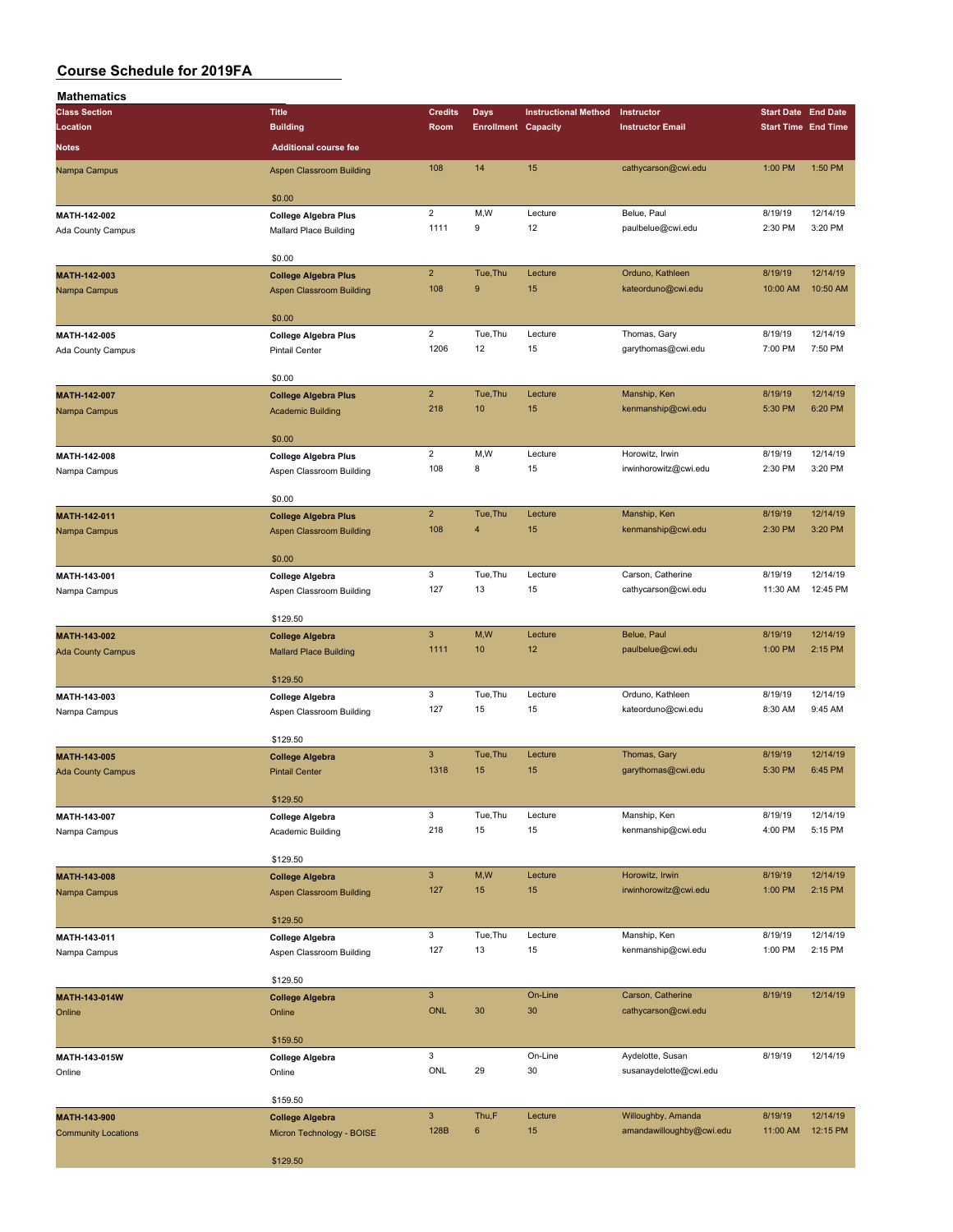| <b>Mathematics</b>                                                           |                                           |                           |                            |                             |                          |                            |          |
|------------------------------------------------------------------------------|-------------------------------------------|---------------------------|----------------------------|-----------------------------|--------------------------|----------------------------|----------|
| <b>Class Section</b>                                                         | <b>Title</b>                              | <b>Credits</b>            | Days                       | <b>Instructional Method</b> | Instructor               | <b>Start Date End Date</b> |          |
| Location                                                                     | <b>Building</b>                           | Room                      | <b>Enrollment Capacity</b> |                             | <b>Instructor Email</b>  | <b>Start Time End Time</b> |          |
| Notes                                                                        | <b>Additional course fee</b>              |                           |                            |                             |                          |                            |          |
|                                                                              |                                           |                           |                            |                             |                          |                            |          |
| MATH-143P-001                                                                | <b>College Algebra</b>                    | 3                         | Tue, Thu                   | Lecture                     | Carson, Catherine        | 8/19/19                    | 12/14/19 |
| Nampa Campus                                                                 | Aspen Classroom Building                  | 127                       | 14                         | 15                          | cathycarson@cwi.edu      | 11:30 AM                   | 12:45 PM |
|                                                                              |                                           |                           |                            |                             |                          |                            |          |
|                                                                              | \$129.50                                  |                           |                            |                             |                          |                            |          |
| MATH-143P-002                                                                | <b>College Algebra</b>                    | $\ensuremath{\mathsf{3}}$ | M,W                        | Lecture                     | Belue, Paul              | 8/19/19                    | 12/14/19 |
| <b>Ada County Campus</b>                                                     | <b>Mallard Place Building</b>             | 1111                      | 9                          | 12                          | paulbelue@cwi.edu        | 1:00 PM                    | 2:15 PM  |
|                                                                              |                                           |                           |                            |                             |                          |                            |          |
|                                                                              | \$129.50                                  |                           |                            |                             |                          |                            |          |
| MATH-143P-003                                                                | College Algebra                           | 3                         | Tue, Thu                   | Lecture                     | Orduno, Kathleen         | 8/19/19                    | 12/14/19 |
| Nampa Campus                                                                 | Aspen Classroom Building                  | 127                       | 9                          | 15                          | kateorduno@cwi.edu       | 8:30 AM                    | 9:45 AM  |
|                                                                              |                                           |                           |                            |                             |                          |                            |          |
|                                                                              | \$129.50                                  |                           |                            |                             |                          |                            |          |
| MATH-143P-005                                                                | <b>College Algebra</b>                    | 3                         | Tue, Thu                   | Lecture                     | Thomas, Gary             | 8/19/19                    | 12/14/19 |
| <b>Ada County Campus</b>                                                     | <b>Pintail Center</b>                     | 1318                      | 12                         | 15                          | garythomas@cwi.edu       | 5:30 PM                    | 6:45 PM  |
|                                                                              |                                           |                           |                            |                             |                          |                            |          |
|                                                                              | \$129.50                                  |                           |                            |                             |                          |                            |          |
| MATH-143P-007                                                                | College Algebra                           | 3                         | Tue, Thu                   | Lecture                     | Manship, Ken             | 8/19/19                    | 12/14/19 |
| Nampa Campus                                                                 | Academic Building                         | 218                       | 10                         | 15                          | kenmanship@cwi.edu       | 4:00 PM                    | 5:15 PM  |
|                                                                              |                                           |                           |                            |                             |                          |                            |          |
|                                                                              | \$129.50                                  |                           |                            |                             |                          |                            |          |
| MATH-143P-008                                                                | <b>College Algebra</b>                    | 3                         | M,W                        | Lecture                     | Horowitz, Irwin          | 8/19/19                    | 12/14/19 |
| Nampa Campus                                                                 | Aspen Classroom Building                  | 127                       | 8                          | 15                          | irwinhorowitz@cwi.edu    | 1:00 PM                    | 2:15 PM  |
|                                                                              |                                           |                           |                            |                             |                          |                            |          |
|                                                                              | \$129.50                                  |                           |                            |                             |                          |                            |          |
| MATH-143P-011                                                                | College Algebra                           | 3                         | Tue, Thu                   | Lecture                     | Manship, Ken             | 8/19/19                    | 12/14/19 |
| Nampa Campus                                                                 | Aspen Classroom Building                  | 127                       | 4                          | 15                          | kenmanship@cwi.edu       | 1:00 PM                    | 2:15 PM  |
|                                                                              |                                           |                           |                            |                             |                          |                            |          |
|                                                                              | \$129.50                                  |                           |                            |                             |                          |                            |          |
| MATH-144-001W                                                                | <b>Trigonometry</b>                       | $\overline{2}$            |                            | On-Line                     | Bosch, Laura             | 8/19/19                    | 12/14/19 |
| Online                                                                       | Online                                    | <b>ONL</b>                | 29                         | 30                          | laurabosch@cwi.edu       |                            |          |
|                                                                              |                                           |                           |                            |                             |                          |                            |          |
|                                                                              | \$20.00                                   |                           |                            |                             |                          |                            |          |
| MATH-144-002                                                                 | Trigonometry                              | $\overline{2}$            | M,W                        | Lecture                     | Cook, Kristin            | 8/19/19                    | 12/14/19 |
| Nampa Campus                                                                 | Academic Building                         | 106                       | 16                         | 30                          | kristincook@cwi.edu      | 12:00 PM                   | 12:50 PM |
|                                                                              |                                           |                           |                            |                             |                          |                            |          |
|                                                                              | \$0.00                                    |                           |                            |                             |                          |                            |          |
| MATH-144-900                                                                 | <b>Trigonometry</b>                       | $\overline{2}$            | Tue                        | Lecture                     | Willoughby, Amanda       | 8/19/19                    | 12/14/19 |
| <b>Community Locations</b><br>Micron Technology in Boise. Security clearance | Micron Technology - BOISE                 | 128B                      | 12                         | 15                          | amandawilloughby@cwi.edu | 11:00 AM                   | 12:45 PM |
| req'd. Contact Paula Smith                                                   |                                           |                           |                            |                             |                          |                            |          |
| (paulasmith@micron.com)                                                      | \$0.00                                    |                           |                            |                             |                          |                            |          |
| MATH-147-001                                                                 | <b>College Algebra &amp; Trigonometry</b> | 5                         | M, Tue, W, Thu Lecture     |                             | Pack, Willard            | 8/19/19                    | 12/14/19 |
| Nampa Campus                                                                 | Academic Building                         | 309                       | 30                         | 30                          | willardpack@cwi.edu      | 10:00 AM                   | 11:05 AM |
|                                                                              |                                           |                           |                            |                             |                          |                            |          |
|                                                                              | \$129.50                                  |                           |                            |                             |                          |                            |          |
| MATH-147-003W                                                                | <b>College Algebra &amp; Trigonometry</b> | 5                         |                            | On-Line                     | Quintana, Emiko          | 8/19/19                    | 12/14/19 |
| Online                                                                       | Online                                    | ONL                       | 30                         | 30                          | emikoquintana@cwi.edu    |                            |          |
|                                                                              |                                           |                           |                            |                             |                          |                            |          |
|                                                                              | \$179.50                                  |                           |                            |                             |                          |                            |          |
| MATH-152-001                                                                 | <b>Statistical Reasoning Plus</b>         | $\overline{2}$            | M,W                        | Lecture                     | Thomas, Gary             | 8/19/19                    | 12/14/19 |
| Ada County Campus                                                            | <b>Pintail Center</b>                     | 1207                      | 10                         | 10                          | garythomas@cwi.edu       | 1:00 PM                    | 1:50 PM  |
|                                                                              |                                           |                           |                            |                             |                          |                            |          |
|                                                                              | \$0.00                                    |                           |                            |                             |                          |                            |          |
| MATH-152-002                                                                 | <b>Statistical Reasoning Plus</b>         | $\overline{2}$            | Tue, Thu                   | Lecture                     | Isaacson, Kathleen       | 8/19/19                    | 12/14/19 |
| <b>Ada County Campus</b>                                                     | <b>Pintail Center</b>                     | 1207                      | 10                         | 10                          | katisaacson@cwi.edu      | 7:00 PM                    | 7:50 PM  |
|                                                                              |                                           |                           |                            |                             |                          |                            |          |
|                                                                              | \$0.00                                    |                           |                            |                             |                          |                            |          |
| MATH-152-006                                                                 | <b>Statistical Reasoning Plus</b>         | $\overline{2}$            | Tue, Thu                   | Lecture                     | Higley, Joy              | 8/19/19                    | 12/14/19 |
| Nampa Campus                                                                 | Academic Building                         | 201                       | 13                         | 15                          | joyhigley@cwi.edu        | 4:00 PM                    | 4:50 PM  |
|                                                                              |                                           |                           |                            |                             |                          |                            |          |
|                                                                              | \$0.00                                    |                           |                            |                             |                          |                            |          |
| MATH-152-008                                                                 | <b>Statistical Reasoning Plus</b>         | $\overline{2}$            | Tue, Thu                   | Lecture                     | Hofhine, Paul            | 8/19/19                    | 12/14/19 |
| <b>Ada County Campus</b>                                                     | <b>Pintail Center</b>                     | 1207                      | 10                         | 10                          | paulhofhine@cwi.edu      | 11:30 AM                   | 12:20 PM |
|                                                                              |                                           |                           |                            |                             |                          |                            |          |
|                                                                              | \$0.00                                    |                           |                            |                             |                          |                            |          |
| MATH-152-009                                                                 | <b>Statistical Reasoning Plus</b>         | $\overline{a}$            | M,W                        | Lecture                     | Manship, Ken             | 8/19/19                    | 12/14/19 |
| Nampa Campus                                                                 | Academic Building                         | 201                       | 14                         | 14                          | kenmanship@cwi.edu       | 5:30 PM                    | 6:20 PM  |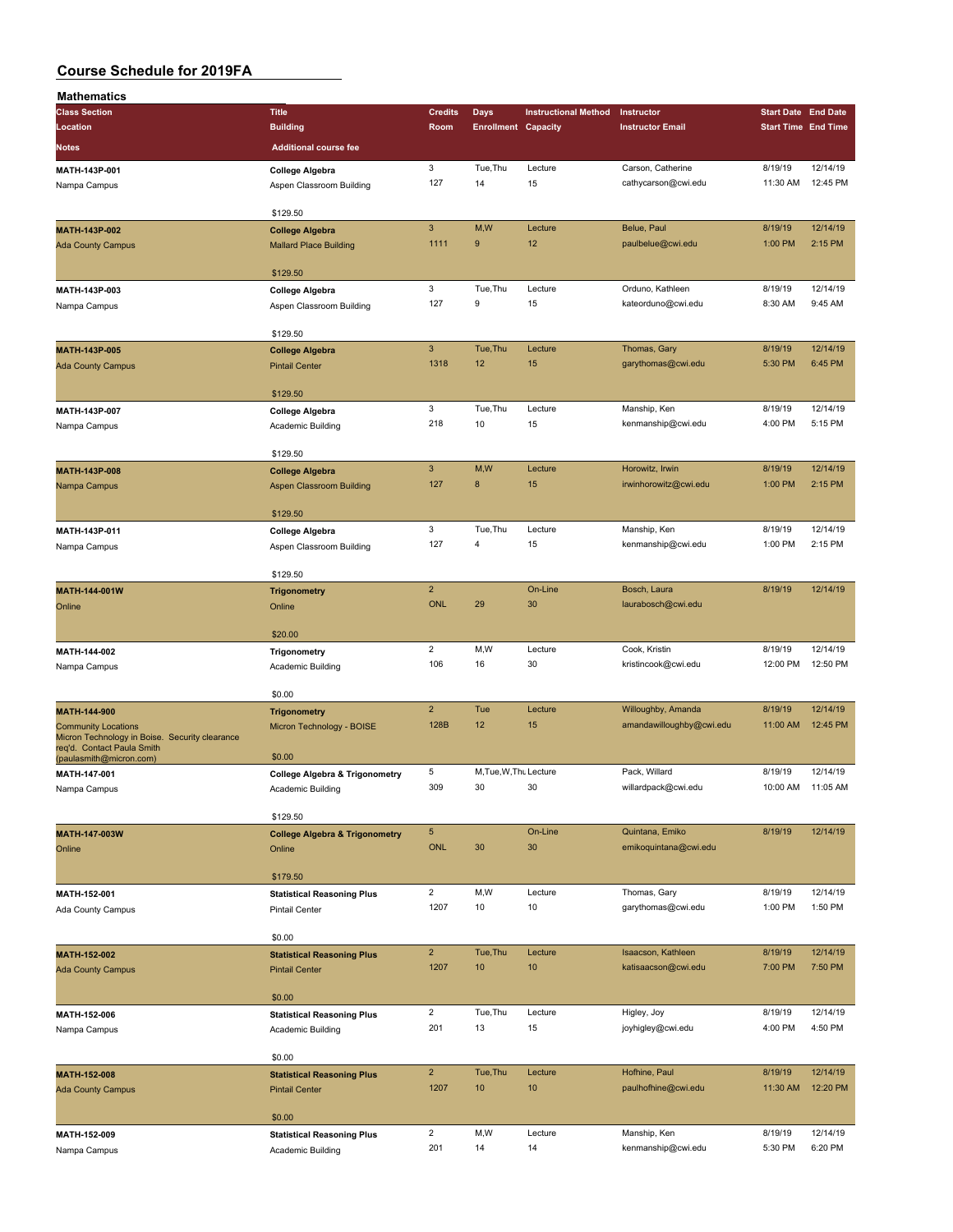| <b>Mathematics</b>                      |                                   |                           |                            |                             |                         |                            |          |
|-----------------------------------------|-----------------------------------|---------------------------|----------------------------|-----------------------------|-------------------------|----------------------------|----------|
| <b>Class Section</b>                    | <b>Title</b>                      | <b>Credits</b>            | Days                       | <b>Instructional Method</b> | Instructor              | <b>Start Date End Date</b> |          |
| Location                                | <b>Building</b>                   | Room                      | <b>Enrollment Capacity</b> |                             | <b>Instructor Email</b> | <b>Start Time End Time</b> |          |
|                                         |                                   |                           |                            |                             |                         |                            |          |
| <b>Notes</b>                            | <b>Additional course fee</b>      |                           |                            |                             |                         |                            |          |
|                                         |                                   |                           |                            |                             |                         |                            |          |
|                                         | \$0.00                            |                           |                            |                             |                         |                            |          |
| MATH-152-010                            | <b>Statistical Reasoning Plus</b> | $\overline{2}$            | M,W                        | Lecture                     | Isaacson, Kathleen      | 8/19/19                    | 12/14/19 |
| Nampa Campus                            | <b>Aspen Classroom Building</b>   | 126                       | 14                         | 15                          | katisaacson@cwi.edu     | 8:30 AM                    | 9:20 AM  |
|                                         |                                   |                           |                            |                             |                         |                            |          |
|                                         | \$0.00                            |                           |                            |                             |                         |                            |          |
|                                         |                                   | $\overline{2}$            | M,W                        | Lecture                     | Brosious, Derek         | 8/19/19                    | 12/14/19 |
| MATH-152-017                            | <b>Statistical Reasoning Plus</b> | 1203                      | 9                          | 10                          | derekbrosious@cwi.edu   | 1:00 PM                    | 1:50 PM  |
| Ada County Campus                       | <b>Pintail Center</b>             |                           |                            |                             |                         |                            |          |
|                                         |                                   |                           |                            |                             |                         |                            |          |
|                                         | \$0.00                            |                           |                            |                             |                         |                            |          |
| MATH-152-018                            | <b>Statistical Reasoning Plus</b> | $\overline{2}$            | M,W                        | Lecture                     | Bosch, Laura            | 8/19/19                    | 12/14/19 |
| Nampa Campus                            | <b>Academic Building</b>          | 201                       | $\overline{2}$             | 15                          | laurabosch@cwi.edu      | 1:00 PM                    | 1:50 PM  |
|                                         |                                   |                           |                            |                             |                         |                            |          |
|                                         | \$0.00                            |                           |                            |                             |                         |                            |          |
| MATH-153-001                            | <b>Statistical Reasoning</b>      | 3                         | M,W                        | Lecture                     | Thomas, Gary            | 8/19/19                    | 12/14/19 |
| Ada County Campus                       | <b>Pintail Center</b>             | 1207                      | 10                         | 10                          | garythomas@cwi.edu      | 11:30 AM                   | 12:45 PM |
|                                         |                                   |                           |                            |                             |                         |                            |          |
|                                         | \$123.00                          |                           |                            |                             |                         |                            |          |
| MATH-153-002                            | <b>Statistical Reasoning</b>      | $\mathbf{3}$              | Tue, Thu                   | Lecture                     | Isaacson, Kathleen      | 8/19/19                    | 12/14/19 |
| <b>Ada County Campus</b>                | <b>Pintail Center</b>             | 1207                      | 8                          | 10                          | katisaacson@cwi.edu     | 5:30 PM                    | 6:45 PM  |
|                                         |                                   |                           |                            |                             |                         |                            |          |
|                                         | \$123.00                          |                           |                            |                             |                         |                            |          |
|                                         |                                   |                           |                            |                             |                         |                            |          |
| MATH-153-003W                           | <b>Statistical Reasoning</b>      | 3                         |                            | On-Line                     | Cook, Kristin           | 8/19/19                    | 12/14/19 |
| Online                                  | Online                            | ONL                       | 29                         | 30                          | kristincook@cwi.edu     |                            |          |
|                                         |                                   |                           |                            |                             |                         |                            |          |
|                                         | \$153.00                          |                           |                            |                             |                         |                            |          |
| MATH-153-004W                           | <b>Statistical Reasoning</b>      | $\ensuremath{\mathsf{3}}$ |                            | On-Line                     | Cook, Kristin           | 8/19/19                    | 12/14/19 |
| Online                                  | Online                            | <b>ONL</b>                | 30                         | 30                          | kristincook@cwi.edu     |                            |          |
|                                         |                                   |                           |                            |                             |                         |                            |          |
|                                         | \$153.00                          |                           |                            |                             |                         |                            |          |
| MATH-153-005H                           | <b>Statistical Reasoning</b>      | 3                         | Tue                        | Hybrid                      | Cook, Kristin           | 8/19/19                    | 12/14/19 |
| Nampa Campus                            | Academic Building                 | 201                       | 29                         | 30                          | kristincook@cwi.edu     | 11:30 AM                   | 12:45 PM |
|                                         |                                   |                           |                            |                             |                         |                            |          |
|                                         | \$138.00                          |                           |                            |                             |                         |                            |          |
| Hybrid course - has an online component |                                   | $\ensuremath{\mathsf{3}}$ | Tue, Thu                   | Lecture                     | Higley, Joy             | 8/19/19                    | 12/14/19 |
| MATH-153-006                            | <b>Statistical Reasoning</b>      |                           |                            |                             |                         |                            |          |
| Nampa Campus                            | <b>Academic Building</b>          | 201                       | 14                         | 14                          | joyhigley@cwi.edu       | 2:30 PM                    | 3:45 PM  |
|                                         |                                   |                           |                            |                             |                         |                            |          |
|                                         | \$123.00                          |                           |                            |                             |                         |                            |          |
| MATH-153-007W                           | <b>Statistical Reasoning</b>      | 3                         |                            | On-Line                     | Cook, Kristin           | 8/19/19                    | 12/14/19 |
| Online                                  | Online                            | ONL                       | 30                         | 30                          | kristincook@cwi.edu     |                            |          |
|                                         |                                   |                           |                            |                             |                         |                            |          |
|                                         | \$153.00                          |                           |                            |                             |                         |                            |          |
| MATH-153-008                            | <b>Statistical Reasoning</b>      | $\ensuremath{\mathsf{3}}$ | Tue, Thu                   | Lecture                     | Hofhine, Paul           | 8/19/19                    | 12/14/19 |
| <b>Ada County Campus</b>                | <b>Pintail Center</b>             | 1207                      | 8                          | 10                          | paulhofhine@cwi.edu     | 10:00 AM                   | 11:15 AM |
|                                         |                                   |                           |                            |                             |                         |                            |          |
|                                         | \$123.00                          |                           |                            |                             |                         |                            |          |
| MATH-153-009                            |                                   | 3                         | M,W                        | Lecture                     | Manship, Ken            | 8/19/19                    | 12/14/19 |
|                                         | <b>Statistical Reasoning</b>      | 201                       | 15                         | 15                          | kenmanship@cwi.edu      | 4:00 PM                    | 5:15 PM  |
| Nampa Campus                            | Academic Building                 |                           |                            |                             |                         |                            |          |
|                                         |                                   |                           |                            |                             |                         |                            |          |
|                                         | \$123.00                          |                           |                            |                             |                         |                            |          |
| MATH-153-010                            | <b>Statistical Reasoning</b>      | $\ensuremath{\mathsf{3}}$ | M,W                        | Lecture                     | Isaacson, Kathleen      | 8/19/19                    | 12/14/19 |
| Nampa Campus                            | Aspen Classroom Building          | 126                       | 14                         | 15                          | katisaacson@cwi.edu     | 7:00 AM                    | 8:15 AM  |
|                                         |                                   |                           |                            |                             |                         |                            |          |
|                                         | \$123.00                          |                           |                            |                             |                         |                            |          |
| MATH-153-013                            | <b>Statistical Reasoning</b>      | 3                         | M,W                        | Lecture                     | Faculty, General        | 8/19/19                    | 12/14/19 |
| Ada County Campus                       | <b>Pintail Center</b>             | 1205                      | 12                         | 20                          |                         | 5:30 PM                    | 6:45 PM  |
|                                         |                                   |                           |                            |                             |                         |                            |          |
|                                         | \$123.00                          |                           |                            |                             |                         |                            |          |
| MATH-153-017                            | <b>Statistical Reasoning</b>      | $\mathbf{3}$              | M, W                       | Lecture                     | Brosious, Derek         | 8/19/19                    | 12/14/19 |
|                                         |                                   | 1205                      | 10                         | 10                          | derekbrosious@cwi.edu   | 11:30 AM                   | 12:45 PM |
| <b>Ada County Campus</b>                | <b>Pintail Center</b>             |                           |                            |                             |                         |                            |          |
|                                         |                                   |                           |                            |                             |                         |                            |          |
|                                         | \$123.00                          |                           |                            |                             |                         |                            |          |
| MATH-153-018                            | <b>Statistical Reasoning</b>      | 3                         | M,W                        | Lecture                     | Bosch, Laura            | 8/19/19                    | 12/14/19 |
| Nampa Campus                            | Academic Building                 | 201                       | $\overline{7}$             | 15                          | laurabosch@cwi.edu      | 11:30 AM                   | 12:45 PM |
|                                         |                                   |                           |                            |                             |                         |                            |          |
|                                         | \$123.00                          |                           |                            |                             |                         |                            |          |
| MATH-153P-001                           | <b>Statistical Reasoning</b>      | $\ensuremath{\mathsf{3}}$ | M, W                       | Lecture                     | Thomas, Gary            | 8/19/19                    | 12/14/19 |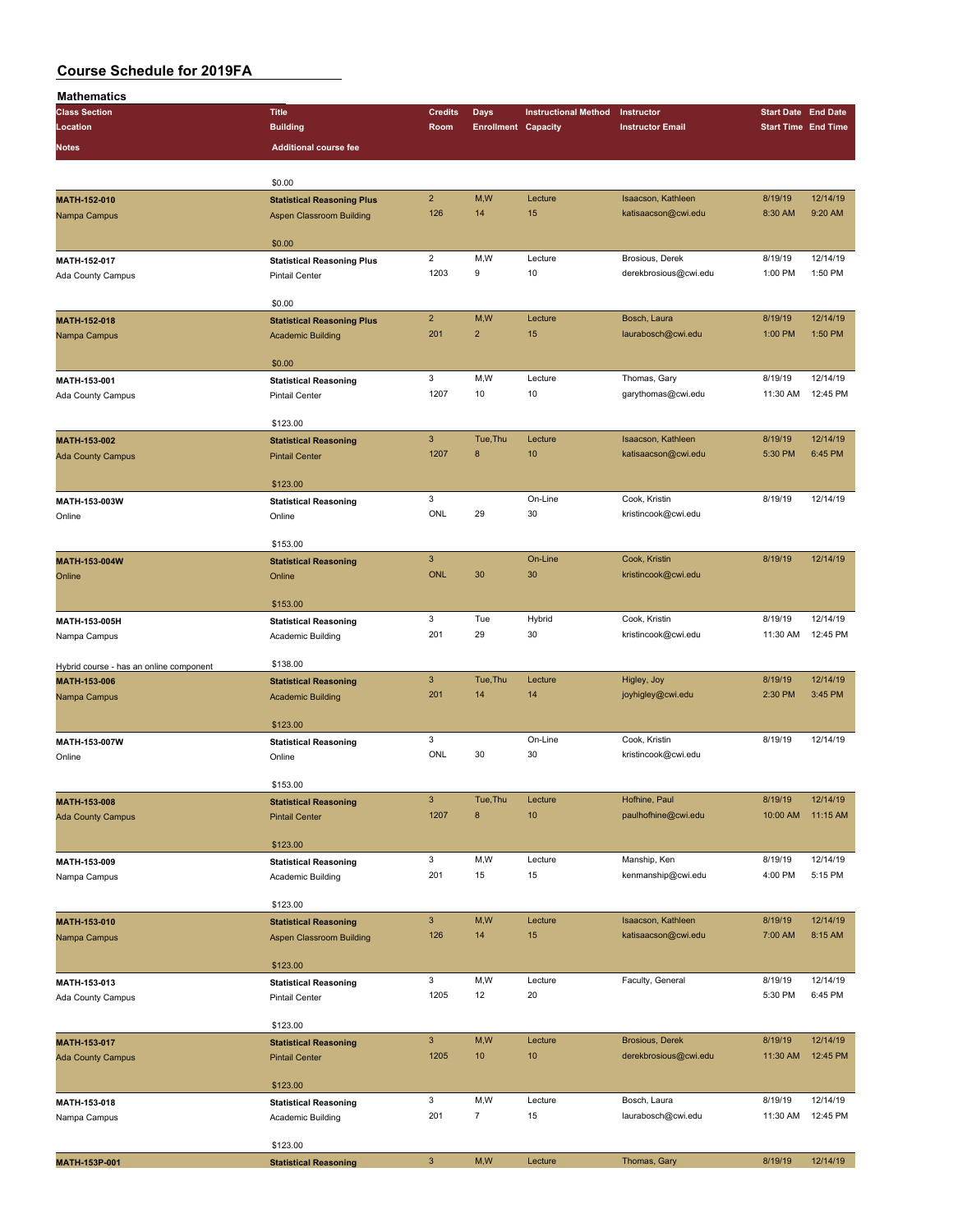| <b>Mathematics</b>                                                           |                                                |                           |                            |                             |                                                |                            |                     |
|------------------------------------------------------------------------------|------------------------------------------------|---------------------------|----------------------------|-----------------------------|------------------------------------------------|----------------------------|---------------------|
| <b>Class Section</b>                                                         | <b>Title</b>                                   | <b>Credits</b>            | Days                       | <b>Instructional Method</b> | Instructor                                     | <b>Start Date End Date</b> |                     |
| Location                                                                     | <b>Building</b>                                | Room                      | <b>Enrollment Capacity</b> |                             | <b>Instructor Email</b>                        | <b>Start Time End Time</b> |                     |
| <b>Notes</b>                                                                 | <b>Additional course fee</b>                   |                           |                            |                             |                                                |                            |                     |
| <b>Ada County Campus</b>                                                     | <b>Pintail Center</b>                          | 1207                      | 10                         | 10                          | garythomas@cwi.edu                             | 11:30 AM                   | 12:45 PM            |
|                                                                              |                                                |                           |                            |                             |                                                |                            |                     |
|                                                                              | \$123.00                                       |                           |                            |                             |                                                |                            |                     |
| MATH-153P-002                                                                | <b>Statistical Reasoning</b><br>Pintail Center | 3<br>1207                 | Tue, Thu<br>10             | Lecture<br>10               | Isaacson, Kathleen<br>katisaacson@cwi.edu      | 8/19/19<br>5:30 PM         | 12/14/19<br>6:45 PM |
| Ada County Campus                                                            |                                                |                           |                            |                             |                                                |                            |                     |
|                                                                              | \$123.00                                       |                           |                            |                             |                                                |                            |                     |
| MATH-153P-006                                                                | <b>Statistical Reasoning</b>                   | $\ensuremath{\mathsf{3}}$ | Tue, Thu                   | Lecture                     | Higley, Joy                                    | 8/19/19                    | 12/14/19            |
| Nampa Campus                                                                 | <b>Academic Building</b>                       | 201                       | 13                         | 15                          | joyhigley@cwi.edu                              | 2:30 PM                    | 3:45 PM             |
|                                                                              | \$123.00                                       |                           |                            |                             |                                                |                            |                     |
| MATH-153P-008                                                                | <b>Statistical Reasoning</b>                   | 3                         | Tue, Thu                   | Lecture                     | Hofhine, Paul                                  | 8/19/19                    | 12/14/19            |
| Ada County Campus                                                            | <b>Pintail Center</b>                          | 1207                      | 10                         | 10                          | paulhofhine@cwi.edu                            | 10:00 AM                   | 11:15 AM            |
|                                                                              |                                                |                           |                            |                             |                                                |                            |                     |
| MATH-153P-009                                                                | \$123.00<br><b>Statistical Reasoning</b>       | $\mathbf{3}$              | M,W                        | Lecture                     | Manship, Ken                                   | 8/19/19                    | 12/14/19            |
| Nampa Campus                                                                 | <b>Academic Building</b>                       | 201                       | 14                         | 15                          | kenmanship@cwi.edu                             | 4:00 PM                    | 5:15 PM             |
|                                                                              |                                                |                           |                            |                             |                                                |                            |                     |
|                                                                              | \$123.00                                       |                           |                            |                             |                                                |                            |                     |
| MATH-153P-010                                                                | <b>Statistical Reasoning</b>                   | 3                         | M,W                        | Lecture                     | Isaacson, Kathleen                             | 8/19/19                    | 12/14/19            |
| Nampa Campus                                                                 | Aspen Classroom Building                       | 126                       | 14                         | 15                          | katisaacson@cwi.edu                            | 7:00 AM                    | 8:15 AM             |
|                                                                              | \$123.00                                       |                           |                            |                             |                                                |                            |                     |
| MATH-153P-017                                                                | <b>Statistical Reasoning</b>                   | $\ensuremath{\mathsf{3}}$ | M, W                       | Lecture                     | <b>Brosious, Derek</b>                         | 8/19/19                    | 12/14/19            |
| <b>Ada County Campus</b>                                                     | <b>Pintail Center</b>                          | 1205                      | $\boldsymbol{9}$           | 10                          | derekbrosious@cwi.edu                          | 11:30 AM                   | 12:45 PM            |
|                                                                              | \$123.00                                       |                           |                            |                             |                                                |                            |                     |
| MATH-153P-018                                                                | <b>Statistical Reasoning</b>                   | 3                         | M, W                       | Lecture                     | Bosch, Laura                                   | 8/19/19                    | 12/14/19            |
|                                                                              | Academic Building                              | 201                       | $\overline{2}$             | 15                          | laurabosch@cwi.edu                             | 11:30 AM                   | 12:45 PM            |
|                                                                              |                                                |                           |                            |                             |                                                |                            |                     |
|                                                                              | \$123.00                                       |                           |                            |                             |                                                |                            |                     |
| MATH-157-001                                                                 | <b>Math for Elementary Teachers I</b>          | $\overline{4}$<br>309     | Tue, Thu<br>29             | Lecture<br>30               | Isom, Teresa<br>teresaisom@cwi.edu             | 8/19/19<br>5:30 PM         | 12/14/19<br>7:20 PM |
| Nampa Campus                                                                 | <b>Academic Building</b>                       |                           |                            |                             |                                                |                            |                     |
|                                                                              | \$32.00                                        |                           |                            |                             |                                                |                            |                     |
| MATH-157-002                                                                 | Math for Elementary Teachers I                 | $\overline{\mathbf{4}}$   | M, W                       | Lecture                     | Carson, Catherine                              | 8/19/19                    | 12/14/19            |
| Nampa Campus                                                                 | Micron Education Center                        | 1301                      | 28                         | 28                          | cathycarson@cwi.edu                            | 9:00 AM                    | 10:50 AM            |
|                                                                              | \$32.00                                        |                           |                            |                             |                                                |                            |                     |
| MATH-160-001W                                                                | <b>Survey of Calculus</b>                      | $\overline{4}$            |                            | On-Line                     | Kelley, Maia                                   | 8/19/19                    | 12/14/19            |
| Online                                                                       | Online                                         | <b>ONL</b>                | 12                         | 30                          | maiakelley@cwi.edu                             |                            |                     |
|                                                                              |                                                |                           |                            |                             |                                                |                            |                     |
|                                                                              | \$163.00                                       | $\overline{4}$            | M,W                        | Lecture                     | Murdock, Timothy                               | 8/19/19                    | 12/14/19            |
| MATH-160-005<br>Ada County Campus                                            | <b>Survey of Calculus</b><br>Pintail Center    | 1208                      | 15                         | 30                          | timothymurdock@cwi.edu                         | 7:00 PM                    | 8:50 PM             |
|                                                                              |                                                |                           |                            |                             |                                                |                            |                     |
|                                                                              | \$123.00                                       |                           |                            |                             |                                                |                            |                     |
| MATH-170-001H                                                                | <b>Calculus I</b>                              | $\sqrt{5}$                | Tue, Thu                   | <b>Hybrid</b>               | Quintana, Emiko                                | 8/19/19                    | 12/14/19            |
| Nampa Campus                                                                 | <b>Academic Building</b>                       | 218                       | 30                         | 30                          | emikoquintana@cwi.edu                          | 8:30 AM                    | 9:35 AM             |
| Hybrid course - has an online component                                      | \$154.50                                       |                           |                            |                             |                                                |                            |                     |
| MATH-170-002                                                                 | <b>Calculus I</b>                              | 5                         | M, Tue, W, Thu Lecture     |                             | Thomas, Gary                                   | 8/19/19                    | 12/14/19            |
| Ada County Campus                                                            | Mallard Place Building                         | 1111                      | 17                         | 30                          | garythomas@cwi.edu                             | 4:00 PM                    | 5:05 PM             |
|                                                                              | \$129.50                                       |                           |                            |                             |                                                |                            |                     |
| MATH-170-003W                                                                | <b>Calculus I</b>                              | $\sqrt{5}$                |                            | On-Line                     | Aydelotte, Susan                               | 8/19/19                    | 12/14/19            |
| Online                                                                       | Online                                         | ONL                       | 28                         | 30                          | susanaydelotte@cwi.edu                         |                            |                     |
|                                                                              |                                                |                           |                            |                             |                                                |                            |                     |
|                                                                              | \$179.50                                       | 5                         | Thu,F                      |                             |                                                |                            | 12/14/19            |
| MATH-170-900                                                                 | Calculus I                                     | 128B                      | 10                         | Lecture<br>15               | Willoughby, Amanda<br>amandawilloughby@cwi.edu | 8/19/19<br>1:00 PM         | 3:05 PM             |
| <b>Community Locations</b><br>Micron Technology in Boise. Security clearance | Micron Technology - BOISE                      |                           |                            |                             |                                                |                            |                     |
| req'd. Contact Paula Smith<br>(paulasmith@micron.com)                        | \$129.50                                       |                           |                            |                             |                                                |                            |                     |
| MATH-175-001H                                                                | <b>Calculus II</b>                             | $\overline{4}$            | Tue, Thu                   | <b>Hybrid</b>               | Aydelotte, Susan                               | 8/19/19                    | 12/14/19            |
| Nampa Campus                                                                 | <b>Academic Building</b>                       | 218                       | 29                         | 30                          | susanaydelotte@cwi.edu                         | 11:00 AM                   | 11:50 AM            |
|                                                                              | \$20.00                                        |                           |                            |                             |                                                |                            |                     |
| Hybrid course - has an online component                                      |                                                |                           |                            |                             |                                                |                            |                     |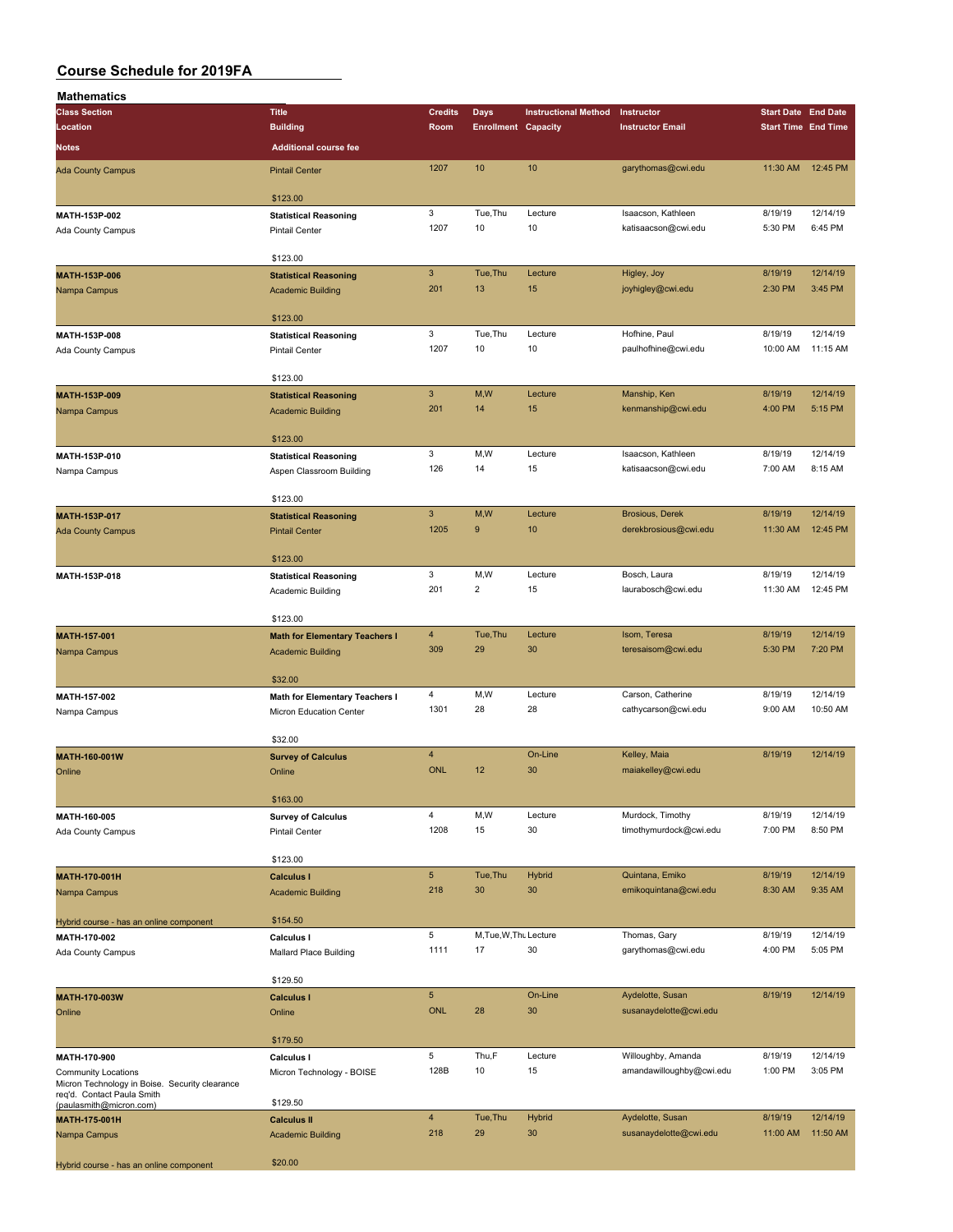| <b>Mathematics</b>                                                                                         |                                       |                |                            |                             |                         |                            |          |
|------------------------------------------------------------------------------------------------------------|---------------------------------------|----------------|----------------------------|-----------------------------|-------------------------|----------------------------|----------|
| <b>Class Section</b>                                                                                       | <b>Title</b>                          | <b>Credits</b> | <b>Days</b>                | <b>Instructional Method</b> | Instructor              | <b>Start Date End Date</b> |          |
| Location                                                                                                   | <b>Building</b>                       | Room           | <b>Enrollment Capacity</b> |                             | <b>Instructor Email</b> | <b>Start Time End Time</b> |          |
| <b>Notes</b>                                                                                               | <b>Additional course fee</b>          |                |                            |                             |                         |                            |          |
| MATH-175-900                                                                                               | <b>Calculus II</b>                    | 4              | M,Tue                      | Lecture                     | Maloof, Giles           | 8/19/19                    | 12/14/19 |
| <b>Community Locations</b><br>Micron Technology in Boise. Security clearance<br>req'd. Contact Paula Smith | Micron Technology - BOISE             | 103V           | 19                         | 20                          | gilesmaloof@cwi.edu     | 8:30 AM                    | 10:15 AM |
| (paulasmith@micron.com)                                                                                    | \$0.00                                |                |                            |                             |                         |                            |          |
| MATH-176-001H                                                                                              | <b>Discrete Mathematics</b>           | $\overline{4}$ | W                          | Hybrid                      | Kelley, Maia            | 8/19/19                    | 12/14/19 |
| <b>Ada County Campus</b>                                                                                   | <b>Pintail Center</b>                 | 1230           | 5                          | 22                          | maiakelley@cwi.edu      | 7:00 PM                    | 8:50 PM  |
|                                                                                                            | \$20.00                               |                |                            |                             |                         |                            |          |
| MATH-275-001H                                                                                              | <b>Calculus III</b>                   | 4              | Tue, Thu                   | Hybrid                      | Aydelotte, Susan        | 8/19/19                    | 12/14/19 |
| Nampa Campus                                                                                               | Academic Building                     | 218            | 11                         | 30                          | susanaydelotte@cwi.edu  | 12:00 PM                   | 12:50 PM |
|                                                                                                            | \$149.50                              |                |                            |                             |                         |                            |          |
| <b>MATH-275-900</b>                                                                                        | <b>Calculus III</b>                   | $\overline{4}$ | Thu,F                      | Lecture                     | Maloof, Giles           | 8/19/19                    | 12/14/19 |
| <b>Community Locations</b><br>Micron Technology in Boise. Security clearance<br>reg'd. Contact Paula Smith | Micron Technology - BOISE<br>\$129.50 | 103V           | 9                          | 15                          | qilesmaloof@cwi.edu     | 8:30 AM                    | 10:15 AM |
| (paulasmith@micron.com)                                                                                    |                                       |                |                            |                             |                         |                            |          |

## **Medical Administrative Support**

| <b>Class Section</b>     | <b>Title</b>                          | <b>Credits</b> | <b>Days</b>                | <b>Instructional Method</b> | Instructor              | Start Date End Date        |          |
|--------------------------|---------------------------------------|----------------|----------------------------|-----------------------------|-------------------------|----------------------------|----------|
| Location                 | <b>Building</b>                       | Room           | <b>Enrollment Capacity</b> |                             | <b>Instructor Email</b> | <b>Start Time End Time</b> |          |
| <b>Notes</b>             | <b>Additional course fee</b>          |                |                            |                             |                         |                            |          |
| <b>MADM-113-001</b>      | <b>Medical Front Office Skills</b>    | 3              | Tue, Thu                   | Lecture                     | Robison, Ashley         | 8/19/19                    | 12/14/19 |
| <b>Ada County Campus</b> | <b>Quail Court Building</b>           | 2209           | 22                         | 24                          | ashleyrobison@cwi.edu   | 9:00 AM                    | 10:15 AM |
|                          | \$0.00                                |                |                            |                             |                         |                            |          |
| MADM-115-001W            | <b>Human Relations in Healthcare</b>  | 3              |                            | On-Line                     | Conklin, Colleen        | 8/19/19                    | 12/14/19 |
| Online                   | Online                                | ONL            | 30                         | 45                          | colleenconklin@cwi.edu  |                            |          |
|                          | \$30.00                               |                |                            |                             |                         |                            |          |
| MADM-233-001W            | <b>Medical Coding</b>                 | 3              |                            | On-Line                     | Robison, Ashley         | 8/19/19                    | 12/14/19 |
| Online                   | Online                                | <b>ONL</b>     | 12                         | 20                          | ashleyrobison@cwi.edu   |                            |          |
|                          | \$40.00                               |                |                            |                             |                         |                            |          |
| MADM-240-001W            | <b>Health Insurance &amp; Billing</b> | 3              |                            | On-Line                     | Robison, Ashley         | 8/19/19                    | 12/14/19 |
| Online                   | Online                                | ONL            | 22                         | 22                          | ashleyrobison@cwi.edu   |                            |          |
|                          | \$30.00                               |                |                            |                             |                         |                            |          |

#### **Medical Assistant**

| <b>Class Section</b><br>Location | <b>Title</b><br><b>Building</b>  | <b>Credits</b><br>Room | <b>Days</b><br><b>Enrollment Capacity</b> | <b>Instructional Method</b> | Instructor<br><b>Instructor Email</b> | <b>Start Date End Date</b><br><b>Start Time End Time</b> |          |
|----------------------------------|----------------------------------|------------------------|-------------------------------------------|-----------------------------|---------------------------------------|----------------------------------------------------------|----------|
| <b>Notes</b>                     | <b>Additional course fee</b>     |                        |                                           |                             |                                       |                                                          |          |
| <b>MEDA-109-001H</b>             | Pharmacology                     | 3                      | Thu                                       | Lecture                     | Conklin, Colleen                      | 8/19/19                                                  | 12/14/19 |
| <b>Ada County Campus</b>         | <b>Quail Court Building</b>      | 2204                   | 29                                        | 30                          | colleenconklin@cwi.edu                | 10:30 AM                                                 | 12:00 PM |
|                                  | \$15.00                          |                        |                                           |                             |                                       |                                                          |          |
| MEDA-131-001                     | <b>Medical Office Procedures</b> | 3                      | Tue, Thu                                  | Lecture                     | Omair, Tabinda                        | 8/19/19                                                  | 12/14/19 |
| Ada County Campus                | <b>Quail Court Building</b>      | 2204                   | 29                                        | 30                          | sabinaomair@cwi.edu                   | 9:00 AM                                                  | 10:15 AM |
|                                  | \$0.00                           |                        |                                           |                             |                                       |                                                          |          |
| <b>MEDA-220-001W</b>             | <b>Human Diseases</b>            | 3                      |                                           | On-Line                     | Robison, Ashley                       | 8/19/19                                                  | 12/14/19 |
| Online                           | Online                           | ONL                    | 22                                        | 30                          | ashleyrobison@cwi.edu                 |                                                          |          |
|                                  | \$30.00                          |                        |                                           |                             |                                       |                                                          |          |
| MEDA-233-001                     | <b>Clinical Procedures 1</b>     | 5                      | M, W, F                                   | Lab B                       | Conklin, Colleen                      | 8/19/19                                                  | 12/14/19 |
| Ada County Campus                | <b>Quail Court Building</b>      | 2204                   | 29                                        | 30                          | colleenconklin@cwi.edu                | 9:00 AM                                                  | 12:00 PM |
|                                  | \$100.00                         |                        |                                           |                             |                                       |                                                          |          |
| MEDA-233-001                     | <b>Clinical Procedures 1</b>     | 5                      | M,W,F                                     | Lab <sub>B</sub>            | Robison, Ashley                       | 8/19/19                                                  | 12/14/19 |
| <b>Ada County Campus</b>         | <b>Quail Court Building</b>      | 2204                   | 29                                        | 30                          | ashleyrobison@cwi.edu                 | 9:00 AM                                                  | 12:00 PM |
|                                  | \$100.00                         |                        |                                           |                             |                                       |                                                          |          |
| MEDA-233-001                     | <b>Clinical Procedures 1</b>     | 5                      | M, W, F                                   | Lecture                     | Conklin, Colleen                      | 8/19/19                                                  | 12/14/19 |
| Ada County Campus                | <b>Quail Court Building</b>      | 2204                   | 29                                        | 30                          | colleenconklin@cwi.edu                | 9:00 AM                                                  | 12:00 PM |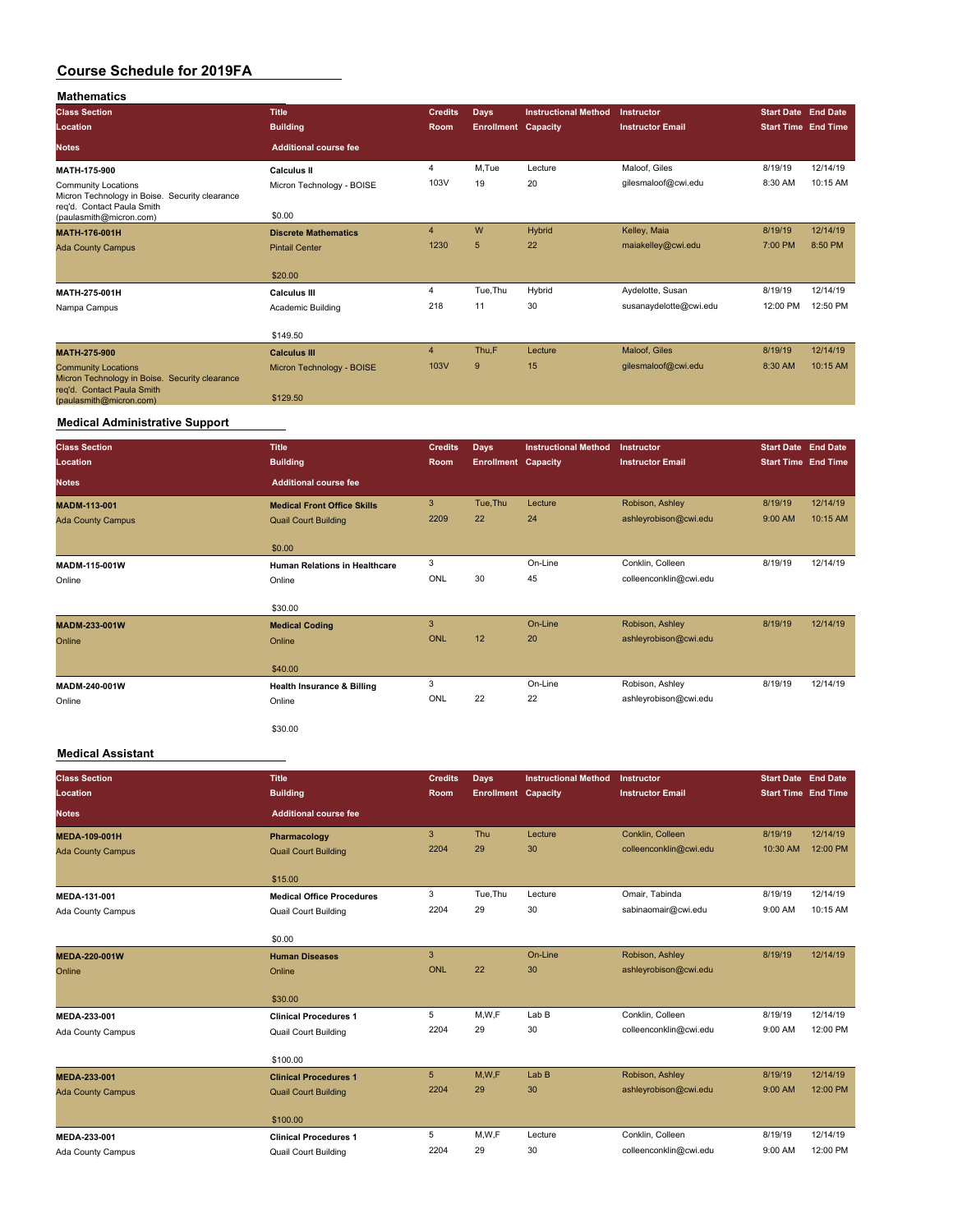| <b>Medical Assistant</b> |                                      |                |                            |                             |                         |                            |                            |
|--------------------------|--------------------------------------|----------------|----------------------------|-----------------------------|-------------------------|----------------------------|----------------------------|
| <b>Class Section</b>     | <b>Title</b>                         | <b>Credits</b> | <b>Days</b>                | <b>Instructional Method</b> | Instructor              | <b>Start Date End Date</b> |                            |
| Location                 | <b>Building</b>                      | Room           | <b>Enrollment Capacity</b> |                             | <b>Instructor Email</b> |                            | <b>Start Time End Time</b> |
| <b>Notes</b>             | <b>Additional course fee</b>         |                |                            |                             |                         |                            |                            |
|                          |                                      |                |                            |                             |                         |                            |                            |
|                          | \$100.00                             |                |                            |                             |                         |                            |                            |
| MEDA-233-001             | <b>Clinical Procedures 1</b>         | 5              | M,W,F                      | Lecture                     | Robison, Ashley         | 8/19/19                    | 12/14/19                   |
| <b>Ada County Campus</b> | <b>Quail Court Building</b>          | 2204           | 29                         | 30                          | ashleyrobison@cwi.edu   | 9:00 AM                    | 12:00 PM                   |
|                          | \$100.00                             |                |                            |                             |                         |                            |                            |
| MEDA-237-001W            | <b>Ethics for Medical Assistants</b> | $\overline{2}$ |                            | On-Line                     | Conklin, Colleen        | 8/19/19                    | 12/14/19                   |
| Online                   | Online                               | ONL            | 16                         | 30                          | colleenconklin@cwi.edu  |                            |                            |
|                          | \$20.00                              |                |                            |                             |                         |                            |                            |

#### **Microbiolgy, Molecular, Biomed**

| <b>Class Section</b>     | <b>Title</b>                               | <b>Credits</b>      | Days                       | <b>Instructional Method</b> | Instructor                               | <b>Start Date End Date</b> |          |
|--------------------------|--------------------------------------------|---------------------|----------------------------|-----------------------------|------------------------------------------|----------------------------|----------|
| Location                 | <b>Building</b>                            | Room                | <b>Enrollment Capacity</b> |                             | <b>Instructor Email</b>                  | <b>Start Time End Time</b> |          |
| <b>Notes</b>             | <b>Additional course fee</b>               |                     |                            |                             |                                          |                            |          |
| MMBS-106-001             | <b>Make Sense of Micro-Biotic-Me</b>       | $\mathbf{3}$        | M, W                       | Lecture                     | Paquette, Holly                          | 8/19/19                    | 12/14/19 |
| Nampa Campus             | <b>Academic Building</b>                   | 102E                | 29                         | 45                          | hollypaquette@cwi.edu                    | 1:00 PM                    | 2:15 PM  |
|                          |                                            |                     |                            |                             |                                          |                            |          |
|                          | \$0.00                                     | 3                   |                            | On-Line                     | Paquette, Holly                          | 8/19/19                    | 12/14/19 |
| MMBS-106-002W<br>Online  | Make Sense of Micro-Biotic-Me<br>Online    | ONL                 | 33                         | 35                          | hollypaquette@cwi.edu                    |                            |          |
|                          |                                            |                     |                            |                             |                                          |                            |          |
|                          | \$30.00                                    | 3                   | Tue, Thu                   |                             |                                          | 8/19/19                    | 12/14/19 |
| MMBS-111-001             | <b>Introductory Microbiology</b>           | 106                 | 44                         | Lecture<br>45               | Paquette, Holly<br>hollypaquette@cwi.edu | 11:30 AM                   | 12:45 PM |
| Nampa Campus             | Aspen Classroom Building                   |                     |                            |                             |                                          |                            |          |
|                          | \$10.00                                    |                     |                            |                             |                                          |                            |          |
| MMBS-111-002W            | <b>Introductory Microbiology</b>           | 3                   |                            | On-Line                     | Rich, Teresa                             | 8/19/19                    | 12/14/19 |
| Online                   | Online                                     | <b>ONL</b>          | 33                         | 35                          | teresarich@cwi.edu                       |                            |          |
|                          |                                            |                     |                            |                             |                                          |                            |          |
| MMBS-111-003W            | \$40.00                                    | 3                   |                            | On-Line                     | Rich, Teresa                             | 8/19/19                    | 12/14/19 |
| Online                   | <b>Introductory Microbiology</b><br>Online | <b>ONL</b>          | 35                         | 35                          | teresarich@cwi.edu                       |                            |          |
|                          |                                            |                     |                            |                             |                                          |                            |          |
|                          | \$40.00                                    |                     |                            |                             |                                          |                            |          |
| MMBS-111-004W            | <b>Introductory Microbiology</b>           | 3                   |                            | On-Line                     | Nixon, Jamee                             | 8/19/19                    | 12/14/19 |
| Online                   | Online                                     | <b>ONL</b>          | 35                         | 35                          | jameenixon@cwi.edu                       |                            |          |
|                          | \$40.00                                    |                     |                            |                             |                                          |                            |          |
| MMBS-111-005             | <b>Introductory Microbiology</b>           | 3                   | Tue, Thu                   | Lecture                     | Paquette, Holly                          | 8/19/19                    | 12/14/19 |
| Nampa Campus             | Aspen Classroom Building                   | 102                 | 44                         | 45                          | hollypaquette@cwi.edu                    | 8:30 AM                    | 9:45 AM  |
|                          |                                            |                     |                            |                             |                                          |                            |          |
|                          | \$10.00                                    | 3                   |                            | On-Line                     | Rich, Teresa                             | 8/19/19                    | 12/14/19 |
| MMBS-111-006W            | <b>Introductory Microbiology</b>           | ONL                 | 35                         | 35                          | teresarich@cwi.edu                       |                            |          |
| Online                   | Online                                     |                     |                            |                             |                                          |                            |          |
|                          | \$40.00                                    |                     |                            |                             |                                          |                            |          |
| MMBS-111-007W            | <b>Introductory Microbiology</b>           | 3                   |                            | On-Line                     | Rich, Teresa                             | 8/19/19                    | 12/14/19 |
| Online                   | Online                                     | <b>ONL</b>          | 31                         | 35                          | teresarich@cwi.edu                       |                            |          |
|                          | \$40.00                                    |                     |                            |                             |                                          |                            |          |
| MMBS-111-009             | <b>Introductory Microbiology</b>           | 3                   | M,W                        | Lecture                     | Paquette, Holly                          | 8/19/19                    | 12/14/19 |
| Ada County Campus        | Mallard Place Building                     | 1135                | 44                         | 45                          | hollypaquette@cwi.edu                    | 4:00 PM                    | 5:15 PM  |
|                          |                                            |                     |                            |                             |                                          |                            |          |
|                          | \$10.00                                    |                     |                            |                             |                                          |                            |          |
| MMBS-111-010             | <b>Introductory Microbiology</b>           | $\mathbf{3}$        | Tue, Thu                   | Lecture                     | Connor, Elise                            | 8/19/19                    | 12/14/19 |
| <b>Ada County Campus</b> | <b>Pintail Center</b>                      | 1210                | 42                         | 45                          | eliseconnor@cwi.edu                      | 2:30 PM                    | 3:45 PM  |
|                          | \$10.00                                    |                     |                            |                             |                                          |                            |          |
| MMBS-111-011H            | <b>Introductory Microbiology</b>           | 3                   | W                          | Hybrid                      | Connor, Elise                            | 8/19/19                    | 12/14/19 |
|                          | Aspen Classroom Building                   | 106                 | 45                         | 45                          | eliseconnor@cwi.edu                      | 1:00 PM                    | 2:15 PM  |
|                          |                                            |                     |                            |                             |                                          |                            |          |
|                          | \$25.00                                    |                     |                            |                             |                                          | 8/19/19                    | 12/14/19 |
| <b>MMBS-111L-001H</b>    | <b>Introductory Microbiology Lab</b>       | $\mathbf{1}$<br>217 | 318                        | Lab A<br>322                | Connor, Elise<br>eliseconnor@cwi.edu     |                            |          |
| Nampa Campus             | <b>Academic Building</b>                   |                     |                            |                             |                                          |                            |          |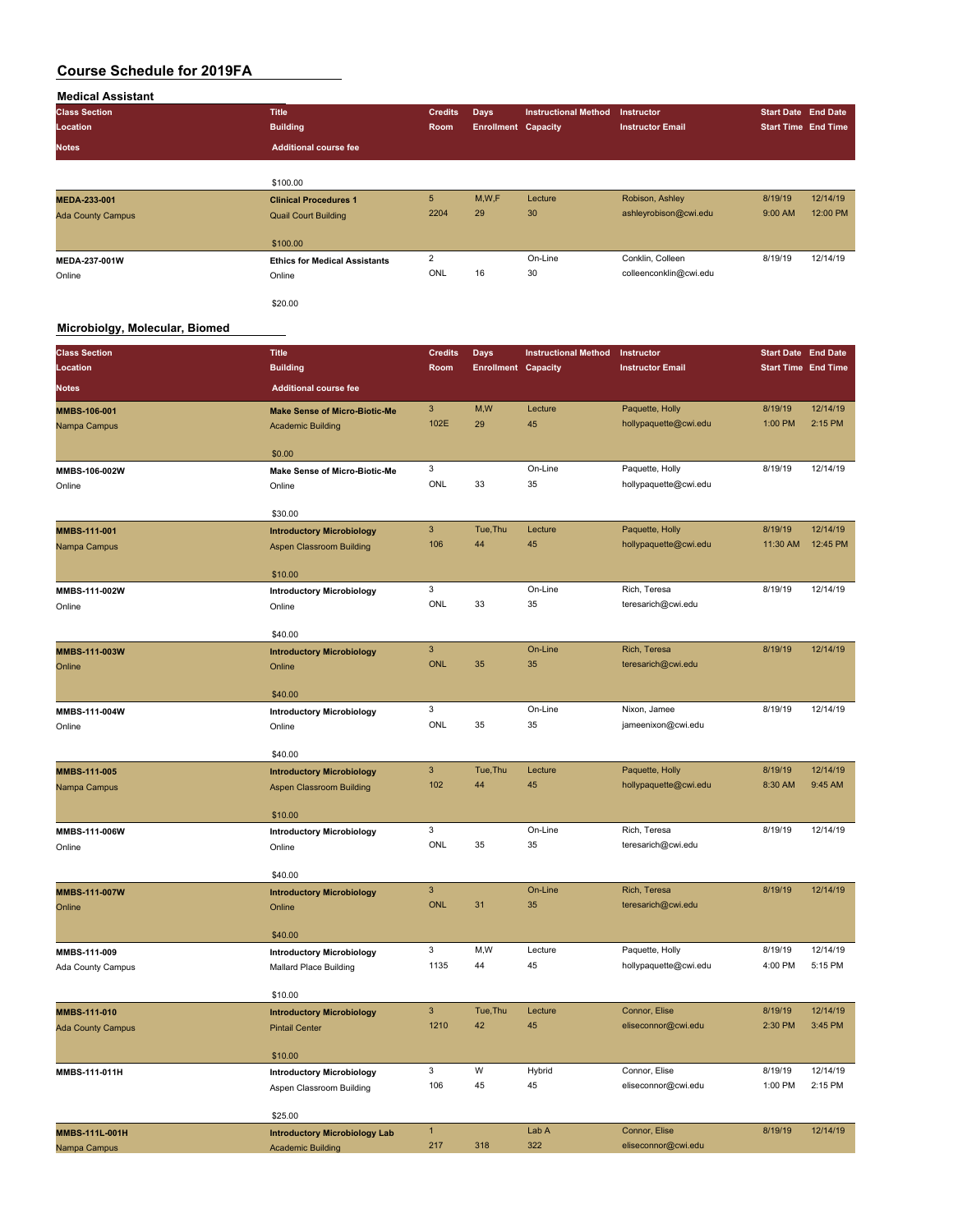#### **Microbiolgy, Molecular, Biomed**

| <b>Class Section</b>                                                                                                                                                                                             | <b>Title</b>                        | <b>Credits</b> | Days                       | <b>Instructional Method</b> | Instructor              | <b>Start Date End Date</b> |          |
|------------------------------------------------------------------------------------------------------------------------------------------------------------------------------------------------------------------|-------------------------------------|----------------|----------------------------|-----------------------------|-------------------------|----------------------------|----------|
| Location                                                                                                                                                                                                         | <b>Building</b>                     | <b>Room</b>    | <b>Enrollment Capacity</b> |                             | <b>Instructor Email</b> | <b>Start Time End Time</b> |          |
| <b>Notes</b>                                                                                                                                                                                                     | <b>Additional course fee</b>        |                |                            |                             |                         |                            |          |
| Questions regarding this course can be emailed to<br>biology@cwidaho.cc. For additional details and<br>TENTATIVE schedule please see our website:<br>http://cwidaho.cc/current-students/flexible-science-<br>lab | \$55.00                             |                |                            |                             |                         |                            |          |
| MMBS-260-001                                                                                                                                                                                                     | <b>Introduction to Cell Biology</b> | 3              | M,W                        | Lecture                     | Rich. Teresa            | 8/19/19                    | 12/14/19 |
| Nampa Campus                                                                                                                                                                                                     | Academic Building                   | 106            | 16                         | 24                          | teresarich@cwi.edu      | 8:30 AM                    | 9:45 AM  |
|                                                                                                                                                                                                                  | \$0.00                              |                |                            |                             |                         |                            |          |
| MMBS-260L-001                                                                                                                                                                                                    | <b>Intro to Cell Biology Lab</b>    |                | M                          | Lab A                       | Rich, Teresa            | 8/19/19                    | 12/14/19 |
| Nampa Campus                                                                                                                                                                                                     | <b>Academic Building</b>            | 217            | 16                         | 24                          | teresarich@cwi.edu      | 10:00 AM                   | 12:45 PM |
|                                                                                                                                                                                                                  | \$50.00                             |                |                            |                             |                         |                            |          |

#### **Military Science**

| <b>Class Section</b>       | <b>Title</b>                                          | <b>Credits</b> | <b>Days</b>                | <b>Instructional Method</b> | Instructor              | <b>Start Date End Date</b> |          |
|----------------------------|-------------------------------------------------------|----------------|----------------------------|-----------------------------|-------------------------|----------------------------|----------|
| Location                   | <b>Building</b>                                       | Room           | <b>Enrollment Capacity</b> |                             | <b>Instructor Email</b> | <b>Start Time End Time</b> |          |
| <b>Notes</b>               | <b>Additional course fee</b>                          |                |                            |                             |                         |                            |          |
| <b>MSCL-101-001</b>        | <b>Leadership &amp; Personal Devipmnt</b>             | $\mathbf{1}$   | M                          | Lecture                     | Vance, Justin           | 8/19/19                    | 12/14/19 |
| <b>Community Locations</b> | <b>Taco Bell Arena</b>                                | 2016           | $\mathbf{0}$               | 1                           | justinvance@cwi.edu     | 9:00 AM                    | 9:50 AM  |
|                            | \$0.00                                                |                |                            |                             |                         |                            |          |
| MSCL-101-002               | Leadership & Personal Devipmnt                        | $\mathbf{1}$   | M                          | Lecture                     | Vance, Justin           | 8/19/19                    | 12/14/19 |
| <b>Community Locations</b> | Taco Bell Arena                                       | 2016           | $\overline{2}$             | $\overline{4}$              | justinvance@cwi.edu     | 1:30 PM                    | 2:20 PM  |
|                            |                                                       |                |                            |                             |                         |                            |          |
| MSCL-101-003               | \$0.00<br><b>Leadership &amp; Personal Devipmnt</b>   | $\mathbf{1}$   | Thu                        | Lecture                     | Vance, Justin           | 8/19/19                    | 12/14/19 |
| <b>Community Locations</b> | <b>Taco Bell Arena</b>                                | 2016           | $\mathbf 0$                | $\overline{4}$              | justinvance@cwi.edu     | 7:55 AM                    | 8:45 AM  |
|                            |                                                       |                |                            |                             |                         |                            |          |
|                            | \$0.00                                                |                |                            |                             |                         |                            |          |
| MSCL-101L-001              | Leadrshp & Personl Dvlpmnt Lab                        | $\mathbf{1}$   | Thu                        | Lab B                       | Vance, Justin           | 8/19/19                    | 12/14/19 |
| <b>Community Locations</b> | Taco Bell Arena                                       | 2016           | $\mathbf{1}$               | 10                          | justinvance@cwi.edu     | 3:00 PM                    | 5:00 PM  |
|                            | \$0.00                                                |                |                            |                             |                         |                            |          |
| <b>MSCL-104-001</b>        | <b>Corps Physical Fitness</b>                         | 1              | M,W,F                      | Lab A                       | Vance, Justin           | 8/19/19                    | 12/14/19 |
| <b>Community Locations</b> | <b>Bronco Gymnasium</b>                               | 219            | $\overline{1}$             | 20                          | justinvance@cwi.edu     | 6:00 AM                    | 7:30 AM  |
|                            |                                                       |                |                            |                             |                         |                            |          |
|                            | \$0.00                                                | $\overline{2}$ | Tue, Thu                   | Lecture                     | Vance, Justin           | 8/19/19                    | 12/14/19 |
| MSCL-201-001               | <b>Applied Tactical Leadership</b><br>Taco Bell Arena | 2016           | 0                          | 5                           | justinvance@cwi.edu     | 10:30 AM                   | 11:20 AM |
| <b>Community Locations</b> |                                                       |                |                            |                             |                         |                            |          |
|                            | \$0.00                                                |                |                            |                             |                         |                            |          |
| <b>MSCL-201-002</b>        | <b>Applied Tactical Leadership</b>                    | $\overline{2}$ | Tue.Thu                    | Lecture                     | Vance, Justin           | 8/19/19                    | 12/14/19 |
| <b>Community Locations</b> | <b>Taco Bell Arena</b>                                | 2016           | $\overline{1}$             | 5                           | justinvance@cwi.edu     | 12:00 PM                   | 12:50 PM |
|                            | \$0.00                                                |                |                            |                             |                         |                            |          |
| MSCL-201L-001              | <b>Applied Tactical Leadershp Lab</b>                 | $\mathbf{1}$   | Thu                        | Lab B                       | Vance, Justin           | 8/19/19                    | 12/14/19 |
| <b>Community Locations</b> | Taco Bell Arena                                       | 2016           | $\mathbf{1}$               | 10                          | justinvance@cwi.edu     | 3:00 PM                    | 5:00 PM  |
|                            |                                                       |                |                            |                             |                         |                            |          |
|                            | \$0.00                                                |                |                            |                             |                         |                            |          |
| <b>Music</b>               |                                                       |                |                            |                             |                         |                            |          |
|                            |                                                       |                |                            |                             |                         |                            |          |

| <b>Class Section</b> | <b>Title</b>                 | <b>Credits</b> | <b>Days</b>                | <b>Instructional Method</b> | Instructor              | <b>Start Date End Date</b> |          |
|----------------------|------------------------------|----------------|----------------------------|-----------------------------|-------------------------|----------------------------|----------|
| Location             | <b>Building</b>              | Room           | <b>Enrollment Capacity</b> |                             | <b>Instructor Email</b> | <b>Start Time End Time</b> |          |
| <b>Notes</b>         | <b>Additional course fee</b> |                |                            |                             |                         |                            |          |
| <b>MUSI-100-001W</b> | <b>Introduction to Music</b> | 3              |                            | On-Line                     | Maddox, Svetlana        | 8/19/19                    | 12/14/19 |
| Online               | Online                       | ONL            | 34                         | 35                          | svetlanamaddox@cwi.edu  |                            |          |
|                      | \$30.00                      |                |                            |                             |                         |                            |          |
| <b>MUSI-100-002W</b> | <b>Introduction to Music</b> | 3              |                            | On-Line                     | Maddox, Svetlana        | 8/19/19                    | 12/14/19 |
| Online               | Online                       | ONL            | 35                         | 35                          | svetlanamaddox@cwi.edu  |                            |          |
|                      | \$30.00                      |                |                            |                             |                         |                            |          |
| MUSI-100-003W        | <b>Introduction to Music</b> | 3              |                            | On-Line                     | Maddox, Svetlana        | 8/19/19                    | 12/14/19 |
| Online               | Online                       | ONL            | 34                         | 35                          | svetlanamaddox@cwi.edu  |                            |          |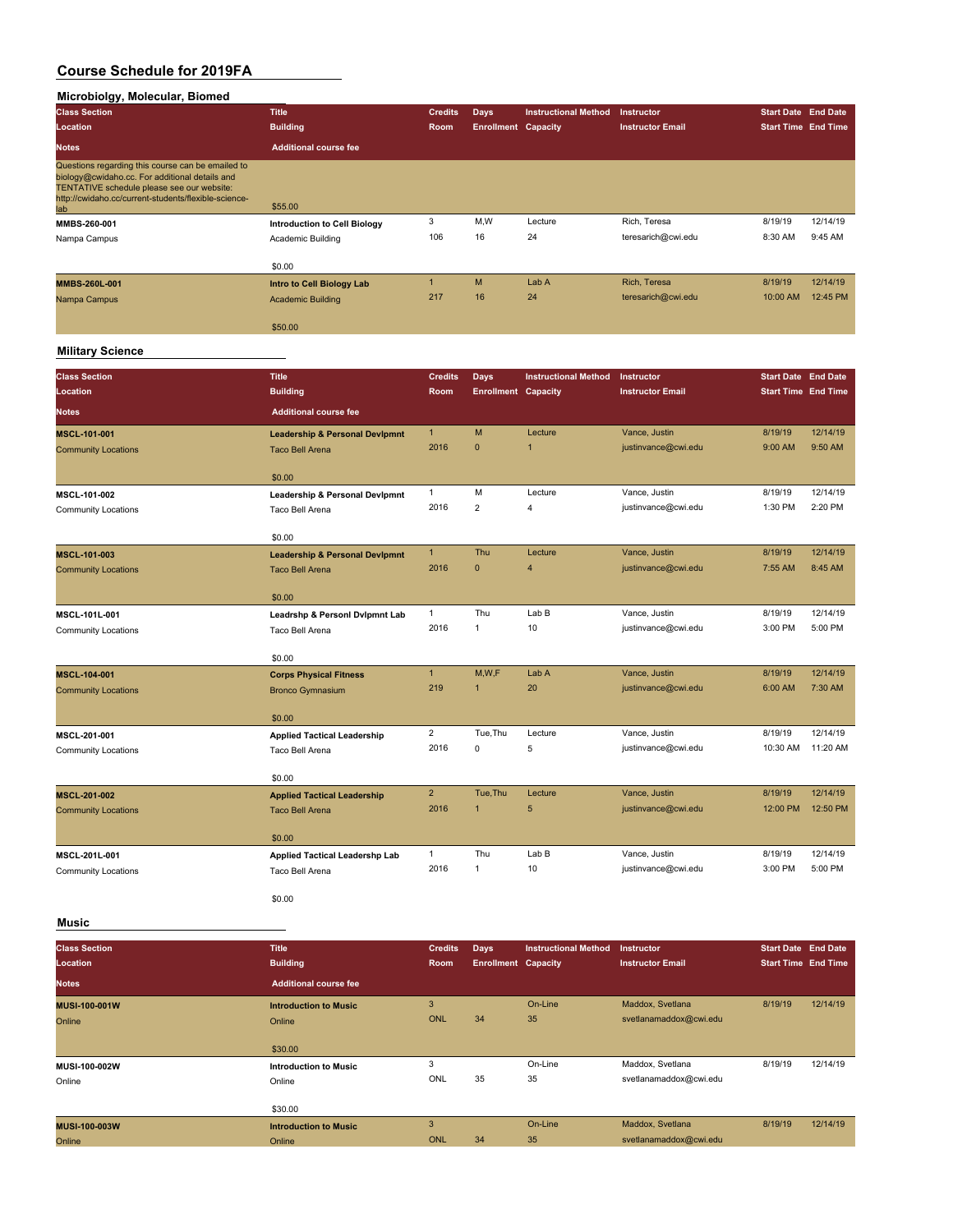| Music                |                                       |                |                            |                             |                         |                            |          |
|----------------------|---------------------------------------|----------------|----------------------------|-----------------------------|-------------------------|----------------------------|----------|
| <b>Class Section</b> | <b>Title</b>                          | <b>Credits</b> | <b>Days</b>                | <b>Instructional Method</b> | <b>Instructor</b>       | <b>Start Date End Date</b> |          |
| Location             | <b>Building</b>                       | Room           | <b>Enrollment Capacity</b> |                             | <b>Instructor Email</b> | <b>Start Time End Time</b> |          |
| <b>Notes</b>         | <b>Additional course fee</b>          |                |                            |                             |                         |                            |          |
|                      |                                       |                |                            |                             |                         |                            |          |
|                      | \$30.00                               |                |                            |                             |                         |                            |          |
| <b>MUSI-108-001W</b> | Survey of Jazz & Pop Music            | 3              |                            | On-Line                     | San Miguel, Adrian      | 8/19/19                    | 12/14/19 |
| Online               | Online                                | ONL            | 34                         | 35                          | adriansanmiguel@cwi.edu |                            |          |
|                      | \$30.00                               |                |                            |                             |                         |                            |          |
| <b>MUSI-108-002W</b> | <b>Survey of Jazz &amp; Pop Music</b> | 3              |                            | On-Line                     | San Miguel, Adrian      | 8/19/19                    | 12/14/19 |
| Online               | Online                                | <b>ONL</b>     | $\mathbf{0}$               | 30                          | adriansanmiquel@cwi.edu |                            |          |
|                      | \$30.00                               |                |                            |                             |                         |                            |          |

#### **Network & System Adminstrtn**

| <b>Class Section</b>                                                  | <b>Title</b>                                       | <b>Credits</b> | Days                       | <b>Instructional Method</b>     | Instructor              | <b>Start Date End Date</b> |          |
|-----------------------------------------------------------------------|----------------------------------------------------|----------------|----------------------------|---------------------------------|-------------------------|----------------------------|----------|
| Location                                                              | <b>Building</b>                                    | Room           | <b>Enrollment Capacity</b> |                                 | <b>Instructor Email</b> | <b>Start Time End Time</b> |          |
| Notes                                                                 | <b>Additional course fee</b>                       |                |                            |                                 |                         |                            |          |
| NADM-140-001                                                          | <b>Fund of Windows Operating Syst</b>              | $\overline{4}$ | F                          | Lecture                         | Miriello, John          | 8/19/19                    | 9/21/19  |
| <b>Ada County Campus</b>                                              | <b>Pintail Center</b>                              | 1413           | 21                         | 21                              | johnmiriello@cwi.edu    | 8:00 AM                    | 10:00 AM |
| For Network Administration majors only.<br>COREQUISITE: NADM 142, 144 | \$25.00                                            |                |                            |                                 |                         |                            |          |
| NADM-140-001                                                          | <b>Fund of Windows Operating Syst</b>              | 4              | M, Tue, W, Thu Lecture     |                                 | Miriello, John          | 8/19/19                    | 9/21/19  |
| Ada County Campus                                                     | <b>Pintail Center</b>                              | 1413           | 21                         | 21                              | johnmiriello@cwi.edu    | 8:00 AM                    | 12:00 PM |
| For Network Administration majors only.<br>COREQUISITE: NADM 142, 144 | \$25.00                                            |                |                            |                                 |                         |                            |          |
| NADM-142-001                                                          | <b>Network Services</b>                            | $\overline{4}$ | F                          | Lecture                         | Miriello, John          | 9/23/19                    | 10/26/19 |
| <b>Ada County Campus</b>                                              | <b>Pintail Center</b>                              | 1413           | 21                         | 21                              | johnmiriello@cwi.edu    | 8:00 AM                    | 10:00 AM |
| For Network Administration majors only.<br>COREQUISITE: NADM 110, 144 | \$15.00                                            |                |                            |                                 |                         |                            |          |
| NADM-142-001                                                          | <b>Network Services</b>                            | 4              | M, Tue, W, Thu Lecture     |                                 | Miriello, John          | 9/23/19                    | 10/26/19 |
| Ada County Campus                                                     | <b>Pintail Center</b>                              | 1413           | 21                         | 21                              | johnmiriello@cwi.edu    | 8:00 AM                    | 12:00 PM |
| For Network Administration majors only.<br>COREQUISITE: NADM 110, 144 | \$15.00                                            |                |                            |                                 |                         |                            |          |
| NADM-144-001                                                          | <b>Routing &amp; Switching Environmnt</b>          | 4              | F                          | Lecture                         | Miriello, John          | 10/28/19                   | 12/7/19  |
| <b>Ada County Campus</b>                                              | <b>Pintail Center</b>                              | 1413           | 21                         | 21                              | johnmiriello@cwi.edu    | 8:00 AM                    | 10:00 AM |
| For Network Administration majors only.<br>COREQUISITE: NADM 110, 142 | \$16.00                                            |                |                            |                                 |                         |                            |          |
| NADM-144-001                                                          | <b>Routing &amp; Switching Environmnt</b>          | 4              | M, Tue, W, Thu Lecture     |                                 | Miriello, John          | 10/28/19                   | 12/7/19  |
| Ada County Campus                                                     | <b>Pintail Center</b>                              | 1413           | 21                         | 21                              | johnmiriello@cwi.edu    | 8:00 AM                    | 12:00 PM |
| For Network Administration majors only.<br>COREQUISITE: NADM 110, 142 | \$16.00                                            |                |                            |                                 |                         |                            |          |
| NADM-260-001                                                          | <b>Network Infrastructure</b>                      | $\overline{4}$ | F                          | Lecture                         | Young, Melinda          | 8/19/19                    | 9/21/19  |
| <b>Ada County Campus</b>                                              | <b>Pintail Center</b>                              | 1413           | 13                         | 21                              | mindyyoung@cwi.edu      | 1:00 PM                    | 3:00 PM  |
|                                                                       | \$0.00                                             |                |                            |                                 |                         |                            |          |
| NADM-260-001                                                          | <b>Network Infrastructure</b>                      | 4              | M, Tue, W, Thu Lecture     |                                 | Young, Melinda          | 8/19/19                    | 9/21/19  |
| Ada County Campus                                                     | <b>Pintail Center</b>                              | 1413           | 13                         | 21                              | mindyyoung@cwi.edu      | 1:00 PM                    | 5:00 PM  |
|                                                                       | \$0.00                                             |                |                            |                                 |                         |                            |          |
| NADM-262-001                                                          | <b>Directory Services</b>                          | $\overline{4}$ | F                          | Lecture                         | Young, Melinda          | 9/23/19                    | 10/26/19 |
| <b>Ada County Campus</b>                                              | <b>Pintail Center</b>                              | 1413           | 13                         | 21                              | mindyyoung@cwi.edu      | 1:00 PM                    | 3:00 PM  |
|                                                                       |                                                    |                |                            |                                 |                         |                            |          |
| NADM-262-001                                                          | \$0.00                                             | $\overline{4}$ | M, Tue, W, Thu Lecture     |                                 | Young, Melinda          | 9/23/19                    | 10/26/19 |
| Ada County Campus                                                     | <b>Directory Services</b><br><b>Pintail Center</b> | 1413           | 13                         | 21                              | mindyyoung@cwi.edu      | 1:00 PM                    | 5:00 PM  |
|                                                                       |                                                    |                |                            |                                 |                         |                            |          |
|                                                                       | \$0.00                                             |                |                            |                                 |                         |                            |          |
| NADM-264-001                                                          | <b>E-Mail Systems</b>                              | $\overline{4}$ | F                          | Lecture                         | Young, Melinda          | 10/28/19                   | 12/7/19  |
| <b>Ada County Campus</b>                                              | <b>Pintail Center</b>                              | 1413           | 13                         | 21                              | mindyyoung@cwi.edu      | 1:00 PM                    | 3:00 PM  |
|                                                                       | \$0.00                                             |                |                            |                                 |                         |                            |          |
| NADM-264-001                                                          | <b>E-Mail Systems</b>                              | $\overline{4}$ | M, Tue, W, Thu Lecture     |                                 | Young, Melinda          | 10/28/19                   | 12/7/19  |
| Ada County Campus                                                     | <b>Pintail Center</b>                              | 1413           | 13                         | 21                              | mindyyoung@cwi.edu      | 1:00 PM                    | 5:00 PM  |
|                                                                       | \$0.00                                             |                |                            |                                 |                         |                            |          |
| <b>Nursing</b>                                                        |                                                    |                |                            |                                 |                         |                            |          |
| <b>Class Section</b>                                                  | <b>Title</b>                                       | <b>Credits</b> | <b>Days</b>                | Instructional Method Instructor |                         | <b>Start Date End Date</b> |          |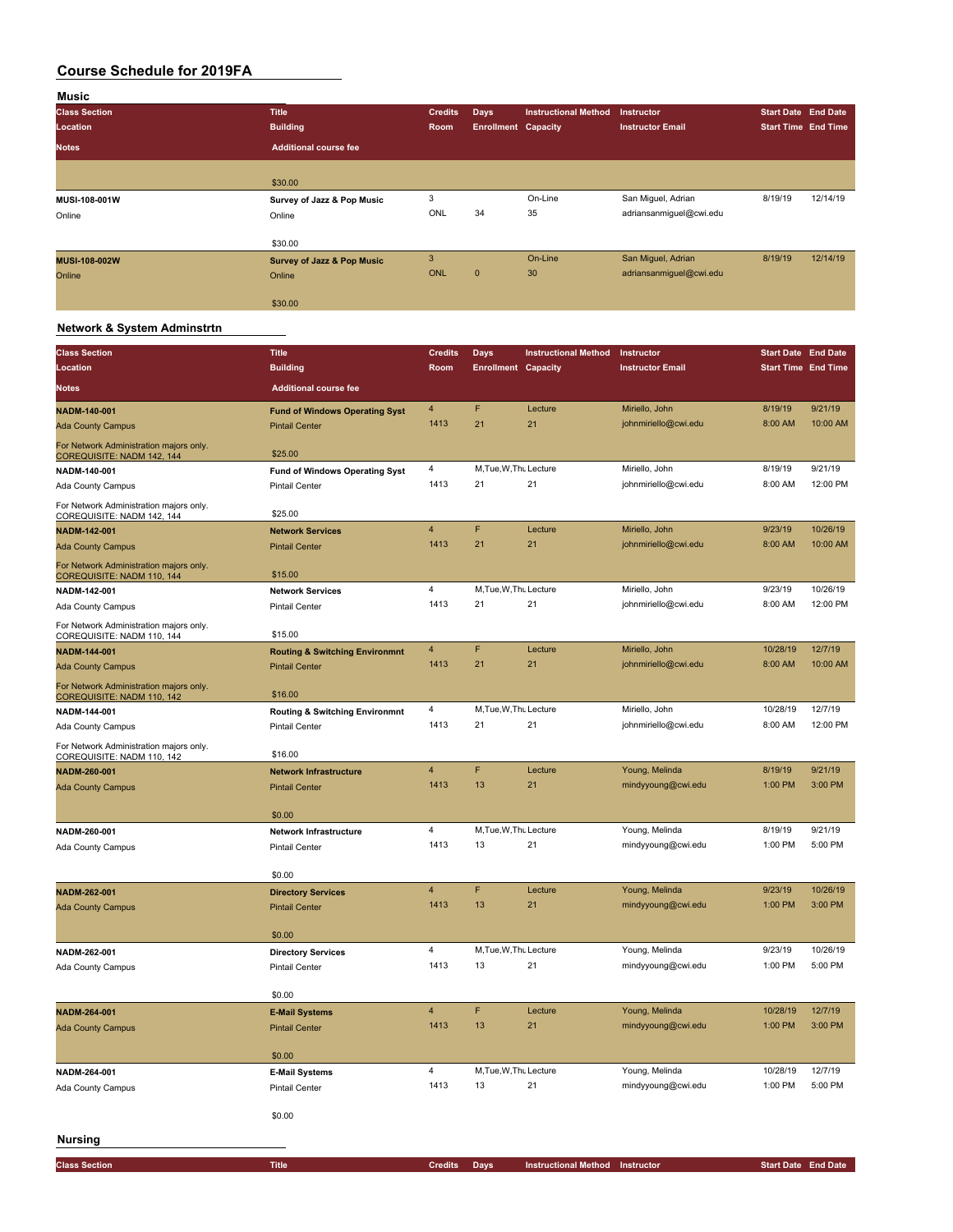| Nursing                                            |                                                                          |                       |                            |               |                                         |                                                                                                                                                                                                                                                                                                                                                                                    |                      |
|----------------------------------------------------|--------------------------------------------------------------------------|-----------------------|----------------------------|---------------|-----------------------------------------|------------------------------------------------------------------------------------------------------------------------------------------------------------------------------------------------------------------------------------------------------------------------------------------------------------------------------------------------------------------------------------|----------------------|
| Location                                           | <b>Building</b>                                                          | Room                  | <b>Enrollment Capacity</b> |               | <b>Instructor Email</b>                 |                                                                                                                                                                                                                                                                                                                                                                                    |                      |
| <b>Notes</b>                                       | <b>Additional course fee</b>                                             |                       |                            |               |                                         |                                                                                                                                                                                                                                                                                                                                                                                    |                      |
|                                                    |                                                                          |                       |                            |               |                                         |                                                                                                                                                                                                                                                                                                                                                                                    |                      |
| <b>NURS-100-001</b>                                | <b>Fundamentals of Nursing</b>                                           | $\mathbf{3}$<br>207AB | M<br>49                    | Lecture<br>49 | Baker, Allison<br>allisonbaker2@cwi.edu |                                                                                                                                                                                                                                                                                                                                                                                    | 12/14/19<br>12:00 PM |
| <b>Canyon County Center</b>                        | <b>Canyon County Center</b>                                              |                       |                            |               |                                         |                                                                                                                                                                                                                                                                                                                                                                                    |                      |
|                                                    | \$509.18                                                                 |                       |                            |               |                                         | 8/19/19<br>9:00 AM<br>8/19/19<br>9:00 AM<br>8/19/19<br>9:00 AM<br>8/19/19<br>9:00 AM<br>8/19/19<br>9:00 AM<br>8/19/19<br>9:00 AM<br>8/19/19<br>9:00 AM<br>8/19/19<br>9:00 AM<br>8/19/19<br>9:00 AM<br>8/19/19<br>9:00 AM<br>8/19/19<br>9:00 AM<br>8/19/19<br>9:00 AM<br>8/19/19<br>9:00 AM<br>8/19/19<br>7:00 AM<br>8/19/19<br>7:00 AM<br>8/19/19<br>7:00 AM<br>8/19/19<br>7:00 AM |                      |
| NURS-100-001                                       | <b>Fundamentals of Nursing</b>                                           | 3                     | M                          | Lecture       | Hyle-Worbets, Mary                      |                                                                                                                                                                                                                                                                                                                                                                                    | 12/14/19             |
| Canyon County Center                               | Canyon County Center                                                     | 207AB                 | 49                         | 49            | bethhyleworbets@cwi.edu                 |                                                                                                                                                                                                                                                                                                                                                                                    | 12:00 PM             |
|                                                    | \$509.18                                                                 |                       |                            |               |                                         | <b>Start Time End Time</b>                                                                                                                                                                                                                                                                                                                                                         |                      |
| <b>NURS-103-001</b>                                | <b>Nursing &amp; Hith Assess Lab/Clin</b>                                | $\mathbf{3}$          | Tue                        | Lab A         | Faculty, General                        |                                                                                                                                                                                                                                                                                                                                                                                    | 12/14/19             |
| <b>Canyon County Center</b>                        | <b>Canyon County Center</b>                                              | 214AB                 | 17                         | 17            |                                         |                                                                                                                                                                                                                                                                                                                                                                                    | 1:00 PM              |
|                                                    |                                                                          |                       |                            |               |                                         |                                                                                                                                                                                                                                                                                                                                                                                    |                      |
|                                                    | \$971.58                                                                 |                       |                            |               |                                         |                                                                                                                                                                                                                                                                                                                                                                                    |                      |
| NURS-103-001                                       | Nursing & Hith Assess Lab/Clin                                           | 3                     | Tue                        | Lab A         | Gregorio, Blenda                        |                                                                                                                                                                                                                                                                                                                                                                                    | 12/14/19             |
| Canyon County Center                               | Canyon County Center                                                     | 214AB                 | 17                         | 17            | kaygregorio@cwi.edu                     |                                                                                                                                                                                                                                                                                                                                                                                    | 1:00 PM              |
|                                                    |                                                                          |                       |                            |               |                                         |                                                                                                                                                                                                                                                                                                                                                                                    |                      |
|                                                    | \$971.58                                                                 | 3                     | Tue                        | Lab A         | Hyle-Worbets, Mary                      |                                                                                                                                                                                                                                                                                                                                                                                    | 12/14/19             |
| <b>NURS-103-001</b><br><b>Canyon County Center</b> | <b>Nursing &amp; Hith Assess Lab/Clin</b><br><b>Canyon County Center</b> | 214AB                 | 17                         | 17            | bethhyleworbets@cwi.edu                 |                                                                                                                                                                                                                                                                                                                                                                                    | 1:00 PM              |
|                                                    |                                                                          |                       |                            |               |                                         |                                                                                                                                                                                                                                                                                                                                                                                    |                      |
|                                                    | \$971.58                                                                 |                       |                            |               |                                         |                                                                                                                                                                                                                                                                                                                                                                                    |                      |
| NURS-103-002                                       | Nursing & Hith Assess Lab/Clin                                           | 3                     | W                          | Lab A         | Faculty, General                        |                                                                                                                                                                                                                                                                                                                                                                                    | 12/14/19             |
| Canyon County Center                               | Canyon County Center                                                     | 214AB                 | 16                         | 16            |                                         |                                                                                                                                                                                                                                                                                                                                                                                    | 1:00 PM              |
|                                                    |                                                                          |                       |                            |               |                                         |                                                                                                                                                                                                                                                                                                                                                                                    |                      |
|                                                    | \$971.58                                                                 | $\mathbf{3}$          | W                          | Lab A         |                                         |                                                                                                                                                                                                                                                                                                                                                                                    | 12/14/19             |
| <b>NURS-103-002</b>                                | <b>Nursing &amp; Hith Assess Lab/Clin</b>                                | 214AB                 | 16                         | 16            | Gregorio, Blenda<br>kaygregorio@cwi.edu |                                                                                                                                                                                                                                                                                                                                                                                    | 1:00 PM              |
| <b>Canyon County Center</b>                        | <b>Canyon County Center</b>                                              |                       |                            |               |                                         |                                                                                                                                                                                                                                                                                                                                                                                    |                      |
|                                                    | \$971.58                                                                 |                       |                            |               |                                         |                                                                                                                                                                                                                                                                                                                                                                                    |                      |
| NURS-103-002                                       | Nursing & Hith Assess Lab/Clin                                           | 3                     | W                          | Lab A         | Hyle-Worbets, Mary                      |                                                                                                                                                                                                                                                                                                                                                                                    | 12/14/19             |
| Canyon County Center                               | Canyon County Center                                                     | 214AB                 | 16                         | 16            | bethhyleworbets@cwi.edu                 |                                                                                                                                                                                                                                                                                                                                                                                    | 1:00 PM              |
|                                                    |                                                                          |                       |                            |               |                                         |                                                                                                                                                                                                                                                                                                                                                                                    |                      |
|                                                    | \$971.58                                                                 |                       |                            |               |                                         |                                                                                                                                                                                                                                                                                                                                                                                    |                      |
| <b>NURS-103-003</b>                                | <b>Nursing &amp; Hith Assess Lab/Clin</b>                                | 3<br>214AB            | Thu<br>16                  | Lab A<br>17   | Faculty, General                        |                                                                                                                                                                                                                                                                                                                                                                                    | 12/14/19<br>1:00 PM  |
| <b>Canyon County Center</b>                        | <b>Canyon County Center</b>                                              |                       |                            |               |                                         |                                                                                                                                                                                                                                                                                                                                                                                    |                      |
|                                                    | \$971.58                                                                 |                       |                            |               |                                         |                                                                                                                                                                                                                                                                                                                                                                                    |                      |
| NURS-103-003                                       | Nursing & Hith Assess Lab/Clin                                           | 3                     | Thu                        | Lab A         | Gregorio, Blenda                        |                                                                                                                                                                                                                                                                                                                                                                                    | 12/14/19             |
| Canyon County Center                               | Canyon County Center                                                     | 214AB                 | 16                         | 17            | kaygregorio@cwi.edu                     |                                                                                                                                                                                                                                                                                                                                                                                    | 1:00 PM              |
|                                                    |                                                                          |                       |                            |               |                                         |                                                                                                                                                                                                                                                                                                                                                                                    |                      |
|                                                    | \$971.58                                                                 |                       |                            |               |                                         |                                                                                                                                                                                                                                                                                                                                                                                    |                      |
| <b>NURS-103-003</b>                                | <b>Nursing &amp; Hith Assess Lab/Clin</b>                                | 3<br>214AB            | Thu                        | Lab A         | Hyle-Worbets, Mary                      |                                                                                                                                                                                                                                                                                                                                                                                    | 12/14/19<br>1:00 PM  |
| <b>Canyon County Center</b>                        | <b>Canyon County Center</b>                                              |                       | 16                         | 17            | bethhyleworbets@cwi.edu                 |                                                                                                                                                                                                                                                                                                                                                                                    |                      |
|                                                    | \$971.58                                                                 |                       |                            |               |                                         |                                                                                                                                                                                                                                                                                                                                                                                    |                      |
| NURS-200-001                                       | <b>Nursing Specialties</b>                                               | $\overline{4}$        | Tue                        | Lecture       | Gillette, Amber                         |                                                                                                                                                                                                                                                                                                                                                                                    | 12/14/19             |
| Canyon County Center                               | Canyon County Center                                                     | 207AB                 | 43                         | 50            | ambergillette@cwi.edu                   |                                                                                                                                                                                                                                                                                                                                                                                    | 1:00 PM              |
|                                                    |                                                                          |                       |                            |               |                                         |                                                                                                                                                                                                                                                                                                                                                                                    |                      |
|                                                    | \$443.50                                                                 |                       |                            |               |                                         |                                                                                                                                                                                                                                                                                                                                                                                    |                      |
| <b>NURS-200-001</b>                                | <b>Nursing Specialties</b>                                               | $\overline{4}$        | Tue                        | Lecture       | Mimish, Jennifer                        |                                                                                                                                                                                                                                                                                                                                                                                    | 12/14/19             |
| <b>Canyon County Center</b>                        | <b>Canyon County Center</b>                                              | 207AB                 | 43                         | 50            | jenmimish@cwi.edu                       |                                                                                                                                                                                                                                                                                                                                                                                    | 1:00 PM              |
|                                                    | \$443.50                                                                 |                       |                            |               |                                         |                                                                                                                                                                                                                                                                                                                                                                                    |                      |
| NURS-201-001                                       | <b>Nursing Specialties Clinical</b>                                      | $\overline{2}$        | M                          | Lab A         | Gillette, Amber                         |                                                                                                                                                                                                                                                                                                                                                                                    | 12/14/19             |
| <b>Community Locations</b>                         | Community Location                                                       | <b>CMTY</b>           | 9                          | 10            | ambergillette@cwi.edu                   |                                                                                                                                                                                                                                                                                                                                                                                    | 4:00 PM              |
|                                                    |                                                                          |                       |                            |               |                                         |                                                                                                                                                                                                                                                                                                                                                                                    |                      |
|                                                    | \$98.00                                                                  |                       |                            |               |                                         |                                                                                                                                                                                                                                                                                                                                                                                    |                      |
| <b>NURS-201-002</b>                                | <b>Nursing Specialties Clinical</b>                                      | $\overline{2}$        | Thu                        | Lab A         | Mimish, Jennifer                        |                                                                                                                                                                                                                                                                                                                                                                                    | 12/14/19             |
| <b>Community Locations</b>                         | <b>Community Location</b>                                                | <b>CMTY</b>           | 9                          | 10            | jenmimish@cwi.edu                       |                                                                                                                                                                                                                                                                                                                                                                                    | 4:00 PM              |
|                                                    | \$98.00                                                                  |                       |                            |               |                                         |                                                                                                                                                                                                                                                                                                                                                                                    |                      |
| NURS-201-002                                       | <b>Nursing Specialties Clinical</b>                                      | $\overline{2}$        | Thu                        | Lab A         | Perry, Judith                           |                                                                                                                                                                                                                                                                                                                                                                                    | 12/14/19             |
| Community Locations                                | Community Location                                                       | <b>CMTY</b>           | 9                          | 10            | judithperry@cwi.edu                     |                                                                                                                                                                                                                                                                                                                                                                                    | 4:00 PM              |
|                                                    |                                                                          |                       |                            |               |                                         |                                                                                                                                                                                                                                                                                                                                                                                    |                      |
|                                                    | \$98.00                                                                  |                       |                            |               |                                         |                                                                                                                                                                                                                                                                                                                                                                                    |                      |
| <b>NURS-201-003</b>                                | <b>Nursing Specialties Clinical</b>                                      | $\overline{2}$        | Thu                        | Lab A         | Mimish, Jennifer                        |                                                                                                                                                                                                                                                                                                                                                                                    | 12/14/19             |
| <b>Community Locations</b>                         | <b>Community Location</b>                                                | <b>CMTY</b>           | 8                          | 8             | jenmimish@cwi.edu                       |                                                                                                                                                                                                                                                                                                                                                                                    | 4:00 PM              |
|                                                    | \$98.00                                                                  |                       |                            |               |                                         |                                                                                                                                                                                                                                                                                                                                                                                    |                      |
|                                                    |                                                                          |                       |                            |               |                                         |                                                                                                                                                                                                                                                                                                                                                                                    |                      |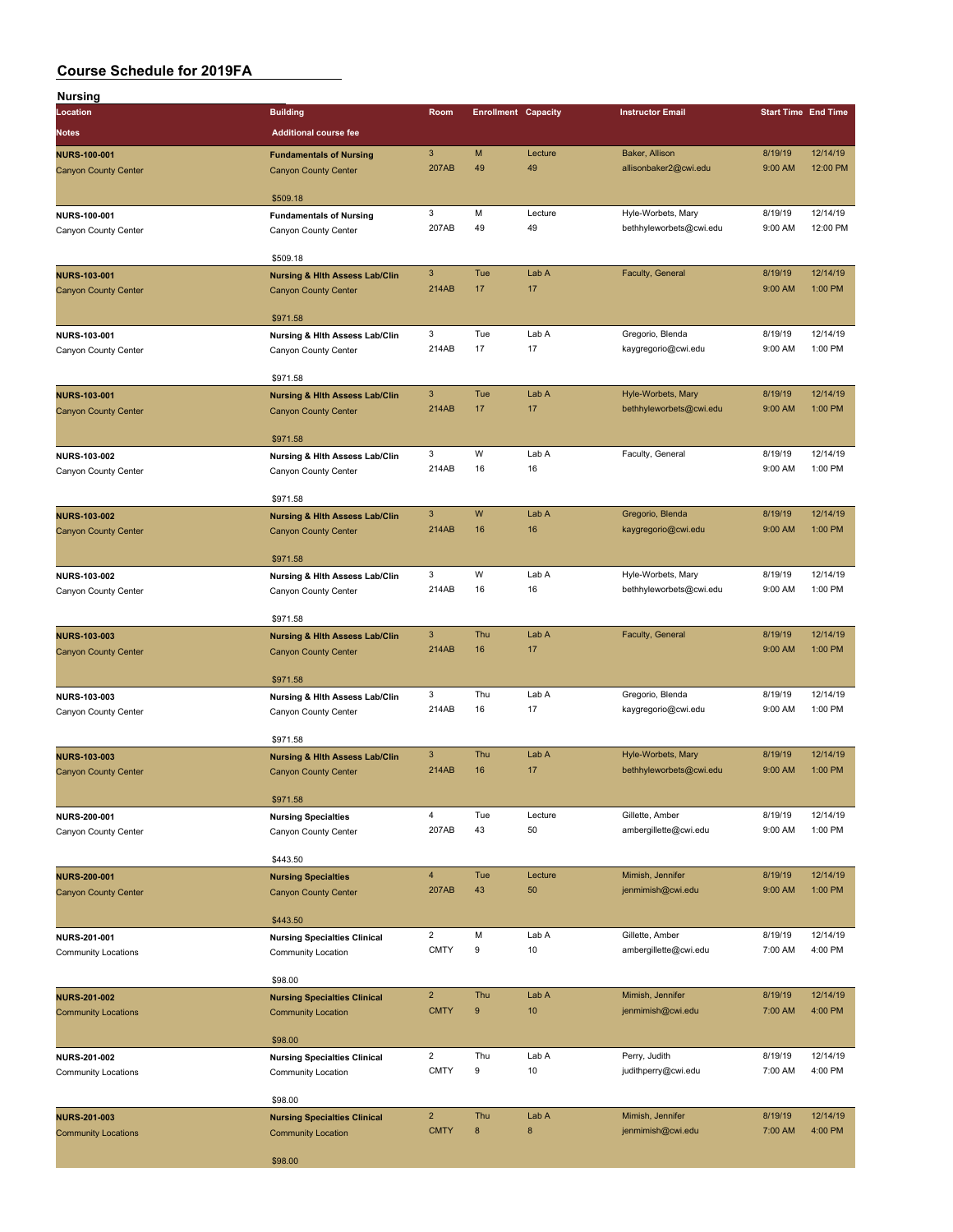| <b>Nursing</b>             |                                                     |                           |                            |                             |                         |                            |          |
|----------------------------|-----------------------------------------------------|---------------------------|----------------------------|-----------------------------|-------------------------|----------------------------|----------|
| <b>Class Section</b>       | <b>Title</b>                                        | <b>Credits</b>            | <b>Days</b>                | <b>Instructional Method</b> | Instructor              | <b>Start Date End Date</b> |          |
| Location                   | <b>Building</b>                                     | Room                      | <b>Enrollment Capacity</b> |                             | <b>Instructor Email</b> | <b>Start Time End Time</b> |          |
| Notes                      | <b>Additional course fee</b>                        |                           |                            |                             |                         |                            |          |
| NURS-201-003               | <b>Nursing Specialties Clinical</b>                 | $\overline{2}$            | Thu                        | Lab A                       | Wees, Suzanne           | 8/19/19                    | 12/14/19 |
| <b>Community Locations</b> | Community Location                                  | <b>CMTY</b>               | 8                          | 8                           | suzannewees@cwi.edu     | 7:00 AM                    | 4:00 PM  |
|                            |                                                     |                           |                            |                             |                         |                            |          |
|                            | \$98.00                                             |                           |                            |                             |                         |                            |          |
| <b>NURS-201-004</b>        | <b>Nursing Specialties Clinical</b>                 | $\overline{2}$            | F                          | Lab A                       | Mimish, Jennifer        | 8/19/19                    | 12/14/19 |
| <b>Community Locations</b> | <b>Community Location</b>                           | <b>CMTY</b>               | $\overline{7}$             | 8                           | jenmimish@cwi.edu       | 7:00 AM                    | 4:00 PM  |
|                            | \$98.00                                             |                           |                            |                             |                         |                            |          |
| NURS-201-004               | <b>Nursing Specialties Clinical</b>                 | $\overline{2}$            | F                          | Lab A                       | Wees, Suzanne           | 8/19/19                    | 12/14/19 |
| <b>Community Locations</b> | Community Location                                  | <b>CMTY</b>               | $\overline{7}$             | 8                           | suzannewees@cwi.edu     | 7:00 AM                    | 4:00 PM  |
|                            |                                                     |                           |                            |                             |                         |                            |          |
|                            | \$98.00                                             |                           |                            |                             |                         |                            |          |
| <b>NURS-201-005</b>        | <b>Nursing Specialties Clinical</b>                 | $\overline{2}$            | Thu                        | Lab A                       | Gillette, Amber         | 8/19/19                    | 12/14/19 |
| <b>Community Locations</b> | <b>Community Location</b>                           | <b>CMTY</b>               | 10                         | 10                          | ambergillette@cwi.edu   | 7:00 AM                    | 4:00 PM  |
|                            | \$98.00                                             |                           |                            |                             |                         |                            |          |
| <b>NURS-201-005</b>        | <b>Nursing Specialties Clinical</b>                 | $\overline{2}$            | Thu                        | Lab A                       | Mimish, Jennifer        | 8/19/19                    | 12/14/19 |
| <b>Community Locations</b> | Community Location                                  | <b>CMTY</b>               | 10                         | 10                          | jenmimish@cwi.edu       | 7:00 AM                    | 4:00 PM  |
|                            |                                                     |                           |                            |                             |                         |                            |          |
|                            | \$98.00                                             |                           |                            |                             |                         |                            |          |
| <b>Philosophy</b>          |                                                     |                           |                            |                             |                         |                            |          |
|                            |                                                     |                           |                            |                             |                         |                            |          |
| <b>Class Section</b>       | <b>Title</b>                                        | <b>Credits</b>            | <b>Days</b>                | <b>Instructional Method</b> | Instructor              | <b>Start Date End Date</b> |          |
| Location                   | <b>Building</b>                                     | Room                      | <b>Enrollment Capacity</b> |                             | <b>Instructor Email</b> | <b>Start Time End Time</b> |          |
| <b>Notes</b>               | <b>Additional course fee</b>                        |                           |                            |                             |                         |                            |          |
| PHIL-101-001               | <b>Introduction to Philosophy</b>                   | $\mathbf{3}$              | Tue, Thu                   | Lecture                     | Robinson, Michael       | 8/19/19                    | 12/14/19 |
| Nampa Campus               | <b>Academic Building</b>                            | 102E                      | 40                         | 40                          | michaelrobinson@cwi.edu | 10:00 AM                   | 11:15 AM |
|                            |                                                     |                           |                            |                             |                         |                            |          |
| PHIL-101-002H              | \$0.00                                              | 3                         | SAT                        | Hybrid                      | Anchustegui, Ann-Marie  | 8/19/19                    | 12/14/19 |
| Ada County Campus          | Introduction to Philosophy<br><b>Pintail Center</b> | 1208                      | 27                         | 30                          | erinanchustegui@cwi.edu | 2:30 PM                    | 3:45 PM  |
|                            |                                                     |                           |                            |                             |                         |                            |          |
|                            | \$15.00                                             |                           |                            |                             |                         |                            |          |
| PHIL-101-004W              | <b>Introduction to Philosophy</b>                   | $\overline{3}$            |                            | On-Line                     | Anchustegui, Ann-Marie  | 8/19/19                    | 12/14/19 |
| Online                     | Online                                              | <b>ONL</b>                | 34                         | 35                          | erinanchustegui@cwi.edu |                            |          |
|                            | \$30.00                                             |                           |                            |                             |                         |                            |          |
| PHIL-101-005W              |                                                     | 3                         |                            | On-Line                     | Anchustegui, Ann-Marie  | 8/19/19                    | 12/14/19 |
| Online                     | Introduction to Philosophy<br>Online                | ONL                       | 35                         | 35                          | erinanchustegui@cwi.edu |                            |          |
|                            |                                                     |                           |                            |                             |                         |                            |          |
|                            | \$30.00                                             |                           |                            |                             |                         |                            |          |
| PHIL-101-007               | <b>Introduction to Philosophy</b>                   | $\mathbf{3}$              | M,W                        | Lecture                     | Robinson, Michael       | 8/19/19                    | 12/14/19 |
| <b>Ada County Campus</b>   | <b>Pintail Center</b>                               | 1210                      | 39                         | 40                          | michaelrobinson@cwi.edu | 8:30 AM                    | 9:45 AM  |
|                            | \$0.00                                              |                           |                            |                             |                         |                            |          |
| PHIL-103-001               | <b>Introduction to Ethics</b>                       | 3                         | Tue, Thu                   | Lecture                     | Anchustegui, Ann-Marie  | 8/19/19                    | 12/14/19 |
| Nampa Campus               | Academic Building                                   | 102E                      | 39                         | 40                          | erinanchustegui@cwi.edu | 2:30 PM                    | 3:45 PM  |
|                            |                                                     |                           |                            |                             |                         |                            |          |
|                            | \$0.00                                              |                           |                            |                             |                         |                            |          |
| PHIL-103-002W              | <b>Introduction to Ethics</b>                       | $\mathbf{3}$              |                            | On-Line                     | Robinson, Michael       | 8/19/19                    | 12/14/19 |
| Online                     | Online                                              | <b>ONL</b>                | 34                         | 35                          | michaelrobinson@cwi.edu |                            |          |
|                            | \$30.00                                             |                           |                            |                             |                         |                            |          |
| PHIL-103-003W              | <b>Introduction to Ethics</b>                       | 3                         |                            | On-Line                     | Anchustegui, Ann-Marie  | 8/19/19                    | 12/14/19 |
| Online                     | Online                                              | ONL                       | 35                         | 35                          | erinanchustegui@cwi.edu |                            |          |
|                            |                                                     |                           |                            |                             |                         |                            |          |
|                            | \$30.00                                             |                           |                            |                             |                         |                            |          |
| PHIL-103-004W              | <b>Introduction to Ethics</b>                       | $\mathsf 3$               |                            | On-Line                     | Robinson, Michael       | 8/19/19                    | 12/14/19 |
| Online                     | Online                                              | <b>ONL</b>                | 34                         | 35                          | michaelrobinson@cwi.edu |                            |          |
|                            |                                                     |                           |                            |                             |                         |                            |          |
|                            | \$30.00                                             | 3                         |                            | On-Line                     | Anchustegui, Ann-Marie  | 8/19/19                    | 12/14/19 |
| PHIL-103-005W<br>Online    | <b>Introduction to Ethics</b><br>Online             | ONL                       | 35                         | 35                          | erinanchustegui@cwi.edu |                            |          |
|                            |                                                     |                           |                            |                             |                         |                            |          |
|                            | \$30.00                                             |                           |                            |                             |                         |                            |          |
| PHIL-103-006W              | <b>Introduction to Ethics</b>                       | $\ensuremath{\mathsf{3}}$ |                            | On-Line                     | Fornshell, lan          | 8/19/19                    | 12/14/19 |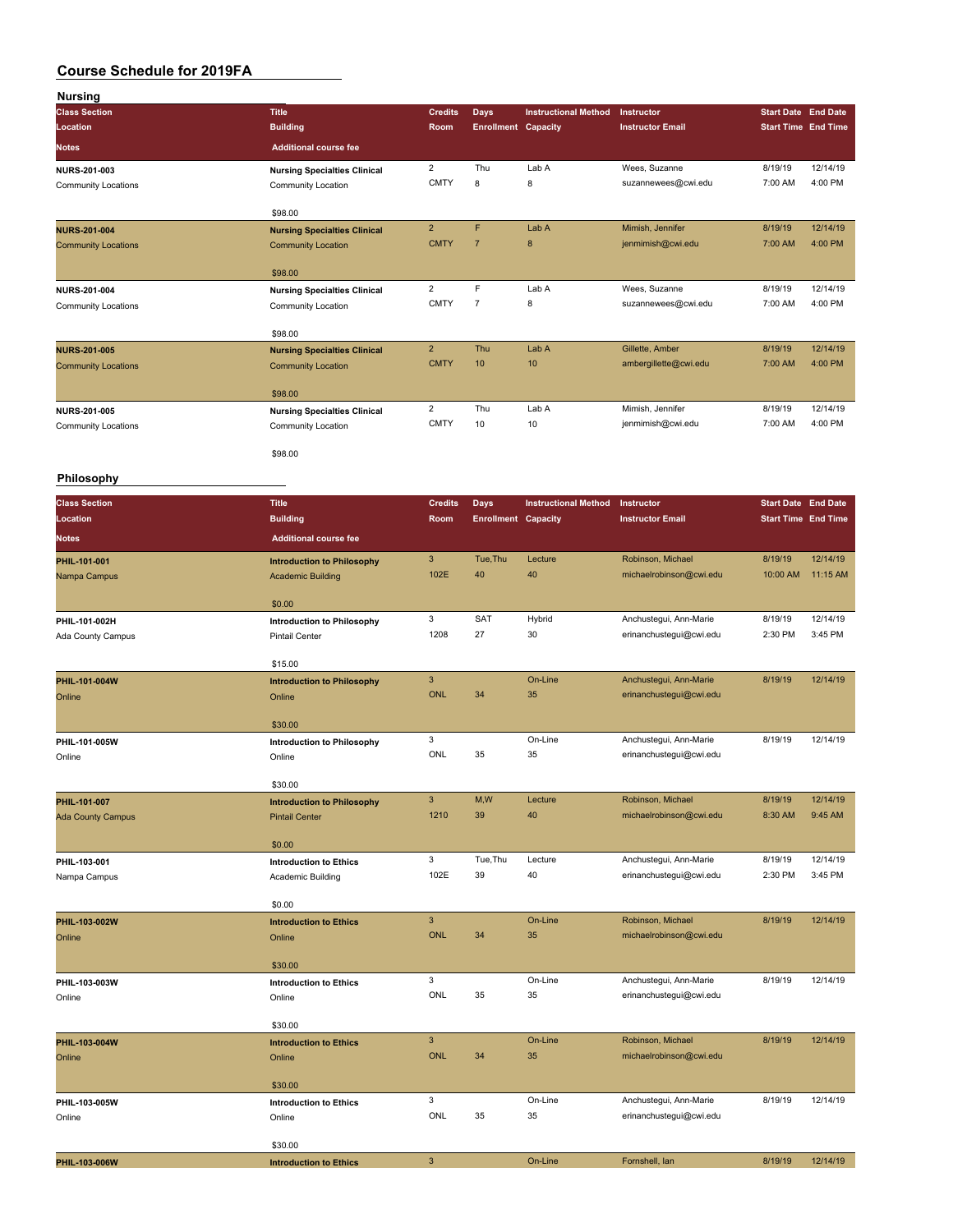| Philosophy           |                               |                |                            |                             |                         |                            |          |
|----------------------|-------------------------------|----------------|----------------------------|-----------------------------|-------------------------|----------------------------|----------|
| <b>Class Section</b> | <b>Title</b>                  | <b>Credits</b> | Days                       | <b>Instructional Method</b> | Instructor              | <b>Start Date End Date</b> |          |
| Location             | <b>Building</b>               | Room           | <b>Enrollment Capacity</b> |                             | <b>Instructor Email</b> | <b>Start Time End Time</b> |          |
| <b>Notes</b>         | <b>Additional course fee</b>  |                |                            |                             |                         |                            |          |
| Online               | Online                        | <b>ONL</b>     | 34                         | 35                          | ianfornshell@cwi.edu    |                            |          |
|                      | \$30.00                       |                |                            |                             |                         |                            |          |
| PHIL-103-007W        | <b>Introduction to Ethics</b> | 3              |                            | On-Line                     | Robinson, Michael       | 8/19/19                    | 12/14/19 |
| Online               | Online                        | ONL            | 40                         | 40                          | michaelrobinson@cwi.edu |                            |          |
|                      | \$30.00                       |                |                            |                             |                         |                            |          |
| PHIL-103-008W        | <b>Introduction to Ethics</b> | $\overline{3}$ |                            | On-Line                     | Wilson, Harold          | 8/19/19                    | 12/14/19 |
| Online               | Online                        | ONL            | 35                         | 35                          | gregwilson@cwi.edu      |                            |          |
|                      | \$30.00                       |                |                            |                             |                         |                            |          |
| PHIL-103-009W        | <b>Introduction to Ethics</b> | 3              |                            | On-Line                     | Wilson, Harold          | 8/19/19                    | 12/14/19 |
| Online               | Online                        | ONL            | 34                         | 35                          | gregwilson@cwi.edu      |                            |          |
|                      | \$30.00                       |                |                            |                             |                         |                            |          |
| PHIL-111-001         | <b>World Religions</b>        | $\mathbf{3}$   | Tue, Thu                   | Lecture                     | Robinson, Michael       | 8/19/19                    | 12/14/19 |
| Nampa Campus         | <b>Academic Building</b>      | 105            | 37                         | 35                          | michaelrobinson@cwi.edu | 1:00 PM                    | 2:15 PM  |
|                      | \$0.00                        |                |                            |                             |                         |                            |          |
| PHIL-111-002         | <b>World Religions</b>        | 3              | M, W                       | Lecture                     | Robinson, Michael       | 8/19/19                    | 12/14/19 |
| Ada County Campus    | <b>Pintail Center</b>         | 1318           | 10                         | 35                          | michaelrobinson@cwi.edu | 1:00 PM                    | 2:15 PM  |
|                      | \$0.00                        |                |                            |                             |                         |                            |          |
| PHIL-209-001W        | <b>Logic and Philosophy</b>   | $\mathbf{3}$   |                            | On-Line                     | Anchustegui, Ann-Marie  | 8/19/19                    | 12/14/19 |
| Online               | Online                        | ONL            | 30                         | 30                          | erinanchustegui@cwi.edu |                            |          |
|                      | \$30.00                       |                |                            |                             |                         |                            |          |

#### **Physical Therapist Assistant**

| <b>Class Section</b>        | <b>Title</b>                            | <b>Credits</b> | <b>Days</b>                | <b>Instructional Method</b> | Instructor              | <b>Start Date End Date</b> |          |
|-----------------------------|-----------------------------------------|----------------|----------------------------|-----------------------------|-------------------------|----------------------------|----------|
| Location                    | <b>Building</b>                         | Room           | <b>Enrollment Capacity</b> |                             | <b>Instructor Email</b> | <b>Start Time End Time</b> |          |
| <b>Notes</b>                | <b>Additional course fee</b>            |                |                            |                             |                         |                            |          |
| PTAE-101-001                | <b>Physical Therapy in Healthcare</b>   | $\overline{2}$ | M,W                        | Lecture                     | Roberts, Lynne          | 8/19/19                    | 12/14/19 |
| <b>Canyon County Center</b> | <b>Canyon County Center</b>             | 184            | 13                         | 14                          | lynneroberts@cwi.edu    | 2:00 PM                    | 2:50 PM  |
|                             | \$0.00                                  |                |                            |                             |                         |                            |          |
| PTAE-107-001                | Kinesiology                             | $\overline{2}$ | M,W                        | Lecture                     | Faculty, General        | 8/19/19                    | 12/14/19 |
| Canyon County Center        | Canyon County Center                    | 184            | 13                         | 14                          |                         | 3:00 PM                    | 3:50 PM  |
|                             |                                         |                |                            |                             |                         |                            |          |
|                             | \$20.00                                 |                |                            |                             |                         |                            |          |
| PTAE-107L-001               | <b>Kinesiology Lab</b>                  | $\overline{2}$ | M,W                        | Lab <sub>B</sub>            | Sullivan, Dana          | 8/19/19                    | 12/14/19 |
| <b>Canyon County Center</b> | <b>Canyon County Center</b>             | 147            | 13                         | 14                          | danasullivan@cwi.edu    | 11:00 AM                   | 1:00 PM  |
|                             | \$0.00                                  |                |                            |                             |                         |                            |          |
| PTAE-110-001                | Princ & Proc of Physcl Therapy          | $\mathbf{1}$   | M,W                        | Lecture                     | Faculty, General        | 8/19/19                    | 12/14/19 |
| Canyon County Center        | Canyon County Center                    | 184            | 13                         | 14                          |                         | 4:00 PM                    | 4:50 PM  |
|                             |                                         |                |                            |                             |                         |                            |          |
|                             | \$75.00                                 |                |                            |                             |                         |                            |          |
| PTAE-110L-001               | <b>Princpls &amp; Procedures PT Lab</b> | $\overline{2}$ | Tue, Thu                   | Lab <sub>B</sub>            | Labarthe, Jason         | 8/19/19                    | 12/14/19 |
| <b>Canyon County Center</b> | <b>Canyon County Center</b>             | 147            | 13                         | 14                          | jasonlabarthe@cwi.edu   | 5:30 PM                    | 7:30 PM  |
|                             |                                         |                |                            |                             |                         |                            |          |
|                             | \$0.00                                  | $\mathbf{1}$   | M,W                        | Lecture                     | Faculty, General        | 8/19/19                    | 12/14/19 |
| PTAE-204-001                | <b>Therapeutic Modalities</b>           | 220AB          | 10                         | 14                          |                         | 11:00 AM                   | 11:50 AM |
| Canyon County Center        | Canyon County Center                    |                |                            |                             |                         |                            |          |
|                             | \$0.00                                  |                |                            |                             |                         |                            |          |
| PTAE-204L-001               | <b>Therapeutic Modalities Lab</b>       | $\overline{2}$ | M.Tue.W.Thu Lab B          |                             | Roberts, Lynne          | 8/19/19                    | 10/12/19 |
| <b>Canyon County Center</b> | <b>Canyon County Center</b>             | 147            | 10                         | 14                          | lynneroberts@cwi.edu    | 2:00 PM                    | 3:50 PM  |
|                             |                                         |                |                            |                             |                         |                            |          |
|                             | \$0.00                                  |                |                            |                             |                         |                            |          |
| PTAE-211-001                | <b>Data Collection</b>                  | $\mathbf{1}$   | M                          | Lecture                     | Faculty, General        | 8/19/19                    | 12/14/19 |
| Canyon County Center        | Canyon County Center                    | 184            | 13                         | 20                          |                         | 1:00 PM                    | 1:50 PM  |
|                             | \$0.00                                  |                |                            |                             |                         |                            |          |
| PTAE-211L-001               | <b>Data Collection Lab</b>              | $\overline{2}$ | Tue, Thu                   | Lab B                       | Sullivan, Dana          | 8/19/19                    | 12/14/19 |
| <b>Canyon County Center</b> | <b>Canyon County Center</b>             | 147            | 13                         | 20                          | danasullivan@cwi.edu    | 11:00 AM  1:50 PM          |          |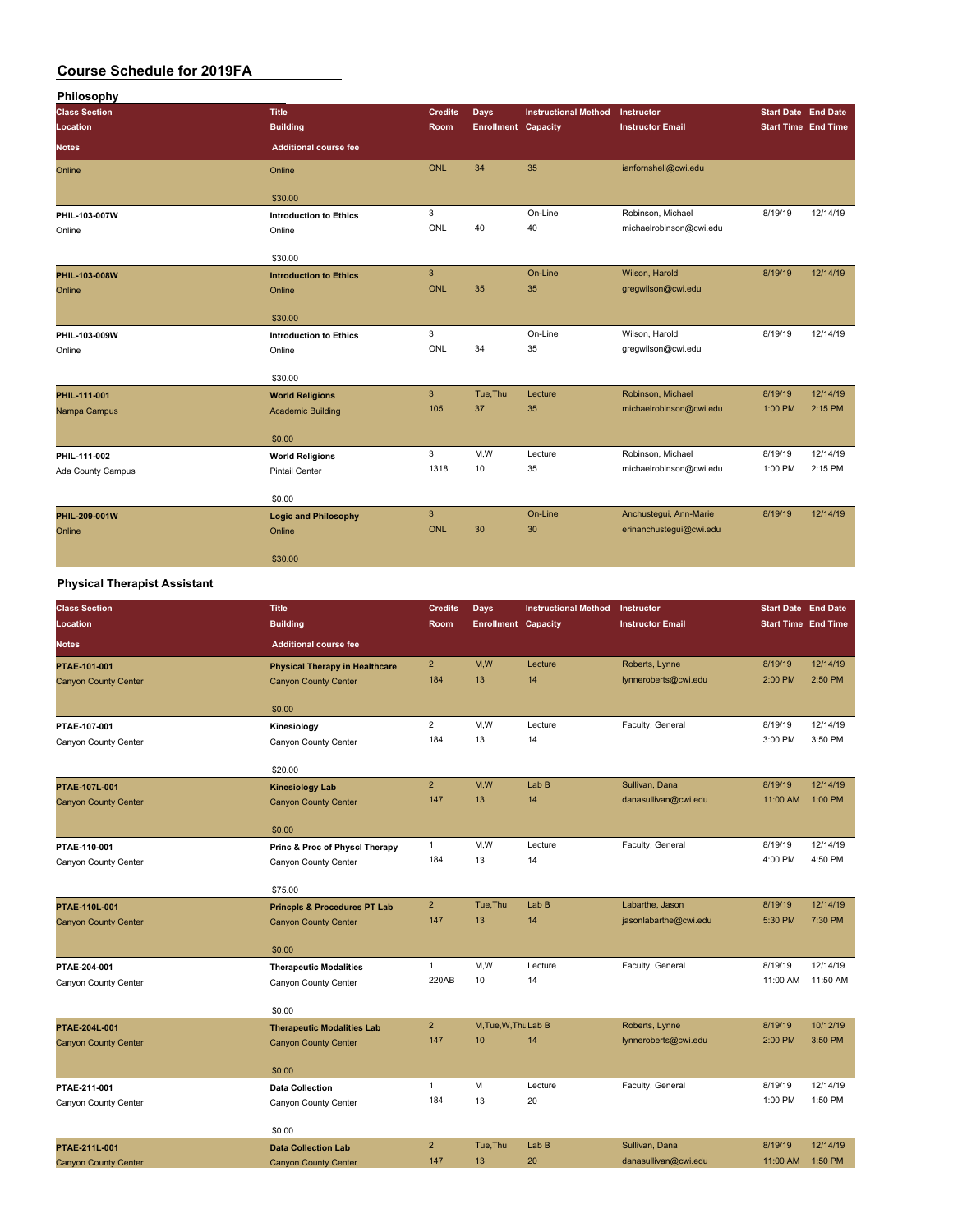| <b>Physical Therapist Assistant</b> |                                |                |                            |                             |                         |                            |          |
|-------------------------------------|--------------------------------|----------------|----------------------------|-----------------------------|-------------------------|----------------------------|----------|
| <b>Class Section</b>                | <b>Title</b>                   | <b>Credits</b> | <b>Days</b>                | <b>Instructional Method</b> | Instructor              | <b>Start Date End Date</b> |          |
| Location                            | <b>Building</b>                | Room           | <b>Enrollment Capacity</b> |                             | <b>Instructor Email</b> | <b>Start Time End Time</b> |          |
| <b>Notes</b>                        | <b>Additional course fee</b>   |                |                            |                             |                         |                            |          |
|                                     | \$0.00                         |                |                            |                             |                         |                            |          |
| PTAE-215-001                        | <b>Special Populations</b>     |                | M,Tue                      | Lecture                     | Faculty, General        | 8/19/19                    | 12/14/19 |
| Canyon County Center                | Canyon County Center           | 184            | 10                         | 13                          |                         | 12:00 PM                   | 12:50 PM |
|                                     | \$20.00                        |                |                            |                             |                         |                            |          |
| PTAE-215L-001                       | <b>Special Populations Lab</b> | $\overline{2}$ |                            | Lab <sub>B</sub>            | Labarthe, Jason         | 8/19/19                    | 10/12/19 |
| <b>Canyon County Center</b>         | <b>Canyon County Center</b>    | 147            | 10                         | 13                          | jasonlabarthe@cwi.edu   |                            |          |
|                                     | \$0.00                         |                |                            |                             |                         |                            |          |
| PTAE-240-001                        | <b>Clinical Experience 1</b>   | $\overline{7}$ |                            | Lab A                       | Roberts, Lynne          | 10/14/19                   | 12/14/19 |
| <b>Community Locations</b>          | Community Location             | <b>CMTY</b>    | 10                         | 14                          | lynneroberts@cwi.edu    |                            |          |
|                                     | \$0.00                         |                |                            |                             |                         |                            |          |

#### **Physics**

| <b>Class Section</b>                                                         | <b>Title</b>                             | <b>Credits</b> | Days                       | <b>Instructional Method</b> | Instructor                         | <b>Start Date End Date</b> |                     |
|------------------------------------------------------------------------------|------------------------------------------|----------------|----------------------------|-----------------------------|------------------------------------|----------------------------|---------------------|
| Location                                                                     | <b>Building</b>                          | Room           | <b>Enrollment Capacity</b> |                             | <b>Instructor Email</b>            | <b>Start Time End Time</b> |                     |
| <b>Notes</b>                                                                 | <b>Additional course fee</b>             |                |                            |                             |                                    |                            |                     |
| PHYS-100-001                                                                 | <b>Survey of Physics</b>                 | $\mathbf{3}$   | M,W                        | Lecture                     | Sevigny, Stephanie                 | 8/19/19                    | 12/14/19            |
| Nampa Campus                                                                 | <b>Academic Building</b>                 | 106            | 16                         | 48                          | stephaniesevigny@cwi.edu           | 4:00 PM                    | 5:15 PM             |
|                                                                              |                                          |                |                            |                             |                                    |                            |                     |
| Corequisite: PHYS 100L                                                       | \$0.00                                   |                |                            |                             |                                    |                            |                     |
| PHYS-100-002                                                                 | <b>Survey of Physics</b>                 | 3<br>1135      | Tue, Thu<br>6              | Lecture<br>24               | Rosato, John<br>johnrosato@cwi.edu | 8/19/19<br>1:00 PM         | 12/14/19<br>2:15 PM |
| Ada County Campus                                                            | Mallard Place Building                   |                |                            |                             |                                    |                            |                     |
|                                                                              | \$0.00                                   |                |                            |                             |                                    |                            |                     |
| PHYS-100-900                                                                 | <b>Survey of Physics</b>                 | $\mathsf 3$    | M,Tue                      | Lecture                     | Sevigny, Stephanie                 | 8/19/19                    | 12/14/19            |
| <b>Community Locations</b>                                                   | Micron Technology - BOISE                | 127C           | $\overline{7}$             | $\bf8$                      | stephaniesevigny@cwi.edu           | 1:00 PM                    | 2:15 PM             |
| Micron Technology in Boise. Security clearance<br>req'd. Contact Paula Smith |                                          |                |                            |                             |                                    |                            |                     |
| (paulasmith@micron.com) Corequisite: PHYS                                    | \$0.00                                   |                |                            |                             |                                    |                            |                     |
| 100L 900<br>PHYS-100L-002                                                    | <b>Survey of Physics Lab</b>             | $\mathbf{1}$   | W                          | Lab B                       | Sevigny, Stephanie                 | 8/19/19                    | 12/14/19            |
| Nampa Campus                                                                 | Academic Building                        | 220            | 15                         | 24                          | stephaniesevigny@cwi.edu           | 5:30 PM                    | 7:15 PM             |
|                                                                              |                                          |                |                            |                             |                                    |                            |                     |
| Corequisite: PHYS 100                                                        | \$10.00                                  |                |                            |                             |                                    |                            |                     |
| PHYS-100L-003                                                                | <b>Survey of Physics Lab</b>             | $\mathbf{1}$   | Tue                        | Lab B                       | Rosato, John                       | 8/19/19                    | 12/14/19            |
| <b>Ada County Campus</b>                                                     | <b>Mallard Place Building</b>            | 1132           | 8                          | 16                          | johnrosato@cwi.edu                 | 3:00 PM                    | 4:45 PM             |
|                                                                              | \$10.00                                  |                |                            |                             |                                    |                            |                     |
| PHYS-100L-900                                                                | <b>Survey of Physics Lab</b>             | $\mathbf{1}$   | Tue                        | Lab B                       | Sevigny, Stephanie                 | 8/19/19                    | 12/14/19            |
| <b>Community Locations</b>                                                   | Micron Technology - BOISE                | 127C           | 6                          | 8                           | stephaniesevigny@cwi.edu           | 2:15 PM                    | 4:00 PM             |
| Micron Technology in Boise. Security clearance<br>reg'd. Contact Paula Smith |                                          |                |                            |                             |                                    |                            |                     |
| (paulasmith@micron.com) Co-requisite course:                                 |                                          |                |                            |                             |                                    |                            |                     |
| PHYS 100L 900<br>PHYS-101-001                                                | \$10.00<br><b>Survey of Astronomy</b>    | $\mathbf{3}$   | Tue                        | Lecture                     | Horowitz, Irwin                    | 8/19/19                    | 12/14/19            |
| Nampa Campus                                                                 | <b>Academic Building</b>                 | 201            | 15                         | 30                          | irwinhorowitz@cwi.edu              | 7:00 PM                    | 9:45 PM             |
|                                                                              |                                          |                |                            |                             |                                    |                            |                     |
|                                                                              | \$0.00                                   |                |                            |                             |                                    |                            |                     |
| PHYS-101L-001                                                                | <b>Survey of Astronomy Lab</b>           | $\mathbf{1}$   | Thu                        | Lab A                       | Horowitz, Irwin                    | 8/19/19                    | 12/14/19            |
| Nampa Campus                                                                 | Academic Building                        | 201            | 15                         | 30                          | irwinhorowitz@cwi.edu              | 7:00 PM                    | 9:45 PM             |
| Corequisite: PHYS 101                                                        | \$10.00                                  |                |                            |                             |                                    |                            |                     |
| PHYS-111-001                                                                 | <b>General Physics I</b>                 | $\mathbf{3}$   | Tue, Thu                   | Lecture                     | Marji, Ehab                        | 8/19/19                    | 12/14/19            |
| Nampa Campus                                                                 | <b>Academic Building</b>                 | 102E           | 33                         | 48                          | ehabmarji@cwi.edu                  | 1:00 PM                    | 2:15 PM             |
|                                                                              |                                          |                |                            |                             |                                    |                            |                     |
| Corequisite: PHYS 111L                                                       | \$0.00                                   |                |                            |                             |                                    |                            |                     |
| PHYS-111L-001                                                                | General Physics I Lab                    | $\mathbf{1}$   | Tue                        | Lab B                       | Marji, Ehab                        | 8/19/19                    | 12/14/19            |
| Nampa Campus                                                                 | Academic Building                        | 220            | 24                         | 24                          | ehabmarji@cwi.edu                  | 11:00 AM                   | 12:45 PM            |
| Corequisite: PHYS 111                                                        | \$10.00                                  |                |                            |                             |                                    |                            |                     |
| PHYS-111L-002                                                                | <b>General Physics I Lab</b>             | $\mathbf{1}$   | Thu                        | Lab B                       | Faculty, General                   | 8/19/19                    | 12/14/19            |
| Nampa Campus                                                                 | <b>Academic Building</b>                 | 220            | $\boldsymbol{9}$           | 24                          |                                    | 11:00 AM                   | 12:45 PM            |
|                                                                              |                                          |                |                            |                             |                                    |                            |                     |
|                                                                              | \$10.00                                  | 4              | W,F                        | Lecture                     |                                    | 8/19/19                    | 12/14/19            |
| PHYS-211-001                                                                 | <b>Phys Scientists &amp; Engineers I</b> |                |                            |                             | Marji, Ehab                        |                            |                     |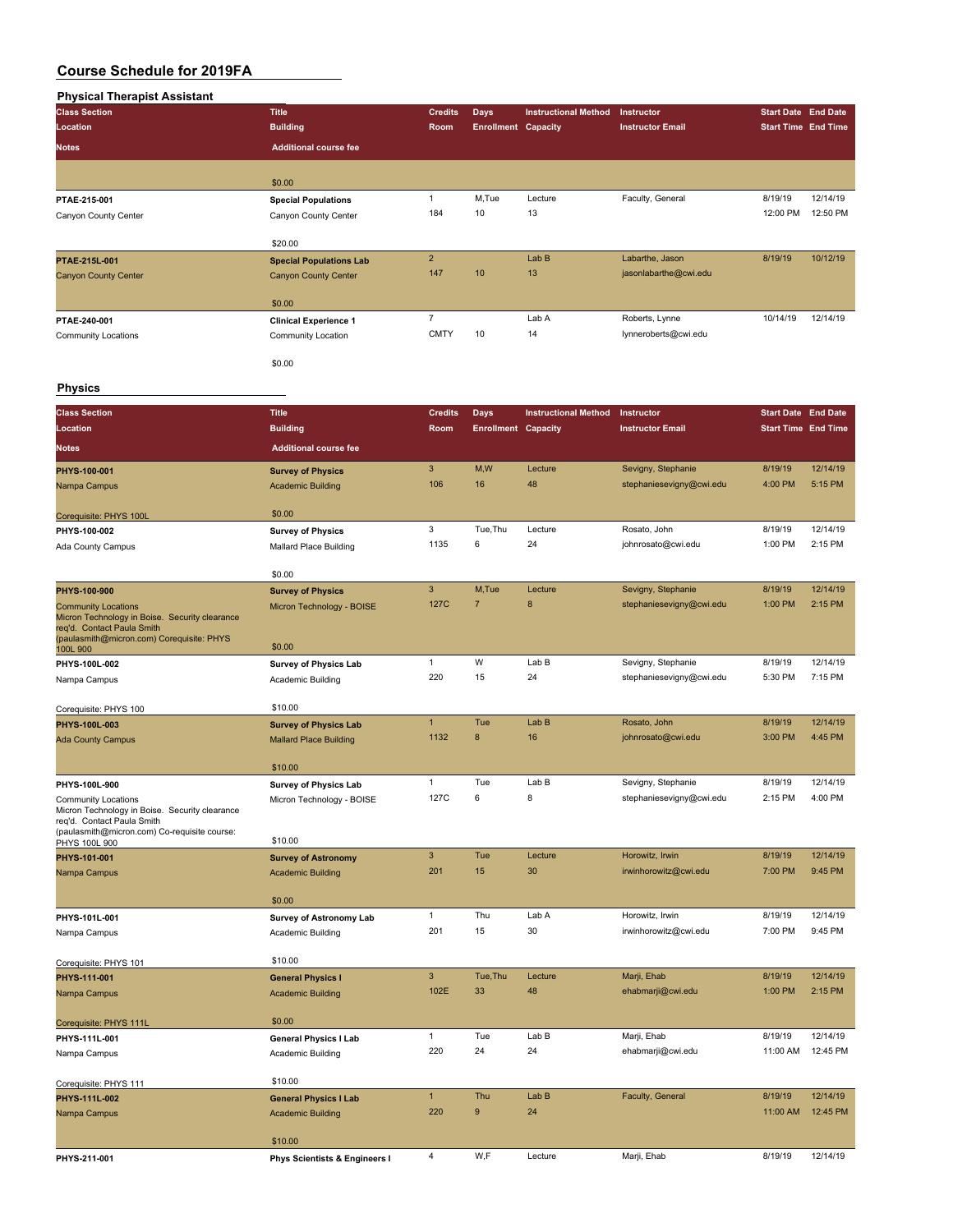| <b>Physics</b>           |                                               |                |                            |                             |                                         |                                                                                                                                                                                                                 |          |
|--------------------------|-----------------------------------------------|----------------|----------------------------|-----------------------------|-----------------------------------------|-----------------------------------------------------------------------------------------------------------------------------------------------------------------------------------------------------------------|----------|
| <b>Class Section</b>     | <b>Title</b>                                  | <b>Credits</b> | <b>Days</b>                | <b>Instructional Method</b> | Instructor                              |                                                                                                                                                                                                                 |          |
| Location                 | <b>Building</b>                               | Room           | <b>Enrollment Capacity</b> |                             | <b>Instructor Email</b>                 |                                                                                                                                                                                                                 |          |
| Notes                    | <b>Additional course fee</b>                  |                |                            |                             |                                         |                                                                                                                                                                                                                 |          |
|                          |                                               |                |                            |                             |                                         |                                                                                                                                                                                                                 |          |
| Nampa Campus             | Academic Building                             | 106            | 48                         | 48                          | ehabmarji@cwi.edu                       | 10:00 AM                                                                                                                                                                                                        | 11:50 AM |
|                          |                                               |                |                            |                             |                                         |                                                                                                                                                                                                                 |          |
|                          | \$0.00                                        |                |                            |                             |                                         | 8/19/19<br>4:00 PM<br>8/19/19<br>12:00 PM<br>8/19/19<br>3:00 PM<br>8/19/19<br>7:00 PM<br>8/19/19<br>1:00 PM<br>8/19/19<br>8/19/19<br>8/19/19<br>11:30 AM<br>8/19/19<br>8/19/19<br>8/19/19<br>2:30 PM<br>8/19/19 |          |
| PHYS-211-002             | <b>Phys Scientists &amp; Engineers I</b>      | $\overline{4}$ | Tue, Thu                   | Lecture                     | Faculty, General                        | <b>Start Date End Date</b><br><b>Start Time End Time</b><br><b>Start Date End Date</b><br><b>Start Time End Time</b>                                                                                            | 12/14/19 |
| Nampa Campus             | Aspen Classroom Building                      | 108            | 18                         | 24                          |                                         |                                                                                                                                                                                                                 | 5:50 PM  |
|                          |                                               |                |                            |                             |                                         |                                                                                                                                                                                                                 |          |
|                          | \$0.00                                        |                |                            |                             |                                         |                                                                                                                                                                                                                 |          |
| PHYS-211L-001            | Phys Scientsts & Enginrs I Lab                | $\mathbf{1}$   | F                          | Lab A                       | Marji, Ehab                             |                                                                                                                                                                                                                 | 12/14/19 |
| Nampa Campus             | Academic Building                             | 220            | 24                         | 24                          | ehabmarji@cwi.edu                       |                                                                                                                                                                                                                 | 2:45 PM  |
|                          |                                               |                |                            |                             |                                         |                                                                                                                                                                                                                 |          |
|                          | \$10.00                                       |                |                            |                             |                                         |                                                                                                                                                                                                                 |          |
| PHYS-211L-002            | <b>Phys Scientsts &amp; Enginrs I Lab</b>     | $\mathbf{1}$   | F                          | Lab A                       | Marji, Ehab                             |                                                                                                                                                                                                                 | 12/14/19 |
| Nampa Campus             | <b>Academic Building</b>                      | 220            | 24                         | 24                          | ehabmarji@cwi.edu                       |                                                                                                                                                                                                                 | 5:45 PM  |
|                          | \$10.00                                       |                |                            |                             |                                         |                                                                                                                                                                                                                 |          |
| PHYS-211L-003            |                                               | $\mathbf{1}$   | Tue                        | Lab A                       | Faculty, General                        |                                                                                                                                                                                                                 | 12/14/19 |
|                          | Phys Scientsts & Enginrs I Lab                | 220            | 18                         | 24                          |                                         |                                                                                                                                                                                                                 | 9:45 PM  |
| Nampa Campus             | Academic Building                             |                |                            |                             |                                         |                                                                                                                                                                                                                 |          |
|                          | \$10.00                                       |                |                            |                             |                                         |                                                                                                                                                                                                                 |          |
|                          |                                               |                |                            |                             |                                         |                                                                                                                                                                                                                 |          |
| <b>Political Science</b> |                                               |                |                            |                             |                                         |                                                                                                                                                                                                                 |          |
| <b>Class Section</b>     | <b>Title</b>                                  | <b>Credits</b> | <b>Days</b>                | <b>Instructional Method</b> | Instructor                              |                                                                                                                                                                                                                 |          |
| Location                 | <b>Building</b>                               | Room           | <b>Enrollment Capacity</b> |                             | <b>Instructor Email</b>                 |                                                                                                                                                                                                                 |          |
| <b>Notes</b>             | <b>Additional course fee</b>                  |                |                            |                             |                                         |                                                                                                                                                                                                                 |          |
|                          |                                               |                |                            |                             |                                         |                                                                                                                                                                                                                 |          |
| POLS-101-001             | <b>American National Government</b>           | $\mathbf{3}$   | M,W                        | Lecture                     | Harbaugh, Robert                        |                                                                                                                                                                                                                 | 12/14/19 |
| <b>Ada County Campus</b> | <b>Pintail Center</b>                         | 1208           | 14                         | 30                          | robharbaugh@cwi.edu                     |                                                                                                                                                                                                                 | 2:15 PM  |
|                          | \$0.00                                        |                |                            |                             |                                         |                                                                                                                                                                                                                 |          |
|                          |                                               | 3              |                            | On-Line                     | Harbaugh, Robert                        |                                                                                                                                                                                                                 | 12/14/19 |
| POLS-101-003W<br>Online  | <b>American National Government</b><br>Online | ONL            | 35                         | 35                          | robharbaugh@cwi.edu                     |                                                                                                                                                                                                                 |          |
|                          |                                               |                |                            |                             |                                         |                                                                                                                                                                                                                 |          |
|                          | \$30.00                                       |                |                            |                             |                                         |                                                                                                                                                                                                                 |          |
| POLS-101-004W            | <b>American National Government</b>           | $\mathbf{3}$   |                            | On-Line                     | Faculty, General                        |                                                                                                                                                                                                                 | 12/14/19 |
| Online                   | Online                                        | <b>ONL</b>     | 11                         | 35                          |                                         |                                                                                                                                                                                                                 |          |
|                          |                                               |                |                            |                             |                                         |                                                                                                                                                                                                                 |          |
|                          | \$30.00                                       |                |                            |                             |                                         |                                                                                                                                                                                                                 |          |
| POLS-101-007             | <b>American National Government</b>           | 3              | Tue, Thu                   | Lecture                     | Harbaugh, Robert                        |                                                                                                                                                                                                                 | 12/14/19 |
| Nampa Campus             | Academic Building                             | 102E           | 30                         | 35                          | robharbaugh@cwi.edu                     |                                                                                                                                                                                                                 | 12:45 PM |
|                          |                                               |                |                            |                             |                                         |                                                                                                                                                                                                                 |          |
|                          | \$0.00                                        |                |                            |                             |                                         |                                                                                                                                                                                                                 |          |
| POLS-102-002W            | <b>Intro to Political Science</b>             | $\mathbf{3}$   |                            | On-Line                     | Harbaugh, Robert                        |                                                                                                                                                                                                                 | 12/14/19 |
| Online                   | Online                                        | <b>ONL</b>     | 29                         | 35                          | robharbaugh@cwi.edu                     |                                                                                                                                                                                                                 |          |
|                          |                                               |                |                            |                             |                                         |                                                                                                                                                                                                                 |          |
|                          | \$30.00                                       |                |                            |                             |                                         |                                                                                                                                                                                                                 |          |
| POLS-210-001W            | Intro to Comparative Politics                 | 3<br>ONL       | 23                         | On-Line                     | Harbaugh, Robert<br>robharbaugh@cwi.edu |                                                                                                                                                                                                                 | 12/14/19 |
| Online                   | Online                                        |                |                            | 30                          |                                         |                                                                                                                                                                                                                 |          |
|                          | \$30.00                                       |                |                            |                             |                                         |                                                                                                                                                                                                                 |          |
| POLS-240-001             | <b>American Constitutional Fndtns</b>         | $\mathbf{3}$   | Tue, Thu                   | Lecture                     | Harbaugh, Robert                        |                                                                                                                                                                                                                 | 12/14/19 |
| <b>Ada County Campus</b> | <b>Pintail Center</b>                         | 1206           | 14                         | 30                          | robharbaugh@cwi.edu                     |                                                                                                                                                                                                                 | 3:45 PM  |
|                          |                                               |                |                            |                             |                                         |                                                                                                                                                                                                                 |          |
|                          | \$0.00                                        |                |                            |                             |                                         |                                                                                                                                                                                                                 |          |
| POLS-290-001W            | <b>Political Science Capstone</b>             | 3              |                            | On-Line                     | Harbaugh, Robert                        |                                                                                                                                                                                                                 | 12/14/19 |
| Online                   | Online                                        | ONL            | 10                         | 20                          | robharbaugh@cwi.edu                     |                                                                                                                                                                                                                 |          |
|                          |                                               |                |                            |                             |                                         |                                                                                                                                                                                                                 |          |
|                          | \$30.00                                       |                |                            |                             |                                         |                                                                                                                                                                                                                 |          |

#### **Powersports & Small Eng Repair**

| <b>Class Section</b> | <b>Title</b>                             | <b>Credits</b> | Days                       | <b>Instructional Method</b> | Instructor              | <b>Start Date End Date</b> |          |
|----------------------|------------------------------------------|----------------|----------------------------|-----------------------------|-------------------------|----------------------------|----------|
| Location             | <b>Building</b>                          | <b>Room</b>    | <b>Enrollment Capacity</b> |                             | <b>Instructor Email</b> | <b>Start Time End Time</b> |          |
| <b>Notes</b>         | <b>Additional course fee</b>             |                |                            |                             |                         |                            |          |
| <b>PSER-105-001</b>  | <b>Foundations of Safety &amp; Tools</b> | з              | M, Tue, W, Thu Lab A       |                             | Hemley, Jared           | 8/19/19                    | 9/14/19  |
| Nampa Campus         | <b>Micron Education Center</b>           | 1303           | 18                         | 18                          | jaredhemley@cwi.edu     | 8:00 AM                    | 11:10 AM |
|                      | \$70.00                                  |                |                            |                             |                         |                            |          |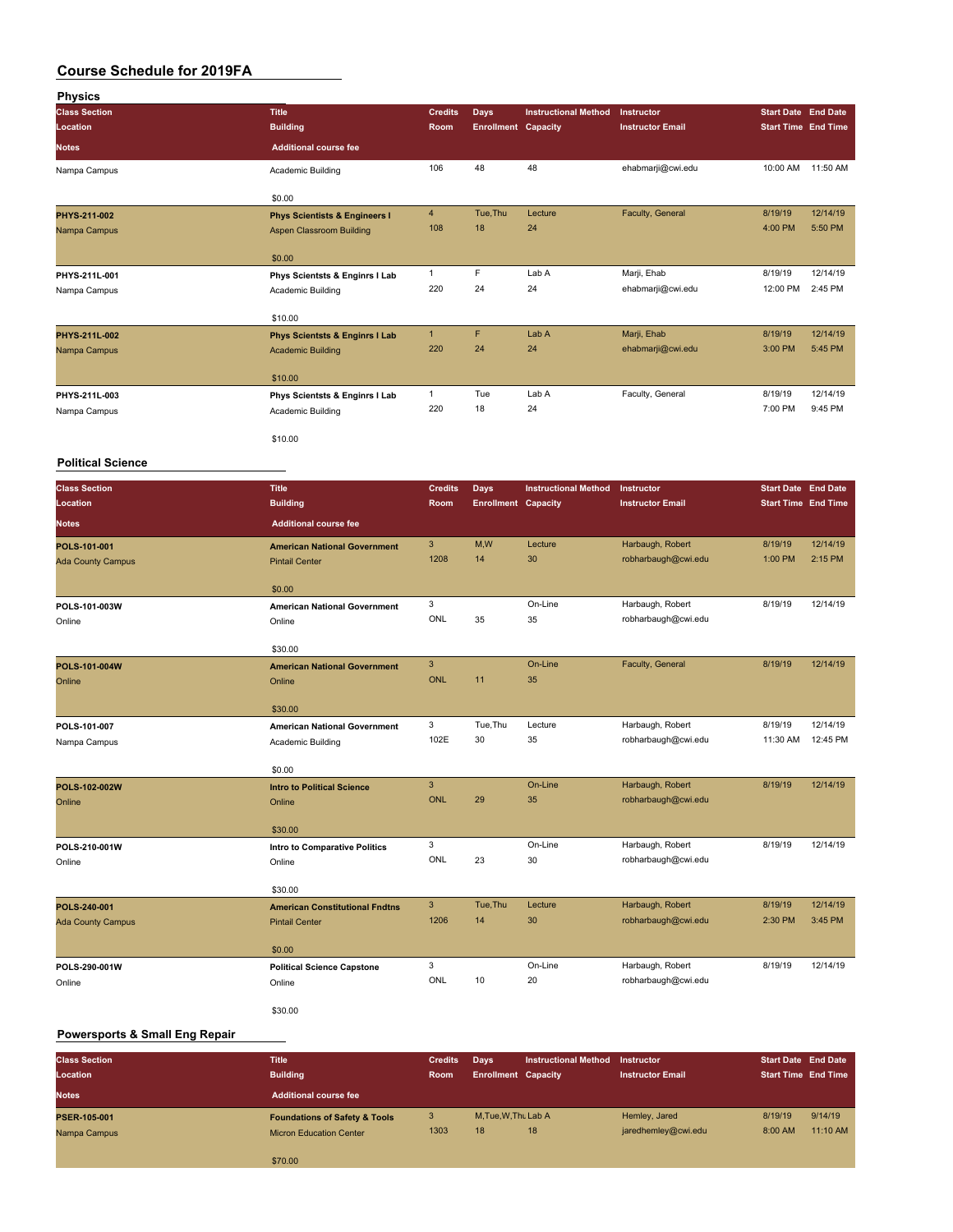#### **Powersports & Small Eng Repair**

| <b>Class Section</b> | <b>Title</b>                              | <b>Credits</b> | Days                       | <b>Instructional Method</b> | Instructor              | <b>Start Date End Date</b> |          |
|----------------------|-------------------------------------------|----------------|----------------------------|-----------------------------|-------------------------|----------------------------|----------|
| Location             | <b>Building</b>                           | Room           | <b>Enrollment</b> Capacity |                             | <b>Instructor Email</b> | <b>Start Time End Time</b> |          |
| <b>Notes</b>         | <b>Additional course fee</b>              |                |                            |                             |                         |                            |          |
| PSER-105-001         | <b>Foundations of Safety &amp; Tools</b>  | 3              | M, Tue, W, Thu Lecture     |                             | Hemley, Jared           | 8/19/19                    | 9/14/19  |
| Nampa Campus         | Micron Education Center                   | 1304           | 18                         | 18                          | jaredhemley@cwi.edu     | 8:00 AM                    | 11:10 AM |
|                      | \$70.00                                   |                |                            |                             |                         |                            |          |
| PSER-110-001         | <b>Dealership Operations</b>              | $\overline{4}$ | M.Tue.W.Thu Lab A          |                             | Hemley, Jared           | 9/16/19                    | 10/12/19 |
| Nampa Campus         | <b>Micron Education Center</b>            | 1304           | 17                         | 18                          | jaredhemley@cwi.edu     | 7:30 AM                    | 1:00 PM  |
|                      | \$0.00                                    |                |                            |                             |                         |                            |          |
| PSER-110-001         | <b>Dealership Operations</b>              | $\overline{4}$ | M.Tue, W.Thu Lecture       |                             | Hemley, Jared           | 9/16/19                    | 10/12/19 |
| Nampa Campus         | Micron Education Center                   | 1303           | 17                         | 18                          | jaredhemley@cwi.edu     | 7:30 AM                    | 1:00 PM  |
|                      | \$0.00                                    |                |                            |                             |                         |                            |          |
| PSER-115-001         | <b>Equipmt Maintenance &amp; Lght Rpr</b> | 4              | M, Tue, W, Thu Lab A       |                             | Hemley, Jared           | 10/14/19                   | 11/9/19  |
| Nampa Campus         | <b>Micron Education Center</b>            | 1304           | 17                         | 18                          | jaredhemley@cwi.edu     | 7:30 AM                    | 1:00 PM  |
|                      | \$0.00                                    |                |                            |                             |                         |                            |          |
| PSER-115-001         | <b>Equipmt Maintenance &amp; Lght Rpr</b> | 4              | M, Tue, W, Thu Lecture     |                             | Hemley, Jared           | 10/14/19                   | 11/9/19  |
| Nampa Campus         | Micron Education Center                   | 1303           | 17                         | 18                          | jaredhemley@cwi.edu     | 7:30 AM                    | 1:00 PM  |
|                      | \$0.00                                    |                |                            |                             |                         |                            |          |
| PSER-120-001         | <b>Fuel Systems: Diagnstcs &amp; Rpr</b>  | $\overline{4}$ | M, Tue, W, Thu Lab A       |                             | Hemley, Jared           | 11/11/19                   | 12/14/19 |
| Nampa Campus         | <b>Micron Education Center</b>            | 1304           | 17                         | 18                          | jaredhemley@cwi.edu     | 7:30 AM                    | 1:00 PM  |
|                      | \$0.00                                    |                |                            |                             |                         |                            |          |
| PSER-120-001         | Fuel Systems: Diagnstcs & Rpr             | 4              | M, Tue, W, Thu Lecture     |                             | Hemley, Jared           | 11/11/19                   | 12/14/19 |
| Nampa Campus         | Micron Education Center                   | 1303           | 17                         | 18                          | jaredhemley@cwi.edu     | 7:30 AM                    | 1:00 PM  |
|                      | \$0.00                                    |                |                            |                             |                         |                            |          |
| .                    |                                           |                |                            |                             |                         |                            |          |

#### **Practical Nursing**

| <b>Class Section</b>        | <b>Title</b>                          | <b>Credits</b> | Days                       | <b>Instructional Method</b> | Instructor              | <b>Start Date End Date</b> |          |
|-----------------------------|---------------------------------------|----------------|----------------------------|-----------------------------|-------------------------|----------------------------|----------|
| Location                    | <b>Building</b>                       | Room           | <b>Enrollment Capacity</b> |                             | <b>Instructor Email</b> | <b>Start Time End Time</b> |          |
| <b>Notes</b>                | <b>Additional course fee</b>          |                |                            |                             |                         |                            |          |
| PNUR-103-001                | <b>Comprehensive Care of Adults 2</b> | $6\phantom{a}$ | $\overline{2}$             | $\overline{7}$              | Faculty, General        | 8/19/19                    | 12/14/19 |
|                             |                                       |                |                            |                             |                         |                            |          |
|                             | \$0.00                                |                |                            |                             |                         |                            |          |
| PNUR-103-001H               | <b>Comprehensive Care of Adults 2</b> | 6              |                            | Lab A                       | Weddington, Imelda      | 8/19/19                    | 12/14/19 |
| Canyon County Center        | Community Location                    | <b>CMTY</b>    | $\overline{7}$             | $\overline{7}$              | joanweddington@cwi.edu  |                            |          |
|                             | \$30.00                               |                |                            |                             |                         |                            |          |
| <b>PNUR-103-001H</b>        | <b>Comprehensive Care of Adults 2</b> | 6              | Tue                        | Hybrid                      | Weddington, Imelda      | 8/19/19                    | 12/14/19 |
| <b>Canyon County Center</b> | <b>Canyon County Center</b>           | <b>220AB</b>   | $\overline{7}$             | $\overline{7}$              | joanweddington@cwi.edu  | 6:00 PM                    | 9:00 PM  |
|                             | \$30.00                               |                |                            |                             |                         |                            |          |
| PNUR-103-002                | <b>Comprehensive Care of Adults 2</b> | 6              |                            |                             | Faculty, General        | 8/19/19                    | 12/14/19 |
|                             |                                       |                | $\overline{2}$             | $\overline{7}$              |                         |                            |          |
|                             | \$0.00                                |                |                            |                             |                         |                            |          |
| <b>PNUR-103-002H</b>        | <b>Comprehensive Care of Adults 2</b> | 6              |                            | Lab A                       | Gier, Melanie           | 8/19/19                    | 12/14/19 |
| <b>Canyon County Center</b> | <b>Community Location</b>             | <b>CMTY</b>    | $\overline{4}$             | $\overline{7}$              | melaniegier@cwi.edu     |                            |          |
|                             | \$30.00                               |                |                            |                             |                         |                            |          |
| PNUR-103-002H               | <b>Comprehensive Care of Adults 2</b> | 6              | Tue                        | Lecture                     | Gier, Melanie           | 8/19/19                    | 12/14/19 |
| Canyon County Center        | Canyon County Center                  | 220AB          | $\overline{4}$             | $\overline{7}$              | melaniegier@cwi.edu     | 6:00 PM                    | 9:00 PM  |
|                             | \$30.00                               |                |                            |                             |                         |                            |          |
| <b>PNUR-103-003H</b>        | <b>Comprehensive Care of Adults 2</b> | 6              |                            | Lab A                       | Gier, Melanie           | 8/19/19                    | 12/14/19 |
| <b>Canyon County Center</b> | <b>Community Location</b>             | <b>CMTY</b>    | $\overline{1}$             | $\overline{7}$              | melaniegier@cwi.edu     |                            |          |
|                             | \$30.00                               |                |                            |                             |                         |                            |          |
| PNUR-103-003H               | <b>Comprehensive Care of Adults 2</b> | 6              | Tue                        | Lecture                     | Gier, Melanie           | 8/19/19                    | 12/14/19 |
| Canyon County Center        | Canyon County Center                  | 220AB          | $\mathbf{1}$               | $\overline{7}$              | melaniegier@cwi.edu     | 6:00 PM                    | 9:00 PM  |

|                     | \$30.00                        |  |         |               |         |          |
|---------------------|--------------------------------|--|---------|---------------|---------|----------|
| <b>PNUR-104-001</b> | Nursing Care Developing Family |  | Lecture | Gier, Melanie | 8/19/19 | 12/14/19 |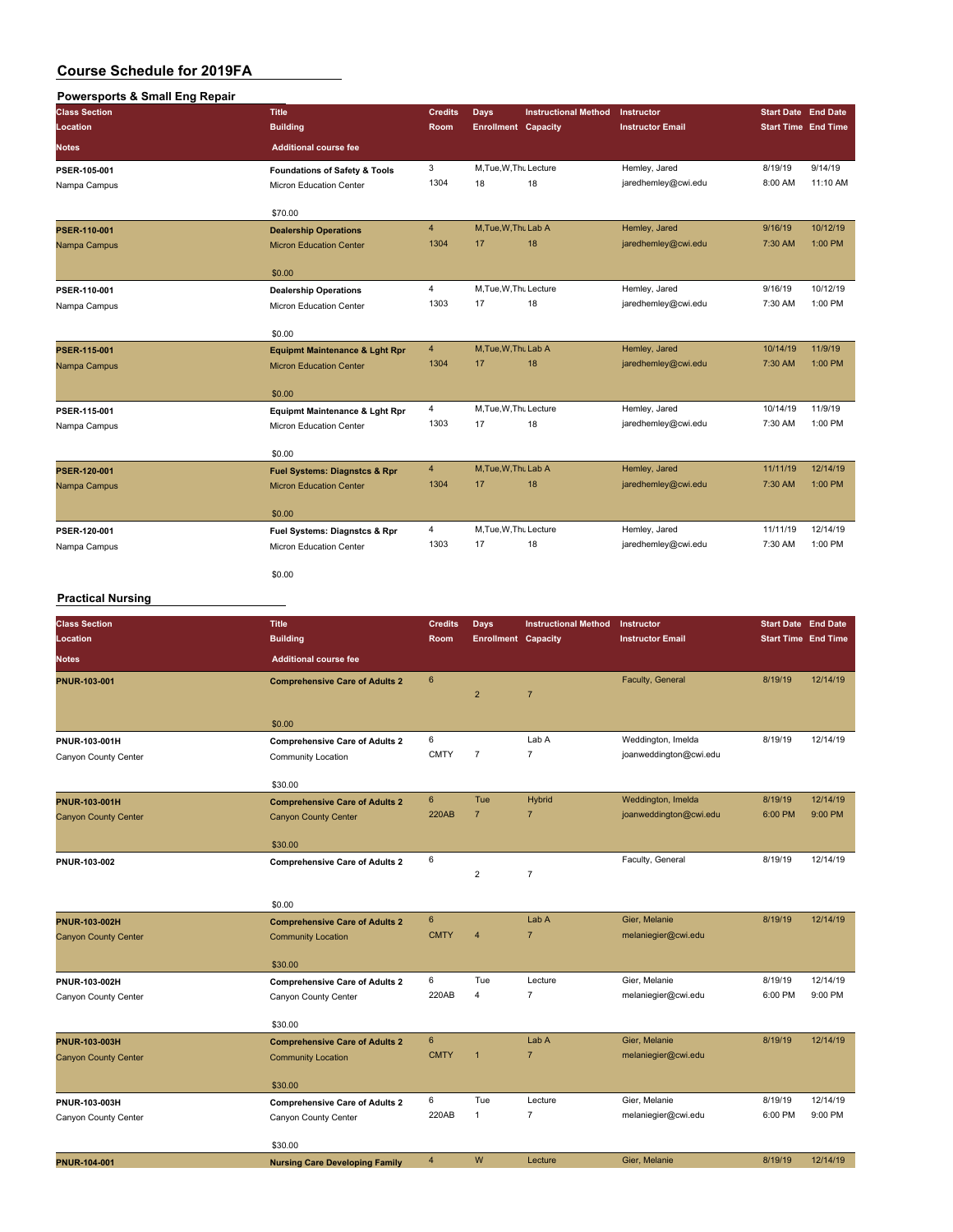| <b>Practical Nursing</b>    |                               |                |                            |                             |                         |                            |          |
|-----------------------------|-------------------------------|----------------|----------------------------|-----------------------------|-------------------------|----------------------------|----------|
| <b>Class Section</b>        | <b>Title</b>                  | <b>Credits</b> | Days                       | <b>Instructional Method</b> | Instructor              | <b>Start Date End Date</b> |          |
| Location                    | <b>Building</b>               | Room           | <b>Enrollment Capacity</b> |                             | <b>Instructor Email</b> | <b>Start Time End Time</b> |          |
| <b>Notes</b>                | <b>Additional course fee</b>  |                |                            |                             |                         |                            |          |
| <b>Canyon County Center</b> |                               |                | 16                         | 20                          | melaniegier@cwi.edu     | 5:30 PM                    | 9:30 PM  |
|                             | \$0.00                        |                |                            |                             |                         |                            |          |
| PNUR-105-001W               | <b>Transition to Practice</b> | 3              |                            | Lab A                       | Gier, Melanie           | 8/19/19                    | 12/14/19 |
| Online                      | <b>Community Location</b>     | <b>CMTY</b>    | $\overline{7}$             | $\overline{7}$              | melaniegier@cwi.edu     |                            |          |
|                             | \$30.00                       |                |                            |                             |                         |                            |          |
| PNUR-105-001W               | <b>Transition to Practice</b> | $\mathbf{3}$   |                            | On-Line                     | Gier, Melanie           | 8/19/19                    | 12/14/19 |
| Online                      | Online                        | <b>ONL</b>     | $\overline{7}$             | $\overline{7}$              | melaniegier@cwi.edu     |                            |          |
|                             | \$30.00                       |                |                            |                             |                         |                            |          |
| PNUR-105-002W               | <b>Transition to Practice</b> | 3              |                            | Lab A                       | Weddington, Imelda      | 8/19/19                    | 12/14/19 |
| Online                      | <b>Community Location</b>     | <b>CMTY</b>    | $\overline{7}$             | $\overline{7}$              | joanweddington@cwi.edu  |                            |          |
|                             | \$30.00                       |                |                            |                             |                         |                            |          |
| <b>PNUR-105-002W</b>        | <b>Transition to Practice</b> | 3              |                            | On-Line                     | Weddington, Imelda      | 8/19/19                    | 12/14/19 |
| Online                      | Online                        | <b>ONL</b>     | $\overline{7}$             | $\overline{7}$              | joanweddington@cwi.edu  |                            |          |
|                             | \$30.00                       |                |                            |                             |                         |                            |          |
| PNUR-105-003W               | <b>Transition to Practice</b> | 3              |                            | Lab A                       | Gier, Melanie           | 8/19/19                    | 12/14/19 |
| Online                      | Community Location            | <b>CMTY</b>    | $\overline{2}$             | $\overline{7}$              | melaniegier@cwi.edu     |                            |          |
|                             | \$30.00                       |                |                            |                             |                         |                            |          |
| PNUR-105-003W               | <b>Transition to Practice</b> | $\mathbf{3}$   |                            | On-Line                     | Gier, Melanie           | 8/19/19                    | 12/14/19 |
| Online                      | Online                        | <b>ONL</b>     | $\overline{2}$             | $\overline{7}$              | melaniegier@cwi.edu     |                            |          |
|                             | \$30.00                       |                |                            |                             |                         |                            |          |
|                             |                               |                |                            |                             |                         |                            |          |

#### **Psychology**

| <b>Class Section</b>        | <b>Title</b>                      | <b>Credits</b> | <b>Days</b>                | <b>Instructional Method</b> | Instructor                | <b>Start Date End Date</b> |          |
|-----------------------------|-----------------------------------|----------------|----------------------------|-----------------------------|---------------------------|----------------------------|----------|
| Location                    | <b>Building</b>                   | Room           | <b>Enrollment Capacity</b> |                             | <b>Instructor Email</b>   | <b>Start Time End Time</b> |          |
| Notes                       | <b>Additional course fee</b>      |                |                            |                             |                           |                            |          |
| <b>PSYC-101-001H</b>        | <b>Introduction to Psychology</b> | 3              | Tue                        | <b>Hybrid</b>               | Cornwell, Robin           | 8/19/19                    | 12/14/19 |
| <b>Ada County Campus</b>    | <b>Pintail Center</b>             | 1318           | 40                         | 40                          | robincornwell@cwi.edu     | 10:00 AM                   | 11:15 AM |
|                             | \$77.50                           |                |                            |                             |                           |                            |          |
| PSYC-101-002H               | <b>Introduction to Psychology</b> | 3              | Thu                        | Hybrid                      | Cornwell, Robin           | 8/19/19                    | 12/14/19 |
| Ada County Campus           | <b>Pintail Center</b>             | 1210           | 39                         | 40                          | robincornwell@cwi.edu     | 11:30 AM                   | 12:45 PM |
|                             | \$77.50                           |                |                            |                             |                           |                            |          |
| PSYC-101-003                | <b>Introduction to Psychology</b> | $\mathbf{3}$   | Tue, Thu                   | Lecture                     | Kamplain, Michael         | 8/19/19                    | 12/14/19 |
| <b>Canyon County Center</b> | <b>Canyon County Center</b>       | <b>220AB</b>   | 40                         | 40                          | michaelkamplain@cwi.edu   | 11:30 AM                   | 12:45 PM |
|                             | \$62.50                           |                |                            |                             |                           |                            |          |
| PSYC-101-004                | <b>Introduction to Psychology</b> | 3              | M,W                        | Lecture                     | Kamplain, Michael         | 8/19/19                    | 12/14/19 |
| Nampa Campus                | Aspen Classroom Building          | 101            | 36                         | 36                          | michaelkamplain@cwi.edu   | 11:30 AM                   | 12:45 PM |
| IncludED fee: \$62.50       | \$77.50                           |                |                            |                             |                           |                            |          |
| PSYC-101-005H               | <b>Introduction to Psychology</b> | $\mathbf{3}$   | Thu                        | Hybrid                      | Trull, Rhiannon           | 8/19/19                    | 12/14/19 |
| <b>Ada County Campus</b>    | <b>Pintail Center</b>             | 1210           | 37                         | 40                          | rhiannontrull@cwi.edu     | 5:30 PM                    | 6:45 PM  |
|                             | \$77.50                           |                |                            |                             |                           |                            |          |
| PSYC-101-006                | <b>Introduction to Psychology</b> | 3              | Tue, Thu                   | Lecture                     | Ponsford, Ronald          | 8/19/19                    | 12/14/19 |
| Nampa Campus                | Academic Building                 | 309            | 30                         | 30                          | ronponsford@cwi.edu       | 1:00 PM                    | 2:15 PM  |
|                             | \$62.50                           |                |                            |                             |                           |                            |          |
| <b>PSYC-101-007H</b>        | <b>Introduction to Psychology</b> | $\mathbf{3}$   | Tue                        | <b>Hybrid</b>               | Murray, Crista            | 8/19/19                    | 12/14/19 |
| <b>Ada County Campus</b>    | <b>Pintail Center</b>             | 1204           | 29                         | 30                          | cristamurray@cwi.edu      | 2:30 PM                    | 3:45 PM  |
|                             | \$77.50                           |                |                            |                             |                           |                            |          |
| PSYC-101-011W               | <b>Introduction to Psychology</b> | 3              |                            | On-Line                     | Schoenherr, Heather       | 8/19/19                    | 12/14/19 |
| Online                      | Online                            | ONL            | 35                         | 35                          | heatherschoenherr@cwi.edu |                            |          |
|                             | \$92.50                           |                |                            |                             |                           |                            |          |
| PSYC-101-012W               | <b>Introduction to Psychology</b> | $\mathbf{3}$   |                            | On-Line                     | Schoenherr, Heather       | 8/19/19                    | 12/14/19 |
| Online                      | Online                            | <b>ONL</b>     | 35                         | 35                          | heatherschoenherr@cwi.edu |                            |          |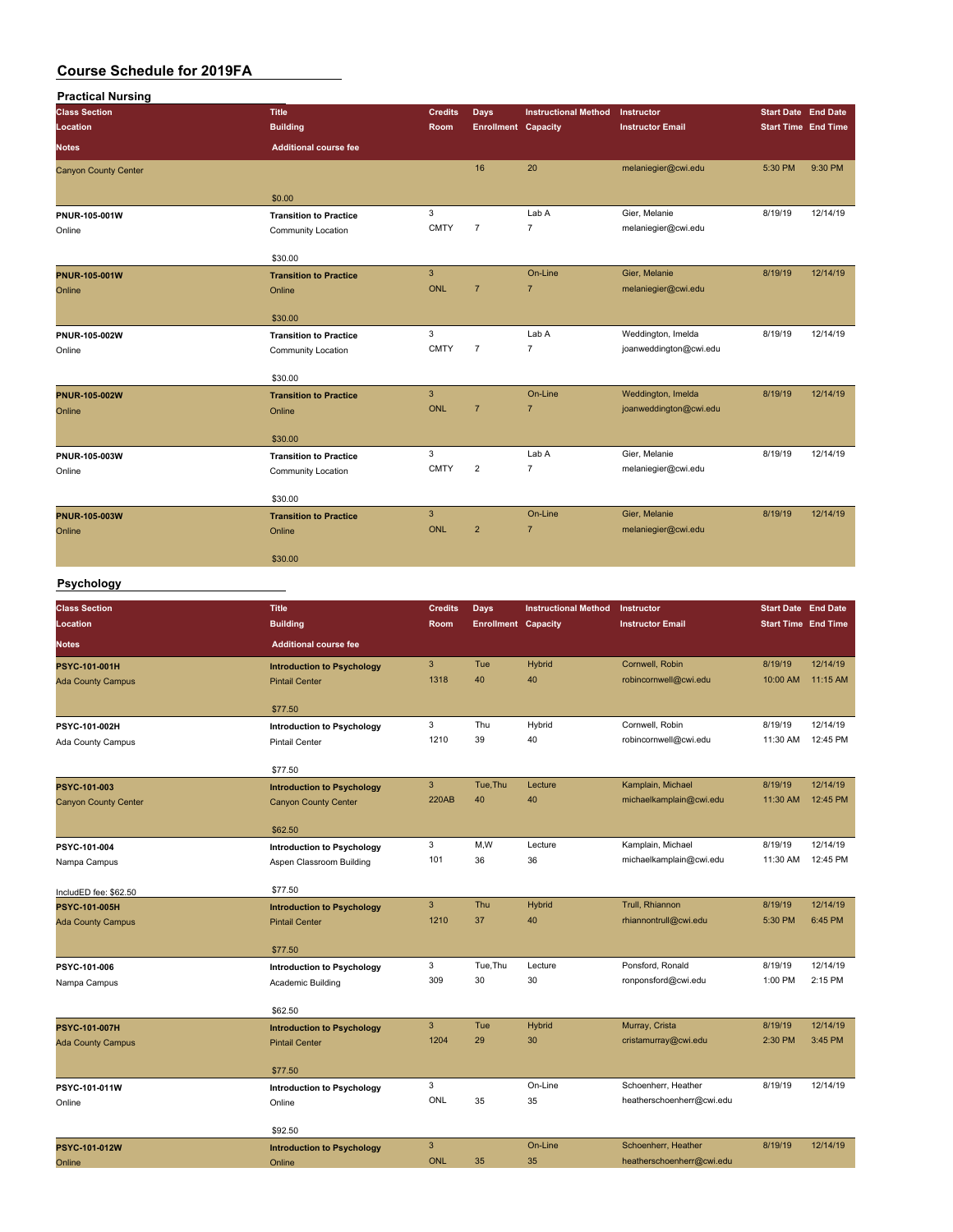| Psychology               |                                      |                |                            |                             |                             |                            |                     |
|--------------------------|--------------------------------------|----------------|----------------------------|-----------------------------|-----------------------------|----------------------------|---------------------|
| <b>Class Section</b>     | <b>Title</b>                         | <b>Credits</b> | <b>Days</b>                | <b>Instructional Method</b> | Instructor                  | <b>Start Date End Date</b> |                     |
| Location                 | <b>Building</b>                      | Room           | <b>Enrollment Capacity</b> |                             | <b>Instructor Email</b>     | <b>Start Time End Time</b> |                     |
| <b>Notes</b>             | <b>Additional course fee</b>         |                |                            |                             |                             |                            |                     |
|                          |                                      |                |                            |                             |                             |                            |                     |
|                          | \$92.50                              |                |                            |                             |                             |                            |                     |
| PSYC-101-013W            |                                      | 3              |                            | On-Line                     | Hyde, Monty                 | 8/19/19                    | 12/14/19            |
| Online                   | Introduction to Psychology<br>Online | ONL            | 34                         | 35                          | montyhyde@cwi.edu           |                            |                     |
|                          |                                      |                |                            |                             |                             |                            |                     |
|                          | \$92.50                              |                |                            |                             |                             |                            |                     |
| PSYC-101-014W            | <b>Introduction to Psychology</b>    | $\overline{3}$ |                            | On-Line                     | Vachon, Mark                | 8/19/19                    | 12/14/19            |
| Online                   | Online                               | <b>ONL</b>     | 35                         | 35                          | markvachon@cwi.edu          |                            |                     |
|                          |                                      |                |                            |                             |                             |                            |                     |
|                          | \$92.50                              |                |                            |                             |                             |                            |                     |
| PSYC-101-015W            | <b>Introduction to Psychology</b>    | 3              |                            | On-Line                     | Molitor, Allison            | 8/19/19                    | 12/14/19            |
| Online                   | Online                               | ONL            | 35                         | 35                          | allisonmolitor@cwi.edu      |                            |                     |
|                          |                                      |                |                            |                             |                             |                            |                     |
|                          | \$92.50                              |                |                            |                             |                             |                            |                     |
| PSYC-101-016W            | <b>Introduction to Psychology</b>    | $\mathbf{3}$   |                            | On-Line                     | Vachon, Mark                | 8/19/19                    | 12/14/19            |
| Online                   | Online                               | <b>ONL</b>     | 35                         | 35                          | markvachon@cwi.edu          |                            |                     |
|                          |                                      |                |                            |                             |                             |                            |                     |
|                          | \$92.50                              |                |                            |                             |                             |                            |                     |
| PSYC-101-017W            | <b>Introduction to Psychology</b>    | 3              |                            | On-Line                     | Hyde, Monty                 | 8/19/19                    | 12/14/19            |
| Online                   | Online                               | ONL            | 35                         | 35                          | montyhyde@cwi.edu           |                            |                     |
|                          |                                      |                |                            |                             |                             |                            |                     |
|                          | \$92.50                              |                |                            |                             |                             |                            |                     |
| PSYC-101-018W            | <b>Introduction to Psychology</b>    | $\mathbf{3}$   |                            | On-Line                     | Bobrowski, Kelsee           | 8/19/19                    | 12/14/19            |
| Online                   | Online                               | <b>ONL</b>     | 33                         | 35                          | kelseebobrowski@cwi.edu     |                            |                     |
|                          |                                      |                |                            |                             |                             |                            |                     |
|                          | \$92.50                              |                |                            |                             |                             |                            |                     |
| PSYC-120-001H            | <b>Career Exploration</b>            | $\mathbf{1}$   | Tue                        | Hybrid                      | McCurdy, Jana               | 8/19/19                    | 12/14/19            |
| Ada County Campus        | <b>Pintail Center</b>                | 1210           | 50                         | 50                          | janamccurdy@cwi.edu         | 11:55 AM                   | 12:45 PM            |
|                          |                                      |                |                            |                             |                             |                            |                     |
|                          | \$5.00                               |                |                            |                             |                             |                            |                     |
| PSYC-120-002H            | <b>Career Exploration</b>            | $\mathbf{1}$   | W                          | Hybrid                      | McCurdy, Jana               | 8/19/19                    | 12/14/19            |
| <b>Ada County Campus</b> | <b>Pintail Center</b>                | 1302           | 28                         | 30                          | janamccurdy@cwi.edu         | 9:00 AM                    | 9:50 AM             |
|                          |                                      |                |                            |                             |                             |                            |                     |
|                          | \$5.00                               |                |                            |                             |                             |                            |                     |
| PSYC-140-001             | <b>Human Relations for Success</b>   | 3              | Thu                        | Lecture                     | Reed, Rebecca               | 8/19/19                    | 12/14/19<br>9:45 PM |
| Ada County Campus        | <b>Pintail Center</b>                | 1204           | 29                         | 30                          | beckyreed@cwi.edu           | 7:00 PM                    |                     |
|                          | \$0.00                               |                |                            |                             |                             |                            |                     |
|                          |                                      | $\mathbf{3}$   | F                          | Lecture                     | Conley-Durkin, Shelly       | 8/19/19                    | 12/14/19            |
| PSYC-140-002             | <b>Human Relations for Success</b>   | 1206           | 28                         | 30                          | shellyconley-durkin@cwi.edu | 8:00 AM                    | 10:45 AM            |
| <b>Ada County Campus</b> | <b>Pintail Center</b>                |                |                            |                             |                             |                            |                     |
|                          | \$0.00                               |                |                            |                             |                             |                            |                     |
| PSYC-140-003H            | <b>Human Relations for Success</b>   | 3              | Thu                        | Hybrid                      | Bobrowski, Kelsee           | 8/19/19                    | 12/14/19            |
| Ada County Campus        | <b>Pintail Center</b>                | 1318           | 35                         | 35                          | kelseebobrowski@cwi.edu     | 11:30 AM                   | 12:45 PM            |
|                          |                                      |                |                            |                             |                             |                            |                     |
|                          | \$15.00                              |                |                            |                             |                             |                            |                     |
| PSYC-140-004H            | <b>Human Relations for Success</b>   | $\mathbf{3}$   | W                          | <b>Hybrid</b>               | Bobrowski, Kelsee           | 8/19/19                    | 12/14/19            |
| Nampa Campus             | <b>Academic Building</b>             | 322            | 30                         | 30                          | kelseebobrowski@cwi.edu     | 8:30 AM                    | 9:45 AM             |
|                          |                                      |                |                            |                             |                             |                            |                     |
|                          | \$15.00                              |                |                            |                             |                             |                            |                     |
| PSYC-140-005H            | <b>Human Relations for Success</b>   | 3              | Tue                        | Hybrid                      | Miner, Eric                 | 8/19/19                    | 12/14/19            |
| Nampa Campus             | Micron Education Center              | 1301           | 28                         | 29                          | ericminer@cwi.edu           | 1:00 PM                    | 2:15 PM             |
|                          |                                      |                |                            |                             |                             |                            |                     |
|                          | \$15.00                              |                |                            |                             |                             |                            |                     |
| PSYC-140-006H            | <b>Human Relations for Success</b>   | $\mathbf{3}$   | Tue                        | <b>Hybrid</b>               | Bobrowski, Kelsee           | 8/19/19                    | 12/14/19            |
| Nampa Campus             | <b>Micron Education Center</b>       | 1303           | 11                         | 29                          | kelseebobrowski@cwi.edu     | 4:00 PM                    | 5:15 PM             |
|                          |                                      |                |                            |                             |                             |                            |                     |
|                          | \$15.00                              |                |                            |                             |                             |                            |                     |
| PSYC-190-001             | <b>Writing for Social Sciences</b>   | 3              | Tue, Thu                   | Lecture                     | Schoenherr, Heather         | 8/19/19                    | 12/14/19            |
| Ada County Campus        | <b>Pintail Center</b>                | 1207           | 20                         | 20                          | heatherschoenherr@cwi.edu   | 4:00 PM                    | 5:15 PM             |
|                          |                                      |                |                            |                             |                             |                            |                     |
|                          | \$0.00                               |                |                            |                             |                             |                            |                     |
| PSYC-190-002             | <b>Writing for Social Sciences</b>   | $\mathbf{3}$   | Tue, Thu                   | Lecture                     | Bobrowski, Kelsee           | 8/19/19                    | 12/14/19            |
| <b>Ada County Campus</b> | <b>Pintail Center</b>                | 1205           | 20                         | 20                          | kelseebobrowski@cwi.edu     | 10:00 AM                   | 11:15 AM            |
|                          |                                      |                |                            |                             |                             |                            |                     |
|                          | \$0.00                               |                |                            |                             |                             |                            |                     |
| PSYC-190-002             | <b>Writing for Social Sciences</b>   | 3              | Tue, Thu                   | Lecture                     | Schoenherr, Heather         | 8/19/19                    | 12/14/19            |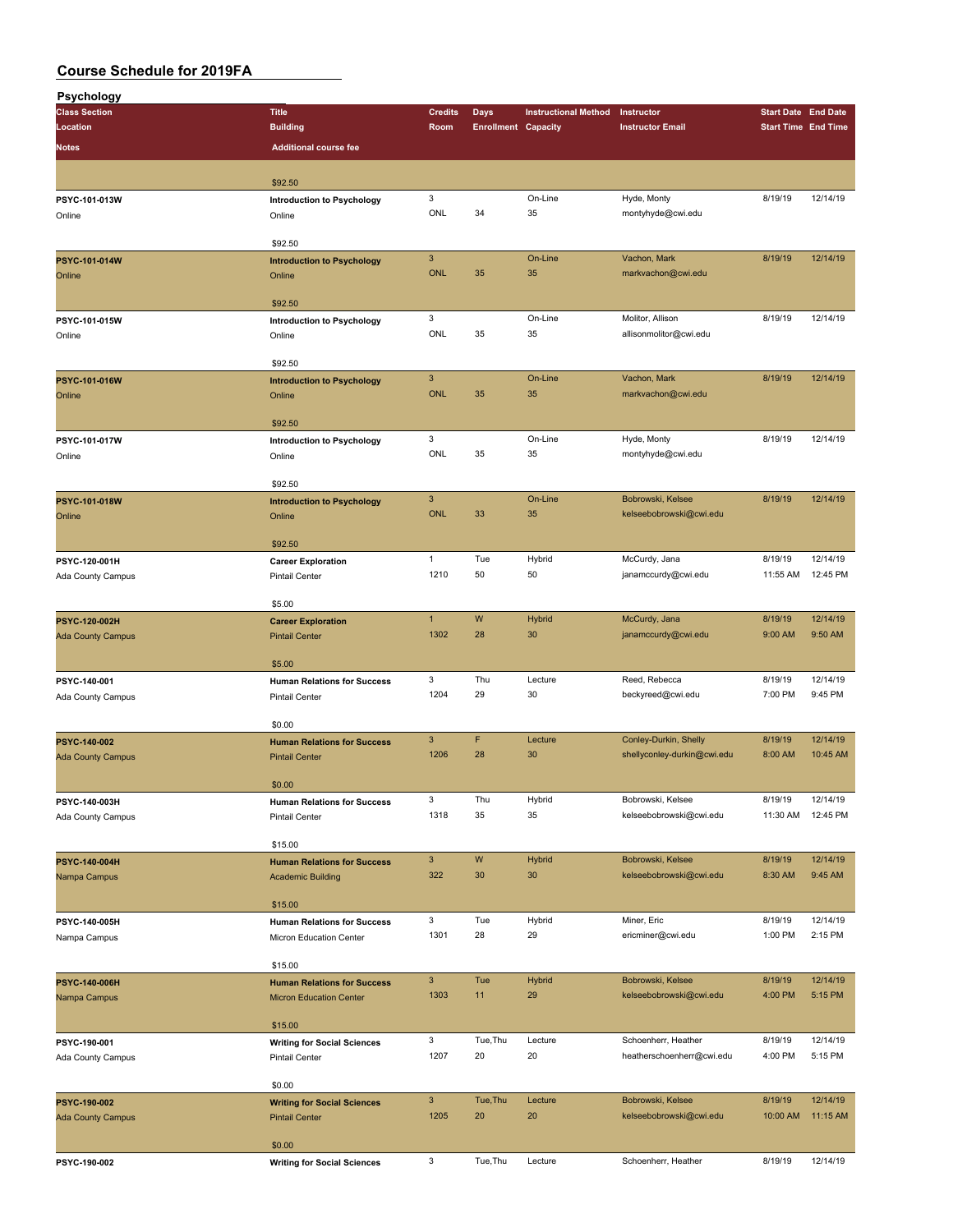| Psychology                              |                                           |                |                            |                             |                           |                            |          |
|-----------------------------------------|-------------------------------------------|----------------|----------------------------|-----------------------------|---------------------------|----------------------------|----------|
| <b>Class Section</b>                    | <b>Title</b>                              | <b>Credits</b> | Days                       | <b>Instructional Method</b> | Instructor                | <b>Start Date End Date</b> |          |
| Location                                | <b>Building</b>                           | Room           | <b>Enrollment Capacity</b> |                             | <b>Instructor Email</b>   | <b>Start Time End Time</b> |          |
| <b>Notes</b>                            | <b>Additional course fee</b>              |                |                            |                             |                           |                            |          |
| Ada County Campus                       | <b>Pintail Center</b>                     | 1205           | 20                         | 20                          | heatherschoenherr@cwi.edu | 10:00 AM                   | 11:15 AM |
|                                         | \$0.00                                    |                |                            |                             |                           |                            |          |
| <b>PSYC-201-001H</b>                    | <b>Child &amp; Adolescent Development</b> | $\mathbf{3}$   | Tue                        | Hybrid                      | McCurdy, Jana             | 8/19/19                    | 12/14/19 |
| <b>Ada County Campus</b>                | <b>Pintail Center</b>                     | 1208           | 25                         | 30                          | janamccurdy@cwi.edu       | 5:30 PM                    | 6:45 PM  |
| Hybrid course - has an online component | \$25.00                                   |                |                            |                             |                           |                            |          |
| PSYC-201-002H                           | <b>Child &amp; Adolescent Development</b> | 3              | Thu                        | Hybrid                      | McCurdy, Jana             | 8/19/19                    | 12/14/19 |
| Ada County Campus                       | <b>Pintail Center</b>                     | 1318           | 24                         | 35                          | janamccurdy@cwi.edu       | 10:00 AM                   | 11:15 AM |
|                                         | \$25.00                                   |                |                            |                             |                           |                            |          |
| Hybrid course - has an online component |                                           | 3              | Thu                        | Lecture                     | Fellows, Michelle         | 8/19/19                    | 12/14/19 |
| PSYC-221-001                            | Gender                                    | 1318           | 23                         | 40                          | michellefellows@cwi.edu   | 2:30 PM                    | 3:45 PM  |
| <b>Ada County Campus</b>                | <b>Pintail Center</b>                     |                |                            |                             |                           |                            |          |
|                                         | \$0.00                                    |                |                            |                             |                           |                            |          |
| PSYC-250-001H                           | <b>Fund Social Science Research</b>       | $\overline{4}$ | Tue                        | Hybrid                      | Fellows, Michelle         | 8/19/19                    | 12/14/19 |
| Ada County Campus                       | <b>Pintail Center</b>                     | 1210           | 27                         | 27                          | michellefellows@cwi.edu   | 10:00 AM                   | 11:50 AM |
|                                         | \$20.00                                   |                |                            |                             |                           |                            |          |
| PSYC-251-001                            | <b>Statistical Methods</b>                | $\mathbf{3}$   | Tue, Thu                   | Lecture                     | Schoenherr, Heather       | 8/19/19                    | 12/14/19 |
| <b>Ada County Campus</b>                | <b>Mallard Place Building</b>             | 1112           | 24                         | 26                          | heatherschoenherr@cwi.edu | 1:00 PM                    | 2:15 PM  |
|                                         |                                           |                |                            |                             |                           |                            |          |
|                                         | \$0.00                                    |                |                            |                             |                           |                            |          |
| PSYC-290-001H                           | <b>Psychology Capstone</b>                | 3              | Tue                        | Hybrid                      | Fellows, Michelle         | 8/19/19                    | 12/14/19 |
| Ada County Campus                       | <b>Pintail Center</b>                     | 1208           | 6                          | 25                          | michellefellows@cwi.edu   | 1:00 PM                    | 2:15 PM  |
|                                         | \$15.00                                   |                |                            |                             |                           |                            |          |
| PSYC-293-002                            | <b>Psychology Internship</b>              | $\overline{2}$ |                            | Lab A                       | McCurdy, Jana             | 8/19/19                    | 12/14/19 |
| <b>Community Locations</b>              | <b>Community Location</b>                 | <b>CMTY</b>    | $\overline{1}$             | $\overline{1}$              | janamccurdy@cwi.edu       |                            |          |
|                                         | \$0.00                                    |                |                            |                             |                           |                            |          |
|                                         |                                           |                |                            |                             |                           |                            |          |

#### **Public Health**

| <b>Class Section</b><br>Location | <b>Title</b><br><b>Building</b>                     | <b>Credits</b><br>Room | <b>Days</b><br><b>Enrollment Capacity</b> | <b>Instructional Method</b> | Instructor<br><b>Instructor Email</b> | <b>Start Date End Date</b><br><b>Start Time End Time</b> |          |
|----------------------------------|-----------------------------------------------------|------------------------|-------------------------------------------|-----------------------------|---------------------------------------|----------------------------------------------------------|----------|
| <b>Notes</b>                     | <b>Additional course fee</b>                        |                        |                                           |                             |                                       |                                                          |          |
| PHLT-110-001W<br>Online          | <b>Lfstyle Diseases &amp; Global Brdn</b><br>Online | 3<br>ONL               | 34                                        | On-Line<br>35               | Krouse, Bryan<br>bryankrouse@cwi.edu  | 8/19/19                                                  | 12/14/19 |
|                                  | \$30.00                                             |                        |                                           |                             |                                       |                                                          |          |
| PHLT-110-001W                    | Lfstyle Diseases & Global Brdn                      | 3                      |                                           | On-Line                     | Krouse, Rhonna                        | 8/19/19                                                  | 12/14/19 |
| Online                           | Online                                              | ONL                    | 34                                        | 35                          | rhonnakrouse@cwi.edu                  |                                                          |          |
|                                  | \$30.00                                             |                        |                                           |                             |                                       |                                                          |          |
| PHLT-120-001W                    | <b>Public Health &amp; Health Science</b>           | $\mathbf{3}$           |                                           | On-Line                     | Lung, Janice                          | 8/19/19                                                  | 12/14/19 |
| Online                           | Online                                              | ONL                    | 32                                        | 35                          | janicelung@cwi.edu                    |                                                          |          |
|                                  | \$30.00                                             |                        |                                           |                             |                                       |                                                          |          |
| PHLT-120-002W                    | <b>Public Health &amp; Health Science</b>           | 3                      |                                           | On-Line                     | Lung, Janice                          | 8/19/19                                                  | 12/14/19 |
| Online                           | Online                                              | ONL                    | 34                                        | 35                          | janicelung@cwi.edu                    |                                                          |          |
|                                  | \$30.00                                             |                        |                                           |                             |                                       |                                                          |          |
| PHLT-240-001W                    | <b>Health Promotion &amp; Education</b>             | 3                      |                                           | On-Line                     | Lung, Janice                          | 8/19/19                                                  | 12/14/19 |
| Online                           | Online                                              | <b>ONL</b>             | 24                                        | 35                          | janicelung@cwi.edu                    |                                                          |          |
|                                  | \$30.00                                             |                        |                                           |                             |                                       |                                                          |          |

#### **Science - Interdisciplinary**

| <b>Class Section</b><br>Location | <b>Title</b><br><b>Building</b> | <b>Credits</b><br><b>Room</b> | Days<br><b>Enrollment Capacity</b> | <b>Instructional Method</b> | Instructor<br><b>Instructor Email</b> | <b>Start Date End Date</b><br><b>Start Time End Time</b> |          |
|----------------------------------|---------------------------------|-------------------------------|------------------------------------|-----------------------------|---------------------------------------|----------------------------------------------------------|----------|
| <b>Notes</b>                     | <b>Additional course fee</b>    |                               |                                    |                             |                                       |                                                          |          |
| SCIE-101-001                     | <b>Foundations of Science</b>   | 3                             | W,F                                | Lecture                     | Trapp, James                          | 8/19/19                                                  | 12/14/19 |
| Nampa Campus                     | Aspen Classroom Building        | 108                           | 40                                 | 40                          | jimtrapp@cwi.edu                      | 8:30 AM                                                  | 9:45 AM  |
|                                  | \$0.00                          |                               |                                    |                             |                                       |                                                          |          |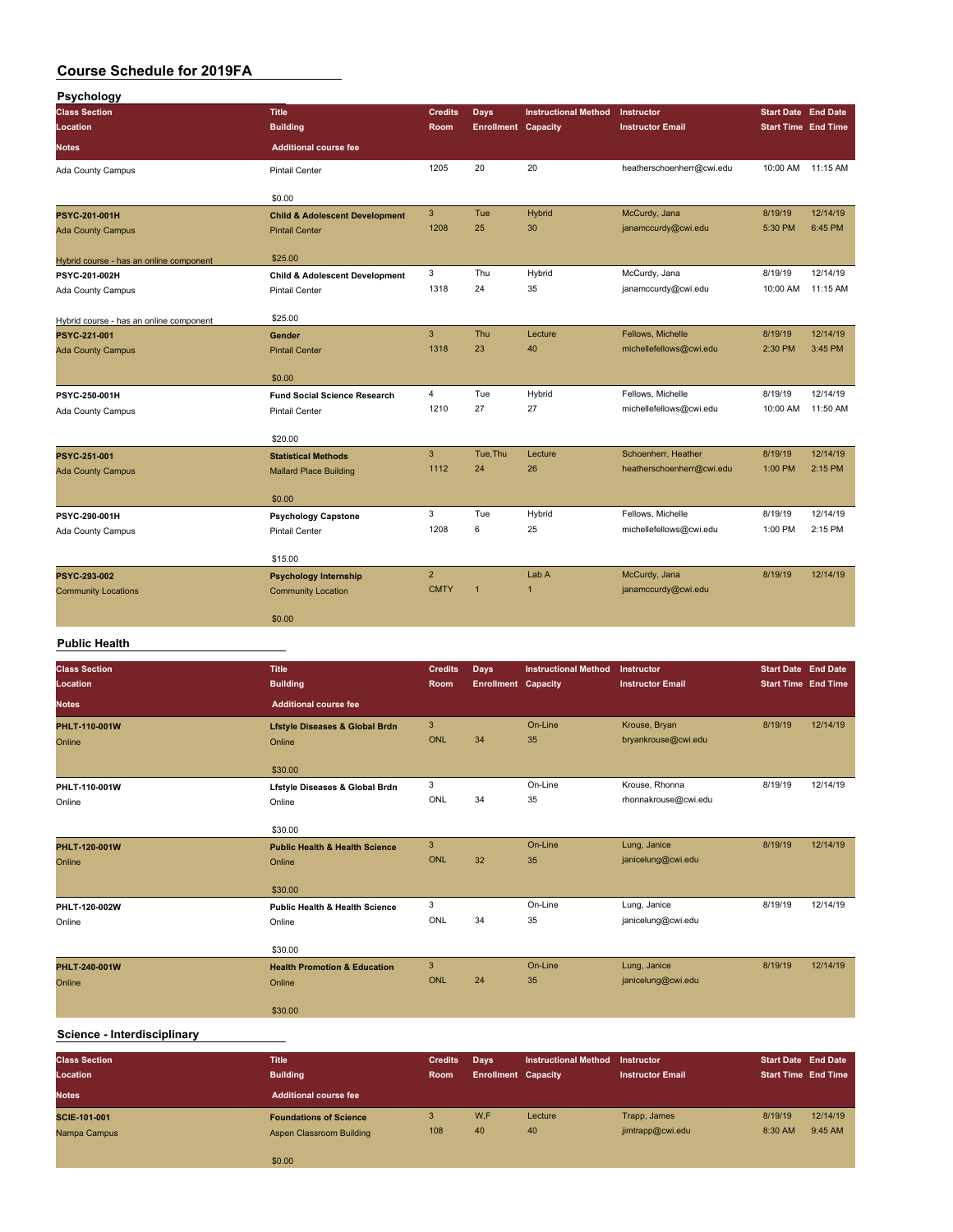| Science - Interdisciplinary |                               |                |                            |                             |                          |                            |          |
|-----------------------------|-------------------------------|----------------|----------------------------|-----------------------------|--------------------------|----------------------------|----------|
| <b>Class Section</b>        | <b>Title</b>                  | <b>Credits</b> | Days                       | <b>Instructional Method</b> | Instructor               | <b>Start Date End Date</b> |          |
| Location                    | <b>Building</b>               | Room           | <b>Enrollment Capacity</b> |                             | <b>Instructor Email</b>  | <b>Start Time End Time</b> |          |
| <b>Notes</b>                | <b>Additional course fee</b>  |                |                            |                             |                          |                            |          |
| <b>SCIE-101-003W</b>        | <b>Foundations of Science</b> | 3              |                            | On-Line                     | Jensen, Andrew           | 8/19/19                    | 12/14/19 |
| Online                      | Online                        | ONL            | 35                         | 35                          | andyjensen@cwi.edu       |                            |          |
|                             | \$30.00                       |                |                            |                             |                          |                            |          |
| <b>SCIE-101-004W</b>        | <b>Foundations of Science</b> | $\overline{3}$ |                            | On-Line                     | Jensen, Andrew           | 8/19/19                    | 12/14/19 |
| Online                      | Online                        | ONL            | 34                         | 35                          | andyjensen@cwi.edu       |                            |          |
|                             | \$30.00                       |                |                            |                             |                          |                            |          |
| SCIE-102-001W               | <b>Ethics in Science</b>      | 3              |                            | On-Line                     | Leavitt, Hollie          | 8/19/19                    | 12/14/19 |
| Online                      | Online                        | ONL            | 35                         | 35                          | hollieleavitt6@cwi.edu   |                            |          |
|                             | \$30.00                       |                |                            |                             |                          |                            |          |
| <b>SCIE-102-002W</b>        | <b>Ethics in Science</b>      | 3              |                            | On-Line                     | Grimason-Westcott, Sarah | 8/19/19                    | 12/14/19 |
| Online                      | Online                        | ONL            | 34                         | 35                          | sarahwestcott@cwi.edu    |                            |          |
|                             | \$30.00                       |                |                            |                             |                          |                            |          |
| SCIE-102-003W               | <b>Ethics in Science</b>      | 3              |                            | On-Line                     | Grimason-Westcott, Sarah | 8/19/19                    | 12/14/19 |
| Online                      | Online                        | ONL            | 35                         | 35                          | sarahwestcott@cwi.edu    |                            |          |
|                             | \$30.00                       |                |                            |                             |                          |                            |          |
| <b>SCIE-102-004W</b>        | <b>Ethics in Science</b>      | $\overline{3}$ |                            | On-Line                     | Grimason-Westcott, Sarah | 8/19/19                    | 12/14/19 |
| Online                      | Online                        | ONL            | 35                         | 35                          | sarahwestcott@cwi.edu    |                            |          |
|                             | \$30.00                       |                |                            |                             |                          |                            |          |

#### **Sign Language, American**

| <b>Class Section</b>       | <b>Title</b>                      | <b>Credits</b> | <b>Days</b>                | <b>Instructional Method</b> | Instructor              | <b>Start Date End Date</b> |          |
|----------------------------|-----------------------------------|----------------|----------------------------|-----------------------------|-------------------------|----------------------------|----------|
| Location                   | <b>Building</b>                   | Room           | <b>Enrollment Capacity</b> |                             | <b>Instructor Email</b> | <b>Start Time End Time</b> |          |
| <b>Notes</b>               | <b>Additional course fee</b>      |                |                            |                             |                         |                            |          |
| SIGL-101-001               | American Sign Language I          | 4              | M, W                       | Lecture                     | Nelson, April           | 8/19/19                    | 12/14/19 |
| <b>Ada County Campus</b>   | <b>Pintail Center</b>             | 1320           | 25                         | 25                          | aprilnelson@cwi.edu     | 6:00 PM                    | 7:50 PM  |
|                            | \$0.00                            |                |                            |                             |                         |                            |          |
| SIGL-101-002               | American Sign Language I          | 4              | Tue, Thu                   | Lecture                     | Matthews, Sherry        | 8/19/19                    | 12/14/19 |
| Nampa Campus               | Academic Building                 | 322            | 25                         | 25                          | sherrymatthews@cwi.edu  | 10:00 AM                   | 11:50 AM |
|                            | \$0.00                            |                |                            |                             |                         |                            |          |
| SIGL-101-003               | American Sign Language I          | 4              | M, W                       | Lecture                     | Nelson, April           | 8/19/19                    | 12/14/19 |
| <b>Ada County Campus</b>   | <b>Pintail Center</b>             | 1320           | 20                         | 25                          | aprilnelson@cwi.edu     | 4:00 PM                    | 5:50 PM  |
|                            | \$0.00                            |                |                            |                             |                         |                            |          |
| SIGL-101-005               | American Sign Language I          | 4              | M,W                        | Lecture                     | Matthews, Sherry        | 8/19/19                    | 12/14/19 |
| Nampa Campus               | Academic Building                 | 322            | 25                         | 25                          | sherrymatthews@cwi.edu  | 2:00 PM                    | 3:50 PM  |
|                            | \$0.00                            |                |                            |                             |                         |                            |          |
| SIGL-101-006               | American Sign Language I          | $\overline{4}$ | M,W                        | Lecture                     | Smith, Michael          | 8/19/19                    | 12/14/19 |
| Nampa Campus               | <b>Academic Building</b>          | 218            | 17                         | 25                          | mikesmith@cwi.edu       | 10:00 AM                   | 11:50 AM |
|                            | \$0.00                            |                |                            |                             |                         |                            |          |
| SIGL-102-001               | American Sign Language II         | 4              | Tue, Thu                   | Lecture                     | Matthews, Sherry        | 8/19/19                    | 12/14/19 |
| Nampa Campus               | Academic Building                 | 322            | 21                         | 25                          | sherrymatthews@cwi.edu  | 8:00 AM                    | 9:50 AM  |
|                            | \$0.00                            |                |                            |                             |                         |                            |          |
| SIGL-201-001               | American Sign Language III        | $\overline{4}$ | M,W                        | Lecture                     | Matthews, Sherry        | 8/19/19                    | 12/14/19 |
| Nampa Campus               | <b>Academic Building</b>          | 322            | 21                         | 26                          | sherrymatthews@cwi.edu  | 4:00 PM                    | 5:50 PM  |
| Corequisite: SIGL 201L 001 | \$0.00                            |                |                            |                             |                         |                            |          |
| SIGL-203-001               | <b>Fingerspelling and Numbers</b> | 3              | M,W                        | Lecture                     | Nelson, Mikkel          | 8/19/19                    | 12/14/19 |
| Nampa Campus               | Academic Building                 | 322            | 19                         | 24                          | mikkelnelson@cwi.edu    | 12:00 PM                   | 1:15 PM  |
|                            | \$0.00                            |                |                            |                             |                         |                            |          |
| <b>Social Work</b>         |                                   |                |                            |                             |                         |                            |          |
| <b>Class Section</b>       | <b>Title</b>                      | <b>Credits</b> | <b>Days</b>                | <b>Instructional Method</b> | Instructor              | <b>Start Date End Date</b> |          |
| Location                   | <b>Building</b>                   | Room           | <b>Enrollment Capacity</b> |                             | <b>Instructor Email</b> | <b>Start Time End Time</b> |          |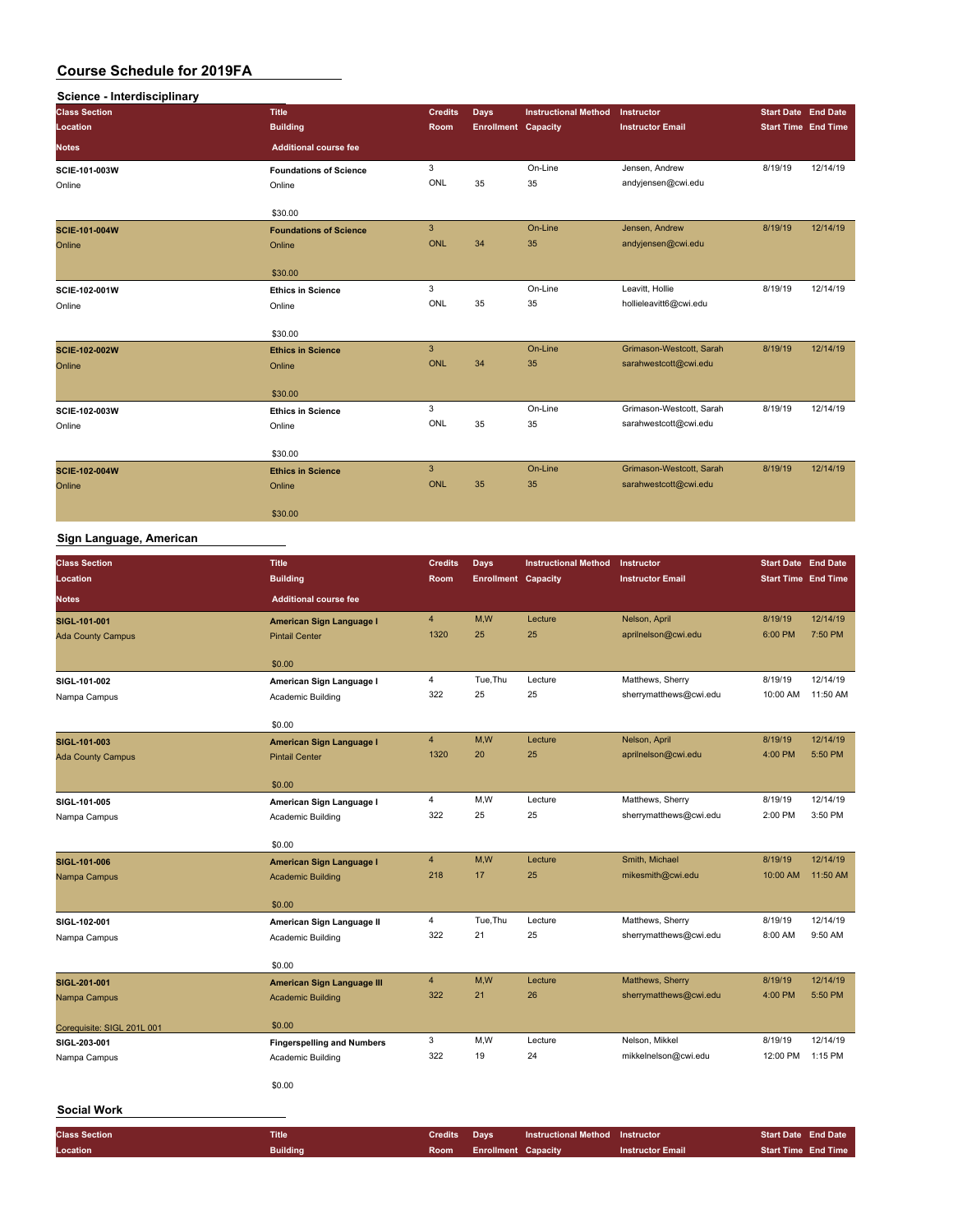| <b>Social Work</b> |                                         |     |    |        |                         |         |          |
|--------------------|-----------------------------------------|-----|----|--------|-------------------------|---------|----------|
| <b>Notes</b>       | <b>Additional course fee</b>            |     |    |        |                         |         |          |
| SOCW-101-001H      | <b>Social Work &amp; Social Welfare</b> | 3   | W  | Hybrid | Estvold, Anne           | 8/19/19 | 12/14/19 |
| Nampa Campus       | Aspen Classroom Building                | 108 | 26 | 40     | annieestvold@cwi.edu    | 5:30 PM | 6:45 PM  |
|                    | \$15.00                                 |     |    |        |                         |         |          |
| SOCW-101-001H      | Social Work & Social Welfare            | 3   | W  | Hybrid | Jorgensen, Ashley       | 8/19/19 | 12/14/19 |
| Nampa Campus       | Aspen Classroom Building                | 108 | 26 | 40     | ashleyjorgensen@cwi.edu | 5:30 PM | 6:45 PM  |
|                    | \$15.00                                 |     |    |        |                         |         |          |

#### **Sociology**

| <b>Class Section</b>                     | <b>Title</b>                                          | <b>Credits</b>            | <b>Days</b>                | <b>Instructional Method</b> | Instructor               | <b>Start Date End Date</b> |          |
|------------------------------------------|-------------------------------------------------------|---------------------------|----------------------------|-----------------------------|--------------------------|----------------------------|----------|
| Location                                 | <b>Building</b>                                       | Room                      | <b>Enrollment Capacity</b> |                             | <b>Instructor Email</b>  | <b>Start Time End Time</b> |          |
| <b>Notes</b>                             | <b>Additional course fee</b>                          |                           |                            |                             |                          |                            |          |
| SOC-101-001H                             | <b>Introduction to Sociology</b>                      | $\sqrt{3}$                | M                          | Hybrid                      | Dickinson, Charles       | 8/19/19                    | 12/14/19 |
| <b>Ada County Campus</b>                 | <b>Pintail Center</b>                                 | 1210                      | 39                         | 40                          | charlesdickinson@cwi.edu | 10:00 AM                   | 11:15 AM |
|                                          |                                                       |                           |                            |                             |                          |                            |          |
|                                          | \$15.00                                               |                           |                            |                             |                          |                            |          |
| SOC-101-002H                             | <b>Introduction to Sociology</b>                      | 3                         | Tue<br>40                  | Hybrid                      | Estvold, Anne            | 8/19/19                    | 12/14/19 |
| Nampa Campus                             | Aspen Classroom Building                              | 104                       |                            | 40                          | annieestvold@cwi.edu     | 2:30 PM                    | 3:45 PM  |
|                                          | \$15.00                                               |                           |                            |                             |                          |                            |          |
| SOC-101-003H                             | <b>Introduction to Sociology</b>                      | $\ensuremath{\mathsf{3}}$ | M                          | Hybrid                      | Dickinson, Charles       | 8/19/19                    | 12/14/19 |
| <b>Ada County Campus</b>                 | <b>Pintail Center</b>                                 | 1318                      | 40                         | 40                          | charlesdickinson@cwi.edu | 11:30 AM                   | 12:45 PM |
|                                          | \$15.00                                               |                           |                            |                             |                          |                            |          |
| SOC-101-004H                             | <b>Introduction to Sociology</b>                      | 3                         | W                          | Hybrid                      | Estvold, Anne            | 8/19/19                    | 12/14/19 |
| Nampa Campus                             | Aspen Classroom Building                              | 102                       | 33                         | 40                          | annieestvold@cwi.edu     | 4:00 PM                    | 5:15 PM  |
|                                          | \$15.00                                               |                           |                            |                             |                          |                            |          |
| SOC-101-007                              | <b>Introduction to Sociology</b>                      | $\mathbf{3}$              | M                          | Lecture                     | Reed, Robert             | 8/19/19                    | 12/14/19 |
| <b>Ada County Campus</b>                 | <b>Pintail Center</b>                                 | 1210                      | 23                         | 40                          | robertreed@cwi.edu       | 7:00 PM                    | 9:45 PM  |
|                                          |                                                       |                           |                            |                             |                          |                            |          |
|                                          | \$0.00                                                |                           |                            |                             |                          |                            |          |
| SOC-101-010W                             | <b>Introduction to Sociology</b>                      | 3                         |                            | On-Line                     | Dickinson, Charles       | 8/19/19                    | 12/14/19 |
| Online                                   | Online                                                | ONL                       | 35                         | 35                          | charlesdickinson@cwi.edu |                            |          |
|                                          | \$30.00                                               |                           |                            |                             |                          |                            |          |
| SOC-101-011W                             | <b>Introduction to Sociology</b>                      | $\ensuremath{\mathsf{3}}$ |                            | On-Line                     | Estvold, Anne            | 8/19/19                    | 12/14/19 |
| Online                                   | Online                                                | <b>ONL</b>                | 35                         | 35                          | annieestvold@cwi.edu     |                            |          |
|                                          | \$30.00                                               |                           |                            |                             |                          |                            |          |
| SOC-101-012W                             | <b>Introduction to Sociology</b>                      | 3                         |                            | On-Line                     | Dickinson, Charles       | 8/19/19                    | 12/14/19 |
| Online                                   | Online                                                | ONL                       | 35                         | 35                          | charlesdickinson@cwi.edu |                            |          |
|                                          |                                                       |                           |                            |                             |                          |                            |          |
|                                          | \$30.00                                               | $\mathbf{3}$              |                            | On-Line                     | Estvold, Anne            | 8/19/19                    | 12/14/19 |
| SOC-101-013W<br>Online                   | <b>Introduction to Sociology</b><br>Online            | <b>ONL</b>                | 35                         | 35                          | annieestvold@cwi.edu     |                            |          |
|                                          |                                                       |                           |                            |                             |                          |                            |          |
|                                          | \$30.00                                               |                           |                            |                             |                          |                            |          |
| SOC-101-015W                             | <b>Introduction to Sociology</b>                      | 3                         |                            | On-Line                     | Dexheimer, Daniel        | 8/19/19                    | 12/14/19 |
| Online                                   | Online                                                | ONL                       | 20                         | 35                          | dandexheimer@cwi.edu     |                            |          |
|                                          | \$30.00                                               |                           |                            |                             |                          |                            |          |
| SOC-102-001W                             | <b>Social Problems</b>                                | 3                         |                            | On-Line                     | Reed, Robert             | 8/19/19                    | 12/14/19 |
| Online                                   | Online                                                | <b>ONL</b>                | 32                         | 35                          | robertreed@cwi.edu       |                            |          |
|                                          | \$30.00                                               |                           |                            |                             |                          |                            |          |
| SOC-120-002W                             | <b>Global Issues</b>                                  | 3                         |                            | On-Line                     | Broderick, Julia         | 8/19/19                    | 12/14/19 |
| Online                                   | Online                                                | ONL                       | 35                         | 35                          | juliabroderick@cwi.edu   |                            |          |
|                                          |                                                       |                           |                            |                             |                          |                            |          |
|                                          | \$30.00                                               | $\ensuremath{\mathsf{3}}$ | W                          | Hybrid                      | Scheffer, Kimberly       | 8/19/19                    | 12/14/19 |
| SOC-220-001H<br><b>Ada County Campus</b> | <b>Sociology of Deviance</b><br><b>Pintail Center</b> | 1318                      | 22                         | 40                          | kimscheffer@cwi.edu      | 2:30 PM                    | 3:45 PM  |
|                                          |                                                       |                           |                            |                             |                          |                            |          |
|                                          | \$15.00                                               |                           |                            |                             |                          |                            |          |
| SOC-230-001H                             | <b>Introduction to Ethnic Studies</b>                 | 3                         | W                          | Hybrid                      | Dickinson, Charles       | 8/19/19                    | 12/14/19 |
| Ada County Campus                        | Pintail Center                                        | 1318                      | 29                         | 40                          | charlesdickinson@cwi.edu | 10:00 AM                   | 11:15 AM |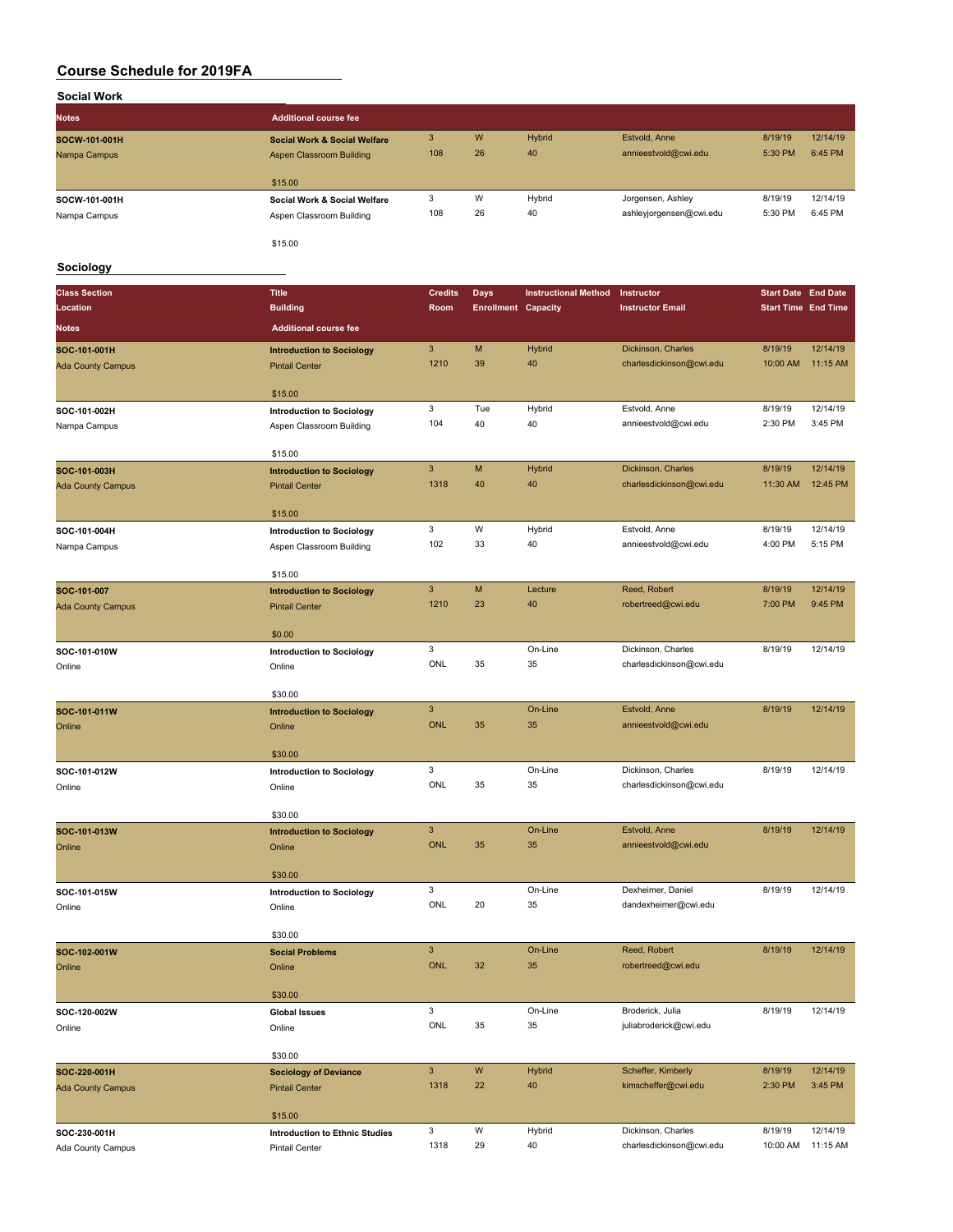| Sociology                                |                                                          |                        |                                    |                             |                                              |                                                          |                      |
|------------------------------------------|----------------------------------------------------------|------------------------|------------------------------------|-----------------------------|----------------------------------------------|----------------------------------------------------------|----------------------|
| <b>Class Section</b>                     | <b>Title</b>                                             | <b>Credits</b>         | Days                               | <b>Instructional Method</b> | Instructor                                   | <b>Start Date End Date</b>                               |                      |
| Location                                 | <b>Building</b>                                          | Room                   | <b>Enrollment Capacity</b>         |                             | <b>Instructor Email</b>                      | <b>Start Time End Time</b>                               |                      |
| <b>Notes</b>                             | <b>Additional course fee</b>                             |                        |                                    |                             |                                              |                                                          |                      |
|                                          |                                                          |                        |                                    |                             |                                              |                                                          |                      |
|                                          | \$15.00                                                  |                        |                                    |                             |                                              |                                                          |                      |
| SOC-270-001H                             | <b>Social Movements</b>                                  | $\mathbf{3}$           | W                                  | Hybrid                      | Dickinson, Charles                           | 8/19/19                                                  | 12/14/19             |
| <b>Ada County Campus</b>                 | <b>Pintail Center</b>                                    | 1318                   | 20                                 | 40                          | charlesdickinson@cwi.edu                     | 11:30 AM                                                 | 12:45 PM             |
|                                          |                                                          |                        |                                    |                             |                                              |                                                          |                      |
| SOC-293-002                              | \$15.00                                                  | $\overline{2}$         |                                    | Lab A                       | Dickinson, Charles                           | 8/19/19                                                  | 12/14/19             |
| <b>Community Locations</b>               | Sociology Internship<br>Community Location               | <b>CMTY</b>            | 1                                  | $\mathbf{1}$                | charlesdickinson@cwi.edu                     |                                                          |                      |
|                                          |                                                          |                        |                                    |                             |                                              |                                                          |                      |
|                                          | \$0.00                                                   |                        |                                    |                             |                                              |                                                          |                      |
| <b>Software Development</b>              |                                                          |                        |                                    |                             |                                              |                                                          |                      |
|                                          |                                                          |                        |                                    |                             |                                              |                                                          |                      |
| <b>Class Section</b><br>Location         | <b>Title</b><br><b>Building</b>                          | <b>Credits</b><br>Room | Days<br><b>Enrollment Capacity</b> | <b>Instructional Method</b> | Instructor<br><b>Instructor Email</b>        | <b>Start Date End Date</b><br><b>Start Time End Time</b> |                      |
|                                          |                                                          |                        |                                    |                             |                                              |                                                          |                      |
| <b>Notes</b>                             | <b>Additional course fee</b>                             |                        |                                    |                             |                                              |                                                          |                      |
| SWDV-120-001                             | <b>Introduction to Programming</b>                       | 3                      | F                                  | Lab B                       | Lowenstein, Elisa                            | 8/19/19                                                  | 9/14/19              |
| <b>Ada County Campus</b>                 | <b>Pintail Center</b>                                    | 1404                   | 13                                 | 20                          | elisalowenstein@cwi.edu                      | 8:30 AM                                                  | 11:15 AM             |
|                                          | \$0.00                                                   |                        |                                    |                             |                                              |                                                          |                      |
| SWDV-120-001                             | <b>Introduction to Programming</b>                       | 3                      | M, Tue, W, Thu Lecture             |                             | Lowenstein, Elisa                            | 8/19/19                                                  | 9/14/19              |
| Ada County Campus                        | <b>Pintail Center</b>                                    | 1404                   | 13                                 | 20                          | elisalowenstein@cwi.edu                      | 8:30 AM                                                  | 12:30 PM             |
|                                          |                                                          |                        |                                    |                             |                                              |                                                          |                      |
|                                          | \$0.00                                                   | $\mathbf{3}$           | F                                  | Lab B                       | Lowenstein, Elisa                            | 9/16/19                                                  | 10/12/19             |
| SWDV-125-001<br><b>Ada County Campus</b> | <b>Intermediate Programming</b><br><b>Pintail Center</b> | 1404                   | 13                                 | 20                          | elisalowenstein@cwi.edu                      | 8:30 AM                                                  | 11:15 AM             |
|                                          |                                                          |                        |                                    |                             |                                              |                                                          |                      |
|                                          | \$0.00                                                   |                        |                                    |                             |                                              |                                                          |                      |
| SWDV-125-001                             | <b>Intermediate Programming</b>                          | 3                      | M, Tue, W, Thu Lecture             |                             | Lowenstein, Elisa                            | 9/16/19                                                  | 10/12/19             |
| Ada County Campus                        | <b>Pintail Center</b>                                    | 1404                   | 13                                 | 20                          | elisalowenstein@cwi.edu                      | 8:30 AM                                                  | 12:30 PM             |
|                                          | \$0.00                                                   |                        |                                    |                             |                                              |                                                          |                      |
| SWDV-130-001                             | Intro to Web App Development                             | 3                      | F                                  | Lab B                       | Lowenstein, Elisa                            | 10/14/19                                                 | 11/9/19              |
| <b>Ada County Campus</b>                 | <b>Pintail Center</b>                                    | 1404                   | 13                                 | 20                          | elisalowenstein@cwi.edu                      | 8:30 AM                                                  | 11:15 AM             |
|                                          |                                                          |                        |                                    |                             |                                              |                                                          |                      |
|                                          | \$0.00                                                   | 3                      | M, Tue, W, Thu Lecture             |                             | Lowenstein, Elisa                            | 10/14/19                                                 | 11/9/19              |
| SWDV-130-001<br>Ada County Campus        | Intro to Web App Development<br><b>Pintail Center</b>    | 1404                   | 13                                 | 20                          | elisalowenstein@cwi.edu                      | 8:30 AM                                                  | 12:30 PM             |
|                                          |                                                          |                        |                                    |                             |                                              |                                                          |                      |
|                                          | \$0.00                                                   |                        |                                    |                             |                                              |                                                          |                      |
| SWDV-131-001                             | <b>Web Styling</b>                                       | 4                      | F                                  | Lab B                       | Del Vecchio, Ricky                           | 8/19/19                                                  | 9/21/19              |
| <b>Ada County Campus</b>                 | <b>Pintail Center</b>                                    | 1404                   | 11                                 | 20                          | rickdelvecchio@cwi.edu                       | 1:00 PM                                                  | 2:50 PM              |
|                                          | \$0.00                                                   |                        |                                    |                             |                                              |                                                          |                      |
| SWDV-131-001                             | <b>Web Styling</b>                                       | 4                      | M, Tue, W, Thu Lecture             |                             | Del Vecchio, Ricky                           | 8/19/19                                                  | 9/21/19              |
| Ada County Campus                        | <b>Pintail Center</b>                                    | 1404                   | 11                                 | 20                          | rickdelvecchio@cwi.edu                       | 1:00 PM                                                  | 4:50 PM              |
|                                          |                                                          |                        |                                    |                             |                                              |                                                          |                      |
|                                          | \$0.00                                                   |                        |                                    |                             |                                              |                                                          |                      |
| SWDV-135-001                             | <b>Web Styling</b>                                       | $\mathbf{3}$<br>1404   | F<br>13                            | Lab B<br>20                 | Lowenstein, Elisa<br>elisalowenstein@cwi.edu | 11/11/19<br>8:30 AM                                      | 12/14/19<br>11:15 AM |
| <b>Ada County Campus</b>                 | <b>Pintail Center</b>                                    |                        |                                    |                             |                                              |                                                          |                      |
|                                          | \$0.00                                                   |                        |                                    |                             |                                              |                                                          |                      |
| SWDV-135-001                             | <b>Web Styling</b>                                       | 3                      | M, Tue, W, Thu Lecture             |                             | Lowenstein, Elisa                            | 11/11/19                                                 | 12/14/19             |
| Ada County Campus                        | <b>Pintail Center</b>                                    | 1404                   | 13                                 | 20                          | elisalowenstein@cwi.edu                      | 8:30 AM                                                  | 12:30 PM             |
|                                          | \$0.00                                                   |                        |                                    |                             |                                              |                                                          |                      |
|                                          |                                                          |                        |                                    |                             |                                              |                                                          |                      |

| <b>SWDV-140-001</b>      | Intermediate Web App Develpmnt     | $\overline{4}$ | F                      | Lecture | Del Vecchio, Ricky     | 9/23/19  | 10/26/19 |
|--------------------------|------------------------------------|----------------|------------------------|---------|------------------------|----------|----------|
| <b>Ada County Campus</b> | <b>Pintail Center</b>              | 1404           | 11                     | 20      | rickdelvecchio@cwi.edu | 1:00 PM  | 2:50 PM  |
|                          |                                    |                |                        |         |                        |          |          |
|                          | \$16,00                            |                |                        |         |                        |          |          |
| SWDV-140-001             | Intermediate Web App Develpmnt     | 4              | M, Tue, W, Thu Lecture |         | Del Vecchio, Ricky     | 9/23/19  | 10/26/19 |
| Ada County Campus        | <b>Pintail Center</b>              | 1404           | 11                     | 20      | rickdelvecchio@cwi.edu | 1:00 PM  | 4:50 PM  |
|                          |                                    |                |                        |         |                        |          |          |
|                          | \$16.00                            |                |                        |         |                        |          |          |
| <b>SWDV-152-001</b>      | <b>Systems Analysis and Design</b> | $\overline{4}$ | F                      | Lecture | Del Vecchio, Ricky     | 10/28/19 | 12/7/19  |
| <b>Ada County Campus</b> | <b>Pintail Center</b>              | 1404           | 11                     | 20      | rickdelvecchio@cwi.edu | 1:00 PM  | 2:50 PM  |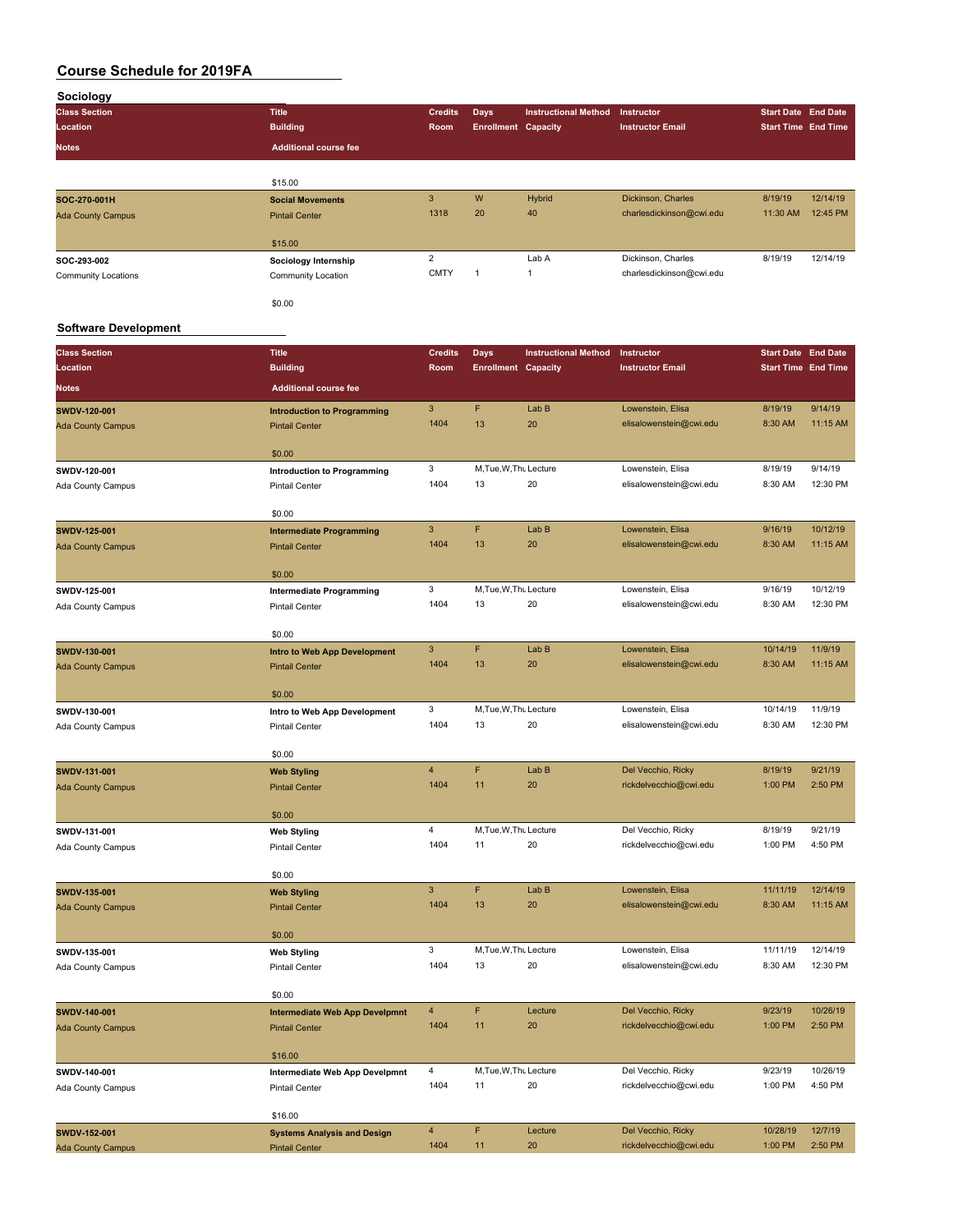| <b>Software Development</b> |                                                              |                         |                                           |                             |                                       |                                                          |                     |
|-----------------------------|--------------------------------------------------------------|-------------------------|-------------------------------------------|-----------------------------|---------------------------------------|----------------------------------------------------------|---------------------|
| <b>Class Section</b>        | <b>Title</b>                                                 | <b>Credits</b>          | Days                                      | <b>Instructional Method</b> | Instructor                            | <b>Start Date End Date</b>                               |                     |
| Location                    | <b>Building</b>                                              | Room                    | <b>Enrollment Capacity</b>                |                             | <b>Instructor Email</b>               | <b>Start Time End Time</b>                               |                     |
| <b>Notes</b>                | <b>Additional course fee</b>                                 |                         |                                           |                             |                                       |                                                          |                     |
|                             |                                                              |                         |                                           |                             |                                       |                                                          |                     |
|                             | \$0.00                                                       |                         |                                           |                             |                                       |                                                          |                     |
| SWDV-152-001                | <b>Systems Analysis and Design</b>                           | 4                       | M, Tue, W, Thu Lecture                    |                             | Del Vecchio, Ricky                    | 10/28/19                                                 | 12/7/19             |
| Ada County Campus           | Pintail Center                                               | 1404                    | 11                                        | 20                          | rickdelvecchio@cwi.edu                | 1:00 PM                                                  | 4:50 PM             |
|                             |                                                              |                         |                                           |                             |                                       |                                                          |                     |
|                             | \$0.00                                                       |                         |                                           |                             |                                       |                                                          |                     |
| SWDV-210-001                | <b>Intro Server Side Programming</b>                         | $\overline{4}$<br>1402  | $\mathbf{F}$<br>14                        | Lecture<br>20               | Wokersien, Virginia                   | 8/19/19                                                  | 9/21/19<br>10:20 AM |
| <b>Ada County Campus</b>    | <b>Pintail Center</b>                                        |                         |                                           |                             | jennywokersien@cwi.edu                | 8:30 AM                                                  |                     |
|                             | \$0.00                                                       |                         |                                           |                             |                                       |                                                          |                     |
| SWDV-210-001                | Intro Server Side Programming                                | 4                       | M, Tue, W, Thu Lecture                    |                             | Wokersien, Virginia                   | 8/19/19                                                  | 9/21/19             |
| Ada County Campus           | <b>Pintail Center</b>                                        | 1402                    | 14                                        | 20                          | jennywokersien@cwi.edu                | 8:30 AM                                                  | 12:20 PM            |
|                             |                                                              |                         |                                           |                             |                                       |                                                          |                     |
|                             | \$0.00                                                       |                         |                                           |                             |                                       |                                                          |                     |
| SWDV-220-001                | <b>Fund of Database Systems</b>                              | $\overline{\mathbf{4}}$ | F                                         | Lecture                     | Wokersien, Virginia                   | 9/23/19                                                  | 10/26/19            |
| <b>Ada County Campus</b>    | <b>Pintail Center</b>                                        | 1402                    | 14                                        | 20                          | jennywokersien@cwi.edu                | 8:30 AM                                                  | 10:20 AM            |
|                             | \$16.00                                                      |                         |                                           |                             |                                       |                                                          |                     |
| SWDV-220-001                | <b>Fund of Database Systems</b>                              | $\overline{4}$          | M, Tue, W, Thu Lecture                    |                             | Wokersien, Virginia                   | 9/23/19                                                  | 10/26/19            |
| Ada County Campus           | <b>Pintail Center</b>                                        | 1402                    | 14                                        | 20                          | jennywokersien@cwi.edu                | 8:30 AM                                                  | 12:20 PM            |
|                             |                                                              |                         |                                           |                             |                                       |                                                          |                     |
|                             | \$16.00                                                      |                         |                                           |                             |                                       |                                                          |                     |
| SWDV-235-001                | <b>Advanced Web App Development</b>                          | 4                       | F                                         | Lecture                     | Wokersien, Virginia                   | 10/28/19                                                 | 12/7/19             |
| <b>Ada County Campus</b>    | <b>Pintail Center</b>                                        | 1402                    | 14                                        | 20                          | jennywokersien@cwi.edu                | 8:30 AM                                                  | 10:20 AM            |
|                             | \$26.00                                                      |                         |                                           |                             |                                       |                                                          |                     |
| SWDV-235-001                |                                                              | 4                       | M, Tue, W, Thu Lecture                    |                             | Wokersien, Virginia                   | 10/28/19                                                 | 12/7/19             |
| Ada County Campus           | <b>Advanced Web App Development</b><br><b>Pintail Center</b> | 1402                    | 14                                        | 20                          | jennywokersien@cwi.edu                | 8:30 AM                                                  | 12:20 PM            |
|                             |                                                              |                         |                                           |                             |                                       |                                                          |                     |
|                             | \$26.00                                                      |                         |                                           |                             |                                       |                                                          |                     |
| SWDV-250-001                | <b>Content Management Systems</b>                            | 4                       | M, Tue, W, Thu Lecture                    |                             | Guay, Randall                         | 8/19/19                                                  | 9/21/19             |
| <b>Ada County Campus</b>    | <b>Pintail Center</b>                                        | 1402                    | $6\phantom{1}$                            | 20                          | randyguay@cwi.edu                     | 1:00 PM                                                  | 4:45 PM             |
|                             |                                                              |                         |                                           |                             |                                       |                                                          |                     |
|                             | \$0.00                                                       | 4                       | M, Tue, W, Thu Lecture                    |                             | Guay, Randall                         | 9/23/19                                                  | 10/26/19            |
| SWDV-265-001                | <b>Mobile Development</b><br><b>Pintail Center</b>           | 1402                    | 5                                         | 20                          | randyguay@cwi.edu                     | 1:00 PM                                                  | 4:45 PM             |
| Ada County Campus           |                                                              |                         |                                           |                             |                                       |                                                          |                     |
|                             | \$0.00                                                       |                         |                                           |                             |                                       |                                                          |                     |
| SWDV-280-001                | <b>Collaborative Development</b>                             | 3                       | M, Tue, W, Thu Lecture                    |                             | Guay, Randall                         | 10/28/19                                                 | 12/7/19             |
| <b>Ada County Campus</b>    | <b>Pintail Center</b>                                        | 1402                    | 5                                         | 20                          | randyguay@cwi.edu                     | 1:00 PM                                                  | 4:00 PM             |
|                             |                                                              |                         |                                           |                             |                                       |                                                          |                     |
|                             | \$50.00                                                      |                         |                                           |                             |                                       |                                                          |                     |
| Spanish                     |                                                              |                         |                                           |                             |                                       |                                                          |                     |
| <b>Class Section</b>        |                                                              |                         |                                           | <b>Instructional Method</b> |                                       |                                                          |                     |
| Location                    | <b>Title</b><br><b>Building</b>                              | <b>Credits</b><br>Room  | <b>Days</b><br><b>Enrollment Capacity</b> |                             | Instructor<br><b>Instructor Email</b> | <b>Start Date End Date</b><br><b>Start Time End Time</b> |                     |
|                             |                                                              |                         |                                           |                             |                                       |                                                          |                     |
| <b>Notes</b>                | <b>Additional course fee</b>                                 |                         |                                           |                             |                                       |                                                          |                     |
| SPAN-101-001                | <b>Elementary Spanish I</b>                                  | 4                       | Tue, Thu                                  | Lecture                     | Holt, Janel                           | 8/19/19                                                  | 12/14/19            |
| <b>Ada County Campus</b>    | <b>Pintail Center</b>                                        | 1320                    | 28                                        | 29                          | janelholt@cwi.edu                     | 1:00 PM                                                  | 2:50 PM             |
|                             | \$108.00                                                     |                         |                                           |                             |                                       |                                                          |                     |
| SPAN-101-002W               | <b>Elementary Spanish I</b>                                  | $\overline{4}$          |                                           | On-Line                     | Holt, Janel                           | 8/19/19                                                  | 12/14/19            |
| Online                      | Online                                                       | ONL                     | 29                                        | 29                          | janelholt@cwi.edu                     |                                                          |                     |
|                             |                                                              |                         |                                           |                             |                                       |                                                          |                     |
|                             | \$148.00                                                     |                         |                                           |                             |                                       |                                                          |                     |
| SPAN-101-003W               | <b>Elementary Spanish I</b>                                  | $\overline{4}$          |                                           | On-Line                     | Vassar, Amy                           | 8/19/19                                                  | 12/14/19            |
| Online                      | Online                                                       | <b>ONL</b>              | 29                                        | 29                          | amyvassar@cwi.edu                     |                                                          |                     |
|                             |                                                              |                         |                                           |                             |                                       |                                                          |                     |
|                             | \$148.00                                                     | 4                       |                                           | On-Line                     | Vassar, Amy                           | 8/19/19                                                  | 12/14/19            |
| SPAN-101-006W<br>Online     | <b>Elementary Spanish I</b><br>Online                        | ONL                     | 29                                        | 29                          | amyvassar@cwi.edu                     |                                                          |                     |
|                             |                                                              |                         |                                           |                             |                                       |                                                          |                     |
|                             | \$148.00                                                     |                         |                                           |                             |                                       |                                                          |                     |
| SPAN-101-007H               | <b>Elementary Spanish I</b>                                  | $\overline{4}$          | Thu                                       | <b>Hybrid</b>               | Hart, Brent                           | 8/19/19                                                  | 12/14/19            |
| Nampa Campus                | <b>Academic Building</b>                                     | 322                     | 16                                        | 29                          | brenthart@cwi.edu                     | 6:00 PM                                                  | 7:50 PM             |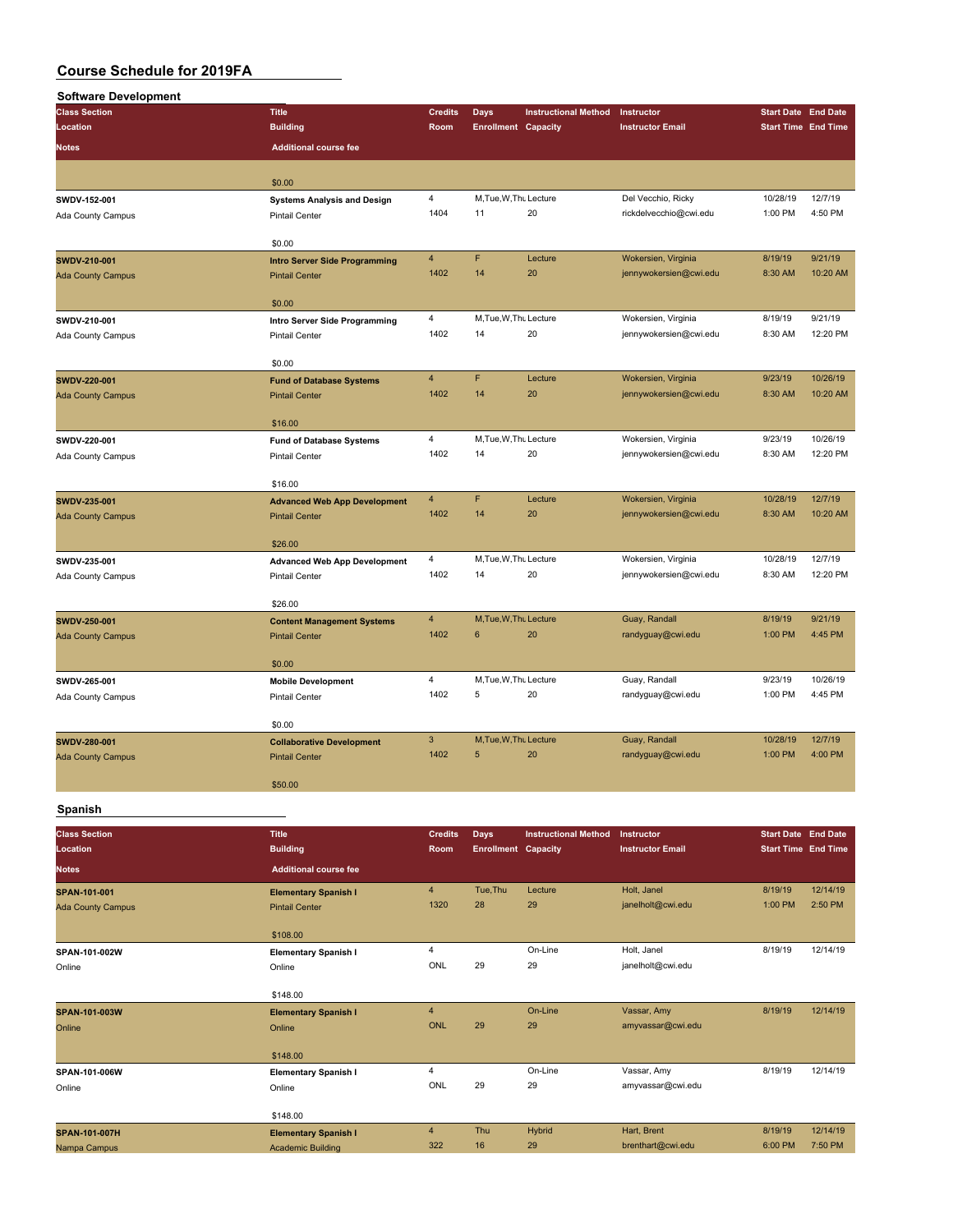| Spanish                                 |                                 |                |                            |                             |                         |                            |          |
|-----------------------------------------|---------------------------------|----------------|----------------------------|-----------------------------|-------------------------|----------------------------|----------|
| <b>Class Section</b>                    | <b>Title</b>                    | <b>Credits</b> | Days                       | <b>Instructional Method</b> | Instructor              | <b>Start Date End Date</b> |          |
| Location                                | <b>Building</b>                 | Room           | <b>Enrollment Capacity</b> |                             | <b>Instructor Email</b> | <b>Start Time End Time</b> |          |
| <b>Notes</b>                            | <b>Additional course fee</b>    |                |                            |                             |                         |                            |          |
|                                         | \$128.00                        |                |                            |                             |                         |                            |          |
| SPAN-101-009H                           | <b>Elementary Spanish I</b>     | $\overline{4}$ | W                          | Hybrid                      | Shue, Aaron             | 8/19/19                    | 12/14/19 |
| Nampa Campus                            | Aspen Classroom Building        | 104            | 18                         | 29                          | maxshue@cwi.edu         | 10:00 AM                   | 11:50 AM |
|                                         | \$128.00                        |                |                            |                             |                         |                            |          |
| <b>SPAN-101-023</b>                     | <b>Elementary Spanish I</b>     | $\overline{4}$ | M,W                        | Lecture                     | Shue, Aaron             | 8/19/19                    | 12/14/19 |
| Nampa Campus                            | <b>Aspen Classroom Building</b> | 104            | 18                         | 29                          | maxshue@cwi.edu         | 12:00 PM                   | 1:50 PM  |
|                                         | \$108.00                        |                |                            |                             |                         |                            |          |
| SPAN-102-001W                           | <b>Elementary Spanish II</b>    | $\overline{4}$ |                            | On-Line                     | Holt, Janel             | 8/19/19                    | 12/14/19 |
| Online                                  | Online                          | ONL            | 26                         | 29                          | janelholt@cwi.edu       |                            |          |
|                                         | \$148.00                        |                |                            |                             |                         |                            |          |
| SPAN-110-001                            | <b>Spanish Conversations</b>    | $\overline{1}$ | Thu                        | Lecture                     | Vassar, Amy             | 8/19/19                    | 12/14/19 |
| Nampa Campus                            | <b>Academic Building</b>        | 218            | 8                          | 15                          | amyvassar@cwi.edu       | 10:00 AM                   | 10:50 AM |
|                                         | \$0.00                          |                |                            |                             |                         |                            |          |
| SPAN-111-001H                           | <b>Spanish for Healthcare</b>   | $\overline{4}$ | Tue                        | Hybrid                      | Hart, Brent             | 8/19/19                    | 12/14/19 |
| Nampa Campus                            | Academic Building               | 322            | 28                         | 29                          | brenthart@cwi.edu       | 12:00 PM                   | 1:50 PM  |
| Hybrid course - has an online component | \$20.00                         |                |                            |                             |                         |                            |          |
| SPAN-201-001H                           | <b>Intermediate Spanish I</b>   | $\overline{4}$ | Thu                        | Hybrid                      | Shue, Aaron             | 8/19/19                    | 12/14/19 |
| Nampa Campus                            | <b>Academic Building</b>        | 322            | 14                         | 29                          | maxshue@cwi.edu         | 12:00 PM                   | 1:50 PM  |
| Hybrid course - has an online component | \$20.00                         |                |                            |                             |                         |                            |          |

#### **Surgical Technology**

| <b>Class Section</b><br>Location | <b>Title</b><br><b>Building</b>          | <b>Credits</b><br>Room | <b>Days</b><br><b>Enrollment Capacity</b> | <b>Instructional Method</b> | Instructor<br><b>Instructor Email</b> | <b>Start Date End Date</b><br><b>Start Time End Time</b> |          |
|----------------------------------|------------------------------------------|------------------------|-------------------------------------------|-----------------------------|---------------------------------------|----------------------------------------------------------|----------|
| <b>Notes</b>                     | <b>Additional course fee</b>             |                        |                                           |                             |                                       |                                                          |          |
| <b>SURG-100-001</b>              | <b>Introduction &amp; Basic Sciences</b> | 3                      | F.                                        | Lecture                     | Bourbonnais, Mona                     | 8/19/19                                                  | 12/14/19 |
| <b>Ada County Campus</b>         | <b>Quail Court Building</b>              | 2210                   | 18                                        | 18                          | monabourbonnais@cwi.edu               | 10:00 AM                                                 | 10:50 AM |
|                                  | \$30.00                                  |                        |                                           |                             |                                       |                                                          |          |
| SURG-100-001                     | <b>Introduction &amp; Basic Sciences</b> | 3                      | M                                         | Lecture                     | Bourbonnais, Mona                     | 8/19/19                                                  | 12/14/19 |
| Ada County Campus                | <b>Quail Court Building</b>              | 2210                   | 18                                        | 18                          | monabourbonnais@cwi.edu               | 11:00 AM                                                 | 11:50 AM |
|                                  | \$30.00                                  |                        |                                           |                             |                                       |                                                          |          |
| <b>SURG-100-001</b>              | <b>Introduction &amp; Basic Sciences</b> | $\mathbf{3}$           | W                                         | Lecture                     | Bourbonnais, Mona                     | 8/19/19                                                  | 12/14/19 |
| <b>Ada County Campus</b>         | <b>Quail Court Building</b>              | 1110                   | 18                                        | 18                          | monabourbonnais@cwi.edu               | 11:40 AM                                                 | 12:30 PM |
|                                  | \$30.00                                  |                        |                                           |                             |                                       |                                                          |          |
| SURG-101-001                     | <b>Operating Room Techniques</b>         | 5                      | Tue, Thu                                  | Lecture                     | Alexander, Alyssa                     | 8/19/19                                                  | 12/14/19 |
| Ada County Campus                | <b>Quail Court Building</b>              | 1110                   | 18                                        | 18                          | alyssaalexander@cwi.edu               | 8:00 AM                                                  | 11:00 AM |
|                                  | \$170.00                                 |                        |                                           |                             |                                       |                                                          |          |
| <b>SURG-101-001</b>              | <b>Operating Room Techniques</b>         | 5                      | Tue.Thu                                   | Lecture                     | Bourbonnais, Mona                     | 8/19/19                                                  | 12/14/19 |
| <b>Ada County Campus</b>         | <b>Quail Court Building</b>              | 1110                   | 18                                        | 18                          | monabourbonnais@cwi.edu               | 8:00 AM                                                  | 11:00 AM |
|                                  | \$170.00                                 |                        |                                           |                             |                                       |                                                          |          |
| SURG-101-001                     | <b>Operating Room Techniques</b>         | 5                      | Tue, Thu                                  | Lecture                     | Fitzgerald, Stacy                     | 8/19/19                                                  | 12/14/19 |
| Ada County Campus                | <b>Quail Court Building</b>              | 1110                   | 18                                        | 18                          | stacyfitzgerald@cwi.edu               | 8:00 AM                                                  | 11:00 AM |
|                                  | \$170.00                                 |                        |                                           |                             |                                       |                                                          |          |
| <b>SURG-101-001</b>              | <b>Operating Room Techniques</b>         | 5                      | Tue, Thu                                  | Lecture                     | Keyes, Jordan                         | 8/19/19                                                  | 12/14/19 |
| <b>Ada County Campus</b>         | <b>Quail Court Building</b>              | 1110                   | 18                                        | 18                          | jordankeyes@cwi.edu                   | 8:00 AM                                                  | 11:00 AM |
|                                  | \$170.00                                 |                        |                                           |                             |                                       |                                                          |          |
| SURG-101-001                     | <b>Operating Room Techniques</b>         | 5                      | Tue, Thu                                  | Lecture                     | Strayer, Eric                         | 8/19/19                                                  | 12/14/19 |
| <b>Ada County Campus</b>         | <b>Quail Court Building</b>              | 1110                   | 18                                        | 18                          | ericstrayer@cwi.edu                   | 8:00 AM                                                  | 11:00 AM |
|                                  | \$170.00                                 |                        |                                           |                             |                                       |                                                          |          |
| <b>SURG-102-001</b>              | <b>Sterilization and Disinfection</b>    | $\mathbf{1}$           | M                                         | Lab <sub>B</sub>            | Bourbonnais, Mona                     | 8/19/19                                                  | 12/14/19 |
| <b>Ada County Campus</b>         | <b>Quail Court Building</b>              | 2210                   | 18                                        | 18                          | monabourbonnais@cwi.edu               | 10:00 AM                                                 | 10:50 AM |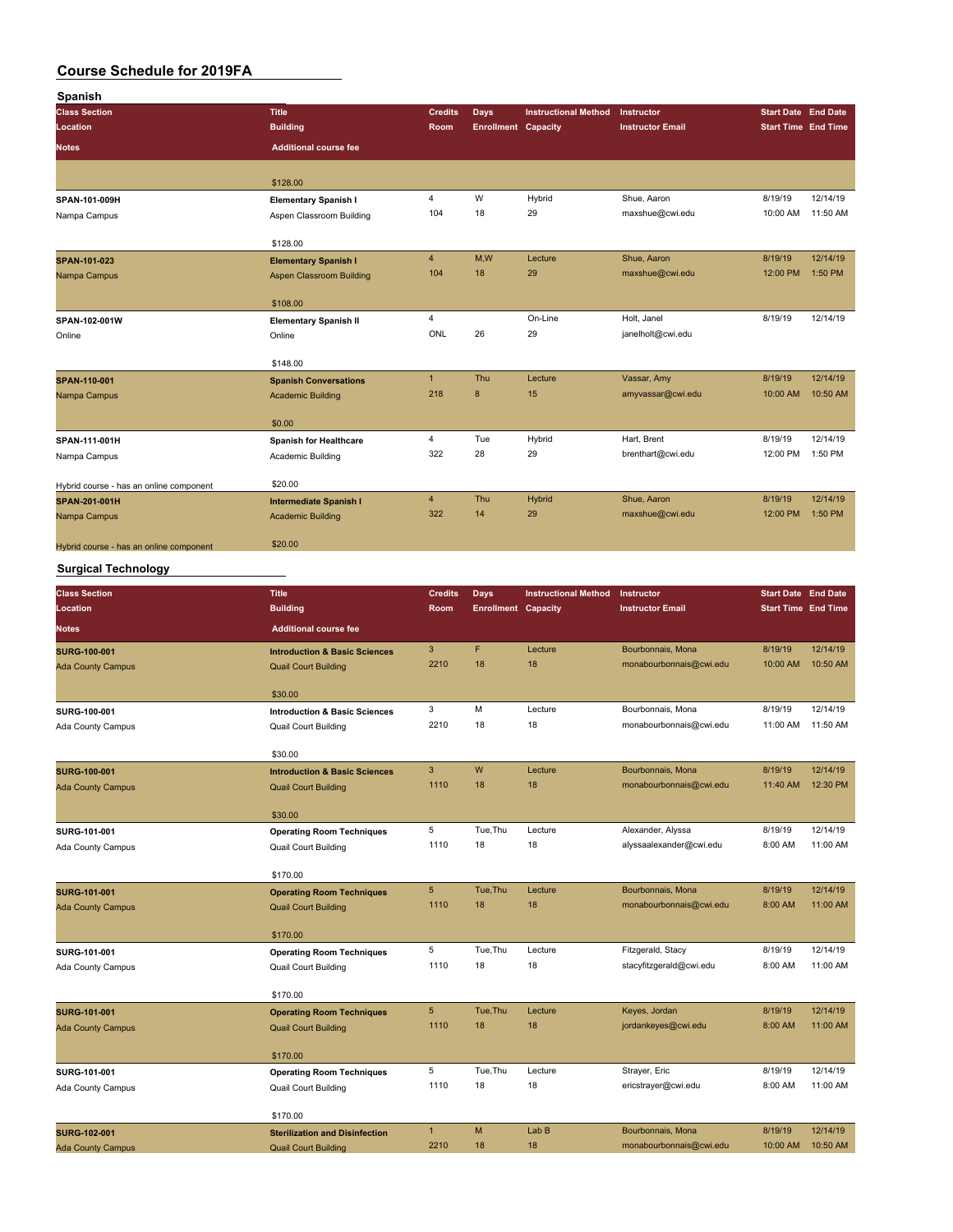| <b>Surgical Technology</b> |                                       |                |                            |                             |                         |                            |          |
|----------------------------|---------------------------------------|----------------|----------------------------|-----------------------------|-------------------------|----------------------------|----------|
| <b>Class Section</b>       | <b>Title</b>                          | <b>Credits</b> | Days                       | <b>Instructional Method</b> | Instructor              | <b>Start Date End Date</b> |          |
| Location                   | <b>Building</b>                       | Room           | <b>Enrollment Capacity</b> |                             | <b>Instructor Email</b> | <b>Start Time End Time</b> |          |
| <b>Notes</b>               | <b>Additional course fee</b>          |                |                            |                             |                         |                            |          |
|                            |                                       |                |                            |                             |                         |                            |          |
|                            | \$50.00                               |                |                            |                             |                         |                            |          |
| SURG-102-001               | <b>Sterilization and Disinfection</b> | $\mathbf{1}$   | W                          | Lab B                       | Bourbonnais, Mona       | 8/19/19                    | 12/14/19 |
| Ada County Campus          | <b>Quail Court Building</b>           | 2210           | 18                         | 18                          | monabourbonnais@cwi.edu | 10:40 AM                   | 11:30 AM |
|                            | \$50.00                               |                |                            |                             |                         |                            |          |
| <b>SURG-103-001</b>        | <b>Surgical Technological Science</b> | 3              | M,F                        | Lecture                     | Bourbonnais, Mona       | 8/19/19                    | 12/14/19 |
| <b>Ada County Campus</b>   | <b>Quail Court Building</b>           | 2210           | 18                         | 18                          | monabourbonnais@cwi.edu | 1:00 PM                    | 1:50 PM  |
|                            |                                       |                |                            |                             |                         |                            |          |
|                            | \$30.00                               |                |                            |                             |                         |                            |          |
| SURG-103-001               | <b>Surgical Technological Science</b> | 3              | M,F                        | Lecture                     | Strayer, Eric           | 8/19/19                    | 12/14/19 |
| Ada County Campus          | Quail Court Building                  | 2210           | 18                         | 18                          | ericstrayer@cwi.edu     | 1:00 PM                    | 1:50 PM  |
|                            |                                       |                |                            |                             |                         |                            |          |
|                            | \$30.00                               |                |                            |                             |                         |                            |          |
| SURG-103-001               | <b>Surgical Technological Science</b> | $\mathbf{3}$   | W                          | Lecture                     | Bourbonnais, Mona       | 8/19/19                    | 12/14/19 |
| <b>Ada County Campus</b>   | <b>Quail Court Building</b>           | 1110           | 18                         | 18                          | monabourbonnais@cwi.edu | 1:00 PM                    | 2:50 PM  |
|                            | \$30.00                               |                |                            |                             |                         |                            |          |
|                            |                                       | 3              | W                          | Lecture                     | Strayer, Eric           | 8/19/19                    | 12/14/19 |
| SURG-103-001               | <b>Surgical Technological Science</b> | 1110           | 18                         | 18                          | ericstrayer@cwi.edu     | 1:00 PM                    | 2:50 PM  |
| Ada County Campus          | <b>Quail Court Building</b>           |                |                            |                             |                         |                            |          |
|                            | \$30.00                               |                |                            |                             |                         |                            |          |
| SURG-110-001               | <b>Prep of the Surgical Patient</b>   | 3              | Tue, Thu                   | Lecture                     | Alexander, Alyssa       | 8/19/19                    | 12/14/19 |
| <b>Ada County Campus</b>   | <b>Quail Court Building</b>           | 1110           | 18                         | 18                          | alyssaalexander@cwi.edu | 12:00 PM                   | 3:00 PM  |
|                            |                                       |                |                            |                             |                         |                            |          |
|                            | \$15.00                               |                |                            |                             |                         |                            |          |
| SURG-110-001               | Prep of the Surgical Patient          | 3              | Tue, Thu                   | Lecture                     | Bourbonnais, Mona       | 8/19/19                    | 12/14/19 |
| Ada County Campus          | Quail Court Building                  | 1110           | 18                         | 18                          | monabourbonnais@cwi.edu | 12:00 PM                   | 3:00 PM  |
|                            |                                       |                |                            |                             |                         |                            |          |
|                            | \$15.00                               | 3              | Tue, Thu                   | Lecture                     | Fitzgerald, Stacy       | 8/19/19                    | 12/14/19 |
| SURG-110-001               | <b>Prep of the Surgical Patient</b>   | 1110           | 18                         | 18                          | stacyfitzgerald@cwi.edu | 12:00 PM                   | 3:00 PM  |
| <b>Ada County Campus</b>   | <b>Quail Court Building</b>           |                |                            |                             |                         |                            |          |
|                            | \$15.00                               |                |                            |                             |                         |                            |          |
| SURG-110-001               | Prep of the Surgical Patient          | 3              | Tue, Thu                   | Lecture                     | Keyes, Jordan           | 8/19/19                    | 12/14/19 |
| Ada County Campus          | <b>Quail Court Building</b>           | 1110           | 18                         | 18                          | jordankeyes@cwi.edu     | 12:00 PM                   | 3:00 PM  |
|                            |                                       |                |                            |                             |                         |                            |          |
|                            | \$15.00                               |                |                            |                             |                         |                            |          |
| SURG-110-001               | <b>Prep of the Surgical Patient</b>   | 3              | Tue, Thu                   | Lecture                     | Strayer, Eric           | 8/19/19                    | 12/14/19 |
| <b>Ada County Campus</b>   | <b>Quail Court Building</b>           | 1110           | 18                         | 18                          | ericstrayer@cwi.edu     | 12:00 PM                   | 3:00 PM  |
|                            |                                       |                |                            |                             |                         |                            |          |
|                            | \$15.00                               |                |                            |                             |                         |                            |          |
| SURG-150-001               | <b>Job-Seeking Skills</b>             | $\mathbf{1}$   | М                          | Lecture                     | Bourbonnais, Mona       | 8/19/19                    | 12/14/19 |
| Ada County Campus          | Quail Court Building                  | 2210           | 18                         | 18                          | monabourbonnais@cwi.edu | 12:00 PM                   | 12:50 PM |
|                            | \$0.00                                |                |                            |                             |                         |                            |          |
|                            |                                       |                |                            |                             |                         |                            |          |
| <b>Theatre Arts</b>        |                                       |                |                            |                             |                         |                            |          |
| <b>Class Section</b>       | <b>Title</b>                          | <b>Credits</b> | <b>Days</b>                | <b>Instructional Method</b> | Instructor              | <b>Start Date End Date</b> |          |
| Location                   | <b>Building</b>                       | Room           | <b>Enrollment Capacity</b> |                             | <b>Instructor Email</b> | <b>Start Time End Time</b> |          |
|                            |                                       |                |                            |                             |                         |                            |          |
| <b>Notes</b>               | <b>Additional course fee</b>          |                |                            |                             |                         |                            |          |
| THEA-101-001               | <b>Theatre Appreciation</b>           | 3              | Tue, Thu                   | Lecture                     | Rippy, Joshua           | 8/19/19                    | 12/14/19 |
| <b>Ada County Campus</b>   | <b>Pintail Center</b>                 | 1208           | 10                         | 30 <sub>o</sub>             | joshuarippy@cwi.edu     | 2:30 PM                    | 3:45 PM  |

| ___           |                             |     |    |         |                         |         |          |
|---------------|-----------------------------|-----|----|---------|-------------------------|---------|----------|
|               | \$0.00                      |     |    |         |                         |         |          |
| THEA-101-002W | <b>Theatre Appreciation</b> |     |    | On-Line | Petersen, Jeffrey       | 8/19/19 | 12/14/19 |
| Online        | Online                      | ONL | 38 | 35      | jeffreypetersen@cwi.edu |         |          |
|               |                             |     |    |         |                         |         |          |

\$30.00

## **Unmanned Aerial Systems**

| <b>Class Section</b> | <b>Title</b>                        | <b>Credits</b> | <b>Davs</b>                | Instructional Method Instructor |                         | <b>Start Date End Date</b> |          |
|----------------------|-------------------------------------|----------------|----------------------------|---------------------------------|-------------------------|----------------------------|----------|
| Location             | <b>Building</b>                     | Room           | <b>Enrollment Capacity</b> |                                 | <b>Instructor Email</b> | <b>Start Time End Time</b> |          |
| <b>Notes</b>         | <b>Additional course fee</b>        |                |                            |                                 |                         |                            |          |
| <b>UAS-110-001</b>   | <b>Digital Imagery Fundamentals</b> |                | Tue.Thu                    | Lecture                         | Schuh, Timothy          | 8/19/19                    | 12/14/19 |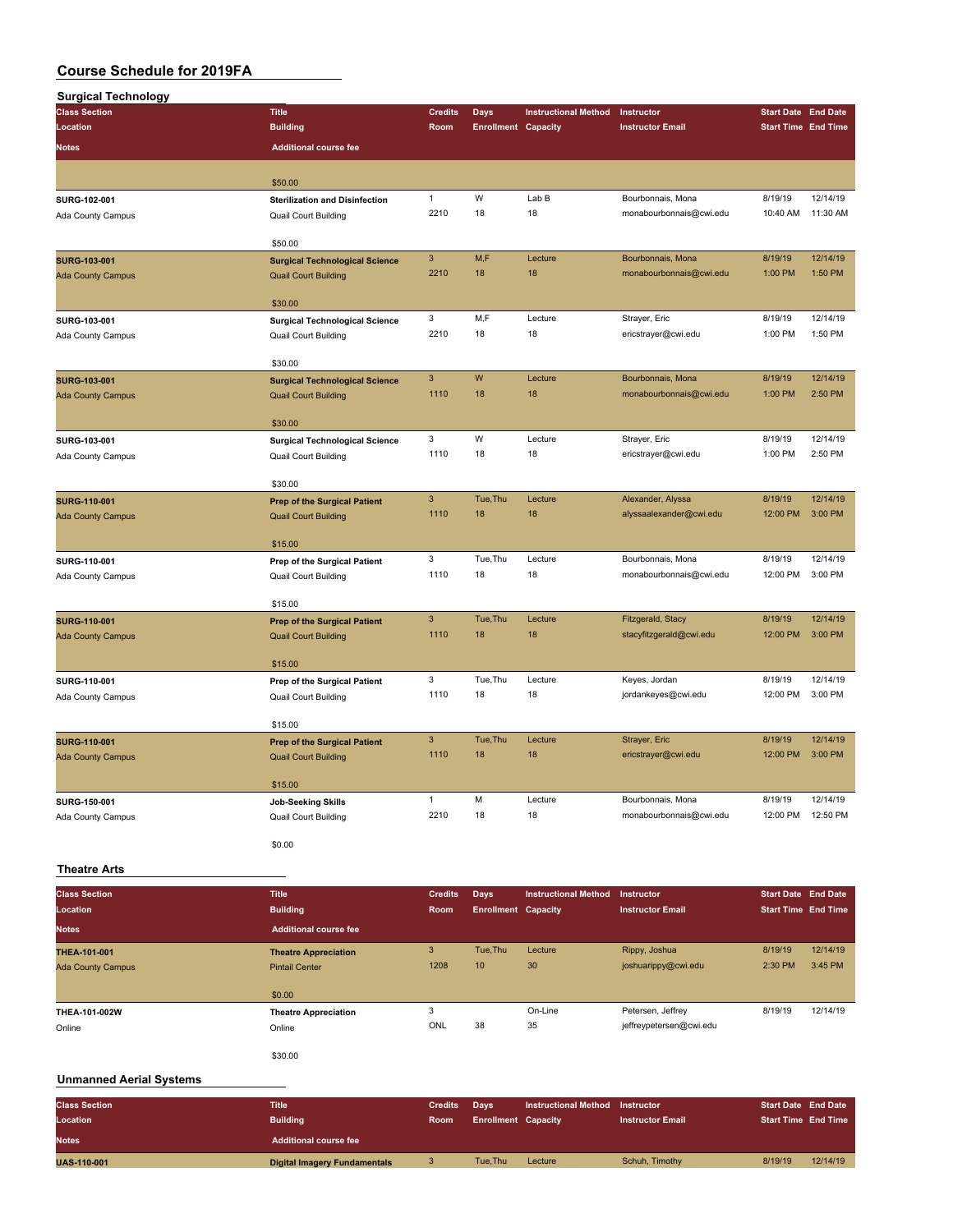| <b>Unmanned Aerial Systems</b> |                                |                |                            |                             |                         |                            |          |
|--------------------------------|--------------------------------|----------------|----------------------------|-----------------------------|-------------------------|----------------------------|----------|
| <b>Class Section</b>           | <b>Title</b>                   | <b>Credits</b> | <b>Days</b>                | <b>Instructional Method</b> | Instructor              | Start Date End Date        |          |
| Location                       | <b>Building</b>                | <b>Room</b>    | <b>Enrollment Capacity</b> |                             | <b>Instructor Email</b> | <b>Start Time End Time</b> |          |
| <b>Notes</b>                   | <b>Additional course fee</b>   |                |                            |                             |                         |                            |          |
| Nampa Campus                   | <b>Micron Education Center</b> | 2138           | 8                          | 16                          | timschuh@cwi.edu        | 1:00 PM                    | 2:15 PM  |
|                                | \$0.00                         |                |                            |                             |                         |                            |          |
| <b>UAS-125-001</b>             | Flight Theory - Ground School  | 3              | M,W                        | Lecture                     | Schuh, Timothy          | 8/19/19                    | 12/14/19 |
| Nampa Campus                   | <b>Micron Education Center</b> | 2138           | 8                          | 16                          | timschuh@cwi.edu        | 1:00 PM                    | 2:15 PM  |
|                                | \$0.00                         |                |                            |                             |                         |                            |          |
| <b>UAS-130-001</b>             | <b>Flight Lab 1</b>            | 5              | M.Tue.W.Tht Lecture        |                             | Schuh, Timothy          | 8/19/19                    | 12/14/19 |
| Nampa Campus                   | <b>Micron Education Center</b> | 2138           | 8                          | 16                          | timschuh@cwi.edu        | 2:30 PM                    | 4:30 PM  |
|                                | \$150.00                       |                |                            |                             |                         |                            |          |

#### **Welding and Metals Fabrication**

| <b>Class Section</b>                                                                                                                  | <b>Title</b>                                                            | <b>Credits</b>      | Days                       | <b>Instructional Method</b> | Instructor                             | <b>Start Date End Date</b> |          |
|---------------------------------------------------------------------------------------------------------------------------------------|-------------------------------------------------------------------------|---------------------|----------------------------|-----------------------------|----------------------------------------|----------------------------|----------|
| Location                                                                                                                              | <b>Building</b>                                                         | Room                | <b>Enrollment Capacity</b> |                             | <b>Instructor Email</b>                | <b>Start Time End Time</b> |          |
| Notes                                                                                                                                 | <b>Additional course fee</b>                                            |                     |                            |                             |                                        |                            |          |
| <b>WEMF-101-001</b>                                                                                                                   | <b>Safety and Leadership</b>                                            | $\overline{2}$      | M, Tue, W, Thu Lecture     |                             | Bothman, Benjamin                      | 8/19/19                    | 12/14/19 |
| Nampa Campus<br>Welding and Metals Fabrication majors only<br>Corequisites: WEMF 121 001, WEMF 135 001,<br>WEMF 151 001, WEMF 175 001 | <b>Micron Education Center</b><br>\$0.00                                | 1601                | 16                         | 16                          | benbothman@cwi.edu                     | 7:30 AM                    | 8:00 AM  |
| WEMF-101-002                                                                                                                          | <b>Safety and Leadership</b>                                            | $\overline{2}$      | M, Tue, W, Thu Lecture     |                             | Fedore, Thomas                         | 8/19/19                    | 12/14/19 |
| Nampa Campus<br>Welding and Metals Fabrication majors only<br>Corequisites: WEMF 121 001, WEMF 135 001,<br>WEMF 151 001, WEMF 175 001 | Micron Education Center<br>\$0.00                                       | 1601                | 16                         | 16                          | tomfedore@cwi.edu                      | 12:30 PM                   | 1:00 PM  |
| <b>WEMF-121-001</b>                                                                                                                   | <b>Blueprint Reading Fr Welders 1</b>                                   | $\mathbf 2$         | M,W                        | Lecture                     | Bothman, Benjamin                      | 8/19/19                    | 12/14/19 |
| Nampa Campus<br>Welding and Metals Fabrication majors only<br>Corequisites: WEMF 101 001, WEMF 135 001,<br>WEMF 151 001, WEMF 175 001 | <b>Micron Education Center</b><br>\$0.00                                | 1506                | 16                         | 16                          | benbothman@cwi.edu                     | 12:30 PM                   | 1:20 PM  |
| WEMF-121-002                                                                                                                          | <b>Blueprint Reading Fr Welders 1</b>                                   | $\overline{c}$      | M,W                        | Lecture                     | Fedore, Thomas                         | 8/19/19                    | 12/14/19 |
| Nampa Campus<br>Welding and Metals Fabrication majors only<br>Corequisites: WEMF 101 001, WEMF 135 001,                               | Micron Education Center                                                 | 1506                | 16                         | 16                          | tomfedore@cwi.edu                      | 11:00 AM                   | 11:50 AM |
| WEMF 151 001, WEMF 175 001                                                                                                            | \$0.00                                                                  |                     |                            |                             |                                        |                            | 12/14/19 |
| WEMF-122-003<br>Nampa Campus                                                                                                          | <b>Blueprint Reading Fr Welders 2</b><br><b>Micron Education Center</b> | $\mathbf 2$<br>1602 | M,W<br>6                   | Lecture<br>16               | Jenkins, David<br>davidjenkins@cwi.edu | 8/19/19<br>5:40 PM         | 6:30 PM  |
|                                                                                                                                       | \$0.00                                                                  |                     |                            |                             |                                        |                            |          |
| WEMF-135-001                                                                                                                          | <b>GMAW Practical</b>                                                   | 4                   | M, Tue, W, Thu Lab A       |                             | Bothman, Benjamin                      | 8/19/19                    | 10/12/19 |
| Nampa Campus<br>Welding and Metals Fabrication majors only<br>Corequisites: WEMF 101 001, WEMF 121 001,<br>WEMF 151 001, WEMF 175 001 | Micron Education Center<br>\$1,175.00                                   | 1601                | 16                         | 16                          | benbothman@cwi.edu                     | 8:00 AM                    | 12:00 PM |
| <b>WEMF-135-002</b>                                                                                                                   | <b>GMAW Practical</b>                                                   | $\overline{4}$      | F                          | Lab A                       | Fedore, Thomas                         | 8/19/19                    | 10/12/19 |
| Nampa Campus<br>Welding and Metals Fabrication majors only<br>Corequisites: WEMF 101 001, WEMF 121 001,                               | <b>Micron Education Center</b>                                          | 1601                | 16                         | 16                          | tomfedore@cwi.edu                      | 12:00 PM                   | 4:00 PM  |
| WEMF 151 001, WEMF 175 001<br>WEMF-135-002                                                                                            | \$1,175.00<br><b>GMAW Practical</b>                                     | 4                   | M, Tue, W, Thu Lab A       |                             | Fedore, Thomas                         | 8/19/19                    | 10/12/19 |
| Nampa Campus                                                                                                                          | Micron Education Center                                                 | 1601                | 16                         | 16                          | tomfedore@cwi.edu                      | 1:00 PM                    | 5:00 PM  |
| Welding and Metals Fabrication majors only<br>Corequisites: WEMF 101 001, WEMF 121 001,<br>WEMF 151 001, WEMF 175 001                 | \$1,175.00                                                              |                     |                            |                             |                                        |                            |          |
| WEMF-145-003                                                                                                                          | <b>FCAW Practical</b>                                                   | $\overline{2}$      | F                          | Lab A                       | Jenkins, David                         | 8/19/19                    | 9/14/19  |
| Nampa Campus                                                                                                                          | <b>Micron Education Center</b>                                          | 1601                | $6\phantom{1}$             | 16                          | davidjenkins@cwi.edu                   | 5:30 PM                    | 10:00 PM |
|                                                                                                                                       | \$175.00                                                                | $\overline{2}$      | M, Tue, W, Thu Lab A       |                             | Jenkins, David                         | 8/19/19                    | 9/14/19  |
| WEMF-145-003<br>Nampa Campus                                                                                                          | <b>FCAW Practical</b><br><b>Micron Education Center</b>                 | 1601                | 6                          | 16                          | davidjenkins@cwi.edu                   | 6:40 PM                    | 11:10 PM |
|                                                                                                                                       | \$175.00                                                                |                     |                            |                             |                                        |                            |          |
| <b>WEMF-151-001</b>                                                                                                                   | <b>Welding Theory 1</b>                                                 | $\overline{2}$      | Tue, Thu                   | Lecture                     | Bothman, Benjamin                      | 8/19/19                    | 12/14/19 |
| Nampa Campus<br>Welding and Metals Fabrication majors only<br>Corequisites: WEMF 101 002, WEMF 121 002,<br>WEMF 135 002, WEMF 175 002 | <b>Micron Education Center</b><br>\$0.00                                | 1506                | 16                         | 16                          | benbothman@cwi.edu                     | 12:30 PM                   | 1:20 PM  |
| WEMF-151-002                                                                                                                          | <b>Welding Theory 1</b>                                                 | $\overline{c}$      | Tue, Thu                   | Lecture                     | Fedore, Thomas                         | 8/19/19                    | 12/14/19 |
| Nampa Campus<br>Welding and Metals Fabrication majors only<br>Corequisites: WEMF 101 002, WEMF 121 002,                               | Micron Education Center<br>\$0.00                                       | 1506                | 16                         | 16                          | tomfedore@cwi.edu                      | 11:00 AM                   | 11:50 AM |
| WEMF 135 002, WEMF 175 002<br><b>WEMF-152-001</b>                                                                                     | <b>Welding Theory 2</b>                                                 | $\overline{2}$      | Tue, Thu                   | Lecture                     | Jenkins, David                         | 8/19/19                    | 12/14/19 |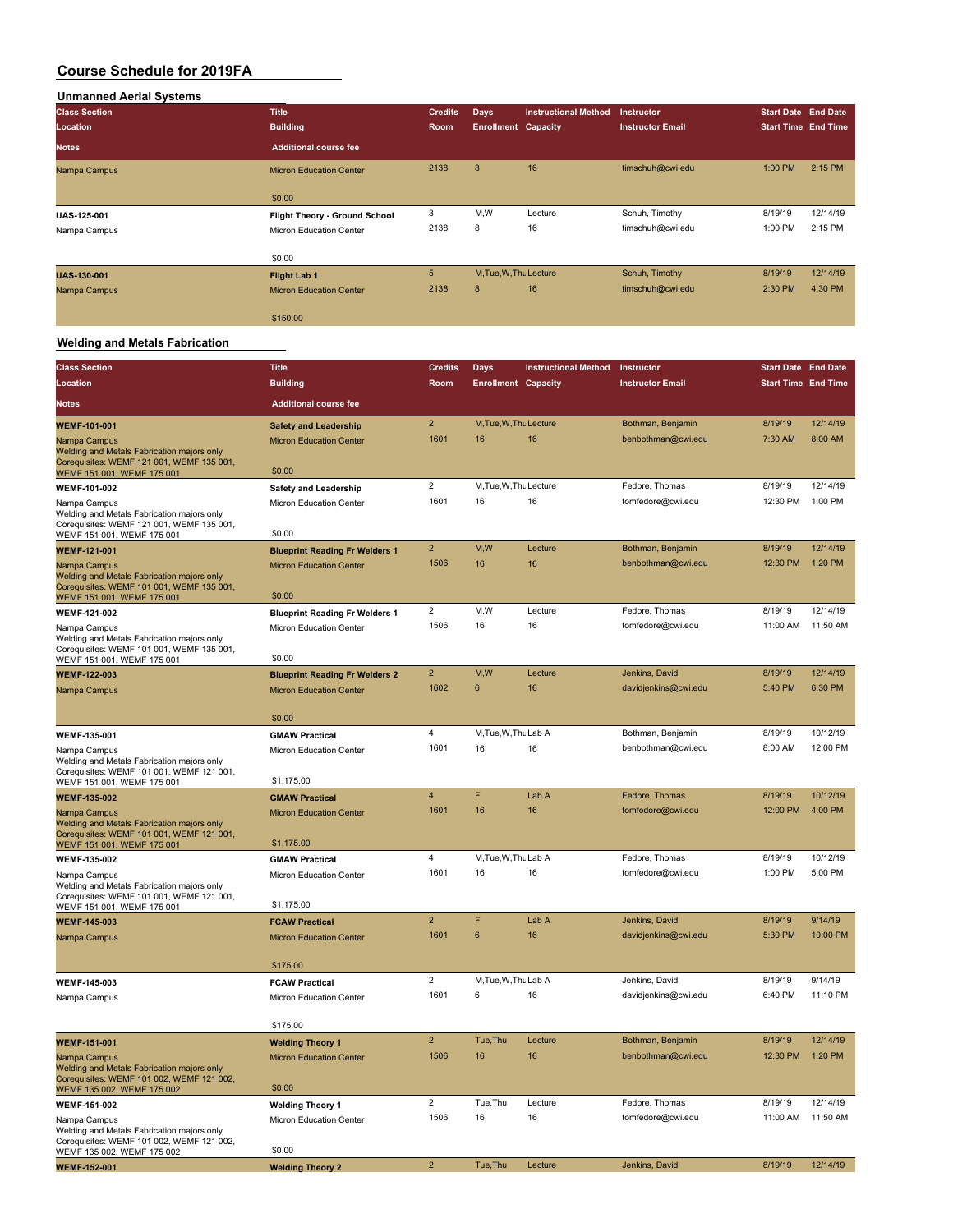#### **Welding and Metals Fabrication**

| <b>Class Section</b>                                                                    | <b>Title</b>                            | <b>Credits</b> | <b>Days</b>                | <b>Instructional Method</b> | Instructor              | <b>Start Date End Date</b> |          |
|-----------------------------------------------------------------------------------------|-----------------------------------------|----------------|----------------------------|-----------------------------|-------------------------|----------------------------|----------|
| Location                                                                                | <b>Building</b>                         | Room           | <b>Enrollment Capacity</b> |                             | <b>Instructor Email</b> | <b>Start Time End Time</b> |          |
|                                                                                         |                                         |                |                            |                             |                         |                            |          |
| Notes                                                                                   | <b>Additional course fee</b>            |                |                            |                             |                         |                            |          |
| Nampa Campus                                                                            | <b>Micron Education Center</b>          | 1601           | 6                          | 16                          | davidjenkins@cwi.edu    | 5:40 PM                    | 6:30 PM  |
|                                                                                         |                                         |                |                            |                             |                         |                            |          |
|                                                                                         | \$0.00                                  |                |                            |                             |                         |                            |          |
| WEMF-175-001                                                                            | <b>SMAW Practical</b>                   | 4              | M, Tue, W, Thu Lab A       |                             | Bothman, Benjamin       | 10/14/19                   | 12/14/19 |
| Nampa Campus                                                                            | Micron Education Center                 | 1601           | 16                         | 16                          | benbothman@cwi.edu      | 8:00 AM                    | 12:00 PM |
| Welding and Metals Fabrication majors only<br>Corequisites: WEMF 101 001, WEMF 121 001, |                                         |                |                            |                             |                         |                            |          |
| WEMF 135 001, WEMF 151 001                                                              | \$175.00                                |                |                            |                             |                         |                            |          |
| <b>WEMF-175-002</b>                                                                     | <b>SMAW Practical</b>                   | 4              | F                          | Lab A                       | Fedore, Thomas          | 10/14/19                   | 12/14/19 |
| Nampa Campus                                                                            | <b>Micron Education Center</b>          | 1601           | 16                         | 16                          | tomfedore@cwi.edu       | 12:00 PM                   | 4:00 PM  |
| Welding and Metals Fabrication majors only                                              |                                         |                |                            |                             |                         |                            |          |
| Corequisites: WEMF 101 001, WEMF 121 001,<br>WEMF 135 001, WEMF 151 001                 | \$175.00                                |                |                            |                             |                         |                            |          |
| <b>WEMF-175-002</b>                                                                     | <b>SMAW Practical</b>                   | 4              | M, Tue, W, Thu Lab A       |                             | Fedore, Thomas          | 10/14/19                   | 12/14/19 |
| Nampa Campus                                                                            | Micron Education Center                 | 1601           | 16                         | 16                          | tomfedore@cwi.edu       | 1:00 PM                    | 5:00 PM  |
| Welding and Metals Fabrication majors only                                              |                                         |                |                            |                             |                         |                            |          |
| Corequisites: WEMF 101 001, WEMF 121 001,<br>WEMF 135 001, WEMF 151 001                 | \$175.00                                |                |                            |                             |                         |                            |          |
|                                                                                         | <b>GTAW Practical</b>                   | $\overline{4}$ | F                          | Lab A                       | Jenkins, David          | 9/16/19                    | 11/9/19  |
| <b>WEMF-185-003</b>                                                                     | <b>Micron Education Center</b>          | 1601           | 6                          | 16                          | davidjenkins@cwi.edu    | 5:30 PM                    | 9:30 PM  |
| Nampa Campus                                                                            |                                         |                |                            |                             |                         |                            |          |
|                                                                                         | \$175.00                                |                |                            |                             |                         |                            |          |
|                                                                                         | <b>GTAW Practical</b>                   | 4              | M, Tue, W, Thu Lab A       |                             | Jenkins, David          | 9/16/19                    | 11/9/19  |
| WEMF-185-003                                                                            |                                         | 1601           | 6                          | 16                          | davidjenkins@cwi.edu    | 6:40 PM                    | 10:40 PM |
| Nampa Campus                                                                            | Micron Education Center                 |                |                            |                             |                         |                            |          |
|                                                                                         | \$175.00                                |                |                            |                             |                         |                            |          |
|                                                                                         |                                         | $\overline{2}$ | F                          | Lecture                     | Jenkins, David          | 11/11/19                   | 12/14/19 |
| <b>WEMF-195-003</b>                                                                     | <b>Production Welding</b>               | 1601           | $\overline{7}$             | 16                          |                         | 5:00 PM                    | 9:00 PM  |
| Nampa Campus                                                                            | <b>Micron Education Center</b>          |                |                            |                             | davidjenkins@cwi.edu    |                            |          |
|                                                                                         |                                         |                |                            |                             |                         |                            |          |
|                                                                                         | \$175.00                                | $\overline{2}$ | M, Tue, W, Thu Lecture     |                             |                         |                            | 12/14/19 |
| WEMF-195-003                                                                            | <b>Production Welding</b>               |                |                            | 16                          | Jenkins, David          | 11/11/19                   | 10:40 PM |
| Nampa Campus                                                                            | Micron Education Center                 | 1601           | 7                          |                             | davidjenkins@cwi.edu    | 6:40 PM                    |          |
|                                                                                         |                                         |                |                            |                             |                         |                            |          |
|                                                                                         | \$175.00                                | $\overline{2}$ |                            |                             |                         |                            |          |
| WEMF-225-001                                                                            | <b>Blueprint Reading &amp; Layout 3</b> |                | M.Tue.W.Thu Lecture        |                             | Wheeler, Michael        | 8/19/19                    | 10/12/19 |
| Nampa Campus                                                                            | <b>Micron Education Center</b>          | 1602           | 8                          | 18                          | mikewheeler@cwi.edu     | 12:00 PM                   | 1:00 PM  |
| Corequisites:                                                                           |                                         |                |                            |                             |                         |                            |          |
| WEMF226-001, WEMF255-001, WEMF256-001                                                   | \$0.00                                  |                |                            |                             |                         |                            |          |
| <b>WEMF-225-002</b>                                                                     | <b>Blueprint Reading &amp; Layout 3</b> | 2              | M, Tue, W, Thu Lecture     |                             | Reseigh, Matthew        | 8/19/19                    | 10/12/19 |
| Nampa Campus                                                                            | Micron Education Center                 | 1602           | 9                          | 18                          | mattreseigh@cwi.edu     | 11:00 AM                   | 12:00 PM |
|                                                                                         |                                         |                |                            |                             |                         |                            |          |
|                                                                                         | \$0.00                                  |                |                            |                             |                         |                            |          |
| <b>WEMF-226-001</b>                                                                     | <b>Blueprint Reading &amp; Layout 4</b> | $\overline{2}$ | M, Tue, W, Thu Lecture     |                             | Wheeler, Michael        | 10/14/19                   | 12/14/19 |
| Nampa Campus                                                                            | <b>Micron Education Center</b>          | 1602           | $\overline{7}$             | 18                          | mikewheeler@cwi.edu     | 12:00 PM                   | 1:00 PM  |
| Coreguisites:                                                                           |                                         |                |                            |                             |                         |                            |          |
| WEMF225-001, WEMF255-001, WEMF256-001                                                   | \$0.00                                  |                |                            |                             |                         |                            |          |
| <b>WEMF-226-002</b>                                                                     | <b>Blueprint Reading &amp; Layout 4</b> | 2              | M, Tue, W, Thu Lecture     |                             | Reseigh, Matthew        | 10/14/19                   | 12/14/19 |
| Nampa Campus                                                                            | Micron Education Center                 | 1602           | 9                          | 18                          | mattreseigh@cwi.edu     | 11:00 AM                   | 12:00 PM |
|                                                                                         |                                         |                |                            |                             |                         |                            |          |
|                                                                                         | \$0.00                                  |                |                            |                             |                         |                            |          |
| <b>WEMF-227-003</b>                                                                     | <b>Blueprnt Reading &amp; Layout 5</b>  | $\overline{2}$ | M, Tue, W, Thu Lecture     |                             | Diamond, Malcolm        | 8/19/19                    | 10/12/19 |
| Nampa Campus                                                                            | <b>Micron Education Center</b>          | 2131           | 9                          | 18                          | malcolmdiamond@cwi.edu  | 5:00 PM                    | 5:50 PM  |
|                                                                                         |                                         |                |                            |                             |                         |                            |          |
|                                                                                         | \$0.00                                  |                |                            |                             |                         |                            |          |
| WEMF-228-003                                                                            | <b>Blueprint Read &amp; Layout 6</b>    | $\overline{2}$ | M, Tue, W, Thu Lecture     |                             | Diamond, Malcolm        | 10/14/19                   | 12/14/19 |
| Nampa Campus                                                                            | Micron Education Center                 | 2131           | 9                          | 18                          | malcolmdiamond@cwi.edu  | 5:00 PM                    | 5:50 PM  |
|                                                                                         |                                         |                |                            |                             |                         |                            |          |
|                                                                                         | \$0.00                                  |                |                            |                             |                         |                            |          |
| <b>WEMF-255-001</b>                                                                     | <b>Welding and Fab Workshop 1</b>       | 4              | M, Tue, W, Thu Lab A       |                             | Wheeler, Michael        | 8/19/19                    | 10/12/19 |
| Nampa Campus                                                                            | <b>Micron Education Center</b>          | 1606           | 8                          | 18                          | mikewheeler@cwi.edu     | 7:30 AM                    | 11:30 AM |
| Corequisites: WEMF 225-001, WEMF 226-001,                                               |                                         |                |                            |                             |                         |                            |          |
| <b>WEMF 256-001</b>                                                                     | \$175.00                                |                |                            |                             |                         |                            |          |
| WEMF-255-002                                                                            | Welding and Fab Workshop 1              | 4              | F                          | Lab A                       | Reseigh, Matthew        | 8/19/19                    | 10/12/19 |
| Nampa Campus                                                                            | Micron Education Center                 | 1606           | 9                          | 18                          | mattreseigh@cwi.edu     | 11:30 AM                   | 3:30 PM  |
| Corequisites: WEMF225-001, WEMF226-001,                                                 |                                         |                |                            |                             |                         |                            |          |
| WEMF256-002                                                                             | \$175.00                                |                |                            |                             |                         |                            |          |
| <b>WEMF-255-002</b>                                                                     | <b>Welding and Fab Workshop 1</b>       | 4              | M, Tue, W, Thu Lab A       |                             | Reseigh, Matthew        | 8/19/19                    | 10/12/19 |
| Nampa Campus                                                                            | <b>Micron Education Center</b>          | 1606           | 9                          | 18                          | mattreseigh@cwi.edu     | 12:30 PM                   | 4:30 PM  |